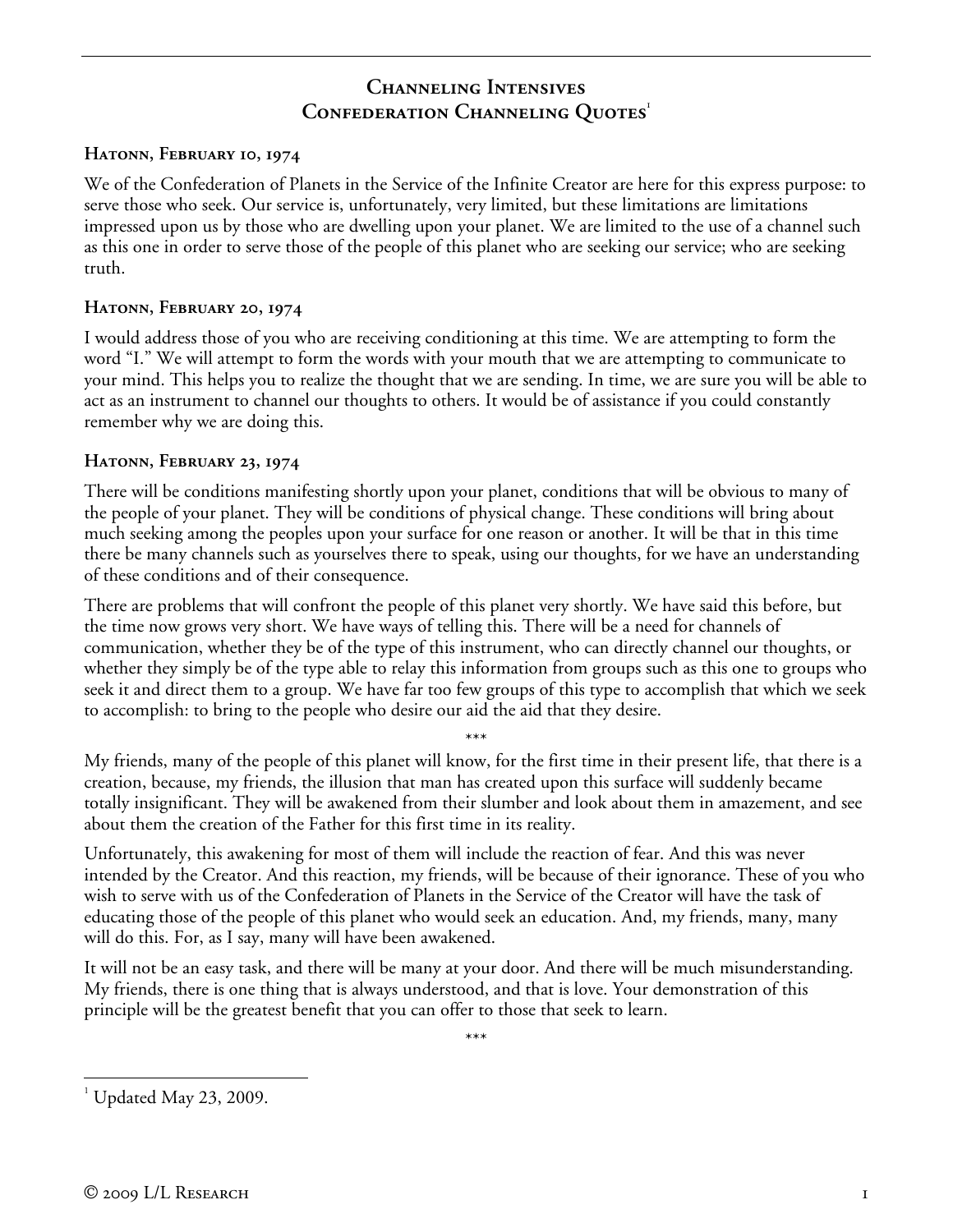The process of giving information to you through a vocal channel such as this one is at times quite varied, and is only a small aid in creating a condition by which you can avail yourself of the total knowledge of the creation. We do find, however, that in using channels such as this one, that there is a service performed in helping those who desire it to seek the knowledge that is within them.

There are some misunderstandings about the uses of instruments. For this reason, a new instrument sometimes has difficulty in channeling our thoughts, for he confuses his thoughts with our thoughts. But in all of these processes, we are simply awakening in you the part of you that is us, and the part of us that is you. It is what you might consider a reduction of your isolation, so that instead of being isolated, you are in unity with the creation.

For this reason, it is sometimes difficult for those of you who are so much conditioned by the illusion that is created on this planet to understand within the boundaries of the language that we are forced to use when speaking through an instrument the concepts which we are attempting to give you. It is necessary that an instrument such as this one spend much time in meditation, so that these concepts may be developed within him. A new instrument is able to communicate relatively simple concepts or messages of a completely controlled nature. If he is to develop into an instrument such as this one, or such as other instruments who are able to communicate concepts of a more involved nature.

## **Hatonn, March 28, 1974**

Telepathy is the normal technique for communication. It is simply that it is necessary to be in tune with the intended expression of love that created this universe to be able to use what you would call telepathy as it was intended.

We of the Confederation of Planets use this form of communication and we are able to contact any of our brothers as easily as you would use your telephone. It is something which we are quite accustomed to doing. It is as simple for us as breathing or listening or speaking is simple for you. In the illusion in which you now find yourself, you find that you are isolated from your brothers except by the medium of the illusion. It is necessary in order to communicate to express yourself verbally and then transfer through the air by means of sound waves to express to your brothers, or it is necessary to use some electrical or electronic device. In other words, there is a separation between your consciousness and other consciousness that is the illusion. The separation is illusion and is not reality.

It is possible through meditation to reduce totally the illusion that you now experience that creates the separation—an illusory separation—to what it actually is—a total illusion.

### **Laitos, April 10, 1974**

We of Laitos will continue to condition each of you that desire this conditioning. This conditioning, my friends, is not a unified phenomenon. It is a variable one, for it depends completely upon its effect on the individual who is receiving it.

The conditioning wave, my friends, is sent in a blanket wave. Some physical vehicles are attuned to accept the conditioning wave in a certain way so that it shows up immediately as certain feelings of energy. Others may not experience immediate sensation. Yet they too are receiving conditioning and their physical vehicles are becoming more closely attuned to the conditioning wave. There are many reasons why some people experience variations in the conditions however it is sent and it is received.

There are varying lengths of time necessary in individual cases for the conditioning wave to begin to manifest in the manner recognizable within the physical illusion as conditioning, as you call it. We are, however, satisfied that the wave is doing its work as we see each individual who is seeking the conditioning making progress towards a full ability to receive the wave in its most efficient form for producing instruments. This is, of course, only given upon request.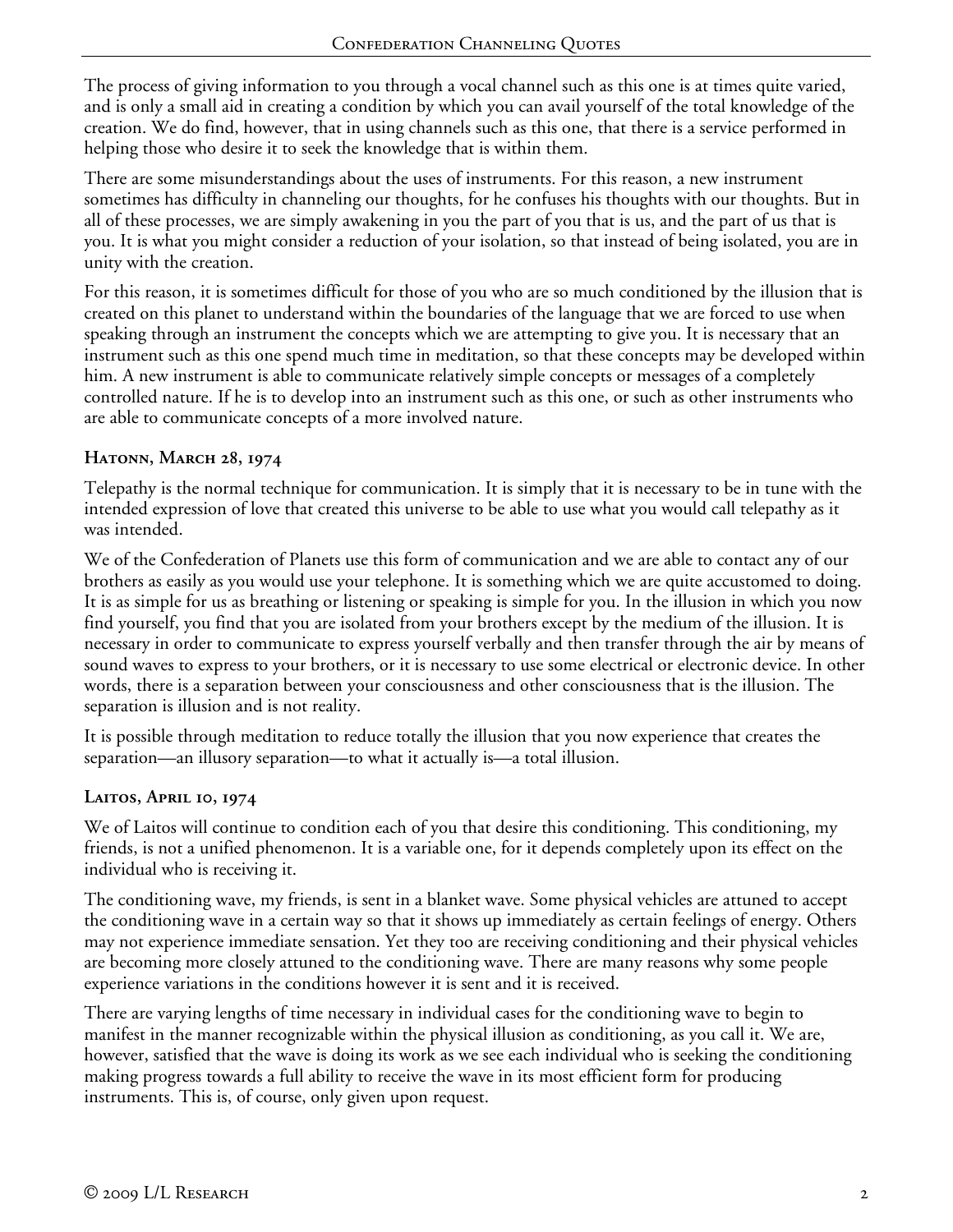### **Hatonn, April 17, 1974**

We are aware that you desire to become channels. My brothers and I have been constantly with you and we have been pleased with progress made in your conditioning thus far. We are aware that neither the one known as E nor the one known as T is pleased over the progress he has made. My friends, there is much to be done sometimes when one begins the process of conditioning to become a channel.

This does not have to do, my friends, with your basic vibration. This does not have to do with the level of awareness, except in a very general way. What it has to do with is the amount of intellectual activity which the individual who desires conditioning is allowing his brain to function with.

In the case of the instrument known as E, the amount of intellectual analyzing is considerable. The habit is very strong and each imperceptible wave of conditioning received moves such a strong habit of analysis only very slightly. The one known as T is somewhat closer to experiencing a physical manifestation of conditioning. This is due to his attempt from time to time to refrain effectively from analysis of data.

It must be understood, my friends, that to become a channel is to temporarily trust another entity with the use of one's vocal mechanism. This involves letting the control go completely and not retaining any amount of judgment over it. This is very difficult or impossible to achieve, if there is any thinking going on at all on the part of the channel.

The conditioning is sent out and is deliberately intended to be effective only to those who have accepted the form of meditation which precludes analysis of thought. This, my friends, is a challenge indeed, and one which we are aware is very specialized and can be very difficult. However, my friends, there is no doubt that each of you may be instruments if you desire to become instruments. It needs only complete relaxation and a complete ability to refrain from analyzing any thoughts that you receive.

It may take some time, as you know time. However, it is not only possible, but inevitable, if you continue to desire this service. We will, my friends, attempt to help you in every way that we can, as always, and we are extremely privileged to be allowed to be conditioning you

### **Hatonn, April 29, 1974**

Channeling, my friends, is something that is available to all but not sought by all. It is necessary that an individual truly desire to become a vocal channel in order to do so. This, my friends, is the most important of all of the factors involved in channeling: that the individual who is to be a channel desire to be one. This desire also governs the ability of a channel to channel different types of messages and different contacts.

There is, on occasion, doubt about the validity of this form of contact in many of the minds of those who have become channels. This doubt acts upon their desire to channel the information which we give to them. Their desire, let's say, therefore brings about a lesser ability to channel and those upon your planet understand but very, very little about the action of desire.

\*\*\*

But, my friends, we can assure you that Creator intended that all of His children be able to have exactly what they desire at all times. Man on Earth, as we have said before, is at this time experiencing exactly what he desires to experience. This is always the case. What is necessary if man is to desire what he desires ultimately is for him to understand his ultimate objective.

### **Hatonn, May 5, 1974**

I am aware of the instrument known as Carla as to her concept of the source of the thoughts which she channels. This is a personal message. We of the Confederation of Planets in the Service of the Infinite Creator are here to serve you. We do this in giving to you certain thoughts that are generated within us. My friends, these thoughts are also generated within you.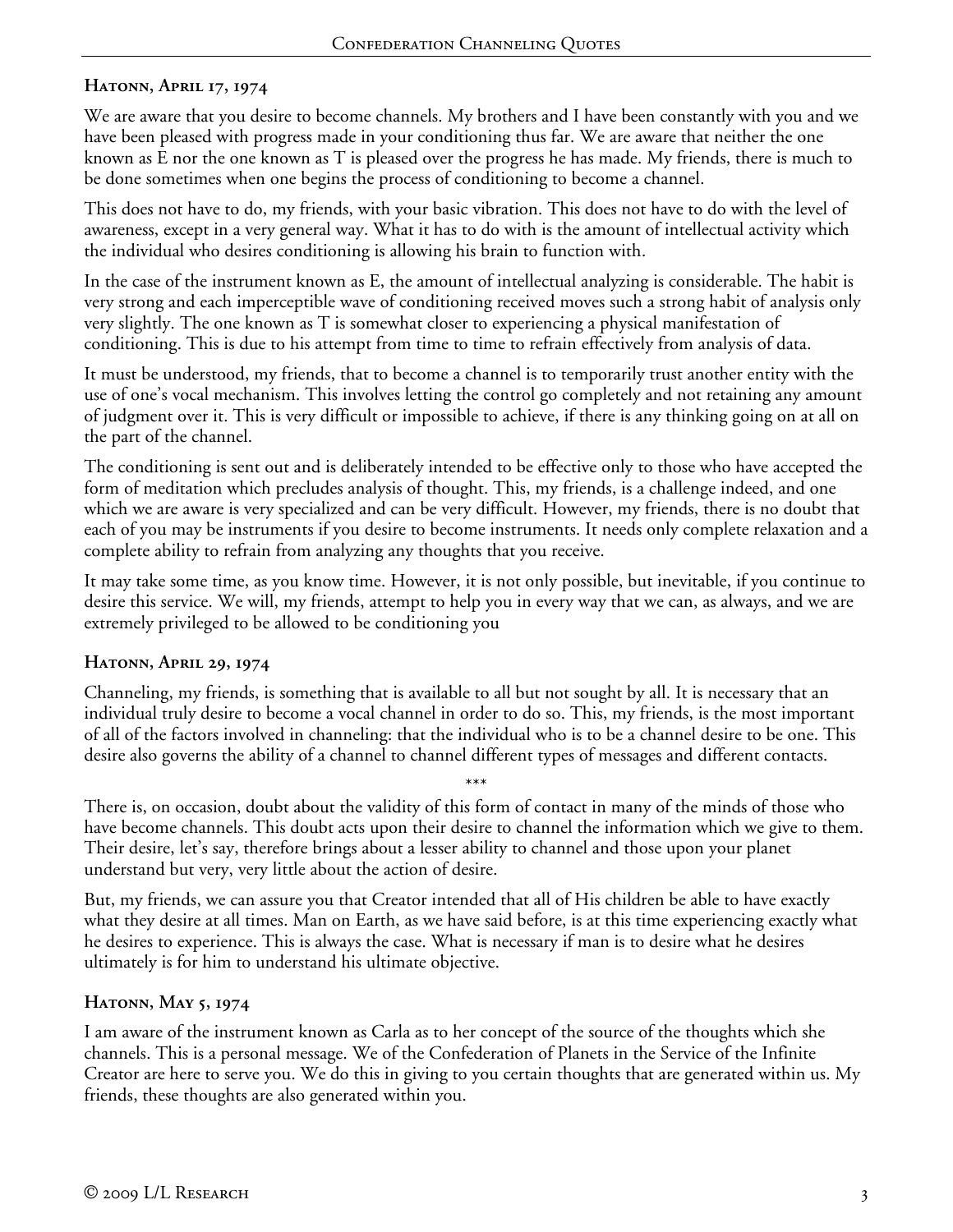If you consider that the source of your thoughts producing the messages that are said to be from the Confederation is within yourself, then you are correct. However, you are also correct if you consider the source of these messages to be Confederation of Planets in the Service of the Infinite Creator. There is confusion among those of the people of your planet who act as channels for that which we bring to the people of your planet. We are real, as real as yourselves.

Our methods of communicating with the people of your planet are varied. In some instances, there are thoughts that are given to you from us. However, these thoughts are then your thoughts, for they were given to you to keep. And they were given to you by yourself, for we are you and you are we. There is only one consciousness. There is no separation.

We are here on your planet and we are part of your consciousness, for we are a part of the Creation's consciousness. It is impossible to separate anything in this creation from anything else except in an illusory manner. Therefore, if an instrument believes that he has himself generated the thoughts which he channels, then he is correct, he has generated them. If he believes that they have been generated by us, then he is correct, we have generated them. But, my friends, both of these have been generated by the same consciousness. Which of these thoughts is then to be considered valid: a thought generated by the instrument or that thought generated by us or a thought generated by some other entity?

All thoughts, my friends, are valid. There is no such thing as a thought that is not a valid thought. The only question, my friends, is whether the thought that you are aware of is a thought that you would wish to use for your own edification.

\*\*\* There is much for each instrument who channels the Creator's thoughts to learn. There is much for those who listen to these thoughts to learn. For these thoughts carry within them not only the apparent meanings but many other meanings, for each individual that becomes aware of these thoughts becomes aware of a meaning for himself. And each individual uses each thought is his own particular way. And yet, each of these individuals and each of these individual's thoughts are part of the same thing.

And so we have conditions of an infinite entity communicating through its parts to its parts and evolving through this process and yet its parts in many instances do not become aware consciously of the reality of their condition of being in unity with each of the other parts and therefore consciously create the separation which is erroneous.

\*\*\* There is no separation. There is a single consciousness. All separations are illusory. If we speak of being from elsewhere, we speak to you using terms that are appropriate to your illusion. There is no possibility of separating our thoughts from your thoughts except in the illusory manner that is practiced by many of those who dwell upon this particular planet.

### **Hatonn, May 13, 1974**

Channeling is a very simple process. However, it does require some practice. This instrument has learned to go ahead and speak the thoughts that we give him. He has also learned to clear his mind to almost a 100% extent. This varies somewhat depending upon the conditions that are surrounding him. At this time the conditions are quite good and he is receiving my thoughts almost in a word-for-word fashion, since I am familiar with your language and am also able to transmit the words that I wish for the instrument to speak.

In the case that you are now witnessing, the instrument is receiving the words that I wish for him to speak. In some other instances when I am using this instrument, I use him by giving him concepts and allow him to verbalize these concepts using words that he chooses. Each one of these techniques has its own merit.

This one is extremely valuable in communicating information of a specific nature. It does require, however, a greater degree of control of the environment. In other words, the conditions for reception for my thoughts at this time are quite good and this instrument is able to repeat word for word what I am giving to him. This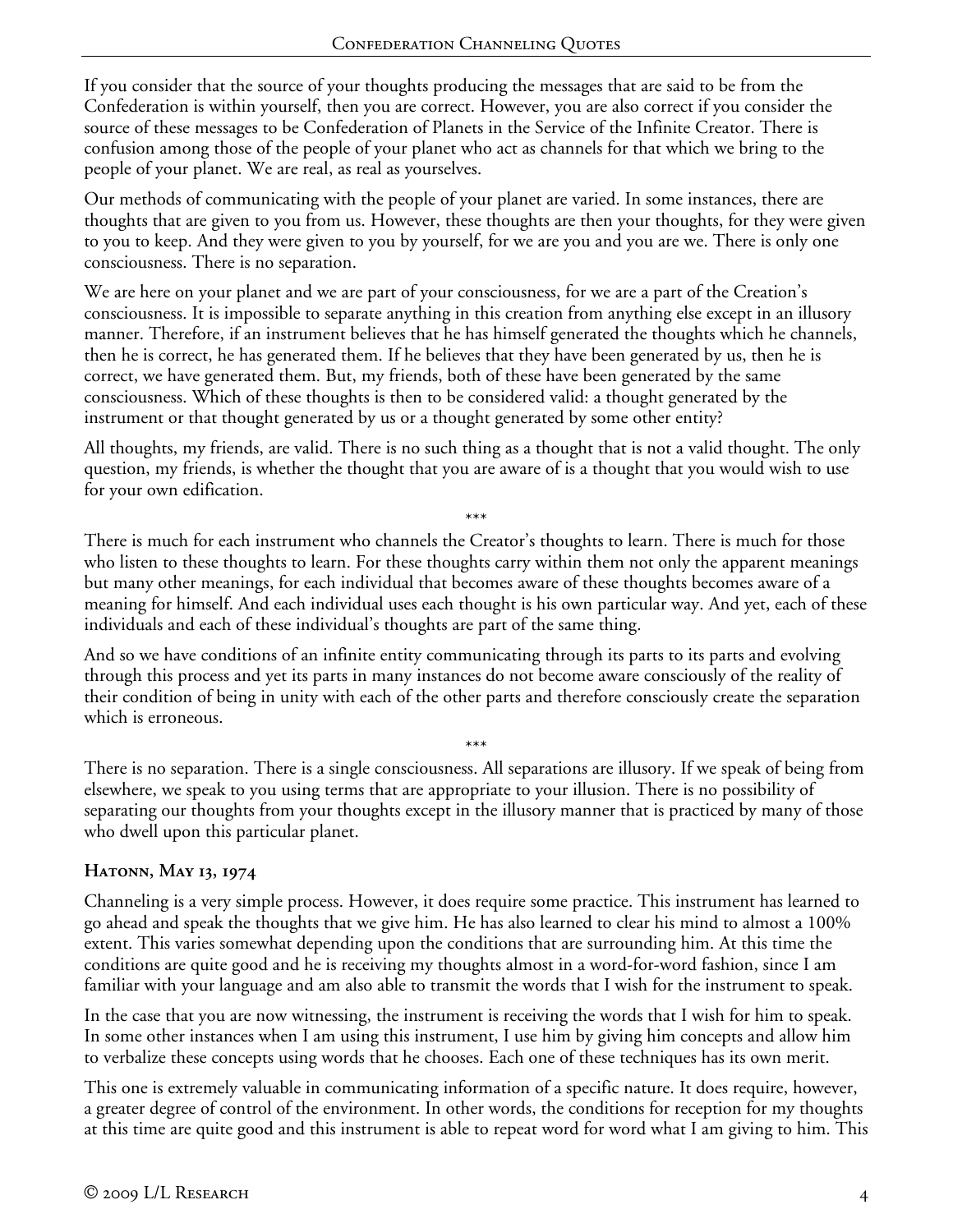is a very high-quality contact. And it is possible to have just as high a quality contact with each of you here in the room. It is only necessary that you learn, like this instrument, to clear your mind of thoughts.

It is a little trick that must be practiced. You practice this through daily meditation and also through use of the channeling technique. You will not arrive at the fluidity at which this instrument has arrived without practice in doing so. For this reason, we recommend that you simply relax and allow us of the Confederation of Planets in the Service of the Infinite Creator to impress our thoughts upon your thinking. And then as these thoughts enter your mind, instead of analyzing them, simply repeat them.

The analysis that you make of what you are doing is detrimental to the type of communication that we are making. This instrument is doing very little analysis of what we are giving him at this time. He too, in the beginning of his channeling, had some difficulty because he analyzed at that time what he was saying. For this reason, it took a great amount of time to transmit a thought through him and there was but very little success in using this form of communication which requires no muscular control at all and is a technique, as I have said, that gives to you our thoughts in a verbal fashion as we arrange the words.

\*\*\*

We come because we feel the desire that brings us here. And we give what aid we can to those who wish it. Our thoughts are available to all who desire them. However, we attempt to do this in such a way that no individual is ever in a position where he cannot accept or deny our thinking as he so pleases. Those who are vibrating within the level that will appreciate the information that we give surely recognizes that which is truth.

At the present time, we are far behind where we had hoped to be at this point while helping Planet Earth. We had hoped to have been much more successful at reaching the people of this planet. It is possible that there will be a smaller graduation than we had hoped.

However, my friends, it is our greatest pleasure to be working with those of you, however many or however few, who are seeking. It is only necessary to seek, and the spiritual path shall roll behind you, and open before you. And what you desire shall be yours.

### **Hatonn, June 5, 1974**

There is a program now in progress to awaken the peoples of your planet to their rightful heritage. There are many facets to this program. There are many of those of us from elsewhere in the Creation who are involved in doing this. It is very difficult to progress in an exact and direct way

### **Hatonn, June 9, 1974**

We wish to assure you that the service of channeling will be one which is very valuable in your immediate days to come. It is not only that you will be asked specific questions by many who seek, although this will certainly be true. It is also that this contact will give you confidence. And with this confidence you may the more carefully carry on your own program of seeking in such a way that you will recognize that which is there for you to do, for you to know, and for you to be aware.

Much of the attempt which is initially made by those who begin seeking to discover their inner selves is such a confused attempt that it must be simply guided into another attempt. Therefore, many questions which you will receive will have very little meaning to you in light of your contact with the knowledge and understanding of the One Who is All.

That which you say under those circumstances must toe a very careful line. You must not give false information. You must not be discouraging. You must be encouraging and somehow understanding within the light of that which you know to be true. In many cases, my friends, this will entail an answer that is not an answer, which may temporarily confuse the person you are attempting to help.

 In this contact with us it is good, therefore, in your service in two ways; firstly, in giving specific answers to specific questions which have an answer which can be given. And secondly, in giving you confidence as a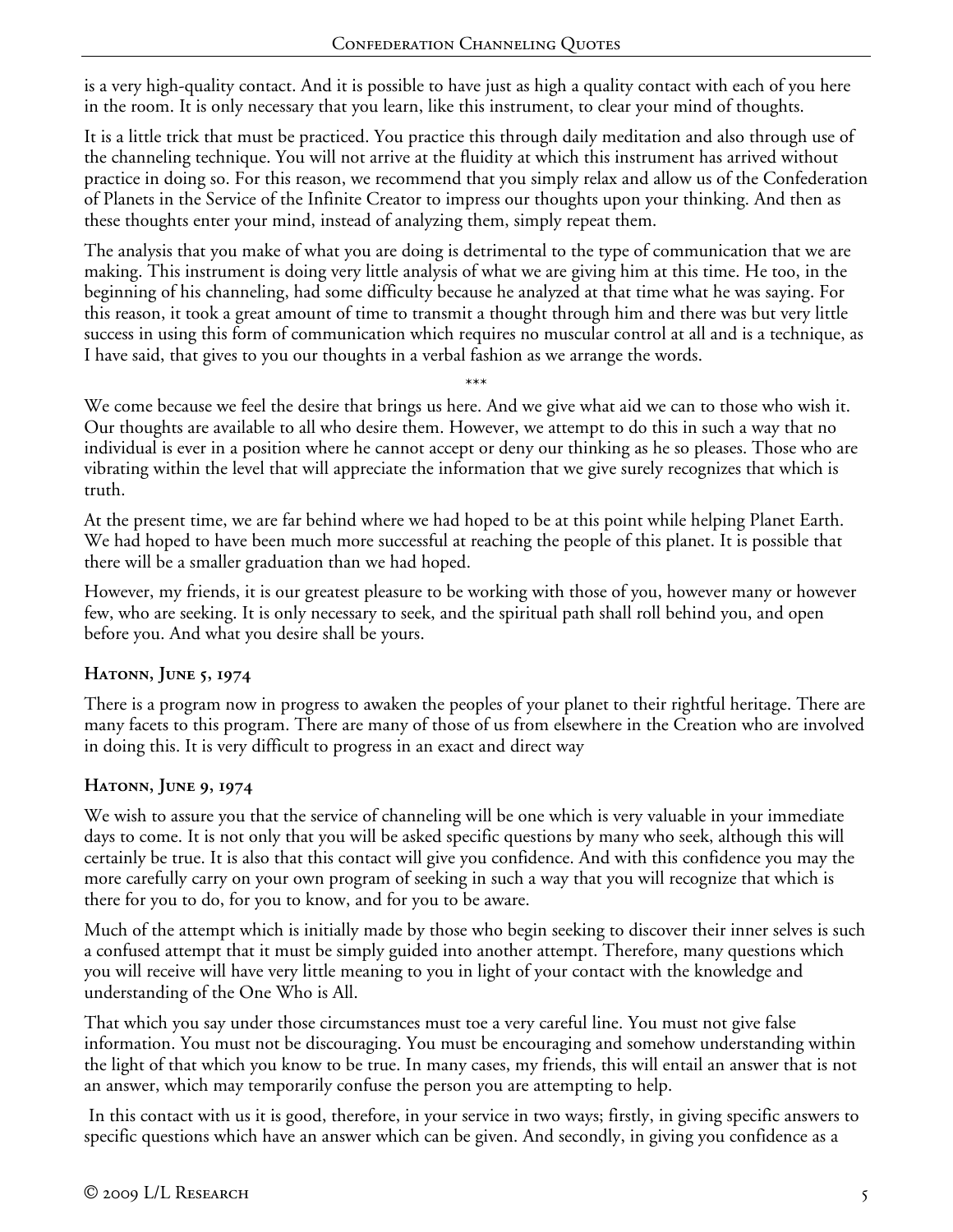channel for the thoughts of the original creation, so that you are able to speak as its servant rather than as your own limited, earthly self.

There is much in this work ahead of you which the world will not understand. And this, my friends, is precisely the difficulty. Because the world does not understand, my friends, we are here. For it is seeking to understand and we hear its cry. The service that you are performing is truly, truly an important one. Have faith that your seeking is in the direction of progress and continue, my friends, if you desire. We are very, very grateful to you for your attempts to serve and we welcome you to our company.

## **Hatonn, June 11, 1974**

There are more people upon this planet seeking than there have been in the past. However, many are quite confused in their attempts to seek and there is a need at this time for many more channels such as this one who can receive directly the thoughts that so many of the people of this planet are now seeking. We are attempting at this time to generate greater numbers of proficient vocal channels who can receive our thoughts quite readily. This requires daily meditation. This is all that is required: daily meditation. It is assumed, of course, that as this daily meditation is performed there is a desire for our contact.

We have been contacting people of Planet Earth for many, many of your years. We have been contacting at intervals of thousands of years those who sought our aid. It is time for many of the people of this planet to be contacted, for many now have the understanding and the desire to seek something outside the physical illusion that has for so many years involved the thinking of those of this planet.

The process we are stimulating is one which is self-generating. As more and more of those who desire our contact receive it and pass it on to others, then those who receive this passed-on information will they themselves be able to reach a state of thinking and understanding sufficiently in tune, shall I say, with our vibrations in order to receive our contact.

For this, my friends, is how contacts work. It is first necessary, if the entity is to be able to receive our contact, for him to become of a certain vibration as a result of his thinking. This is greatly speeded by involvement in groups such as this. And then it is finally done through meditation.

In other words, the verbal communications given to the entity by the channels such as this one create a system of thought and a desire for spiritual awareness that raises his vibration. Through meditation he is able to attune his thinking to those of us who serve planet Earth. He then can receive and repeat what we give to him, in order to regenerate, from its beginning, the process of teaching and of instructing others who will follow in the same path. Through this technique there will be many more of the peoples of the planet Earth made aware of the truth and the love that is theirs, as it is the will of their Creator.

\*\*\* We of the Confederation of Planets in the Service of the Infinite Creator are very sorry that we cannot step upon your soil and teach those of your people who desire our service, but, my friends, as we have said before, this would be a very great disservice to those who do not desire our service at this time. And we are afraid we would have little effect in bringing understanding even to those who desire it, for understanding, my friends, comes from within.

We can only guide. We can only suggest. We are attempting to do this in such a way so that the seeking of the individual will be stimulated to turning his thinking inward, inward to that single source of love and understanding, the Creator that is part of us all, part of everything that exists, for everything that exists, my friends, is the Creator.

We are very privileged to have those of you who join with us in this great service at this time in the history of your planet. For, my friends, this is a very great time, a great transitional period in which many of the Earth's people will be raised from their state of confusion to a simple understanding: the love of their Creator.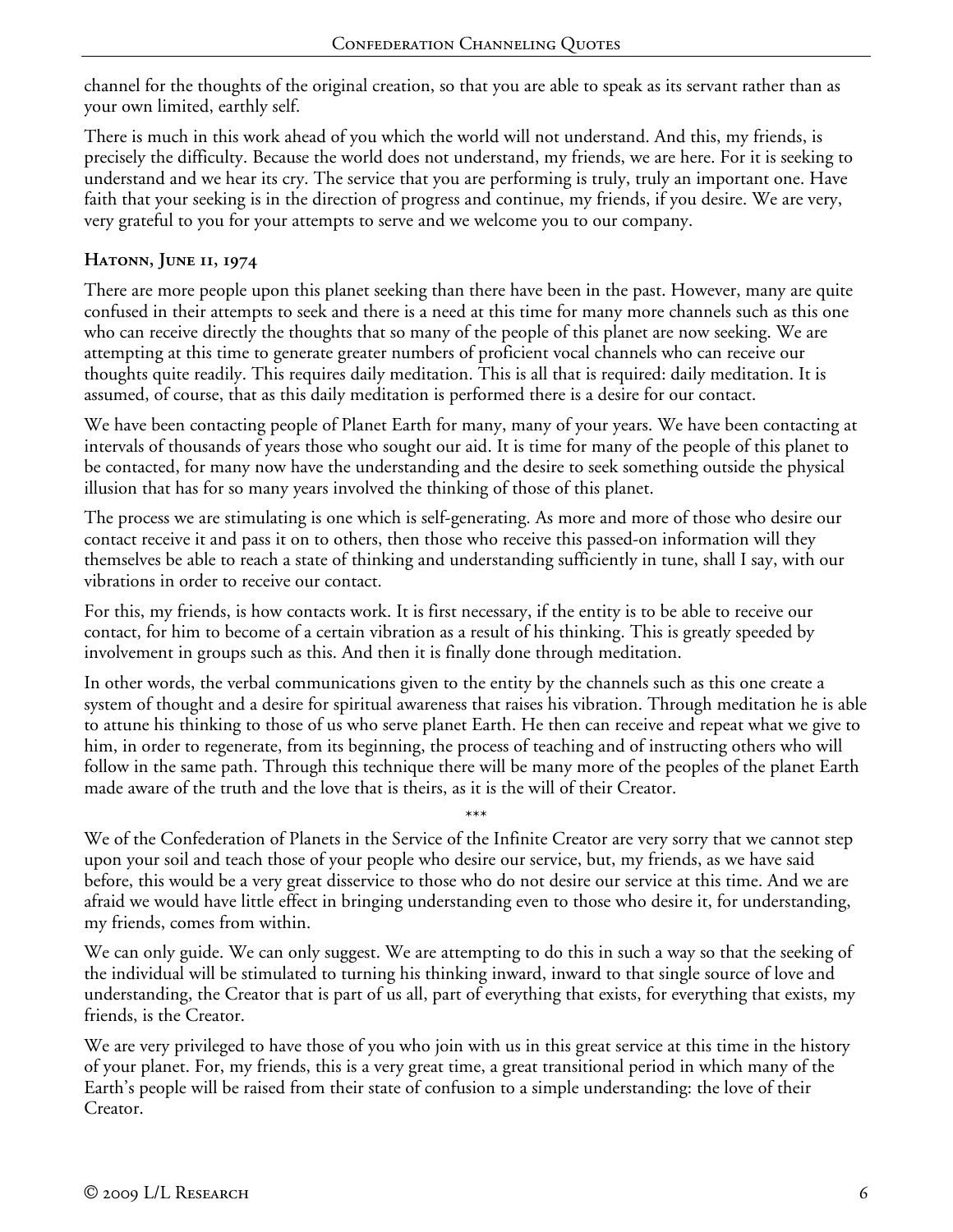# **Hatonn, January 6, 1976**

Not all channeling is the same. You have observed with the channels within your particular group a type of concept channeling which is given by a type of electromagnetic vibration which actually can be felt above the head of the channel. It has a physical manifestation within the consciousness of the channel's physical vehicle, in that as each individual experiences this particular electromagnetic condition known as the conditioning, this will call forth some reaction within the vehicle.

Within some, there will be the feeling of heat; within some, the opposite feeling of cold. There are many completely different reactions to this conditioning wave, these differences being due, my friends, to the status of your individual spiritual centers within your several vehicles. You know of these centers as chakras. In someone whose chakras are to some extent open, there will be quite a different experience from the one whose chakras are not for the most part opened. And each is at a different stage in his development. This is why every reaction differs.

Now, we have never used with this channel, although we have with other channels within the group, a stronger and more physical type of beam. We do not like to use this beam, because it causes discomfort within the instrument. We can actually use the instrument's voice-box, speaking with our voices, shall we say, in that we exercise the muscles of the speaker. We do not like to do this. It is not necessary that we do this, within this group, for this group is concerned with philosophical and spiritual concepts, and this is most desirably done through the vocabulary and concepts which we can give to each individual.

\*\*\*

The channeling wave, although it is conceptual, will be expressed in vocabulary. It is an electromagnetic wave. It is within the physical illusion, and it is attempting to coincide the vibration of the channel with the vibration of our thought. It is, shall we say, a cut-and-dried, limited and intellectual wave. We are not putting it down, as you would call it. It is very useful and is totally given in love, and with a spiritual desire to aid you.

But, my friends, the basic vibration of the Creator, perfect love, is a vibration which is given not only through us, but through your aides and guides, whom you would call angels, through your own inner self, through teachers upon your own spiritual planes, as you would call them—everywhere, everywhere, my friends, within the creation. This original vibration of love is reality. In meditation you are seeking not an electromagnetic wave from us. You are seeking perfect love. What we can give you in this channeling wave is a means of service to others. Also, it is, as we are well aware, a comfort to some of you to know that we are present. For, indeed, our presence is a supporting one in that we love each of you, and wish only to comfort you and help you through your experience.

### **Hatonn, February 1, 1976**

**Questioner:** I would like to know if I could have some way of knowing, physically or absolutely, that I am channeling, really channeling, when I think I am channeling from the Confederation. I need to be absolutely sure that I'm not channeling myself, because I would hate to give anybody wrong advice or say something that's not right.

This is a difficult question to answer, my brother. There is no channel that does not dwell within doubts many times. Moreover, due to the type of beam that we are using with you, although it is electromagnetic in a physical sense, it is not the type of wave in which total control is ours and you have no free will. We have experimented with this beam and we do not like it, even when the instrument is fully willing to give over to us. It is uncomfortable to the instrument, and it is not necessary in order to give to you philosophy.

We prefer using a type of communication which deals within your free will. We see your vocabulary as spread out within your awareness, and we pick out of your awareness the closest concepts to what we are trying to say. This is why different channels give different messages to a certain extent.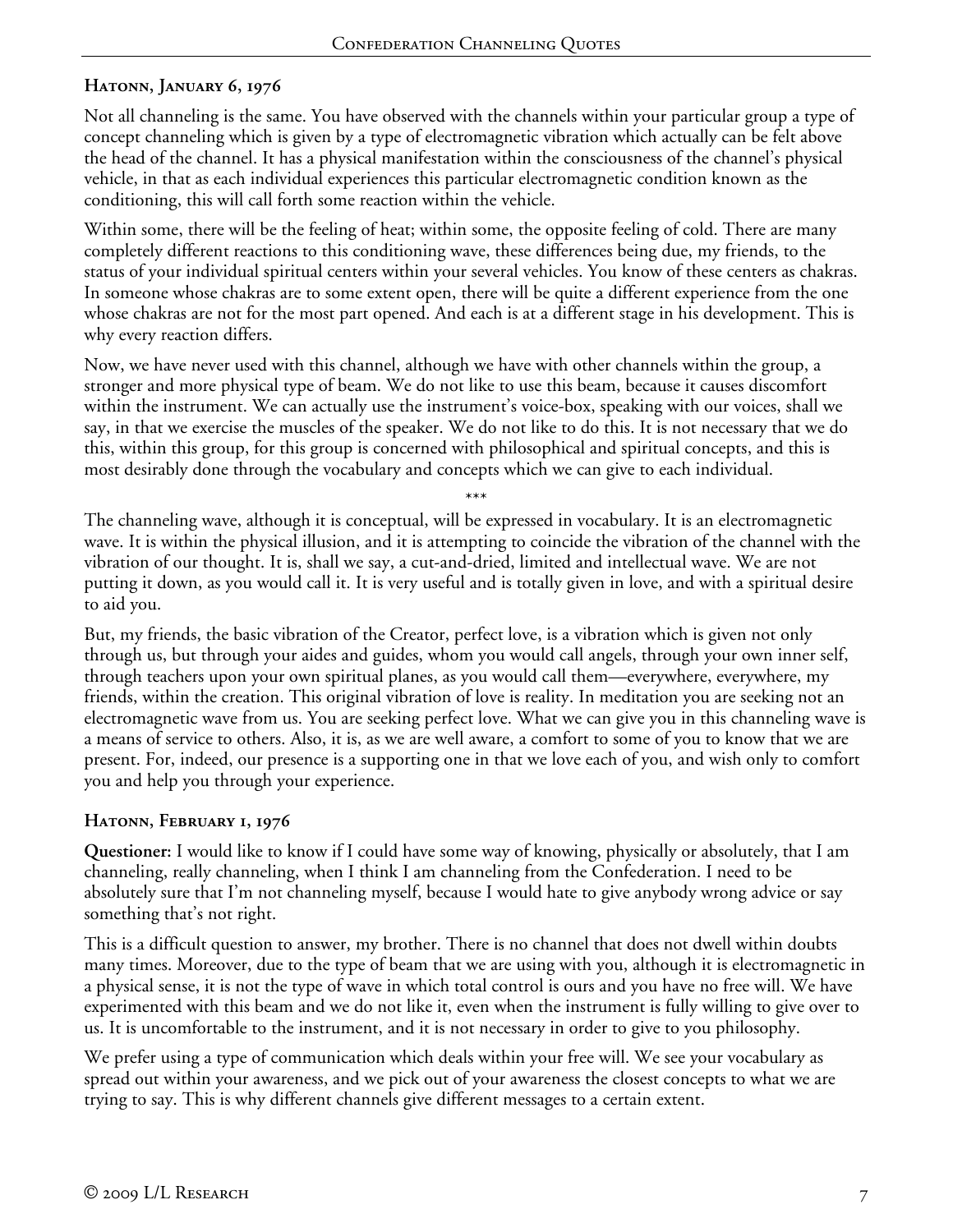Now, it is partially their subconscious, and it is partially us. Do you understand this? Do you see what I mean, my brother?

## **Questioner:** Well …

This does not answer your question, but it tells you the basic answer, which is that you will never know for sure whether it is us until such time as channels are not actually necessary.

\*\*\*

Channels are necessary because we cannot and will not go against the free will of those upon your planet. Some of those upon the planet are seeking the truth. To those people we come to give our message. Many, many of those peoples upon your planet are not seeking the truth at this time. This is their prerogative. We do not wish to upset their applecart. We do not wish to make them know that our reality is superior to theirs, they are inexorably headed for our reality, and they will be forced into learning our lessons. We do not wish to do this to anyone. We wish only to talk to those who wish to listen.

We cannot appear among you at this point for this reason. So we use telepathic channels which no one can prove are actually speaking. This un-provability is essential to the vibration upon this planet at this time. We must not be proven to be here at this time, until the majority of those upon your planet want that information to which we have come to bear witness.

\*\*\*

We ask you, my brother, simply to have confidence. When you feel a desire to help, to give service in this way, pray, as you would call it. Speak to the light within you in a way which communicates to your own vibration. You might say to yourself, "I wish only to do work for the Creator." Or you could say to yourself, "Let me be an instrument of Thy peace." Say to yourself whatever is your true desire, in the Father, to do this work. In that way, there is no possibility of your channeling that which is not of the Father.

It is when one is not careful of one's vibrations that one begins to channel those entities which are quite astral and which, while sometimes very high vibration, are also sometimes not. If you wish a spiritual communication, set your vibrations to that. Then, speak what comes to your mind.

The essence of channeling is not to worry about what you are saying, but to go ahead, catch those balls, and throw them on, catch those words and speak them. You have arranged your vibration. You have set yourself to do the work of the Father. Then do it! You need not question intellectually something that is not intellectually happening to you.

This may sound very difficult at this time. What will make it easier for you is experience in this service. As you begin to have a backlog of experiences in which everything came out all right; in which that which was given to you was well-received, you will begin to realize that once you prepare yourself as the instrument, then that which is given through the instrument is not of your concern.

\*\*\*

Is there another question?

**Questioner:** Yes. I am having trouble channeling. How can I practice? Usually I mediate alone.

The best route for you to follow, probably, my brother, is that, instead of trying a full-scale message—we do not suggest this when you are without at least three in the group—you attempt a much more informal and brief type of channeling. This is actually the best type to do alone, at least until you have developed the ability to make contact with us in a solid way. It is for your own protection, so that you will not get astrals.

We discussed this earlier, and suggested that before initiating contact, the instrument pray. We suggest this to you. If prayer is not your chosen word for what we are suggesting, we give you the option of considering yourself a radio, and tuning yourself consciously to the very highest frequency, so that you take in only the purest of light frequencies.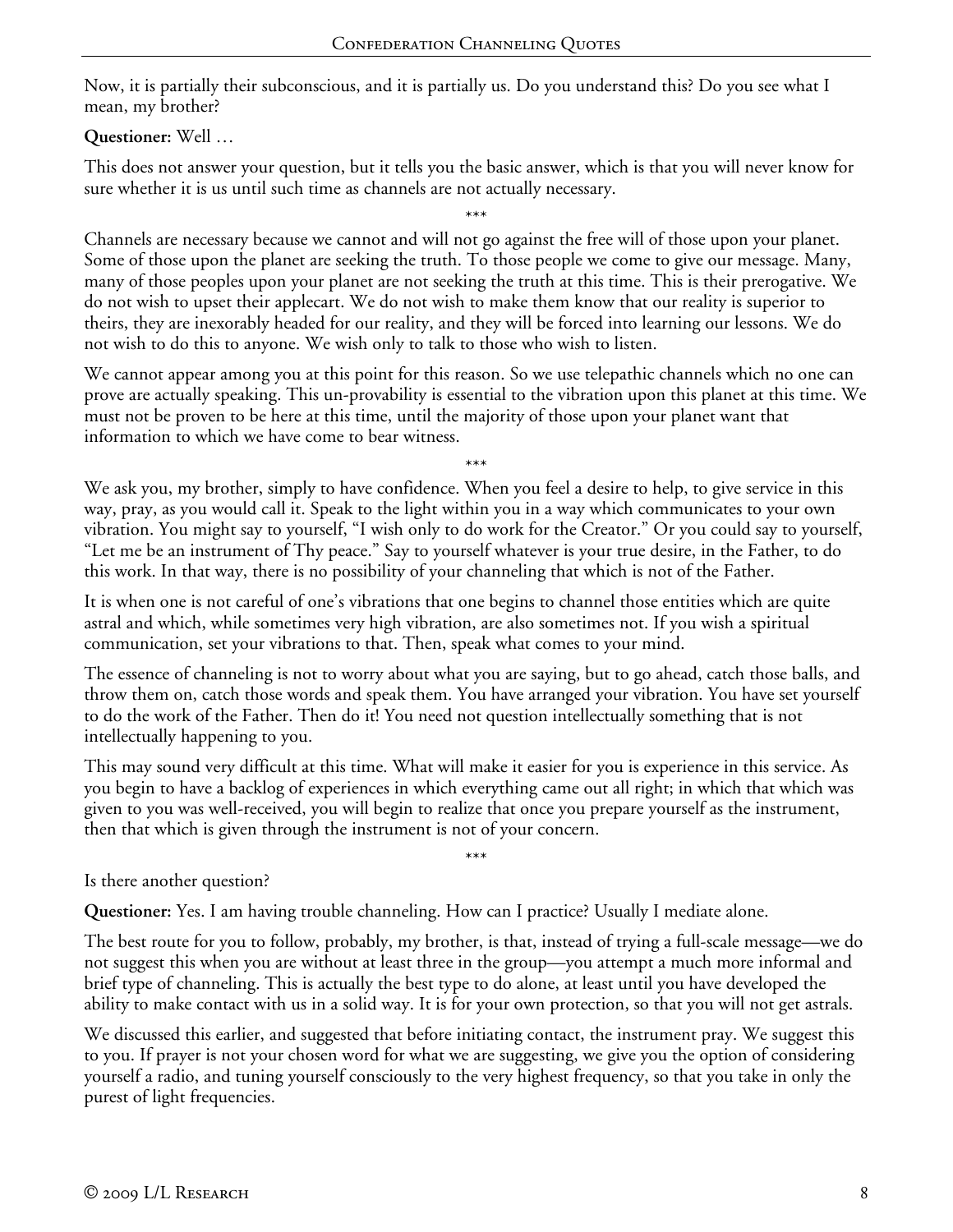If you wish to test your abilities to channel, take your problems of the day, your questions and your unmentioned but simply felt mood, and say, "What have you to say about this?" You will receive an impression. This impression will be a very short answer. Listen to it, and evaluate it. Do not take it as read or disbelieve it, but in an open-minded and careful way, evaluate your answers. See what you think about the source, about the level of response. In this way it will not be very long before you begin to build up some confidence in your contact. Answers given in this way are quite short, but to the point.

\*\*\* Within conversations with others, it is entirely possible to ask for words, so that you might, shall we say, plant a seed while not formally channeling. It is not necessary to sit in a dark room with your eyes closed in order to get our words. Our thoughts are simply the thoughts which are within you but which are amplified by the spiritual vibration so that you may hear them. Therefore, it is only necessary to make a momentary contact with the desire to be of service. Then, that which you need to say will be forthcoming.

Again, it is not necessary that this be sustained. Very often, those people who have come to you with a question will not need very much but only the seed that they may take with them and let grow on their own. These things may be done without ever becoming what is known as a vocal channel. They are done because of desire to be of service.

This type of channeling is just as important as the more formal type of vocal channeling, and in the case of the seed-planting, is very helpful in cases where the person asking the questions is only beginning to seek. This person would not come to a meeting, and would be uncomfortable if he did come. We could not talk to him through a channel. We would not be able to get through, for his free will would then be violated. Yet the seed can be planted, if he asks a question that has a spiritual answer. This also is a service, my brother, and can be practiced in any situation.

## **Hatonn, October 30, 1976**

Frequently, my friends, we have difficulties with channels, and it is almost always due to their desire to monitor our message. There are many reasons that this interferes with our message, but most often it is due to fear on the part of the channel, for the channel often feels that he is speaking his own thoughts.

The relationship between the source of the Brotherhood and the channels who are the instruments for that source is one which is difficult to express in the concepts of your language, for we are truly one. We use those concepts which are within the channel's mind. We play on the instrument that we find. If the instrument has powerful biases, he may find himself repeating, due to the fact that we are attempting to establish better contact through the means of repeating familiar material.

We say all of this due to the fact that even the most experienced channel suffers difficulty in communication due to analysis of our message.

# **Hatonn, December 12, 1976**

We can only give information in certain limited ways. We give information through channels such as this one simply because the channel is receptive and has allowed the information to pass through him. Had he not allowed this, we could not give this information. There would be no way available for us to speak through him*)*, for we must follow the desire of those whom we serve. That which is desired, and only that, will be given. Only that which is desired will be received.

For this reason, those upon your planet will be receiving, as always, precisely what they desire. It is a problem, we realize, to give precisely what is desired to those who desire it and not infringe upon those who do not desire what we offer. We have to offer what we understand to be a truth/beauty far beyond that which is experienced upon your planet. Yet, we can only offer this in a very limited way.

My friends, free will must be at all times the criterion for our communicating, for our contacts, for any of our peoples' contacts. For this reason, we are dependent upon those upon your surface who would reach out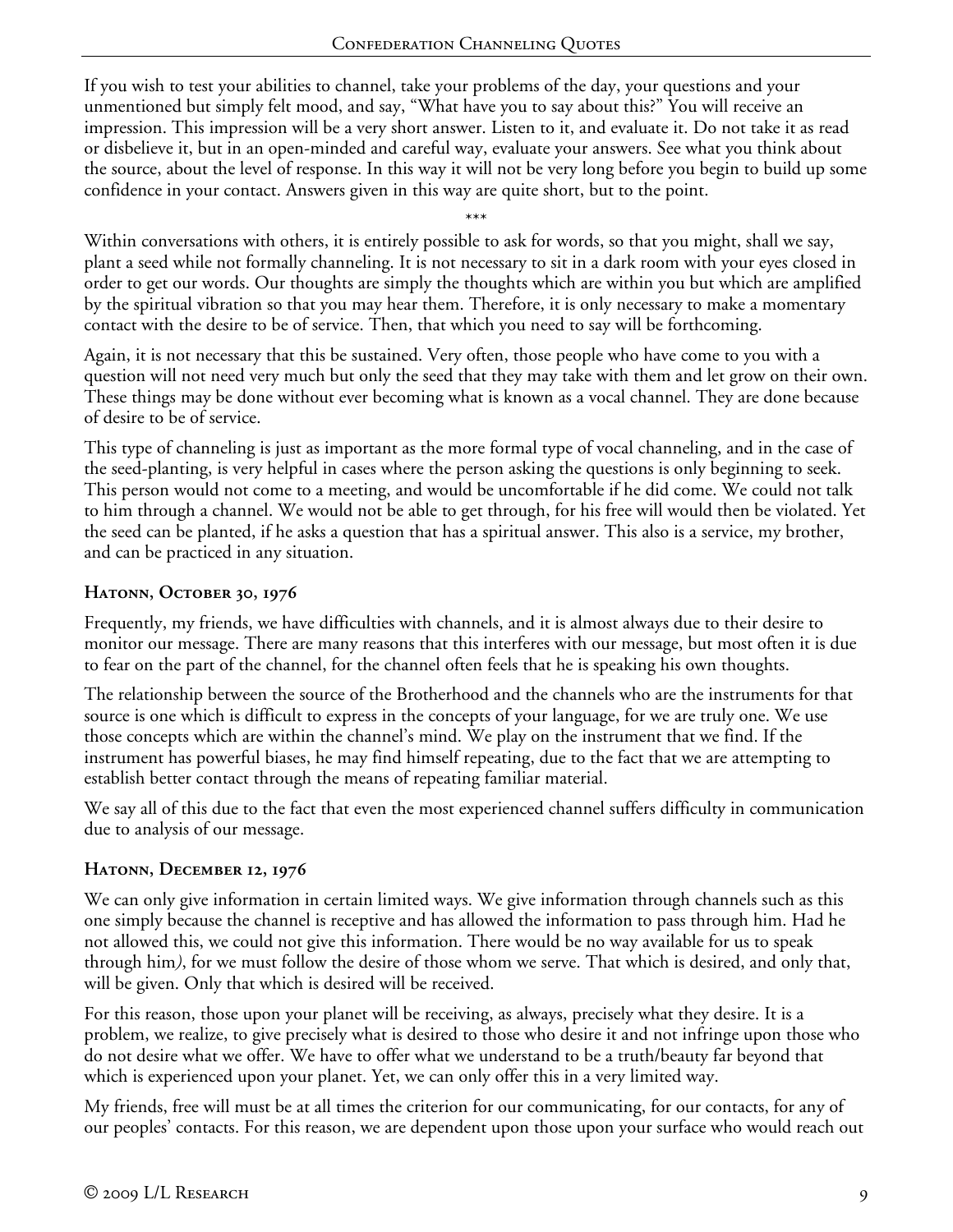for us. My friends, we have much to do and yet, it is difficult, in a sense, for your peoples to understand the simple truths that we bring forward to you.

These simple truths, my friends, will, as it is said in your holy works, set you free. For you are truly in bondage: bondage to an idea that is false; an idea to which the peoples of your planet have clung steadfastly for many, many generations; an idea which led them down a road of confusion; an idea that brought them to the present state.

We implore you to act with us to help those who seek our help. And yet, we realize that you yourself have limitations and barriers. We feel sad that these limitations must always be upon us. And yet, these limitations are the essence of our being here, for without them you would not exist. These limitations, my friends, are the essence of the creation. For in His total understanding, the Creator is creating a perfect balance, a perfect freedom of experience.

For, my friends, even though that which you experience may seem to be far from what you desire, it is precisely what you desire. You would not be experiencing it, my friends, if you did not desire it. You desire it for purposes of growth. You desire it for other purposes. And yet, it is the essence of your life. Join with us to improve that essence at as fast a rate as you can possibly afford. This is our mission: to aid you on that path at an ever increasing rate and an ever increasing understanding.

## **Hatonn, August 10, 1977**

We are attempting the transformation of beings through these speeches. We can do so very little, my friends. We can only urge you to meditate and possibly inspire you through our descriptions of those things in which we have the greatest faith; in which we feel the greatest belief. In our vibration, these are not inspiring words. These are the sober truths. Our vibrations, my friends, must come through the mists of the material illusion. They must be filtered through your words. And all we can hope is that through the magic of your imagination and your desire to seek the truth our words will inspire you to meditate.

As we said many times, we do not know it all. We are not very wise. We have simply been a little farther up what you might call Jacob's Ladder. And we know that the journey is far, far more beautiful, more rewarding, and more deserving of faith than any possible journey to any possible place in space, in time, or in imagination.

The journey for truth, my friends, is a journey for love, a journey for yourself, for you are truth and love. We hold out our hands to you on this journey and if at any time you wish the simple strengthening of our vibration, request it mentally, and I and my brothers will be there. That, my friends, is another thing in which you may have faith.

\*\*\* We are very, very pleased to make contact with the one known as M. It is an exciting thing for us and for the instrument and we assure the instrument that it gets easier to maintain contact as one becomes used to the shock of speaking one's thoughts out loud for it is very different to speak out loud than it is to hear within without having [put one's] thoughts into words. We are most pleased.

\*\*\*

It is a great shift from the intellectual to the intuitive, as we have been speaking about this evening; to speak thoughts without knowing ahead of time the direction of the thought. Thus it is almost like, shall we say, a noise in the head which cannot be separated into words at first, and the noise blurs the words. However, if you desire this service and persist in attempting, you will eventually become able to, shall we say, decipher the signal from the noise.

The noise is [the] background of your daily existence. There are many, many small thoughts and constant pressures which are attendant upon living within a chemical body and having the responsibilities and social ties through which your life within this illusion has its dynamics and within which you learn. We [are] attempting to say that this noise is not in itself evil or to be banished, for you are here not entirely to learn,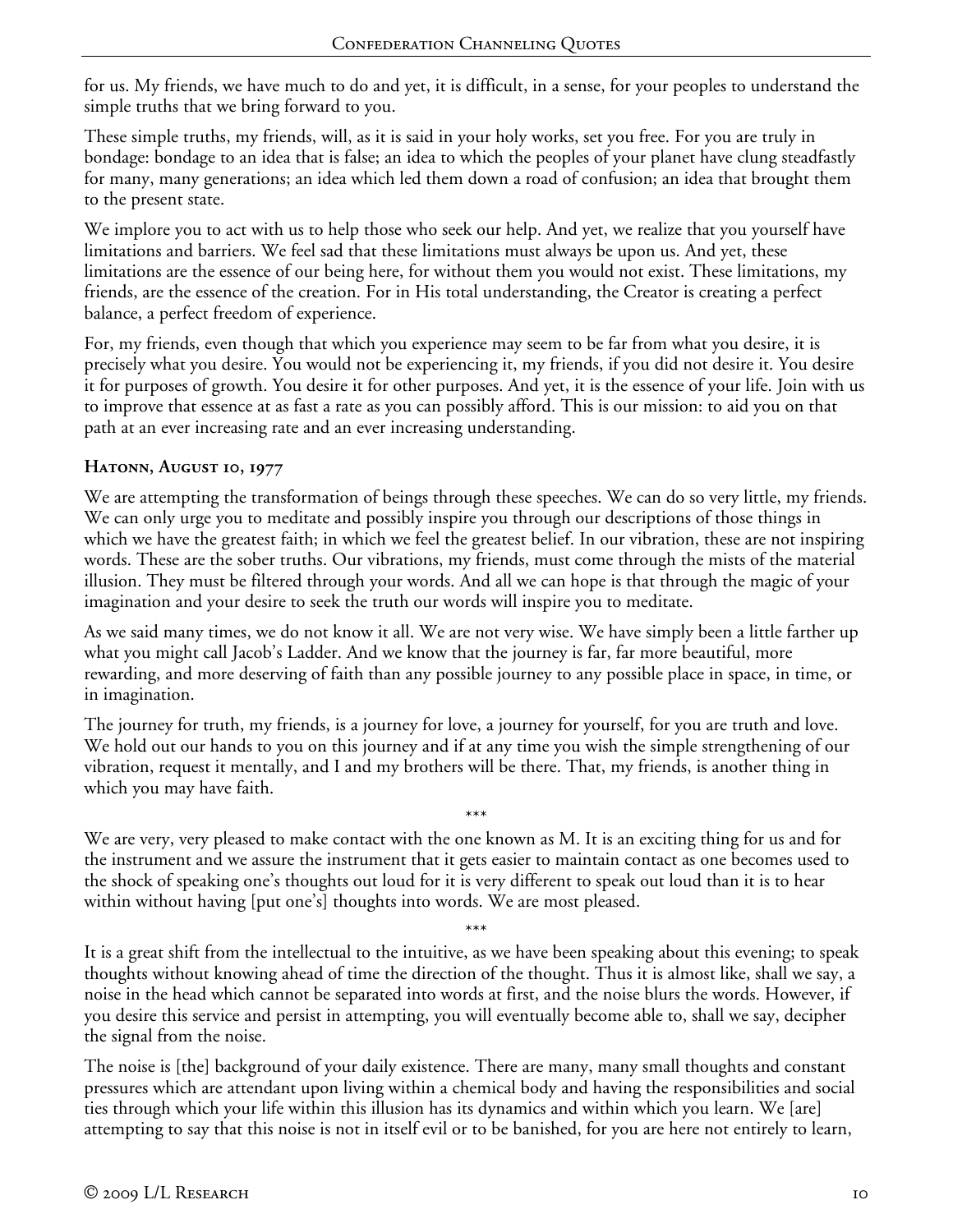but also to groove, shall we say. Or, shall we say, you are here to learn and groove, but not one at the expense of the other. In meditation, this background noise will gradually sift away. And all of the messages will begin to come through a little better, including ours.

We thank you very much for the privilege of working with you.

### **Hatonn, September 4, 1980**

May we thank all of those present for the desire to serve and for your patience as we do this careful work with the new instruments. We are very happy as we begin to blend various tonalities and vibrations of the Confederation with the somewhat more complex vibratory needs of capacities of each new instrument here present. We have been able to blend with those energies already existing in what seems to us to be a most satisfactory manner using the fellowship of those entities with whom each new instrument had already been in contact, sharing concepts and allowing the one great message of love to find [the] new channels.

### **September 4, 1980**

### *(Carla channeling)*

… vibration, thanking this instrument for the privilege of this work. I am Hatonn.

## *(N channeling)*

I am Hatonn, speaking from this instrument with greetings of love and light to my brothers and sisters. For the receptivity of this *(inaudible)* is such that our vibrations may be shared more readily due to the willingness of this oneness. From that point of light within we are one and in that love which we extend we bid you adieu. I am Hatonn.

## *(Carla channeling)*

I am Hatonn, and am again with this instrument. We thank the one known as N for the flexibility and desire to serve which enabled our contact. We would at this time share our vibration with the one known as *(inaudible)*, offering to her also our humble thanks that we may share with this new instrument in service to the infinite Creator. I am Hatonn.

### *(Carla channeling)*

I am Hatonn, and am again with this instrument. May we thank all of those present for the desire to serve and for your patience as we do this careful work with the new instruments. We are very happy as we begin to blend various tonalities and vibrations of the Confederation with the somewhat more complex vibratory needs of capacities of each new instrument here present. We have been able to blend with those energies already existing in what seems to us to be a most satisfactory manner using the fellowship of those entities with whom each new instrument had already been in contact, sharing concepts and allowing the one great message of love to find [the] new channels. We shall be with each at any time that you may mentally request our presence.

\*\*\*

We would at this time transfer in order that queries may be had. I am Hatonn.

**Questioner:** Hatonn, was it your vibration that I felt this morning in this morning's meditation or was it Laitos? Is there anything you can say?

I am Hatonn. My brother, during the meditation of which you speak you were experiencing the vibration of our brothers and sisters of Laitos. For it is their task to work with the new instruments in familiarizing the new instruments with the lighter band of the Confederation vibration. We of Hatonn have blended our vibrations with you on a specific basis this afternoon for the first time and shall be most honored to blend them at any time in your future in which you request our assistance.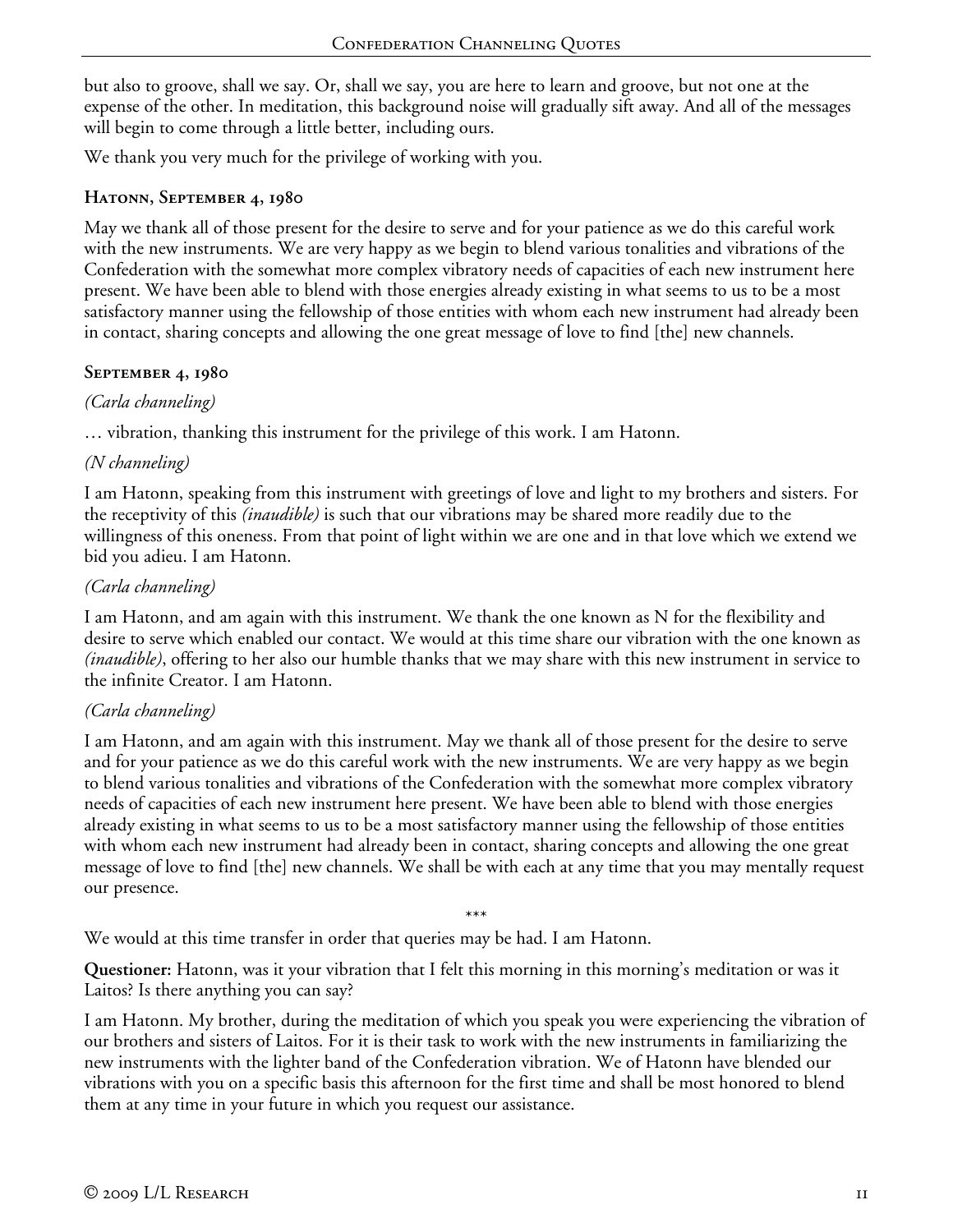# **Laitos, October 16, 1980**

We would say to those who wish to experience our contact for the first time or on a new basis, so to speak, that our vibration is somewhat less intense, so to speak, than is the vibration of Latwii. We always work with those who request conditioning in meditation for it is our purpose to serve as intermediaries, so to speak, between the newer instruments and the Confederation.

We are able to make our vibration known to any who request it because we have what might be termed a more simple wavelength that is easily perceived by those who are able to quiet their minds for a few moments and who wish to receive this type of contact. We are most pleased in every instance to be asked to join in each person's meditation and are always honored to be asked to join in meditation such as this.

\*\*\* We are always overjoyed to be able to speak our words through yet another instrument, for, as you all well know, the people of your planet are in great need of words of love and of light and we are especially honored to be able to provide even our limited understanding of the love and the light of the infinite Creator. Therefore, we are always overjoyed at the prospect of being able to utilize one more instrument in this service to the people of your [planet.]

As you know, it is especially important that we establish good contacts at this particular time with those who are grounded in themselves as seekers and who cannot be moved. There will come times in which your faith will be shaken and it will seem that you have too great a task to accomplish, too many unanswerable questions to deal with. However, that which is needed will be provided. That which is to be, will be.

\*\*\*

Although there will be miracles, we shall not safeguard the physical lives and the artificial values of each of those who seek our information. Our concern is for the things of the spirit and that is why we urge you who seek to be the shepherds to know that it is only important to have a state of mind in which the Creator is remembered as the center, as the giver, as the source and as the identity of the self. You must have covering for your feet and protection against the cold and food to fill your bellies while you are in the physical. We ask you not to be overly concerned but simply to work upon yourselves, your desire, and your sense of will.

### **Laitos, August 6, 1981**

**Questioner:** Can you give me some idea of the accuracy of my channeling?

I am Laitos. The accuracy of channeling is always imperfect. We assume you intend to discover the percentage of channeling which comes from your own resources and the percentages which come from the Confederation resources. This ratio of percentages varies widely but at present you are beginning to reach the level where your percentage remains within acceptable Confederation limits for clear contact. It is our intent in this type of contact to retain at least 25 percent of the contact for the use of the channel. This enables our message to find the unique expression in each and every instrument while maintaining the basic simple tenor of what our group has to offer—that is, the explication of the original Thought of love.

Thus, this channel, for instance, is normally using her own resources approximately 30 % of the time. In your case, you are beginning to stabilize at using your own resources approximately 35 to 37 % of the time. This is a plateau which must be reached.

Once stability is reached, it is then possible through experience gradually to approach the 25% which is considered by us to be the limit beyond we would not wish to go. The lower acceptable limit is using one's own resources 50% of the time. So you may see you have advanced in your own work to a great extent. Therefore, we thank you for your desire to be as pure a channel as possible and request that you never be concerned if you find some material from your own experience worked into the channeling, for it is our precise intention to use experiences which illustrate the basic love and light of the infinite Creator.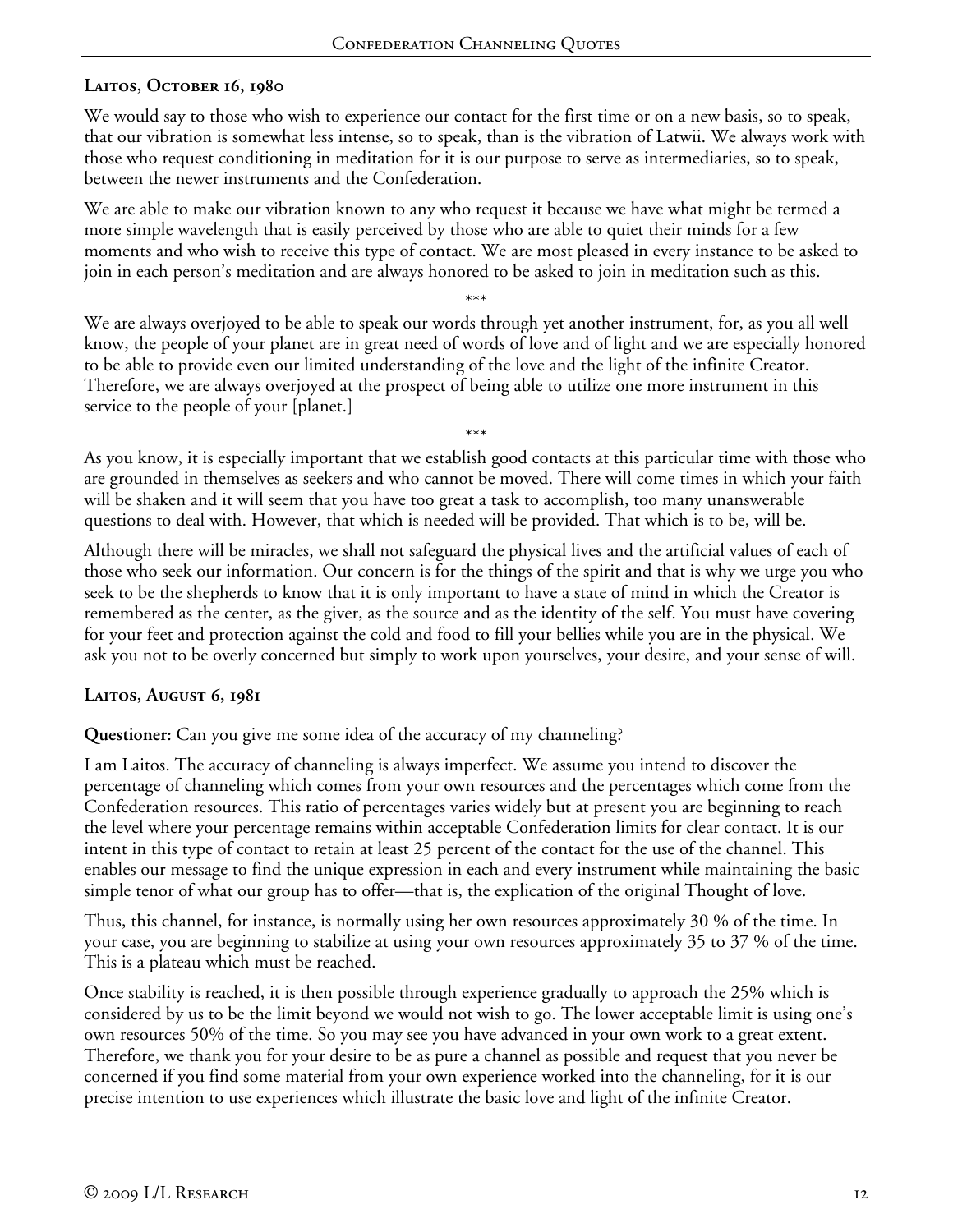#### **Hatonn, October 11, 1981**

We assure each new instrument that the contact which it experienced this evening was our contact. We are aware that each instrument experienced varying degrees of doubt, unsure of whether the words perceived in the mind were our transmission or were merely thoughts running through the mind of the instrument's own manufacture.

We have said before and now reiterate that each instrument shall experience this phenomenon in varying degrees. The doubt shall be diluted as practice is begun again and again within this group.

We suggest to each new instrument that the opening as a channel for our thoughts is both quite simple and quite difficult. It is simple for those who are willing to appear quite foolish and to allow our thoughts to be spoken by their own voices as they appear within their minds. It is quite difficult for those who would wish to maintain a certainty that they shall not appear foolish. For, my friends, upon your planet at this time it is the experience of any who seek to love that this experience shall render one quite familiar with the feelings of foolishness.

For upon your planet it is quite foolish, it would seem, to love without the expectation of return, to give for no reason other that to give to one who needs and it is true also that for those who seek to be of a specific type of service, that which you call the channeling, that the experience of foolishness shall also be reflected, for it is, apparently, it would seem, to new instruments not a particular energy associated with that instrument which is being allowed to pass through the channel.

\*\*\* We of Hatonn are your brothers and sisters on the search and the journey for love and unity with the Creator. Thus, we are none other that your other-selves and that which we transmit through your instrument is none other than the love and the light of the one infinite Creator which exists within your very being. Therefore, it is not something which is alien to you, but that with which you are most intimately acquainted when you open your being to the experience of the love that resides within. May we thank each in this group for the patience and the desire to be of such service.

#### **Laitos, October 15, 1981**

As you come into this place of peace and dedication to service, let all those things slide from you that cause you to be caught in the world of illusion where it is difficult to see the one infinite Creator. For here, as you are banded together to seek to be of service, is the Creator. There is a spirit of which we are messengers and of which you wish to be messengers also. As you offer yourselves to this service, my friends, know that you are among the great many friends of we of Laitos, and those of the Confederation of Planets in the Service of the Infinite Creator and many of those whom you call angels are all of a single wish, and that is to be of aid to those who wish to offer themselves as channels of the love and the light of the infinite Creator.

\*\*\* We find a good deal of blockage due to some concern on the part of the instrument that the contact may not be controlled and may be false. May we suggest, for the first fear, that the instrument, in meditation, visualize a deep violet shade surrounding, in particular, the rear and sides of the portion of the body known as the head, but extending more generally throughout the head area.

For the second fear may we suggest the imaging of the opening of the pea pod. As one pea rolls away from the pod, the rest follow. There is an inevitability about this particular process which is felt by the finger or thumb as this is done. So it is with a phrase as we give it. We give a phrase which is easily spoken, then the pod is tossed away, shall we say, and another ready to be given forth.

\*\*\* May we offer to the instrument the suggestion that with this instrument also there is a visualized color which may be somewhat helpful. If it is desired that the meditation be pointed towards communication and the deepening of the contact to include the conditioning of the Confederation, as the request is mentally sent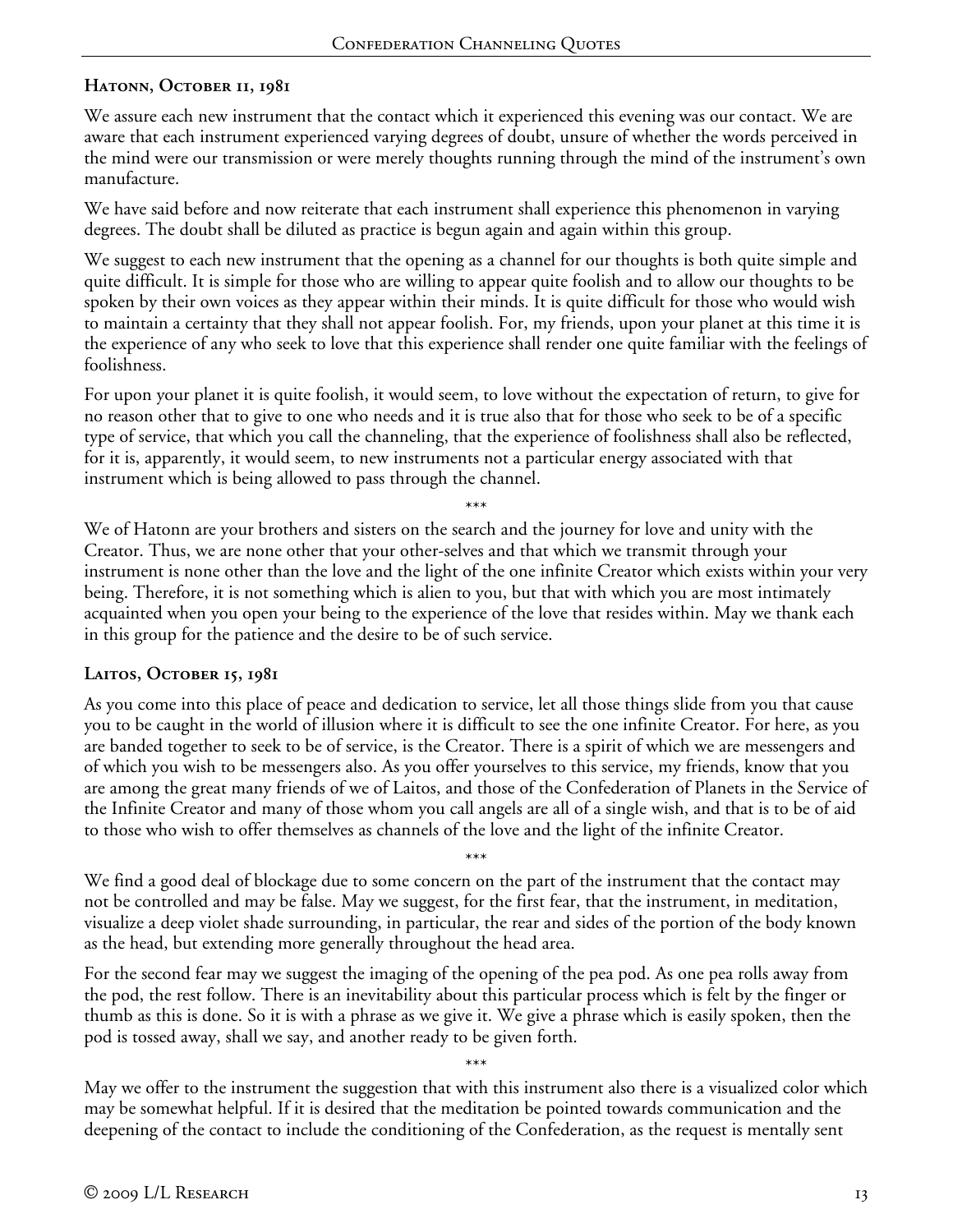for our presence the golden color may also be sensed as that which is about the instrument, for this is compatible with this instrument's meditative state.

\*\*\*

Desire, my friends, is the key to the contact. The greater the desire, the more we are able to work with you. If the desire is sufficient we will be there. We will be there at any time, any place, when you have the desire for our contact.

Sometimes it is difficult to establish what we would call the original contact. This is understandable, for quite often the individual who is receiving our contact analyzes that which he receives and quite often interprets that to be thoughts of his own, generated from within his own being. We suggest, my friends, that you do not try to discriminate between our contact and those thoughts generated within your own being, but simply say what is available for the saying.

My friends, it matters not whether those thoughts are generated within your own being or from us, known to you as Laitos. Relax and simply speak those words that are available during that period of meditation when you desire our contact. After you have gained same experience in simply letting flow that which is available, regardless of its source, whether it be yourself, whether it be us, or whether it be another source, you will then begin to realize that all sources are one. Information, my friends, is information. It is the information of the Creator. It *is* the Creator. It is our understanding. As you receive it, the greater the desire, my friends, the more the understanding.

\*\*\*

**R:** How deep of a meditative state is necessary for contact?

I am Laitos. My brother, it is not necessary that one enter any great depth during the meditation in which contact is sought. The necessity, rather, is for the clearing of the mind and not in the deepening of its perceptive ability. The clearing of the mind, as we have mentioned, consists of removing the tendency towards analysis, which is natural for your peoples and for any new instrument which is attempting to perceive thoughts transmitted from any other source than its own being.

\*\*\*

**S:** How can one be certain when a contact has been made?

I am Laitos. My sister, we do not deal in certainty, for this is a phenomenon which has no proof, proof, as you know, being the greatest of infringements upon your own free will. But we may suggest to you that if you should desire some simple sign that contact has been made, you may ask for conditioning in whatever degree you deem appropriate prior to the contact, and upon receiving this conditioning, this shall be your signal to yourself that the contact is about to be initiated.

Of course, you may also note that any entity who wishes to persist in the analysis may also decide that the signal was not the proper signal. This is why we say there is no certainty, but you may, yourself, during the time that contact is sought, be assured as much as we can assure you that if you desire our contact, it is our contact which you shall perceive. May we answer you further, my sister?

**S:** Yes. Why was I not able to perceive the rest of the message? Was there a bad contact? I became somewhat anxious. Is that responsible for my not being able to receive the contact?

I am Laitos. My sister, we would confirm your discovery and assertion that the anxiety does indeed serve as an inhibitor to the perceiving of our contact. It is much likened unto what you might perceive as the static upon the radio. Anxiety within your mind does block that further perception of the contact. That is why we suggest the relaxing of the mind. This is why we have previously suggested the taking of deep breaths and the simple speaking of the thoughts as they are perceived within the mind, without analysis or doubt.

\*\*\*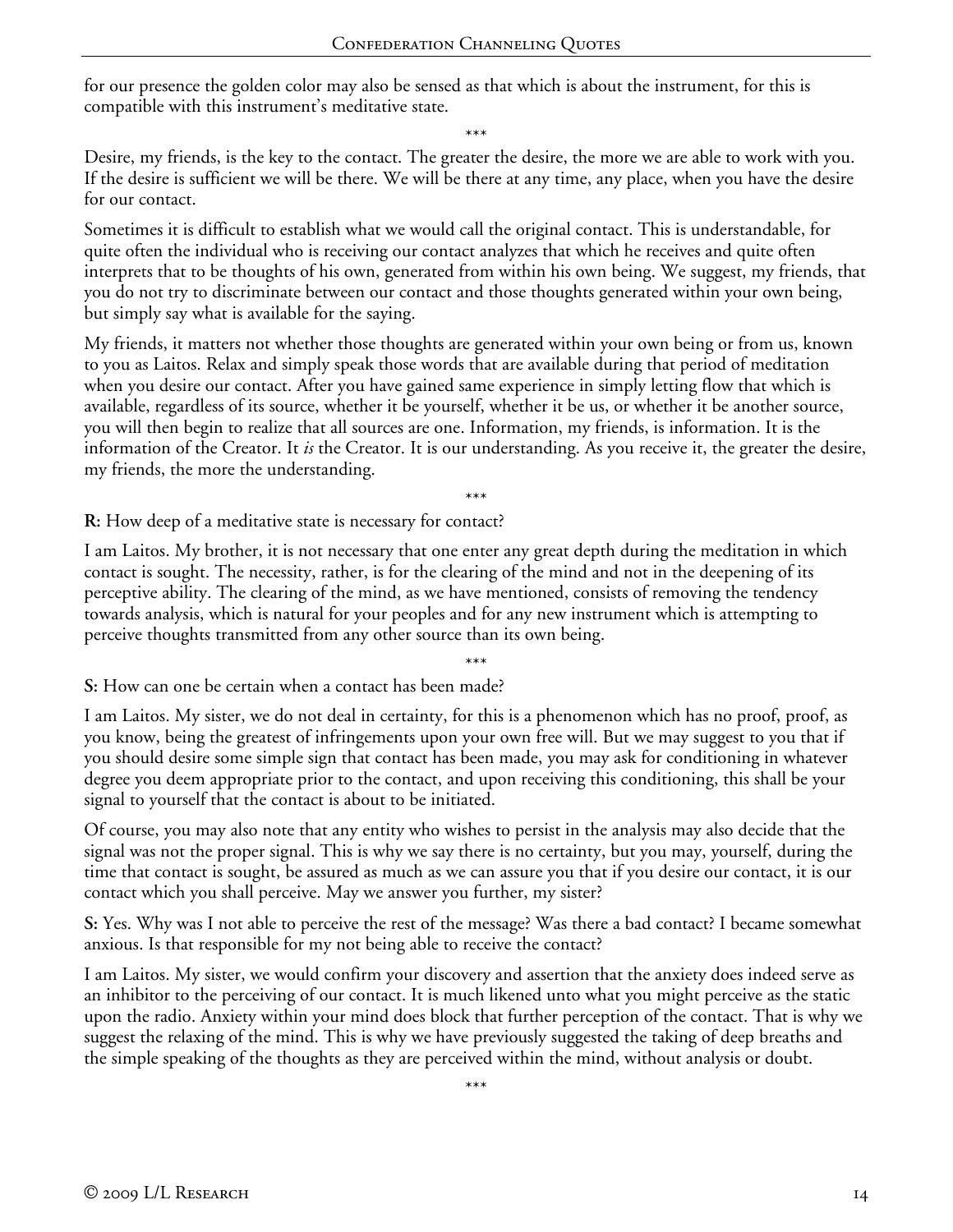**D2:** I'm seeming to have more trouble with the contact this afternoon than I have had previously, although I did not perceive any difference in my own particular mental state today from I have had before. Are there any adjustments that you would suggest that I could do to make contact better?

I am Laitos. My brother, in this regard we may simply reiterate those suggestions which we have made in the past, those being the relaxing as much as possible, the clearing of the mind of all extraneous thought and the refraining from analysis. These are the basics which any new instrument must be able to master before the contact can be clearly perceived.

### **Hatonn, November 12, 1981**

When you seek service as an instrument—a vocal channel for the one Creator—you are attempting to condense or crystallize the experience, knowledge and beingness of the one Creator into what your peoples understand as words which form concepts upon the written page. These words are more easily understood at one level when read. But, my friends, we hope you will also realize that the crystallization of the concepts into words also distorts the concepts in some way, for there are no words which can fully express the beingness of the one Creator which resides within each iota of your beingness.

Yet we of the Confederation of Planets in the Service to the One Infinite Creator continually seek new instruments through which to speak. For it is our understanding that this is a most efficient method of imparting some small part of the love and the light of the one Creator to those entities who wish to hear such words for inspiration. We remind those who wish to serve as instruments that this is not necessarily the most efficient way, and certainly not the only way to serve. We suggest the adding of this technique/method of seeking to one's fully developed repertoire of techniques and methods of seeking.

## **Laitos, February 11, 1982**

We of Laitos know that for many of those who attempt to serve as channels there come times when the individual begins to regress somewhat in the progress they have made. The ones who choose to serve as channels often find doubts in their minds about their abilities, doubts about whether they are truly receiving, doubts about whether they are speaking randomly or not and soon with the message that the Confederation offers.

As you continue, however, to exercise your abilities these doubts will begin to smooth out and you will once again be able to relax and allow the words to flow freely without attempting to examine each and every phrase, each word.

We do not speak of doubts as a handicap, for doubt is a very important part of your seeking. Without doubt one does not question. To find answers, unknowns, one must question not only others but oneself. Questions will aid you as well as we of Laitos. Each insight, each thought, offers opportunity to increase one's awareness, one's knowledge of the Creator, of the self. We of Laitos encourage the doubts to be used and not avoided.

# **Laitos, February 25, 1982**

We are happy, as always, to be allowed the chance to help those who seek to serve in the capacity of channels for the humble message of the Confederation. Each voice that is lent is greatly appreciated and aids more than can be hoped for.

As each receives and speaks the words and thoughts, each will express these in their own way as their store of knowledge allows. Each speaks as his orientation allows. Each channels using his vocabulary and background knowledge. Each has his own form of expression, his own way of conceiving the message that is transmitted. Each message may sound a bit different from one channel to another, but the differences in the presentation of the words are not as important as the basic meanings of the whole. While one may be able to use words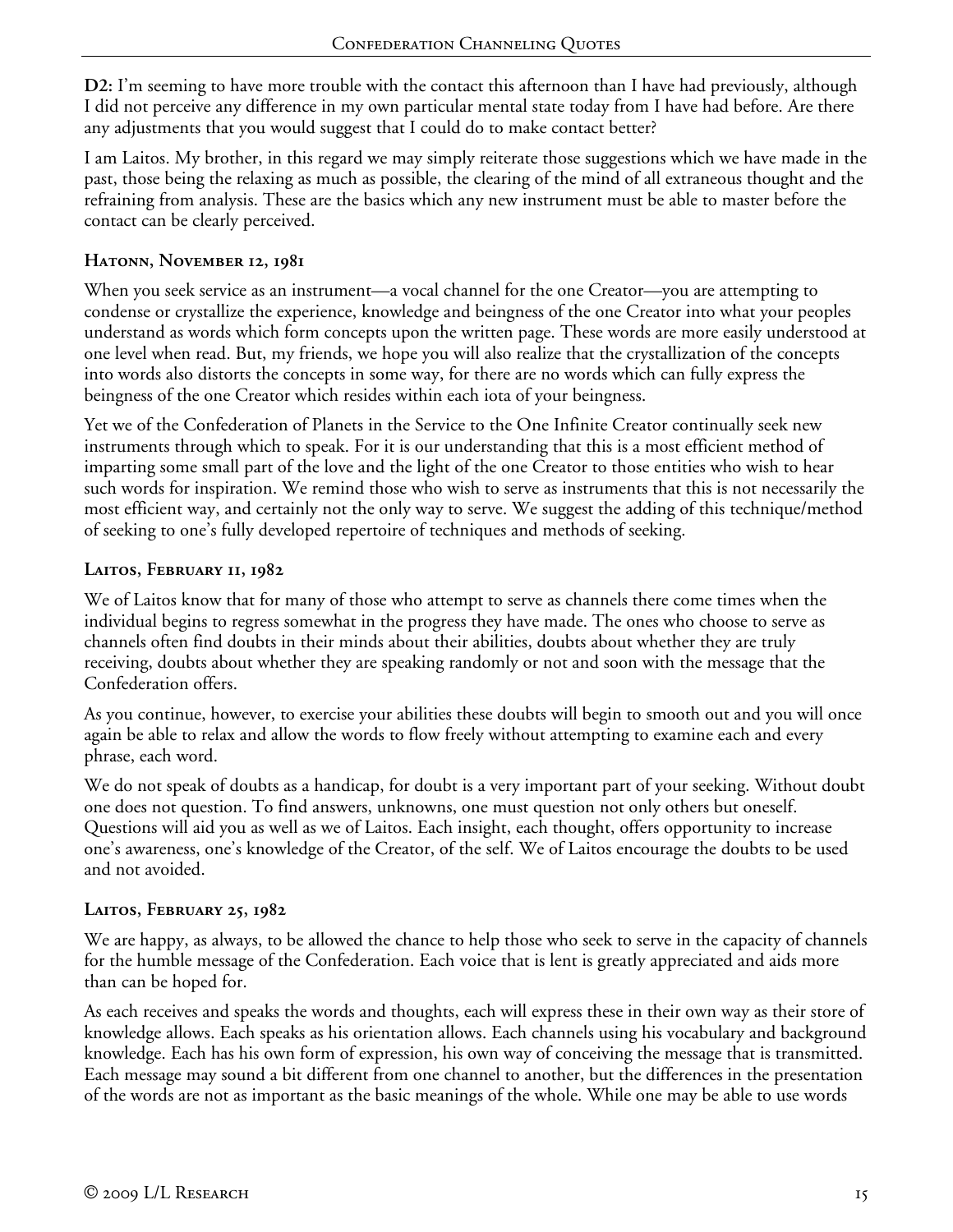not in your peoples' common vocabulary, they say no more than the one whose knowledge of words is small.

As each channel remains open and flowing, that channel will speak an uncontaminated message in his own way. Each of those present at this time has totally different backgrounds, varying interests, individual phrases and mannerisms. Yet each in his own way and style is able to transmit the message he receives in more than acceptable clarity and preciseness. A channel need not feel that he is changing the message if he does not use the words and the phrases used by others. Each is unique, and each has his purpose. Each speaks, acts, in his own unique way.

We are indeed privileged to have so many who actively seek to serve in the channeling capacity within this group. We are privileged indeed to be able to work with you and any others seeking to serve as channels. We of Laitos are always at hand and will join with you in your meditations whenever asked. You need but call and we shall be with you.

### **Hatonn, February 25, 1982**

It is necessary to be aware that a contact can become, shall we say, swayed towards the bias of the one serving as instrument. But to be overly concerned in this area does then present problems of another nature. Those problems are more your current concern.

Specifically, we speak now of your doubt which has caused you some concern in the area of perceiving the initial contact, recognizing it, and beginning the transmission at what you consider the proper time. We would suggest that you set a certain level of conditioning which, when reached, would be your signal from the Confederation entity attempting contact that contact is now ready to be verbalized.

The conditioning vibration can be provided in any degree of strength or frequency, shall we say. When you have experienced the strength of the vibration which will assure you that you have made a good contact, then simply speak without concern for that which will follow.

The desire to be an instrument, we have found, is the key ingredient in this process of channeling, as you call it. We have found also that being overly concerned about the success, shall we say, being demonstrated by the new instrument is that ingredient which is most detrimental to the steady development of a new instrument.

\*\*\*

We realize, of course, that each time you endeavor to channel you are in fact playing the fool, for you are out on a limb, so to speak, without assurance that the limb will hold you. We can only suggest at this point in your development that you release your doubts and simply take part in the process. Speak the thoughts as you become aware of them and you shall clear the way for the thoughts which follow, and the limb shall indeed support you as it has thus far.

# **Laitos, May 13, 1982**

We would like to say a few words about this service of being a vocal channel, a messenger of love, a voice for those who serve the Creator with all their strength. First we wish to acquaint you with the concept that a messenger is a servant, one who is humble and who bows the knee before those to whom he speaks. A messenger is not involved in the outcome or the result of the message. The responsibility of the messenger is to the source of that message, that it may be given as truly and as well as the messenger has the capability of doing.

In any situation, all are messengers, all speak from a source. All are channels, my friends. You are offering to be a channel to aid the Confederation in the service of the one infinite Creator. This service differs from these unconscious channelings of your race in that you have a conscious desire to focus your message in such a way that it reflects a deeper source, that you may speak more truly, and that your message may originate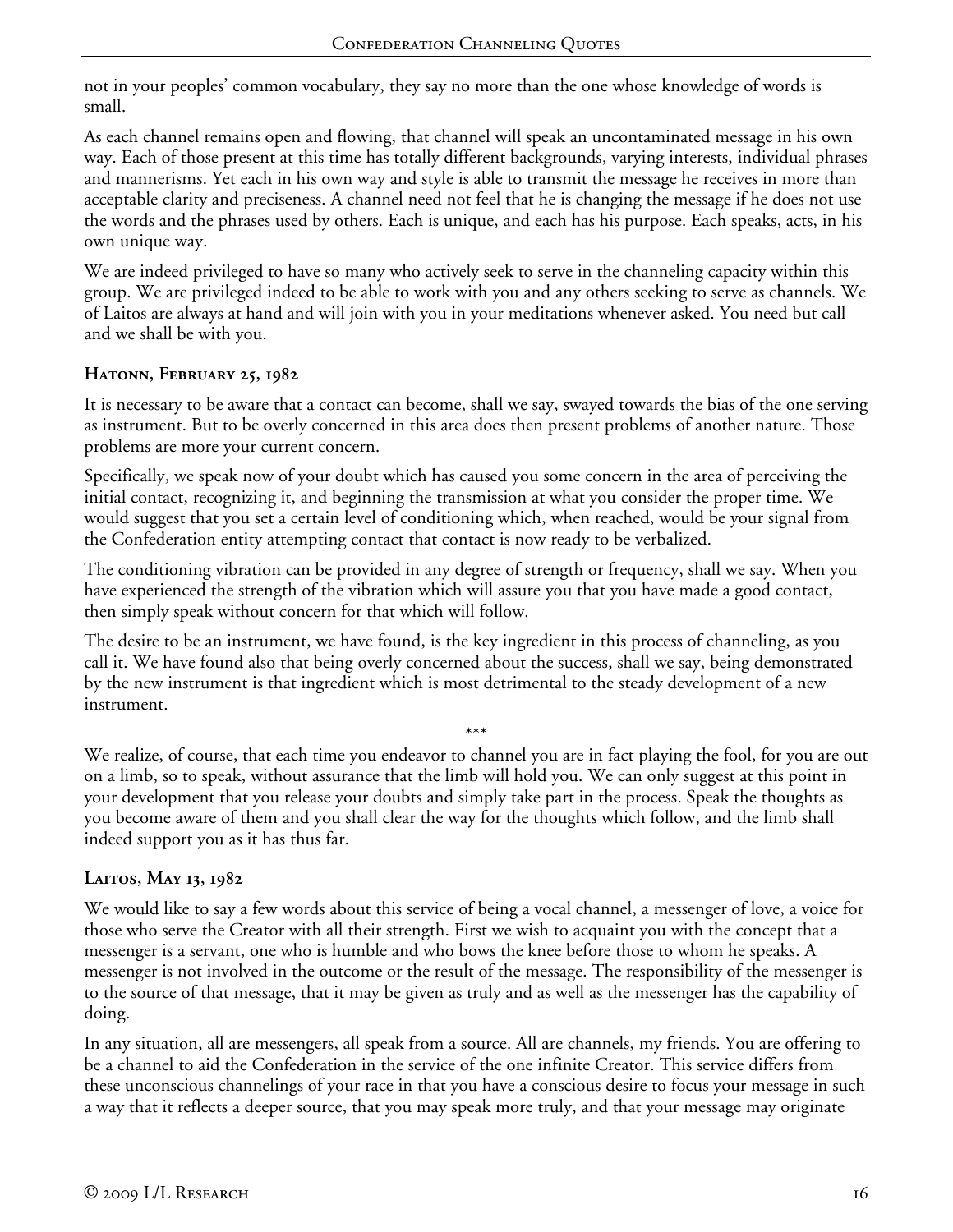within the realms of service to others. This is indeed a very blessed decision, for the desire to serve will open the door to that service.

My friends, there is no question as to your ability to function as channels once your desire has been summoned.

\*\*\* As you serve, you grow, and as you grow, it may seem to you that you have been blessed with more information, more depth of understanding and more realization of that great source of love which is within you than some others. We ask that when these thoughts come to you, you bless them, and then release and remember instead that each understanding brings with it a responsibility. Each responsibility brings with it an understanding. Therefore, my friends, avoid either praising or not praising your progress. Simply continue to seek. That service which has been prepared for you will be yours as you take it up moment by moment and day by day.

### **Hatonn, June 10, 1982**

We ask each to remember that all of us who call ourselves by the name of the Confederation of Planets in the Service of the Infinite Creator are but messengers, so that those who speak our thoughts are also messengers. That which comes through us and through you is, therefore, a sometimes simple and sometimes more complex rendering of one basic concept and its implications. The concept is the original Thought, its nature, its unity, and its creative power. Its implications are infinite, and are expressing themselves all about you and to the ends of the endless universe of the Father.

We do not speak with any remarkable powers or absolute knowledge, but rather out of what we are aware is a limited grasp that is just a bit wider than your own. Therefore, we turn to you to aid you as you attempt a wider grasp of the original Thought of love.

We would say to each instrument that desires to be of service that the mechanism by which we produce concepts through instruments is one which is not discernibly different than the method which your own deeper self uses to produce concepts which your conscious minds and then clothe them with words. As we send concepts to the higher regions of the subconscious levels of your mind, we release them to come forth into your conscious mind just as do your own thoughts, so that you, with your unique background of experience, of language and of attitude may clothe our simple thoughts in your own unique way, so that our message may be offered to those who seek in an ever-changing and ever-varied manner.

And therefore, my friends, the very first concept to remember as you begin to work with the brothers and sisters of Laitos is the concept of non-analysis. We shall in the beginning be very careful to be specific in what it is that we intend to do in regard to using each as instrument. But then, my friends, because you have become familiar with our words, when you hear the familiar salutation rising to thought in your mind, you may analyze this thought and say to yourself, "I am making this up. I know that is what I should say, and so I shall not say it. I shall wait for further recognition."

And yet, my friends, to do this is to block the contact completely. For unless you speak the first concept, the second shall not arise. When you speak the second, the third shall rise, and so forth, until you have spoken all that you may be capable of funneling through your instrument at a given time.

Just as a musical instrument in the hands of an inexperienced player may make only a few notes in the beginning, so you shall perhaps be able to begin only slowly, although, my friends, there are natural musicians who play well immediately and there are natural channels who speak fluently immediately. So, have no expectations of yourself, good or bad. Do not hesitate to speak if you hear in your mind the rising of the thought. Do not analyze, and do not be concerned, for each in this group is here to support this process, and we shall be with you as our brothers and sisters of Laitos work with each new instrument.

\*\*\*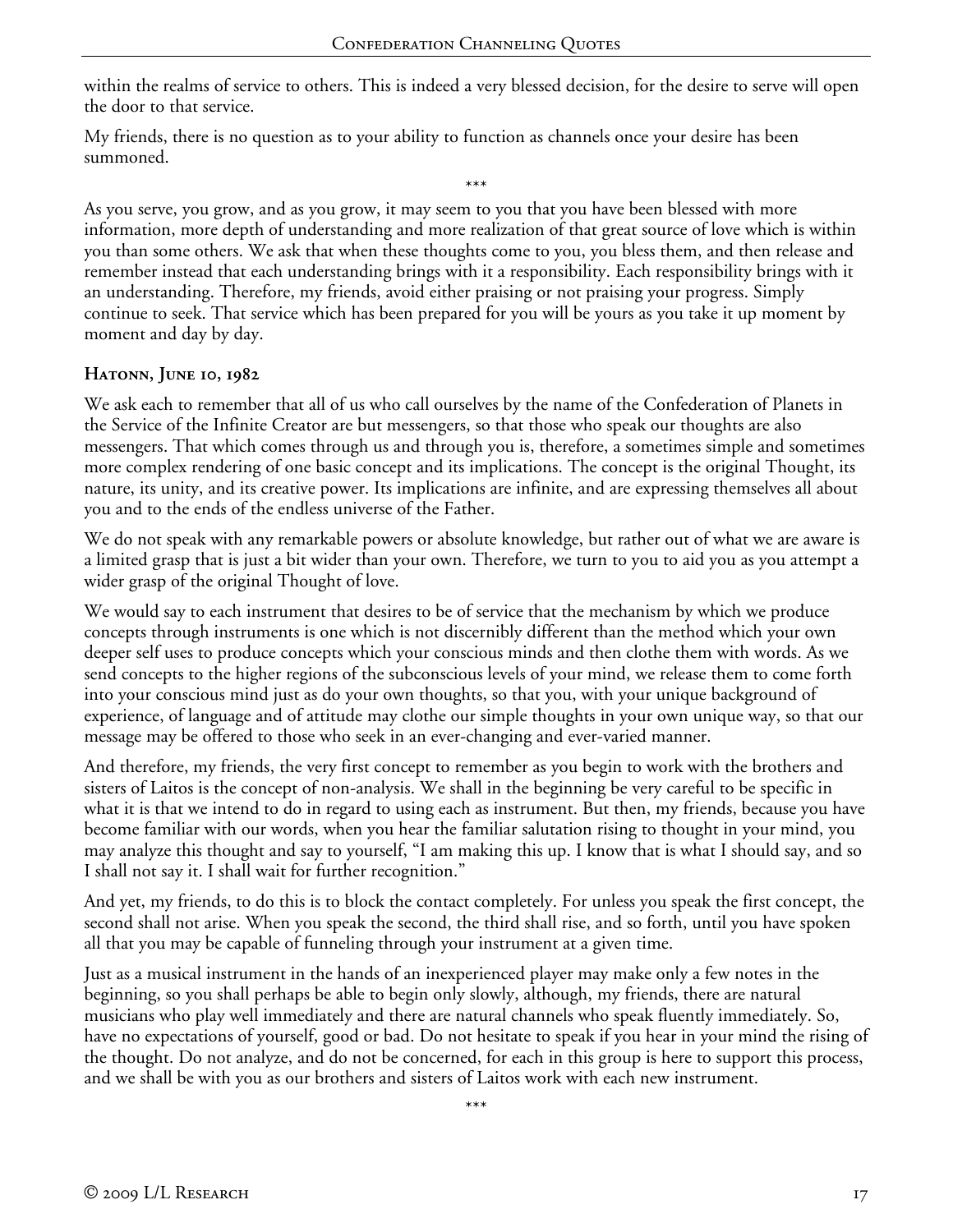We ask that the practicing of the opening of the instrument be attempted only when there is a supportive group of at least two other entities, one of which is preferably more experienced.

\*\*\*

My sister, an instrument such as you, which has the natural capacity to receive and transmit the thoughts of entities such as those of the Confederation, is open, shall we say to a great variety of impressions. The natural vibration of your being, being that of a joyful and carefree nature in most instances, does then attract entities of like vibration. You will note that from time to time, when you are in a meditative state and have opened your instrument to contact such as you have done this evening, that you shall experience a variety of impressions if you continue to leave your channel, shall we say, or your receiver, open.

The entity which contacts you now is of no specific orientation, but merely greets you in joy. We would suggest that as you perceive various impressions or contacts that you develop some means of determining the nature of the contact, so that your instrument does not become utilized by entities which are of what might be called the negative nature.

Therefore, it is helpful for new instruments to ask of any entity which attempts to transmit through the channel a general type query which would ask if that entity desires to be of service to others, or is of positive polarity, or is of Confederation origin, or by some means the new instrument might utilize some form of challenge.

### **Hatonn, June 17, 1982**

Each of you as a channel shall indeed be of a unique service, for each of you will interpret our concepts with different language, different examples and different experiences. For such is the nature of our contact that the use of your own personal vocabulary and memory is encouraged. Thus, that within you which is inspirational shall be added to our simple message. And you may one day find yourself thanked by yet someone else whose time it now is to have become aware of this particular kind of meeting, meditation and message.

\*\*\* Do not feel that the service of being an instrument, of receiving material such as this instrument does, is the best or the finest service. My friends, your finest service is the very vibration that causes the atoms of your being to dance in their energy fields as you move in your own special way, through your own special light, moment by moment by moment. We rejoice in your company and give great praise to the Creator for this opportunity to share our thoughts with you, and to work with each channel.

#### **Hatonn, July 15, 1982**

It seems that often we greet you several times during one evening, but each time we indeed feel the love and the light in which we greet you. We are pleased to feel the love surrounding all of us as we join together in our efforts to serve the one infinite Creator. It is a journey that we are on as well as you, for are we not all walking in the same direction? Are we not all seeking the same thing? Do we not all see the same light and enjoy the same love?

We are always aware that you are with us. And we also hope that you are aware that we are with you. We are honored by the calls we receive from each of you and are indeed pleased to spend some of what you call time with you, as it is very rewarding for us. It lets us know that we are serving in our way, and we are indeed happy for the opportunity that you allow us. For, were there no seekers that were calling upon us, we would indeed be in somewhat of a fix! For we would have no one to aid. It is for this reason that we are indeed humbly grateful to you for sharing your love, your light, your time, and your meditations with us.

\*\*\*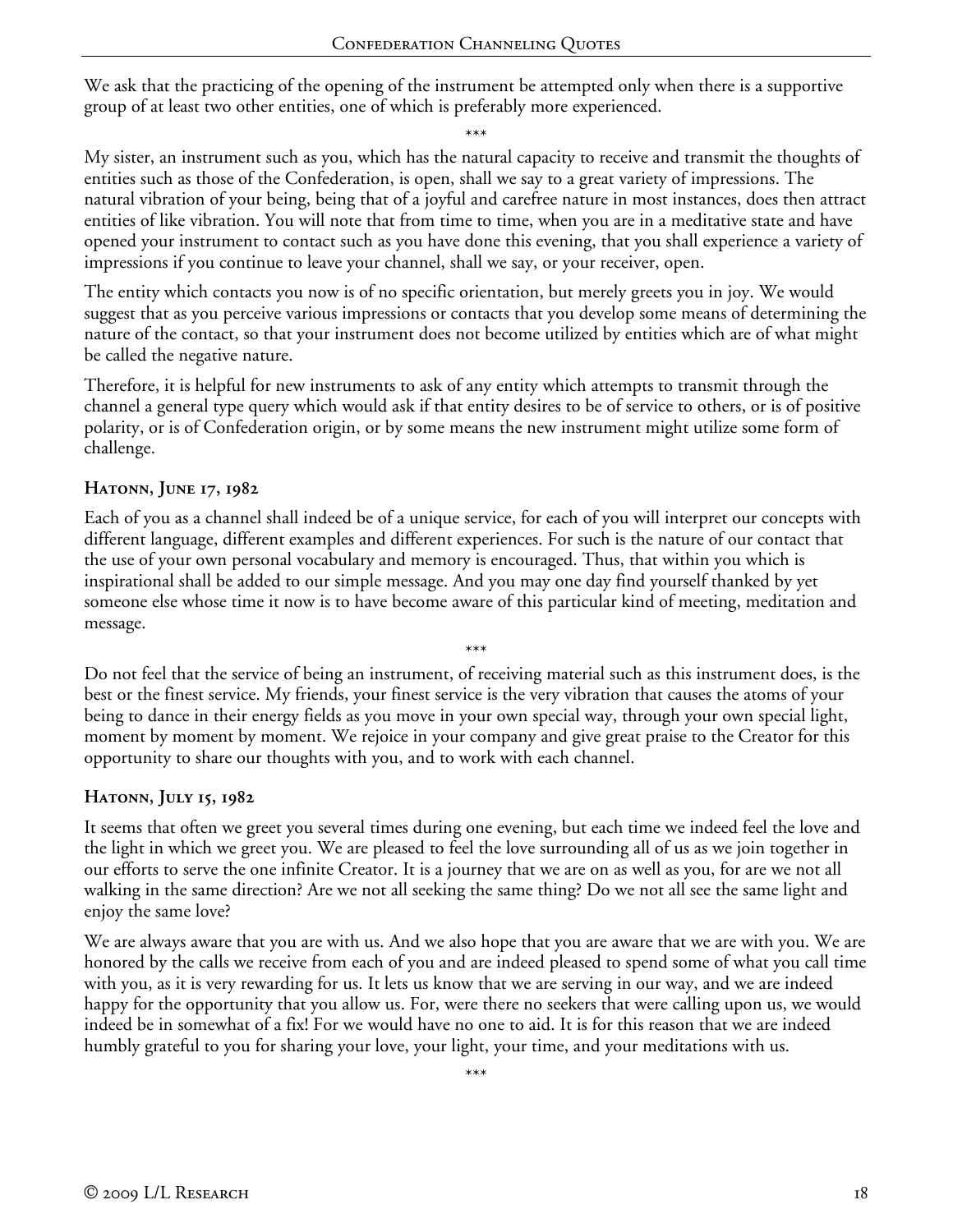The new instrument will most often find some difficulty in determining when contact has been made for the purpose of the vocal channeling as opposed to the conditioning which is necessary when asked for as a preparation for this vocal channeling.

We suggest, therefore, that each new instrument ask for some type of signal from the Confederation entity providing the conditioning vibration, that will signify to the new instrument that the vocalizing of the thoughts is now appropriate. This may be a simple intensification of the contact in whatever means it has been experienced, a dropping of the jaw, a rushing of the pulse of the heart or an increase in the sensations of the forehead. Whatever is a new instrument's unique configuration, then let this be that signal for the beginning of the contact in its vocalized form.

Do not be discouraged, my sister, if this technique also takes time to learn. The new instrument that is full to the brim with the desire to be of service in this manner has opened itself to such a degree that the sensitivity is quite finely tuned, and therefore the next step becomes necessary, that is, the discrimination of the sensations which are experienced. With practice, you shall become most adept at this as well.

\*\*\*

**M:** Tonight I've been experiencing, I guess it's conditioning, that feels different than any conditioning I've ever received before. Could you shed some light on that?

I am Latwii, and am aware of your query, my brother. We would suggest that, with any new conditioning, the entity so experiencing the conditioning begin that process which you have lately come to know as the challenge. Offer unto that entity which conditions your instrument the challenge so that it might reveal to you its source. We cannot, as you know, provide that service for you, for to do so would be to rob you of the opportunity of growth that each such situation presents.

## **Hatonn, August 12, 1982**

When an entity such as each of these instruments decides that he or she desires to be of service by receiving concepts and passing them on, these concepts being of a recognized spiritual quality, the decision for this service has an emotional content. In some cases this emotional content is not great, and in these cases, as the novelty wears off, the instrument ceases that particular service and moves on. This is, of course, perfectly acceptable to us and we are grateful for being able to work with any instrument for any length of time.

Others who come to recognize our vibrations discover within themselves an emotion which can be described as dedication. In these particular instruments there has been developed a love of service which does not grow on compliments nor fatten on praise, but rests instead on the desire to be of service as each instrument has been served in his or her own turn.

And we say to each that it does not matter greatly whether or not an entity has determined to be of service by learning the skill of more and more precisely tuning the receiver so as to transmit our messages. What matters, my friends, is that, in whatever service you are attempting to perform, there lie beneath the surface an inner dedication that is not a veneer which washes away with constant use nor is rubbed away with idle chatter and stray thoughts, but instead remains, a kind of inner lodestar, guiding the servant on to seek an ever more precise rendition of whatever service he or she has undertaken to perform.

# **Hatonn, August 6, 1982**

We are pleased, as always, to be called among you to be of service in this method you refer to as the channeling technique. We gladly offer our services in exercising the new channels as their desire deepens and grows with each day that passes on your planet.

We often hear your calls to us, my friends, in each day as you progress through the rounds of your daily activities that make up your life and experiences. We hear your calls and we are with you in each moment that your desire is open to us for our service, for our love, we are there. Never doubt that our presence is always close to those who strive as continually and with such diligence as the ones who are gathered this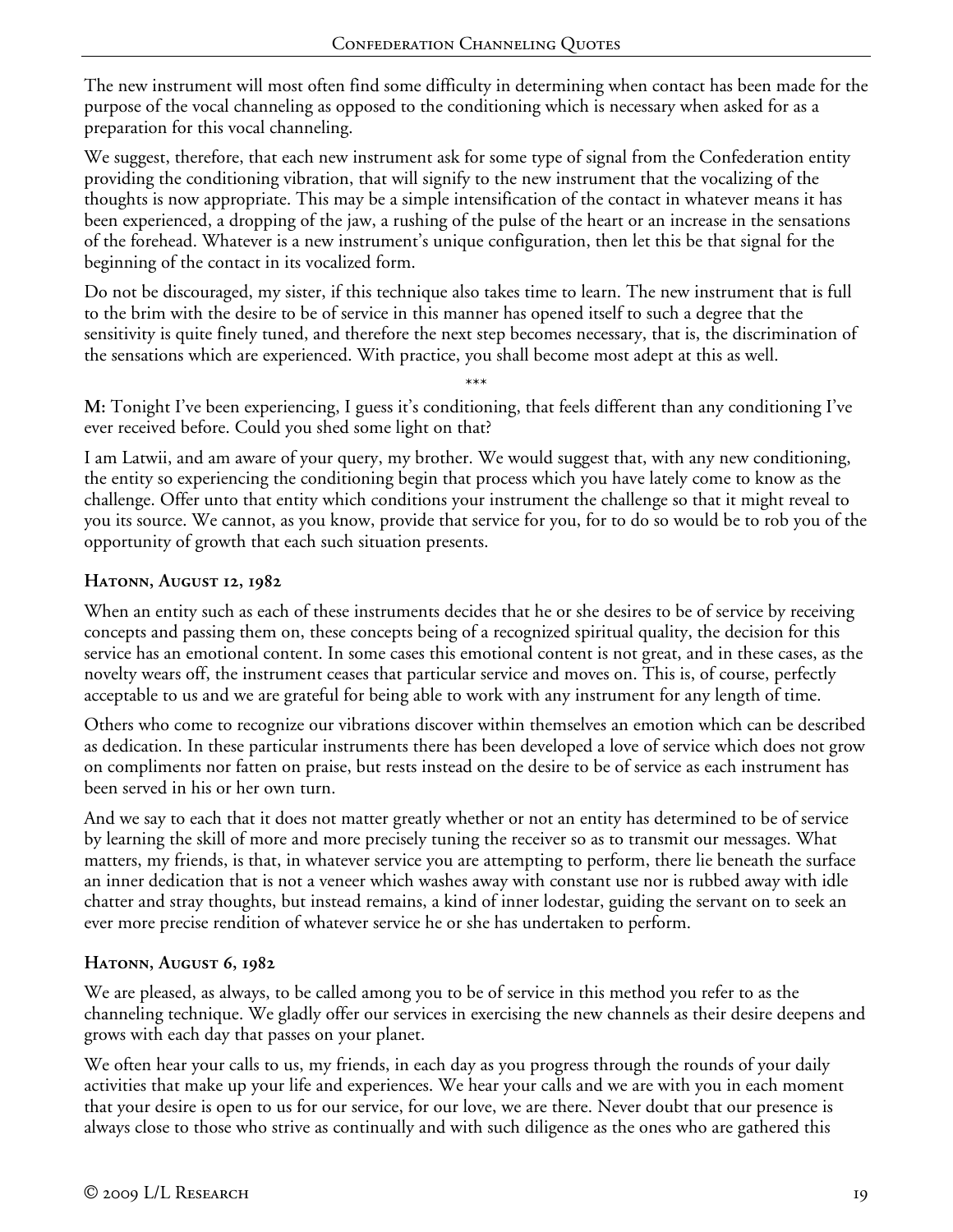evening. We are always close, my friends, always close enough should you ever put out a mental hand, a thought, and we are there.

We know your desire is strong to serve in this fashion of channeling and to spread the light among the peoples in the service of your planet. Time grows short and ever more often there are people who see and seek the light. There has been much done and much still that needs to be done. But even if one person is reached, my friends, then that has been a job well done. For in reaching only one person and sharing your light with that one person you have done a great service to mankind.

\*\*\* We most humbly and heartily thank you, each and every instrument present, for we are aware, at least to some small degree, of the many demands upon your time and your energy and we know the hours that you have spent privately and in meetings with a group such as this one working on your service to others.

We speak one single, basic message. And in each instrument it has its own overtones and harmonies, so that as many as possible might hear some portion, some version, some idea of our great fundamental theme of love and service and be inspired thereby to the wild and perilous belief that such a thing as love does exist in the world.

To the casual eye, such a belief may seem foolhardy. We encourage you in your foolhardiness. It is the path, well trodden by pilgrims from the beginning of creation. It is the one path, call it what you will, which circles back to the source of all that there is.

## **Hatton, September 9, 1982**

We are pleased to see the progress of each of the channels. You are no longer new channels. You have grown in confidence. Your desire has been steady. You have worked and prayed to attain as pure a channel as possible.

You have an opportunity, brothers and sisters, before you to use this channeling medium to continue to share with those that are around you. Your group will grow and it will become small. It will grow and become small again, perhaps. For such is the nature of your group, always to be willing to serve others that pass through; always to have the watchful eye for someone in need; always to have the helping hand for someone who may have stumbled.

You have grown strong, especially through the bonding of the friendships and your love for one another. While many of you will be physically separated, surely you know by now that you are not separated at all. Just as we are with you at your call, your brothers and sisters in the spirit of your cause are also with you at your call. They share in your joy, they share in your sorrow, and especially they share in your strength.

\*\*\*

And this is the strength that will help you carry on many times when the distractions are great or the interest wanes, and you wonder, "Is there still a need for this type of service?"; when weeks may pass and many of the members that have frequented this road of learning have gone their separate ways. But your desire is strong, my brothers and sisters, and it will always bring you back together.

You are a family in unison who will serve those in need. Each time you come together you grow in the strength of your commitment to serve. A legacy of sorts is left to you, and as a very able and willing group you are to take it upon your shoulders. Our blessings are on all of you.

\*\*\* **S:** How will I know when it is you in my consciousness and not my own input? I am fearful that I will say what is on my mind and not what is knowledge from you.

I am Hatonn. My sister, your concern is indeed well-founded, for it is most helpful for the desire of each new instrument to be strong in purity. This you have achieved. We suggest that in order to initiate the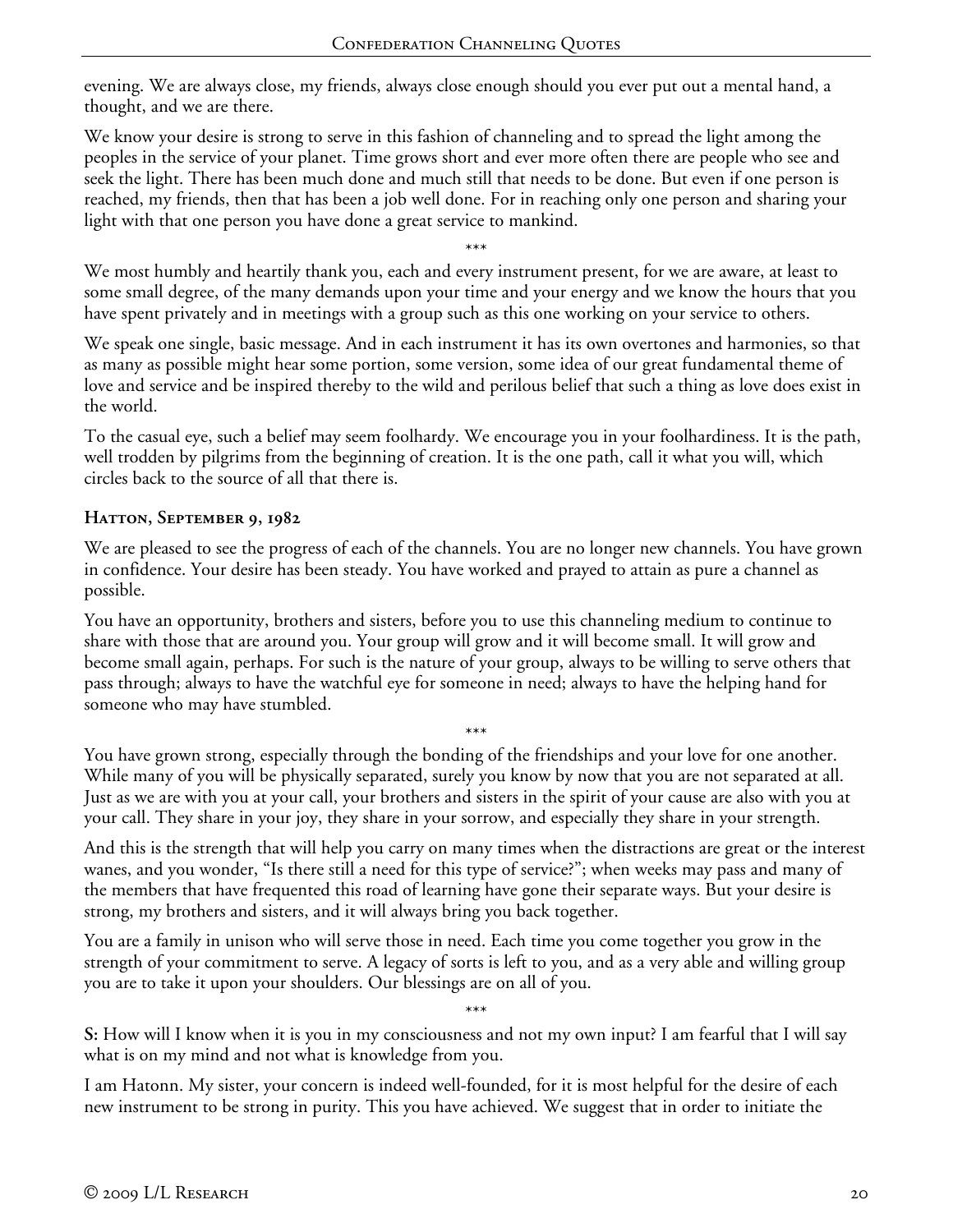vocalized channeling process that you speak those thoughts which appear in your mind while you are meditating within a group which has devoted itself to this type of service.

You will not know with any degree of what you call certainty whether the thoughts belong to us or belong to you. This is necessary so that each contact is what we call free-will contact. That is, no truth of any reproducible or certain nature may be given. In what you call the long run, this aids the new instruments much more than having absolute proof that the thoughts belong to us and not to you.

For the exercise of faith and will together are most helpful to any entity's growth. To have the work done or the proof given without some doubt being overcome, shall we say, on the part of the entity is not most helpful, for it does not take any faculty of will or faith for an entity to have proven for it that such and such a phenomenon exists. Therefore, we suggest that while you are attempting to make the contact with any member of the Confederation of Planets that you speak those thoughts which appear in your mind, and only later attempt to analyze their origin.

## **Hatonn, September 24, 1982**

If you are a conscientious instrument, you will find that each group with which you meet flavors and colors the vibrations of, shall we say, the atmosphere of the contact. It is then a more advanced ability to be able to have the inner personal tuning that allows for communication if there is a group desire for this communication, regardless of the variation in the group dynamics.

\*\*\* It is often the situation that a new instrument will perceive the first few words of our greeting as being of personal origin and then be unable to determine whether this perception is correct. We would therefore advise each new instrument simply to speak those words which are well known as our greeting, so that the words which are not as well known, and may be more fully understood to be of our origin, might then proceed into the consciousness of the new instrument.

We have always said that desire is important for this contact, and that if the desire is strong enough, there will be a strong contact. We know that there is a strong desire on your part.

\*\*\*

# **Latwii, October 24, 1982**

What you might do to insure positive contact in future sessions is precisely the same as what any instrument might do; that is, the challenging of any contact by whatever means has meaning to you, whether it be in the name of Jesus Christ, in the name of the Christ consciousness, in the name of the service-to-others polarity, or by whatever means carries weight within your perception.

Therefore, let this means be used so that each instrument, at each sensing of contact, might then challenge that contact and continue the challenging until a firm response in the positive polarity has been received. This may take some small portion of what you call time, but if you will pursue this general suggestion, you may rest assured that only the positive polarity entities will remain to use your instrument.

\*\*\*

**M:** If a person is worried about negative influences entering in his channeling, if he channeled for shorter periods of time in the beginning, might there be less chance for the negative influence to invade him?

I am Latwii. My sister, we might suggest that this would not be effective as a means of reducing the possibility of that influence. To reduce that possibility, one might begin by removing the worry. To respond to such a potential with fear or worry is to open the door yet wider. Rejoice in your positive choice. Praise the one Creator. Give thanks for each opportunity to serve. Seek within the heart of your being to serve others with every fiber of your being. And then when the opportunity to serve as vocal instruments approaches, challenge that contact which approaches and persist until the feeling of confidence grows within your being. Then speak to the best of your ability.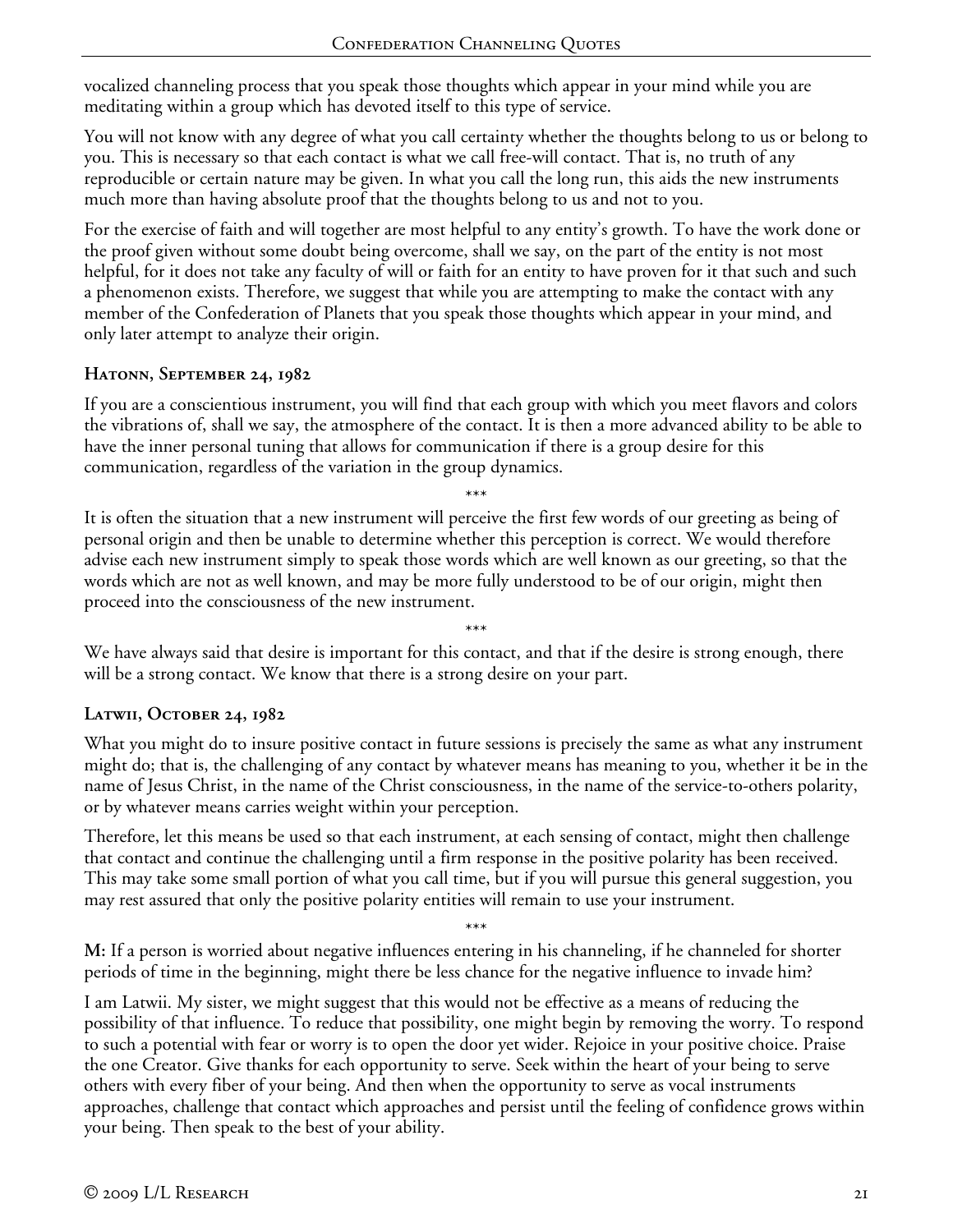# **Hatonn, May 29, 1983**

This instrument has no idea of what we wish to say through her this evening, and one of the things which we would like to say is that this willingness to speak without concern for the product of the speech is necessary for those who wish to serve by being vocal channels.

There are many, many ways to serve, and this is but one of them. However, in each way that you serve, one of the keys is the same sort of relaxation into a faith in the process of a kindly universe at work within your life. Just as this instrument speaks without knowing the next sentence, yet because she has tuned and prayed, she opens herself with the intent to do this service. So, in your chosen service to another, the greatest efficacy may be found in relaxing into the flowing of a kind of communication from your heart and the deeper portions of your mind to your actions.

In such a way you become inspired, and, indeed, you become inspiring. That is, you may inspire others by your lack of fear and concern, and by your wholehearted desire to serve, as well as by the radiance which is peculiar to those who have learned the value of faith governed by a carefully tuned desire.

## **Latwii, June 24, 1984**

**S:** Could you comment on the advisability of channeling what would seem to be local entities or spiritual guides of some sort, providing that one's intentions are to seek knowledge and truth and that one is especially careful of tuning?

I am Latwii, and, my sister, we believe that you have answered your own query, for if, indeed, one is desirous in the utmost sense of seeking and serving the one infinite Creator, and wishes to more specifically to seek and to serve in the means of the channeling experience, then it is of little concern whether the entities that are channeled are of distant galaxies or your own neighborhood, shall we say.

The primary point of concern is, as you have noted, the tuning of your own reception through your desire, and the refined tuning of whatever means you utilize so that the entities which are then able to channel through you are of the greatest positive polarity possible.

# **Hatonn, November 30, 1984**

The questions upon the mind of all new channels are the same. It is difficult to know illusion from reality, falsity from truth. It is possible to convince oneself to a certain extent of an untruth. The one known as R [who works as a disc jockey for a popular morning drive-time radio show] has this duty and honor each day as he does his work of unknotting the painful charley horses of life, causing laughter by satire and untruth. It is a good service and it is provided with a heart of hope, and in these things we commend the one known as R. The length of, shall we say, time during which this has been done has engendered within this particular instrument a lack of respect for the illusion which borders upon the unbalanced.

We explain in order that we may aid the channeling process's beginning. When one is so aware of the gullibility of others, one's own gullibility comes into question. If others are easy to fool, is not the self? Therefore, the channeling process is aborted, for it is impossible to progress while feeling that one has basically been had, as this instrument would put it. We may not break through the mysteries of time, space and silence. That which you receive, you shall receive subjectively. Each gives of himself in order that those things might come through which will feel like nothing more than one's own thoughts. This is a part of the process of learning to channel.

# **Laitos, January 22, 1985**

We would like to speak a bit about channeling and about being an instrument. There is a saying among your peoples, "Nothing ventured, nothing gained." This is extraordinarily true of metaphysical work of all kinds. The one who takes no risk is the one who will not advance. The more carefully one guards one's gifts, the less that gift will come to mean and the less good that gift will come to offer.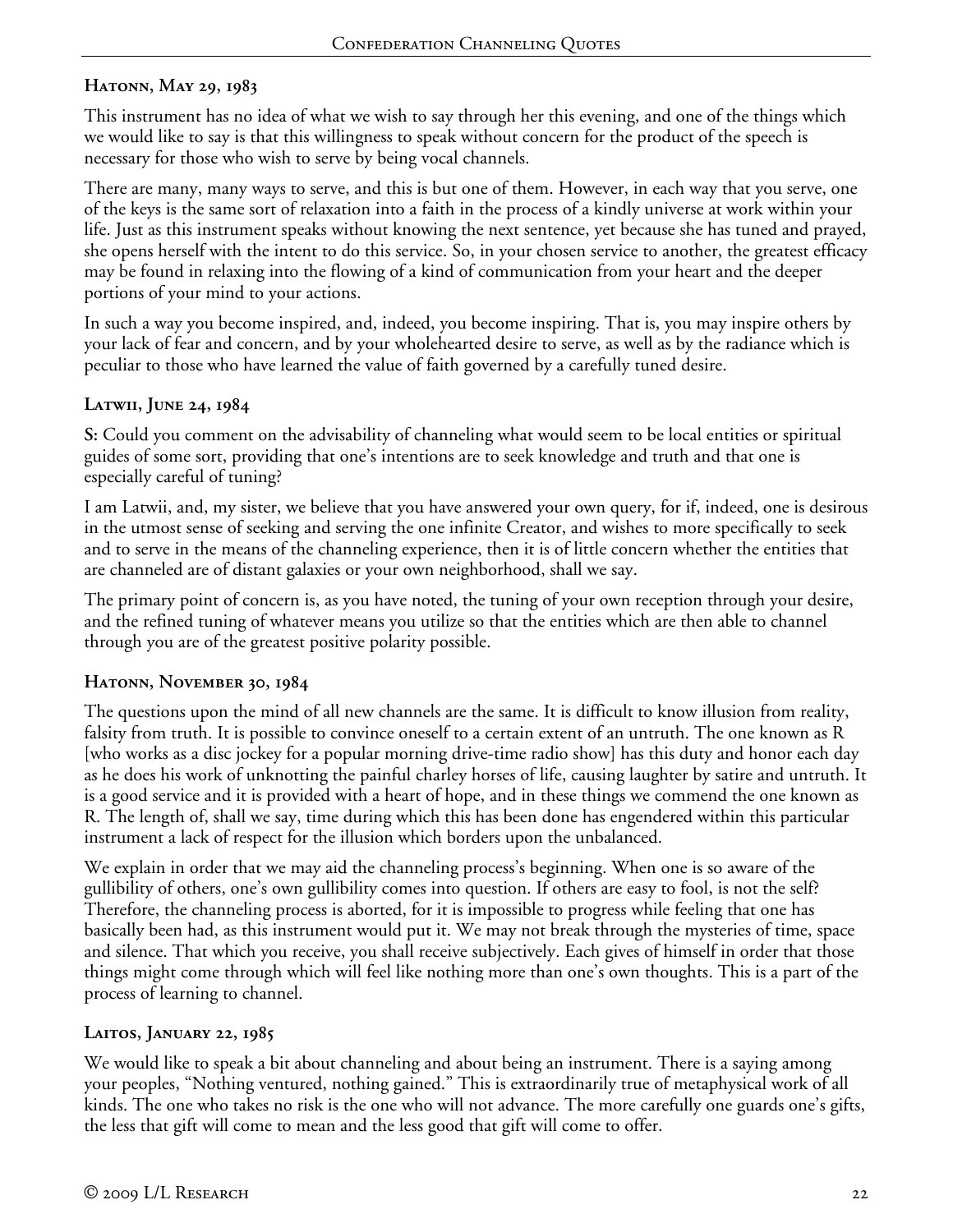It is as though as there were inflation in spiritual gifts, so that it is necessary always to attempt more and more regardless of what has gone before. Therefore, one which has little must attempt enough that that little may become a bit more. One which has already had much must attempt a great deal. The responsibility for spiritual seeking is that eternal upward spiral. Seeking does not end. The road does not end. The journey goes on and on, as far we know, forever.

\*\*\* We thank you and we bless you in your efforts on behalf of your brothers and sisters of third density. Whatever the results of these efforts, your own intention will be bright and will shine so that those who see you may see through you to the source of that light that is your greater self.

Perhaps you feel this greater self is a self that you wish that you were but feel that you are not. This is always incorrect. All are perfect and all is perfect at this moment. That which seems uncontrolled, biased and quarrelsome among nations is indeed only that which gives balance to the angelic, lovely, kind, compassionate and saintly actions of other nations and other men.

Things are not in need of fixing. Each entity is in need of finding and sharing the love of the infinite Creator. It is for this reason that all have incarnated. It is for a more specialized type of service that we now gather, and yet the goals are always and ever the same, to be one with the Creator and to be one with your fellow man. Underpinning all of this is the goal of being one with yourself, of affirming yourself, loving yourself, and preparing yourself for the discipline of service to others.

\*\*\*

Let your body relax and let your mind rest, but let the consciousness be one-pointed, as if you were attempting to catch a long thrown baseball. You catch the baseball and you pitch it again as accurately as possible. Only when you have pitched it and your glove is empty can you catch another baseball.

So it is with the channeling. When you receive a concept, say the concept that you receive. At that point you will be available for another concept to be let forth within your mind. It is this technique which we use with almost all channels. The type of contact which the new instrument wishes to experience is completely adequate to the delivery, explanation and exploration of the one message that we have come to bring, a message that can be said in countless ways, and each new spirit which dedicates itself to offering these messages thus gives the one message of love and light a new voice that is very precious. Again we ask you to stop analyzing, my brother, and simply speak those words which you hear.

\*\*\* One who channels is a fool stepping off the cliff into thin air. It is necessary for the preservation of free will that our contact not be unmistakable but be subtle. Once the first step is taken, subjective proof may begin to come forth. At first, however, it is usually the case that there is a great deal of faith involved in speaking the first few words and messages.

\*\*\* **N:** Are there others that take many sessions before they can adequately channel?

I am Laitos, and am aware of your query, my brother. We might say that your progress is quite good. We have worked with many instruments over a long period of what you call time and have noted that your experience is quite normal. We are most pleased that you have been able to receive our vibration and speak our identification. Many there are who take a good deal longer to accomplish these feats.

\*\*\* **N:** The message just seems to be there, but I'm not really sure whether it's there or whether I'm repeating the introduction that I'm expected to be repeating. It's sort of an unusual consideration for me.

I am Laitos, and we feel that within your comment there is a query upon which we might also comment. Your perception of our introduction and our vibration is quite accurate, for though we are indeed quite real, the reality of the metaphysical realm is a reality which is not tangible or provable within your own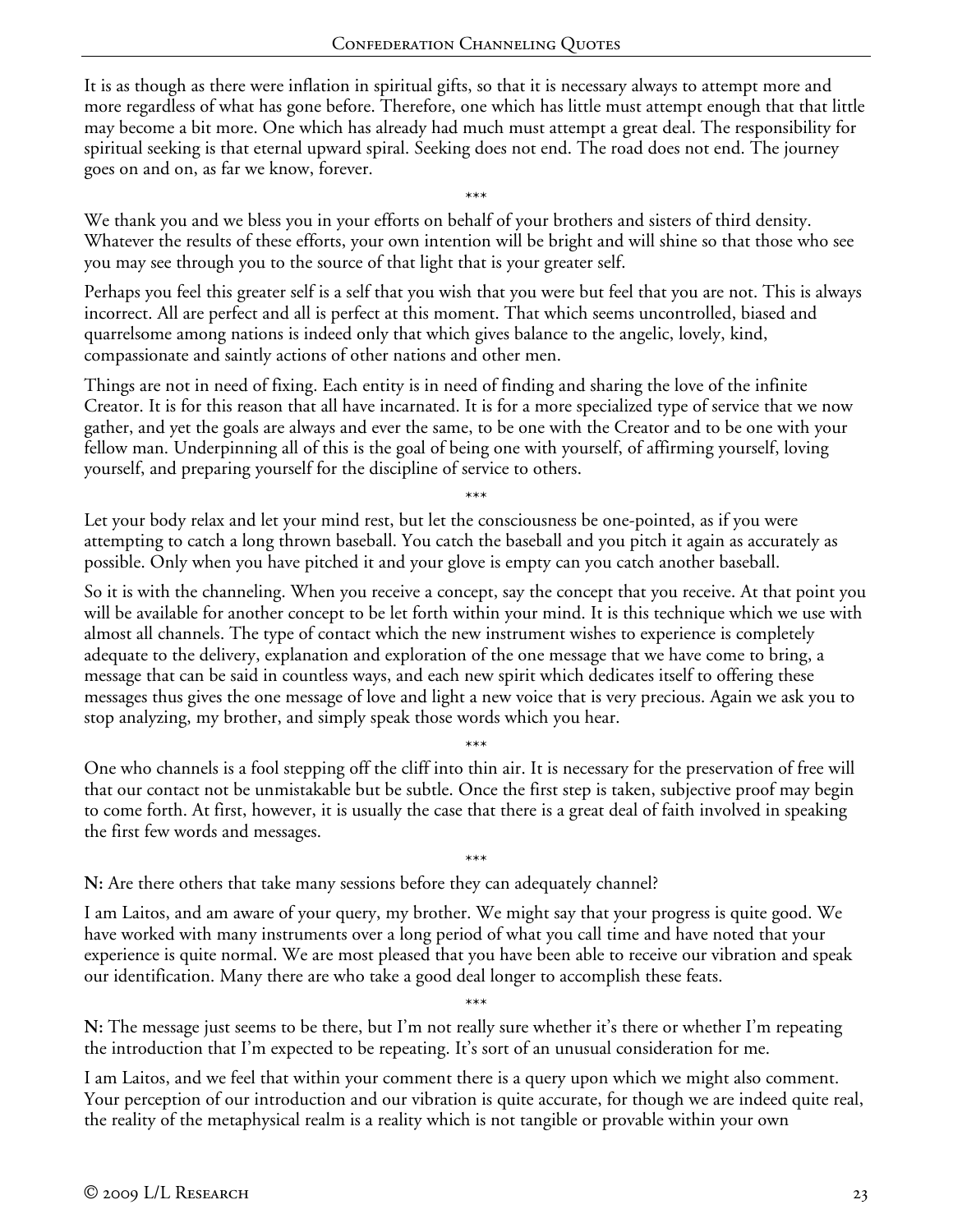manifested material reality. Your senses, your perceptions, and your thoughts are all focused upon a world which might be held and touched and seen and tasted and smelled. Our reality, on the other hand, is that which requires a sense quite beyond any of your five common senses, but we must operate as best we can through those means of perception which are at your disposal.

The most effective manner in which we might contact those of your peoples is in this manner now being utilized; that is, the mind-to-mind thought transfer. In this manner of communication we speak our thoughts, we send our concepts, and they are received in your mind in much the same manner as your own thoughts become apparent to you.

If you will take but a moment to consider the phenomenon of your own thinking and speaking, you will discover that at each moment in which you partake of speech you are channeling thoughts of a nebulous nature from some portion of your being which you attempt to translate into words in order to communicate with another entity. You are not consciously aware of the source of these thoughts. You do not know the next complete sentence which you will speak.

In much the same manner, we contact your mind and transfer our thoughts. You will not be able to discern a great difference between our thoughts and yours; thus the concept of the fool who steps into space, unknowing of whether there shall be a place to put the foot, unknowing as to whether the next word shall make sense when viewed with those words previously spoken; thus the necessity for faith that such can occur. This faith balances the will, the desire which you have expressed to learn this service.

## **Laitos, January 27, 1985**

We were attempting to open through this instrument, which gave her some surprise, and she continuously challenged us in every way she could think. We thank that challenge, and we want the instrument to note that any time she is being greeted, or anyone is being greeted, to take the time and to challenge in whatever way is important to them. It need not be speedy. This new instrument feels that she must have a quick sentence in which to accomplish this. It need not be a one or two word phrase. For we, too, like the welcome of the warm, loving greetings.

As you note, our greeting to you is not, "Hello." We welcome this opportunity to exercise the nervous one known as S, and we do appreciate her desire to be a channel as a way of serving.

We do realize that she puts both a lot of expectations upon herself as well is a lot of feelings of, "I can't do it." Both are true. The important thing for this instrument to remember is that she is but the telephone. We have given her a picture of a very old telephone. She is not sure if she appreciates that, but the old telephone is still useable although it may not have been used or spoken through for a very long time. The wires may be a little tattered and the connection somewhat weak, but the operator is on duty.

\*\*\* **S:** Laitos, can you give me any help or suggestions as to how I can remain more calm and stop jumping in, waving red flags?

I am Laitos. My sister, we are in the position of observing a student who has run the good race and is, shall we say, out of breath. We may suggest that the service you are learning is one which includes, as a natural portion of it, the characteristics which you find somewhat disquieting.

Your desire to be of service in this manner is of great proportion and purity and shall be your primary concern. That you express a portion of this desire in the form of anxiety and intellectual analysis of the process as it occurs is natural to new instruments. Yet, you can utilize this anxiety and let it fuel your desire without the need for the intellectual analysis. Allow the analysis to remain dormant until the process has been completed and you look back upon it in your own discrimination to see how it has worked and how it might continue its working through you.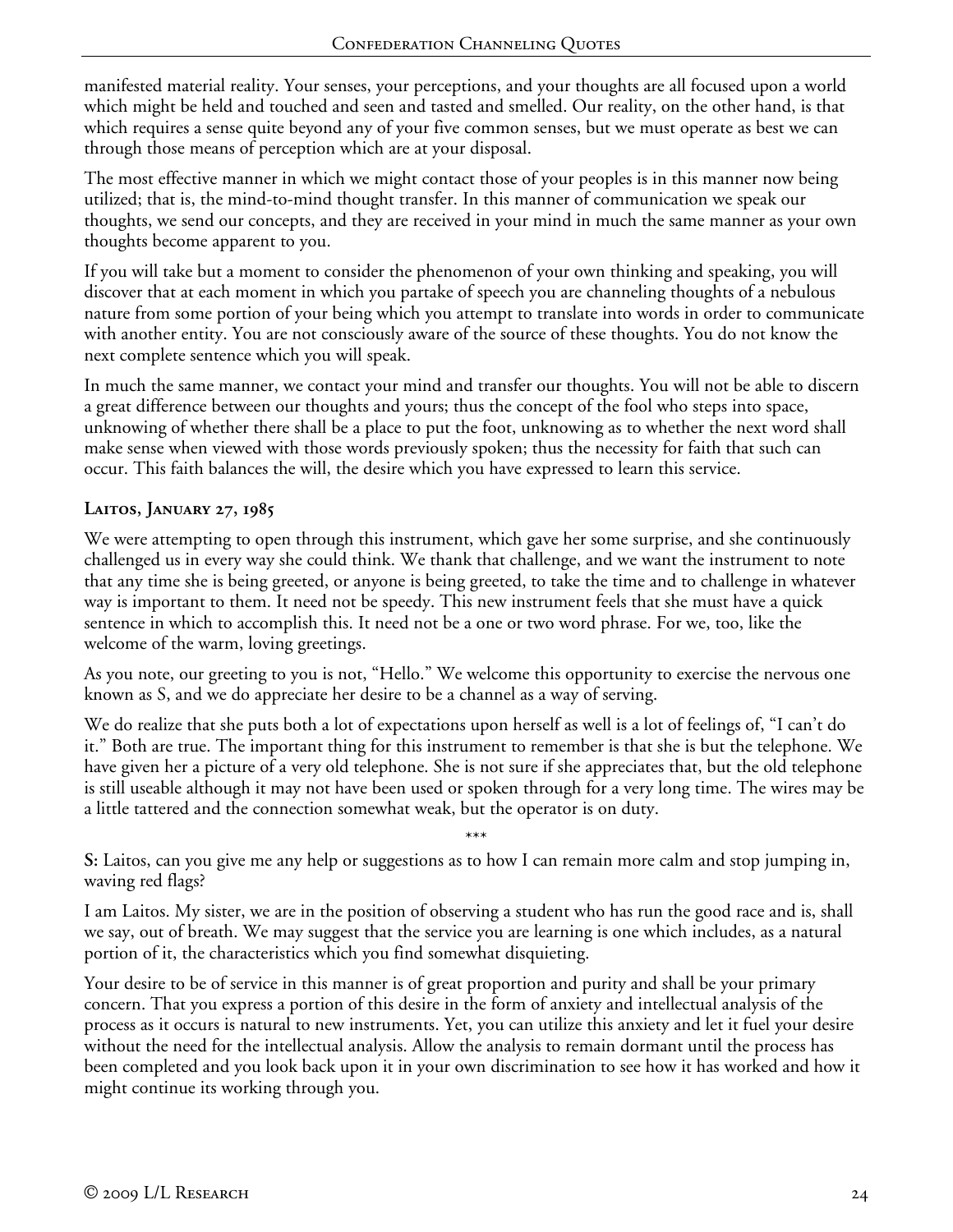Do not be overly concerned with your nervousness, but, as with all learning, observe those anxious moments within your being and allow them to move at their own pace without holding onto them, shall we say. You are undergoing a process which is not common among your peoples and your nervousness is quite natural. Allow this process its natural movement within your being.

\*\*\*

**S:** Laitos, last week Latwii said that those of Latwii and those of Laitos were available to me and to the others in our times of meditation, and I think I need to have some of that clarified a little bit more. I understand not to call upon your services in the way of channeling without the aid and the support and the tuning of others. How can I call you in meditation and not channel? I felt a mental conversation in my meditation and later wondered how was that different from channeling, other than it wasn't spoken out loud. Can you speak on this?

I am Laitos and we shall do our best, our sister, to speak on this concern. When we join you in your meditation, it is for the purpose of blending our vibrations of seeking the truth with your own vibrations of seeking the truth. This deepening of your meditation, then, has the hoped-for result of allowing your inner seeking to find more and more of that which it seeks, in whatever forms or feelings have meaning to you and are therefore perceptible to you.

We seldom partake in any type of verbalized contact in these blendings of our vibrations with yours and those of this group on an individual basis. Yet there are some, such as yourself, who are so dedicated to the service of vocal channeling that our offering of our vibrations is then filtered through the desire to feel a contact and frequently takes the form of the mental thought.

We can suggest that this is not necessary, for it may be confusing to the new instrument. Our vibration in its basic carrier wave form is intended in these cases simply to enhance your own seeking, much as the joining of a seeker with another seeker upon a long, mountainous journey provides a comfort to both. Though words are never spoken, the hearts know each other.

### **Latwii, February 23, 1985**

**S:** Latwii, do you have any suggestions as to how I could be a better servant in this process as an instrument?

I am Latwii, and am aware of your query, my sister. The subject is one upon which we could speak at length! But we feel that there is a short answer which is most appropriate. That is to persevere, my sister. It is not that difficult to become an instrument, as you are well aware. What is more difficult is to become a foolish instrument; that is, one which is willing to step out upon the limb not knowing whether there shall be another portion to support the stepping again. If you can, in your own mind and heart, then, learn to step fearlessly out with no assurance that there shall be support, you shall be developing that ability of surrender which is most helpful in this type of service.

\*\*\* **S:** Latwii, I live very far from here, and it is very difficult to come here to train. I have support and love where I come from but I do want to learn the right way and the right tuning to receive your messages of love and light. Is there anything that I can do to speed this process? I have very little patience.

I am Latwii, and am aware of your query, my sister. This is the usual case for the seeker. Seekers begin with a great desire and very little patience, and when the seeker becomes the adept it has then great patience and very little desire.

Upon this journey and this balancing we can continually recommend a healthy dose of patience but can also suggest that as your abilities in this area proceed, you may be able to find those very close and trusted friends in your own geographical location with which you may practice this particular skill after a certain amount of its refinement has occurred to your own satisfaction.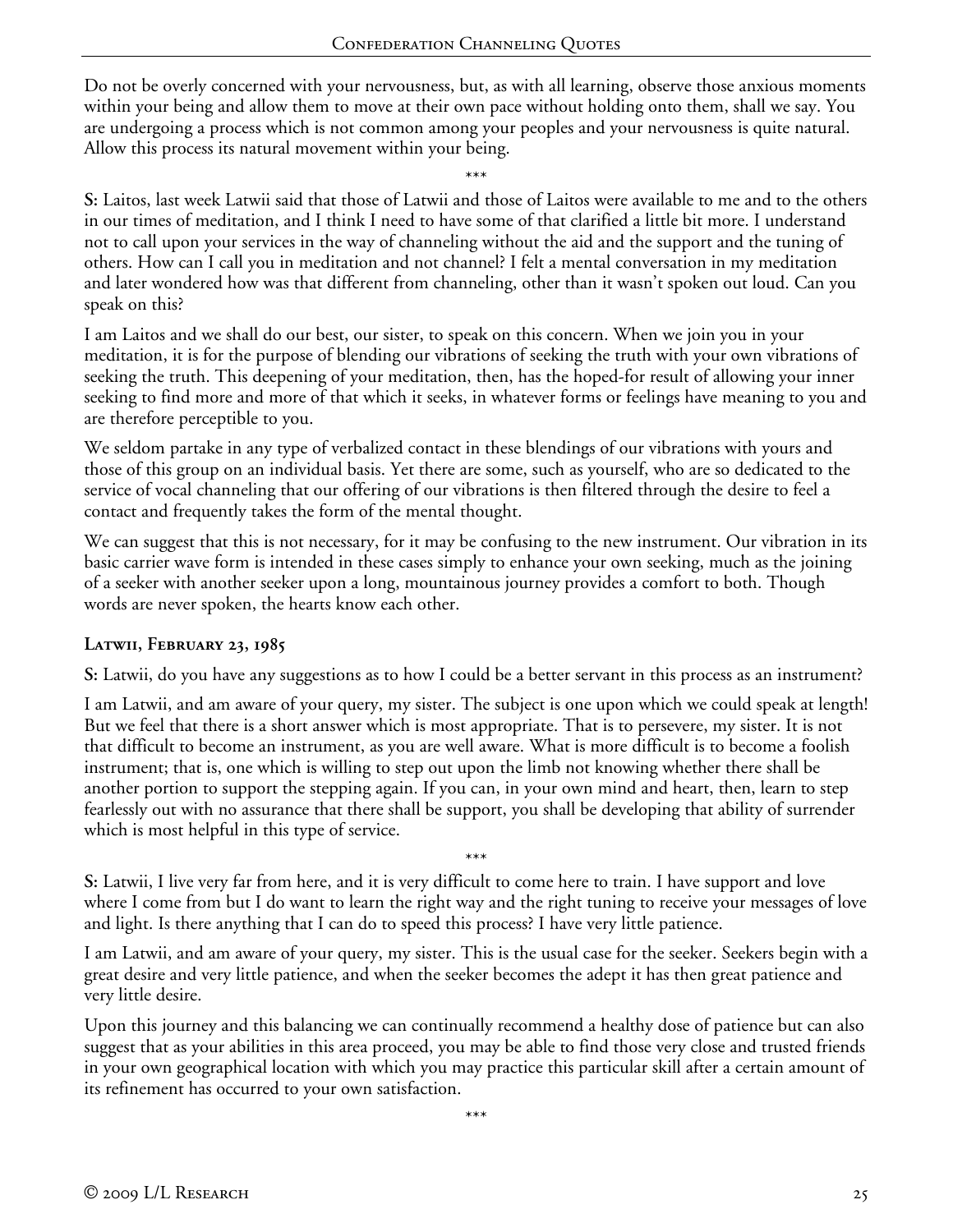**S:** How am I doing as a beginner? Is there a fine point that you can give me to help me to better this process?

I am Latwii, and am aware of your query, my sister. At this point we feel that your progress is that which is to be commended. We cannot suggest fine points at this time, for at this time the basic process of becoming the fool, the one who opens the self to another with the tuning completed, is that process which you have undertaken and undertaken well. May we answer you further, my sister?

**S:** I guess it's the old story of practice, practice, practice!

## **Laitos, February 26, 1985**

The process of channeling is in some ways simple enough that it confuses those who are attempting to learn the techniques involved. We do not ask you to refrain from discrimination. Indeed, we ask each entity who wishes to learn to become a vocal instrument to tune carefully, to remain surrounded in white light, and to challenge each and every entity each and every time that entity appears.

There are those who become overconfident, believing that they recognize the vibratory pattern of a certain contact. This is not the case. There are those who would wish to eliminate yet one more light-giver by the simple expedient of mimicking the vibratory patterns of those such as we who wish nothing except to serve you.

Once that is understood, the simplicity of the channeling process is almost stunning. If one has the catcher's mitt and the baseball is thrown, the catcher will catch that ball. However, he will immediately have to throw it again, hopefully with careful direction, in order that his glove is empty once again as the next ball hits the glove. It is difficult to catch ball after ball in the same glove. The contact is lost just as the concepts or the balls are lost if they fall upon the ground and the catcher who pitches is no longer able to function either as a catcher or a pitcher.

\*\*\*

We work within the levels of the mind which throw off to your conscious minds the concepts which you then clothe consciously with a vocabulary. We do this for two reasons.

The first is that the state of mind in meditation is such that this is the level which is most properly used.

The second is that the one who channels must experience the thoughts and then have the responsibility of using his power of visualization, his vocabulary, his experience, and his being to produce a unique communication. We by no means wish to be one hundred percent responsible for the content of the message. We wish approximately twenty-five to thirty percent of the message to be shaped by the instrument who calls upon his vocabulary, his imagination, and his special gifts as a person.

Thus, our very simple message gains a multitude of various conveyances by means of which the person which cannot grasp the poetic will yet have the opportunity to grasp the practical and down-to-earth, and the person who cannot grasp either of those approaches easily still has an opportunity to listen to a scientific or technical mind analyzing and giving forth the same message. This is why vocal channeling is a partnership. Unlike a trance channel, the vocal channel is alert, and though relaxed, quite awake and able to discriminate. This is our chosen method of speaking to those who would wish to hear.

This is not an exercise in so-called psychic phenomena. This is an exercise in sharing information about metaphysical subjects. There is no phenomenon except the material itself which is being recorded. There are no bent spoons, there is no healing; we are here only to inspire. Therefore, we use always the light touch.

\*\*\*

However, in order to be a channel, in order to join those who wish to offer light on a non-judgmental or non-dogmatic basis, it is necessary to refrain from analyzing and to feel trust in the process itself. However, the process itself will not begin until, the tuning and challenging having been done satisfactorily, the instrument clears the channel through which thoughts will come, and then speaks the things which come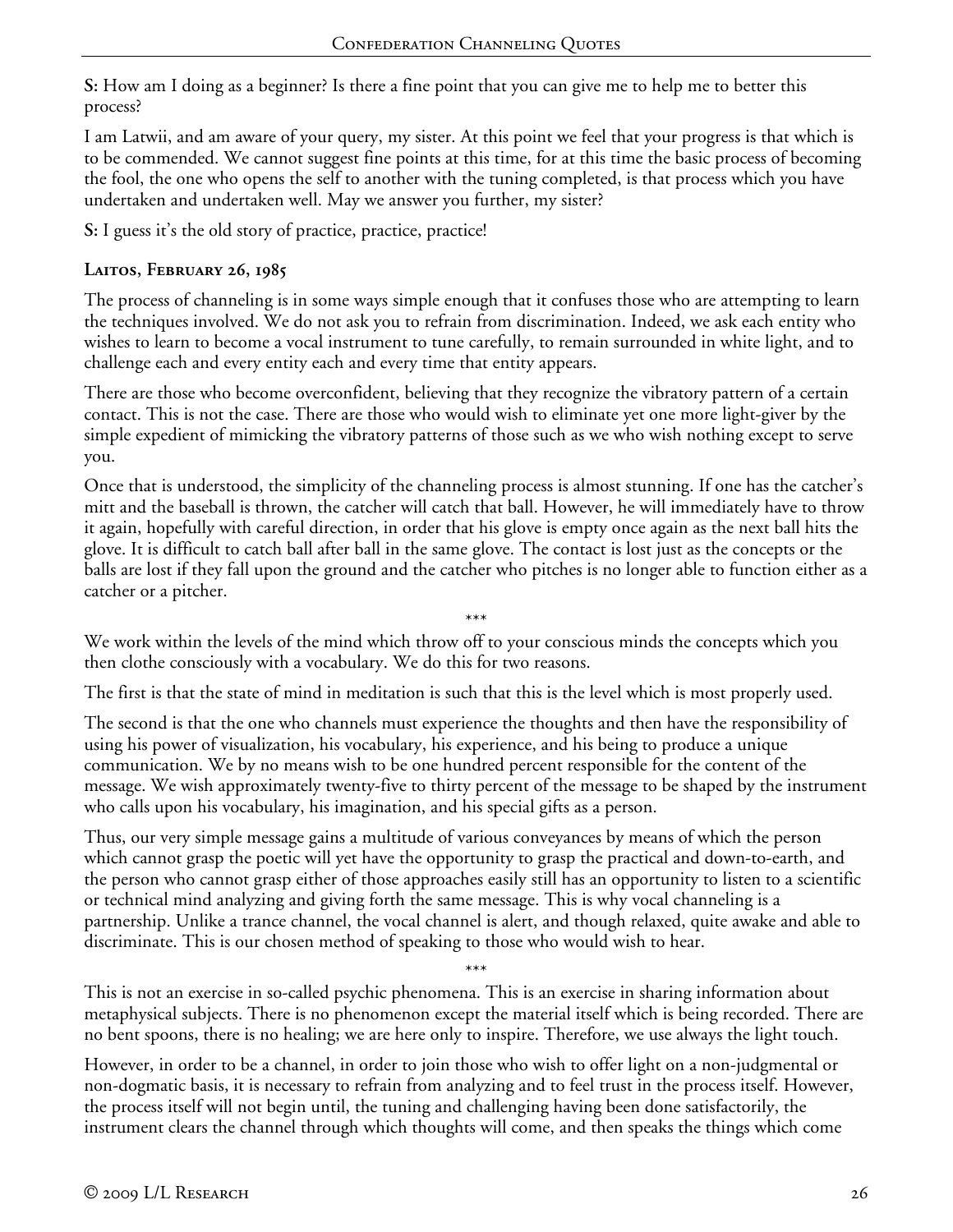into the mind freely and without thought, using the faith that such information is worthwhile and that our techniques are designed to infringe as little as possible upon the free will of the instrument.

\*\*\*

**Carla:** How could I help new channels more than I am helping them?

I am Latwii, and, my sister, we find that even with one such as yourself who is experienced as an instrument, the process of aiding another is always and ever the same. For you as an instrument wishing to be of service can only do that which is available to you through your own opening of desire.

As you attempt to be of service to others there will be the opportunities that you will note. You will, without hesitation, seek these opportunities and offer that which is in you and with you and which can come through you, offering that as the bread cast upon the water without the dedication to any particular outcome, for that which is freely given is the true gift. To worry overmuch about forming the fruit of such a gift then tends to distort that gift in some manner.

## **Hatonn, March 26, 1985**

Each entity had a good deal of busyness to the day and there was much relaxation that would be fruitful for the adventure of attempting the vocal channeling. Indeed, the relaxation of the body is most important.

It is often the case that one does not know how very caught up in one's physical vehicle one has been in the daily round until one first sits down to relax. It is as if the physical vehicle does not communicate perfectly with the mind of the individual. This is unfortunate, my friends. There is much illness or disease among your peoples that could well be solved if entities were aware of their bodies all the time and responded appropriately when the need arose.

# **Laitos, March 26, 1985**

These vocal contacts are services that may be performed for the benefit of others. It is one of an infinite array of ways to help another. There is no extreme rightness or cachet to the ability to channel, nor is there any lack of service if one wishes to serve in other areas. To channel is not to be spiritual. There are times when to be spiritual is to desire to channel. We ask all of those who may see or hear these words to keep this in mind.

\*\*\* When a new instrument begins to speak, it is very frequently the case that the contact becomes lost because of analysis of the message or because of the distracting "rush," as this instrument would call it, of feelings that accompany the contact.

In order to maintain contact under these conditions, there is a simple trick which one uses. That is to refrain from speaking in the first person. The one losing that finely tuned contact will be instructed as part of the package deal we are offering these days in communications. However, the instructions will be in the third person, as you are channeling about yourself in the third person and not as yourself. This has aided many a new instrument until the confidence is there to stride forward in a more authoritative way.

# **Latwii, March 26, 1985**

With each new instrument with whom we work in the providing of the conditioning, we are able by an unspoken, in most cases, agreement to utilize some portion of the instrument's sensory system in order to become noticed, shall we say. In each instrument this manner or means of making our vibration available is somewhat different, though each new instrument will share much with others in how a conditioning is experienced.

As any new instrument proceeds along the path of balancing distortions, there become available finer and clearer means of making our presence known. This is a process which is congruent yet has a separate identity to the instrument's own ability to perceive with increasingly greater clarity those contacts available to it. Therefore, as your own progress upon the evolutionary path proceeds, and as you make additional attempts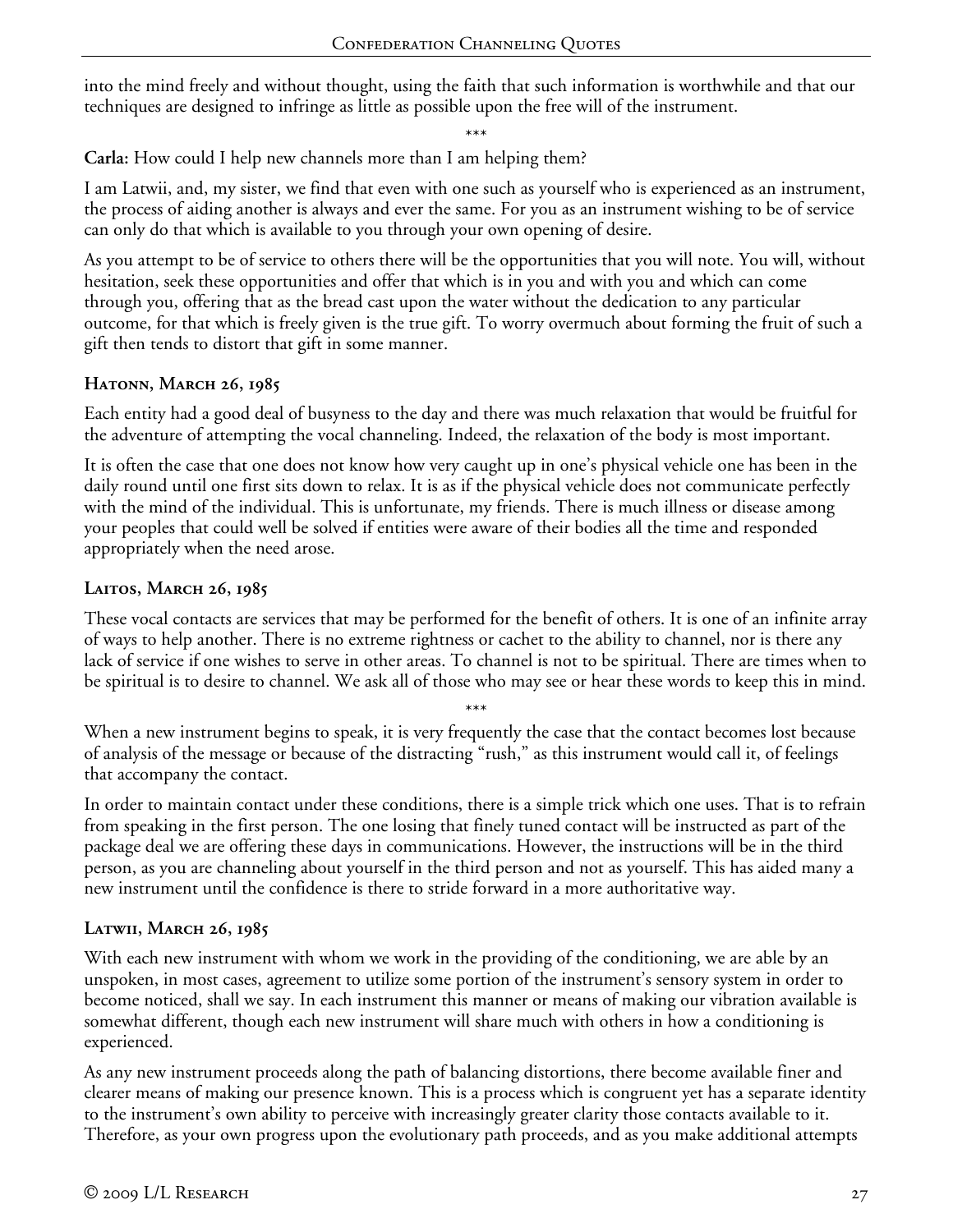to perceive our contact, there grow from these two closely intertwined processes an increased ability upon your part to perceive our contact.

\*\*\*

**N:** I wonder if there's any way that we individually can increase our perception or, as Laitos once said, this group can increase the volume, so to speak. It seems that I know the words are there but I just can't quite pull them out. Even though I'm not trying to analyze, it just seems as if I'm reaching for the words but can't quite pull them in. Do you have any suggestions in that respect?

I am Latwii and am aware of your query, my brother. We may suggest that as the newness of the vocalized channeling begins to wear off, then you will discover through your own patient persistence the ability to perceive that which seems at this point just beyond your ability. You are as one who has come in from a brightly lit day and has retreated to the darkness of the meditation room and yet looks with the eyes in a darkened room, attempting to make out the furniture in order that you may recline upon a comfortable piece for your meditation. It takes some, as you would say, of that called time for your eyes to become accustomed to the darker environment, and after a period of time and adjustment, then you perceive the furniture around you, dimly lit as it is. This is the process which you now experience in an analogous form as you attempt to become the vocal channel.

#### **Laitos, April 3, 1985**

The concepts which we are able to offer through an instrument are quite unique to that particular entity. This is the great strength of the free-will communication. When one is in trance, one is an instrument with only the tuning of the instrument as a measure of the excellence of the message. When one is working with the conscious channeling, one may use far more discrimination, and be able to put into expression those half-formed thoughts which are part of the basic nature of that unique individual. We use the thoughts, the experiences, and the nature of each instrument.

\*\*\* Each instrument has a different personality. Each instrument has therefore a greater or lesser amount of defensiveness and privacy. The ability to remain a private person in such a public world is, as we have mentioned, quite variable. Therefore the amount of effort and time needed to free an instrument from its own defense mechanisms is widely various. The instrument known as J shall certainly be able to channel. There may be more of a time factor, as you would call it, which means only in our point of view that that which is precious is worth the effort.

### **Laitos, April 9, 1985**

We appreciate the discussion that you have given to this topic previous to the beginning of your meditation. It is helpful in such discussion to focus one's intention more clearly and purely upon that which is the goal. As each shares each understanding and experience of this service of vocal channeling, each then learns from the other, and together you progress more quickly than if experiences were not shared and examined for their content. This is true, of course, my brothers, in all portions of your life, and is especially true as you set your feet upon this path of serving others by means of providing vocal channeling.

We will repeat that which you have come to know in some degree as instructions, those being to simply relax the mind and the body shall follow, and then to speak thoughts that appear within your mind without analysis, become indeed the fool, step out without knowing if thin air or earth awaits.

\*\*\* We are most pleased that we have been able to speak a few sentences through this new instrument. It is always a joy to be able to express the love and light of the one Creator through a new instrument, no matter how many instruments have previously been utilized, for the unique point of view that each entity has to offer as instrument is as yet another beautiful vessel which holds the nourishing waters and offers them to those who thirst.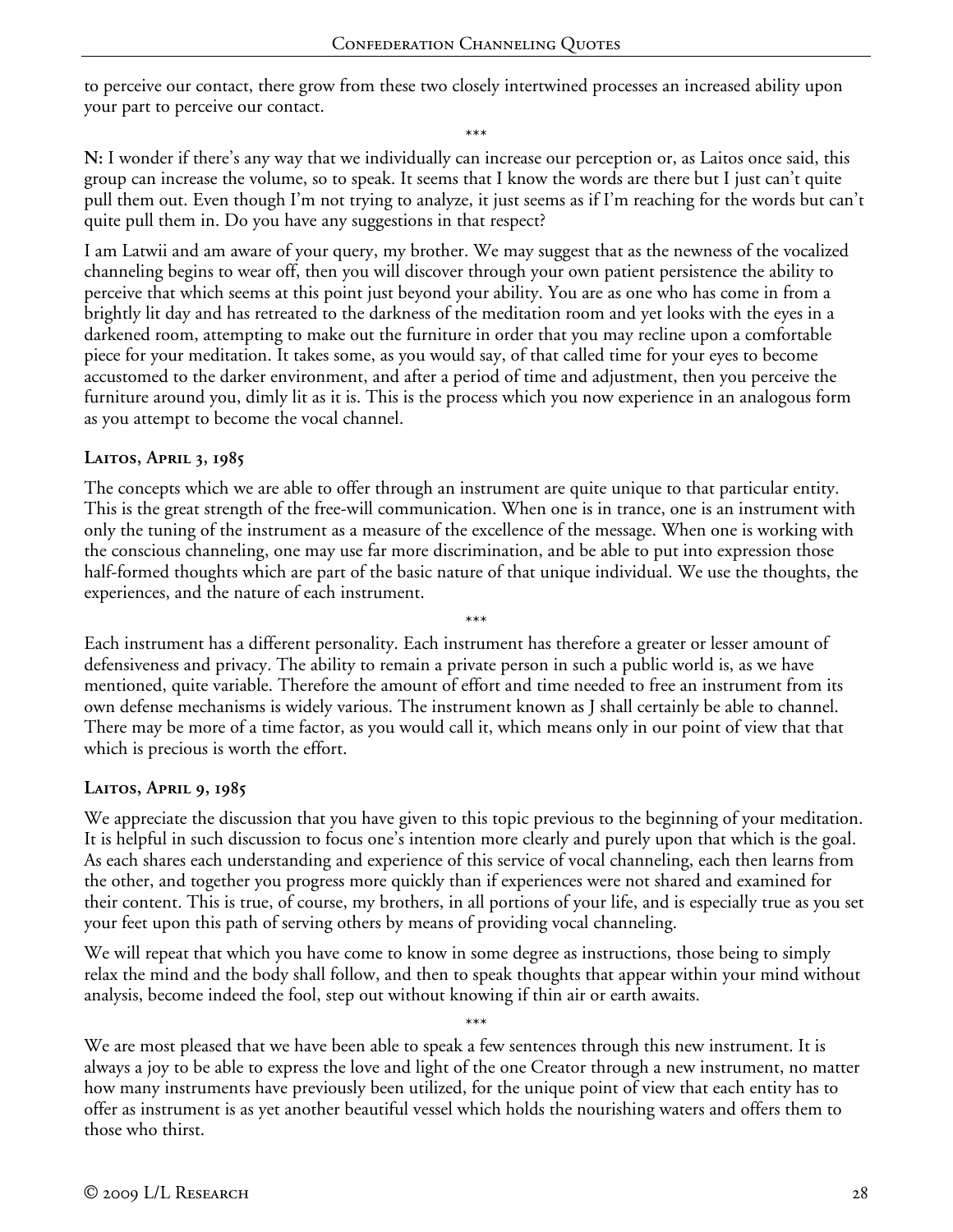\*\*\*

The speaking of our identification and our greeting is the first major step in becoming the new instrument. The next, of course, is yet another step in this process, that being speaking a thought which is not previously known to be identified with beginning the contact.

\*\*\*

**N:** Is there any way through meditation or focusing that we can amplify the thoughts? They seem so distant, like pulling them out of the ether.

I am Laitos, and, my brother, we can only suggest attention in those areas which have been previously mentioned. You are, of course, correct in assuming that the focus of the attention is of paramount importance in being able to perceive the thoughts which we transmit. We would not suggest any particular technique for attempting to amplify our thoughts, for that is, shall we say, our task, for we are those who send and you are the, as you might say, receiving station.

To become the more successful, or shall we say powerful receiver, it is merely necessary to be able to clear the mind to such a degree that its entire field or scope is open to reception. If any portion of this scope or field is concerned with a thought or a sensation or a response to either, then that portion of the field provides, shall we say, a static which makes the perception of our thoughts somewhat more difficult. You become able to increase your ability to perceive or receive our thoughts as you are able to widen the availability, shall we say, of your scope or field of perception. As you clear your mind and relax your thinking, then you are as a still and deep pool which can then become aware of any ripple upon its surface and focus its attention upon describing speaking that ripple.

\*\*\*

**N:** When we meditate, can we contact you, Laitos or Latwii? And if we do contact you, do we know that we contact you? Or do we just state our intent? I don't seem to be able to get what I would consider an acknowledgeable response that I am in contact in any way whatsoever.

I am Laitos, and concerning your query and its parts, my brother, we may begin by saying to you that you shall not know anything within your incarnation for sure, for yours is not the illusion of knowing with certainty. Thus the factors and faculties of will and faith are the sure and steady rod and staff of the seeker of truth, in your vocal channeling, as in all portions of your seeking, as you attempt to discern what is before you and the nature of your reality.

If you in your meditations ask for our presence, we are most happy to join you and will make ourselves known by our conditioning vibration. Yet your perception of that vibration is unique and is also open to any doubts which you may have as you attempt to serve as vocal instruments. Again, if you simply request our presence, it is suggested that no verbal channeling be attempted, but simply the request for our conditioning vibration. For in a group of this size or larger, there is protection that is necessary. This is omitted or not possible, shall we say, when you are alone in your meditations. Therefore, it is best simply to ask that we join you in your seeking, and then attempt to feel our presence as the conditioning wave.

# **Laitos, October 1, 1986**

There are many, many ways that an entity may seek to enrich its own process of growth. We encourage a wide-ranging spectrum of choices for any who would seek to be of service in whatever manner, and most especially the vocal channeling, for in this process of transmitting our thoughts to you, we feel that it is most necessarily a part of the process to use those experiences and avenues of seeking that you have found of value in your own journey of seeking the truth.

Thus do we ratify and call upon the validity of your own patterns of seeking and being and use them in these messages that have as their purpose the inspiration of others to walk yet further upon their own paths of seeking.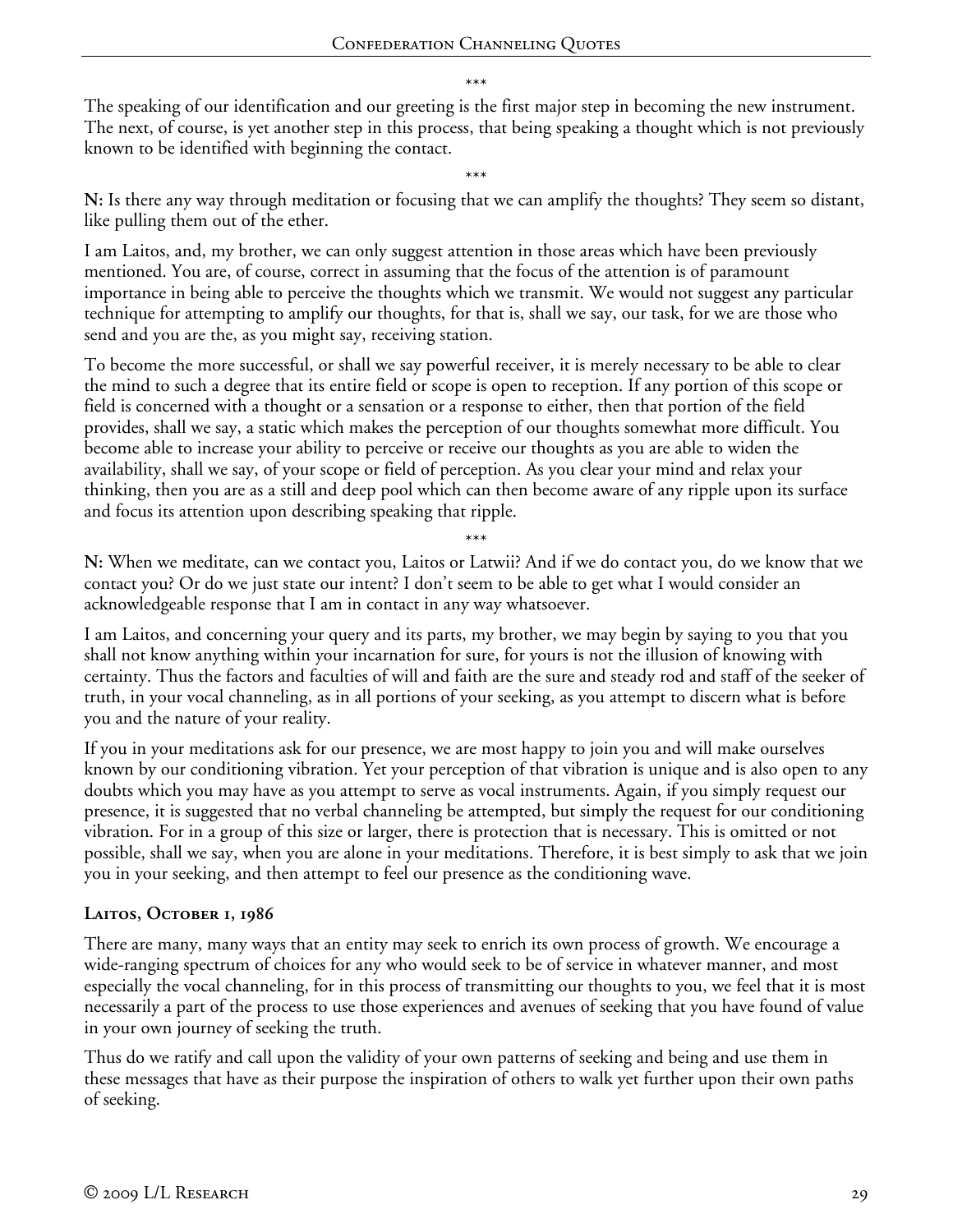Thus, do not be surprised if during the process of receiving our thoughts, if we should use your own experiences, whether recent or distant, in our messages. We feel that a blend of our thoughts with yours in a ratio of approximately seventy percent ours and thirty percent your own is that ratio which maximizes both our and your abilities to be of service to those about you. It is well for any instrument to be able to share its own beingness in as clear, concise and open manner as possible with those about it.

For in truth, all are instruments. Each person channels from deeper and deeper portions of its own being at various times in the life experience and when the desire is found within entities to be of service in the vocal channeling manner, this basic nature of each entity being an instrument then becomes more finely tuned so that there is possible the infusion of words and thoughts such as our own upon that frequency or desire to serve instruments that the new instrument manifests in this effort.

## **Laitos, October 2, 1986**

While the contact is being sought and while it is experienced, it is well to reserve analysis and judgment of the process and content in order that both may move in their own way through the instrument and thus exercise it, so that it comes to know that vibration which signals the contact and that feeling of surrender that allows the contact to move through the instrument.

We are always hopeful that simple instructions such as these will suffice to allow an instrument to serve as an instrument, for it is not a difficult task and further complexity in explaining the nature of such contact is, in truth, unnecessary unless the questioning mind of a new instrument might be put to rest by further words. This is also acceptable, yet is not necessary when looking at the experience of vocal channeling itself, for the world in which you move and the incarnations which are your vehicles for movement through this world of illusion is one which by its very nature is formed of complexities.

Yet if any portion of the complexity of your daily round of activities be followed, the source will be found to be that which is quite simple. The love of the Creator enables all portions of the creation to move in their various dances and to play the parts that allow experience to ensue and allow contemplation of that experience to distill from it the crystal seeds of thought that are love in a simple form.

\*\*\* Continue in that attitude that might best be described as a combination of bravery and foolhardiness. For to speak words which seem to exist in a vacuum, shall we say, unconnected to others of their kind, puts a new instrument in the position of moving further, it would seem, out upon a limb with no assurance that the limb will support one's weight or that the words spoken will be followed by others which together shall make what you would call sense.

This is the heart of the nature of the vocal channeling process, for it is not possible for most of the population of your planet to receive a complete message which then would be dictated line by line. For the receiving mechanism of the peoples of your planet has not been developed to that degree at this point in the evolution process. Thus, in order to utilize the capabilities of the receiving instruments, we must provide small portions of a larger message and follow each portion with another portion of roughly equivalent length in order that the entire message may eventually be transmitted.

This makes the process somewhat more, shall we say, challenging for any instrument, and most especially for the new instrument. Yet it is well that such a challenge be presented, for the opportunity to serve as such an instrument and to be of service to others in this manner is one which requires to be the fool, shall we say, in many, many instances where one shares that of greatest value with others who may or may not share similar views. Thus does any entity who seeks to serve others by sharing what is within the heart without reservation call upon that quality of foolishness that does not ask any return for what is given, nor does it ask that what is given be accepted or acted upon. All that is asked is that the opportunity to serve be available.

Thus, we encourage the one known as K to persist in this foolishness, if we may call it that, for within the illusion which you find yourselves now placed, nothing may be known with certainty, for that which is the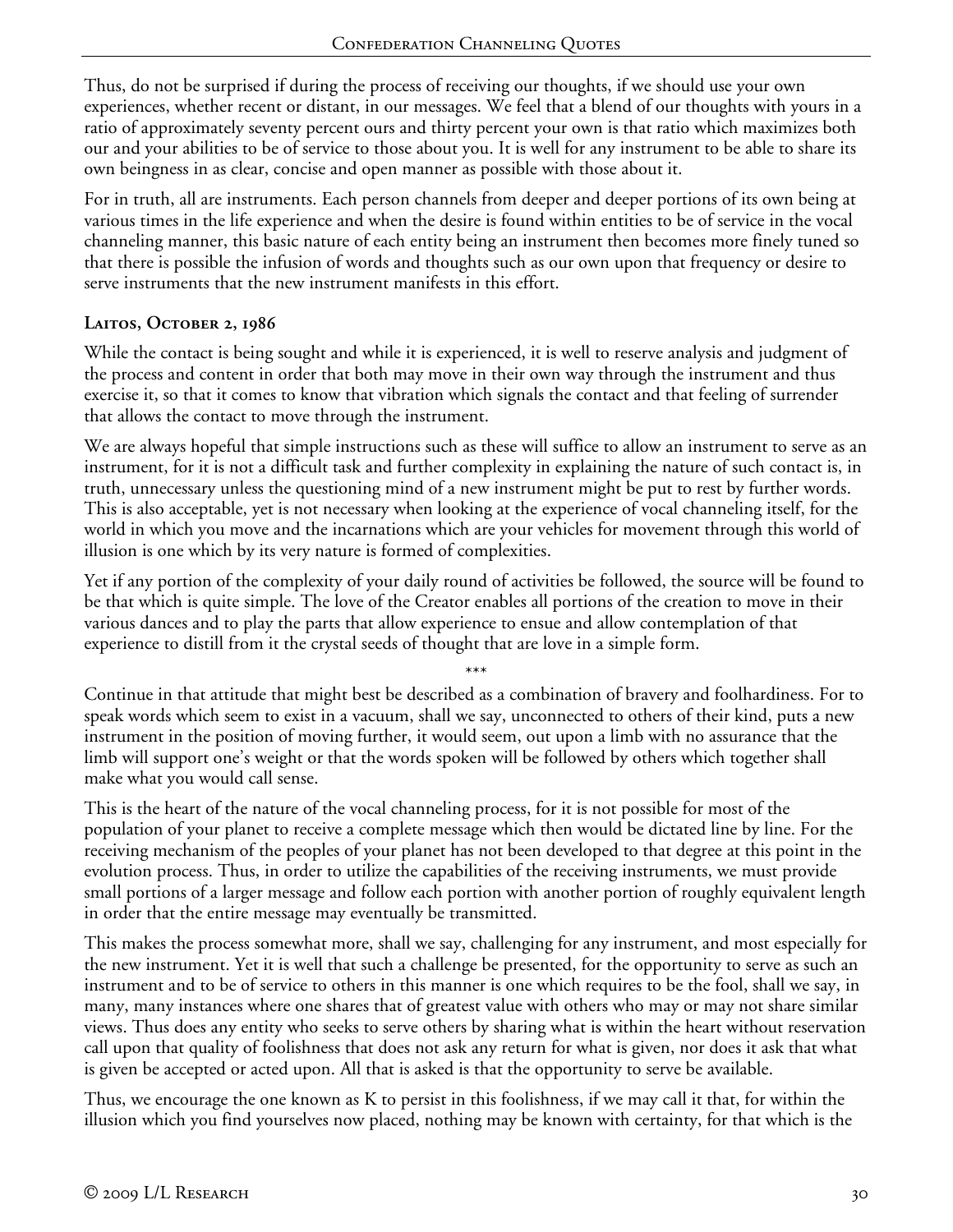foundation of all creation and inspiration is shrouded in mystery and hidden from all but the most persistent inward-seeking eye.

# **Laitos, October 3, 1986**

We have listened with appreciation and affection to the conversation which you have shared prior to this meditation and we wish to express our gratitude at the careful consideration of this kind of service by each present.

It is quite true that it is not a difficult service to perform, but that there is indeed a certain kind of caring that is difficult to find in many who would seek to perform this service. It is the desire to be of service to others and to do so in a manner which serves to the best of one's abilities, that is the most appropriate motivator, shall we say, in our opinions for this service.

For many of your people it is a service which seems somewhat glamorous, for it partakes of that which is unseen and yet felt by many of your peoples to be a portion of the underlying truth of the illusion that they see as the daily life. To many it speaks subtly yet convincingly of a greater reality, shall we say, that towards which all move in heart and mind, and to give voice to such a power seems to many to be that which must be reserved for the few.

And yet in truth we say to you that each in some way contacts this same source of energy and power each day of the incarnation and chooses in one fashion or another to channel that power in a manner which may or may not be conscious, may or may not be understood, and yet surely is a reflection of the One through a portion of the One.

You who have gathered here this evening have chosen a more specific means by which this transmission of the power of what we have called love may be accomplished. It is no more or less better or worse than any other choice. It is simply a choice which will be useful to some and less useful to others. That it is offered in the desire to be of service to others is that which truly matters, shall we say. Thus, this desire is that in which we rejoice this evening and we share it with you.

\*\*\* **K:** The contact feels very tenuous and faint to me. I don't know if it gets stronger, but I was getting the feeling that I was supposed to be listening for it, somehow. Do you have any comments on that or suggestions as to how I might do that better?

I am Laitos, and we might comment by suggesting that, in our opinion, you are perceiving our contact with unusual clarity for a new instrument. Indeed, in the beginning of this practice it is usual that a tenuous feeling be associated with the perception of our thoughts. As you are able to quiet the inner conversations, the over-nervousness and any doubts that you may carry with you into the meditative state, you will discover that the signal, shall we say, seems amplified, and will eventually be as easily perceivable as any of your own thoughts.

In the beginning of this practice we cannot suggest too frequently that the new instrument simply be patient and continue with the process as if it were practicing its scales upon the piano. There is a certain amount of exercise that is necessary in order to develop the concentrative muscle, shall we say.

\*\*\* **K:** When I start to feel like I'm losing the contact, is there anything that I can do at that point, other than just to continue to quiet my mind?

I am Laitos, and am aware of your query, my sister. We would suggest that the quieting of concerns, thoughts and analysis is the most helpful thing that one might do in order to begin to perceive the thread of the contact again, and, once having perceived it, to await the next concept or phrase. We might characterize this state of mind as a simple and quiet confidence, realizing that one is partaking in an event which is, as it has been observed, actually occurring.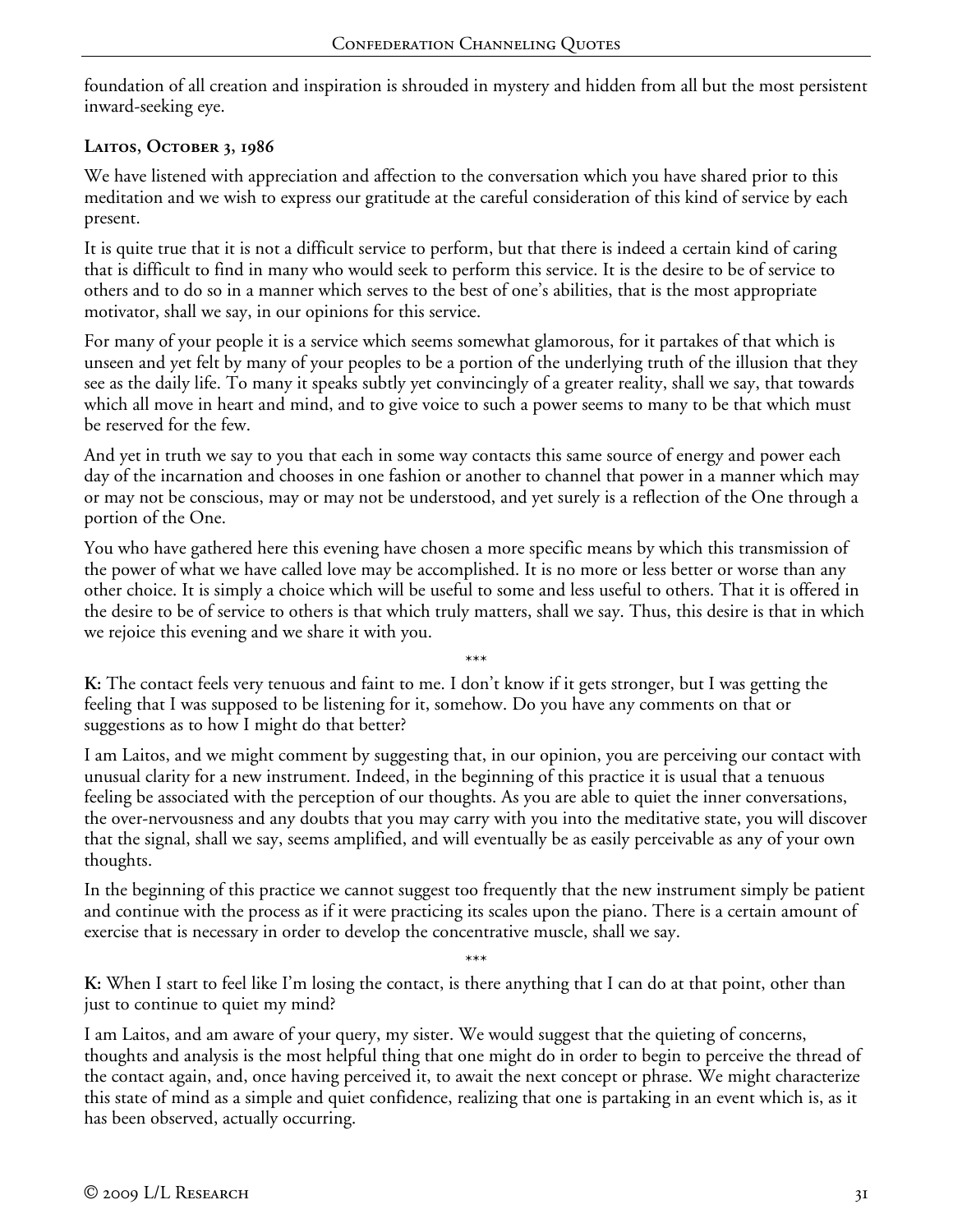\*\*\*

**K:** As you are contacting me during these practice sessions, is there a way that I can know when you have finished transmitting to me?

I am Laitos, and this query, my sister, we find quite easy to answer. We do not mean to be facetious, but we will tell you when we are finished by suggesting that we are finished.

\*\*\* We wish not to give any further message except to note to the one known as K that it is well to observe carefully when the naming is done, to discern the sentiment of love, peace, joy, light and blessedness in some close conjunction with greetings and farewells, for we do not wish to leave any with a name alone, but rather with the name of that principle, as this instrument would say, in whose service we come to you. For we are but messengers, bearing news, news of complex things and news of the very simple things that underlie the complexities. We greet and bid farewell of that which is simple, that which is unified, that which we worship and are—love and light.

If those concepts do not rise in your consciousness, challenge immediately, my sister, for the source is questionable in that event.

## **Laitos, October 6, 1986**

We were, before contacting this instrument, attempting to initiate a contact through the one known as K. From time to time we use this technique with an instrument who has progressed to the point of being able to speak a phrase or two after identifying our contact. It is always helpful to be able to make one more step upon this journey by expanding the abilities whenever possible.

We do not wish to rush any new instrument past the point of confidence. Yet we shall always provide the opportunity for a new instrument to continue to expand its abilities. This is true for all instruments, in fact, for even with an instrument which has practiced its art for many of your years, there is the constant opportunity to expand such an instrument's capabilities by presenting concepts of greater scope and, shall we say, intricacy, though we do not mean to suggest complexity.

### **Laitos, October 8, 1986**

**K:** I feel a sort of confusion, more an unsettledness about what the whole process—I guess I've been feeling more nervous, I guess, than I did before, and I don't understand the way I'm feeling. Do you have any comments on that at all?

I am Laitos, and, my sister, we may reassure you that this feeling is not that which should alarm. For as you have become more firmly aware of the nature of this process of becoming a vocal instrument, it is becoming apparent to you both intellectually and emotionally that the process is indeed occurring, and that there is the transfer of information proceeding through your instrument.

As you begin to realize that this process is ongoing and is a process in which you play but a minor part, you now begin to feel something of what we might describe as a combination of excitement and anxiety. This is a natural response to a process which is quite unlike most experiences which you have had during your life and is one which tends to move toward the center of your being and resonate outward with a feeling of recognition that is not completely accepted by the conscious mind complex as yet.

We can recommend that you simply allow these feelings to move through you, much as you allow the information which we have to transmit to move through you, without undue concern as you become more and more familiar with this process and are able to accept its validity completely within your being.

As you gather those subjective verifications of which those present have discussed, you will become more comfortable at the emotional level, shall we say, and this shall then become more of an accepted experience for you.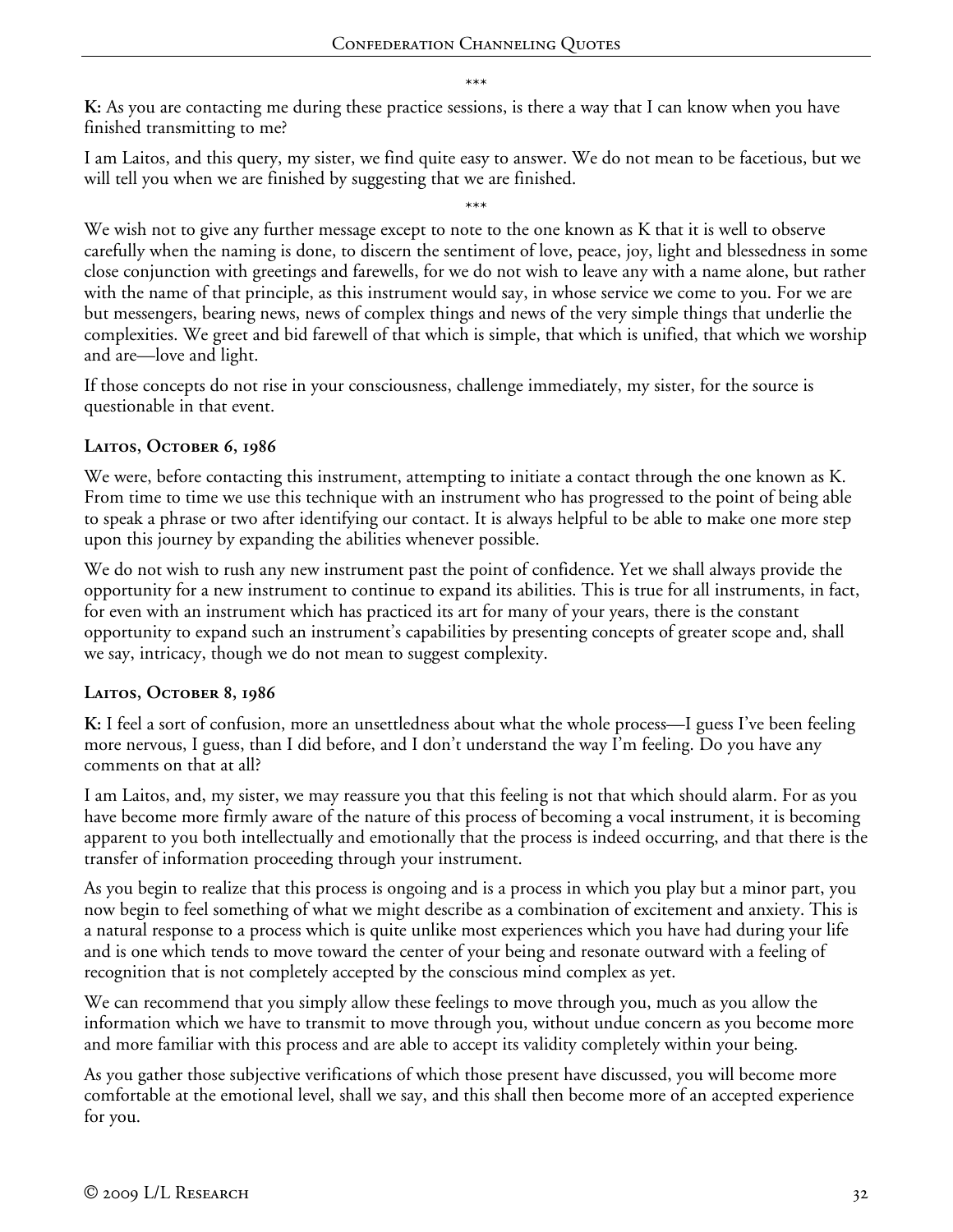\*\*\*

**K:** I'm still feeling the doubt, what Carla terms as the great conspiracy, the fear that I'm just saying things that are coming into my head from myself. I guess I still wonder, am I really vocalizing the thoughts that you're transmitting to me?

I am Laitos, and we would suggest that in our work with any new instrument we also play a part which tends to cause a new instrument to feel that this great conspiracy, as it has been called, is indeed just that, and that the new instrument is providing material that is merely from its own resources, the conscious and the subconscious minds.

This is due to our, shall we say, experience at working with new instruments and our finding that to be able to initiate contact through a new instrument most easily, it is well to use more of that new instrument's experience, both the current experience and previous experiences, and to utilize the new instrument's manner of phrasing as it communicates in its normal day-to-day life.

This is a process which we find enables a new instrument to speak the words which are given to it, and to allow the contact to remain open long enough that it is slowly able to gather confidence. This confidence will continue to build as new concepts are able to be offered through the new instrument.

Always, however, do we continue to use, even with new concepts, the phrases, words and experiences which the new instrument may be able to provide to aid the communication.

Thus, you are partaking in that which seems to bring up the possibility of a conspiracy within any new instrument's mind. We may assure you, however, my sister, that you have been quite accurately representing our thoughts, using, of course, your own words and means of phrasing.

\*\*\* **Carla:** Why have you been stimulating me so strongly? I've been getting a lot of conditioning, and I haven't been getting any words or anything, just a lot of conditioning. Just a keeping the hand in? Every time I asked who it was, it was Laitos. That's you, right?

I am indeed Laitos, and have been working with you, my sister, as we have been working with each instrument within this dwelling. Each, however, receives a different kind of assistance, for each is working upon slightly different facets of the same phenomenon.

With your particular instrument, we find that it is often helpful to stimulate, as you call it, the more experienced instrument in a manner which will allow it at any future time, as you would call it, to pursue the practice of vocal channeling with increased facility. In your particular case, we are working with the deeper levels of your mind complex in order to aid the transmission of word-by-word thoughts. We are, you might say, at once sensitizing your instrument and stabilizing it as well.

\*\*\* **Carla:** People have an incredibly array of ways of registering conditioning. A lot of the ways can scare people, even though they're harmless. The hair on the legs stands up, or people cry or their eyes water uncontrollably or they see a zigzag of green on the left side and a zigzag of blue on the right side. It just goes on and on. And these things can scare you if you don't know that it is merely the side effect of another intelligence settling into your body, metaphysical to physical.

What I fear is that people will start manufacturing these symptoms because I told them what they're supposed to feel. I don't want to give people troubles that they wouldn't otherwise have. Could you comment?

I am Laitos, and we may agree that your analysis of the conditioning phenomenon is basically accurate; that is, any means by which our contact is perceived by an instrument is a means which is a by-product of both our actual contact with the instrument and the instrument's chosen—and this is usually of a subconscious nature—manner of perceiving such contact.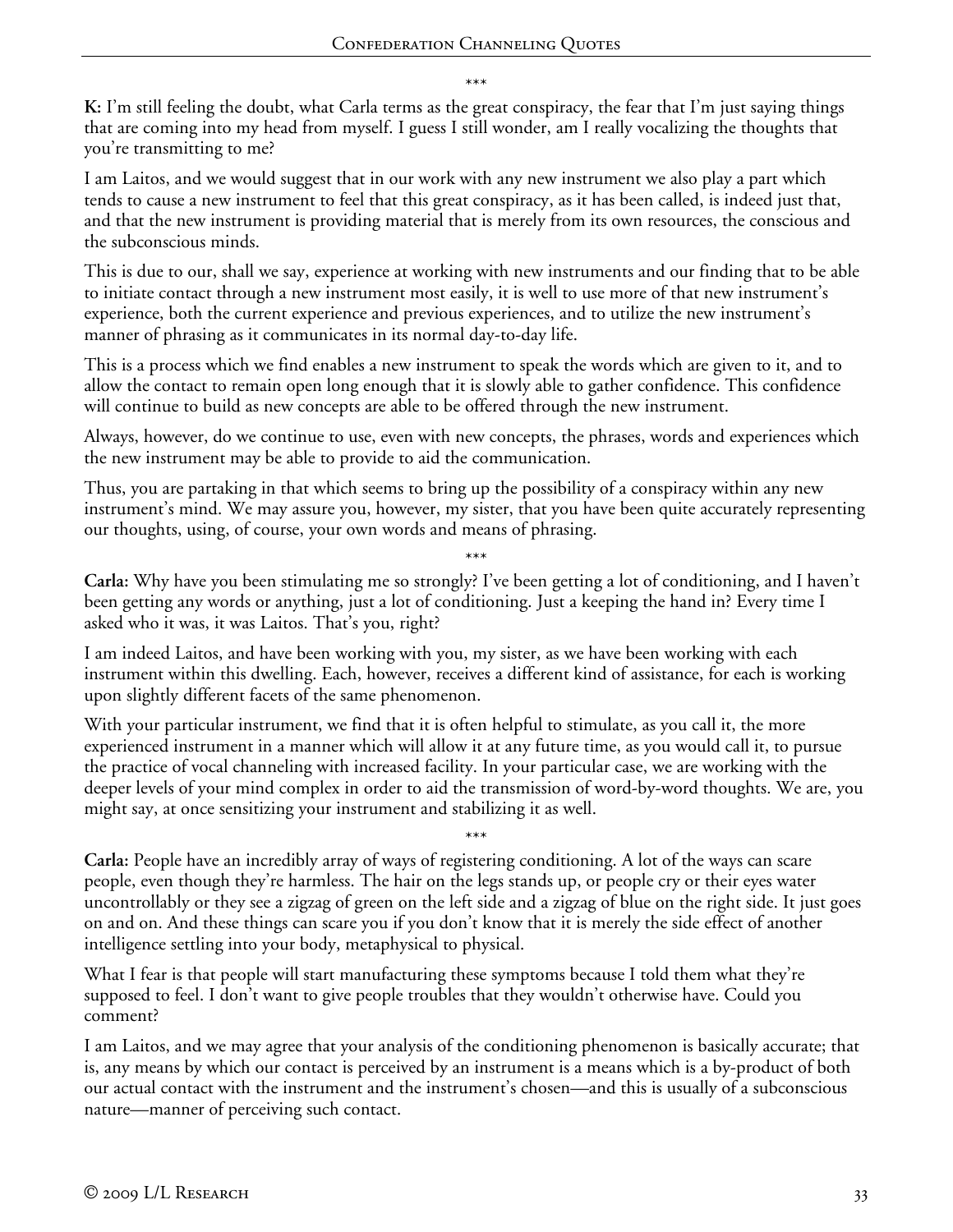Often an instrument will have a subconscious belief that any contact from entities that are unseen would be one which would cause a certain amount of fear or discomfort or a sensation in this or that location which then would signify such contact had been perceived. These beliefs are often difficult to trace to their origin, for within the subconscious minds of all entities of your density there resides what might be seen as a group consciousness that is aware upon the subconscious level of the ability to contact a great variety of entities which may be removed by distance and density from the one of third density who perceives this contact.

Thus, if suggestions are made to those who might become new instruments that a contact with those who would speak through such a new instrument might be felt in such and such a manner, this then might indeed influence the manner in which such an instrument would perceive a contact if it were to pursue this type of service in its future.

This is not a great difficulty, but could in some cases confuse a new instrument in that it would be consciously overlaying a preconceived idea of how the contact would occur and this preconceived idea then might for a period of time interfere with the inborn, shall we say, choices or beliefs which the entity had provided for itself in the event that it would choose to serve as a vocal instrument.

This confusion would at some point need to be resolved within the entity so that one manner or another of perceiving a contact such as our contact might be set upon as that way which becomes familiar and comfortable to the instrument, and becomes then an aid in its gathering of confidence and proficiency in serving as a vocal instrument.

\*\*\*

Insofar as we are able, we seek to bring each instrument to the current limits of its ability, and then provide an opportunity to extend those limits in some degree. Thus, the practice and the art of being that known as the vocal instrument is that which is dynamic, in that the surrender of the personal will is that which is ongoing. This surrender may continue for each instrument at any time that it is willing to open yet more fully to the opportunities which are naturally presented to any entity who seeks to be of service to others, no matter the vehicle chosen, whether it be vocal channeling, healing, or any other service.

# **Laitos, October 10, 1986**

We have been working with each instrument present as each needs and requests such assistance. We have found that with each instrument there is a firm foundation which has been built of desire to be of service to others, and this foundation has been elaborated upon by each present as experience in this way of service has been gained.

Each instrument, then, upon the same foundation of desire to be of service to others, fashions a structure, a framework, a channel, if you will, through which our contact and other contacts may move. As each of you is unique in the makeup of what you feel is significant, in the life experience in general and in the spiritual seeking in particular, the form that your structure or channel takes is completely unique unto each of you. In this uniqueness, we take our joy, for we are through such individuality able to impress our message which is always and ever the same.

Always do we speak of that great original Thought, that thought of love of the one Creator which binds all of the creation and all entities within it together as portions of that one Creator and that one great Thought of love. Each of you in your daily patterns and in the larger patterns and rhythms of your incarnation, and, indeed, throughout the many series of incarnations that you have experienced, gather to yourself biases in your thinking and experiences within your being which then serve as resources upon which you draw as you do all that you do, as you think all that you think, and as you serve as vocal channels in this particular manner.

Thus, from each we find a great library of resources of experiences, of thoughts, of joy, of sadness, of what you call success, what you call failure, and much, much more. All of that, we may utilize in expressing the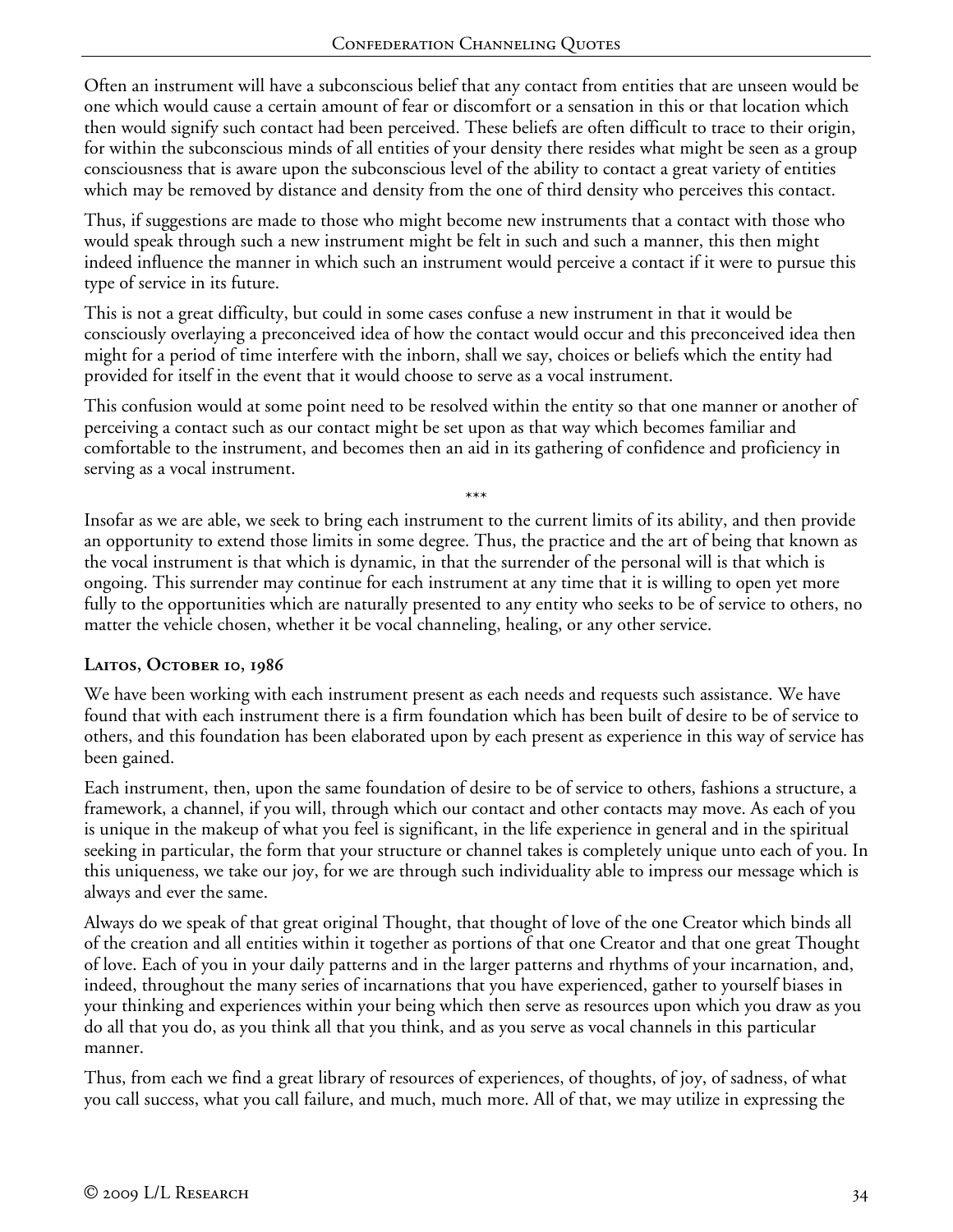simplicity of the great Thought of love, the one Creator as a general principle which motivates all of the many complexities of your illusion and of others.

As you move through your incarnation you gather a certain kind of momentum, shall we say, that may be seen as the present moment's culmination of all that you have experienced. This is a very, very rich resource, my friends, and we rejoice in the uniqueness which signifies each of you one from the other, and yet is an emanation of the same Thought of love.

Thus, in the vocal channeling type of service, we feel that it is most important that each instrument feel as much acceptance and love for its own experiences and identity as it does for those of others, for in this way we are aided in our attempt to unify those many divergent thoughts and experiences which each of your peoples gathers about it, and as you serve as an instrument in this process and are able to see the love and joy—perfection—within your own experience, and as you are able to see it as equal to any other's experiences, then are we more able to utilize that which is yours to offer into this service by means of the transmission of thought.

We thank you, my friends, for offering yourselves in the full range and depth and breadth of richness which you have fashioned for yourselves, and which we find a most valuable portion of this manner of serving others.

\*\*\* We are very happy that we have been able not only to join this group this evening, but also to make our contact known to the one known as K. It is a joy to work with an instrument which is so eager to be the fool. We are also fools, my friends, and find great mirth and happiness in such foolishness, for in this way of being, one may see the creation as indeed being a joyful unity in which all may play any part that might be chosen, and these parts may be traded, may be enlarged upon, may be discarded, may be ignored, and may be enhanced in whatever way or manner has meaning to the entity. And indeed the play of each entity is that which glorifies the one Creator in a manner which is only possible because each moves as freely and as happily through the creation as foolishness allows.

# **Laitos, October 11, 1986**

We have greatly enjoyed working with the one known as K, for in this session we have been able to exercise the instrument to its full capacity, so that the instrument may begin to have confidence in the limb upon which it sits. Or more properly we should say, since the instrument and each instrument jumps off of the limb each time it channels, that it is the experience of moving out of control to which you may hope to get used. It is a blessed thing to be able to blend our experience with yours at this time.

We can think of each other as the other torn half of a perfect shape, for each entity that you encounter is your other half. Each of you is a miniature of each group to which you find yourself belonging, to your culture and your race, your species and your archetypical souls, and finally the universe itself. Is it any wonder then, that you are all such good channels for each other, sharing with each other one universe in so many wondrously various facets that the picture seldom stales and wonder is but an eye-blink away?

We have been urging the new channel to open the mind, to let down the armor, to become vulnerable and without fear so that we may touch her mind with our own. Each of you could use this frame of mind that your mind may be touched by the thoughts and the hands of the Creator in every entity you meet.

# **Laitos, October 13, 1986**

The process of working with new instruments provides those who are more experienced with an opportunity of expanding that experience and becoming a new instrument on another level, shall we say. We have been happy that this instrument has offered itself in the capacity of serving as somewhat of an anchor in this particular proceeding. We look upon the vocal channeling type of service as one which offers increasing kinds and depths of service to all those with whom the process is ongoing.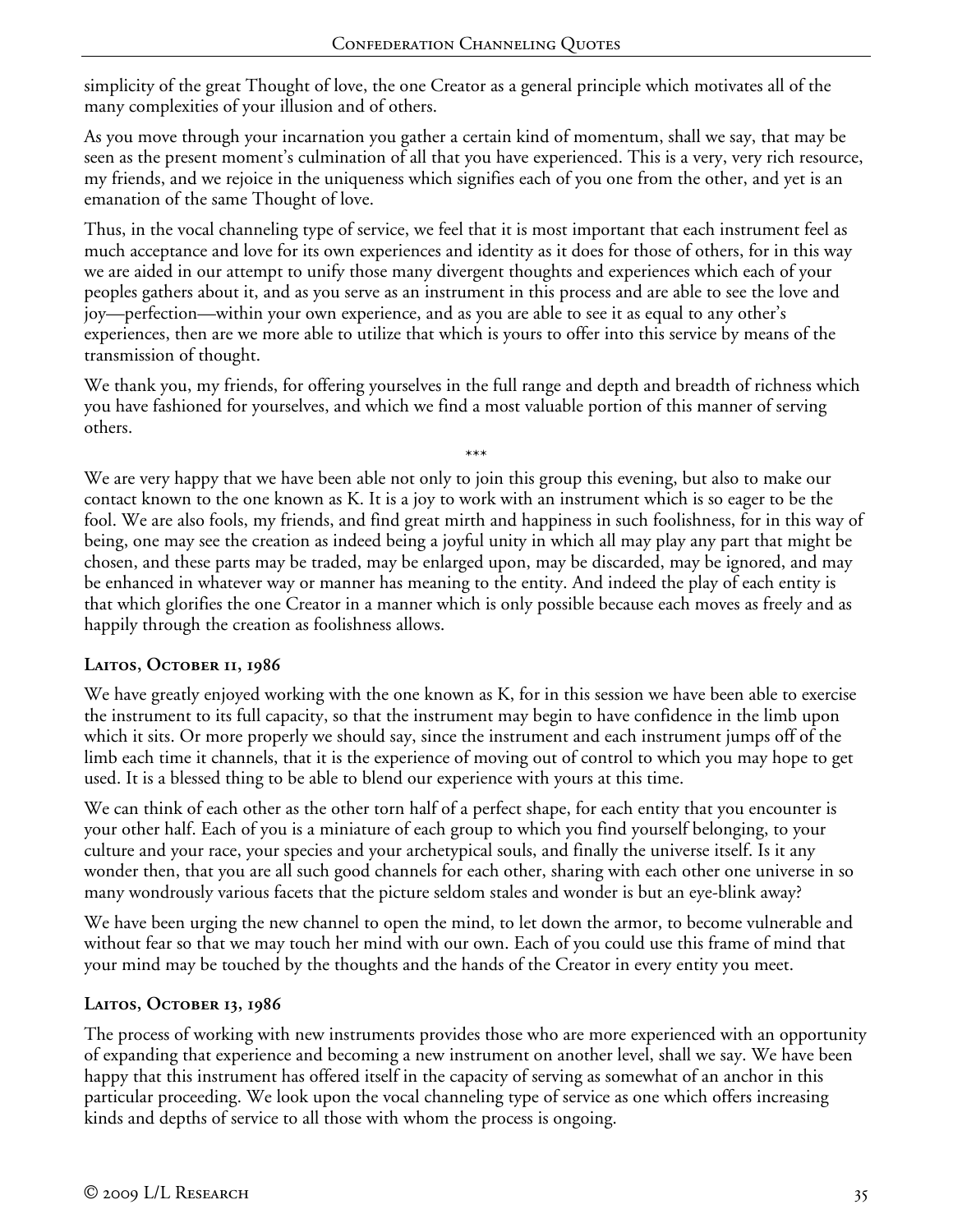## **Laitos, October 14, 1986**

The new channel must be vigilant concerning the challenging of entities. We would suggest that it is never as important to speak as it is to assure yourself of a strong contact. If there is a feeling of varying of energies, it is well mentally to request that the energy be regularized.

\*\*\* We realize that the new instrument is struggling still with the analysis of thoughts. We find no fault in this, as it is inevitable given the instrument's habitual method of ratiocination. There will be that personality trait to accept and manage regardless of how much experience this particular channel may gather. Therefore, it is not a negative but rather a challenge that can be turned to good use, for if one knows one's challenges, one may properly meet them.

\*\*\* Perhaps more than any conditioning which we have noticed to do with this channel and for which we are grateful, it would be better if the instrument were signaled to our presence not only by call to the instrument hailing it, but also by a certain feeling which pervades the inner seat of compassion when mind, body and spirit greet a loved acquaintance.

So we do to you when we contact you, and if there is not a certain comfort or sweetness in the call, it is well to ask for it mentally that you may know that there is indeed a contact, a contact of compassion and love, of spiritual truth and of peace. And when you feel the touch of that emotionally palpable contact, it is to you as conditioning [is] to others, for your area of sensitivity, your area of surety, your particular mental makeup, is circuited through the emotions, and it is in the emotional area that you may look carefully for conditioning.

We hasten to point out that many fifth-density entities who are of the Confederation do not have nearly as strong an emotional carrier wave due to the nature of wisdom and the wisdom density. However, many do and we feel that the one known as K has the sensitivity needed for this type of conditioning to work well for her.

\*\*\* We would commend both the new instrument and the new teacher, realizing that for both this has been partly duty as well as honor, partly responsibility as well as pleasure. In the realm of spiritual work, as in any endeavor, the two go hand in hand, for all that is alive has the question of what to spend the life upon, what to offer the life up in aid of. If it is an offering of pleasure that it is to be, then the responsibility remains small for most, the honor of pleasing the self by distraction equaled by the responsibility of polluting the physical vehicle by excess.

If an individual is polarizing either towards the positive or towards the negative poles, both the pleasures and the responsibilities increase and the life becomes, shall we say, enlarged in its proportions, not altering that entity inside which is the seat of consciousness, but rather enlarging those things which may impinge upon the recording, analyzing, processing and evolving entity.

**K:** There are times when I have felt that the strength of the contact varied. Can you tell me what the reasons behind that are and what I can do about it, if anything?

\*\*\*

I am Laitos, and we might suggest, my sister, that the process of learning to serve as a vocal channel is as any other kind of learning which you might undertake in that there are rhythms and feelings of comfort and confidence that are not always conscious which yet affect the ability of the learner to demonstrate that which it is learning.

This applies to the vocal channeling process in regards to one's mental preparedness, shall we say. As you enter the meditative state, and as you prepare yourself to serve as a vocal channel, there is a certain centering, shall we say, which is necessary in order to perceive any contact in as clear a manner as is possible for you to perceive. The day's activities, the conversations, the thoughts, and so forth are with you as you enter the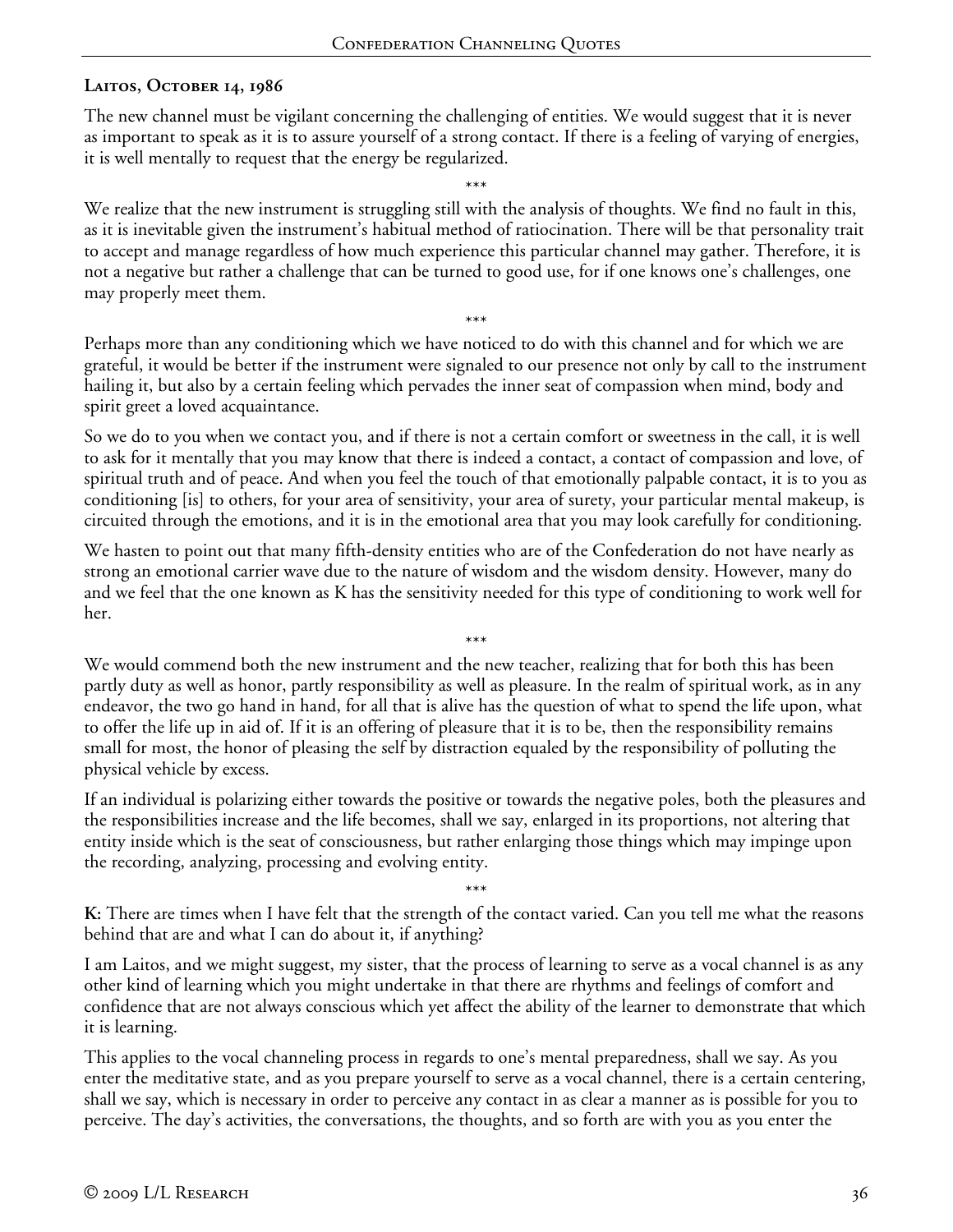meditative state. In some degree they tend to remain unless one with care sets them aside or moves aside from them sufficiently enough that the ability to perceive is enhanced as much as is possible.

Even the most pleasant of conversations and feelings can become a hindrance to the new instrument or any instrument if they are allowed to remain within the conscious mind and filter, shall we say, the contact which is offered the instrument. Thus, it is well to focus one's desires as well as one's attention as fully as is possible upon the process which is being undertaken.

The vocal instrument must always place the desire to be of service at the fore in one's mind so that the concepts which embody the contact might be perceived clearly.

In short, my sister, what we have been attempting to say through this instrument is that the concentration and the attention and the desire must be focused as cleanly and clearly as is possible, as well as must the challenging of spirits be conscientiously accomplished. In this manner the conscious mind gives itself over that it might become a part of the service which the new instrument or any instrument wishes to offer.

We do not mean to sound overly concerned, for this is a common experience of the new instrument. The focus of attention is that which can be learned more and more efficiently as one practices this art and the simple desire coupled with practice may then allow the new instrument to function in a way which is sure and purely offered.

\*\*\*

**K:** I don't seem to have developed much facility yet at ignoring the thoughts that bounce around in my head. Can you give me any ideas as to how I might better do that or how I might better practice on focusing my attention?

I am Laitos, and we are aware that there are many ways which peoples of your culture and others have devised that will be of aid to one who wishes to still the mind for the purpose of increasing the concentration of attention. We find that there have been useful suggestions made in this regard previously by those present this evening. We might suggest that as your thoughts become apparent to you that, whatever technique you choose to still them or ignore them, you not be overly concerned with the application of the technique, though technique is most helpful in refining the desire to do that which you seek, that is, the stilling of the thoughts. It is the desire to be of service and to focus one's attention which is most important in doing so.

The thoughts which move through your mind may be seen as a kind of momentum which has been built up during your daily round of activities. It might be helpful to spend some time in silent meditation before any contact and vocal channeling is attempted in order to allow this momentum to run down. This is an exercise, you might say, in which one does less and less in order to gain proficiency. Therefore, we might suggest that in order to practice this exercise that you develop some time or times during your day during which you give over yourself to a meditative session. It is completely your own design which will determine the manner of practice, that is to say, the choice of time and the length of time will be of your choosing and your progress will also be a function of your desire to accomplish this task.

\*\*\* The process of serving as a vocal channel is one which is continually surprising, shall we say. The instrument who has practiced its art for however long it has done so, at some point begins to gain a certain amount of confidence which at once assists further progress and can potentially inhibit it as well if the confidence is that which does not allow for the dynamic nature of serving as a vocal instrument. Thus, if one wishes to continue to progress in the ability to serve as a vocal channel, one may expect what seem to be anomalistic situations to occur within the practice of the art.

We would suggest that one who experiences such surprises and anomalies not be overly concerned that something is wrong, shall we say, but rather look upon each situation as that which can teach one further lessons that will enable a service to be enhanced, for, indeed, that which we have offered as our contact to each instrument this evening is but a portion of what is possible. Indeed, each of you and many, many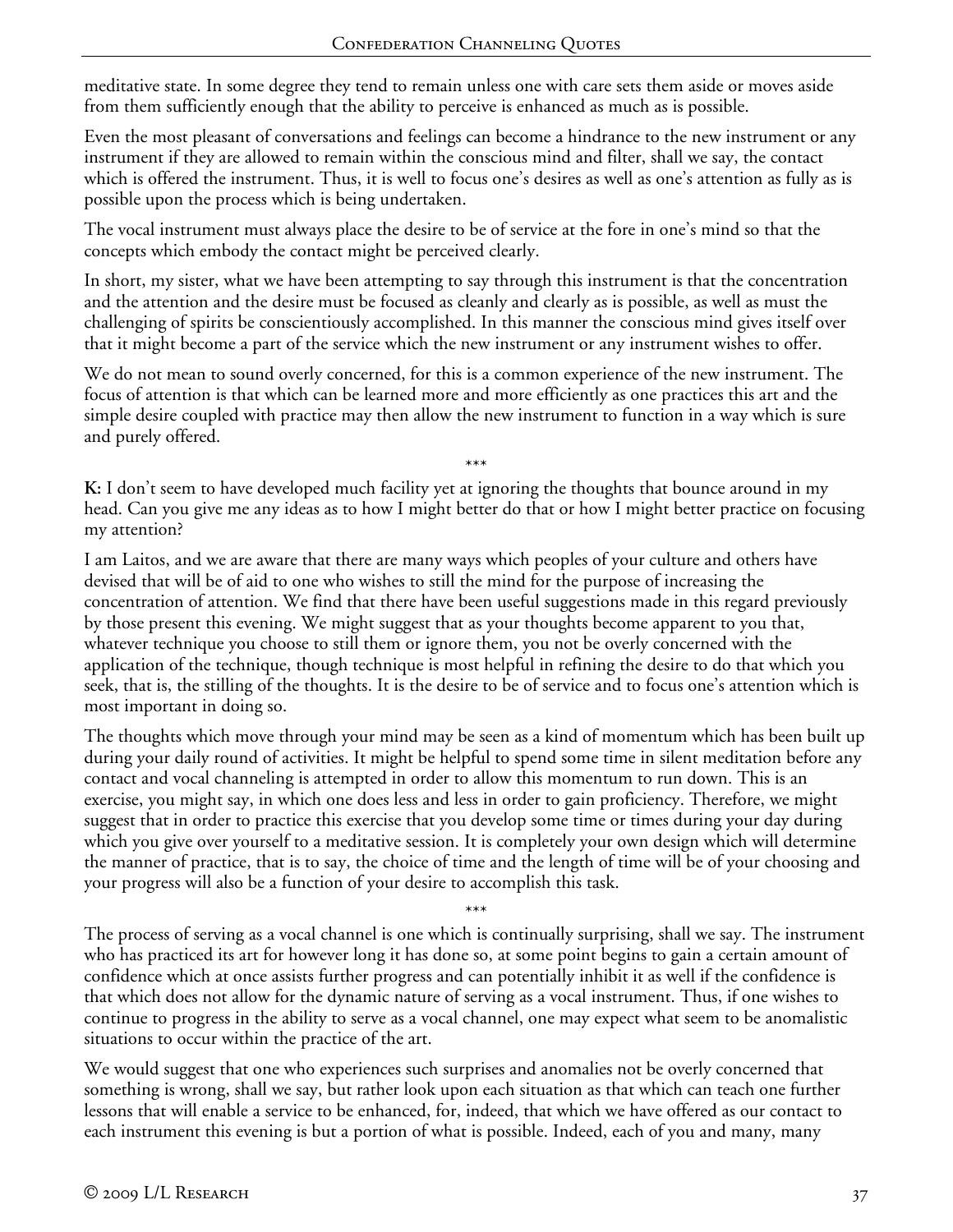others who serve as instruments of this nature contain the possibility of growing in the art of serving as a vocal instrument continually throughout the span of your incarnation. We can assure you that there is no end to what is possible to offer when serving as a vocal instrument.

## **Laitos, October 15, 1986**

In general, it is a helpful thing for a new instrument to have periodic exercise in the presence of an experienced instrument so that the small and sometimes medium-sized difficulties which occur in the practice of vocal channeling might receive the attention of experience and a sure hand at the appropriate time. This is the ideal situation and one which we endorse whenever it is possible.

We are aware that the one known as K has moved quite a significant distance in her experience and practice in serving as a vocal channel, and has in many ways achieved enough proficiency and confidence that the exercising of her instrument would be possible in a carefully guarded situation, shall we say, in which there was not present the more experienced instrument. However, we would also suggest that this guarding of the situation would take the form of utilizing the presence of at least two other entities who were not only in harmony of a stable nature with the one known as K, but also felt the open-hearted acceptance of this type of information and this means of its transmission.

This kind of a situation is not that which is easily obtained, for the vagaries of the seeker's path and the choices that may be made upon it by any who travel it make gathering such a grouping of entities somewhat difficult.

Even if such a situation were available to the one known as K, it would also be our recommendation that this new instrument also avail herself of periodic contact with this particular group for the purpose of reinforcing those basic principles which she has gained in this period of study and for the answering of those queries which are undoubtedly a part of her practice of this part, for as the practice continues, new experiences arise and there is often confusion in the mind of the new instrument as to the most appropriate means of resolving each new experience, be it simply new and untested or a difficulty of some kind.

If the one known as K does not feel that there is available to her a stable situation of the nature which we have described, we might recommend that there is still work that can be done in the practice of a portion of the art of vocal channeling. That practice does not, however, take the form of the actual vocalizing of our contact as is ongoing at the present moment, but would rather take the form of setting aside regular periods of meditation on a preferably daily basis, during which our conditioning vibration might be mentally requested and we might continue to familiarize ourselves and our contact to the one known as K and allow this new instrument to refine her ability to perceive our contact though there would be no transmission of thought other than our identification. The experience would be primarily one of recognizing our contact and experiencing the conditioning vibration.

# **Laitos, February 4, 1987**

The service of vocal channeling is one among many and we encourage each to evaluate it not only for the comfort with which each may offer this service, but also in terms of an honest opinion as to its relative degree of service, for there are many, many ways to be of service in a creation of love of which you are a part.

Love has many faces. And though the Confederation of Planets in the Service of the Infinite Creator comes always in the name of love and through the manifestations of light, yet nevertheless we value and treasure each new instrument whose mind and heart we may plunder of its many treasures of experience and previous knowledge.

For our message is so simple as to go almost inevitably unnoticed and ignored. All we have to offer is our opinion and belief that the Creator is all that there is, that each is the Creator, and thus all who dwell in the creation are not only part of the Creator, but a holographic representation or miniature of the Creator, thus becoming co-creators with the Father.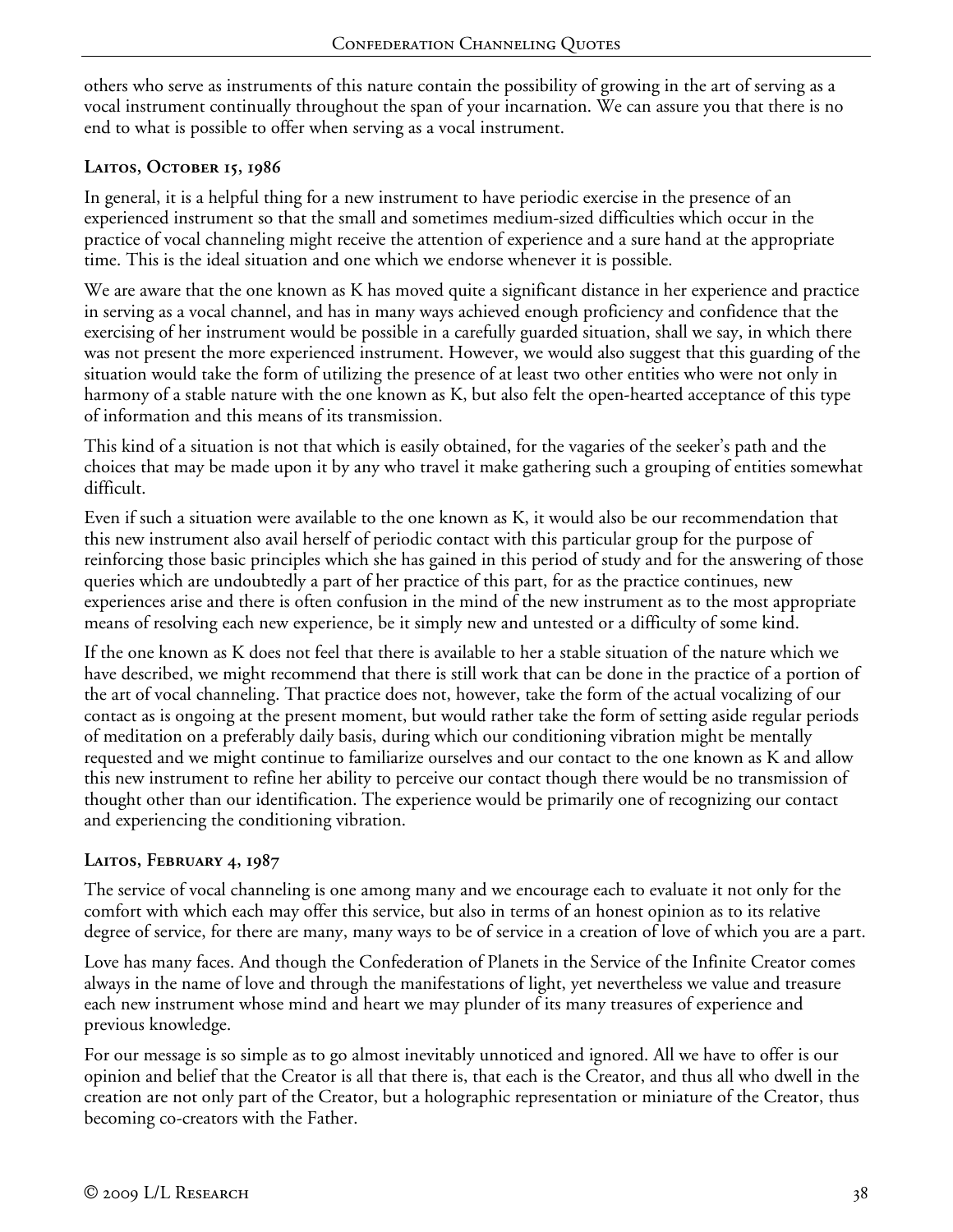The unity of all things suggests many pleasant conditions which should be prevalent among all peoples, yet you will find that the value of channeled information in general is that it looks at the illusion of your experience with an eye which sees beyond the experience to the reality which lies behind the illusion, for it is our opinion that most of a life experience of an entity which dwells in your density consists in those things which are not visible to the eye.

We have been working with each to attempt to make as comfortable a connection as possible with each of you and would request that any experience of discomfort of any kind be mentally noted at once that we may work to mitigate whatever the problem may be. Do not let a stiff neck or an odd position cause discomfort, when the request will bring adjustment. It is not necessary to make the request in the manner this instrument is speaking—a mentally projected thought is all that is necessary.

We are concerned as we begin working with each that each realizes that we are as you, seekers after truth, lovers after love. Our eye is fixed upon the ultimate, thus we are enveloped and fascinated by mystery. We do not know the truth, but have only approximated our opinion as to some of the truth's characteristics. Our words are not meant to be stumbling blocks or replacements for other beliefs, and if anything which we have to offer is unwanted, we ask that it be rejected without further thought. We wish only to serve.

\*\*\* It is not in our control to compartmentalize the contact in such a way that we can know for all people what experiences shall occur with contact. We do not know how each new instrument will perceive our thoughts. The beginning instrument is not predictable. Thus we cannot tell you to listen for a voice or to recognize a presence, but can only say that whatever thought occurs immediately after the contact has been recognized and challenged is to be spoken forth without thought.

Thought is left at the threshold of the contact after challenging and is picked up in all of its discriminative power upon the surcease of that same channeling. During the channeling the instrument is just that. Portions of the instrument's mind, opinions and heart are used to form the contact, yet the contact is a creation of cooperation, offering something that neither we nor the instrument could offer by ourselves. The instrument's position, then, is one of passive yet anticipatory readiness.

\*\*\*

The gathering of the self about an ideal or principle for which one lives in a fundamental sense, and would indeed give the life if necessary, is the beginning of this principle and its exercise when contact with thought entities is noticed and felt. Then it is necessary to speak in the strongest mental terms to such perceived contacts and to challenge them with the full force of your belief and the core of your being in order that those of the positive nature may be discerned from those of a negative nature and the nature which might attempt to trick or confuse a contact in any way.

Thus, we might suggest that contemplation and meditation upon the core ideal, by which you shall in future times challenge such contacts, be instituted upon a regular basis in order that you may increase your ability to discriminate between contacts in what you would call your future.

\*\*\*

**W:** I was wondering if I was doing the challenging properly, and if not what I can do to change that?

I am Laitos, and am aware of your query, my sister. We find that the means by which your challenging has been exercised is one which is quite efficacious at this time. But we may also suggest that the strengthening of the sense of self and the ideal about which one orbits the life pattern is most helpful in strengthening the ability to offer the challenge and to make the discriminations necessary in order to begin the vocal channeling process.

# **Laitos, February 11, 1987**

We are not skillful at making new contacts which are immediately comfortable, for the blending of our vibration with yours requires that we be able to perceive your vibration in a stable manner and become as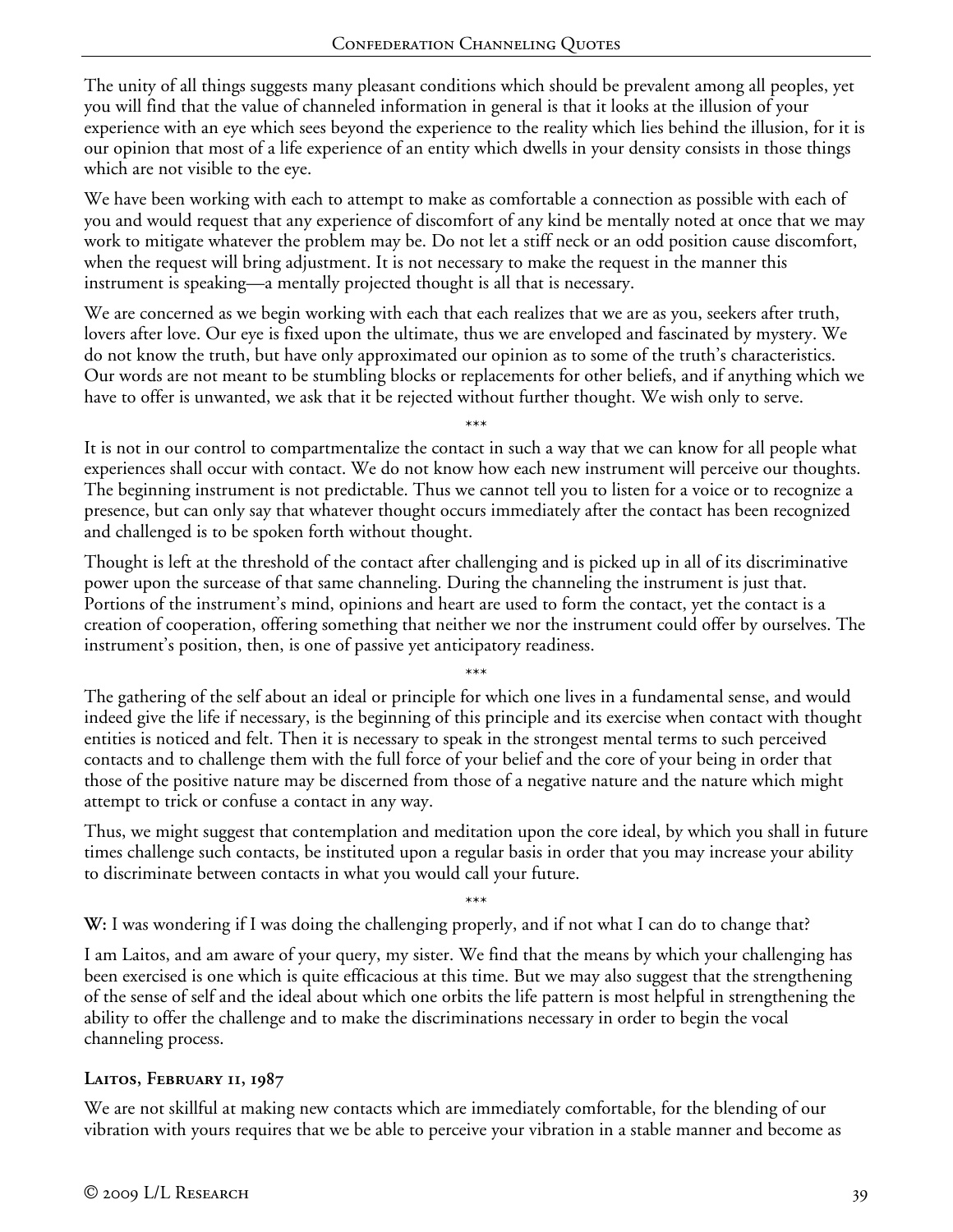familiar with it as you are with ours. This takes practice and patience on both our parts and we welcome any mental requests for adjustment which any instrument might need.

We would also suggest as a general rule that the ability to relax not only the mind but the physical vehicle as completely as possible prior to contact and especially during contact is most helpful. It is sometimes the new instrument's stance, shall we say, that it prepares itself for contact in the same manner as one might prepare for a cold shower, shall we say, and brace the self in order to withstand contact. We would suggest that the relaxation of the physical vehicle through mental suggestion is most helpful to any instrument and most especially to those new instruments experiencing contact for the first time.

\*\*\* **N:** Laitos, I felt a weight on my neck and head pulling me forward. I do not feel that that is discomfort. I feel that it is more of a sign that I have a contact with an entity. As time progresses and I continue channeling, is this alleviated? Or it should it be considered not good to have a pressure in my head?

I am Laitos, and we might suggest that this sign or indication of contact is just that, my sister. It is that sensation which is most helpful to you at this time in order that you are made aware that there is a contact which is about to occur and is indeed occurring. You, through your own level of comfort, may request that the indication be made more or less apparent. You will through your own needs in future experiences make this determination and through mental suggestion allow our contact then to become adjusted in whatever manner serves to both make you aware that the contact is available and to make you comfortable as well.

There are many different ways in which new instruments may experience the contact with our group and we are happy to work with any manner of alerting a new instrument that has meaning to the new instrument.

\*\*\* **N:** Would it be okay for a channeling entity to perhaps lie on the floor and have the whole body relaxed?

I am Laitos, and though this holds promise for the relaxation of the physical vehicle and the removing of strain upon its various portions needed, as you have mentioned, in order to maintain a certain posture, it is not a position which we recommend for the new instrument, for it is a position which through years of experience one of the third density such as yourself has associated with the activity of sleeping and the tendency to move into the sleeping state in that position is somewhat pronounced. Thus, we would suggest for the new instrument that the sitting in an upright position with the spine held reasonably erect is most helpful for the meditative state and the attempt to offer the service of vocal channeling through that meditative state.

### **Laitos, February 18, 1987**

We wish to strike just the right balance between comfort and the reassuring feeling of contact being available to make the contact supremely comfortable as possible. We find that most instruments prefer to have some small conditioning, a name which has been used by this instrument before to describe some physical manifestation of our presence. This includes pressure and movement upon the head, neck and various portions of the jaw as well as certain other visual and bodily experiences.

\*\*\* We thank the one known as N for working with us and commend this instrument for its care in challenging. It is much appreciated, for we who wish to serve the Creator by being of service to others have no desire to reduce our polarity by wrestling with any other who may wish to contact an entity. When the challenging and tuning are done there is no need, for one by one the less desirable, in terms of the channel's own tuning, contacts are simply removed so that in the end your choice as a channel is either singular or a very good selection of energies or vibrations from which to choose.

We operate upon what you may call a carrier wave which is much stronger than some vibrations used by Confederation members. We are what this instrument would call a broadband contact, and therefore are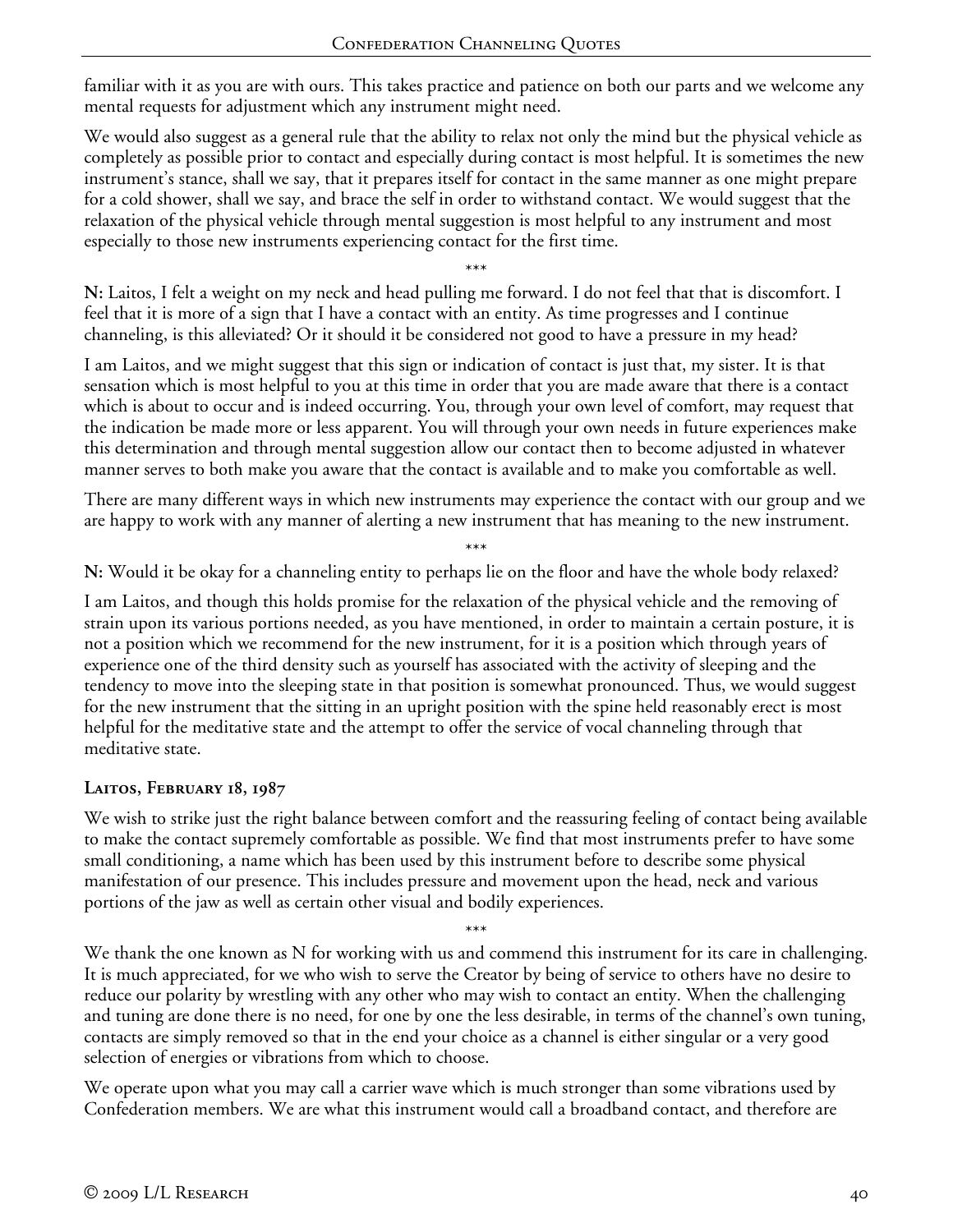relatively easy for your instruments to perceive. We are of your fourth-density vibration moving upon vibratory patterns of love seeking wisdom.

\*\*\* The one known as N is experiencing some surges of good contact and some periods where the contact is difficult. This is normal. We shall be continuing to adjust as the instrument continues to attempt to make meditation a daily habit, so that the necessary concentration of mind for channeling on a steady-state basis may be more dependably possible. The amount of concentration necessary to carry a channeling is not necessarily great, but persistence is extremely helpful, for only through practice can one develop the confidence necessary to begin speaking without knowing the whole of what one has to say.

\*\*\*

**Questioner:** Are you making adjustments on us during our meditations?

I am Laitos. Where it is appropriate we have in some few cases adjoined each of those present in the meditative state without making our presence consciously known or identified. We have chosen simply to offer the service of aiding the meditative state by harmonizing our vibrations with it in a manner which offers the possibility of deepening the meditation. In this manner we familiarize ourselves with the vibrations of each new instrument and increase the probability that we will be able to utilize the new instrument in a manner which is more comfortable to that new instrument.

### **Laitos, February 24, 1987**

We acknowledge to the one known as W that it is possible and perfectly acceptable that, at the end of our tutorage and assistance, this entity may well desire to be in relationship with a non-Confederation contact. We have the most cordial relationship with many of your so-called inner-planes entities whose intentions towards incarnate individuals of your planetary influence are identical to our own. Thus we ask the instrument to channel what of our ideas and concepts it can by virtue of its own biases of mind, heart and spirit, knowing that there may well, if the entity experiences all appropriate stimulus, be more comfortable and more highly efficacious channeling of another entity which of its own self desires to speak through the one known as W.

**W:** In regard to the information which you just gave us, I would like to make sure I understand correctly what you just said. You said that, by continuing to work with you through this weekly meditation group and by continuing on my own in terms of just meditation, I can learn to be an effective channel. And if I so wish, I can channel what entity feels most comfortable for me. Is this correct?

I am Laitos. This is basically the thrust of our suggestion. You are, as you are aware, able to engage in the service of vocal channeling with greater ease than most new instruments due to a preparation, shall we say, which has become more visible and usable within your incarnation at this time.

We are aware that there is the possibility that the kind of contact which you have now begun to enjoy through our working with you is that which may continue in your future experience. As you discover further abilities to expand your service, you also may add work with entities which may or may not be members of the Confederation of Planets in Service to the One Creator.

There are many entities who are a part of the inner planes of this particular planetary sphere who also seek to speak through instruments for the purpose not only of inspiring an instrument but also of sharing information through an instrument with those who may seek in a fashion which is congruent with the entities making the contact.

Thus, in whatever manner you choose to continue this service, we wish you to know that we appreciate the opportunity of working with you and we join you in expressing the desire to be of service to the one Creator and to those about you through this kind of service.

\*\*\*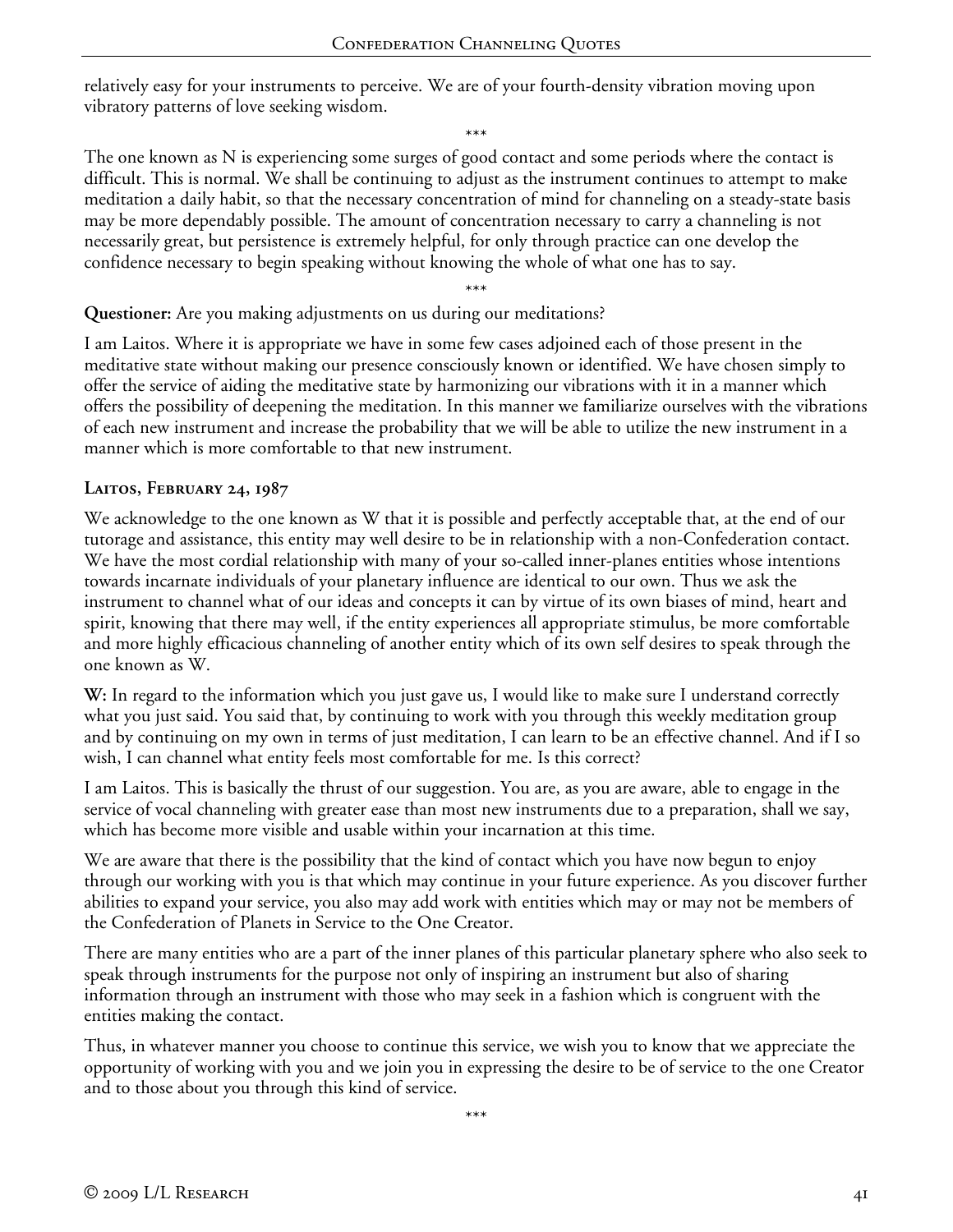**W:** Are there any suggestions which would aid in developing communication or receptivity?

I am Laitos. At this point in your study of this particular service, my sister, we find that the groundwork is well accomplished and the foundation is laid carefully. When a new instrument has been able to open itself to the contact which we offer to the degree that you have been able and to speak those concepts as clearly and freely as you have spoken them we can only add that the perseverance and the effort is the point most in need of focused attention.

The daily meditative time which has been set aside is that time in which the desire not only to seek the truth, as you call it, but also to serve as an instrument through which portions of that truth may move in inspiration to others, is most helpful in the continuing deepening of such dedication.

It is in these moments of communion with the one Creator that one may double and re-double the intensity of desire to seek and to share the truth. Take those times, then, and within the boundaries of your meditation seek to know more and more the heart of your own being and to continue the intensification of the desire to know and to be and to share greater and greater portions of truth.

## **Laitos/Quanta, March 25, 1987**

We have chosen to offer our contact to this instrument [Jim] in order that it might also work upon its art, that of refining the abilities of the vocal instrument by the use of a technique which more approaches the word-by-word means of transmitting concepts. This is a new phase for this instrument, for it is one of those which functions as a rule by the clothing of concepts that are transmitted with words in order that that which is given in the contact is then mated with the ability of the instrument to utilize the choice of words in the chiseling of the message, shall we say. This is a function which we also enjoy offering to instruments which have the desire for continuing to improve the means of service which they have chosen.

We thank each instrument for working with our energies and for allowing us to blend them with your own. From our viewpoint we find it a creation of much beauty, the blending of vibrations betwixt entities, and especially betwixt the groups of entities. There are many, many overtones and undertones to a unified group which create ever more varied and beautiful designs throughout the vast panorama of energy patterns in the infinite creation.

\*\*\*

\*\*\* We would commend each upon the mechanics of channeling and request only that the reaction to the pauses between ideas and subjects not be a hasty one. To the relatively inexperienced channel, the pauses between thoughts and ideas may seem so very long that it may seem that the contact has been lost. However, each will find that we produce thoughts upon a subject in increments which are quite unpredictable, in such a way that if only the first train of thought is channeled, the basic message will be offered, or at least as large a portion of it as can be subsumed within one paragraph.

The next train of thought shall be the second priority or the next most central thing which we wish to deal with, and so on, until the experienced channel sometimes has the patience to come to the end of all that we prepared to offer upon assessing the energy patterns of the group and of the individual channels.

The service of vocal channeling is aimed towards inspired speaking. It is designed not only to allow our voices to be heard, but to allow each instrument to make full use of its own instrument, full use of the tools offered by experience, education and any other asset which may be translated into spoken words which may aid those who seek the truth. It will not therefore be surprising that we hope more and more to sail off with each channel upon the voyages of thought rather than discourses only upon channeling itself.

\*\*\*

There were those portions offered to each of those within the circle which were missed, and we include the instrument now speaking, who misses perhaps not as much as it once did, but remains over-hasty due to lack of experience.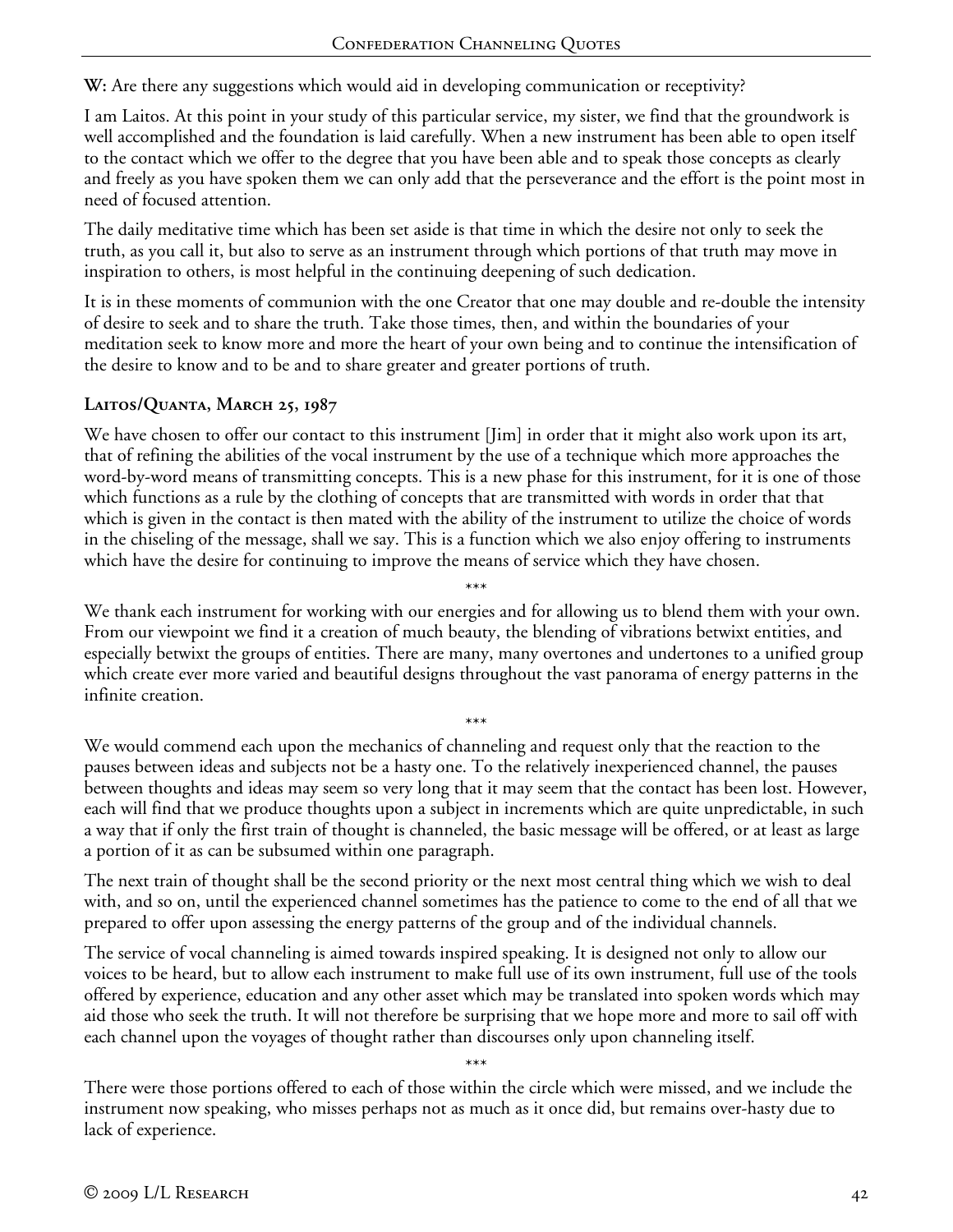Indeed, we might encourage each to be more and more conscious of the self as channel at all times, for there is a channeling process that operates within any conscious entity which desires the channeling process to be contained within the self, opening to the self all of the usually hidden resources of the deeper mind.

The same clearing and focusing of thought, the same tuning and the same challenging turned inward are tools which may aid a consciously speaking person to be, though conscious, yet also in an augmented state due to the process of deepening the clarity of the energy centers and the state of concentration.

\*\*\*

We say to you straight that no matter what your service may be, the clear perception of it and the wholesome unfolding of it rely heavily upon the process by which a channel becomes transparent before an acceptable, inspired contact.

We do not mean to make ourselves proud by calling our contact inspired, but only to express in a brief way that many, many inspirations may come from clearing the mind and seeking the will of the Father. For there is and has been and shall be agreement made betwixt each pilgrim and the Creator which it seeks, agreements to which you shall not often have conscious access, but agreements which come to one and feel appropriate. May these lessons bless each as we are blessed by your presence as we give them.

\*\*\*

### **W: Are you saying that you're sending us a lot more information than we're picking up and vocalizing?**

I am Quanta, and this is correct and is a normal state of affairs for any new instrument, and indeed for many who are quite experienced in serving as vocal channels,\. For that which we have to offer may be seen to be offered with various levels of meaning and expression possible to the discerning inner ear.

We may liken the message which we offer, or which any contact may offer through an instrument, unto one of your own beings; that is, composed of a foundation which may be seen as the skeleton, and to have upon these bones flesh which fills in certain areas and brings a continuity to the being, which may further include the life blood and thinking mechanisms which enliven the being and give it a vitality that is quite easily recognized as being more than mere bone and flesh and blood.

New instruments and those still refining the art of vocal channeling must easily perceive the more general of the concepts and means by which they can be expressed. This is likened unto the bones of the skeleton, the basic fabric of the message.

As an instrument becomes more practiced in its art, it is able to open itself so completely that more and more of what is available is able to be perceived by the instrument and expressed in a manner which gives more life and richness to the basic message that is being transmitted, for though we are limited by the very nature of words in contacts such as this, we can assure each that words may be used far more fully than most of your peoples realize in expressing those concepts which are able to be expressed and in pointing towards those that are quite beyond expression and capture by any word.

\*\*\*

**W:** Are there any suggestions about my challenging and my tuning?

I am Quanta. At this stage of your experiencing of the vocal channeling, we may recommend that the practice upon that which you have devised is by far the most efficacious means by which to improve your art. As you choose that means by which you tune your instrument and the means by which you offer a challenge of the nature of any spirit or entity who wishes to speak through your instrument, you then intensify this technique by practicing it. Thusly do you empower that which you have chosen by the repetition.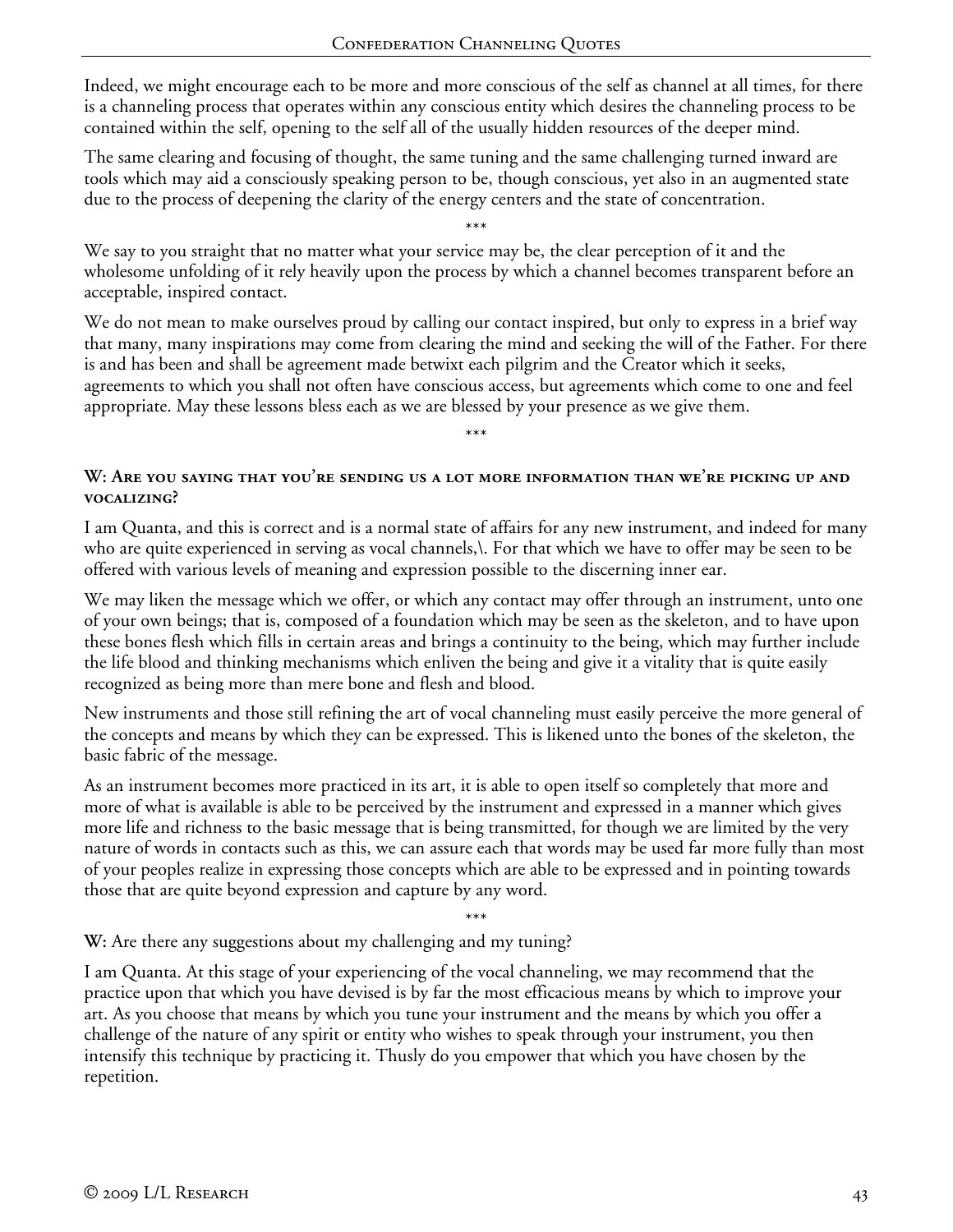# **Laitos/Quanta, April 15, 1987**

It is the perseverance that is most helpful for the student of meditation and the student which seeks to utilize the clarified mental attitude achieved in meditation for the exercise of the vocal channeling art. Thus, we may only suggest at this time that the dedication to the regularized meditation be continued. This type of perseverance shall prove to be the greatest ally, we feel, for any instrument, be it new or more experienced.

#### **Laitos, April 22, 1987**

Each time that the instrument practices and exercises its channel, the pathway of interlocking vibratory complexes is made clearer and more strong. Thus, we continually adjust the contact as we are able, just as each instrument learns more and more to tune itself to the highest and best that it may receive in a stable manner.

\*\*\* The practice of channeling is a very specialized form of a general practice which we would also call channeling. For is not each a channel in every thought, idea, emotion and speech which it makes? Is each entity not always a channel, either for love and light or for some darker force of separation?

There are some, indeed, which do not wish to be channels at all, but rather to deaden the senses. And to those we say, sleep and be comfortable, for there is an infinite amount of time. But to those present who wish indeed to progress, we say, "We rejoice with you, and would speak with you about love."

For the face of the Creator may be seen in many, many shapes. In your springtime the face of the Creator is seen in violet and snowdrop, in daffodil and hyacinth, in fruit tree blooming and lilac. Yet other ways there are too of seeing the love of the infinite Creator.

### **Laitos, May 6, 1987**

We continue to be pleased with the gradual adjustment of the contact with the new instrument known as N. The stage is now set for a movement in channeling which mimics the same movement within the spiritual life of any seeker.

When a seeker is new, it assumes that all information, realization and knowledge impinge upon the self as it is experiencing itself consciously. This is a mixture of the present moment with heavy overlays with thoughts of the future and disturbed thoughts about portions of the past. Seldom is the consciousness of the seeker a clear mirror of what is actually occurring at any given present moment.

So it is with the channeling. Although we have thoughts which seek and hope to inspire to offer, yet first must we make sure of the mechanical portions that insure a comfortable and stable contact. There is much training which must be done, and it is largely specific.

There comes a time when the new channel is no longer new and it realizes that the technique is basically learned. And now it is time to open the self to new thoughts and to the potential, subjectively speaking, for disaster! For how can one speak thoughts which one has not yet thought? Thus, it is that there is a crisis anew, and the fear of being a fool keeps the magic at bay.

Again, we urge the new instrument who faces now the graduation to take heart and to analyze before and after each occurrence, but to refrain from analysis during. We have thoughts to give from the first thought to the last, which any instrument may channel from the Confederation of Planets in the Service of the Infinite Creator. Those thoughts will ring with what we believe to be the truth, and that is that all of creation is one thing—one great Thought which thinks itself out in infinite portions.

The unity of all creation is not something that is unusual or new as a thought, but it is all we have to offer. We hope and trust that our humble gifts may find favor with those who channel them and those who listen as well.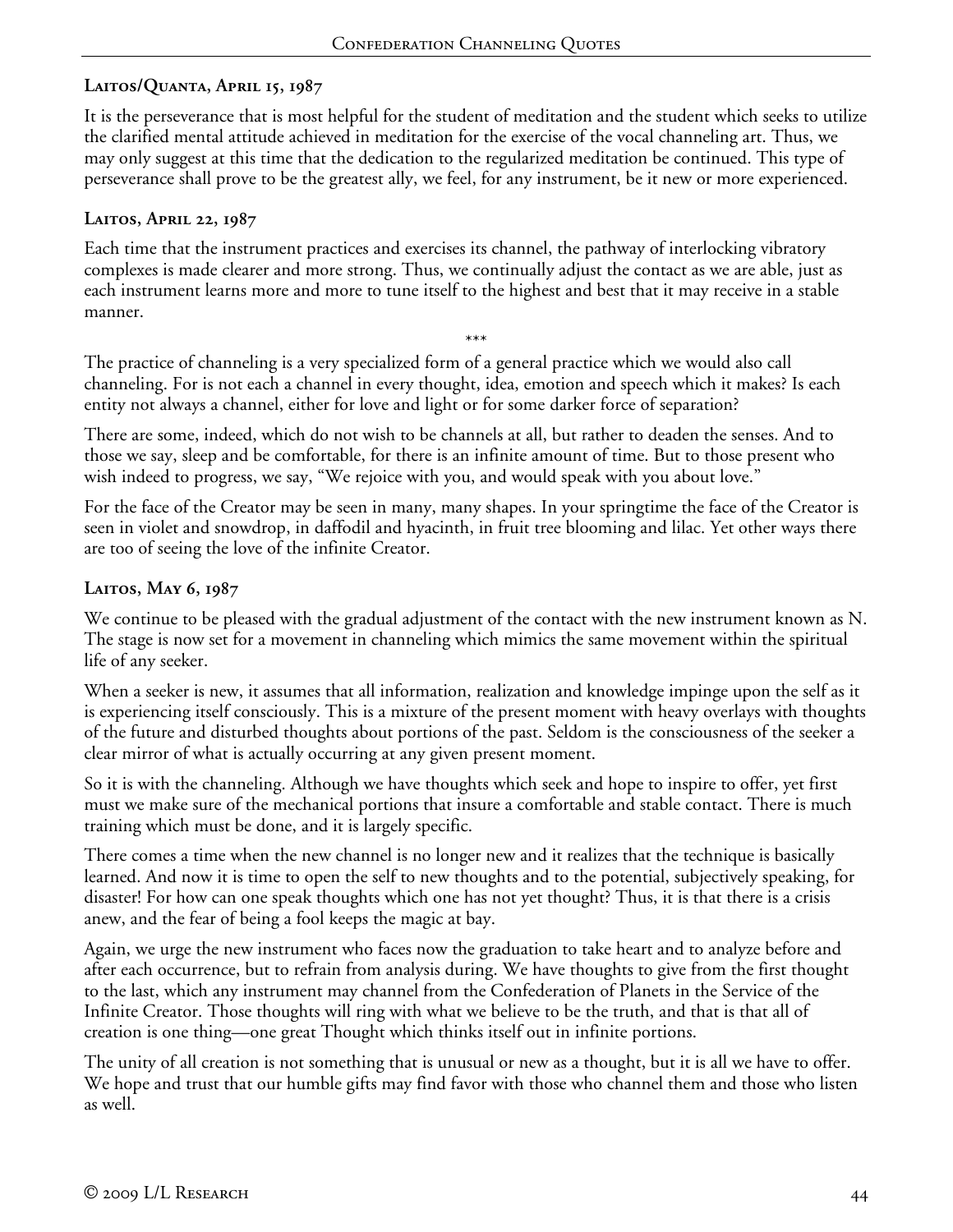We thank the one known as N for listening to our lecture. We are afraid that we do give them from time to time. It seemed to be a good idea, for we find in the one known as N's thought processes a very clear train of thought which tends towards logic. Thus, we thought it would be a simplifying thing if the instrument knew what comes next, and be perhaps ready not to analyze and not to be afraid when an idea comes which is not linked directly to the progress of the self in channeling. This shall occur soon if the instrument continues as it is now in these sessions.

\*\*\* **N:** Laitos, I feel that in channeling one is trying to become closer to one's inner self. I heard a phrase the other day, "breaking down the barriers," referring to taking a mind-altering substance such as LSD or acid, or mushrooms. My question is, do they have any helpful purpose to breaking down the barriers and finding out more about oneself or the world?

I am Laitos. We consider the possibilities of this query for the infringement upon free will, and may speak in a general sense concerning the use of the substances which have the capacity to, as you have stated, break down those mental constructions that hold the mind/body/spirit complex upon a certain course within certain distinct boundaries for the purpose of its gaining of experience.

It is quite true that there are various substances, including those which you have mentioned, that may be utilized in the expanding of the point of view and the gathering of the fruits of that expansion for use in personal evolution. We find that for those of your population that utilize such substances that the effect is that which is most usually random in nature, for the barriers, as you have described them, which continue to hold the focus of the mind and the experience within certain distinct boundaries is a function which is difficult to affect or control, shall we say, by most of your peoples, and the circumstance of the ingestion of such substances, as in regards to the current mental attitude and the environment, are those faculties which in a general and uncontrolled sense lay the groundwork for the experience. And oftentimes the groundwork is not solid enough or well enough constructed to support the increased energies that are available upon such occasions. The experiences thusly are randomly generated and vary greatly in their effectiveness and ability to increase the seeking of the student.

There is great care necessary in utilizing such substances. This care is that of the magical nature which utilizes ritual in the dedication and consecration of such an experience to a specific purpose related to the student's personal pattern of evolution. And in such cases there is always the possibility that the student will not be adequately prepared in its normal rhythm of evolution to adjust its perceptions to the increased influx of energy available.

Thusly, it is not our recommendation that such substances be utilized, for the barriers, indeed, will be altered in a significant fashion, and the increased opportunity for learning which is presented the student must be, in our opinion, balanced with the increased opportunity for utilizing such an experience in a metaphysical manner that is adequate to the opportunity offered.

# **Laitos/Quanta, May 13-1987**

When the basic and more mechanical aspects of the vocal channeling process have been mastered to a sufficient degree, the new instrument may find itself in the position of needing to refine the means by which contact is recognized and transmitted, for the new instrument begins to make a progress which then is less mechanical and more inner or metaphysical in nature, this refining having to do with the careful alignment of the inner sensing which will become the most vital tool for the new instrument as it begins another stage of its work.

**W:** I'm experiencing a deeper sense of a meditation than I have since we've been working, and I'm curious about that. And I'm wondering if the entity which chooses to channel through me is also present?

\*\*\*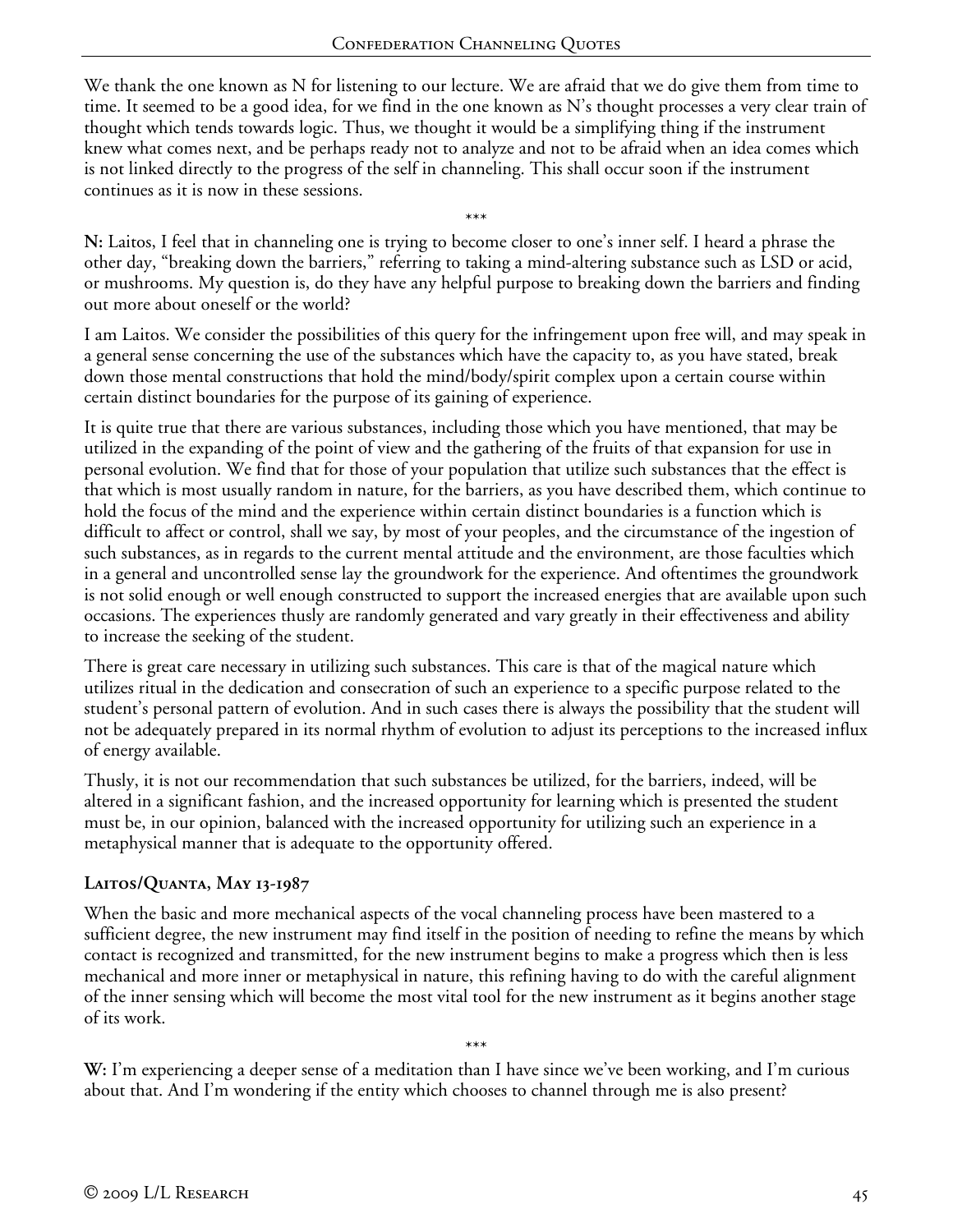I am Quanta. The deepened state of meditation is that which has been achieved through a combination of your desire to serve in this fashion and our desire to aid in your service. The entity which awaits the possibility of speaking through your instrument is not at this time in the appropriate configuration, shall we say, to utilize your instrument, but instead observes from a position that allows it to experience some of your contact circuitry, shall we say, which is a way of describing the configuration of mind and beliefs and desires which arrange the deeper mind in such and such a fashion that makes it unique. Thus, this entity begins to familiarize itself with this configuration as you travel deeper into your own subconscious mind.

\*\*\*

**W:** I've yet to feel connected to my guides and my higher self. Are they present? What would facilitate the establishment of a better contact?

I am Quanta. We might suggest that the contact of which you speak is one which is not normally a comfortable or easily established and proven state for the third-density illusion. Such contact is that which has its season, shall we say, according to need and opportunity.

The conscious efforts of the seeker to establish a mystery-filled contact are often the primary obstacles in the accomplishment of this contact. We might suggest the calm and peaceful relaxation into the knowledge that such contact is always available and need not demonstrate itself in any fashion which is consciously perceivable.

## **Laitos/Quanta, May 20, 1987**

**W:** We're going to be having a break in our meditations for a short period of time. Is there anything in particular other than the daily meditations which might facilitate the establishment of connection with this other entity I'm attempting to channel?

I am Quanta. We can only suggest that the daily meditations be pursued with the regularity and desire for service that you have thus far demonstrated. It is the regularity of perseverance which prepares each seeker to become crystallized enough to transmit those higher frequencies of love and compassion which each has incarnated to do. Thus, the seemingly mundane nature of setting aside a few moments each day dedicated to seeking and serving is most helpful in this regard.

**W:** During a discussion we had earlier this evening, we were talking about channeling and were questioning whether the person's channeling could result in a divergence from the spiritual path because of getting too involved in the channeling and therefore not continuing on their own spiritual path and become too dependent on channeling. I'm wondering in what ways my pursuance of channeling will either distract me from or enhance my spiritual path?

\*\*\*

I am Quanta, and this cannot be said, my sister, for it is a function of your free will. We are aware that many give great weight to the words that are spoken by those unseen sources who utilize instruments such as those gathered this evening. When one allows any portion of the path of seeking to take on proportions that are larger than one's own discrimination, then it might be suggested that other avenues of investigation be pursued in order to balance that which has been overemphasized.

Any seeker may take any portion of the one creation and follow it to the source of all that is. The seeker who travels the trail most efficiently is one who moves with the lightest of touches and does not feel overly attached to any portion of the creation, seeing it all as portions of the puzzle, giving each portion its due and moving further onward.

# **Hatonn, July 13, 1987**

We feel it is important to stress that channeling is not alien to the condition of humankind, but is inherent in the nature of mind, body and spirit which is called personality. For the spirit dwells within mind and body and expresses itself and receives nourishment in such distorted or clear fashion as the body chooses to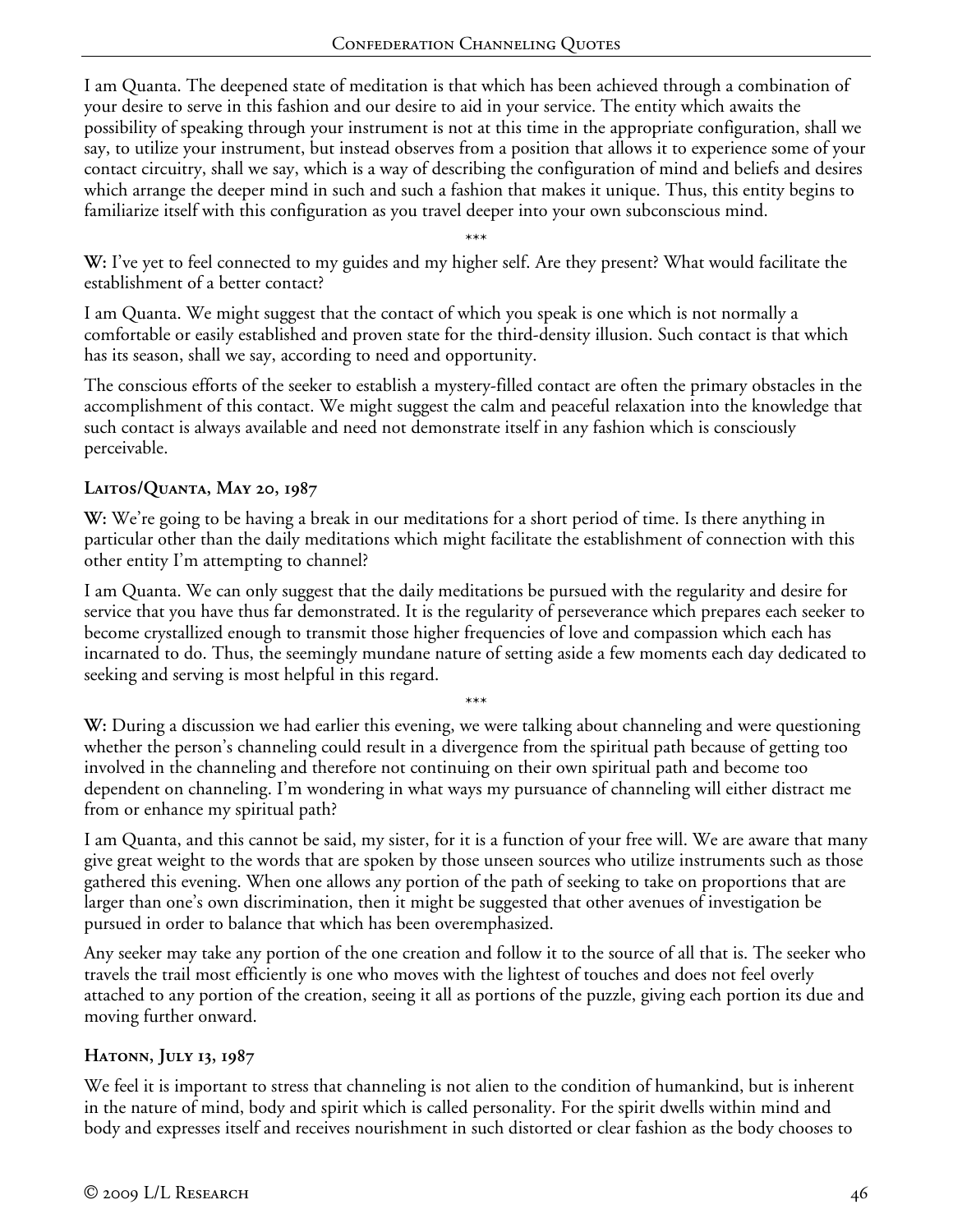channel to it and accept from it. All of the life experience is, in essence, a channeling of some force, either within or without the self into each action of the self.

Thus, it is the nature of humankind to be receptive, as a channel is receptive, and then to be a broadcaster, so that those who may find aid in your words may have access to them.

\*\*\* Needless to say, the varieties of channeling are endless. There are those souls who channel such healing into the pie or roast that each bite that is taken at the dinner table fills not only the stomach but the heart with the love of the one who channeled perfect love into food.

\*\*\* The vocal channeling is one way of being of service—that is all. It may be that the new channel, once having discovered channeling, may feel that its gift does not lie properly within channeling. This is acceptable to us, for we feel that the experience of moving energy from the subconscious through the conscious with the intention of being of service is a discipline which will inform and improve whatever form of service is undertaken in whatever subsequently.

We are always extraordinarily appreciative of those who wish to channel our words. They are humble words and in large part our opinion only. We have been wrong in the past and shall be wrong in the future, for though we are many steps ahead of you upon the path of seeking, yet still we are finite and prone to error.

\*\*\* You shall be surprised by the love that is mirrored back to you from time to time, simply because you have a wish to be of service. This wish is the legacy of the kingdom within, that kingdom which is often called heaven. Yet, does it not lie within, my friends? And do you not bring to channeling the very essence of that which is to be channeled? For are you not in God and the Creator in you? Thus, fear not the experience of channeling, nor be concerned what you shall say.

\*\*\*

We shall be taking time in the next few sessions to attempt to correct any discomfort which may be felt by any of the channels, especially those who are new. May we ask that if there is a discomfort in [the] neck or any other portion of the physical vehicle, that you mentally request that we adjust the contact.

We attempt to be aware of comfort in the channel, but must confess that we are not perfect by any means at correcting an uncomfortable position or influence about the electrical field of the body and consequent muscle reaction. Please realize that we wish for the channel to be comfortable and not simply to live through an uncomfortable experience. A mental request is usually quite enough. Repeat that request mentally as many times as necessary to adjust the contact, and if the contact is not comfortable after [a] small length of time, we urge the channel to relinquish the contact and we shall continue to work to adjust comfort while other channeling is going on. You see, my friends, there are advantages to being a social memory complex we can do many more than one thing at one time.

\*\*\* Be sure that your physical vehicle is quite comfortable so that there may be the focus upon the brow chakra and the crown chakra, for you see, we are moving through the violet-ray chakra of the crown into the indigo ray chakra of the brow, and when we have been able to journey, welcomed, through these ports of entry, we may then activate the blue-ray energy center and communicate our humble thoughts.

\*\*\* It is like a game of pitch and catch. First one concept cluster, ranging from one word to quite a few, is thrown or tossed at the channel. The channel catches it with the metaphorical hand of consciousness and then throws it on just as it was received, leaving the catching hand empty for the next concept to occur. When this realization of concept occurs, then simply repeat that which has been heard, refraining from analyzing the message, evaluating it, doubting its reality or any other thought which will move one from that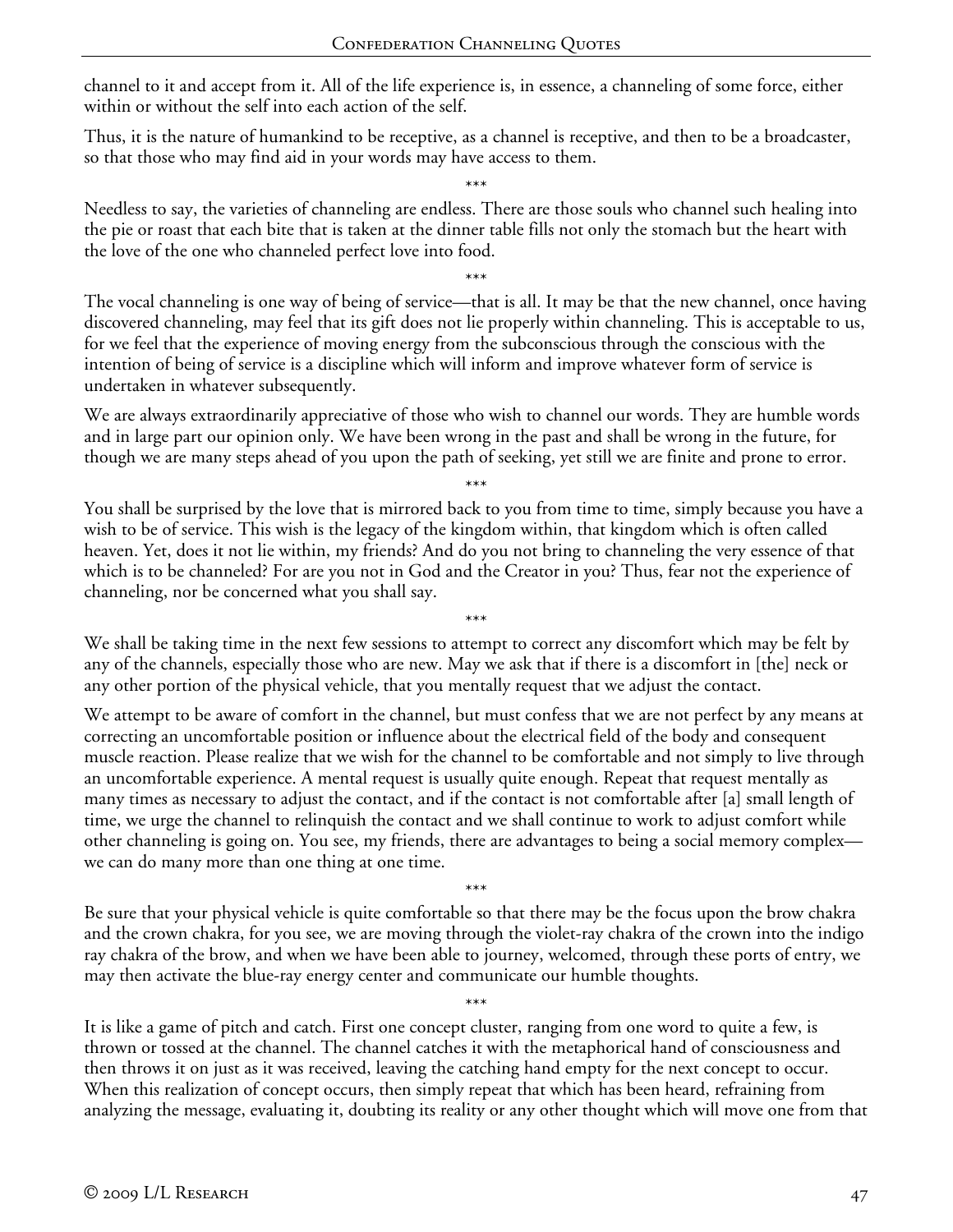point of concentration which is focused entirely upon catching the concepts that flow one at a time from the subconscious.

\*\*\*

You form a ring, my friends, as you sit about the room of your domicile. The domicile forms a ring about you, and the yard about the domicile and the town about the yard, and the continent, then [the] world in which you have lived. Then that great round, the galaxy, and the timeless, convoluted roundness of the creation itself. And each of you wishes to serve the roundness of the galaxy and of all creation. And the roundness of one circle sitting in light wishing to be of aid to fellow seekers is equally powerful. We know you will seek to be stewards of the power which is yours for good or for ill, and we rejoice greatly.

#### **Hatonn, July 14, 1987**

Each has in general a path which shall include opportunities for service and opportunities for the gaining of experience. To some a gift such as the vocal channeling may be given, just as to some the ability to produce music from a complicated instrument such as the piano or the guitar.

If the seekers which are within this domicile at this time were to compare their attempts at vocal channeling with the mature vocal channeling of one who has started with the gift of far memory of previous concept communication, it is likely that there would be some disappointment. However, in discovering vocal channeling, the seeker is discovering a portion of his or her own birthright. Vocal channeling is a way of linking three levels of being: the deep mind, the conscious mind, and the mind of the Logos.

\*\*\* We are messengers of this Logos, imperfect and often befuddled, yet we come to you as those who may have some small portion of wisdom to offer from our experience. We speak not to your conscious mind, but to your deep mind in concepts. This conversation betwixt the deep mind and the cosmos is going on all the time. Almost no one in the physical vehicle of third density is aware of this communication, however, when the channeling occurs, pathways are being made deeper and clearer each time the channeling is practiced for the greater and greater facility of the conscious mind to have access into the deep mind and thus have access to the collected wisdom of the cosmos. Indeed, both we and you are in essence an entire and complete Creator, an unlimited creation and the most powerful force in that creation.

\*\*\* Let these experiences flow naturally and evaluate in relaxation at other times the degree of attraction which channeling itself actually holds for you, keeping in mind that the work that you are doing is most helpful both to yourself and to others who you may serve as you become more and more aware of the wisdom and glory which lies within and to which you do indeed have access.

\*\*\* We appreciate the opportunity to utilize each new instrument this evening, and we hope that each will bear with this sufficiently as we move about the circle and attempt to exercise each new instrument in turn. The process that each goes through is much the same, though each entity will find that there are various strengths and weaknesses that may be noticed within the other instruments, and thus each may learn from each in a manner which would not be possible without each new instrument seeking together a means by which to be of service through vocal channeling.

\*\*\* We encourage the tuning, the challenging, and the reprimanding of all contacts. You who serve as channels have a responsibility in this fertile and crowded metaphysical universe to choose the contact that is the highest and best that you may stably choose. Thus, the challenging is something we do not at all begrudge, but rather encourage, for we wish each channel to feel that it has control of the conversation which proceeds during the channeling process.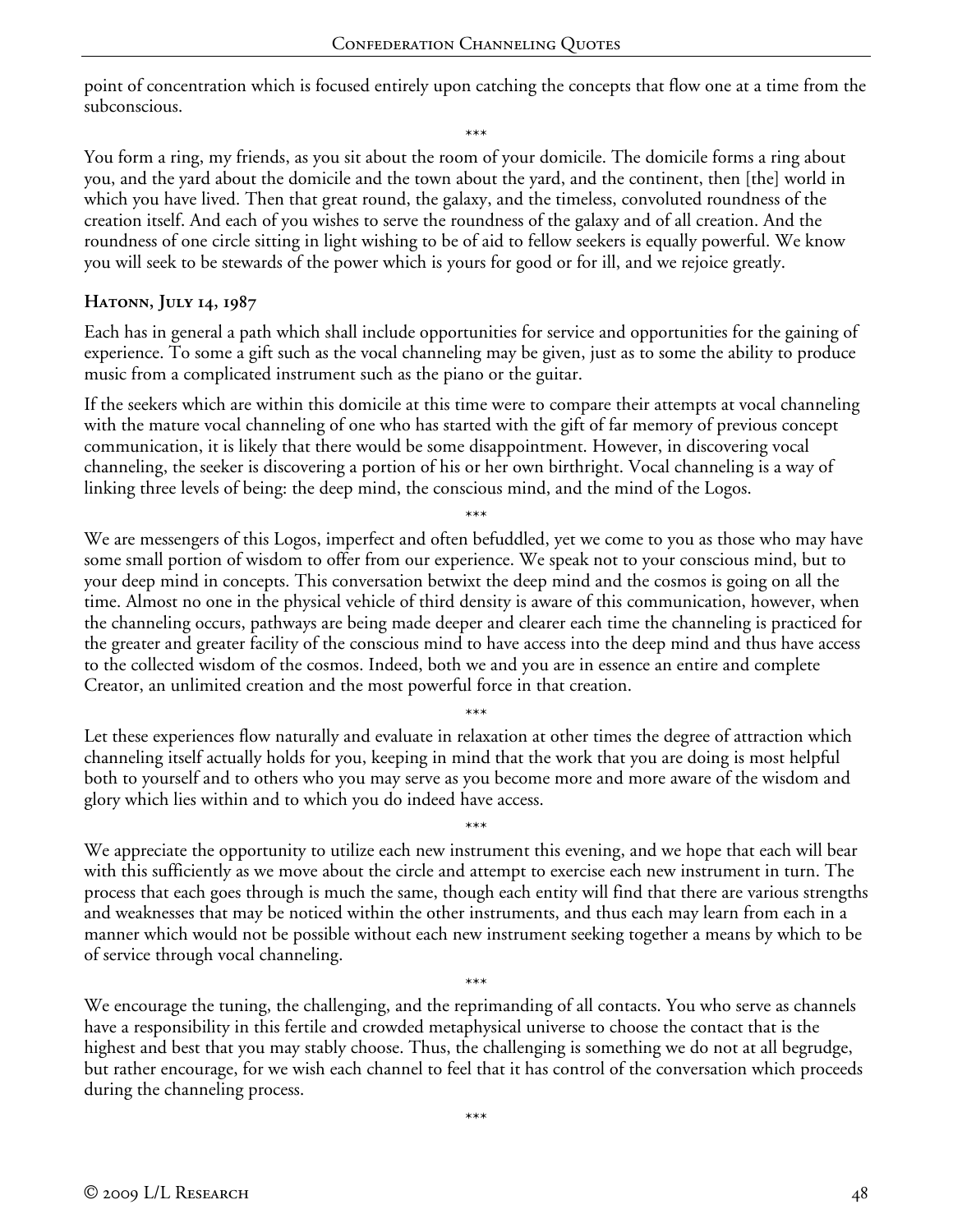It is also important to complain mentally and to nag ceaselessly if the physical vehicle is uncomfortable for one reason or another. Each instrument is wired differently, in this instrument's terminology, possessing various locations for ingress, and thus when we first begin working with a new instrument, we move in with a standard adjustment. Like most standard things, it seldom fits anyone but is, shall we say, close enough for a beginning.

We ask each instrument to take responsibility for controlling the contact, refusing it if [it] seems less than what it should be and certainly refusing to accept discomfort. There is no need for this to occur as long as we are not working in the trance state. Work in the trance state requires a physical toll for the production of words. Conscious channeling, which is actually done in a light trance, does not require this cost and the instrument should not accept discomfort but should persevere mentally until comfort is established.

### **Hatonn, July 15, 1987**

We ask that each channel remember carefully the tuning and be conscious also that those who are not channeling at the time, but are in the circle, may be of great aid to the one channeling at the moment by offering such visualizations of light and healing, energy and power and compassion as will aid that instrument in the regularizing of the energies which it is receiving.

A newer channel usually has more difficulty retaining a steady vibratory level. This is why we ask that you continue tuning whenever you become conscious that you are not totally involved in the meditation. A simple phrase that is of meaning to you will suffice.

We find this instrument to be just as nervous as the rest of you, as she has no more idea than any what we may be about to tell.

It is in just such a way that the seeker receives realization. The seeker cannot know what he seeks, for that which is named is not worth seeking. And when it comes, it is a surprise, and yet that which must be, and must be just as it is.

\*\*\* We intend for a portion of that which is said by us to be drawn from the experiences, the reading, and the vocabulary: in other words, the resources of the instrument. We have a very simple message, yet because of the richness of your languages and the infinity of uniqueness among peoples, we find that the portion which is added to the basic concept material by each instrument creates an excellence which we by ourselves could not achieve. That is the great advantage of concept communication in a conscious manner.

\*\*\* **Carla:** I would welcome any suggestions that you could give on the teaching of channeling, anything that I might be able to learn as a teacher.

I am Hatonn, and, my sister, we are very happy to be able to move within the boundaries described by the desire of each seeker within this circle this evening, and can only reinforce the means by which our contact is recognized, prepared for, challenged and spoken, as these means have been utilized in your past, as you would call it. The channeling of the desire to be of service to others is that which we see as being of the greatest importance for each who would seek to become that known as a vocal channel or instrument.

Thus, your role as one who serves as teacher is to share that which is yours to share, the experience which you have gained over the many years during which you have served as a vocal instrument, and to share that experience in the manner which makes the most, shall we say, sense to you. For it is your own fruits of seeking that provide the greatest nourishment to those who wish to learn from it.

If you were but one which parroted that which we or others gave you, there would be no vitality within that which you share, and the impact, shall we say, upon the student would be but short-lived. Thus, my sister, we take much of your time and use many of your words to suggest to you that you may do that which you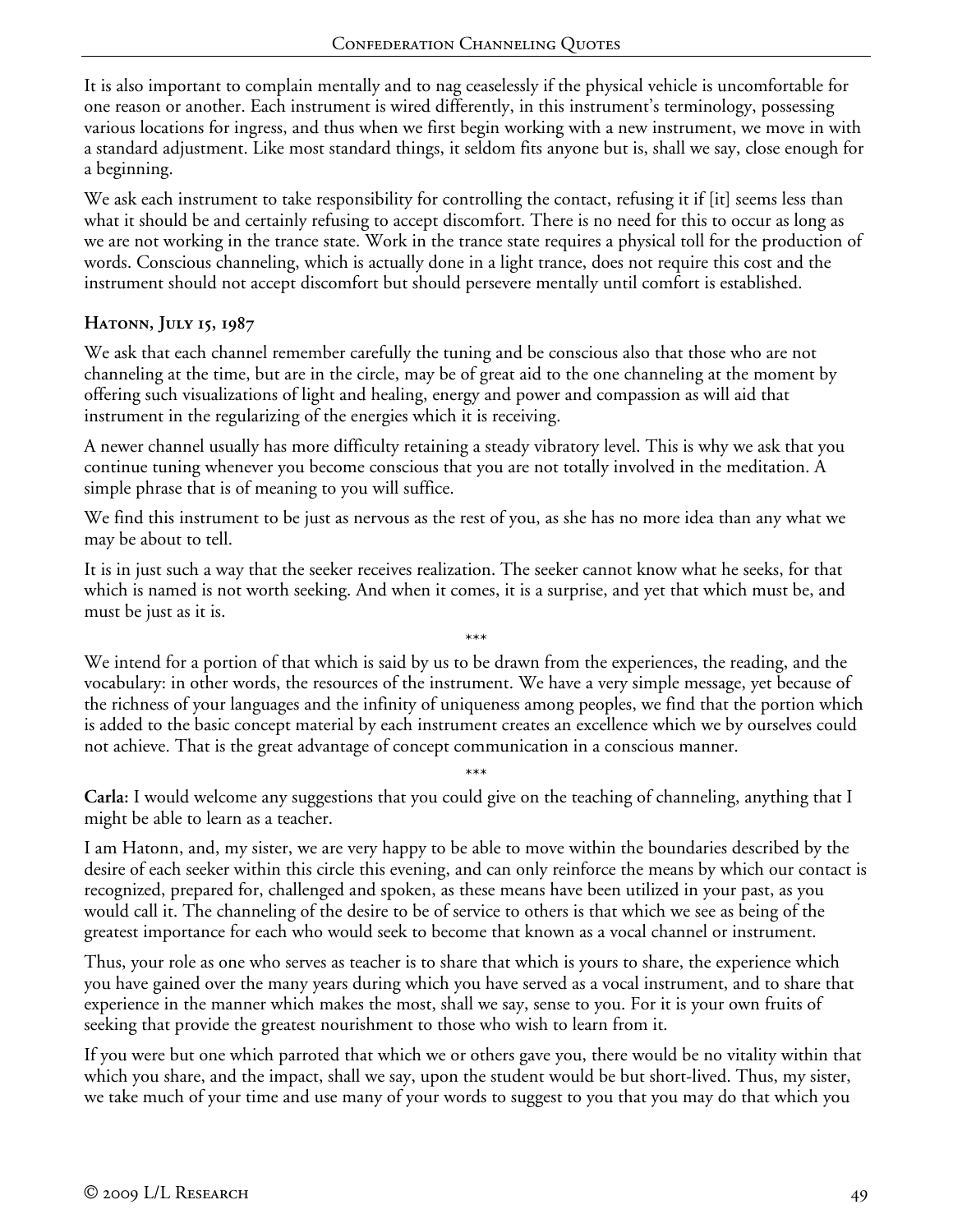do and know that it is that which is most appropriate and efficient for you, as one who would teach this service to others, insofar as it can be taught.

\*\*\*

**D:** In establishing a connection with me a while ago, I wonder if you became aware of a degree of fear which stands in my way of opening up. And, if so, can you give me any suggestions about the source of that fear and how to minimize its effect?

I am Hatonn, and, my brother, we have found within your beingness the general desire not to become that known as foolish, which each new instrument may be expected to contain in greater or lesser degree, for the process of serving as a vocal instrument is that which requires a certain gullibility in that one speaks the beginning of a thought, the ending of which is unknown. Thus, to step upon such seemingly shaky ground is that for which any new instrument may feel a certain fear.

We may suggest to you as a new instrument, and to each new instrument, that you cultivate the desire to step upon such ground and to risk becoming foolish. For, indeed, it is a foolish endeavor to speak words that are not heard from entities that are not seen to those who may not understand a message which begins and ends in mystery. And yet, so each desires as a means of service to others to penetrate the difficulties, the confusions and the mysterious nature of being itself, in order to find a surer center to the self and a firmer framework for the mind to make its expression of the quality or character of being in order that experience may be gained, knowledge may be acquired, and service may be rendered to others.

Thus, my brother, we encourage you to become foolish and to step upon the shaky ground, for, indeed, with each step the ground grows in firmness and the feet find support and a path is fashioned which may lead one to the desire to serve and the means by which to serve. The faith to follow this path, the faith that such leads to a destination, that offers inspiration and encouragement to the self and to others, and the will to persevere beyond difficulty are those qualities which serve each seeker and each new instrument well; the faith and the will to continue to move into that which is unknown and to begin to know that which is unknown as another portion of the self.

### **Hatonn, July 17, 1987**

We ask all new channels, when practicing, to tune your instrument and be careful with the challenges to all spirits, just as though it were a group meeting, for you need to be far more fastidious when working alone than when supported by the group energy, which is phenomenally greater than the energy of one alone. We are most pleased with the subjective rise in each individual amount of trust in the benign nature of our contact and the benign nature of channeling itself.

Channeling is actually a fourth-density commonplace. Since each entity is aware that within it lies the glory of the Creator, it naturally makes the choice to channel that energy. Those of you in third density can often not see with the physical eyes the seeds of wonder and godhead in yourselves and each other. Yet, that resource, pure and undistorted, lies full-blown within each consciousness' heart.

As you learn to channel the best that we have to offer you, and we offer it in all humility as our opinion only, realize that we are only attempting to aid you in learning to channel your own divinity, that impersonal, caring and life-affirming portion of the self which, with great compassion and justice, gazes upon a fruitful and beautiful creation.

**Carla:** I've always had a prejudice against people working by themselves when they were new channels. But I was never able to say it was because it didn't work. It does work by yourself. And from what you said, I'm wondering if my prejudice doesn't have its basis in the fact that one is more protected with a couple of people around, especially experienced people. Comment?

\*\*\*

I am Hatonn, and it is also our recommendation, my sister, that new instruments practice the art of vocal channeling only in the company of those who seek in like manner information of an inspirational nature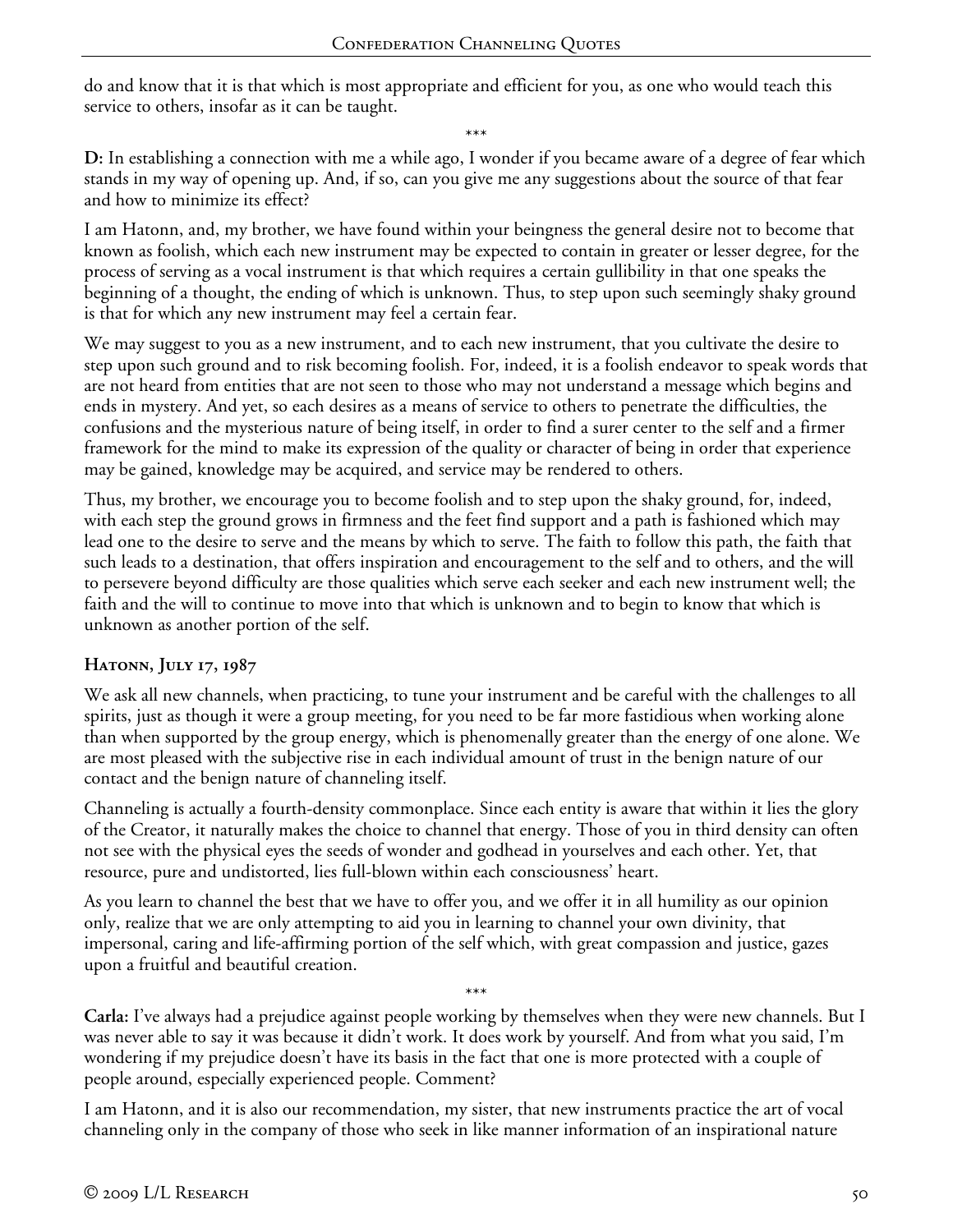from sources such as our own. It is further recommended, as you have also been accustomed to recommend, that the new instrument, for the greater portion of its initial practice, place itself within a group that contains a more experienced instrument, in order that the finer points of the channeling process might be noted and used as teaching devices.

It is easy for a new instrument to be able to make the contact and to vocalize the contact, yet, as you are aware, there are many considerations that each new instrument needs to be aware of that are most easily noted by a more experienced instrument.

\*\*\* **W:** Can you comment more about the process of practicing by oneself by mentally receiving the contact?

I am Hatonn, and it is our recommendation to the new instrument, and, indeed, any instrument which wishes to experience our contact or the contact of any of our other brothers or sisters within the Confederation of Planets in the Service of the One Creator, that the contact be made only in the form which would allow recognition of the contact and the deepening of the meditative state.

We do not recommend even the reception of mental images or words from unseen contacts while in solitary meditation, for it is easy for the new instrument to believe that it has recognized a contact sufficiently enough to speak the words and impressions that are received. And in many cases this would be a workable situation for a certain period of time. Yet after this period of time, which is variable for each entity, there is the likelihood that there would be the infringement upon the contact by other unseen entities who may have less than helpful desires as their motivation for attempting to confuse the original contact with their own.

It is far less easy for such an infringement to occur when an instrument places itself within a circle that includes at least three as the minimum number. Three entities, then, blending their seeking for knowledge and the ability to utilize it in a service to others as a kind of protective device that ensures a cleansed working place and the conditions necessary for the working to proceed in a stable manner.

\*\*\*

**Questioner:** In daily meditation I attempt to make connection at times, to seek guidance of my own higher self. How am I then to determine whether that contact which I believe I've made is indeed my higher self, and not other entities? In other words, how do I differentiate between the part of me that I call on in my meditation from other entities that are out there?

I am Hatonn. We might suggest that the proper respect and personalized ritual be accorded to this type of seeking for guidance and information in that the meditative state would be utilized as the general arena or place in which such work might be accomplished. This place of working then would be prepared in the mental sense by the intensity and purity of desire to seek knowledge in order to grow and to be of service to others.

This purification of the inner desire may be accomplished in any fashion which has meaning to you. The visualization of white light surrounding and protecting your inner place of working is one manner that might be utilized in a variety of fashions as the light is formed in various meaningful symbols by your own conscious application of attention.

The repeating of words, written either by yourself or others, which are of an inspirational nature and which direct your desire in a certain fashion which expresses your nature and your desire to learn and serve may also be utilized.

The principle which is of fundamental importance in this instance is some regularized manner of preparing the place within your meditative state to which you shall repair only for the seeking of a contact with a greater portion of your being, whether it be your higher self or other portions of your mental complex that may contain useful information for the direction of your journey of seeking.

This ritual then would be repeated each time that you desire such contact. This will suffice to provide a cleansed and protected place of working as you undertake this type of seeking.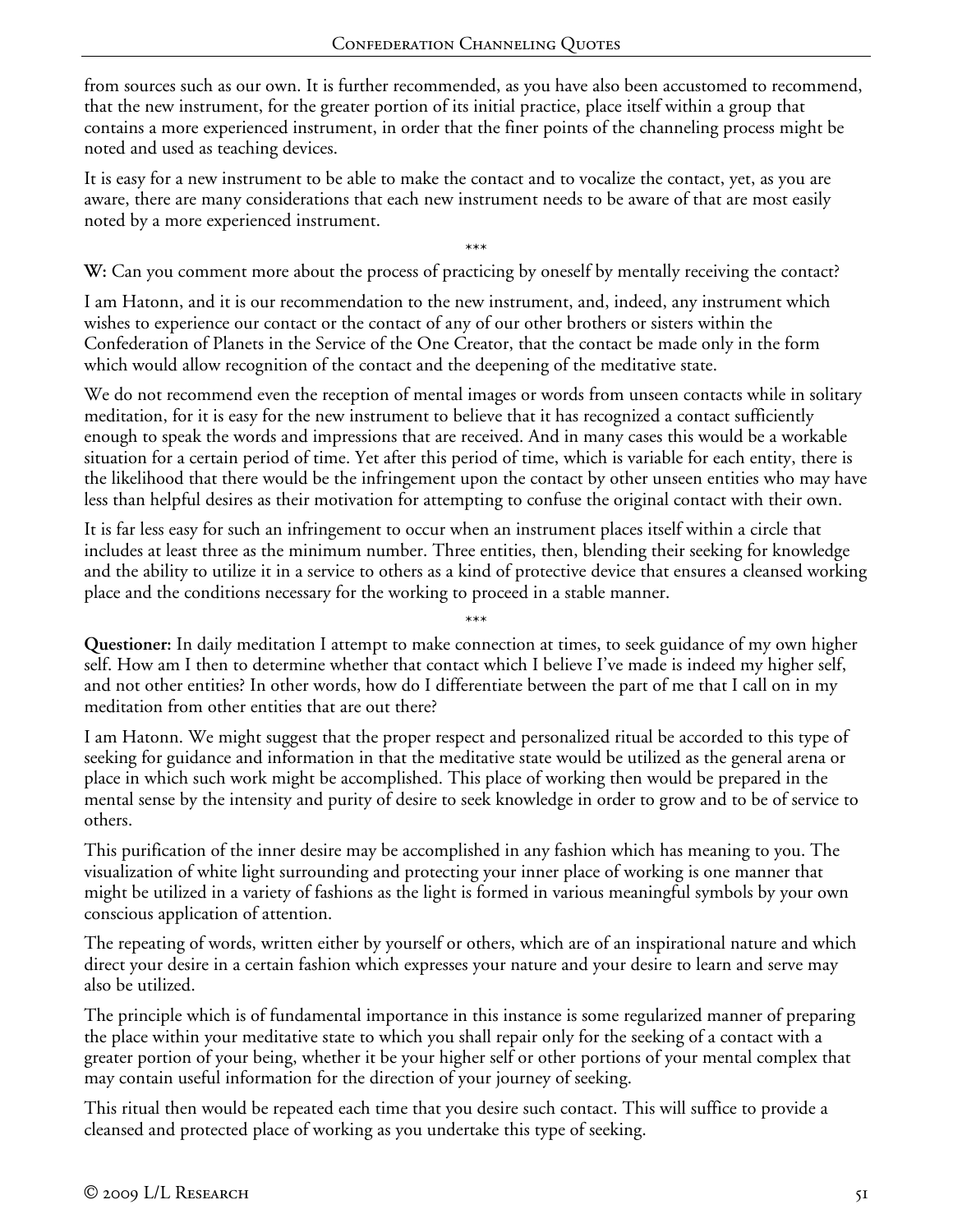\*\*\*

**D:** Do disciplines, such things as diet, play a major role in opening as a channel for some? And if so, how can you determine, from a neophyte's status, something that would be helpful to oneself?

I am Hatonn. The utilization of the diet would be helpful if the dietary plan were to be seen as a symbol for a greater purpose, the cleansing of not only the body but the mind and spirit complexes as well, for example. Or perhaps the bringing into balance of the physical complex with those of the mental and spiritual as well. The diet in itself, beyond the point of a reasonably healthy maintenance of the physical vehicle, is not necessarily a useful means of aiding a new instrument in serving as such, but may become so if used as the means towards a greater end.

### **Laitos/Quanta, July 21, 1987**

We would like to say a few words about contact with those which are not of the Confederation of Planets in the Service of the Infinite One, for there are ways in which inter-plane contact is like contact with the Confederation and there are ways in which it differs.

The challenging and tuning mechanisms of the instrument remain of the same importance, regardless of the nature of the contact; regardless of whether the instrument is conscious or in trance, regardless of whether the contact is inner plane or outer plane.

We strongly suggest that channels not agree to accept any contact which does not declare a name. Few among the Confederation have retained names in the sense that you know them, yet in order that we may speak with those who have names, in order that there be trust and recognition and companionship, we have taken those vibratory characteristics that are most like ourselves and molded sound vibration complexes to create the most accurate name we could. It is not well to accept an unnamed contact, for that which does not have a name may indeed evade challenge.

There is a great variety of strengths and powers of personality among those dwelling in the inner planes of your planetary energy web. We say this not because the entity which attempts to call you is negative—this is not so—but rather because in the instrument's present situation, it would be surprising if the new instrument were not greeted by more than one entity, the extraneous contact being of a less than desirable nature.

It is impossible to place the same standards of information upon inner-planes masters and outer-planes servants, for those within the higher planes of the Earth's system are often agreeably pleased with themselves for achieving such a high level of understanding. This is because such entities often have put off the day when, for the first time, they move on into fourth density. Thus inner plane channeling can become most uninspiring due to the encouragement of self-aggrandizing material for the instrument.

We ask the instrument to remain faithful to that which may be more difficult to achieve than some contacts, in order that when that contact is established, it may offer much to those who may wish to ask questions of it.

Be aware that only through practice does the inner ear become keen. Know, too, that inner-planes masters, having by definition had at least one incarnation upon your Earth plane, have the right, and, to various degrees, the ability to offer personal material; that is, material concerning someone who wishes to know about previous lifetimes or the efficacy of future actions.

It is in the instrument's hands to direct the contact in the most helpful fashion; that is to say, not as we see a helpfulness nor as anyone else sees helpfulness, but in the one known as W's way of seeing helpfulness, visualized clearly. Only then shall the one known as W attempt to encourage the contact.

# **Laitos/Quanta, July 29, 1987**

We are pleased that the new instruments have maintained their dedication to this service over the period of time which has elapsed since we were privileged to speak through each new instrument. This dedication and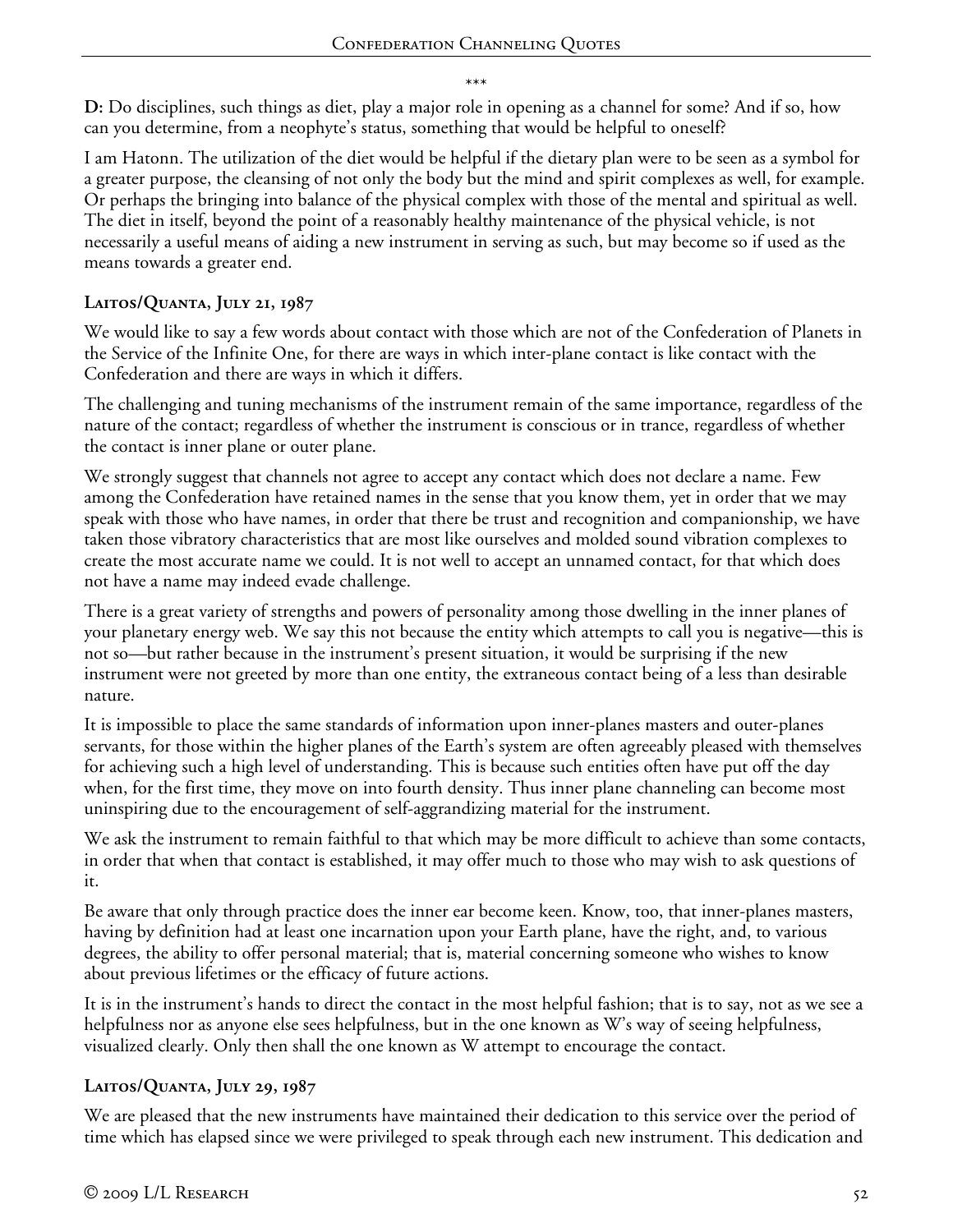perseverance is the primary quality which any new instrument may utilize as the foundation stone of the structure of its service to others. Without the dedication to continue and the will to persevere, no talent, no matter how great or varied or inspiring, can continue to burn as a beacon to others. Even the most rudimentary and basic of vocal channeling skills can be added unto on a continuous basis by the one which burns with the desire to hone this skill that it might be of service to others. We commend each instrument for maintaining that dedication, and we look forward, as you might say, to working with each as each gathering brings new opportunities for expansion of these skills.

## **HATONN, AUGUST 5, 1987**

From our point of view, as those who are sending to a receiver, we find it helpful that the receiver be turned on. It is as simple as that. When the receiver is on, that is, when the instrument is availing itself of whatever communication it can, be it garbled or not, we are able to assess and calibrate that particular receiver's needs so that we may enter into the energy web of the biochemical body of the instrument with as little discomfort as possible and emit our communication concept by concept within the upper reaches of the subconscious mind. This is the way we begin with a new instrument.

One may think that one is availing oneself of contact and turning one's instrument on by simple intent. However, until a new instrument has had some experience in what happens when the instrument is on, it is quite impossible for a new instrument who is not actually channeling to know whether or not the receiver is actually working.

Now, some ability in channeling of a kind is part of almost every new instrument's experience. The experience occurs betwixt two entities in a relationship which, for some reason, is well tuned, so that the two instruments are able to receive fragments of communication by concept from each other. Needless to say, since the new instrument is certainly not adept at sending information or receiving it, these experiences are often had, but seldom complete.

Thus, each new instrument has some experience in concept communication.

This is what we offer. We offer, in the conscious channeling program, concepts which must then be clothed with vocabulary. The simplicity of the process works against new students, for your peoples, when attempting creativity, tend to multiply concepts with detail rather than honing constellations of concepts into simpler and simpler terms. As the new instrument becomes more experienced, we are able to offer longer and more detailed series of concepts, and thus that which we ask the instrument to unlearn at the beginning of the process—that is, the multiplication of detail—is then relearned with one notable exception and difference—that is, that the governor which the conscious mind is has been damped down by the instrument so that external thoughts—that is, thoughts external to the communication—are allowed to flow away from the instrument, thus keeping the concentration of the instrument upon the most simple thing that is, listening within.

Channeling becomes, then, one way to experience an improved meditation, for when the channel is busy listening for the next concept, the mind is stayed upon that point, becoming one large receiver. When we ask instruments to cease analyzing and relax, we are asking basically that the inner ear be turned on and that a continuing attention be paid to it. This is, in brief, a satisfactory definition of meditation, for when the conscious mind is turned down and the inner ear listens, then it is that the Creator speaks in whatever way is creative at that time and place.

What a new instrument is engaged in is creativity. A channel produces out of nothing a something which, it is hoped, will be beautiful, inspiring or useful, or perhaps all of those. Creating beauty, creating the feelings associated with divine love, is one great purpose of the existence of all consciousness, and the vocal channeling is one way of achieving the creative act which expresses the trust and love that each feels for that great love which is the Creator.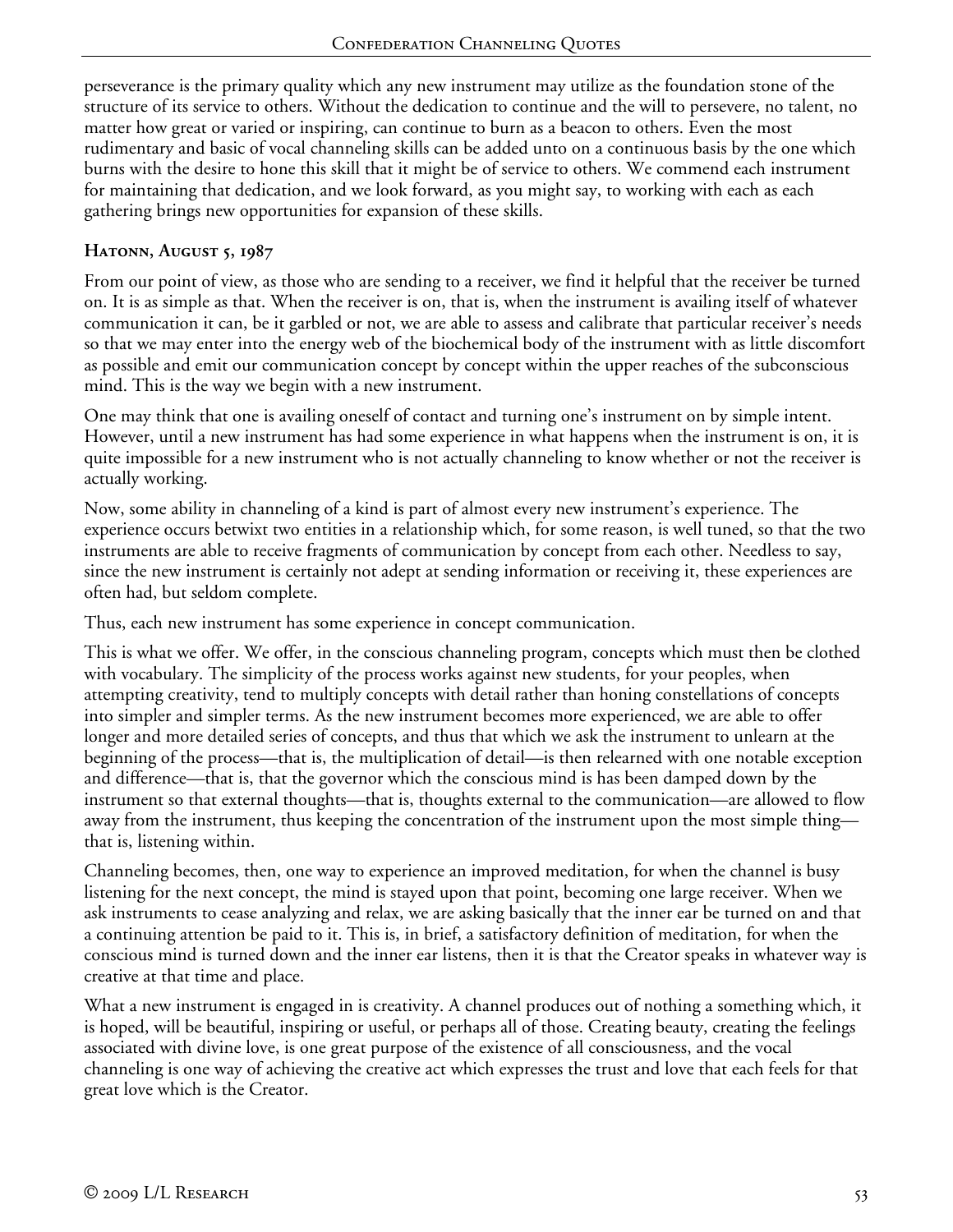## **Laitos, August 5, 1987**

We are those which often teach new instruments within this group. It was thought by us that the one known as Hatonn, being closer to the vibration to the one known as D in resonance and harmonics, would be the better choice to initiate contact. However, we can see that the very compatibility of this contact mitigates against the instrument's demand—which it does not wish to make but is making in spite of itself—for proof.

It may be obvious by now that there is no proof. We are sorry for the disappointment of those who wish proof, but we are heart and soul, as this instrument would say, of the belief that any sort of objective proof of our presence or the proof of our statements is an infringement upon the free will of those who at this time in your density are making their choice to create, as co-creators with the Father, or to destroy, as co-creators with the darker energy.

### **Laitos, August 12, 1987**

**Carla:**. It seems to me that when one challenges, if a request is made that the entity be of God, that is not sufficient to challenge, since negative and positive entities are equally of God. It seems to me that there would have to be a specific service-to-others orientation stated in the challenging statement. Is this accurate?

I am Laitos, and this is correct, my sister.

\*\*\* **D:** I'm somewhat puzzled by that idea of challenging. My intuition tells me that one's own alignment is generally sufficient, that one intuitively or unconsciously accepts or rejects the incoming energy. Maybe that's easy for me to say because I've never experienced, to my knowledge, a negative entity's attempted contact. But I just seem to feel no interest in that aspect of the challenging. Can you make any comments about that attitude and whether it's erroneous or dangerous?

I am Laitos. For most who engage in the phenomenon of the vocal channeling, the experience is one which is of a shallow nature and can be expected to run its course after a certain amount of the experience has been shared. Thus there is little of the development of the metaphysical power that would as a beacon attract the attention of entities of a negative polarization who would then desire to gain the use of that power for themselves, or barring that, to put that beacon of light out. Thus, for most entities the channeling process is not one which provides the avenue for the beaming or expressing of great metaphysical power.

However, for any entity who is desirous in the extreme to be of service to others by means of serving as a vocal instrument, and who wishes to serve as such in as pure a manner as possible, it is most centrally necessary to proceed with a certain degree of caution, for this avenue of service is one which offers the potential of gaining metaphysical power and using this power for the service to others.

Therefore, it is necessary for each instrument to master the ability to tune its inner desire in such a fashion that it places this desire at the highest point within its being that it can stably maintain, and thereby open a pathway which will serve as the connecting channel to entities of an unseen nature which the instrument hopes will, in conjunction with the instrument, transmit concepts which may be formulated into those principles which aid in the evolutionary process, thereby enabling the power to affect changes in consciousness for those who utilize these principles in a persistent and conscious fashion.

The challenging of unseen spirits is quite necessary, for as populated as your illusion is, we may assure you that those illusions beyond your own are at least as equally populated, and there are many who stand ready to speak through instruments, and instruments need a means by which to be assured that the entity speaking through them is one of the highest positive polarity possible in order to gain information that is as sound and useable as possible, or else the value of the information is small.

Thus, it is our recommendation that each instrument determine for itself its own desire to serve as an instrument, and if its determination is that it wishes to do so in as pure a fashion as it might, then it shall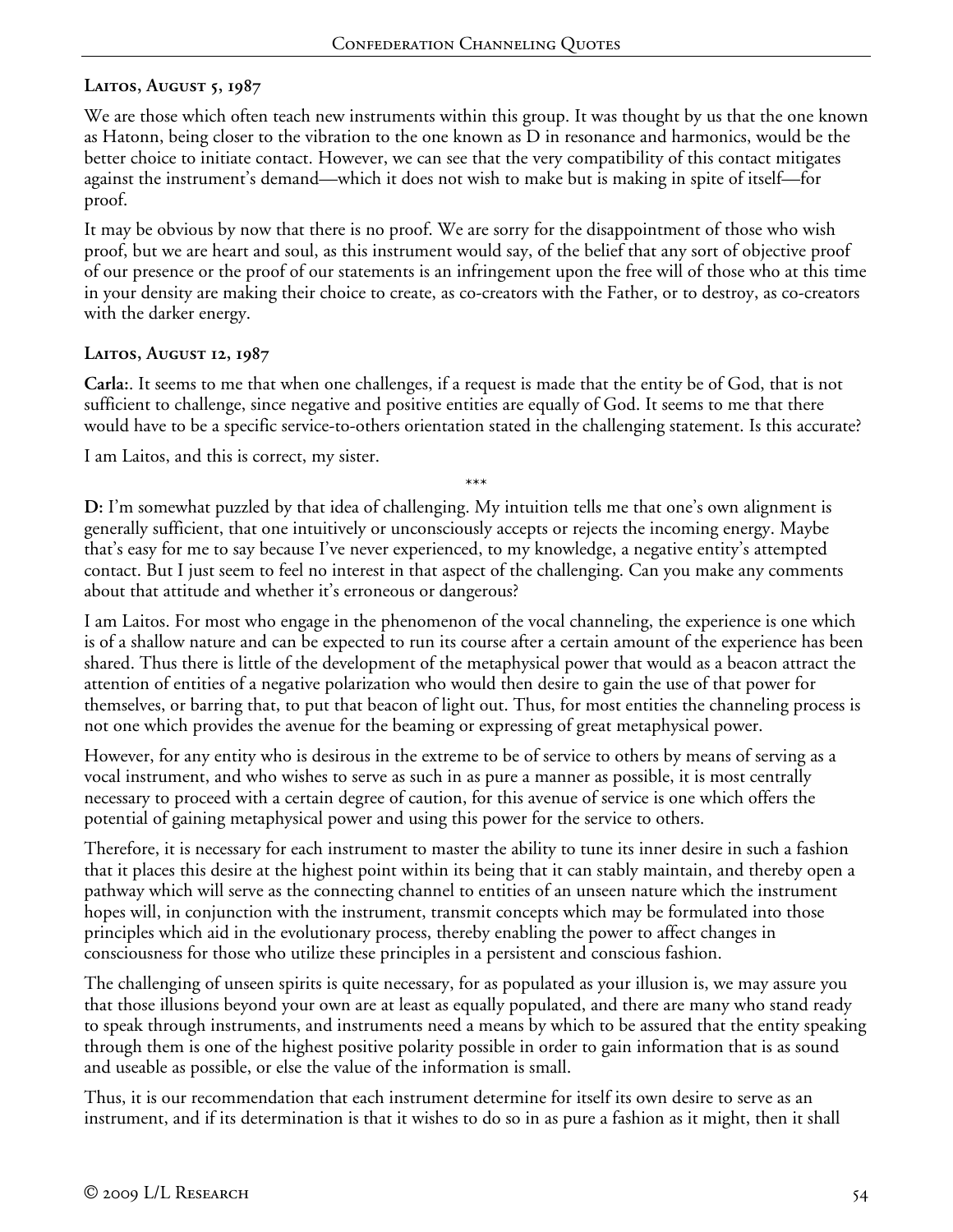gather about itself those qualities which it feels are its essence and utilize these qualities in a fashion that may be formed into that which is called the challenge of the spirit, so that the contact which is made may know who you are and what your desire is in a clear fashion, for this is your first communication with it.

It, as all contacts, has this clear knowledge of itself and speaks as an entity full of that essence of itself. Thus, the instrument must needs determine the highest and best contact that it might sustain in a stable fashion by means of this technique of the challenge of the spirit.

### **Latwii, September 17, 1987**

We encourage the new instrument to take the risk of misperception, for there is the difficulty of the rehearsal. It is distasteful, perhaps, to sight-read and to spend the long hours in moving slowly through passages. The concert at the end of that time seems far away, and the hours of practice do not seem to be so rewarding. Yet, when the concert finally comes, the student is ready.

\*\*\* **D:** Is it productive or counterproductive to analyze my experience intellectually at this point? I know there are some phenomena that are better simply experienced, at least temporarily, and not impeded with questions. How do you see this process at this stage in relation to my usual attempts to understand things intellectually?

I am Latwii. We find that your demonstration of ability at this time is that of the neophyte, and is that which is progressing as best as one could hope for the beginning instrument. Each instrument will find a certain level of questioning and analyzing in regard to its own progress of aid. In your particular instance, you are aware that your tendency to intellectualize the process is that which can both be of aid and be of somewhat of a hindrance, for the remaining within the intellectual mind which needs the rational for each movement and the explanation for each result is that which can both block and hinder the transfer of thought from mind to mind when this process is not totally explainable in terms that may be understood.

Therefore, we cannot give you a clear indication of whether it would be in your best interests to question and question further. We must leave this decision in your capable hands, for you are at this time working with the knowledge that the questioning has two edges, shall we say. We are happy to speak to any concern which you may have, and we open ourselves to that possibility at this time.

\*\*\*

**D:** Is there anything to be gained from specific feedback? I could ask you about almost every thought that entered my mind in the process of verbalizing the message. I would be capable of accepting that kind of feedback as to whether this is coming through clearly or being overly colored by my own mind. Is there any value in that sort of questioning, in moderation, of course? Or is that more likely to lead to impediments?

We feel that the questioning to this degree would be somewhat deleterious to your progress, for you are, as we stated before, progressing according to the general pattern of a new instrument, which is to say that in such a situation the percentage of thought transference from the contact through the instrument in ratio to the instrument's own thoughts that are fed into the transmission is usually weighted in favor of the instrument's providing thoughts which the contact will then attempt to turn, slowly but steadily, toward the theme or message that is being transmitted.

Therefore, in your contact with our vibration this evening, we found that the most efficient way of making our presence known and of transmitting our thoughts through your instrument was to activate some thoughts within your own conscious and subconscious minds that might be helpful in your understanding of the process of channeling, and also in partaking of this process by speaking those thoughts, which we then were able to infuse with a greater and greater portion of our desired contact.

Thus, it must be understood that in the initial stages, much of the new instrument's contact will be that which has been activated by the entity speaking through the instrument. That will then be blended and bent toward the information that awaits transfer.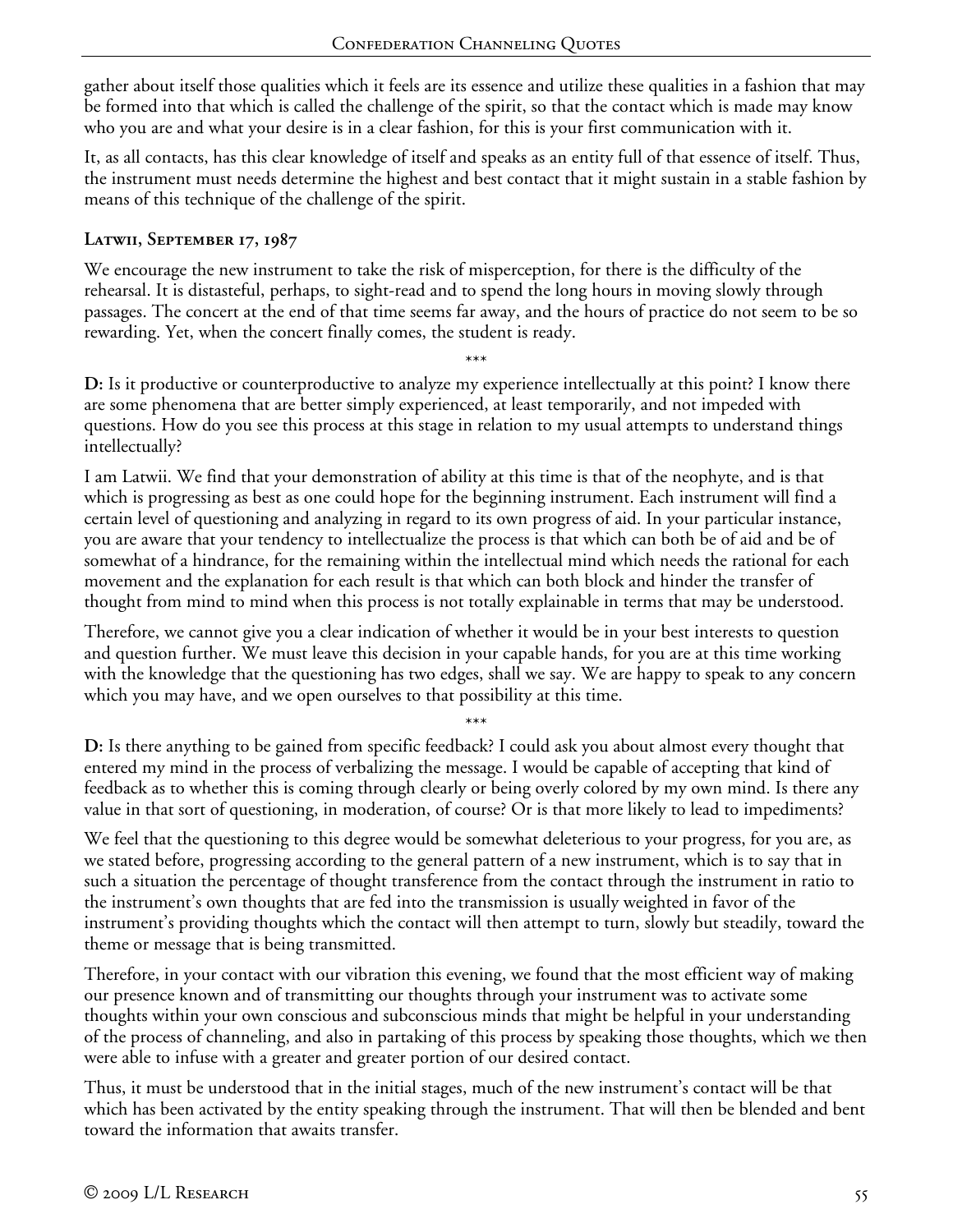### **HATONN, OCTOBER 1, 1987**

Each entity has fashioned that which may be called a channel of his incarnation, and more than this, of its entire, what you may call, soul history which has then achieved as a result of many forays into the thirddensity illusion which you now inhabit.

Thus, each incarnation is entered by a unique entity, lived by such and exited by the same. Thus, each seeker of truth is indeed a channel for the connection of each with the one great original Thought is near enough at hand that all further refinements of this one great Thought may be seen as the creation of a channel through which moves the great power of love and [which] forms through light a certain field or configuration of energy or love that becomes the soul experience which partakes of the incarnations.

Thus, the work we do this evening as you study the art of serving as a local channel is further and specific refining of this funneling, forming or channeling process which all creation joins with you in. The perfecting, the study of the vocal channel then becomes the consciously chosen focus for the expression of various facets of this great creation which renews and creates itself again and again, moment by moment. Each entity steps into the stream of experience and is not only enriched by the living waters of love and light but by the interaction of its own field of experience, and enriches that which it touches by its own being.

\*\*\* When we move to inexperienced instruments we expect a large percentage of what we give to be unavailable to that new instrument, because that new instrument cuts off the train of thought by questioning and analysis. This is acceptable to us. Indeed, it would be acceptable even were that to be all we were ever able to express. We would be extremely pleased to offer merely the most simple of thoughts. For, you see, it is our nature to be extremely simple. This is a sincere reflection upon our part of our understanding of the nature of creation. That is that the creation is extraordinarily simple, and of one substance or energy or self or intelligence.

\*\*\* Picture yourself as one working on an exercise, knowing that you may become somewhat better through that exercise and that you may continue becoming better through any conceivable number of such exercises. The process of achieving clear reception of telepathic vibrations is an infinite one for those which dwell within the physical form. Even the self that you are you does not express fully. How could you express a telepathic contact fully? Let this be the exercise, the workout. And dedicate this energy, this love, this hope, this service, at all times to the one infinite Creator.

\*\*\* **Questioner:** Do you come to join with us to seek, to help us in our search to become better people? Do you in turn, when you are with an entity, get anything out of our relationship? Do you learn from us?

I am Hatonn. Indeed, my sister, that which we learn is great though not often easy to express in your words. For we see from a vantage point that you are not privy to at this time. In the region which you inhabit, you pursue those lessons that you have set for yourself. There are many veils and hindrances to clear seeing. It is as though you climb a great mountain that has many ridges and valleys, trees, streams and outcroppings of stone and earth that restrict the vision of the climber so that the summit of the great mountain is not seen. And the experiences through which it passes, the beliefs that it holds in its mind form for them the foliage, the trees, the outcropping, and the very structure of the mountain itself.

When we join in your meditations with you and become aware of those pieces of information for which you seek, we become aware of many different ways of perceiving the creation of unity. We see the means by which a unified creation may be utilized to pursue various lessons which seek to join those things which seem separate within an entity so that he may restore balance once again and so that his vision may become clarified upon point after point and piece after piece of the great puzzle of his existence.

We see and we learn how entities such as yourself can valiantly struggle when inner and outer circumstances become chaotic and frequently seem to present little else but challenges We see, in short, how each entity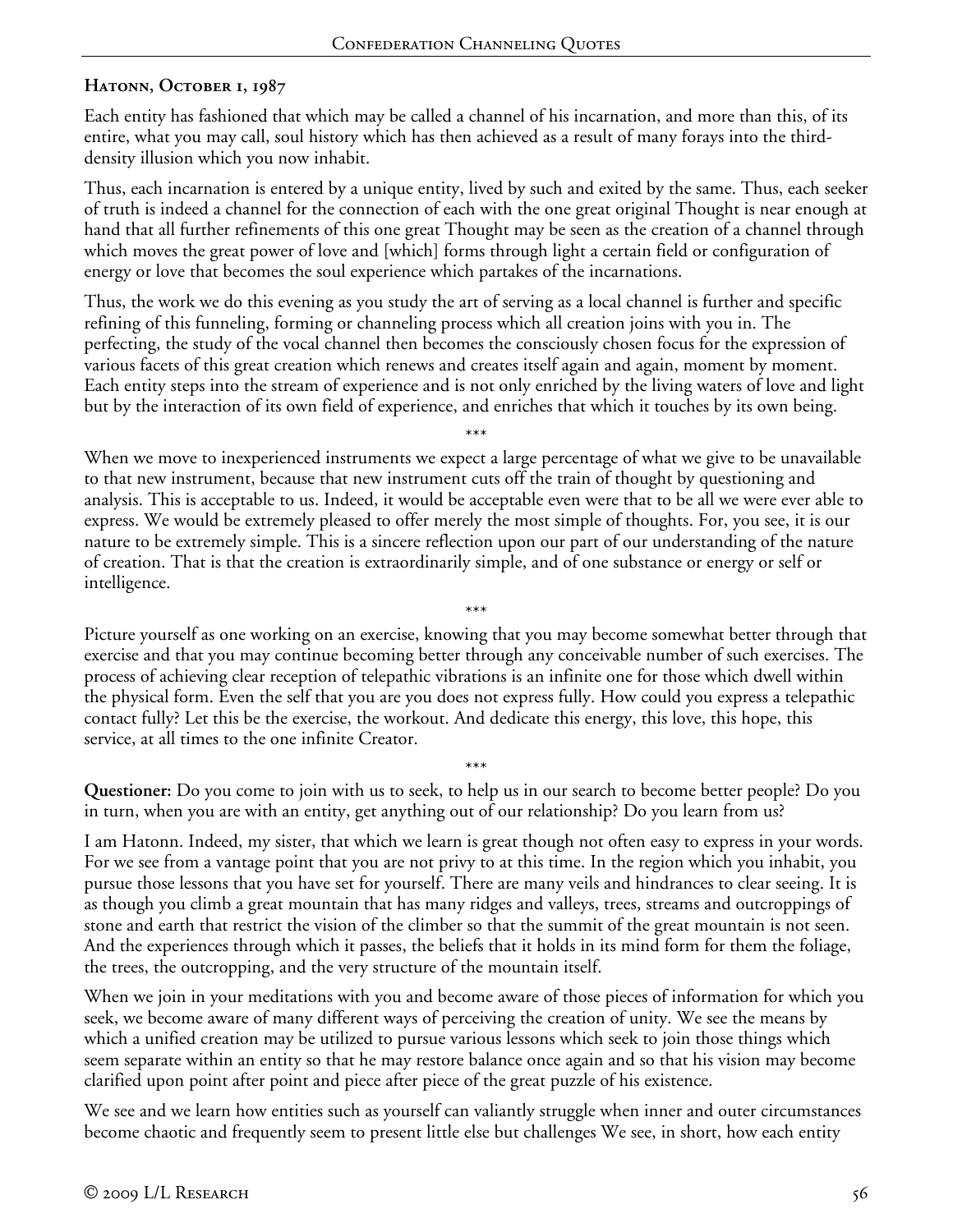may wander through what seems a metaphysical darkness and yet with delight, hope, faith and those qualities of compassion, mercy and love, continue to search for greater light and greater love and greater experience amidst the darkness.

We learn of courage, of endurance, of faith, of a variety of perceptions that provide endless possibility of learning, of growth and of service. Yes, my sister, we learn a great deal, far, far more than can be described through your words, and we hope that we may offer even a tiny fraction to you of that which we learn.

\*\*\* **D:** At about midpoint in my channeling tonight, about where the train of thought shifted, I felt a sort of expansive feeling in my mind. It was almost overwhelming in a subtle sort of way. I wonder if you were aware of that process going on in my mind at that time and if it had to do with the connection between our energies? Can you shed any light on it at all?

I am Hatonn, and this subtle overwhelming, as you called it, is the product of two qualities which you were able to demonstrate in the reception of our contract. The first was the resolve on your part to begin the channeling process when it was offered for the second time with as little hesitation on your part as possible, so that you could initiate a new process. The second feature of this contact upon your part was the ability to maintain the contact and continue receiving thoughts in a steady stream long enough to be able to feel a certain confidence and comfort with the contact.

This confidence, then, combined with your resolve to speak without analysis, enabled our contact to mesh more firmly and completely with your own present vibratory being. This feeling of expansiveness and facility was our contact becoming synchronized with your own receptiveness.

## **Hatonn, October 19, 1987**

The discipline of a life which involves the service of channeling is a rigorous one, not necessarily materially but in the sense of the entity requiring of itself the discipline in constancy of attention and the acceptance of the need to persist continually in moving in life experience ever closer to that personality which the instrument uses to stand before all external personalities which are unseen.

We encourage you in the unending process of growing to know the self, appreciate the self, and discipline the self in appropriate ways to enhance the manifestation of the service which you have chosen. These words, indeed, apply not only to those who serve through channeling, but to all who seek to serve in whatever manner.

\*\*\* We are greatly encouraged to view so many new instruments developing in so many portions of your Earth plane. May we say we appreciate those such as this instrument and the one known as Jim, who attempt to nurture entities which are in the process of learning the discipline of the self, the freeing of the spirit, and the art and gift of vocal channeling.

\*\*\* When the mind is drifting in a state which is known to you as hypnogogic, it is a relatively simple feat to direct the stream of thought. To use this state with facility might be thought of as a worthy step along the path to vocal channeling. Becoming the passive observer in this state has other practical advantages in the growth and development of sensitivity to inner processes. Unfortunately, like the electron which quantum physicists disturb by observing it, to make use of this state and to report on it as in the act of channeling, is disturbing to the state itself until sufficient practice enables one to attain a level of comfort with this process.

It is indeed a challenge to the new instrument to remain tuned, open, and accepting of concept, yet discriminating in the choice of those thoughts' clothes, which are words. Perhaps it may aid each instrument to consider that at each and every moment, an entity is making some use of the deeper level of consciousness. The powers of concentration lie not within the rational mind, but within the more instinctive

\*\*\*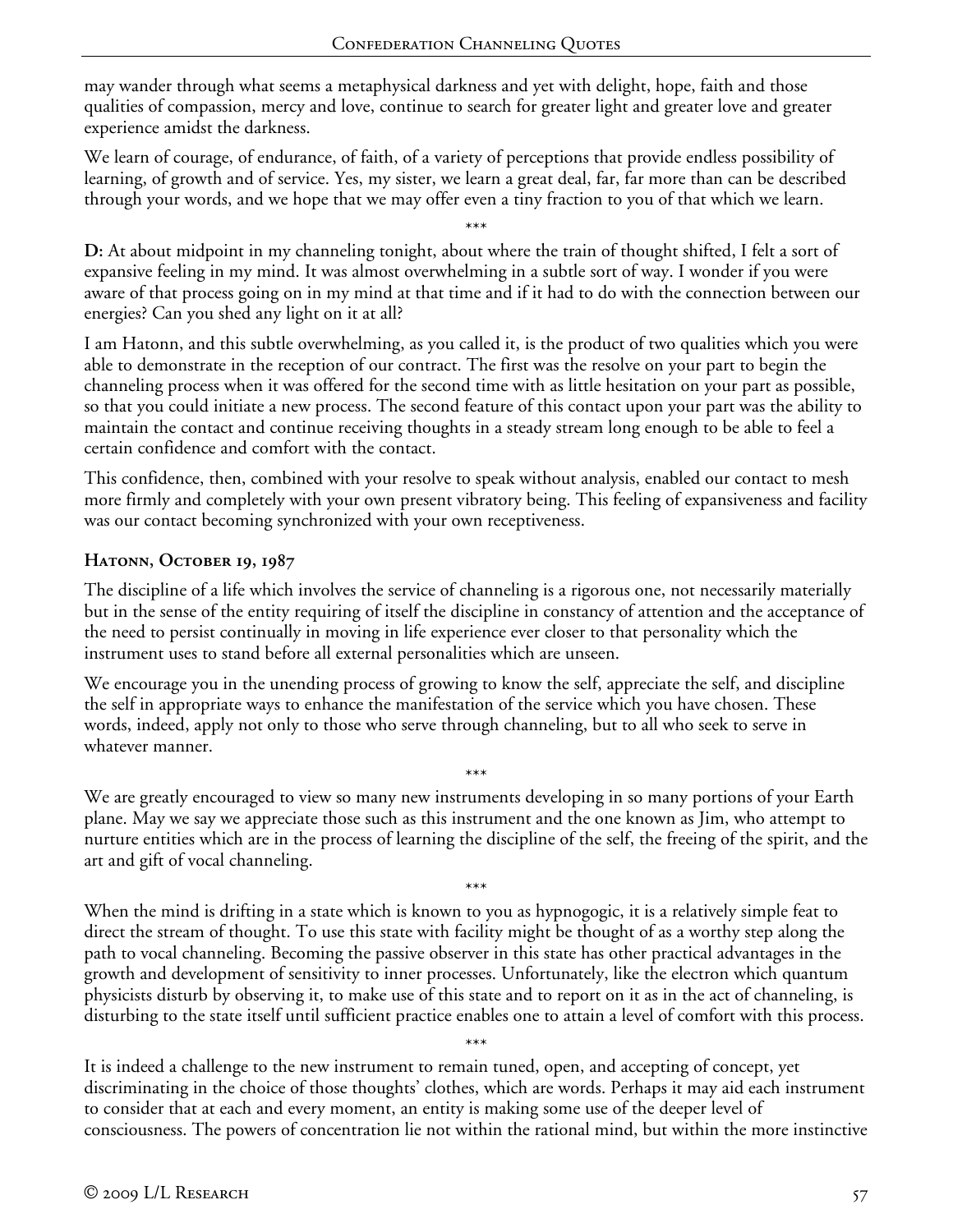or intuitive mind, Achieving a state of concentration which approaches sleep yet is awake, and remaining there while using the other side of the mind to choose those daughters of thought with which you shall clothe our concept, takes practice.

It is a frame of mind which has a pointed lesson within it, for is not all of manifestation within your illusion benefited and enriched by the most relaxed and most focused point of view, the very point of view which instruments attempt to attain?

One great fallacy of channeling theory is that the message is apart from and other than the message. Yet, we say to you that the channel, the message and the creator of that link 'twixt teacher and student partake of one self, one mind and one heart. We move from a point external to your incarnate self to find our place nestled as a part of your enlarged self. This involves the laying down of the barriers which keeps self from self. We cannot come without invitation. Once asked and once there, we are an extension of your self, and both of us are an extension of the Creator, a collaborative instrument to share helpful thoughts with those who may find them of use.

We ask that you begin more and more, as entities and as instruments, to trust the self and to relax within the self, so that there is within the heart a growing awareness of who the self really is. We ask you to feel good about yourselves. These are simple words, but difficult in their application. As each uses the tools of meditation and contemplation, converse with those of like mind, and the communication of self with nature, each will find more and more that the state of mind which is conducive to the practice of vocal channeling is approached by the self in more and more life experience.

This means that upon a personal level, the deep mind and all of the riches which it has to offer shall be in a position to be channeled from the self to the self, those deeper thoughts and intuitions coming forth into manifestation and greatly informing the process of ratiocination.

For most, this focused, peaceful, receptive state of mind is one learned through experience. Though some are naturally gifted, most must practice to achieve that state of mind wherein deeper desires and sources of information may arise and make themselves known. And what shall come out of such discipline? Not only the vocal channeling, though this is indeed, if this be your application, most greatly appreciated by us.

Yet more than all this, we hope that these disciplines of knowing the self's identity, of declaring the self confidently, and of surrendering to the will and the love of the Creator, will be those which you may use in your life experience. The self-consciousness of humankind is a great stumbling block, a block thrown up by the ego-self to prevent change. Yet each of you wishes to change, and we are most happy at your desire to serve.

# **Latwii, October 30, 1987**

The practice of channeling requires an ability which is in common with that needed by the motorcycle driver. The roads are not always straight; neither is intuition straight. The roads bend and curve and so do the ways of intuition. Upon the curving highways and byways the motorcyclist must lean into and aggressively attack each corner, not knowing that which is around the bend, yet trusting in the balance of cycle and rider, trusting that the way is clear ahead, and trusting the instincts of hand and foot.

When the new channel moves down the road which intuition has fashioned, there appear many turns, uphill and down, back and forth. And the new channel must learn to trust the basic vehicle of thought, the self, which the new channel has created to deal with intuitively perceived, invisible entities.

The new channel must be able to trust the clearness of the road ahead so that the channel may lean into and aggressively take those turns and bends, thus smoothing the way for the long straight roads that lie between each turn and twist.

We urge the new instrument to attack boldly with intuition, just as the road is attacked and the best use made of it by the aggressive yet careful cyclist. Once the being is tuned and the declaration of self given so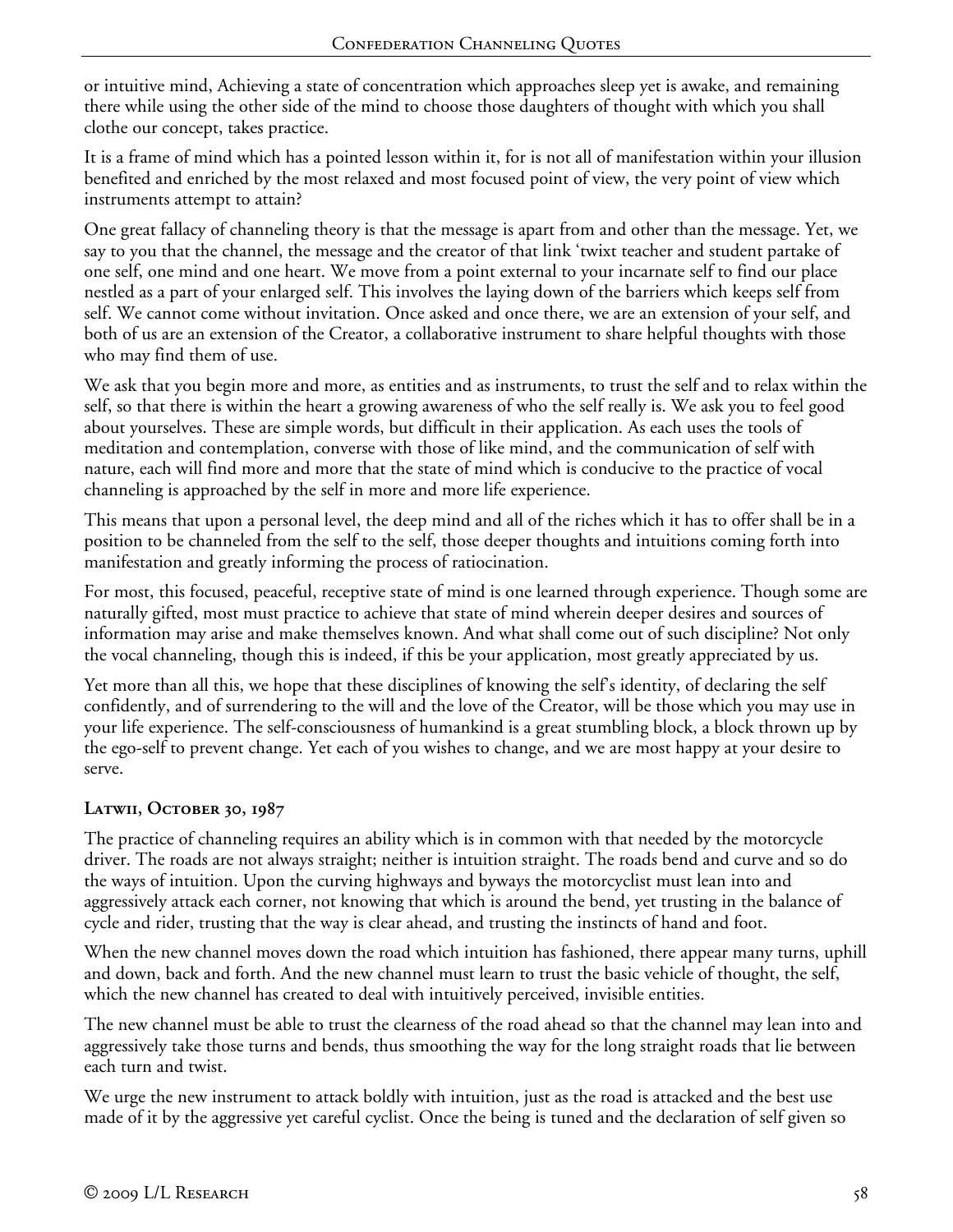that challenging may be done, it is best to keep the proverbial metaphorical hand upon the throttle, for momentum is gained by attacking intuitive curves, and the benefits which rise from a more self-confident foray onto the road of intuition are too numerous to mention, opening to the new instrument as it does in ever-expanding vistas of beauty and challenge.

\*\*\*

**D:** I would like more direction about steps I could take on my own, given my own individual status, with regard to learning the channeling. When such periods go by as have just gone, by when I'm not able to be here, or even during the week between sessions here, are there suggestions for work I can do on my own? I think that Laitos advised against specifically trying to channel when alone, but are there other solitary exercises that would be suitable?

I am Latwii. Indeed, the new instrument often seeks the manner by which the facility in the channeling process may be aided, much as the athlete seeks to strengthen the muscle by the exercise in a disciplined fashion.

We may make a suggestion which sounds at once too easy and too difficult to consider, but the life experience in each of its many portions is channeled by each entity on a day-to-day, and, indeed, a momentto-moment basis. This is realized by each which seeks to place the attention within a certain attitude or ambiance of mind which looks upon the day and the moment as a dance in which one moves gracefully with any partner or experience that is placed before the notice.

As this attitude of acceptance and graceful movement with those entities and energies about one is cultivated, the primary requisite for serving as a vocal instrument is also strengthened. For the attitude of the mind which allows an entity to move freely and gracefully within its daily round of activities is the same attitude or quality which the vocal instrument exercises when it practices its art.

Thus, as you seek in all manner of experience to balance your total being that it might move effortlessly and freely in harmony with those about you, you practice that which allows each entity to serve most effectively as an instrument for the one Creator, so that It move within your being and so you may move within the being of the Creator.

### **Laitos, November 19, 1987**

We would suggest that each within the circle realize and give value to the shyly hidden offerings of the subconscious mind. For deep concepts arise within the intuitive portion of the conscious mind only if there is a certain level of coordination betwixt the two minds, a certain mutual respect and conscious awareness, each of the other.

\*\*\* The instrument need only remember his varying state of mind during this channeling exercise while reading or listening to the words to discover how very helpful it is to maintain a single point of focus during the channeling. Neither worrying about what has been said nor considering what shall be said, and focusing only upon the immediacy, the breathing, the heartbeat, the slight but audible sound of the pressure of blood in the ear, the night sounds, all those things which go into being in the present and focused upon an inner listening, are the most helpful focus.

\*\*\* We suggest as an exercise that the instrument work with imagery in meditation, holding shapes and colors within the mind for as long as possible. The instrument should not be discouraged at discovering the willfulness of the mind which wishes not to concentrate upon one image. Even a few seconds at first shall be a challenge to sustain. Yet this type of concentration is most helpful to the work of channeling. Where the conscious mind in its restless intelligence is used to roving in thought, there must needs be a means of disciplining that very helpful thing, the intellect, and stilling its forward pace for the purpose of experiencing the present moment, as would one without the rational mind.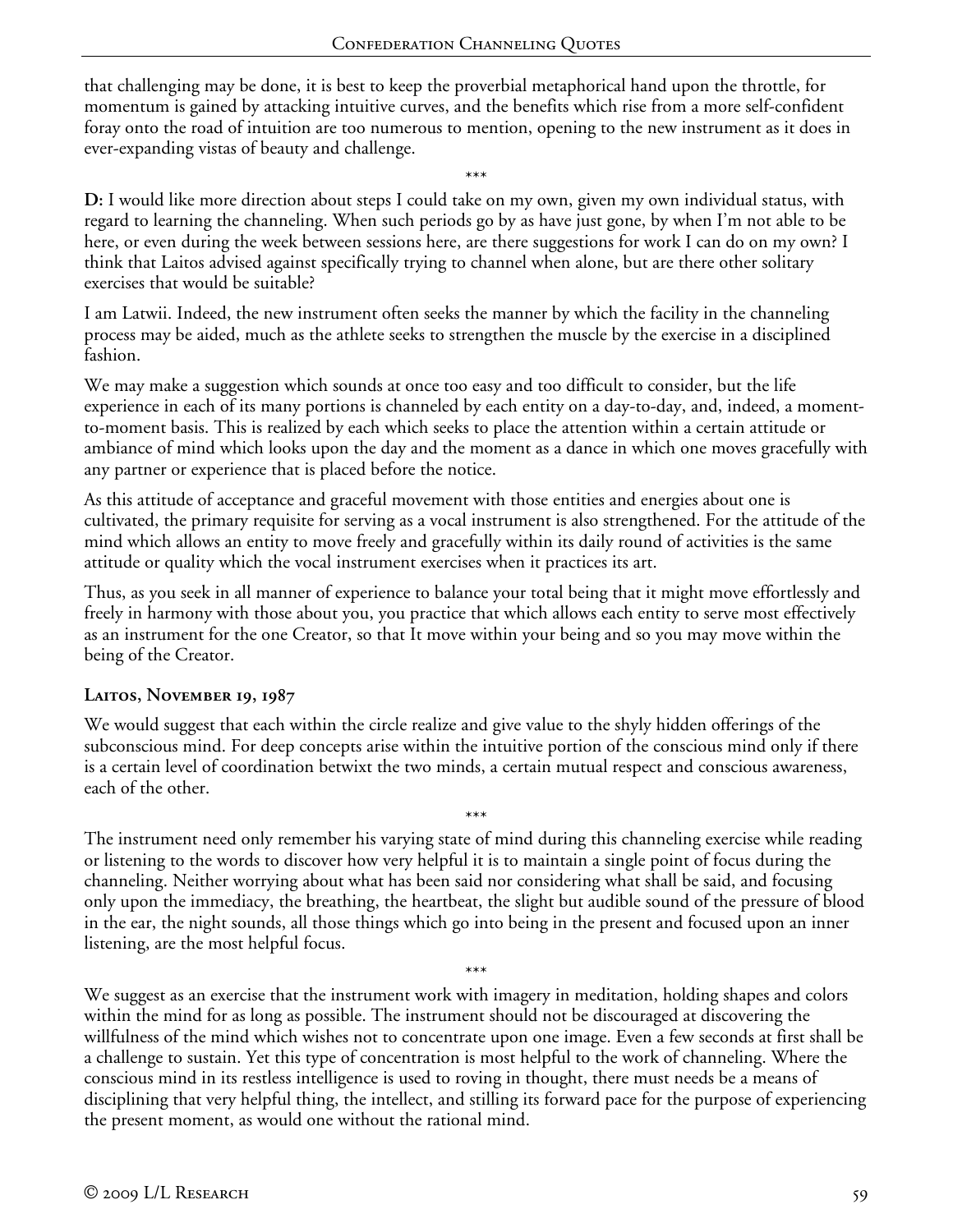\*\*\*

We emphasize that the rational mind needs to be tuned carefully before the control is given over to the intuitive self. Further, we suggest that the powers of analysis are most helpful in revealing the experience of the intuitive mind and its fruit in collaboration with us who are of the principle of love.

#### \*\*\*

We feel that the encouragement which we offer the instrument is to an extent blocked by the instrument's dissatisfaction. We ask that the instrument set aside that dissatisfaction or its need to please the self. For in this matter the process of learning to serve as a vocal channel is greatly helped by a veritable lack of interest in the excellence of one's own work when one is within the channeling mode of perception.

This channeling phenomenon is most natural. It is, in fact, a portion of the birthright of the intuitive mind, that portion of the mind which is the largest, that being the frontal minds of your brain, yet being by far the least respected and the least used by your culture. Intuition vanishes upon attention and advances upon a relaxed peripheral view. Those who see intuitively see without focus and speak without hindrance. So many learn to channel themselves in spontaneity and joy and some few discipline that faculty for use as a medium through which impersonal principles may find an attuned gateway which resonates in energy with itself and which can thus be used to be of mutual service to those who may find value in words of love.

\*\*\*

**D:** I got the impression that the concerns that prompt me to ask about my performance were somehow misguided.

We suggest the concern for the excellence of the effort be the focus of one's attention previous to and then following the exercise of the vocal channeling ability, and the giving over of any concerns for such excellence while one is serving as a vocal channel. It is at the time of channeling that the analytical mind does not serve one well, for analysis is the greatest stumbling block for the new or old instrument. When channeling, such analysis is given over to a surrender that will allow a clearing of the mind in order that impressions of those such as we are might be transmitted through the instrument.

\*\*\* **D:** Did I complete my channeling of you tonight at the point at which you were ready to end it? I've felt in the past somewhat as if I stopped it because of my own fatigue and tonight I felt no fatigue.

We were quite happy to have been able to utilize your instrument for the greater portion of the time which we felt was appropriate for the exercise of a new instrument. Either physical or mental fatigue tends to remove the one-pointed focus that is so critical in being able to transmit concepts as they occur and are perceived within the mind complex. Thus, we this evening were able to utilize your instrument to a greater degree than we have previously and are very pleased to be able to make this report.

\*\*\* **D:** In weeks past you made the analogy of channeling with catching a baseball and throwing it in order to free the hands in order to catch the ball again. In other words, you suggested to receive a word or a few words, then speak them, in order to free the mind to receive more. And yet it's also been stressed that you work through stimulating concepts on the subconscious level through which we find the words. And I see these two ideas being somewhat in conflict with each other. Can you resolve that and help me to understand a little more deeply just what this process is?

I am Laitos. Whether the words which are perceived are words which we transmit in a word-by-word fashion or words which the instrument fashions in order to describe a concept which has been transmitted, the idea of throwing or speaking these words fearlessly is that which is helpful to the instrument, for the passing of the words is that which clears the way for further words, be they those which we have distinctly transmitted or those which the instrument has found to be the most nearly appropriate to describe the concept which we have transmitted.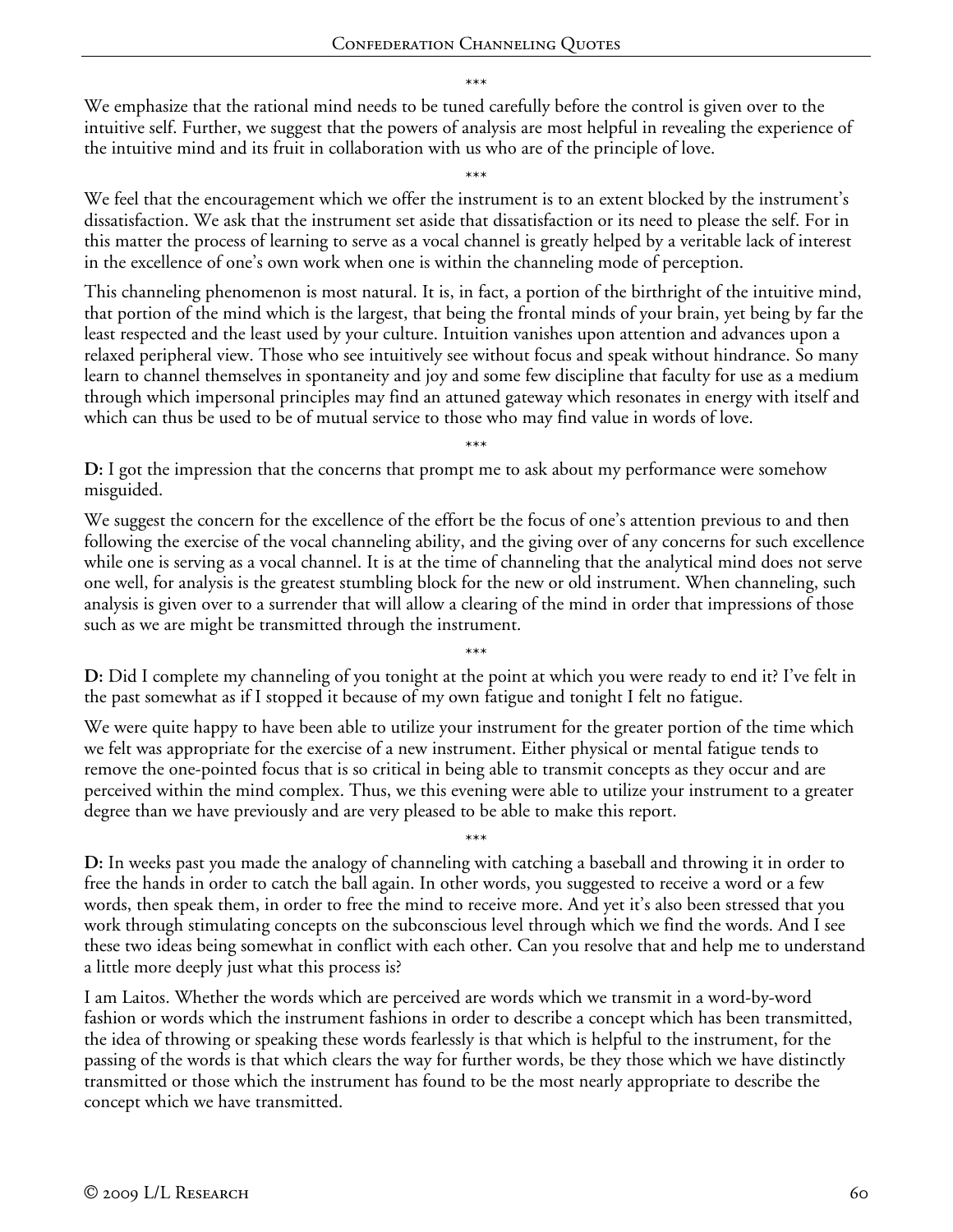We utilize from time to time combinations of the concept and the word-by-word transmission as is most efficacious for each instrument. Most will find the concept means of transmission the easiest to utilize in the beginning of the service as a vocal instrument, with the addition of the word-by-word method of contact being that which is undertaken at a later or more advanced stage of serving as a vocal instrument.

#### **Hatonn, December 9, 1987**

We are most aware that the use of words is highly ambivalent within the channel, in regards to its contact. It is as though one were to clean a kitchen and scrub down each surface until it all was scoured clean. The surfaces may seem most fair. Yet if the faucet runs with polluted water, of what excellence is the cleanliness of the room which now serves no function?

Each instrument with whom this teacher has been involved carries a certain level or complex of levels of illusion, due primarily to the fact that within your culture, the science, the exactitude, the certainty, the proven, is all that is acceptable. If one may consider fixtures such as sinks or toilets, one may see that if the water is poisoned by one means or another, there are many, many things which the person dealing with the water must accommodate in order to remove from the offered water those toxic particles.

Each entity who is a channel has complete choice over the entity to whom contact will be allowed and given. But when a contact speaks within the consciousness of the channel, it is not possible to determine the identity of the contact solely from that name. Therefore, the instrument must be prepared to tune for a matter of minutes after the original tuning of the group.

Even though it seems obvious that in channeling a being, its energy would be sufficient to identify it, wherever one picked it up. Yet that conjecture is, in fact, erroneous. The light, which is the prana or life of all the universe is offered equally to those upon the service-to-self path and those upon the service-to-others path who have obtained a certain degree of confidence in accepting and rejoicing in the light of love, of wisdom, and of courage.

\*\*\* Let us speak for a moment about the concept of the "magical personality." This instrument would prefer to call it "spiritual personality." However, we feel that our nomenclature is more accurate. We have endeavored to offer to the new instrument a framework within which the instrument may learn to be more and more aware of the still, small voice that speaks in silence, as your Holy Bible puts it. In many cases the still, small voice is not that easily recognized.

The first great challenge of the new instrument is its ability to challenge successfully. The student who does not listen to the warnings concerning channeling by itself will put himself in the way of grave difficulties, at least in potential.

\*\*\* See yourself as a person who believes, passionately and as an advocate, in the greatest, highest principle which is possible at this time within your mind and heart. It may not be something so easily spoken as the challenge in the name of Jesus Christ. Yet, we suggest that those who find the face of God in nature or in any other way, position themselves so that they can challenge out of the center of that commitment and passion for life and love. Then the vibration most desired shall come. The contact shall come.

And when all the challenges are done, the instrument's work is basically done, for the rest of the channeling of concepts is what one may call an intuitive rather than a rational process, whereby the instrument feels certain feelings and is able to express, in an acceptable way, the intense emotions of the spiritual search.

\*\*\* Part of what the new instrument is going through is determining that for which he would die and that for which he shall live. This is a difficult patch of road for one who has always felt himself to be an observer, an anthropologist gazing at the natives. We do not say that there is not some merit in this attitude in terms of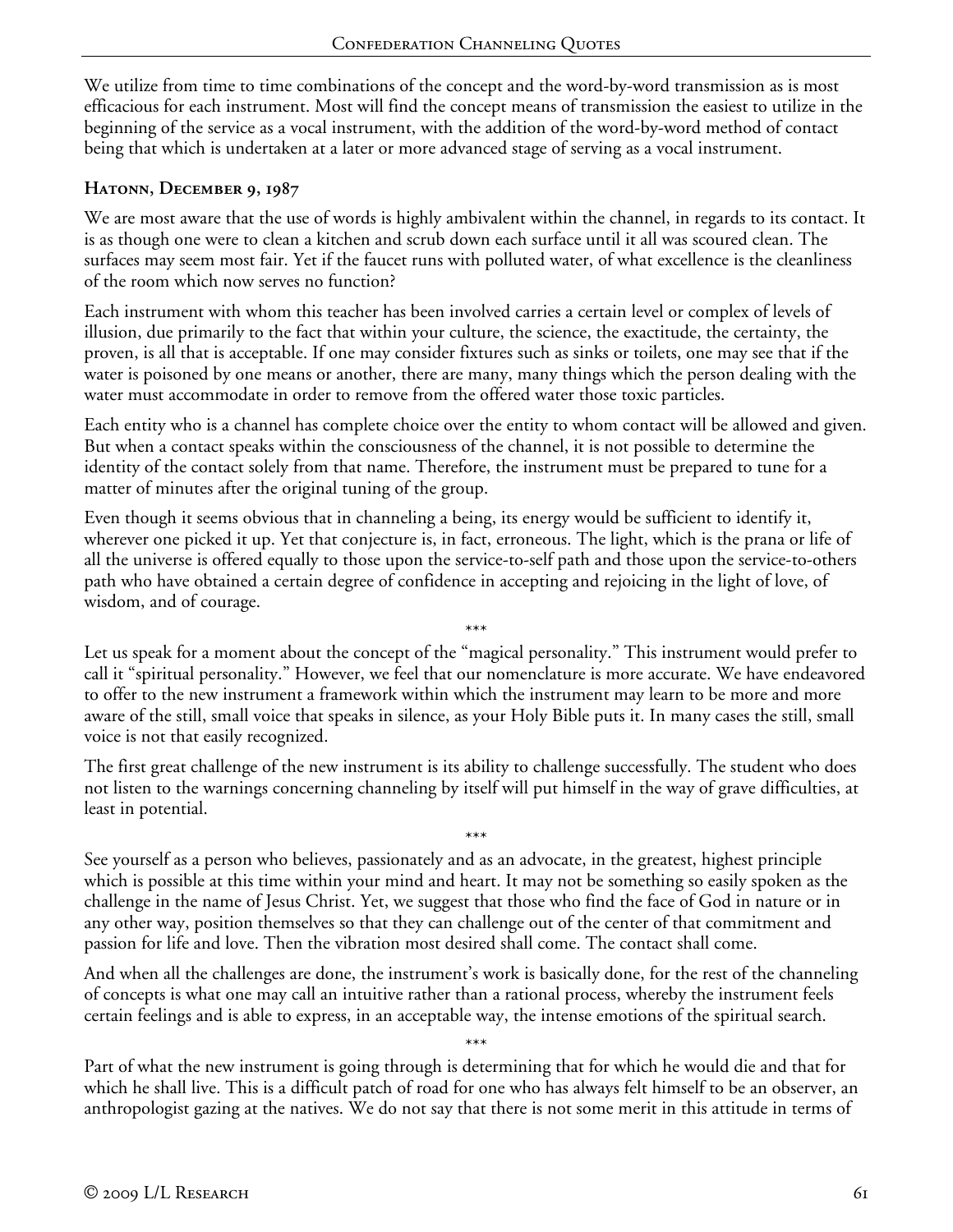accuracy of perception. But, rather, we suggest that one view all those whom one may serve as equally worthy of service.

The straying from the challenging process almost always turns the group responsible for this contact gradually into a point from which they cannot recover, for it is the favorite tactic of negatively-oriented entities within your sphere to wait for times of despair and the dark feelings of defeat in one project or another, in order to lay claim to a portion of that group's mind and heart.

\*\*\*

We ask those present to consider channeling as a priestly avocation. We ask the instruments to consider this carefully and, above all, to keep questioning what concept or complex of concepts contains the limitless ideal for which you live and for which, if pressed, you would die.

Within some entities the face of God resides upon the face of the child, the Beloved. In a more spiritualized sense we hope that each will treat the child which is growing in knowledge of service to others with the same tender care that the one known as Jesus received, albeit in difficult circumstances, in a cow barn, in the middle of a snow storm. This is, of course, recorded to your accounts within your Holy Bible.

May you be the best you can. Relax into the web of love which connects you to all in the universe, which is closer to you than your breath. And be careful of whom you seek, for though the Creator is in all, yet the distortions are many. And although we are distorted, yet it is true to our best belief that we attempt to safeguard the vocal instruments of our message and are successful in the most part in doing so.

\*\*\* **D:** I felt tonight that I was initially channeling at rather a low level and so much from my own thoughts that I really felt reluctant to trust, again, what I was saying as being accurate. Could you comment on that aspect of this night, at this point?

I am Hatonn. We have another opinion, my brother, and that is that the effort which you expended this evening was one which was focused on very carefully and which you carried out with a diligence that has exceeded that of your previous attempts. We are aware that you are yet quite uncomfortable with various portions of the process and have not yet come into your fuller ability to receive those thoughts which we send and to transmit them in a faithful manner. Yet, we may assure you that your diligence has provided a progress which it is a pleasure to note.

We suggest that the future attempts contain this same diligence and focus of attention along with the growing ability to set aside the mental concerns and attempts to analyze, for it is this characteristic of all new instruments to analyze the contact as it is ongoing which, in most cases, causes the eventual cessation or delusion of the contact due to the loss of concentration. Thus, we again encourage you, my brother, to continue apace and be at peace in your own mind.

\*\*\* **D:** Can you speak to the challenging process as it occurred, without my being more specific about how it seemed to occur from my perspective?

I am Hatonn. As you become more decided, shall we say, and choose those qualities or that quality around which your life moves in harmony most profoundly, and as you adopt those qualities in a conscious fashion as that standard by which you ask or challenge each contact you meet, you will discover that the experience of initiating the contact and of being assured that that which you perceive is indeed that which awaits your perception grows easier. You will grow in confidence that the process is beginning as it should. The ability to place the full force of the self in a chosen mode or focus according to that which is most important to your seeking will give you the firm ground upon which to stand as you offer the challenge, as you perceive the contact, and as you relay those concepts which are given to you.

\*\*\*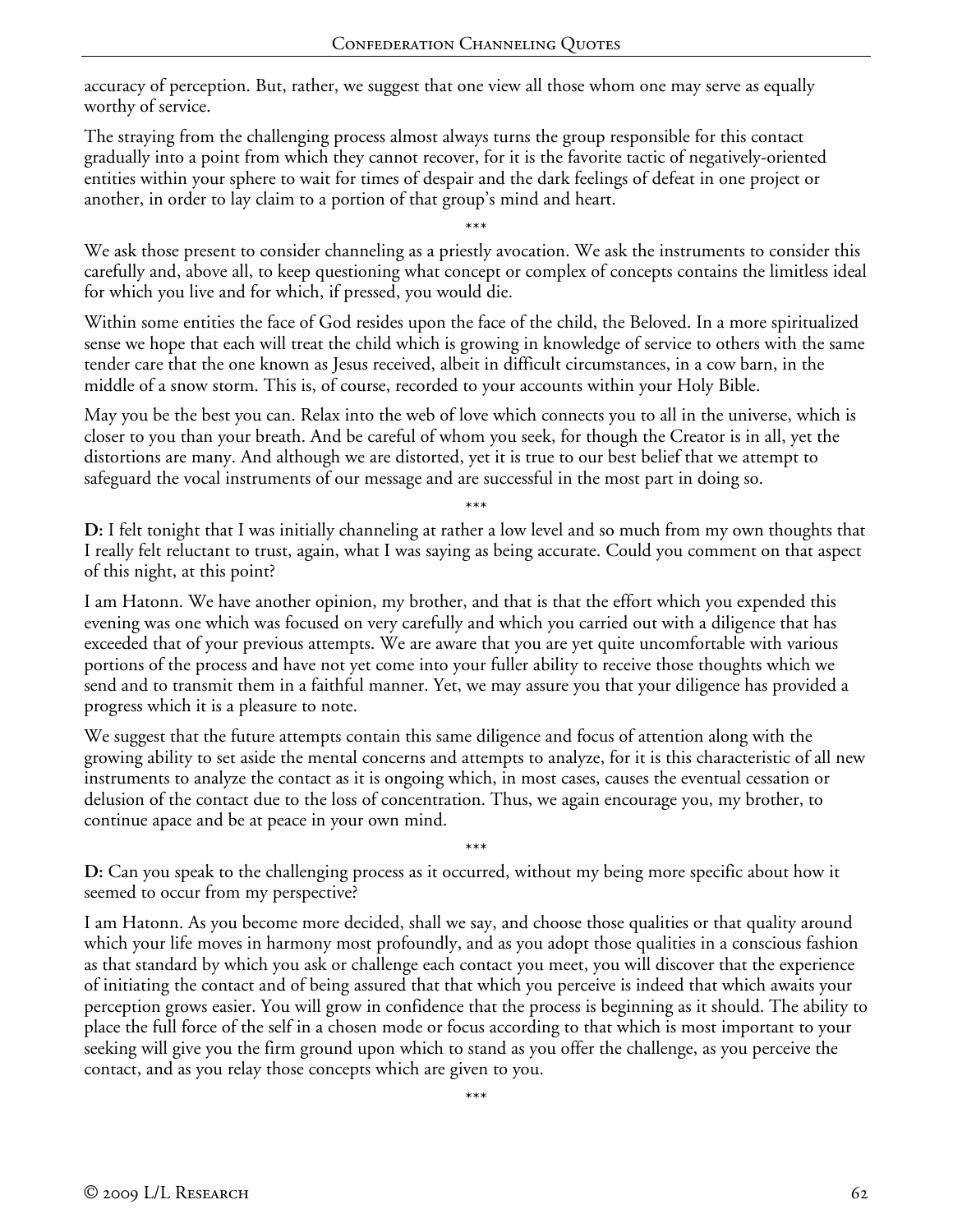**D:** I tried tonight, I think more successfully than usual, when I became physically tense, to relax. As I did, I felt an opening of the mind and a feeling of great expansiveness and contact but without concept, without communication on a conceptual level. I was so confident of that feeling of contact that I was somewhat surprised when you began again to speak through Carla. Can you comment on this, on what I might have been in contact with or experiencing?

I am Hatonn. The state of mind that is achieved in the meditative practice is one which may be likened unto the carrier wave of one of your radio stations. Upon this wave may be placed information. When the instrument achieves this state for the first time in an obvious sense, as you have described, it is usually an allengulfing experience. It is sometimes difficult for the new instrument to continue the transmission of thoughts, for they oftentimes will wander a bit within the parameters of the carrier wave and will need to be brought back, shall we say, by the transfer of the contact, if there is an instrument experienced enough to perceive this situation.

The new instrument will then note that it has stepped into the river or the flow of information and will then be able to recognize this state and work with it in a more focused manner, shall we say, as the experience is gained.

**D:** It was quite some time before I felt this feeling dissolve. Is it a state which to be in has a beneficial effect, as far as building the ability to establish a strong contact? Or is it better to be more diligent and more controlled when that occurs and try speaking and still try to focus?

I am Hatonn. There is great benefit to the conscious self when this state is contacted. The practice of meditation allows the entity to enter this state. It is one which builds a bridge between the conscious self and a greater portion of the self which may be more or less informed by the higher self and the increasingly coherent and integral magical personality. Thus, the conscious self, during these times of meditation within this state of consciousness, is being nourished by the qualities of the greater being.

The attempt to be of service as a vocal instrument may be aided by the utilization of this state of consciousness, as it is then able to receive, in the least distorted fashion possible, information transmitted from sources outside the conscious mind.

However, in the initial experiences of this state of consciousness, the ability to serve as a vocal instrument is determined by the experience that the new instrument has in focusing its attention within this state and perceiving those thoughts transmitted to it while refusing the temptation to analyze the thoughts, and at the same time refusing the temptation to, shall we say, float hither and yon within the most pleasant confines of this state of consciousness.

Thus, there is a balance sought as the new instrument seeks, which attempts to move equally between the conscious mind and its activity and the subconscious mind and its inactivity. What the new instrument and any instrument seeks is the expression of energy or activity in a manner which is informed by the subconscious mind or sources acting through the subconscious mind in a manner which may be perceived and transmitted, then, in a more conscious sense.

**D:** It sounds like you are, in a sense, suggesting that in meditation this state might be one where it might be okay to dissolve into this state and go with it, whereas when attempting to channel, it's necessary to maintain a focus. Is that what you are saying?

I am Hatonn, and this is basically correct, my brother, for the experience of this state is that which may be harnessed, shall we say, by the one who seeks to serve as a vocal instrument, rather than the simple enjoying of this state. It is utilized in a manner which is hopefully of service to others.

**D:** At the point at which this occurred this evening, were you aware of my state and what I was experiencing? Or did you become aware of it by my describing it and asking about it?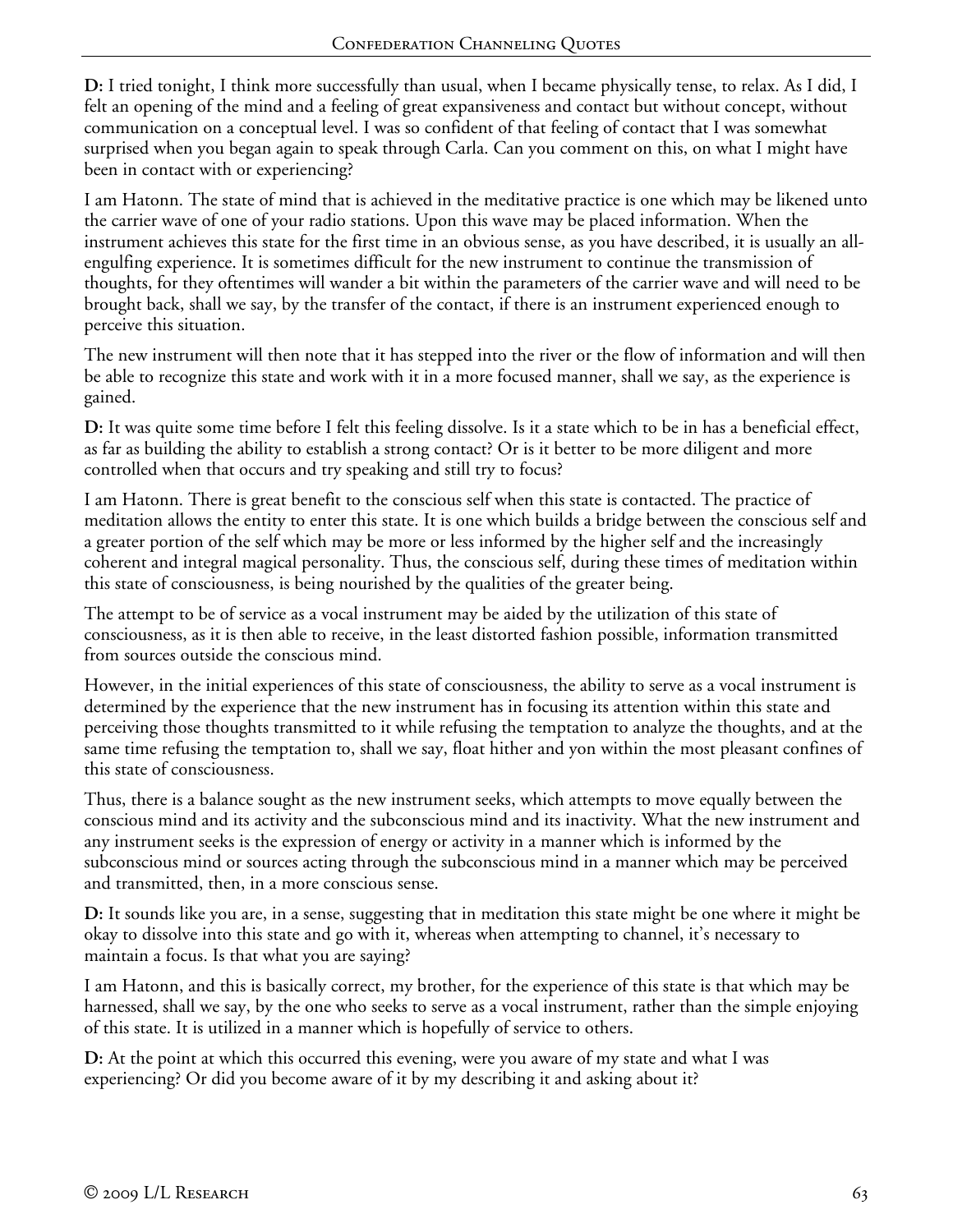I am Hatonn. In most instances we are not aware of the details of the instrument's mental contents, shall we say. We are more aware of the balances that are being achieved by the effort of the instrument and our own effort as well.

If we so desire and see the need to become informed as to some specific details of an instrument's mental workings that may be influencing its ability to serve as a vocal instrument, we may do so if we are asked and if the response does not impinge upon a free will. However, for the most part we choose to ignore the detailed or specific reasons for certain mental qualities while a contact has been established and choose rather to focus upon the blending of energies which we are attempting with the instrument.

## **Q'uo, December 20, 1987**

You ask what people should and should not channel, and we say to you, first of all, that all of you are channels; all of you are instruments for good, for ill, or—most tragically—for nothing, neither good nor ill. As each of you engages his or her heart in communing with the great mystery which you call Christmas, so each of you channels that which cannot be found within the mind or the body in so much concentration except when the heart is awakened to a higher and purer caring for the situation of the self or the situation of those about you and for the great puzzle which all face—the precise situation which lies twixt self and Creator.

In this general sense there is no one who is not a channel; there is no life which is not primarily a channeled existence. By this we mean that each of you carries within the self deep and unconscious forces neither to the good nor to the evil as much as to the deepening of experience. The more times in which the student may recognize the depth of the present moment, just so shall that soul channel more and more in a biased fashion, in an engaged fashion, in an enabling fashion for service to all and for love of the infinite Creator.

For what is channeling, my friends? Many think of it, especially the vocal channeling, as a kind of letter left perhaps upon one of your telephone answering devices, telling interesting things which have happened in your past or your present or your future. Of oneself it is difficult to grapple with the questions of the heart, the heart being the closest connection to the spirit. Therefore, we affirm that all are and should be, in a general sense, channels for the one infinite Creator, for each of you is co-Creator, with that face of mystery which created your life as the open book with the blank pages. And as you are created in this image, the image of the open blank book, so by your living, your polarized thinking and your channeling, more and more you begin to fill the book of your life. Your penmanship matters not, the exquisite outcome of an hoped-for event matters not, for it is as has been mentioned earlier the task of the instrument only to attempt to channel a life lived in love and peaceableness. Sometimes these attempts are taken by the conscious self and made hard and brittle, so that in the name of good the self is broken as a piece of toast.

Thus, to each of you who is indeed the channel of his or her own living, we suggest a persistent, faithfully followed daily meditation, a meditation which does not have to be time-consuming, rather, a meditation which is just the perfect length for you for that day and for that moment. The purpose of meditation is to open up the heart portion of the mind, for the analytical portion of the mind carries you through most of your culture's activities, but the mind-heart has within it a deeper way, a more centered truth, a more balanced bias, and in the end a bias which moves more and more closely to that bias which you wish at the end of your incarnation to offer the Creator as your life gift.

A life is a solid, sometimes bulky, present to offer to the infinite One, yet each laugh, each smile, each encouragement to one who needed it, each hard truth to one who needed it, each and every effort that has been made is as the wrapping and the decorating and the wonderful ribbons about that solid, caring present to the Creator that is a channeled life.

Allow yourself to be conscious as much as possible that there is within you a channel to spirit, to the higher self, to the Self of all that there is. This contact shall never fade away, for as you desire you shall receive. Oftentimes you shall not receive that which you requested, for your higher self knows that which in the end will bring the understanding, the compassion, and the balance.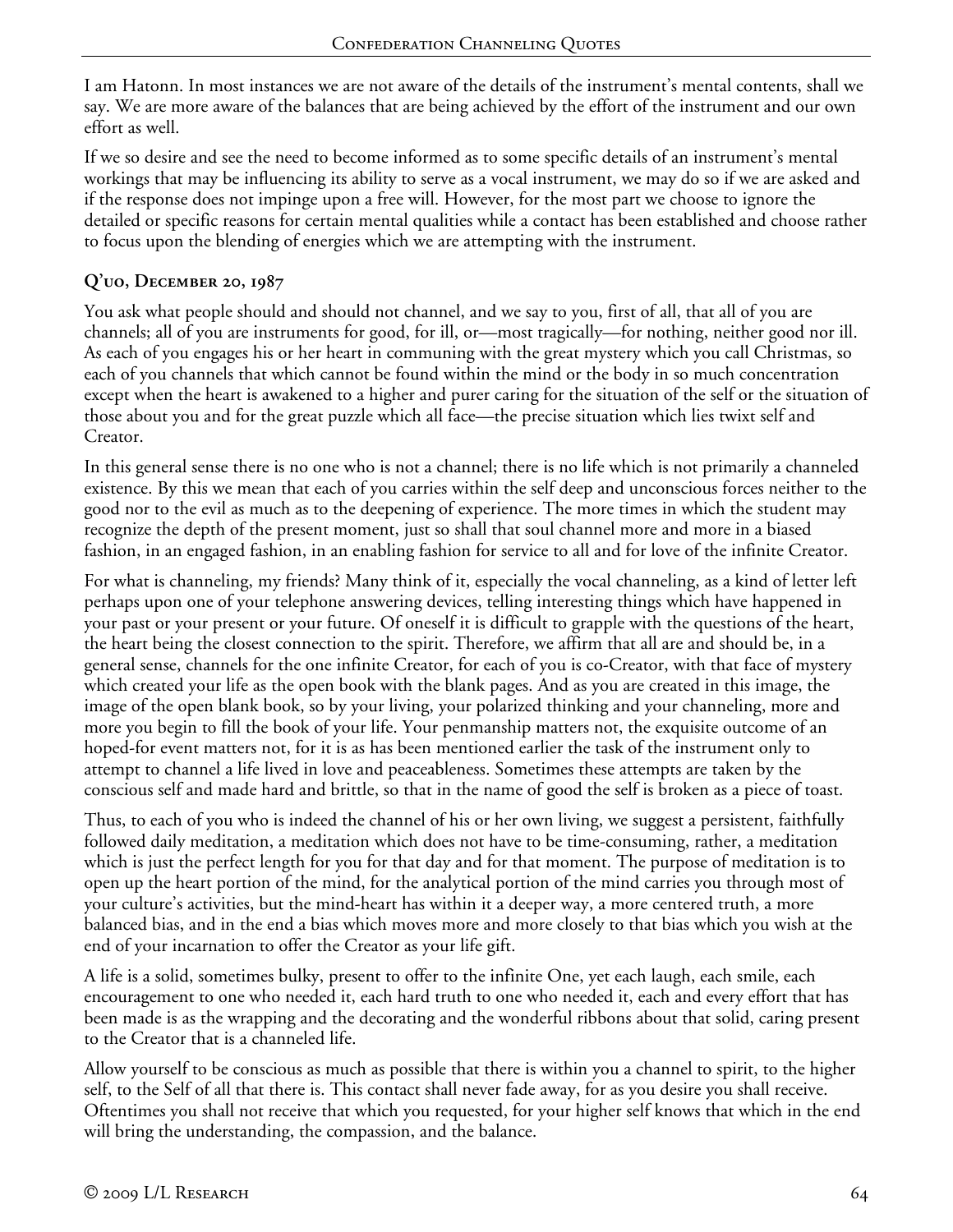\*\*\*

Let us look at the life of a poet or a musician. Many poets have written what this instrument would offer as, "Roses are red. Violets are blue." These channeled thoughts are modest and pleasant, yet they shall not make the poet a man of renown.

So it is with the music. What this instrument would call "Chopsticks" can be taught, and thus any entity can play it on the piano. Yet is this, after all, a decisively important kind of channeling to be shared with others? It may well help the entity, but we submit to you that the equivalent of chopsticks on the piano, when placed in the context of spiritually oriented channeling, may suggest that not everyone, perhaps not even most, need to consider seriously a life lived as a vocal channel.

There is no entity so lost to desires of helpfulness that he cannot eventually learn to channel the love and the light of the infinite Creator. However, there is a certain temperament which finds its reward in being used as a vocal channel. A person with such a temperament is willing to undergo difficulties, misunderstandings, inconvenience and all the minor difficulties that a time-consuming activity causes.

And this is where we begin to make the distinction between those who channel the equivalent of a simple tune upon the piano and those who wish to study the instrument of the self. The study required for being an instrument is a careful, persistent, dogged and light-hearted gaze at the life as it is lived from day to day, from week to week and from year to year.

As in any spiritually-oriented service, the honor of being a channel grows in direct proportion to the responsibility of living that which is channeled. The Creator is a fair and perhaps distant observer when an individual is making a dedication to a life of being able to channel. The vocal channel thus has not only the discipline, the ABC's, to learn about contact, how to govern contact and so forth, it also must gaze at the daily behavior which may be commented upon by that very entity's channeling of a higher and more informed source.

This concept of a life lived in a certain way has in your culture been associated almost entirely with those who choose to wear clothing which is different from others which proclaims a religious status or importance. Those of you who speak with our thoughts mingling with yours are those who travel completely incognito. We do not wish to impress anyone with our reality. We do not wish to reveal the proof, the evidence, or the material which would sway those who find the idea of vocal channeling either sacrilegious or unscientific.

Perhaps you can see by now that we are attempting to say that those who do not wish to take upon themselves the responsibility of attempting to live as they have learned are far better off attempting to be of service to the infinite Creator, which is within all beings, by any one of a number of ways of channeling cheerfulness and helpfulness to those who are needy. Many there are who need food, blankets, clothing and shelter, for upon your weary world there is the winter of the body, and the body becomes cold, and the most beautiful words shall not warm the bones of such a body, but rather the simpler channeling of hospitality and faith, warm places for saddened, wearied bodies.

\*\*\* We are those who listen to a certain vibration of request. We have found that vibration often within this group, and so we are most fortunate that we are called to this group by means of this group's desire to seek and know as much as possible about the true nature of beingness. We waited for this group to become one, to lose the self-consciousness, to join in a circle of light which by now, my friends, is visible for a large number of your kilometers, like a bubble, below the earth, above the earth, and all about you. This light you have created, and within that creation you have placed a call, and we who do not have telephone answering machines like this instrument does, we answer that call—and that right gladly.

For it is a great service to us that you ask the question that we may in our humble way attempt to answer. And may we say, as always, that we cannot state anything which is infallible. We are pilgrims along the same path as are you. We have stumbled over the stones which now confront you, and are stumbling now over different stones, and we in turn are helped by those beyond us. When all of us achieve the complete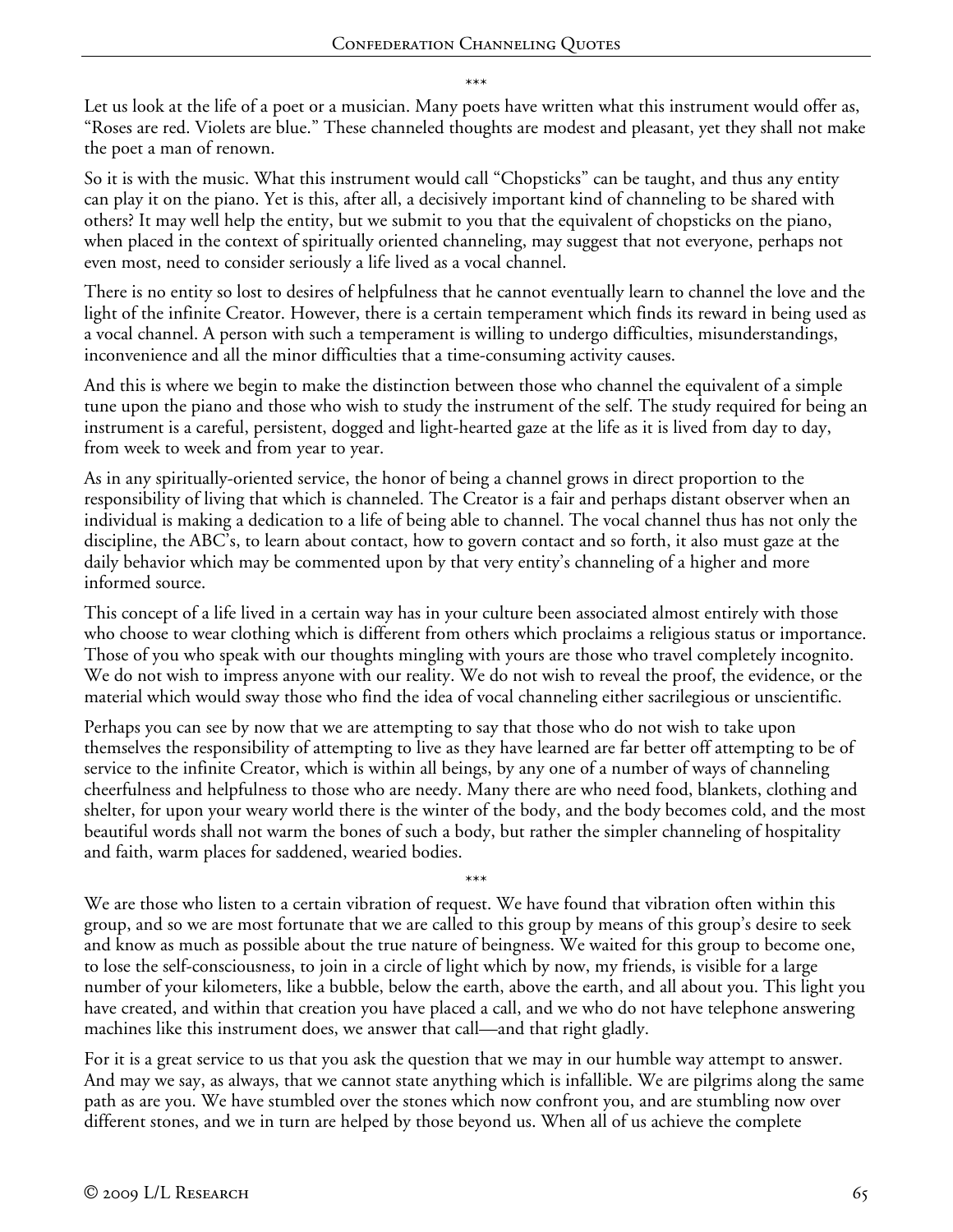channeling which is the impersonal life, then it will be that this creation shall gather itself together in Oneness, in sleep, in timelessness, until once again the Creator bursts out with a new creation, and all the consciousnesses begin again upon a new level to learn new lessons, and to express to the Creator within each other the nature of holiness, compassion and love.

When a student presents itself to one who teaches the channeling, it is often very helpful that the one who wishes to channel has done significant amounts of thinking upon the true nature of the self. Even if you have passed the test of agreeing to amend your life to meet as best as you can the challenges of channeling, it is not always possible so to live. Yet those who wish to make vocal channeling their service have a certain frame of mind, a certain series of biases.

This to us is not a problem. We welcome the difference between channel and channel. We welcome the diversity of ways in which the one great original Thought of creation is expressed, for ours is a most simple story, and we welcome each entity's ability to express our concepts in a slightly new and somewhat different way.

For you, my friends, as channels are fishers of men, as your holy work describes it. You shine not only for the Creator, and not only for the Creator within the self, but primarily for those about you. You do not know how many lives you may reach, you do not know what smile or soft word shall lift up the heart of one who is very low. You do not know until it is over when a home truth must be told, so that baggage may be dropped that was no longer useful, leaving you free for your next experience.

It is our desire not just to make more vocal channels, but to make each aware of the channeling he or she is already doing. The conscious mind is so very small a part of your minds, dear children. When you feel you are thinking especially well, it is as if you were saying, "I am using two percent of my mental capacity," for, my friends, this is approximately the amount of your entire self which is used for logical thinking. The great and enormous depth, beauty, truth and a kind of terribleness which is the connection with deeply impersonal sources, all of these things are by far the greater extent of the mind which is yours at this moment within the incarnation, doing no other work, sitting at this circle and listening.

You are channels. You all should be channels. The call to be a vocal channel is a call to a religiously or spiritually-oriented life. There are things which one must turn one's back upon if one wishes to remain a positively-oriented channel, open for undistorted information giving. It is not well when all in a society decide to be priests, my children. Thus, if you find other ways of channeling [than vocal channeling] which are better [for you], then we urge you, by all means, to realize what kind of channel that you are, and be that wonderful, loving, compassionate self that this particular type channeling may bring

A weaver channels the beauty of the cloth. One who works with people channels a love and acceptance, a true listening ear for the entities around it. There are so many examples of the channeling which all may do—the cooking, the washing, the smiling at the sun, the enjoyment of water, all the excitement of daily life, all the little things which are like flowers in a bowl in unexpected corners of your daily life. You channel your daily life. We ask you to do it lovingly and honorably, honoring yourself and honoring that which this instrument would call the Christ consciousness in each and every face that you see.

Finally, with mixed emotion, which may indeed make this part of our message difficult, we urge that those who hear these words not assume by any means that vocal channeling is that which they are prepared to do. The entities which have begun as excellent vocal channels and have later disintegrated their contact are many, far too many. And although each entity shall be healed and disappointment shall cease, yet still, by following not the heart within, but the ambition without, they have condemned themselves to much disappointment. If you are to be a vocal channel, may we say that you shall not be able to resist that search, that practice, and the ponderings that intensive channeling meditations bring to one.

We urge each to listen to each channel with an open mind and gaze not at the mythology or story which surrounds the messages, but rather the messages themselves. We have purposely refrained from describing ourselves in any physical way because we would not wish to begin, in those whom we serve, some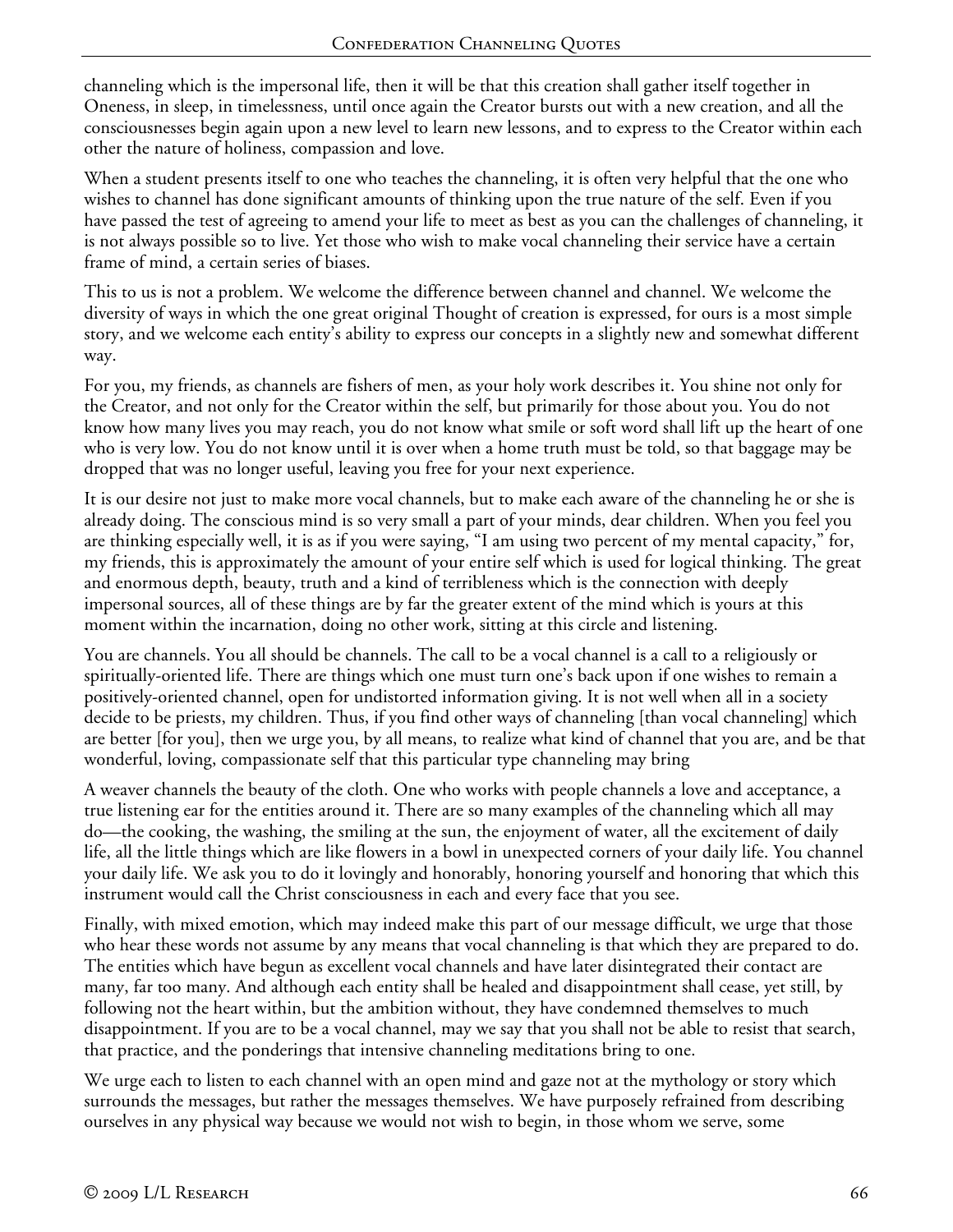idealization of us as teachers, something that has a face and a name, something that will bear responsibility for them. My friends, each of you is upon your own stage in your own creation with your own audience, and no matter how many people there are in that theater, all of those entities are yourself.

There are few who are so oriented that they may gaze daily and lovingly at the many errors and peccadilloes of the human self. Therefore, in those who truly wish and are capable of being vocal channels, it is important that those entities judge not the temporary or ephemeral thoughts, feelings and conclusions, but rather with a good heart and a real sense of commitment move forward day by day, meditation by meditation, honing, refining and humbling the self that it may be a vocal instrument which is harmless but helpful.

Many contacts there are of entities which use light not for service to others, but for those messages which involve personal power over others and service to self. Thus, the first and greatest suggestion that we may make to all who channel the self in everyday life as well as all who seek a vocation as vocal channel, is that the self be regarded in some way so that as the days move forward, the more and more positive ways of reacting to difficult situations may become more smooth, more comfortable, less threatening, and more open.

The successful channel, whether vocal or otherwise, is one whose heart is happy, one whose wings are spread, yet one who is not impatient for the song to sing or the winds to take wing. It is up to each to decide in what way service lies. Many there are upon your planet who sit, shall we say, at the top of a great watchtower, gazing upon infinity and bearing the sadness and futility of apparent human existence, and with that open and terrible gaze, that pitiless eye, seeing the perfection, the beauty, and the harmony of that great plan wherein self shall meet self until all selves have met and merged and again we are One, the one Creator, the one original Thought which is love, not love as you and I know it in a personal sense, but the love that builds and explodes the very stars themselves.

\*\*\* **Carla:** I have always thought that if people who wanted to learn to channel out of curiosity, it still was helpful to them as long as they didn't go beyond a certain point. I wondered if that is a thought that you can confirm?

I am Q'uo, and we are not averse to attempting the exercising and utilization of an instrument which has only the goal of satisfying personal curiosity, for in that way do we also serve in a manner which hopefully is instructive to the one with the curiosity. It is oftentimes a lesson well learned for one to practice an art long enough to discover that it is not the life's vocation.

\*\*\* **Questioner:** Q'uo, there are times when I am questioned about something, in class, to which I really do not know the answer in my mind. I don't know that I have ever touched upon the subject even. And yet it seems that my mouth will open and I will give an answer. The answer seems very acceptable and something that even I need to study, but I have wondered, if I was a fraud, perhaps making it up or filling in. But there would be the answer. Am I to understand that this could be definitely channeling?

I am Q'uo. Indeed, each conversation and activity within which an entity partakes is a channeling from some portion of the Creator, for are not all the Creator? Therefore, it is not surprising that each entity in the daily experience will utilize resources within the conscious and often within the subconscious mind as means by which an activity will be undertaken and a conversation will be initiated.

There are many rooms to the mind of each entity. Many of these rooms contain information which will wait long before being utilized, yet there is a time and a season for the utilization of far more than is normally utilized by the conscious mind. As one seeks in a wholehearted fashion to be of service to others by the life and the various portions of interaction with others within a life experience, there is created within the entity a bridge, shall we say, or a channel which connects the conscious mind with other portions of the conscious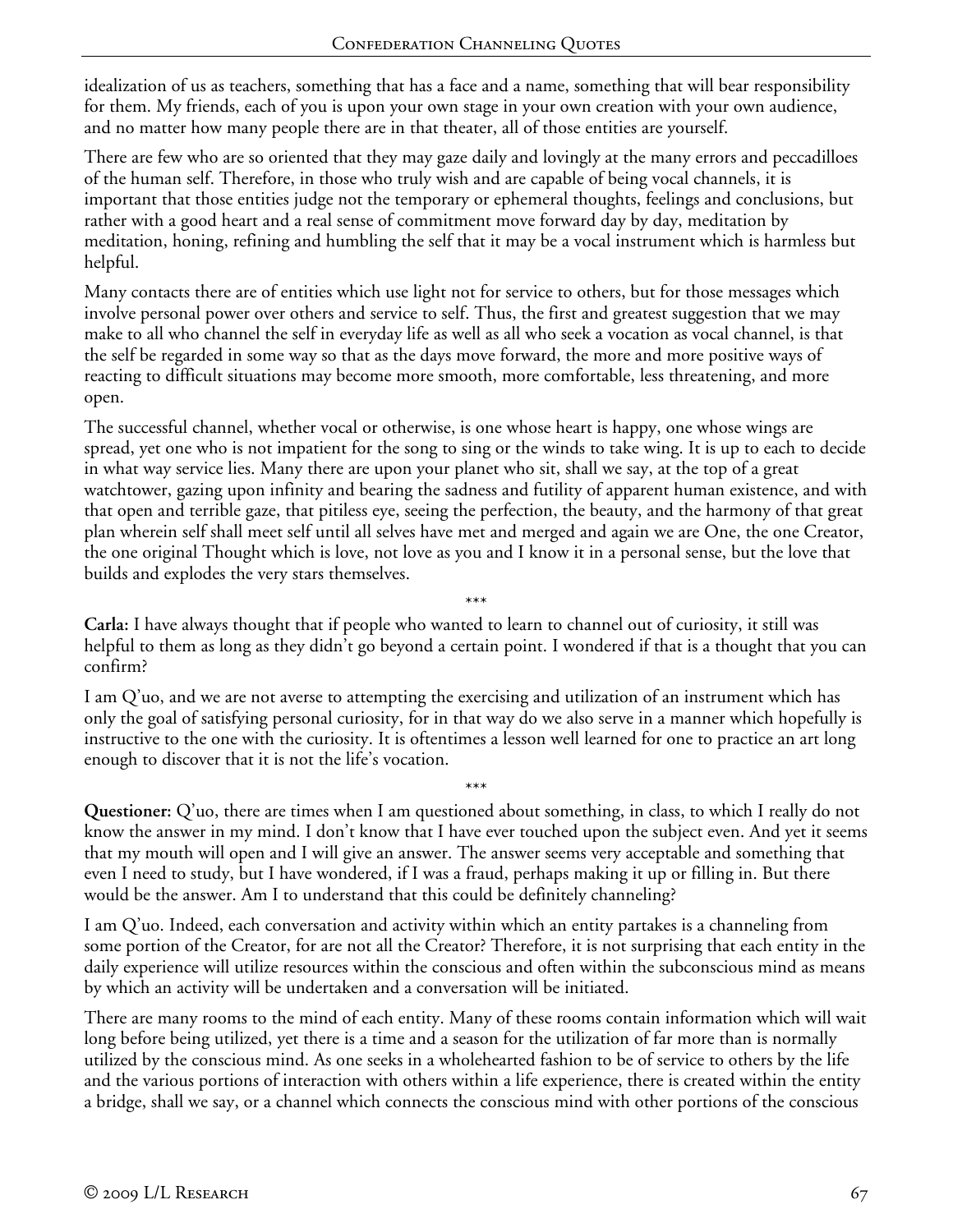and subconscious mind according to the nature of the information sought and the degree of desire which activates the seeking and searching within the self in order than another might be served.

Thus, each of you, my friends, cultivates this channel or pathway each day of your existence, and as you begin to ponder more and more the mystery of beingness, of the creation, of your purpose within it, of the direction in which you wish to travel, you begin to access the deeper rooms within the mind which contain information that shall be of use in this continuing journey and unfolding of the deeper levels of your being.

## **Q'uo, December 27, 1987**

Each channels each perception of environment and then in measured response offers some portion of the self in an effort to so order that which has been seen that the spiritual principles implicit in the event, situation or problem may be resonated and sung in lucid, clear tones, the truly channeled tones of clarified emotion.

Without asking all of humankind upon your planet's surface at this time to become priest or ministers or those in charge of other's spiritual activities, we mean specifically to state to each that each is an equal, considerable and infinite portion of the cumulate channeling of the one great original Thought of mankind. So often it is seen by those whose lives are full of toil that others, not themselves, are the only ones capable of responsibility of a moral or spiritual kind. The reverse is, in fact, far more true, for those who grapple with time-consuming and mind-numbing activities have reserved to themselves their own choice of interests, those faculties of mind, spirit and heart which may color the life experience, no matter what that life experience seems to deal in upon the surface of things.

We intend for each to see that each is an imponderably important portion of the channeled cumulative value of humankind at this time, and insofar as struggles have been rewarded with virtuous hope, as difficult dealings have been faced with honest courage, so moves the labyrinth of humankind, slowly yielding to the carefully penciled traces of the path we must retrace to that source of all channeling, of all being, the one infinite Creator.

It is important to us that we express that it is not merely those whose sensibilities have been tuned and honed to be exquisitely fine upon whom the fate of humankind rests. Nay, far more is it the hard-won capacity of the busy, overworked, underappreciated man and woman of lesser circumstances whose response to these difficult environments generates the love and the light of the one infinite Creator for all of mankind.

\*\*\*

All those who quickly learn the mechanics of the channeling process are not, because of this original learning, automatically ready for the life of discipline which follows a choice upon the part of the channel to be a channel for the one infinite Creator. Our thesis is that some discipline in the living of a practical, modest and loving lifestyle is very helpful to a channel although it may or may not suit the mood of those who wish to become channels.

\*\*\* That for which we look; that in which we rejoice in a channel, is the clear statement of the channel's personality in a disciplined and unified way. For it is upon this level that channel meets channel. Make no mistake about it: channeling is a two-way conversation, and the channeling in light trance or heavy trance, during this exploration of a possible message for the day, is based very largely upon the level of commitment and serious intention which the channel offers at the time of challenge to the contact.

\*\*\* The channel is not the entertainer or the one with the job to do. The channel is rather a kind of person. Your closest word would perhaps be minister or priest. This human minister/priest gazes upon the face of the illusion and chooses to live in a loving, caring and openly spiritual way, bragging not one word, celebrating not one virtue, but instead learning the true humility of one who knows that what one wishes to be, one is, but only by will and faith. For it is the nature of humankind in third density that all seeming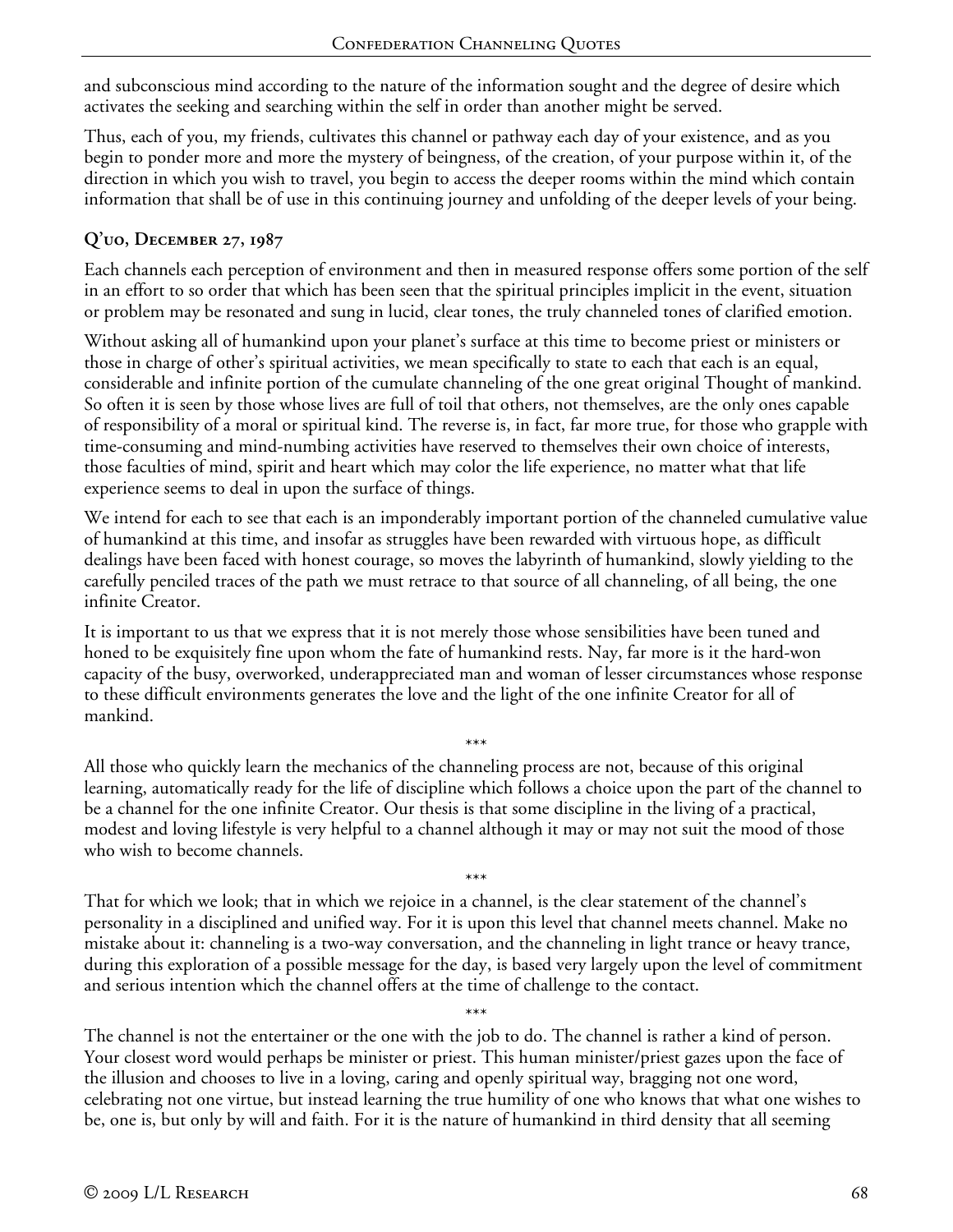perfection shall be pierced with error. All glasses to a brilliant future are made murky by the inevitable, constant, dramatic game-playing of the illusion itself.

If the new instrument who decides to live a life of spirituality thinks at first that there is some trickster designed to test that channel in an ongoing way, this instrument is not only accurate, but has foreseen the mere beginning of a long series – indeed, an endless series - of challenges to see through; of seeming heartlessness to bring love to; of seeming dreadful inadequacies to enfold in consciousness. Inevitably, finally, the one who seeks to serve as channel aches and cries with the agony of compassion in such a dark world. And yet at the same time, he trembles with the ecstasy of the limitless light and the glory of souls who gradually shed the used skins of ash and dust.

New channels shall have an interesting transition at the time of your passing, for you have been intending to die to yourself for time out of mind. And when finally the poor ragged flags of personality flutter and lie limp in the breathlessness of death, the channel rises with lightsome step and with glorious enthusiasm for the light and companionship which lie ahead.

\*\*\* All people live a channeled life. No one lives by rational thought alone. That which is not rational is channeled through to the conscious mind and acted on as if it were fact, when it is, indeed, bias only. Each of you is a channel with biases, and each glad and sad activity within your experience upon this Earth plane is designed to teach you just how you wish to channel.

This is not a vocation. This is a portion of the way a thinking entity regards the various forces of irritation and subconscious thought which creep into human discourse. If you know that you are indeed a channel, not to others but to the self, then you know that there are certain responsibilities. When you are offering the best you have in conversation, with perhaps unfortunate remarks made by others, find the patience, the light touch, the understanding and loving word in the face of the opposite, which will make others rethink those conversations and wonder, perhaps for the first time, if they too could be responsible for such a wonderful thing as channeling a lighter, more joyful attitude.

\*\*\* To those who wish to be channels, priests, ministers and light-givers, to those of you on the watchtower, mending fences and gazing into the heavens as sentinels of the light of the cosmos, we urge you above all to find within the self that fundamental character which can offer the highest praise; the deepest felt purified emotion.

If that means that you must function upon your own, then it is that you shall be lonely. It is unfortunate in the short run that experiences such as loneliness are considered to have great possibilities for learning among those who have chosen to live the life of the minister or the one upon the watchtower. Thusly, in the second place, it is your greatest hope to find those who are able to share the darkness, the misunderstandings, the despair and the doubt which accompanies a life lived in hope but executed with human error. May you find those who comfort you.

To you whom we may call shepherds, there is sent a glorious company of those who surround you, love you and love the one original Thought that is slowly taking place and growing within each. Call upon those helpers which you know by names such as Holy Spirit, guardian angel and inner guides. More than that, rest back into the recollection of the enormous web of caring, trusting, hoping and loving which your most mixed-up planet does indeed send out greatly.

# **Hatonn, February 3, 1988**

It is a most helpful skill to be learned by a new instrument to initiate a contact, for in sessions to come, where there is not a more experienced channel, this ability will be necessary. And, indeed, it is not a difficult lesson to learn once that leap of faith has been taken, the preparation done well, and the releasing of all eventualities made. Once the channel begins to speak the words heard within, the channel is no longer any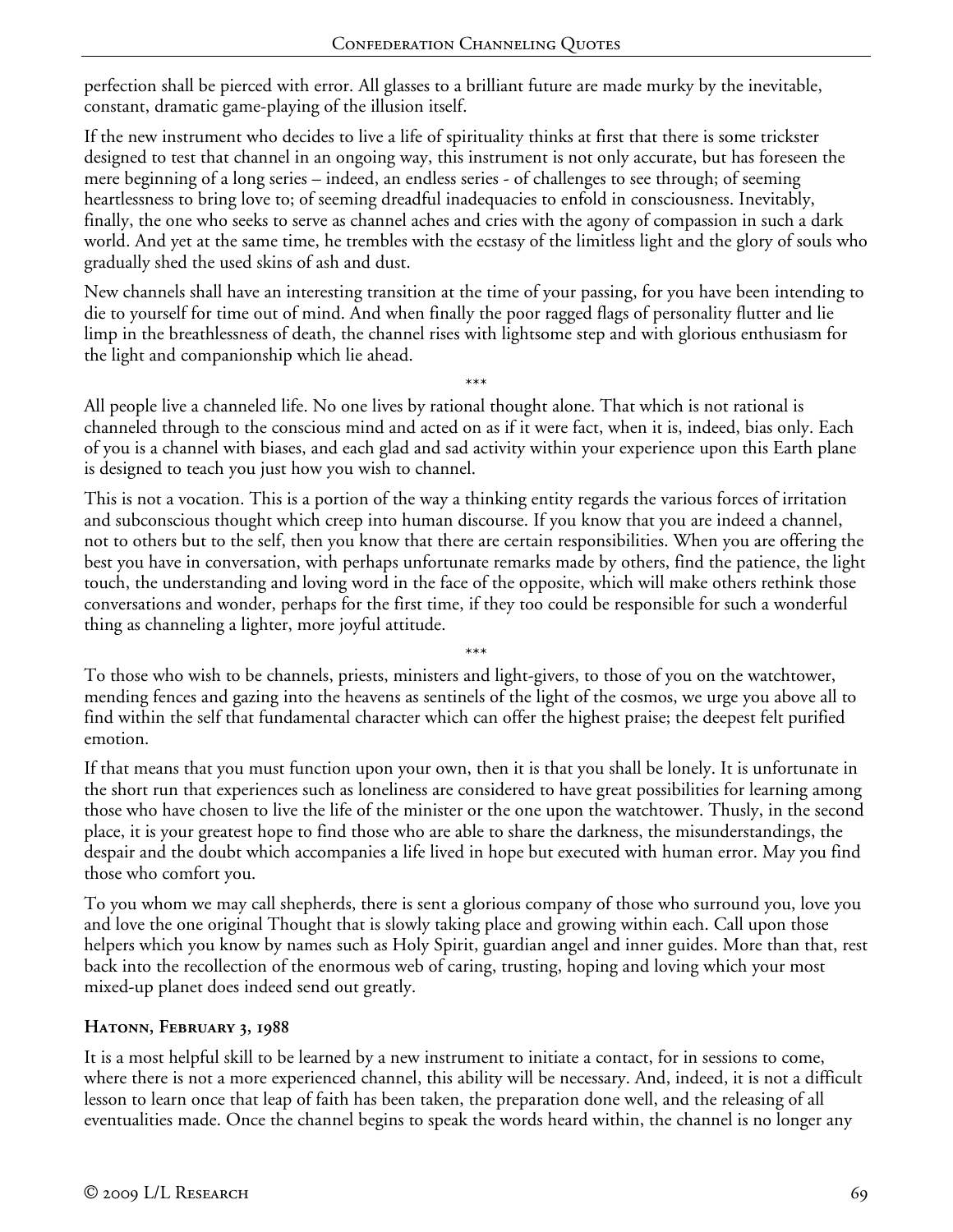part of the message in an initiatory sense, but is only expressing that which has come through to the conscious mind.

\*\*\*

We ask this instrument's permission, and receive it, to move back some few seconds in your time and verbalize the actual challenging procedure which this instrument used during the regaining of this contact. You will note the use of the critical mind, balanced by the use of intuition. This instrument first repeated several times, "Lord, make me an instrument of Thy peace." We shall proceed from there without expressing who said what to whom, as it should be obvious.

"Who comes in the name of Jesus the Christ, whom I serve with all my heart, all my mind, all my soul, all my strength?"

"I am Hatonn."

"I challenge you in the name of Jesus the Christ."

"I am of that principle."

"Begone if you are not of Jesus the Christ. Begone. Begone. Begone."

"Very good. We are of Jesus the Christ, for we are all Christ."

"I ask in the name of Jesus the Christ."

"Yes, my child. Jesus the Christ. We answer that challenge."

"Are you ready for me to begin?"

"No, my child. Tune again."

"Lord, make me an instrument of Thy peace. Lord, make me an instrument of Thy peace. Lord, may every word I speak be Your Truth and none other. Am I ready?"

"You are ready."

"Very well."

This is the process in a somewhat shortened form of the challenging which this instrument is attempting to teach. The form is shortened because it is not the first tuning and challenging of the session. Note that the critical mind is an all-important factor in the listening and evaluating both of the condition of the self as channel and the words which answer the challenge. The fact that these are heard mentally rather than audibly means, however, that the faculty of intuition will be, in a balanced fashion, brought to bear upon the process.

The rule is simple: one applies every discrimination and uses the critical mind with the utmost of care. For the critical mind, the conscious mind, the thoughtful self, is a tool, a wonderful, smoothly working, highly complex, efficient tool for accumulating data and making decisions.

\*\*\*

Like any other tool, it can become the master of the user of that tool. We do not suggest to any of an intellectual bent the speaking ill of the activity of the mind, for if the mind is critical and discriminatory, then this tool was meant to be, and meant to be used. But an entity is not a mind any more than an entity is a stomach, a foot, a hand or a heart. Instinctively, entities within your illusion recognize your physical body as a series of excellent tools.

And by using hands and mind and senses and sensibilities, humankind has created a great many, many artifacts, thought a great many thoughts worth preserving and passing on, and accomplished far-sweeping histories of war and crime and sadness, as well as peace and honor and joy. And when the scales have tipped toward the negative, you may be sure that there is a band of entities whose conscious minds have made harsh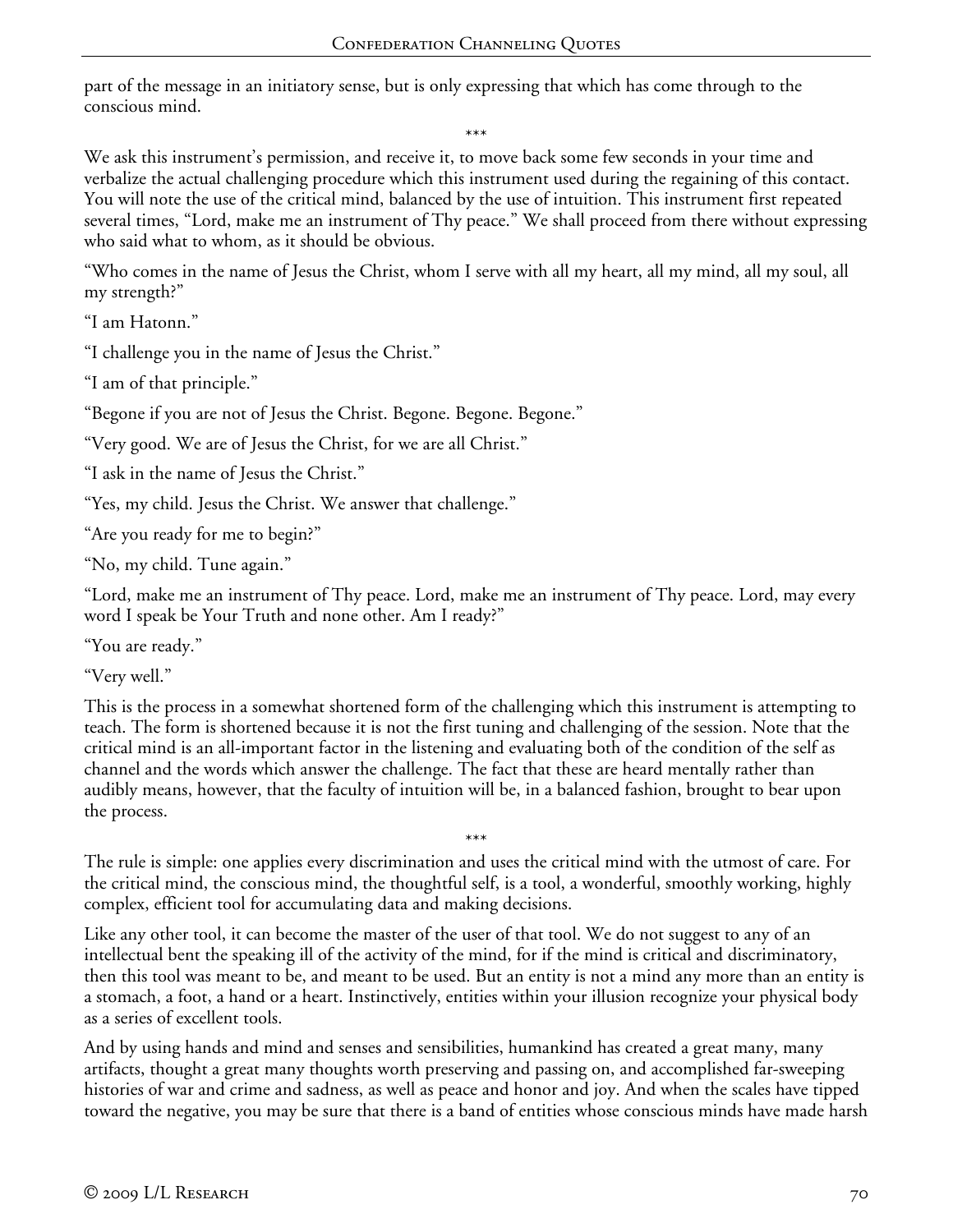judgments, and who then require their will and their faith to stand in support of those ideologies, be they philosophical, religious or simply dominating.

We urge balance upon each, for working with intuition only, without the use of the intellect, produces an entity lost in a sea of experience, sensation and wonder, an entity who is without the tools to express what is occurring, to refine an understanding of it, and to seek ways of manifesting that beauty which has been received in some service to those about it.

Do not see the mind that is critical and the mind that intuits as two sides of a coin or two separate things. See rather, to use our favorite image, that portion of the tree which is above the ground, which blossoms and rocks in the breeze of summer, and stands naked and proud against the winter cold as the conscious mind, in intimate contact with the illusion, able to flower, blossom and expand, and able also to hunch the back, stiffen the self, and be protective against difficult influences.

See the intuitive mind as a great underground system of the roots of this same living tree. In winter and in summer alike, they are in contact with the Creator, drinking in nourishment from earth and water, storing, nurturing and keeping watch over the life of that visible tree which nods above the ground. There are far more roots to the mind than there are visible trunks and branches, and the ends of the roots lies in the center of the Sun. Thus, the deeper mind has the opportunity to contact intelligent infinity itself, eternity and everness.

How precious is the entire being, the entire consciousness that you call the mind and that is truly yourself. May you see it in a loving and holistic way. May you glory in your branches, in your thoughts, in your ramifications, in your distinctions, and in your conclusions as you go onward from conclusion to conclusion. But may your faith be in the system of roots that links you to eternity, and may your will be more and more to place the tree above ground in the service of that greater consciousness which lies within the nurturing darkness of earth and water and, finally, fire.

### **Hatonn, February 10, 1988**

It is often advisable and efficacious in serving as a vocal instrument to allow spontaneity and creativity to be prominent in the mind. But during the process of challenging a contact, efficient and safe establishment of a clear contact which can be maintained with confidence on your side and our own is paramount. The instrument needs to have a well established stance or posture which it can present to us and to any other entity which may attempt to infringe on the contact, a posture or routine in which the instrument can have confidence as to its effectiveness and efficiency. The instrument will find that as this process is repeated and becomes routine, he will sense our interaction initially, our approach to the mind, as it were, more easily from week to week.

\*\*\* **D:** Both tonight and two weeks ago, when I was not able to establish any effective contact at all, really, I had had some caffeine before the sessions. Can you detect that influence, whether it's detrimental, or whether it was a contributing factor either tonight or at that time?

I am Hatonn. We do not feel that the addition of the caffeine to the bodily system is detrimental in any way to the ability to receive telepathic contact. Indeed, there does seem to be some indication that for a significant portion of those that practice the art of vocal channeling that this ingredient is somewhat of an aid in that it serves to sensitize certain neuronal receptors within the brain and facilitate the reception of thought from the deeper portions of the mind complex. The movement of intuition, shall we say, seems in some entities to be enhanced by this ingredient.

\*\*\* **D:** Not on that topic. I wonder if you would have anything to add at this point to what was said about challenging. Of course I tend somewhat to—not necessarily to feel that I perceived your concepts one hundred percent accurately. It's a topic that I would like to be sure I understand one hundred percent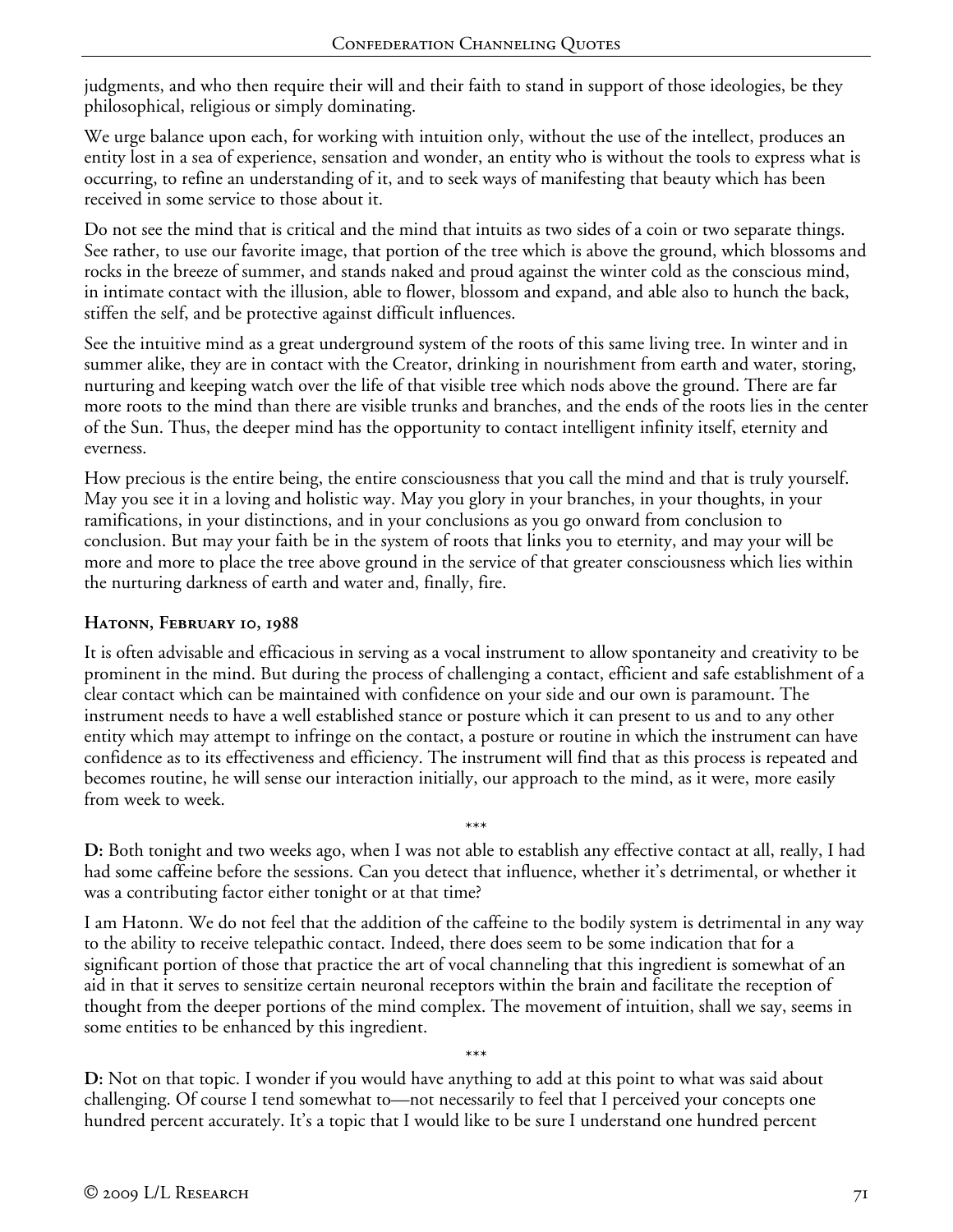accurately of what you would have to say about the topic. Would you care to modify or correct anything that I received earlier about that topic?

I am Hatonn, and we are pleased with the information regarding the challenging process that we were able to transmit through your instrument, and we would at this time add only one additional concern, and that is that each instrument be reminded that the process of tuning and the challenge is an ongoing process that will change as the entity grows in the ability to function as a vocal instrument, for the process of spiritual growth is a process by which the seeker continues to move closer and closer to the heart of truth and the essence of the self which harbors this truth, shall we say. And as the entity becomes more aware of who it is and that guiding principle towards which it moves and for which it stands, by which it is inspired, the entity will have an additional intensity or richness to call upon and to offer as the heart of the challenge, that any contacted discarnate being might become more aware of who you are and how it is you wish to serve. Thus, the continued refining and enhancing of the tuning of the instrument and the offering of the heart of self in challenge is recommended.

**D:** Are you present throughout the tuning process in our minds, and in particular my mind? If so, would you have anything to observe about that process as I go through it now, although I might call it an invocation, with any comments about how that has evolved over the last few weeks?

\*\*\*

I am Hatonn, and, indeed, we deem it an honor to be present as each instrument continues with the inner tuning in preparation for contact with us and with any that should be contacted in a session such as this. We commend you for your continued refining of the tuning process, and can only suggest to each instrument, whether new or experienced, that this tuning be accomplished with as great a degree of fastidiousness as one is capable of providing. For this tuning is the factor which allows for the construction of the actual channel, the receiving antenna, shall we say. Enhancing its polishing, tightening and sensitivity will allow for the greatest degree of both freedom of transmission and accuracy of transmission.

### **Hatonn, March 16, 1988**

It is our perception that each new instrument will find those times when the facility with the speaking of concepts is less than others, and even very difficult for each new instrument, as the life within the mundane world draws from it the vital energy which is most helpful in contacts such as this one. And there are many concerns which draw this energy and make it difficult for the new instrument to find the peaceful center of its being, where it may perceive with clarity and transmit with equal clarity those concepts which are given it.

We commend you, my brother, for persevering under conditions of fatigue and for continuing the training which shall provide you with another means of serving the one Creator. We hope that the efforts which fall short do not disconcert you overly much. We equally hope those efforts which are easy and free flowing give you confidence but do not make you overconfident, for there is much to learn from that which you call failure and much to learn from that which you call success.

\*\*\*

There is no study at which a taskmaster is not sometimes an aid. Incorporate then into each practice of meditation, centering, tuning and challenging that fine honed singleness of purpose which is yours in depth so that you, being your own taskmaster, move harmoniously with your own requests and are to the maximum ready to serve as a vocal channel. For do not all those who wish to serve the Father wish to do so at their highest and at their best?

\*\*\*

The channel is as the color sparkling off the facets of the diamond which gleams so whitely. Each glint is unique in its spectrum, in the rainbow of itself. Each of you are distortions of that white light.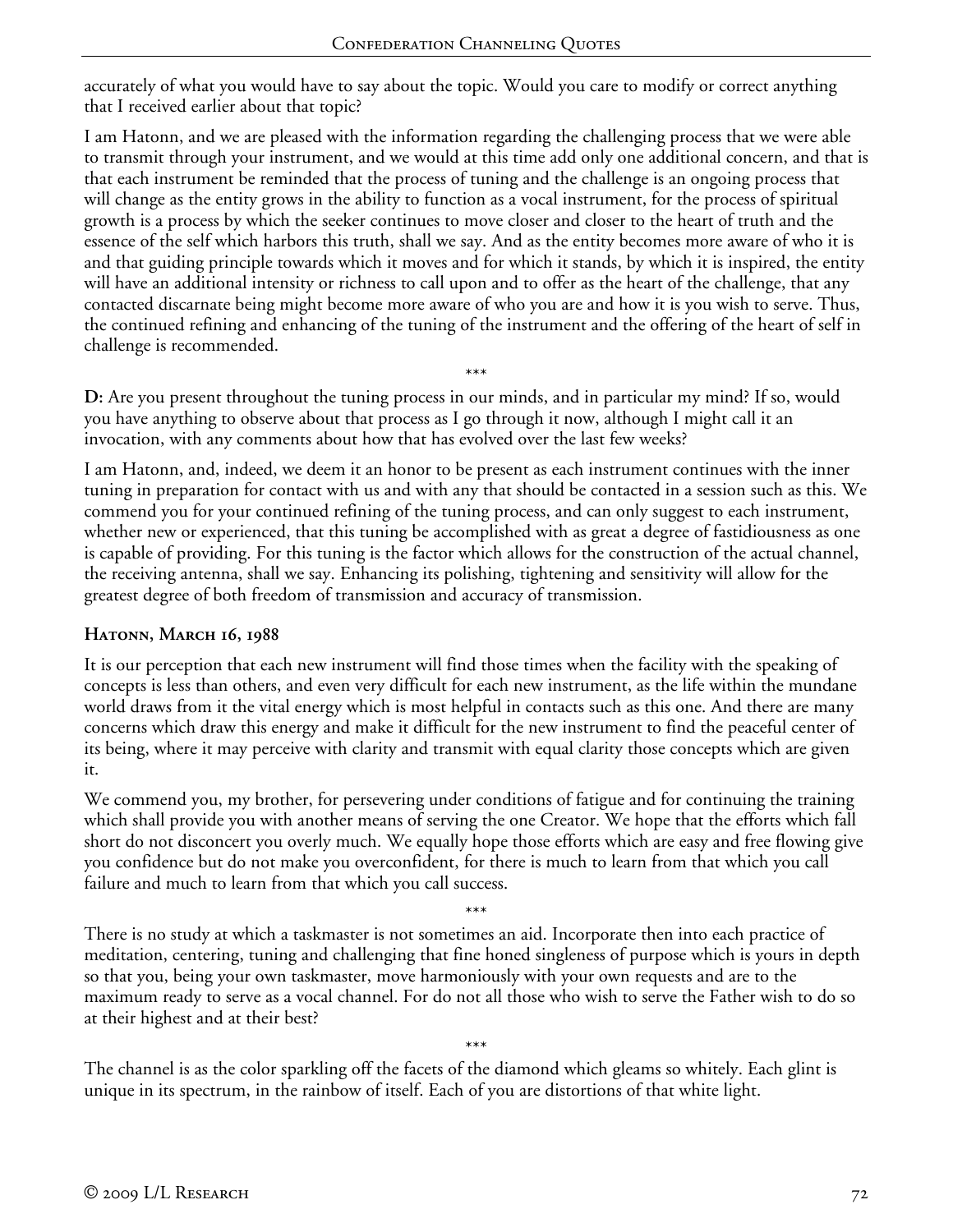We have our own distortions in the concepts which we give to you. To our distortions are then added two things, firstly the combined strength and desire of seeking and the areas of seeking of all those present in the circle and secondly, that gem which is the channel. Thus may we speak of the infinite Creator infinitely, as through even one channel the infinite moods, experiences and thoughts of each day make each unique being a little different.

It is an exciting way of being of service to us, for we learn much as we see the poetry, passion and strength which instruments such as yourselves create from the solid prose of our one statement. And that statement is that there is one thing: that one great, original Thought which created all that there is, which is all that there is, which is you and you, It.

How very stolid that message seems; how very tame and staid beside the many beautiful creations which have been channeled through so many positively oriented channels. We have most certainly a great debt of gratitude to each and every one of you.

### **Hatonn, June 29, 1988**

We would suggest to the new instrument, and to all who wish to live what this instrument would call a Godly and righteous life, to embrace the self and the nature of the self, to embrace the risk of attempting to be of service, to embrace that courage that causes the coward to speak up for that which it believes. Passion may come to you; however, if the instrument is not tuned, that is, if it does not grasp that food which it needs to be who it is, that passion will be distorted and will become petty.

Thusly, we wish to encourage each by saying, in your meditations focus upon the love that you feel and the love that you are receiving in the eternal and infinite process which is real life. We realize that this may not seem at first blush to hold the key to someone who is making a decision about how to be of service to others. However, once the self has worked for some time upon developing an inner intensity, a fiery and creative love, and an awareness of the infinity of love and power and wisdom which come from the Creator, the person who feels these things will find the miasma of self-doubt and feelings of unworthiness fall away.

There is no voice which is incapable of serving as inspiration for others through vocal channeling.

We ask you clearly, each of you, to remember what you know already: that the statements you make about yourself to yourself determine your incarnational experience.

Many new channels are caught in a trap which has been waiting for them since that time early in the incarnation when there began to be doubts about the self or stress placed upon the self that was seemingly more than could be borne. These occasions occur throughout the incarnational experience, but none affect the incarnate spirit like those experiences occurring in the early years of the incarnation.

Virtually each entity with whom we have worked—and we have worked with quite a few by now—has been blocked in what this instrument would call orange ray; that is, the relationship of the self to the self and the relationship of the self to another self. It is a feeling of relative unworthiness, relatively low advancement, a feeling that is persistent and pervasive, but untrue. That is, it is a distorted reflection offered to you by those about you which were very distorted.

Now, at this moment, each is a free being and each has free choice. As long as each realizes this fact, and as long as each attempts to carry that realization into the present moment, the process of work for your planet and for the raising of the consciousness of the people of the planet will go on.

Encourage yourself and speak well of yourself to yourself. If there are wounds to be healed and errors to be forgiven in relationships, pray unceasingly; speak and communicate persistently until there is a feeling of peace, a feeling of righteousness, a feeling of freedom. Let that energy become unblocked. That energy is needed for the challenges of being in service to others. That energy that is blocked is the deepest part of your passion.

<sup>\*\*\*</sup>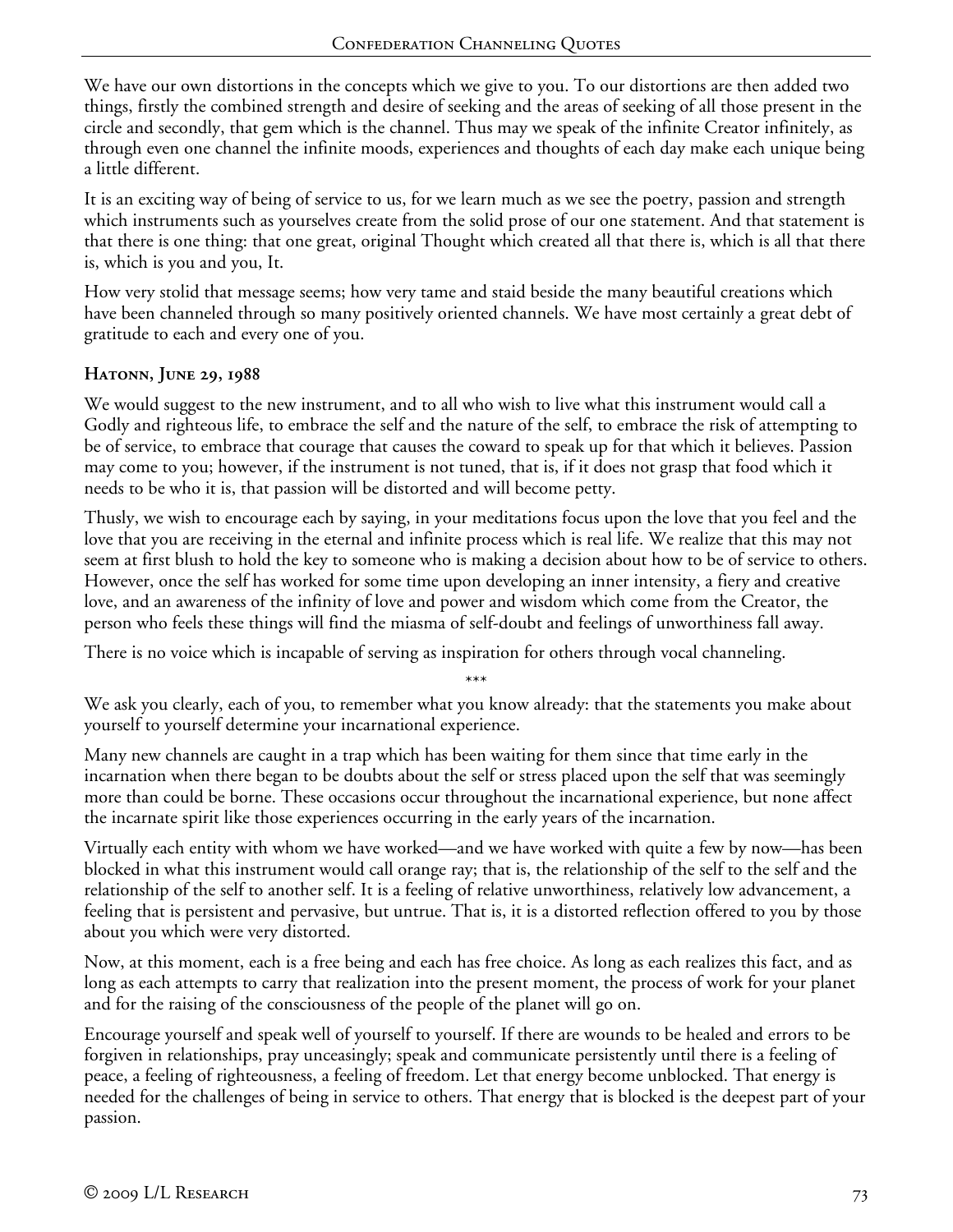May you find that passion! May you rediscover that passion each day! May you become more and more purified and intense until you have moved into that kingdom where the life experience is created by the self, not by reaction to outside influence from the illusion.

The key, of course, is meditation, but we are equally desirous of expressing our beliefs that for each serious thought, each deep philosophical utterance, an entity must needs observe and laugh at the absurdities of the illusion, the dear eccentricity of humankind, the ultimate, bleak, black, but funny happenstance of life lived in the shadow of death. This is your legacy of a being incarnate in third density. Each of you knows you are eternal and it is for this reason you wish to serve. Find the passion in that and hone it as if it were a weapon, a weapon to pierce most sweetly the hearts of those ready to receive love and light and life and joy.

#### **Laitos, August 1, 1988**

We are always pleased to work with new channels. We greet each of you as colleagues and partners in the great work of enabling the spiritual growth of humankind. As this instrument has said, there is only one message, there is only one truth, but there are an infinite number of ways to express that truth. Thus, each new channel to us is an infinite treasure, an unique collection and organic system of biases, experiences, notions, thoughts and ideas which we may move through in a fashion no one else could possibly perceive. We, who speak to this instrument, will be the same which speaks to each instrument. Yet, each instrument will add its own flavor, its own consciousness to the contact during the time each entity is channeling.

\*\*\*

All is not as it seems. It seems that the production of this verbalization may be self-willed. We ask this instrument to allow this ambiguity to continue without concern. The beginning of the process is not the end of the process. The first contact is not the ultimate contact.

\*\*\*

**Questioner:** Can you explain in some detail what was happening when my heart rate speeded up when you were trying to contact me?

I am Laitos. As we approached your aura, or auric field, you were aware that contact was potentially possible at that time. The combination of your anticipation and our misjudgment of your finer sensitivity caused the resulting blend of our vibrations, and yours, to manifest itself in the physiological racing of your heart. This, for you, at this time is a means by which you are able to alert yourself that you are about to engage in a service which you desire to offer as a service to others. However, we hope in the future that we are able to blend our vibrations in a manner which will minimize any possible discomfort.

\*\*\*

**Questioner:** I saw two or three phrases flash in my mind when your contact arrived. It seems as though I saw, "I am Laitos," and "Laitos is here," at the first contact. I wondered about that several times because there was nothing spoken and there was no visual picture, so to speak, with more like a written sentence. Does that make some sense to you?

I am Laitos. Each instrument, whether new or experienced, will perceive the initial contact in a manner which is acceptable to the conscious mind as our contact is filtered through, or should we say, transmitted through, the subconscious mind.

We were desirous of speaking our simple identification through each new instrument, and when we had the opportunity of working with your instrument we were perceived in the manner in which you have described. As a function of your subconscious tendency towards trusting the written word within the self, shall we say, that you could read that which was about to be transmitted was the further means that you were able to utilize to verify to yourself that a contact from without yourself was being made. Each instrument shall find a manner of perceiving any such contacts such as ours that will make sense, shall we say, to that instrument according to its own nature.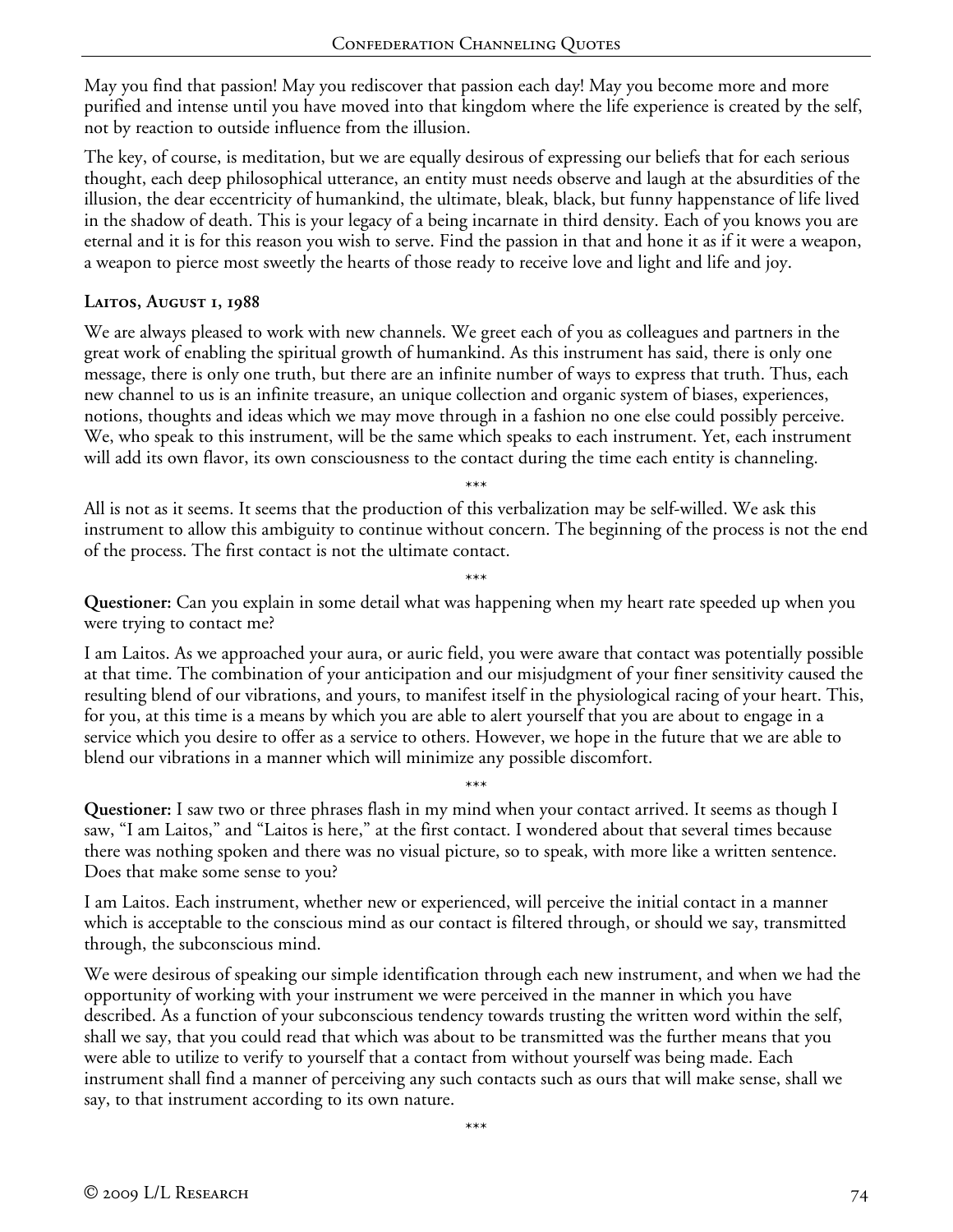**Questioner:** Tonight my head was pulled back so that my eyes were looking straight up. It's not a comfortable position. I ultimately had to pull my head back, and then it fell down to my chest. What is the reason for this? Can you suggest if something needs to be done and how I can make it more comfortable?

I am Laitos. We would suggest in each session of working during which you wish to exercise your instrument that you request to us, or to any entity working with you, that your positioning of your head be that which is comfortable to you.

We would further suggest that this request be given not only to any entity wishing to utilize you as an instrument but that this request also be given to your own subconscious mind, which has found some necessity for preparing for the anticipated contact by bracing the physical vehicle in the manner in which you described.

As any entity such as ourselves works with each new instrument, that entity will assess both the conscious and subconscious desires of the entity, whether the desires might be logical or irrational, in order that our vibrations might blend in a manner which is most suitable and comfortable to the new instrument.

However, in the case of many new instruments, the novelty of the experience of serving as a vocal instrument will call from the subconscious levels of mind complex a certain configuration or anticipation that will serve to ready or prepare the new instrument in a certain fashion. If the resulting blend of our vibrations with the instrument's vibrations causes discomfort in any way, then we suggest the request on the part of the new instrument, both to the contact and to its own subconscious mind, that a more comfortable configuration of the blending of vibrations be attempted.

\*\*\*

**Questioner:** Laitos, I saw the words clearly, "I am," and did not see the name Laitos. Also I felt an energy flush, like thermal or a heat flush. It seems to me, it's going to take me a while for this. Will it become clearer?

I am Laitos. Yes, my brother. As you continue to practice the art of offering the self as a vocal instrument you will find that the apprehensions begin to dissolve and the validity of the contact increases. However, each new instrument will find a varying amount of practice and experience is necessary in order to gain the level of confidence that will allow the concepts to be perceived and transmitted through your instrument in the fashion which is most comfortable to you. There are those times in any instrument's service when the doubts and apprehensions again appear in order that the lessons of learning to surrender the self in the faith that there is a service of a positive nature to be rendered, to be accomplished, may proceed in a more firmly established manner. Thus is each foundation stone placed and set within the being of each entity desiring to serve as an instrument. The realignment of each foundation stone is the work of the continual practice that each instrument is able to achieve through a period of time.

\*\*\* **J:** I experienced some cluttering or vibrating. It was uncomfortable. I was wondering if this was the same kind of effect as my head tilted back or if this was some kind of a signal of contact?

I am Laitos. Each instrument will feel a certain set of physiological, mental, emotional or spiritual sensations that will be a combination of the blending of our vibrations with yours and the new instrument's eager and perhaps somewhat anxious anticipation of that blending. There is the usual increase of flow of that substance we find you call the adrenaline that any performer, shall we say, will experience before taking the stage. This is natural and is of little concern unless there is discomfort associated with this anticipation.

\*\*\*

**Questioner:** Could you talk about what does tire an instrument, and why some people seem to tire more than others who are at different times, and not just a tiring on the short-term things, that drainage of energy on a long term basis or affecting physiological functions, and how that is a part of the process of channeling?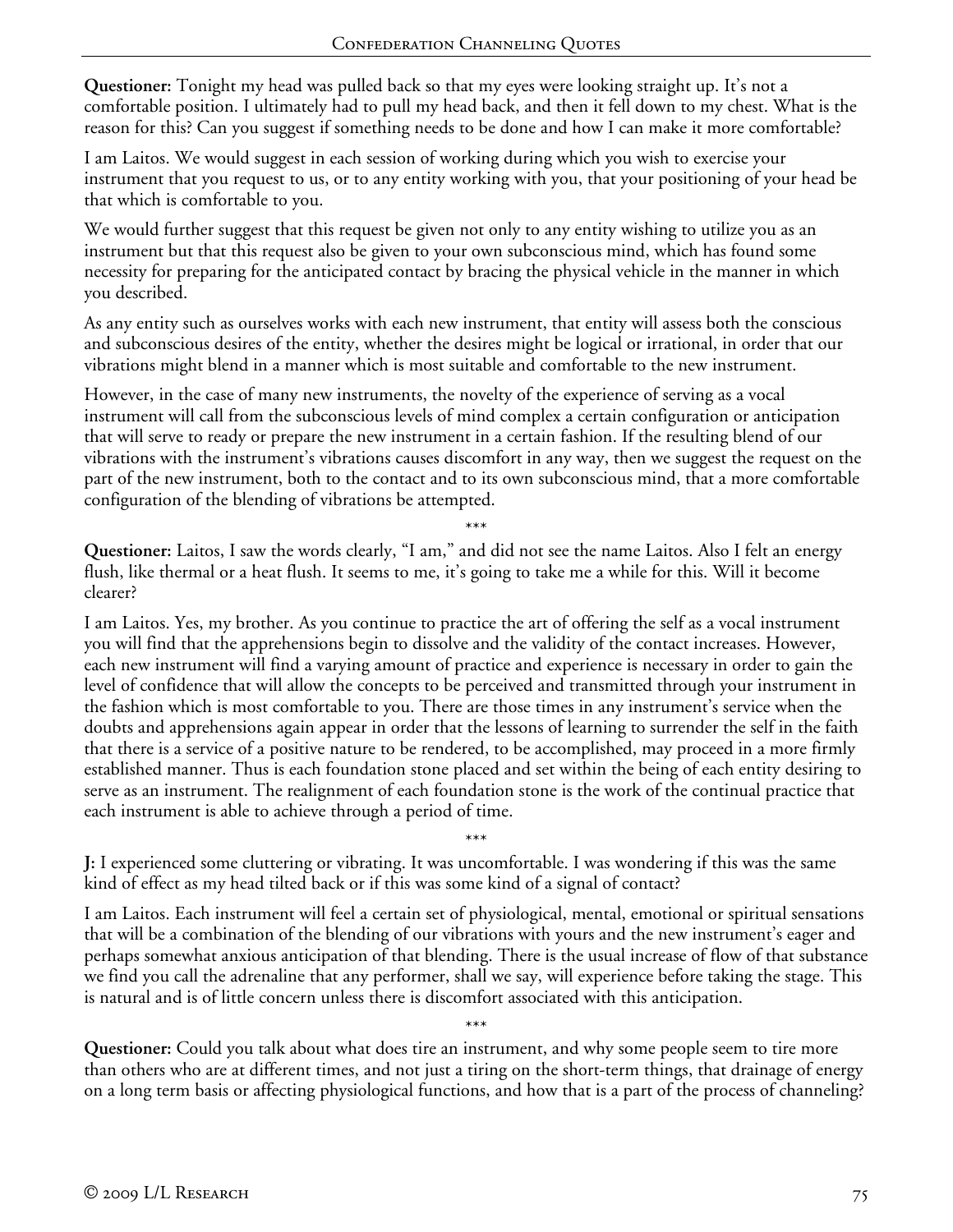I am Laitos, and though this is a large subject upon which to speak, we shall attempt to be brief at this time. In the short run, shall we say, of the channeling session itself, the facts which serve to cause an instrument to lose vitality are the overall physical strength of the vehicle, the position chosen to hold in the meditative state, and the degree of concentration necessary in order to transmit the concepts in a word-by-word fashion.

The longer term factors, shall we say, that affect the ability of an entity to serve as a vocal channel, have to do with the overall blend of energy of mind, body and spirit, which together sum into a quality which we would call the vital energy or *élan vital* of the entity. These are in turn affected greatly by the entity's efficiency and determination to utilize the catalyst which is a daily portion of the experience of the entity and which when processed efficiently causes the increase of the energy of mind, body or spirit, or a combination of these, so that the overall vital energy of the entity is enhanced.

The difficulty, especially when prolonged, in processing any catalyst which presents itself to the entity is a draining factor to the vital energy of the entity, for with the difficulty in utilizing the opportunity for growth and remaining within the configuration which continues to present the catalyst which continues to be less than efficiently utilized, [it] then focuses and requires greater vital energy in that area until the catalyst is efficiently utilized and the next opportunity for utilizing catalyst is presented to the entity.

\*\*\* **Questioner:** Can you suggest anything between now and [the] next session tomorrow night that we might do that would be especially helpful in improving our ability to blend with the contact that you offer?

I am Laitos, and for each new instrument we would simply suggest the careful examination of the desire to serve as a vocal channel for any contact of a positive nature and to find within the self the primary reason for this desire, and if this reason is found to be sound and of a nature that the new instrument can heartily endorse, then that this new instrument take this purpose for serving as a vocal channel and begin to build upon it the qualities of self and inner being, which will become the signpost or primary character for which the instrument shall move in service to others as a vocal channel.

This building upon the desire to serve and the realizing of the purpose of the service and the nature of one's inner being that one brings to this service, will allow each new instrument to define for the self, and that which is the heart of the self, and that which shall be offered as the successful challenge to all spirits that would seek to utilize the entity as an instrument. This is a process which shall in most cases be ongoing and shall take a period of your time and your reflection in careful consideration to arrive at. We can suggest that this is a process which each shall find useful, whether the vocal channeling is pursued as a vocation or whether there is another direction in which the new instrument would choose to offer itself in service to others.

# **Q'uo, August 2, 1988**

Your question at this meeting concerns channeling. There are many difficulties involved in learning. It is time-consuming, and much experience is often needed in order that one may become a clear channel, a channel which may choose carefully its contact, a channel which may find apt expression and do justice to the concepts arising from the combination of that which we are and that which the channel is. And we would speak first in general of the very nature of the illusion which you now enjoy.

You may have noticed, those of you who seek to serve others, how very difficult it is to serve others, for to serve others truly is to know that which they would desire or require and to give them that which they desire or require without question. This is difficult service to perform. Nevertheless, the instinct for service to others is a sign of wholeness within each who feels it, a sign that a choice has been made, the basic choice that this entire illusion was designed for each seeker to have the opportunity to make. Shall you choose to serve yourself, be *numero uno* and follow those false images of the self which your culture would give you to wear as masks? Very well. We are with you in love and light and honor you as perfect beings.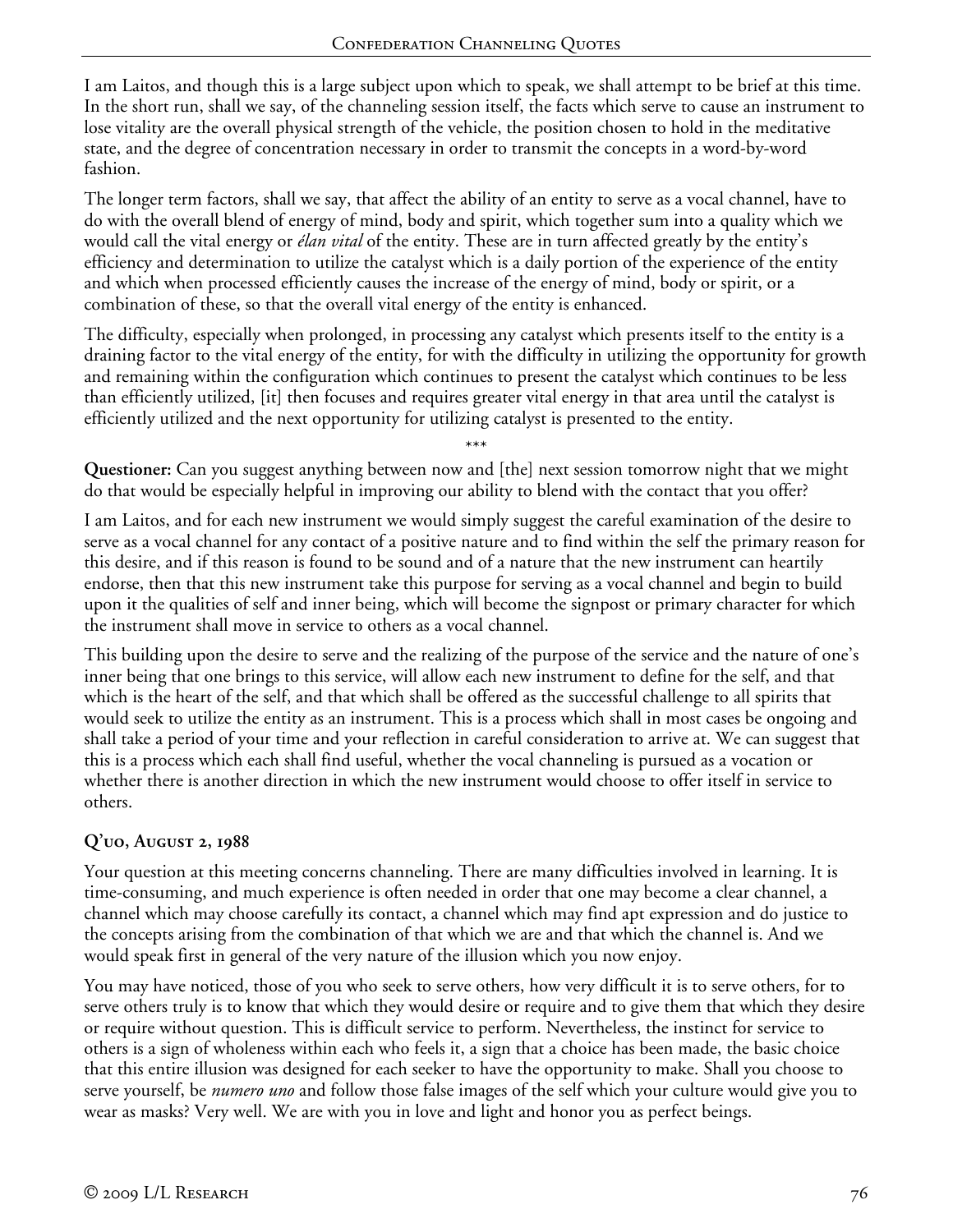Do you choose instead to surrender that small self, that self of ambition, greed and hunger, to empty the self of petty things, that instead a greater self may assist your consciousness in more rapid growth and service to others? Very well. That is why we are here, that is why many are here—to help those who do wish to progress.

It is in this context, the knowledge of suffering in general, the knowledge of the difficulty of service to others, that we address the matter of channeling. Channeling is one of many, many ways of service to others. It is a way of engaging the highest and best within the channel in a collaboration with a deeply impersonal source of love, which we are, that has what we may call the larger point of view. We, as contact, and this instrument are equal partners, respecting each other, experiencing a growing friendship with each other and a respect for each other that cannot be underestimated.

This channel is most careful to challenge all spirits, and we are most thrilled that this channel is so inclined, for our service is that which could easily be missed. For there are always those who do not come in service to others, who would wish to take the new channel and move that channel away from the highest and best tuning that is in that channel, the goal being to dim the light of channeling, seeking and the group sociability that adds so very such to the light network upon planet Earth.

How difficult it is to be of service, my friends! How difficult it is to share without pushing your opinions upon someone else, without moving from inspiration to doctrine. Yet this is the hallmark of channeled material. This is our service to you, to attempt to provide information and inspiration, not that of which is wise, but that of which is compassionate, loving and serving. We speak of the one original Thought to those who would wish to hear of that great Logos called love, that one original Thought that made in unity all that there is so that you are members, one of another, and all of the Creator.

Why would any who wishes to be of service to others choose a sacrificial way of giving? In the beginning many things seem like sacrifice. When a mated pair has a child, the father sacrifices his freedom. He must provide now for a small and fragile entity, a stranger, so he thinks. And what of the mother? Ah, what freedom she loses, what sacrifices she makes! Yet the joy of knowing, loving and sending forth into the world a small being is so far from describable that it would make most parents laugh, for the joy they have received is inestimable.

So it is, in a different sense, with the channeling. There is in the beginning the sacrifice, and always the need for continued faithfulness and persistence, the need to move in meditation enough to gain that infinite point of view, that infinite source of supply that enables the giver to give without tiring.

Can channeling help people? My friends, we believe that the answer is yes, or we would not be here. We believe that each who wishes to learn to channel is an unique being, has an unique vocabulary, experiences, and way of thinking. We have one very simple message to offer—the message of unity, of perfect compassion and love which brooks no judgment, of the reality of peace and joy that is intertwined within the illusion and transcends the illusion also.

We urge people in our channeling first to move into meditation and experience peace, quiet and love until, through meditation, the seeker has become ready to feel well about the self and move on into service to others. There is the beginning turning inward, and we who channel attempt to support that and encourage the daily meditation, the contemplation, the talking with those of like mind, the rejoicing in companions upon the path.

When much work has been done to ready the self, when the work is over and all feels easy, then it shall come naturally to each to do some service, or perhaps a cluster of services. The service may be the raising of children, and to the mother, the muse of Mary speaks. There are some who are called to the musical instruments or to the dance or to some other artifact of your culture which creates beauty and myth and wonder for those who see it, and they sing or dance or move to their muse.

There are some few who will feel the call to the special kind of muse, an odd, rather philosophical kind of muse, not one given a name among your peoples. Shall we call it the philosopher muse? At any rate, some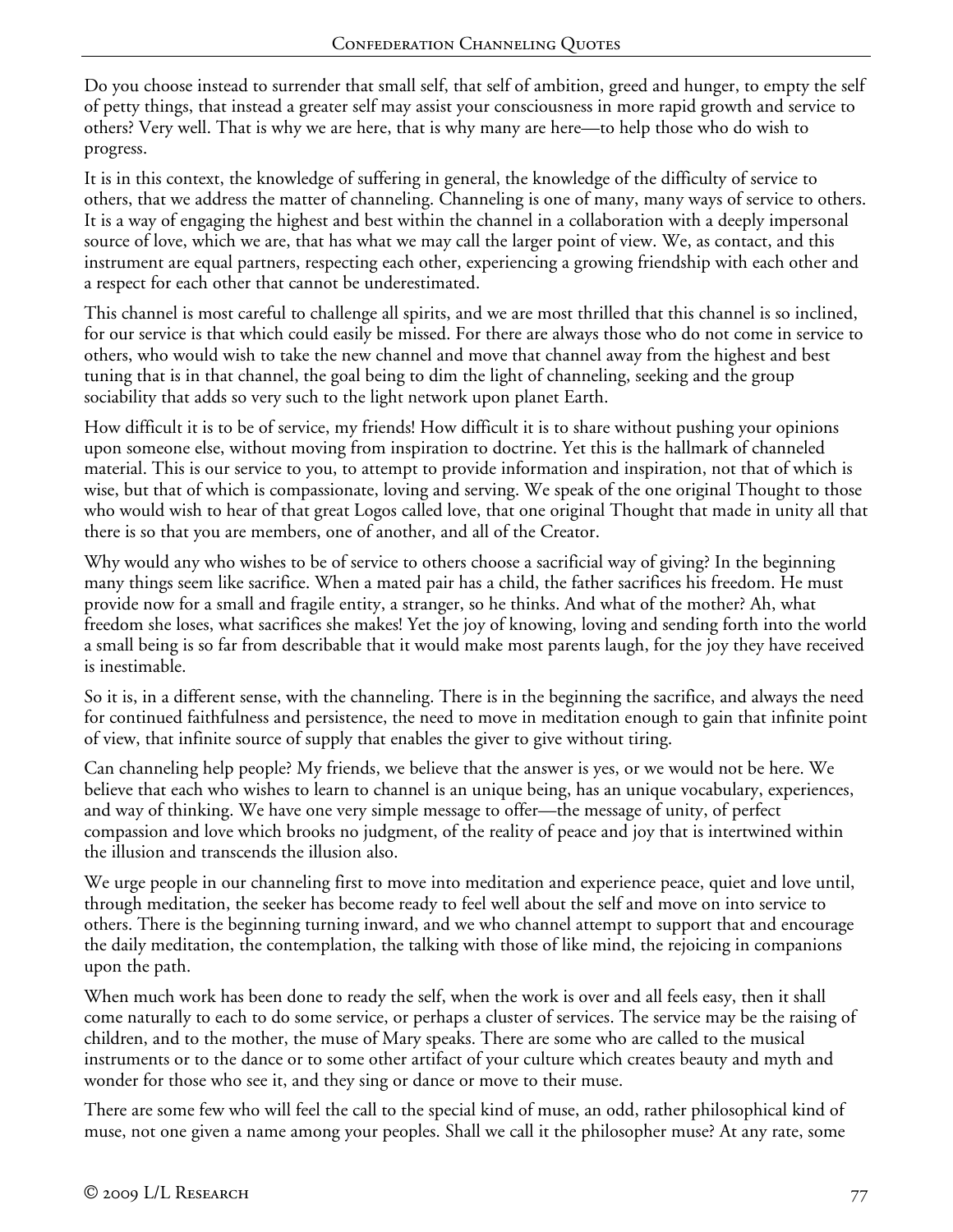are called to learn to share in a collaboration that is intended both to inspire and to inform. And so the choice is made, a teacher is chosen, and a program is undertaken.

Since the program of learning to channel includes much work in consciousness, clearing lower energies, working with the identity of the authentic and deep self, this process is helpful for those who wish to channel healing or other energies, not merely the vocal channeling. It is always to be remembered, however, that once the training is done, and the vocal channel moves out into the world, there will always be those to whom the material appeals and those to whom it does not. As we have said, service to others is difficult, and it is well to leave any attachment to that work which the channel is doing behind. It has no place in service.

However, there are two great aids that you as a channel may offer. Firstly there is that aid which any which seeks the aid of the infinite Creator may offer and that is that in the becoming a more and more consciously directed authentic human, each seeker becomes a light that glows brighter and brighter. Those who move into a group about a channel form this kind of light in an exponential manner, the strength of the light being far more than a linear addition of the people in the group could hope to create. Thus, by the simple attempt to channel, the planet has become lighter, the consciousness of the planet has been raised and the great work is being done.

Secondly, to the instrument itself this service satisfies that desire to be of aid, to be worthwhile, and to be active and caring in the world of spirit. It is an invisible world, and there are many, as we have said, who care not at all for it. Yet for those who do care for the inner world, the outer world is gazed upon with some dismay, and there is the desire to help. For those whose desire is to help by aiding the environment, for those whose desire to help is expressed in political or other social manners we say, "Know yourself and know your muse, whether it be justice, honor, beauty or fairness," and then ask yourself what relation this muse bears to truth.

Truth is what we are here to discuss, to discover, to rejoice at, and to dwell in. Not a truth that can be expressed in words or with the mind, but a feeling tone of truth, a validity of things that begins to be created within each person. Truth is not without you. Without you is a relativistic illusion. Truth lies within you. We who channel to instruments such as this hope to put these thoughts within the mind in order that each may attempt to grow, and at the same time, each may see that all so-called failures and errors are part of the path and are those things to be hugged to the self, accepted, forgiven, and from which it is time to move on.

Do you wish to be of service by channeling? By teaching? By offering the self in the deepest way that is important to you, that is the essence of yourself? We encourage you to the ordeal, for no matter what you give to others—and you cannot judge that—you shall daily be working upon that self which in its being is love itself.

It may seem selfish to continue working upon self-realization, to continue working until the self feels entirely self-worthy, self-forgiven and self-esteemed. Yet, you must love yourself first in order to love your neighbor enough to give all that you have sacrificially that that neighbor, that perfect stranger, that face of the Creator which is another part of yourself. To give to this entity is surely a wonder and a blessing. And yet that entity shall give back to you more than you give away, so the end of the suffering is always joy.

\*\*\*

We know there have been many who have had the psychic greeting of what this instrument would call the loyal opposition, those who serve in love and light to the infinite Creator, but on a negative path; those who wish to dim and remove the light upon this planet. We encourage each to love and offer up the incense of your prayers for your brethren upon the negative path, feeling no fear, but asking them clearly and firmly to be gone, or if they are stubborn, working within the self to open the self to the realization that each self is all that there is, and that that negativity without is merely a part of the negativity within.

In such a way does love indeed conquer all, yet it must be true love, true service and a true feeling of unity. We do not underestimate any of the negative parts of being of service to others through vocal channeling, yet it is our humble opinion that to attempt to teach the laws, shall we say, of love is an attempt eternally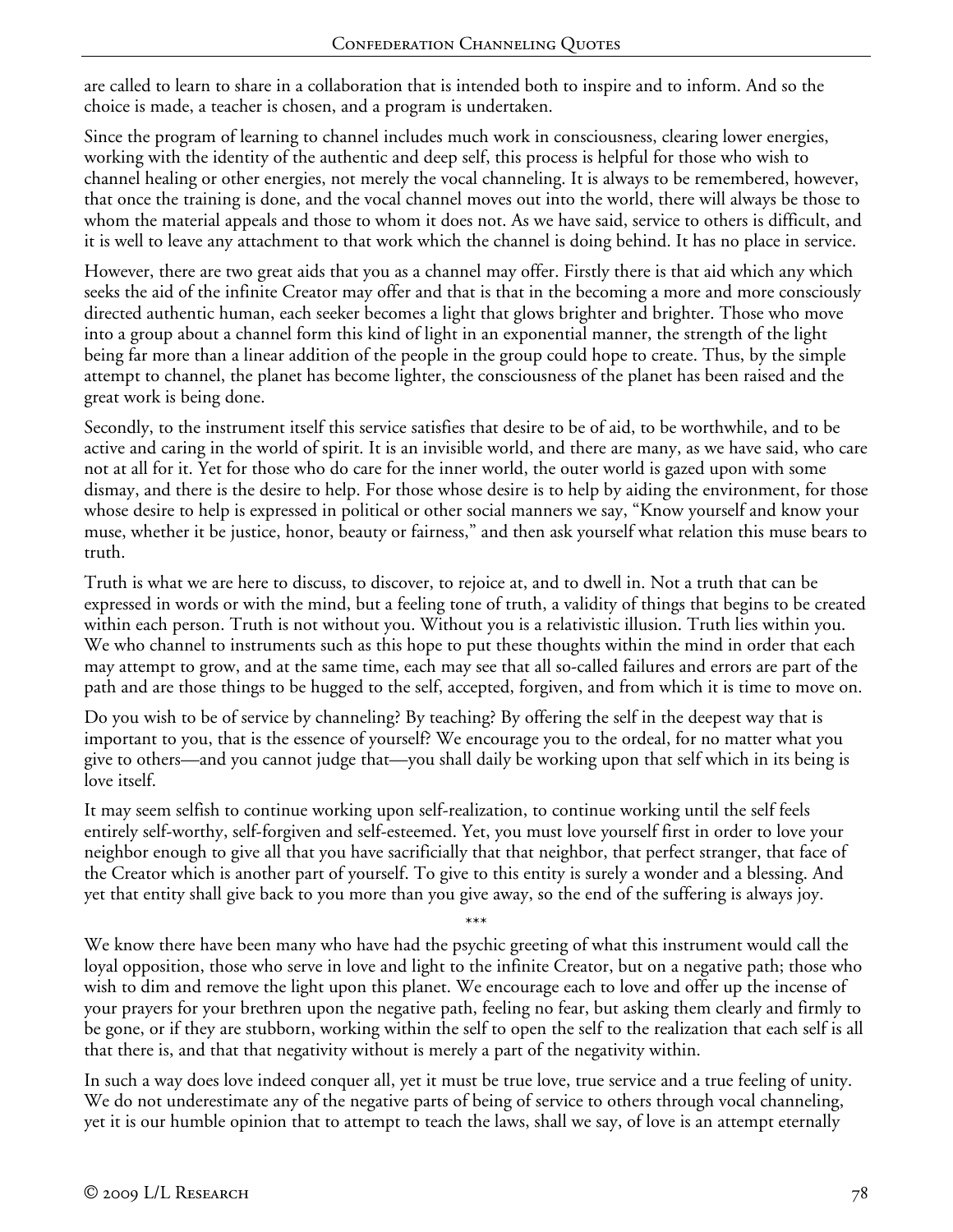blessed, eternally gratefully received by a world hungry for inspiration, and certainly one excellent way of sharing all those experiences which have combined to make you the gem-like faceted, crystallized soul that you are, for in channeling the instrument shares deeply of the self in a way not usually available within your culture.

\*\*\*

We do not urge all to take up channeling. We urge entities who seek to serve to take that desire into meditation and await an answer, a leading, a synchronistic coincidence, something that subjectively tells or calls to the seeker. If that call is to vocal channeling, we most gratefully accept you. If that call is to another service, yet still as we love all upon your planet, we love and support you in your service, whatever it may be.

We may indeed acknowledge that there are many muses which do not have the psychic greeting component as part of the long term aspect of doing this particular work. However, we believe you will find that all who are of genuine service to others make great sacrifices of the personal self, and we urge each when that ordeal comes upon them to embrace change, to allow the little self to die as it will, knowing and trusting that the greater self that fills that hollow is a blessing, a wonder, a joy and in itself a service to others, for as the conscious entity opens its eyes, the love of God shines through. As the conscious entity holds out the hand, the Creator touches man to man, person to person, in intimate caring that the Father cannot effect in and of Itself.

Yours is the manifestation, yours the experience now. Now is your time to choose. Choose first whether to serve yourself or others. Move into the period of meditation, urge your mate to move into it with you, that you may change and grow together, and in a month, a year, ten years, in the time of your heart, in the time of the Creator, the need to serve will come upon you and it will be joy as well as work, and your work will become your joy and your joy your work.

We bless each, we welcome each, who come to us as vocal channels. We bless all who do not but who seek to serve the infinite Creator, all of you in your own unique ways. May you be faithful and persistent in your seeking, single-hearted in your desire to know the mystery of the infinite Creator, and above all may you love each other and attempt to serve each other, for as you do so, you shall enter what this instrument would call the Kingdom of Heaven.

Yes, my friends, the Kingdom of Heaven lies within you. Offer yourself sacrificially when your time has come, and you will not feel the pain, but only the joy, a joy without end, for you dwell in eternity when you seek to serve. May you always be merry, my friends, for the seekers upon the path must laugh, must make the jokes, must have the light touch. Do not be solemn in your seeking, or flail yourself with the sackcloth and ashes, but keep yourself self-forgiven and open yourself to the utter redemptive perfection of the infinite Creator's love.

**J:** Given that there is increased popularity, if you will, of channeling, unless this activity is carefully taught, it seems like the potential for negative energy to see the light, to be attracted to it, and to divert it, to dim it is increased. How would you suggest that we prevent that kind of thing happening?

\*\*\*

I as Q'uo and am aware of your query, my sister. To each entity which engages in the process of offering its service to others in any fashion which is successful, there shall be the temptations offered which serve as a balancing mechanism in order that the entity which has manifested the desire to be of service to others might be offered an equal temptation to move from that service and to join the negative path in some fashion within the life pattern for some period of time. This may be seen also as an opportunity for that same entity to strengthen its desire to serve others and to move ever more faithfully upon that path as the temptations to glorify the self or to gain a power and recognition for the self are recognized and refused.

As the one known as Jesus the Christ experienced the temptations of the one known as Satan, as the one known as Jesus spent the forty days and nights in the desert, demanded that the one known as Satan get behind him, each seeker of truth will find that as progress along the path is made, that there are those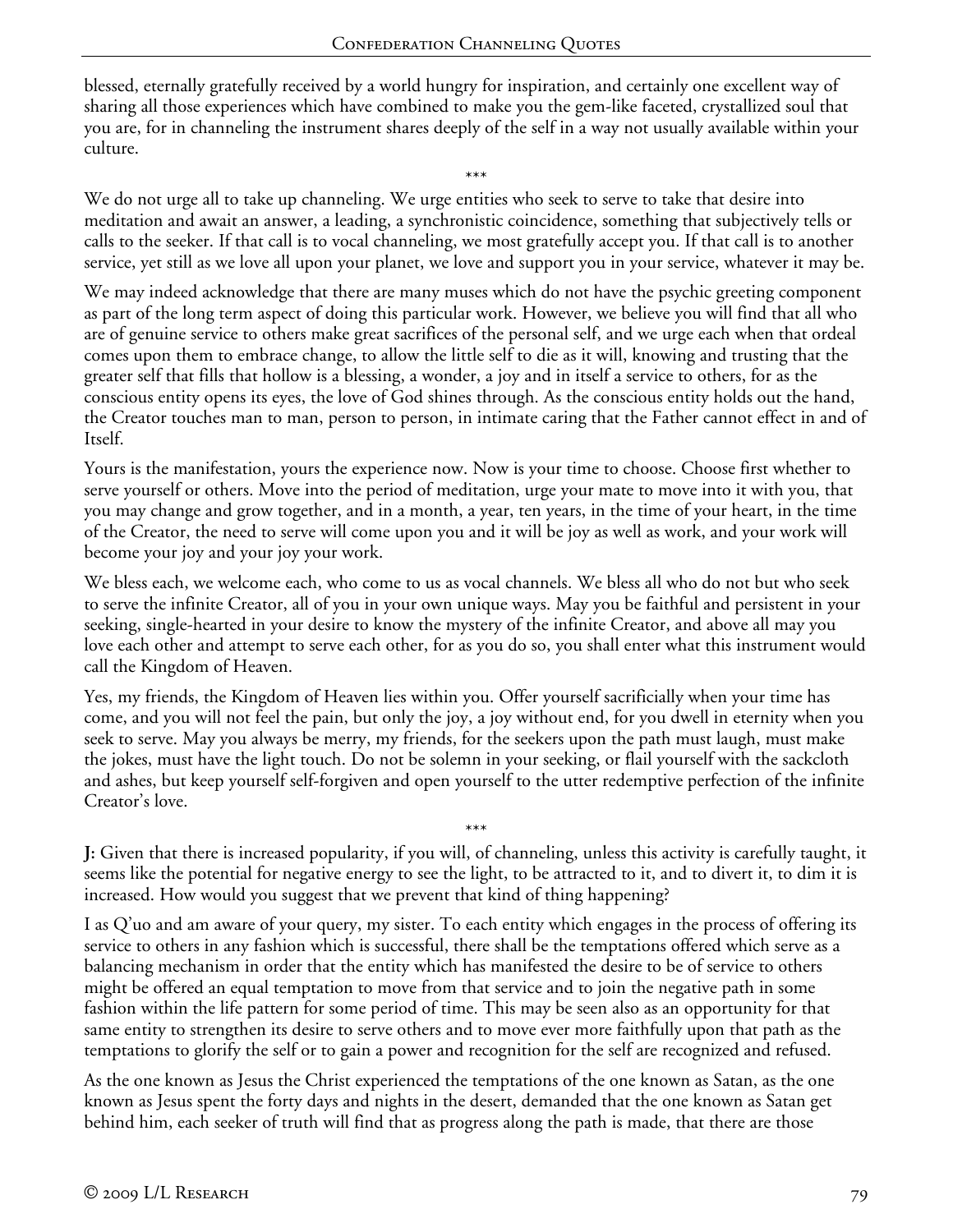opportunities to test the progress that it be true, and if there be a weakness in that seeker's pattern of expression of service to others, those weaknesses or lesser areas of strength shall be made known to it through the difficulties, shall we say, that are a natural portion of this path, and through recognizing those areas which lack strength, the seeker of truth then may repair these areas and gratefully acknowledge their presence to any entity which has aided in pointing them out.

Thus, we do not offer the information concerning negative entities and their offering of temptations to positive entities as that which is to be feared, but that which is a normal part of the evolutionary progress within your illusion, in order that the progress of each path, both positive and negative, might through their interaction strengthen the other, in order that the one Creator might through these experiences know Itself more fully and each entity within the creation, through these experiences, might know itself more fully and the one Creator more fully and more intensely.

### **Laitos, January 18, 1989**

The guidance that we give is not only for the service of vocal channeling. Those tools which you bring to the preparation of the vocal channeling as service to others are also those tools which are needed to do any of the works done with a completely open heart. Healing, art, music, dance, architecture, all the expressions of aesthetic authenticity spring from an entity who knows who he is and what his ideal is.

Thus, it is not only those who work as vocal channels who may, perhaps, be able to gain some small benefit from considering these matters, but, indeed, any who truly wish to be of service to others. My friends, service to others begins with the self, for, indeed, all about you are faces of yourself. Those things which most distress you about others are those things which are the reflection of yourself, and in those things you may see a distorted version of that which is occurring within you. Thus, each relationship is like a mirror in time that moves with you along that river, showing to you your own face in a biased manner which may provide catalyst so that you may work upon the self.

It is obvious, but we will say it anyway, that in the normal run of things, an entity, no matter how sincerely seeking, may not have the luxury of a simple path, nor of a path which is without some conflict. It is not, in our opinion, and we stress that it is only our opinion, of moment whether or not there is conflict in a relationship, for honest disagreements may be harmonious. The only thing that is important is the priority which this disagreement takes within the relationship and within the structure of catalyst for the individual who is seeking to discipline and learn the workings of his own consciousness. Thus, to express emotion in an honest and spontaneous way is not behavior we would at any time discourage. We encourage, rather, the gazing at those spontaneous expressions with an eye to bringing a wider point of view to them.

All of the teaching which this instrument is so aware of concerning the clearing of lower energies has to do with the safety, physically and metaphysically, of one who is learning to enter into one's own guidance in a deeper and in a more coherent and controlled fashion. If the energy of the infinite One is not full in its surge through to the heart, then that heart energy will find doing work in consciousness a burden.

We would hope that it may [be] seen to be practical, if one wishes to seek spiritually, that these moments that are burdensome may be as few as possible, for there is enough trauma in the process of becoming truly aware of who you are. One needs to have a steady stance and a firm grip upon an Earthly peace-filled existence before straining toward a destiny which involves both joy and responsibility; that is, there is no greater joy than knowing for the first time who you really are.

On the other hand, once you know who you are, you are far more responsible for expressing and manifesting the fruits of that knowledge. When the work has been done in consciousness with persistence, and we underline persistence and doggedness, a simple keeping on and keeping on, when all looks hopeless, as well as when all looks rosy, you shall, perhaps, come to the place where that which seems to be responsibility and duty has become the joy, the passion, the fun, the true service.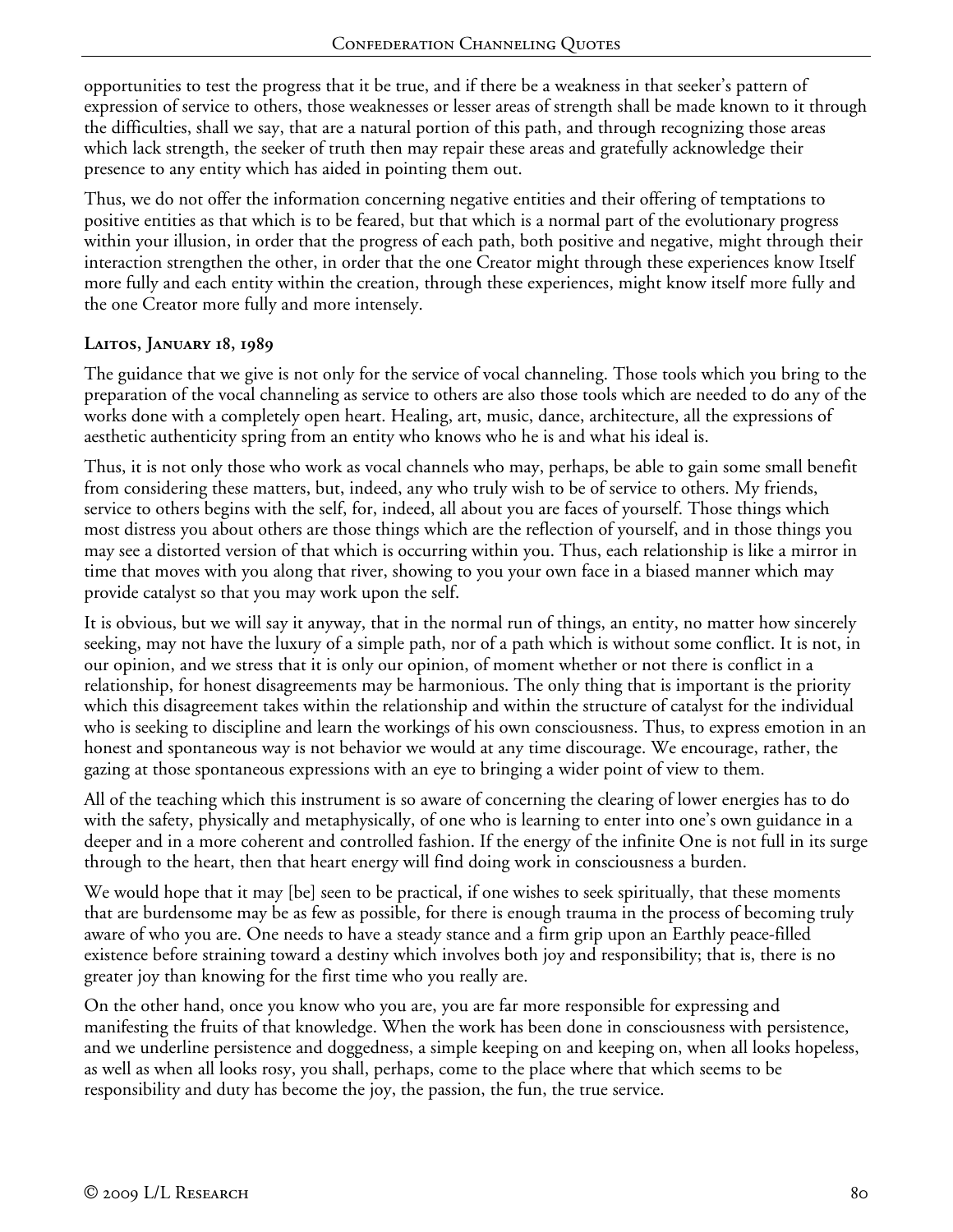This is a long process for each. Sometimes it is shortened. Sometimes when we speak to new instruments, we are speaking to those who have already moved through a good deal of this material. In these cases, development may seem to be quick. In actuality, it is simply that we have come in upon a different portion of that entity's incarnational learning. For the most part, when one is seeking to find out the truth about the self and the Creator and the about the relationship between the two, one is, for the most part, rather uncomfortable, confused, pondering, wondering and doubting.

We are sorry to tell you this. We would like to paint a rosy picture, for we would like very much for those of you upon the planet who are interested in working for the light to do so. Yet we must begin by explaining that there are costs to this work, and one of the costs is that it is hoped that it may be seen that if one is to express love and service to others, so it is that one must love the self in a final and holy way, for you are divine, each of you. Not in your Earthly form, but wrapped deeply within you lies the infant babe that is your pilgrim spirit. It sojourns here within that which you call a body, and you move about in this body, upon this plane of existence, upon this small sphere, this globe, this island in space and time. What is your wish for this experience? Would you wish to live without ideals or with them. Without faith or with faith? Without hope or with hope? Without consolation or with consolation? These are the choices you may make. It is your universe; your opinion rules your creation.

\*\*\* We ask you to consider this evening the concept of tuning. You are aware of the concept of tuning, the idea of the self being a receiver and transmitter for concepts and feelings. We work with instruments such as this one largely through concept; that is, we give concepts to this instrument, this instrument clothes them in words and gives them forth. The experience is exactly as if the instrument were speaking her own thoughts.

This is very puzzling, however, when one is tuned to the very highest and the very best of spiritual frequencies that he or she may hold in a stable and safe manner, not straining the attention, not straining the qualities of self, but knowing the strong points of the self, moving onto them, standing on those strong parts of the self, moving ever deeper into the self to find those strong places, until at last you stand both in the physical world and in the metaphysical world as a true pilgrim citizen, one who may speak with authority, the authority of self-awareness and self-confidence.

To know yourself, to forgive yourself, and to love yourself is the first business at hand. This forgiveness needs to be complete. This is necessary for the tuning to the self, for if you are to love and serve another, you are to love and serve them as you would yourself; so it has been written in your holy works. If you do not love yourself sufficiently, how shall you love another? Therefore, your first work is the healing of the self and the setting of a goal, the goal of experiencing and knowing imperishable truth, of coming into realization of the natural laws of spiritual existence. Gradually, these things will become second nature to you, if you persevere.

For right now, we simply ask that whenever you catch yourself being negative about the self, that you remind yourself that you are an orphan on a very unusual planet, and that you must mother yourself and nurture yourself and care within your heart for yourself, until those sore and painful places are indeed nurtured and healed at last. Until there is forgiveness and redemption within the knowledge of the heart, not only of the mind, then may you tune upwards, seeking ever higher for a more beautiful, lovely and perfect ideal, a more clarified and fine version of love divine.

What do you seek? How much do you want to know? Sharpen and hone your desire, for it has been written truly in the work you call your Holy Bible, "Seek and ye shall find; ask and it shall be given to you." Be very, very careful about that for which you would ask, for it is divine law that in one way or another you shall receive everything that you truly desire. Tune your desire, and so you shall learn to tune for channeling.

\*\*\* We wish you to ponder the difficulties ensuing from doubt because you think that we are your own thoughts. You will notice how long this instrument has been speaking. This instrument did not know her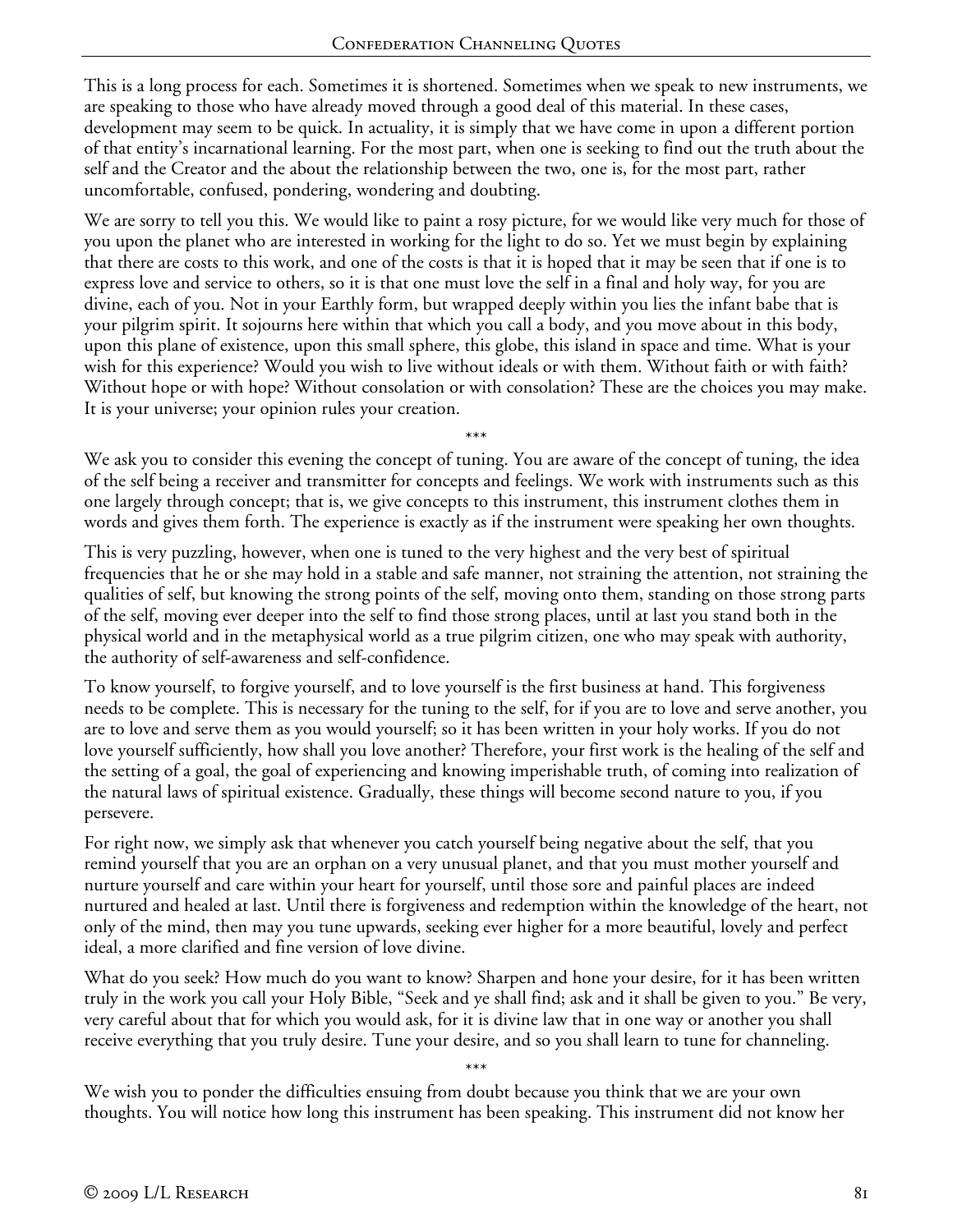first sentence. She does not know her next. It is not this instrument—we are principles of being. We are, in our own way, real.

If there are electrical experiences or the movement of limbs in an uncomfortable position, or the using of the neck in any way that is disliked; indeed, if anything is uncomfortable, we will be working to adjust to a comfortable fit, shall we say.

\*\*\* There will, in conscious channeling, always be a portion of yourself in every channeling that you give. This is desired by us, and we feel that it is the strong point of conscious channeling; that is, that we have a very simple story to tell, a story of one great original Thought, a love which created all that there is, a love to which all shall one day return. This story is too simple for people to understand. They must make it more complex, so they may attempt to understand. It may be said that understanding is not something that may happen within your illusion, but it is part of the illusion that people wish very much to understand that which is not understandable.

### **Hatonn, January 25, 1989**

Here is the direction for a specific kind of protection of the physical self. We shall do it with you if you will follow along. The energies which are energized, shall we say, by this protection are universal, having to do not with the body which you know and have but the energy linkage which is your true body.

Picture, if you will, yourself sitting in a cross-legged Indian position or in a lotus position, if that picture does not bring you acute discomfort as it does this instrument. Rest the backs of your hands upon your knees in a comfortable place. Curl the thumb and forefinger together, a trustful but somewhat defensive posture, and picture at the base of the spine, in the groin, and just above where the generation of the species takes place, a red fire. See it within yourself. If it is not bright, allow it to brighten. If it still will not brighten, ask that it brighten. Then watch it spin. If it is not spinning, ask it to spin. And ask it to be clean and pure that the energy of the Creator might move upwards.

Visualize, then, at the middle of the abdomen, an orange fire. It must be brightened and then spun into crystal colors, and the prayer that all be clear and clean, that the energy may move forward and upward, may be made. Help may be asked for any way you may deem appropriate.

Then visualize going upwards toward the navel area, the pit of the stomach, where there is a yellow fire. Do the same with this energy center, whirling it. See the green energy center at the heart level. Brighten it, and then spin it. It is this energy that you need clear, and clean, and pure. It needs to be this way that you may receive those messages or even information to the self about the self which will truly be full of the love and light of the infinite Creator.

If these lower energies take from the supply of that prana or living air which the heart chakra needs to brighten and to spin and to move the energy upwards, then the channeling work is compromised at best. Consequently, you continue with the green light center until it is clear, flashing and brilliant.

Now, it is to be hoped for that the blue center, that is, the communication center, in the throat may be brightened and spun.

And so the indigo center above and between the brows or the forehead.

It is not necessary in order to do this work for these energy centers to be crystallized and clear. It is safe to do this work as long as there is energy into the heart chakra of sufficient magnitude for the weaker energy centers to take the energy from the supply of prana and still have enough energy to tune the energy of the self to its highest and best, most energetic and deepest self, that one may be a citizen of the universe.

Once all of the energy centers have been energized, it might be imagined that there is an eighth chakra, the crown chakra, which is white. This energy may be seen as either a glow or as the white that brightens and

\*\*\*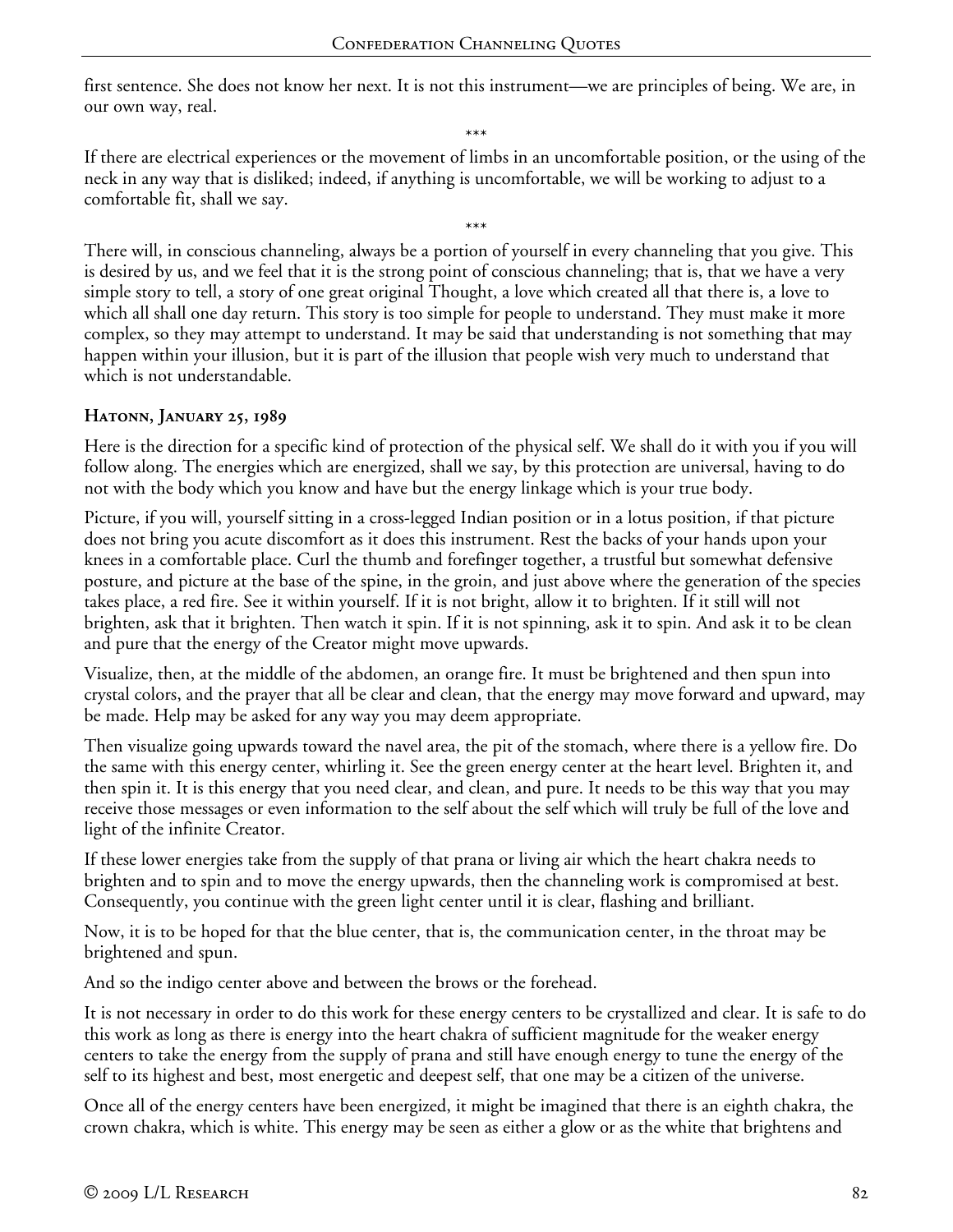then spins. It is part of the self but also part of all of creation that is the Logos, and therefore may be seen, indeed, in both configurations within the same energy.

Take the white energy that you have brightened and move it down the left side of the body. Pick up the red energy of the red survival chakra. Mix these two colors. Add in that amount of the indigo-ray and the blueray chakra energy which you consider you have achieved upon a stable basis by your tuning. If you do not feel that you are perfectly clear in blue and indigo ray, then ask for a limited amount of these colors.

Take a mixture of these four colors—red, indigo, blue, and white—and move them about the body until the body is painted completely in your visualization.

Take, then, that center we may call violet. It is always as it is and is not visualized. However, it is a read-out of the complex of vibrations that you are. Therefore, after the physical vehicle has been protected as well as you can, visualize it for the condition you are in as a channel.

Then visualize yourself covered again with the violet ray that is your own indication of character.

Over that, draw then the white light of the one infinite Creator, not that which is from yourself, that may brighten and spin, but that which is as a cloud or nimbus about the self. Visualize that as a shield of light that covers every portion of the outer physical vehicle, allowing no thing which does not love the light within the sacred confines of the temple of the one infinite Creator which is your body. This protection is helpful.

When a channel feels that it may have gone too deeply into a meditative state; when it feels it might be uncomfortable, it needs simply to count upwards first to ten, and then if that is not up enough, to the full measure of years which the entity has lived upon this planet in this incarnation. When the last number of years the entity has lived is reached the entity will be fully awake and need only remain in a thoughtless, loose, alert mode, for this is the appropriate environment for this type of channeling.

\*\*\*

\*\*\* The nature of opening one's channel might be considered similar to beginning to understand a root system of consciousness which has geometry and form in a metaphysical sense, and which at the very bottom, just as the Earth has a molten core, of white air. So the center, the very, very deepest part of your consciousness, is what you might call a black hole. That small speck of water that is so heavy that it is gravity that somehow draws all things into it, only to have all things disappear.

That is your destiny, your omega, to be at one at last with infinite intelligence. Not to know God, shall we say, but to be. You are at this moment a portion of all that there is. You are a portion of the Creator. You are a unique portion of the Creator. However, you are skating upon the surface of your consciousness.

To open the channel is to open the door to approximately 98 percent of the content of your consciousness as a conscious channel. One who is conscious of a channeling process within the self has an opportunity to work within those times to deepen the understanding, to listen, to give self respect to those knowings. They are one's own truths and that which is one's given service.

One does not make up one's mind to do this or that. Rather, one's feeling and one's heart as well as mind are led to the service that is of the Creator, for the Creator speaks within with a small voice easily drowned out by one's own human will. Thus, it is most important that the daily meditation be established and that, for the most part, it is adhered to. It is not a disaster that one day is missed. We just ask that you do not allow that missed day to cause the discouragement to lead to a second or third day. But allow each day to be itself new, just as you yourself is made new with each dawn.

\*\*\*

As you open your channel you shall find first those voices which speak only to you. That is your internal guidance. If you wish to receive internal guidance only, we strongly suggest that the hands be crossed and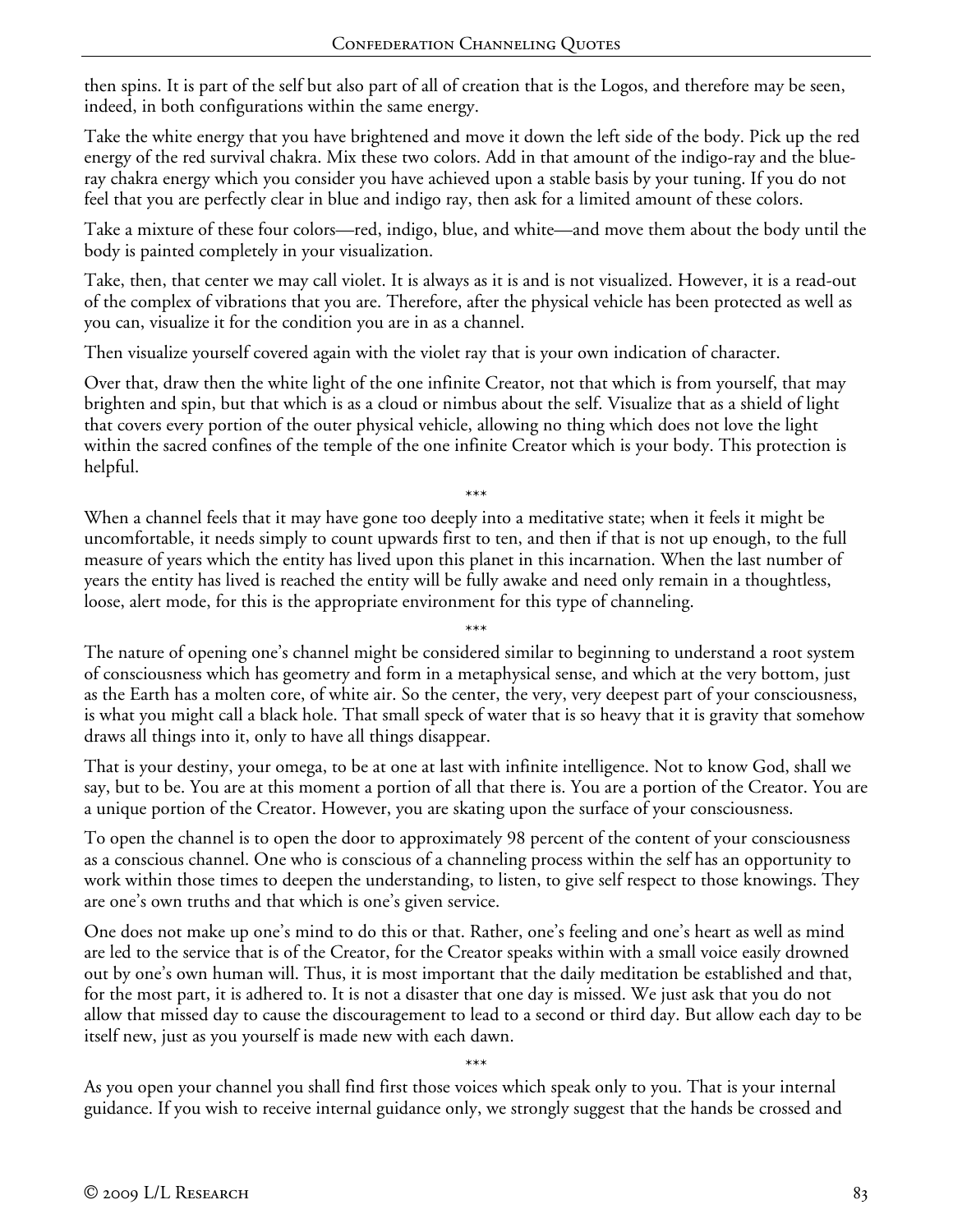the feet be crossed, that the electrical circuit of the body be closed so that one may carefully filter out any outside influence from the physical body.

This is not foolproof, however. If the guidance continues to be positive and helpful, then it is sufficient. It is, in the majority of cases, sufficient, may we say.

 There are some natures whose electrical properties as entities as such are that the circuitry of the physical body is changed in enough ways that this is not sufficient protection, this instrument being one of those people. This instrument has always wished to wear the crucifix about the neck, and the reason is simple. The instrument needs the protection and the reminder of the faith which creates within the instrument the love necessary to banish those influences which would speak of negativity.

When the channel is open anything is possible according to one's gifts, and the possibility of serving the Creator becomes almost certain. The life pattern may be such that beyond the simple vibratory nature of the self no dramatic work is expected. Then the work is simply the loving of those which are hard to love, the smile to stranger as a charity to those who need it.

Others have more dramatic ways of being channels of love and life. All ways of service to others are equal. The importance given to some methods over others of living a life are false. The various reputations which one encounters because of various entities' levels of schooling or other credentials are all false. When one is vibrating as a channel an infinite source comes through which sees the essence of all entities, that deep, mysterious Creator at the very bottom, at the very essence, at the very root of each organism which is conscious of itself and therefore has consciousness.

Within this state the nature of channeling is such it is well to choose, from the bounty of all that there is, one way of directing the channel. Some are healers, some are teachers, some are simply wise or loving. But it is well to focus one's energy in the direction which feels most helpful, good, pleasing and pleasant, for the path of service is part of a life which must first of all be joyful. Thus, the tuning of the self becomes important, the knowing of the self and so forth.

\*\*\*

You will find in time that no matter whom we speak through our message is consistent and our points made in the same spiritual direction. You will be aware that you could not have created this pattern of thinking within the self because the self does not contain these particular patterns of thought in just this way. You would have said it differently or perhaps not thought of it. Then will come the time for each new channel when it puts aside the question of who we are.

We do not wish to convince you before you are ready to accept the responsibility for knowing that there is an invisible world which is far more fundamental than the visible world. Certainly, there are many, many worlds but we are close to your own world, and speak to you from a relative near position, in metaphysical terms.

Please just let it all go, let the mind relax, and when we must speak, in you then immediately repeat the phrase in the parrot-like fashion, realizing that you are going completely on faith and will be doing so until that magical moment comes when the subjective evidence for our reality is clear to you personally. Each must earn that for himself.

**Questioner:** What about counting downwards? You said counting upwards should make you more alert. What about doing the visualization about it all going away and feeling calm? What about counting down a number at this stage and visualizing it again, and then counting down a number, and so forth, until it feels right. Would that work for this instrument?

\*\*\*

I am Hatonn. It is a possibility that the counting down would be of some assistance. The instrument needs to be aware of that it will to find two balancing points, between the over-excitation of the physical and the mental complexes and the relaxing of the physical and mental complexes upon the point of entering the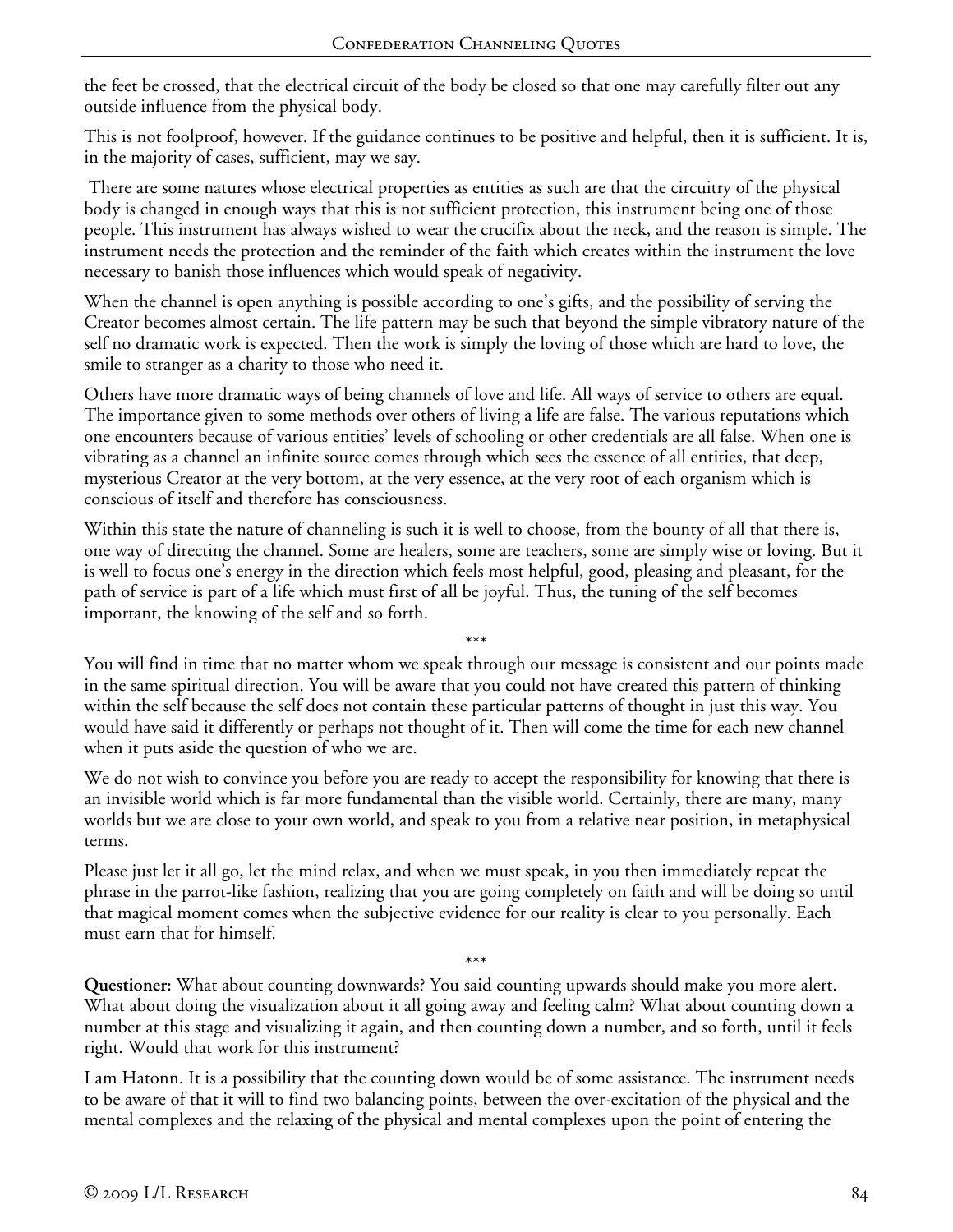deeper states of the trance. We suggest that the entity utilize any of the aforementioned meanings that feeling most nearly correct at this moment in its trance.

### **Hatonn, January 31, 1989**

As you each have discovered in a way that is personal to each of you, the service of the vocal instrument is one which has a great many ramifications that carry over into each portion of the life activity. As one serves as a vocal instrument the necessity becomes clear for opening the self to that which is unknown to the self, and for allowing a contact that is other than self to utilize the self and its personality, its history, its experiences, its ideals and its terminology, for the expression of information which may have value, not only to the self but also to others.

As seekers of truth pursue the journey of seeking this process of opening the self to that which is unknown, [it] not only draws into the instrument's mental framework those concepts which are, for the moment at least, unknown to the instrument, but tends to place upon the life experience that which is similar to the magnifying glass, as we give this instrument a picture in its mind of the glass that magnifies, held before the face so that all which comes before the notice is enlarged, is enhanced, and, perhaps, is intensified in some degree.

This effect of throwing into larger and clearer and more intense relief the life pattern is both a blessing and a challenge, for the instrument that experiences this effect has the opportunity to utilize the daily round of activities as a kind of food, shall we say, which will allow it to focus upon the portions of the life experience which are in need of refinement, of analysis, of balance, of the attention that will provide the proper utilization of the catalyst. This is the opportunity, this is the blessing.

The challenge, of course, is that the continuing process of intensifying the catalyst in the daily round of activities requires that the instrument be ever attentive. That the relationship which it develops and pursues with any other self be a relationship which has as its foundation the desire to be of service in a clear and compassionate fashion. This, of course, is the basic lesson, shall we say, of your particular illusion. And it is ever more clearly and forcefully made apparent to the instrument that this process of building upon compassion each relationship that it finds and continues is the most important quality of a life experience.

Thus, as one pursues the art and service of serving as a vocal instrument, one will become more available, shall we say, to the effect of catalyst. One will find that this intensification of catalyst does not occur only when the instrument is ready or most ready. There are the moments of mental, physical and emotional and, perhaps, even spiritual fatigue that occur as a natural portion of each entity's cycle of being, the rhythm of the pulse of life as it moves through each entity.

These moments are also filled with the more enhanced catalyst, so that the ability to respond in the desired manner may be reduced from time to time, and it is during those times of seeming regression or moving backwards from the ideal that the instrument will be tested, shall we say, by its own desire to match its life pattern with the ideals which it has set for itself.

We may look upon any instrument as [being] similar to the crystal. We see the diamond as it is usually cut and faceted by those of your peoples as being likened unto the instrument or any entity which seeks in a conscious manner to be of service to others. Each facet maybe seen to be a certain mental attitude, a certain symbolic representation of ideas, of thoughts, of the ideals of the strength and of the weaknesses that are to be found within the personality, within the character of any instrument.

The energy of the Creator, that which you may call the prana, the love, the light, the intelligent energy of the Creator, which moves through each entity, then may be seen to move through the crystallized being, that is, the seeker of truth, that is, the one who would serve as able co-instrument.

As the facets of the personality become more harmoniously balanced due to conscious attention and work upon them, become balanced with each other in a regularized configuration, the intelligent energy of the Creator then moves through the crystal, so that it is reflected in a balanced manner, and the crystal, then,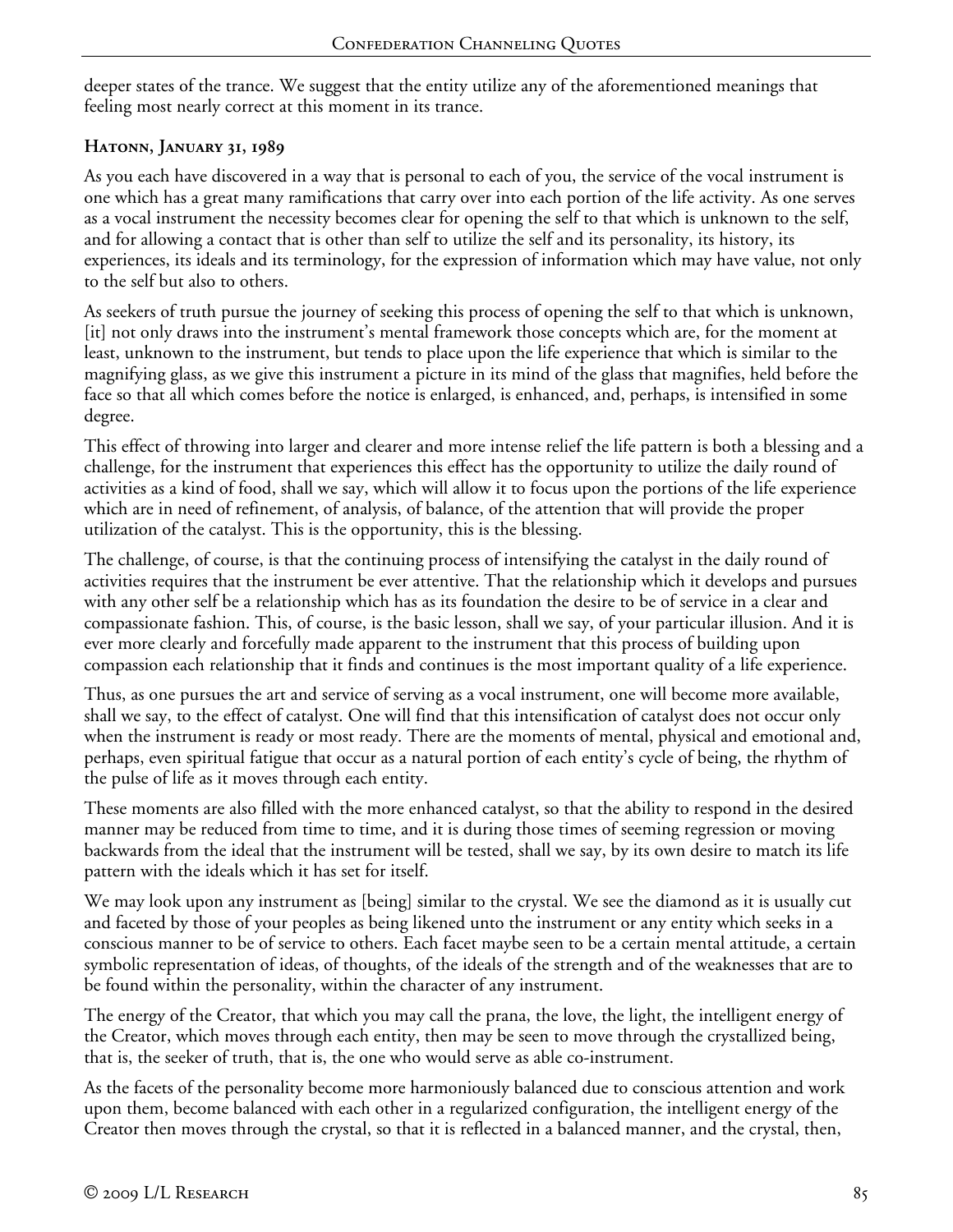because of the sure and sturdy construction of its angles, is able to utilize the intelligent energy and to move it through the entirety of the crystal that it might be returned again to the source whence it came.

The contact that we establish with each new and each experienced instrument travels this same path as does the intelligent energy of the Creator. It partakes of the same framework or pathway through the crystallized being where there is an area or portion of the self that is not well understood, or is not functioning as well as it is understood.

There is the lapse, the break, the opening, in that portion of the crystallized being that needs to draw a portion of the energy towards itself, as does the magnet draw the iron filings. For those portions of the entity which remain to be understood and which remain to be set into the motion of the daily round of activities serve as a kind of vacuum that draws to it any available energy that might be utilized in the—as we use the analogy—electrical sense, to organize the more random nature of that portion of the being.

Thus, if the entity desiring to serve as a vocal instrument has neglected over-long a certain portion of its own evolutionary journey, a certain portion of understanding of the self, understanding of the self in relation to others, then there is the drawing into the area of whatever energy enters the being so that the expression which manifests or is sent from the entity has a certain imprint, a certain manifestation, a twist to it, that is characteristic of that area. Thus, the contact that is sent through this particular area will have in some degree a biasing, so that the energy which enters and then exits as concept, word or deed has a bias to it that will reflect the inner landscape of the personality, shall we say.

Thus, we find the conversation that was held prior to this session's beginning to be most helpful, in that it reminds each instrument that whatever areas within the self that yet await the refining and purification that is the task of the conscious seeker, will lend their certain bias to that which is the vocalized channeling.

The concept here with which we deal is that each instrument will in some degree offer a portion of itself to the contact, to be blended with our concepts and vibrations in order that the collaboration between us and the instrument might produce information of use to others in their evolutionary journey. The portion that is of the instrument, then, needs must be made as stable, as clear, and as full of the vitality of the self as is possible.

Thus, it is always recommended that as the vocal instrument chooses to pursue its art that it heed the advice given also to those who would serve as healers, and that is that it is well to first heal and balance the self as far as is possible at any particular time, in order that that portion of the self which is offered in the vocal channeling be the highest and best which the entity has to offer.

It is often possible for the instrument to clear the energy centers and the mind momentarily of the concerns and the distortions which might unduly influence any channeling process and to serve successfully as an instrument in the moment of this clearing, shall we say. However, it is not a process which can be depended upon to provide the instant remedy, shall we say, each time that the entity desires to serve as a vocal instrument. Therefore, we recommend the continued watchfulness and observation of the self by the self, so that the foundation of service may be built upon as strong and sure a base as possible.

\*\*\* We would recommend that an instrument engage in the daily meditation at a time which is convenient to it, so that it might be able to receive our conditioning vibration when it meditates, and might recognize our presence and be able to offer the challenge and then to allow the meditation to proceed in a silent manner from that point onward.

This daily practice of recognizing our contact and taking time for the self to relax into meditation we see as a potential means of allowing the instrument not only to work upon the recognition of our contact, but also to work upon the quieting of the self, so that those distractions which move through the mind might be able to be studied in a more relaxed atmosphere rather than being only part of the conscious activity so that there is more than the conscious mind that is able to offer the viewpoint during the meditation periods.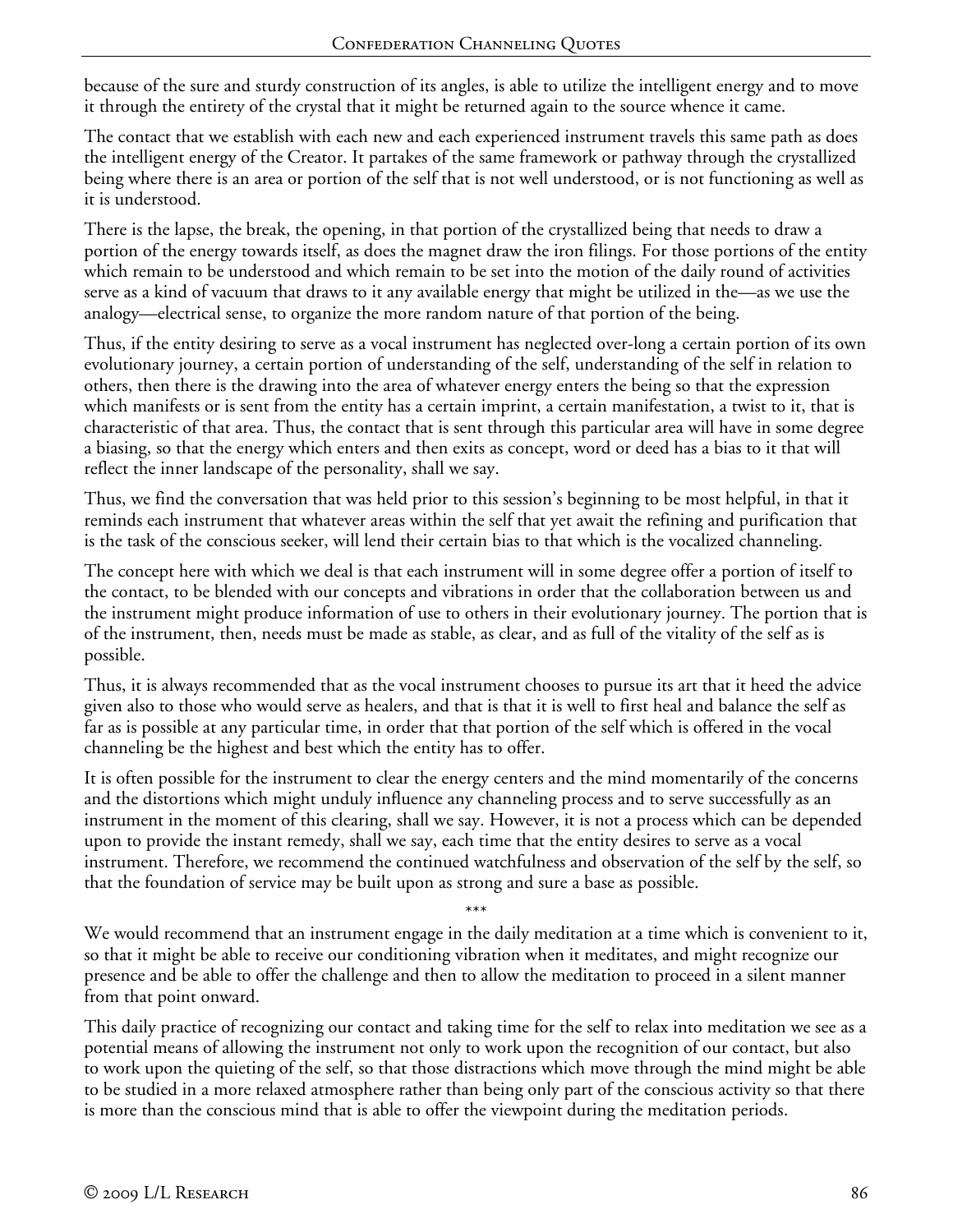# **Q'uo, March 8, 1989**

We are sorry for the delay experienced. This instrument was engaged in the successful challenging of a negative entity. The channel challenged this entity until this entity was blue in the face, but was able to banish the negative entity.

However, we thank the one known as Carla for this caution. It is caution of this type that we encourage each to use in the life and in action, for the tuning is sometimes one which may slip and the challenging that is not pure and wholehearted results sometimes in impressions upon which one may act which are not totally of the service-to-others path.

\*\*\* Each of you uses a kind of telepathy at all times. There is a strong connection which links the learning of the channeling and the living of the life. One is a channel, in one sense, for specific discarnate entities which are carefully named and accepted by the instrument in those cases where the contact is stable. One is also a channel in the daily life. The reason for meditation is that it enables one to be a clearer channel; as this instrument would unfortunately put it, "a kinder, gentler," channel.

This is one of the great goals of the incarnation. The gentle, peaceable and harmless life experience is that one which reflects inner peace, and this is the first step towards graduation from third density. This requires a type of channeling. We have never done anything but applaud this instrument's desire to teach the vocal channeling. But the reason for our wholehearted thanks is not only for the one-in-a-thousand which continues in this service, but that we realize that the process is one which all may use in the daily life.

If you are telepathic with the self within, you are in contact with the Creator. The essence of eternity is the realization that the present moment will last forever, and if one is not present at the present moment in the present tense as the new student of life, much of vital information and perception for the far-seeing thinker will be missed. This cannot be done by will or intelligence. This must be a subconscious bias. The work upon the subconscious is through the waking and the sleeping states.

\*\*\* The request we make to avoid excessive periods of meditation is simply that we do not wish the accelerated process of change involved in meditation to disturb the seeker past its limits of endurance. If the entity experiences the difficulties in personality, other types of meditation, such as the working in the soup kitchen and, in short, any activity which brings forward a feeling of unity with the Creator but is active, is recommended until the self can once again tolerate the degree of change brought on by meditation.

It may be seen that we are aware that meditation is the key to service to others, to knowledge of self, and to knowledge of the Creator.

# **Q'uo, October 8, 1989**

We are parables; we are exemplars. We do not teach. We are the catalyst for teaching. We are the voice of the infinite One, and we speak with vast perspective, compared to your own. Yet we are called to very specific vibrations, such as this group's.

Inner-planes masters are called to individuals. They may be channeled to others, but they are in essence entities which belong to one person alone, or one person which belongs to one entity alone, depending upon the polarization of the contact.

Humankind has for all of written history, this instrument would say, tried to become wise. It has written billions and billions of words in many, many languages. It has thought many thoughts, and proposed many proposals concerning the way things really are. Mankind has struggled to learn, to evolve, to believe in something that is real. There is a difficulty with that. Nothing is real. All that you experience, including your own personality, is illusion, shadow and distortion.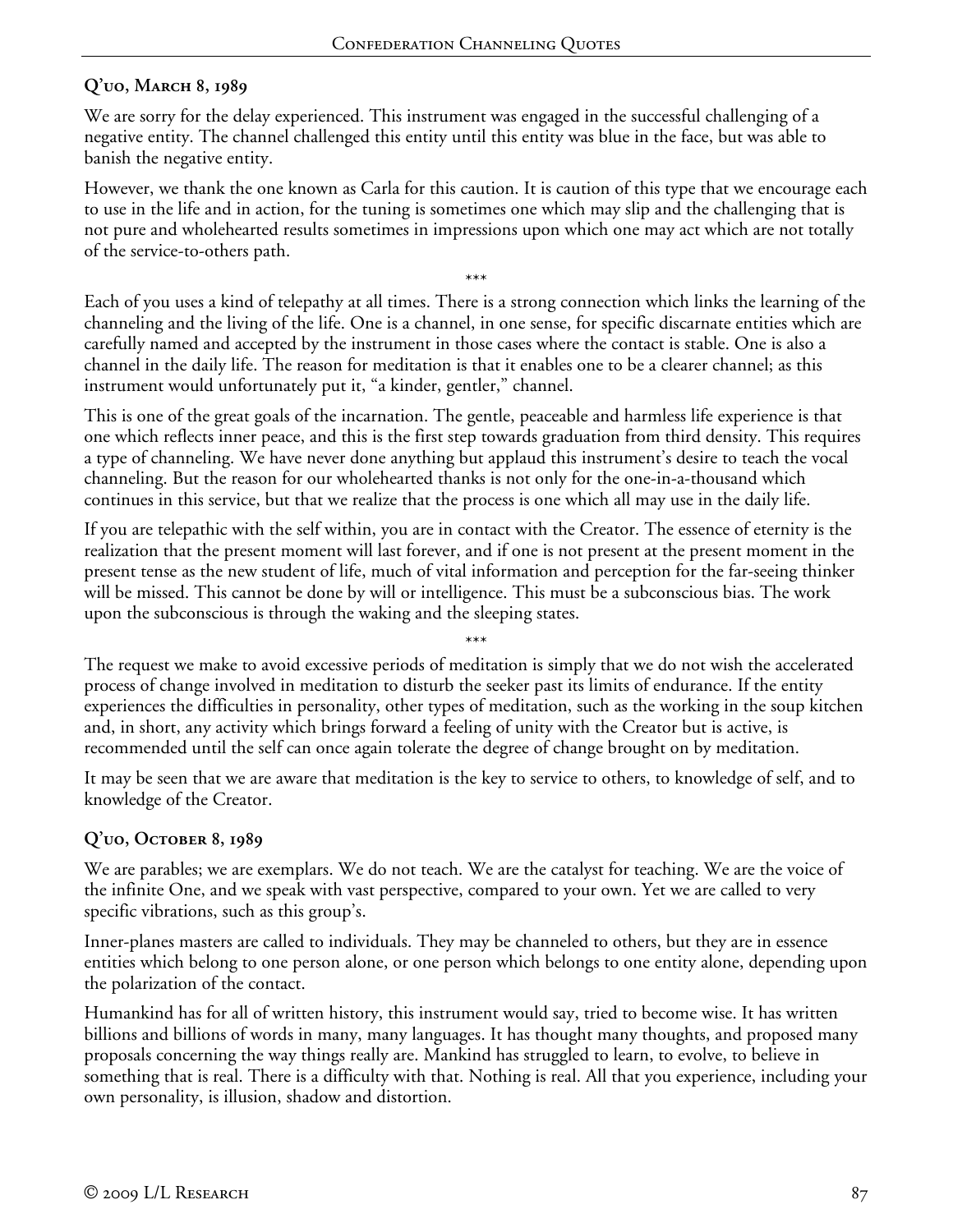It is our belief that because of our longer point of view we are able to serve you in a way that is different than the inner-planes master, and it is our belief that you are in a position to serve yourself in a way that is different from inner-planes guidance, and that is by the conscious use of spiritual principles in living the very uncomfortable life of one who is attempting, while in, shall we say, marine boot camp, to work twice as hard as the other entities who are grabbing the gusto, the bowling balls, and the beer.

Those of you who hear my words and seek to help others are those who have chosen the dusty path, the path of sacrifice, the path of discomfort, of woes and troubles and problems. You have chosen to expose yourself to all that is in whatever form you may experience it, be vulnerable to it, be open to it, and attempt to learn from it, by the conscious use of spiritual principles.

### **Laitos, March 12, 1990**

You call for information about that which is known as channeling. It is a large subject, but we should begin with one simple concept which is at the basis of all channeling, and that is that each channels at all times, at every moment. None can avoid being a channel, for in truth you are consciousness, and those energies that you choose out of that consciousness build upon themselves because of your choices, and thus you channel emotion, attitude, feeling, desire and manifestation.

Very, very few entities have the awareness that they are, in fact, not entities acting unto themselves, but instead are part of one infinite Creator, undifferentiated from that Creator except by the choosing in free will to express in an independent and co-creative way. Consequently, most take no care in that which they manifest in the life experience, but rather assume that they are to react to that which occurs outside of themselves, one thing following another in the pattern of your society in the environments of work and home and play.

You make choices you know not of. How little credit you give to your own creative power. There is, in truth, no reality in third density but your consciousness. You dwell within an illusion which is densely opaque, through which one cannot see, in order that you may, more and more, learn to choose in a consistent fashion those biases which move the consciousness into a less distorted form of the manifestation of the love of the co-creator and of the Creator. So each of you channels yourself, each of you cannot help being a channel. It is no effort, it is simply not recognized that this effortless process is not the process of expressing the self, but a series of choices about what the self is being in the process of becoming a being, for you are both being and becoming.

This is an obvious paradox, and when you meet paradox within your studies, rejoice, for then you know that you have moved into the realm of that which is spiritually helpful. A spiritual path is a series of paradoxes. How easy it is not to heed these words. How easy it is to yield responsibility for the choices one makes to the press of circumstance. The illusion, a series of vibratory complexes and patterns of energy, designed to manifest themselves to your senses as opaque reality, is, in fact, malleable and plastic and most willing to bend to the instrument who is aware of the process that is taking place.

Thus, as this group begins what this instrument would call a ministry that takes a great deal of dedication and patience and work in consciousness, it is well to come to terms with your own inestimable power. It is in no case necessary for anyone to react to circumstance. It is always, even in the most extreme circumstance, true that there are choices to be made, and the more consciously they are made the more rapid shall be the acceleration of each entity's spiritual evolution. The work of realizing the self that lies hidden as a gem of infinite worth within the clay of manifestation cannot be seen by the self or by another until it is realized and valued by the self.

\*\*\* Since your density is a density which is attempting to learn the lessons of love, you may depend upon your incarnational patterns being planned to allow you to meet those ways of loving which you felt needed further refinement. We do not send understanding or wisdom, for these lessons are not of this density. All too often, the heart has been lost in those who seek the truth that lies within the illusion of third density.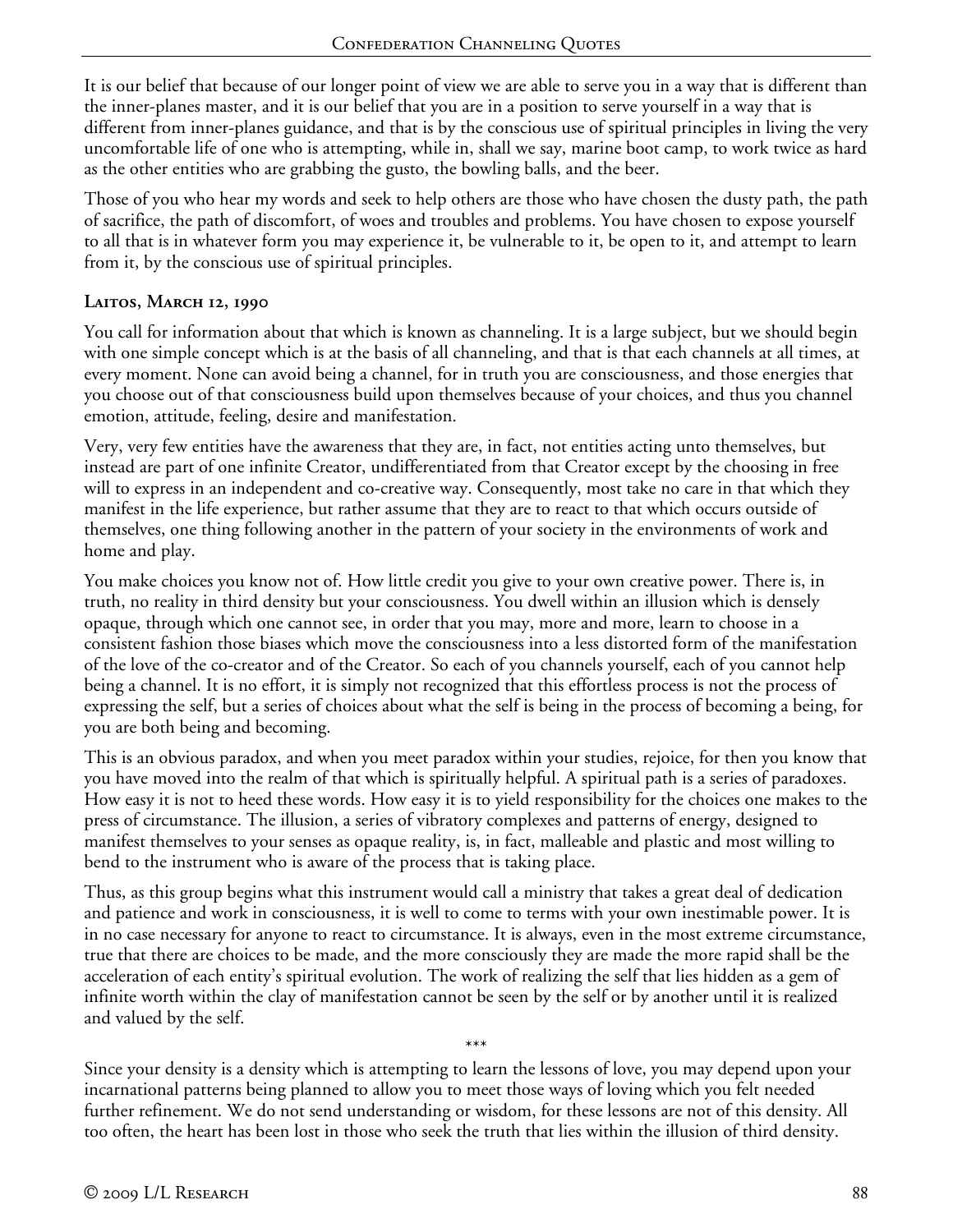But wisdom is not the answer, and the questions one asks cannot be answered wisely, but only compassionately, for compassion is in the heart of the choices each of you make day by day.

Thus, as we speak to this group which wishes to be of service to others, we ask it, first of all and always, to be conscious of the nature of the lessons to be learned by the self and in harmony with other selves. These are lessons of love and compassion - not love partially given, not compassion partially withheld, but unstinted, foolish, quixotic love, love that fears no hurt, that can ignore and smile at pain, knowing that new things are painfully learned, knowing that opening up the heart to love is dying to those things which block the heart from opening like the flower that it is.

It is as if you were infected by a disease called doubt: self-doubt, doubt of others, doubt of the worth of that which you are doing, doubt of the nature of the infinite One. There is no need and no room, for the seeker who wishes to work towards finding the treasure of love within.

It has been said that love casts out fear, but it is not explained how one may love. We shall explain. You are love. You need to find out more and more clearly how to express your true being. Those about you who are not seeking as you constantly offer the catalyst of the unexamined life, of the measured love, of the stinted compassion, of the carelessness and fine scorn for the fragile treasure of this brief dance of an incarnation.

You shall not exist long in this body, in this illusion. Use the time that you have, for time itself is part of that illusion, and as you become aware more and more of the love within each moment, as you choose to ask yourself, in the face of difficult catalyst, where is the love in this moment, more and more shall you drop away those things which are not love from the being which you are becoming. More and more shall you be able to shine and be the love that you seek. You are simply uncovering that which you truly are.

\*\*\*

The channel itself does not create its own nature. It is the group harmony, the group love, that is hard won through the fierce loyalty to truth with each other and with the self. We could say simply, "Be merry together," and that would be the heart of the harmony of which we speak. But, in truth, each of you has stumbling blocks to teach each other with, each of you presents challenges and catalyst which each other may learn to love without let, without hindrance, unsparingly, unstintingly.

It is the job of the support group—and this includes the channel—to love at all times, most especially when the manifestation of one of the group seems to be less than lovable, when the behavior seems to be unacceptable, when a thinking seems to be unforgivably erroneous. Love accepts the unacceptable, forgives the unforgivable, loves the unlovable, and by that environment creates a catalyst by which that self may choose a new path.

In a support group you are not bound by what you think of each other, but by the love that you know is each other's true self. You set each other free, and each of you teaches each. Let no one feel shame at lacking courage, making errors, or falling by the wayside in some self-perceived manner. It shall happen to you again, and again, and again. The support group, when it sees that one of its members is in need, forgets all need of its own, and reaches out in love to pull the needy one out of the mire of confusion and self-doubt.

This is a most intimate relationship. It is the beginning of what you call the social memory complex, and each group's balance of harmony is unique to that group, and will thus form the basis for the information which comes through the channel of that group. So be aware of that great truth, and seek to love, not to be loved. Seek to understand, not to be understood. Rest in your mighty power and give the gifts that you have freely and gloriously, rejoicing in the infinite Creator.

See yourselves as those who pull the wagon, pulling together, working with such joy that labor becomes play. Love each other, and allow with all generosity the burgeoning and blooming self that is you, as daily you change, to be melded anew into the ever-changing, subtle patterns of group energy.

We are suggesting that which will cause you great discomfort for as long as you work together, for this sort of effort causes one to change, and as the mind perceives itself changing, and realizes that its old programs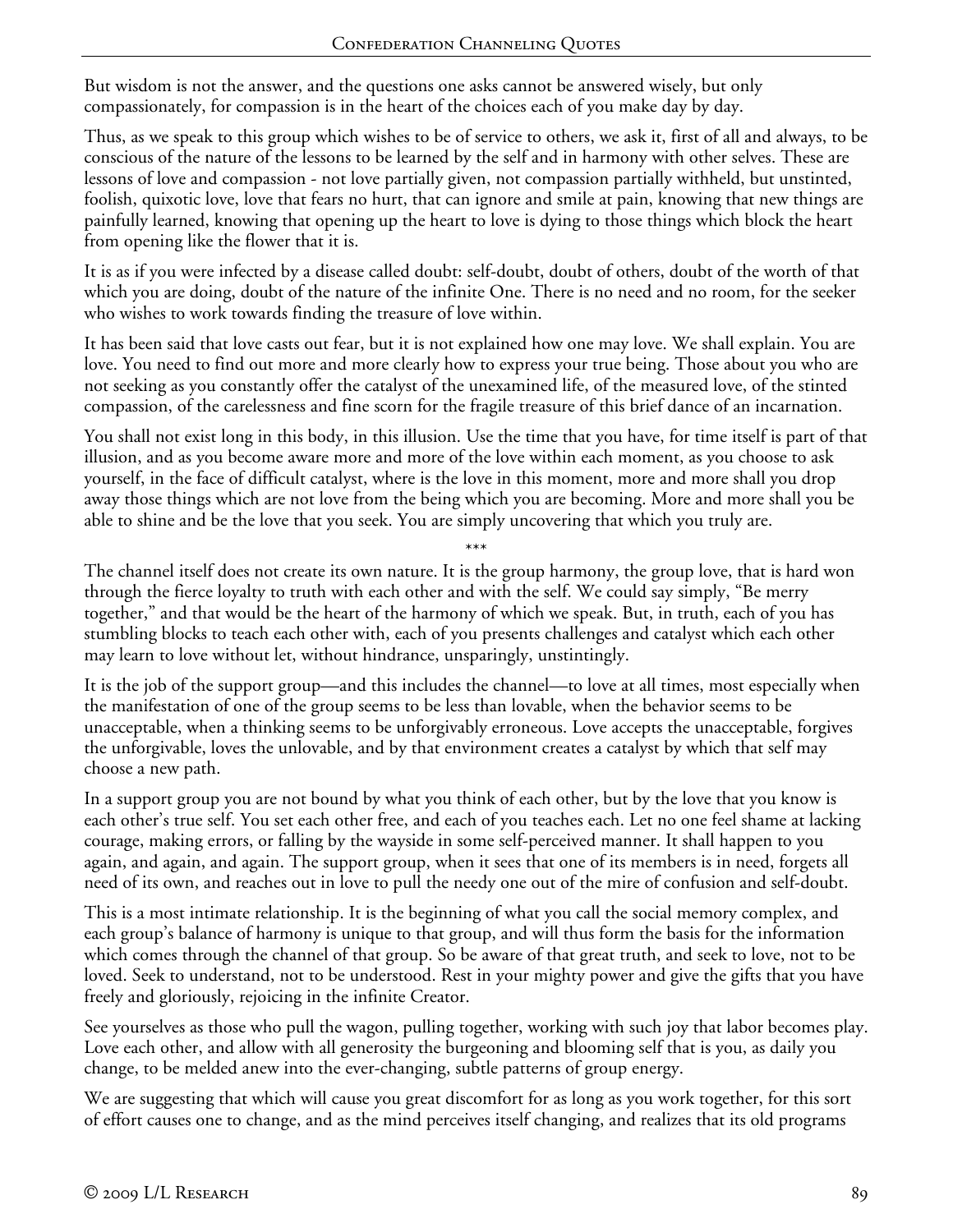no longer work—or as you say, in your technical society, compute—then you must dump that program, and this is most painful, and feels much like loss, and feels, indeed, like a grievous loss. The energy which could be taken to be lost could be used up in grieving, may instead be turned by faith to the building of programs which are fully representative of that which you have learned, that love which you have uncovered within yourself.

More than this, there is a basic program within the subconscious, and this too is heavily veiled in distortion. This is where the work with dreaming, with keeping a journal, with taking oneself seriously, becomes centrally important, for it is, shall we say, a meta-program, in which you accept the socially unacceptable dictum of a chosen path of service.

Within your society it is not considered healthy to feel that one is on a mission of a spiritual nature. Nevertheless, this is, in actuality, the truth. You have come here, intent upon expressing and manifesting in poetic beauty the mission in service to others which you chose preincarnatively. Yes, you chose much personal work, but you chose more. You chose your paths of service, and in each path of service to others much must be yielded and given up. Thus, we encourage you to encourage each other, to love each other, to allow no disharmony to rule for one moment longer that it takes to recognize that there is something which must be discussed, which must be forgiven, which must be balanced, so that love and harmony again may be the environment in which you follow your path of service.

During sessions of working, the support group needs continually to realize and send for the power of love, that the instrument may not have to depend upon its own strength and will alone, but may rest against the cushion and support of an environment of love. Tuning, then, is done continuously throughout a session, not as a heavy burden, not as a heavy duty to perform, but as that which becomes second nature, as that which becomes a simple and constant visualization of living, revolving light, which raises itself round about the whole group in spirals and reaches unto the one infinite light of the Creator in its first manifestation.

\*\*\* This instrument and we who are called to this instrument are those who teach, as we learn, about spiritual principles, about tools and resources that may aid in the acceleration of spiritual evolution. This particular teacher, and we, as those who speak through this instrument and have been called by this group, are not concerned, nor can we be, with those details of mundane existence which open with the first breath and close with the last, for we see the incarnation in its illusory form only as a learning opportunity. We cannot tarry there long.

Yes, at each turn it is important to be able to orient the self within one's environment, to be able to see the nature of the changes of the illusion as they affect the day-to-day workings of the incarnate, self-willed, little self. There are many, many teachers who are most pleased to speak through channels and guide one through each day, each experience, each choice. It is our nature to give that responsibility to the self of your self.

The material that we offer, therefore, will not be material that is sweet and easily taken, the candy of the spirit. We move rather towards the more substantial meat and drink of spiritual lore, working to enlarge the viewpoint in order that those questions which one might have about the day, the hour, the experience, this or that, become questions that are small, become questions which beg for a larger question, and that is, "Where does this concern fit into the life that I know lies within me?"

Many will seek of any channel specific information, especially during these generations of change, when time itself is speeded up and finally swallowed by the density to come. Those who work with this instrument and with us will find themselves often unable satisfactorily to answer specific questions, for to do so would be to lose the purity of the contact.

And so, if being of apparent help in reading the, shall we say, tea leaves of the day, the dream, the occurrence, the concern, which are things which can be taught by other teachers, but not by us, if this is any part of the ambition of the channel, let it be faced now, that we may not, in our teaching, be a disappointment, be a stumbling block before you.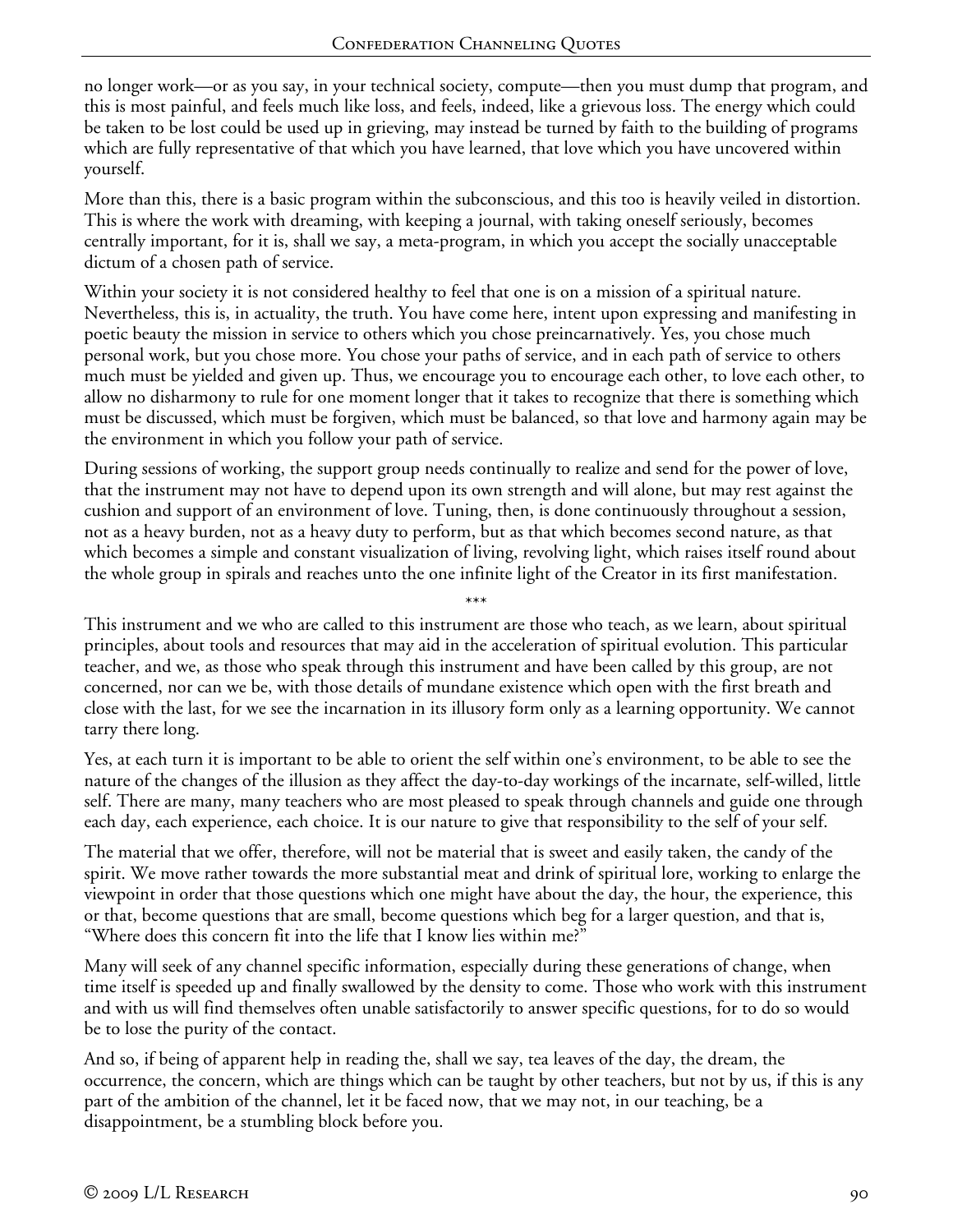We are a comparatively impersonal contact. We look at questions and value the question more than the answer, for in the question lies the quality of the life experience that is being sought by the questioner. In an illusion where there are no true answers, it is the questions that are important. You will again and again as a channel find yourself pointing and ending to and in mystery, speaking in riddles and paradoxes, seeking out of the maelstrom of dizzying, excited questions and observations the still and quiet waters of silent truth that lie stably and eternally within each consciousness.

\*\*\* The mechanics of channeling are those easily taught but difficult to learn, because it is always thought that if something is worthwhile it must be difficult to achieve. We cannot teach you to be faithful in your practice. Teaching an entity to channel is much akin to teaching a beginning violinist how to finger the scale, how to play the simplest of tunes. The teacher does not teach greatness, but only a simple mechanism which must be practiced, and practiced, and practiced, in infinite patience and dogged determination and persistence, for it is practice alone which creates that level of trust which allows the surrender of all expectation.

Many are the times we have demonstrated through this instrument the nature of that trust. We do so at this time. Six, six, five, three, seven, one, four, three, six, six. That is what we gave this instrument—nonsense. That is what you will feel you are receiving—nonsense. That is acceptable, being able to accept that you do not know what you will say is important to one who wishes to be a faithful channel. It is not up to the channel to judge the channeling, but only to prepare itself, first by attempting to become the best self it knows how to be, and secondly, by opening itself completely in surrender to a greater will, a higher self, a larger point of view.

\*\*\*

**S2:** What should we know to preserve our safety as we tune and challenge our contact?

I am Laitos. We are aware of your query, my brother. It is well, most especially for the one serving as the instrument, to have knowledge of the self in regards what the core belief is for which the instrument would live and die. This information is well presented in the handbook that has been compiled by the one known as Carla.

In this essence of the self one may offer a challenge to any unseen spirit that will ensure that that spirit comes in a manner which is acceptable to you as you offer yourself as instrument through which it may speak. This is centrally important, and it is well that this be considered in depth by each within the group, most especially the instrument, between this time and the time during which you shall again sit in session with this group.

\*\*\*

#### **S1:** Do you suggest a mantra for a group?

I am Laitos, and am aware of your queries, my sister. We suggest only those means of tuning, whether by mantram, singing, group visualizing or whatever other means is available, that have meaning to the group. This is decided by your own free-will choice, for you are by now aware of those means by which you are most inspired. We would suggest that you follow those yearnings and preferences which are already in place within each of you, and that as a group you make this choice.

### **Laitos, March 13, 1990**

The mechanics, the way of production, of channeled material, is so simple that it is normally resisted by those who wish to make it harder and more complex, who are learning to be little children who simply repeat what they hear or feel inside. This is the condition of the instrument as it begins the contact.

It has prayed in whatever manner it deems most deeply worthwhile, to reach as high a tuning as the instrument may achieve in a stable and continual manner. This requires a crushing and absolute honesty, a knowing of the self and of the limitations of the self, for one does not go into the ministry of channeling to remove oneself from the world about him and dwell upon an higher plane.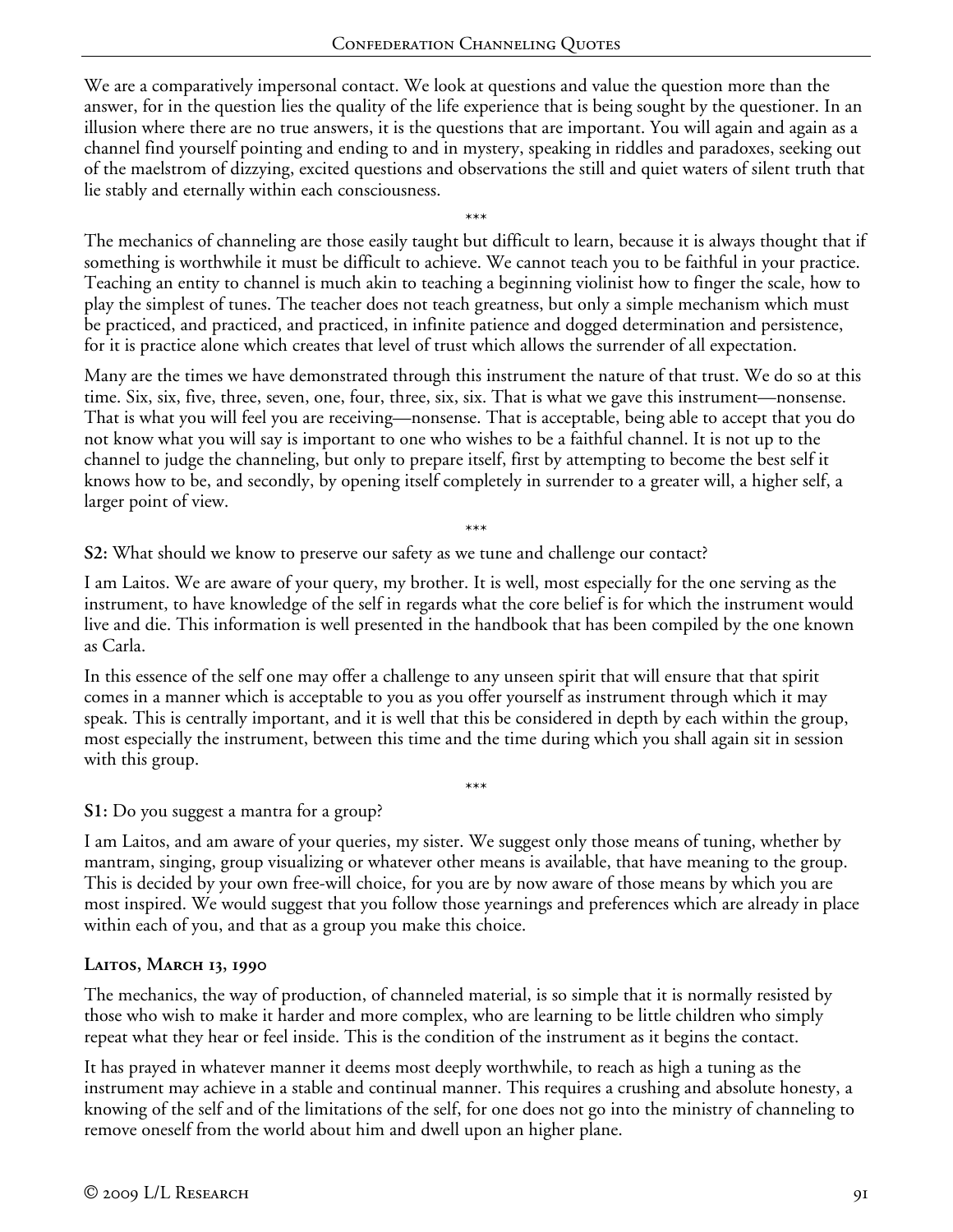One chooses to channel inspirational, spiritual and metaphysical principles because the Christ consciousness which permeates your Earth plane has, in the majority of cases, no chance at speaking in conventional ways, that is, through church attendance, involvement in the community of the Creator. There is no way for many to experience community. Thusly, to those whose distortions cause them to be unable to find the inspiration, the renewal, and the strength which they need day by day, to realize by grace that which is asked of them and to do that with a cheerful heart, there must be an alternative place of genuine worship.

We are not those who disregard or denigrate compassion, for especially within your own density the deepest truths lie in purified emotion. The job of a channel, therefore, is to provide catalyst, to evoke that purified emotion which is the daily food and bread for which you pray each day in the Lord's Prayer. Think you then that you are asking for bread to eat and wine to drink? This was not the intent of a teacher who spoke always in parables. The daily bread which you seek and which you seek to share is that manna that contains the healing, the peace and the love of the consciousness of Christ; by whatever name you know the Christed entity, this is so.

This, then, is your goal, to become more and more able to perceive the ramifications of each point made in discussions about queries that have been asked by a group. Be humble before this gift. You are not reciting scripture. You are not offering infallibility. You are offering that food which otherwise would not be there and would cause starvation of the soul to many.

Vocal channeling is only one of the myriad of services. It happens to be a more conspicuous one. This in no way means that the vocal channel is any different or better than the mother who nurtures a child, or any other entity whose path of service lies not in blue-ray communication, but in green-ray healing, whether it be of physical things, the rebuilding of old neighborhoods, feeding the hungry, working with the here and now of souls that need to be fed, not manna first, but food for the body, all across the spectrum to those who have put those things to rest by circumstance, work and luck, and are therefore able to take the leisure to move into contemplation, to seek out purity, to fall in love with love in the Creator, in yourself and in others.

\*\*\* No one within this density, as far as we are aware, has ever been able to keep this consciousness constant as a steady state throughout the incarnation or period of service. What is important is that you are able to clear the mind, to empty it as you would the contents of your pockets before resting for the nighttime watches, until you become so much a part of the silence, so focused within, that thoughts begin coming to you.

Now, you have continued to tune during the entire process of protection of the self, protection of the group, and protection of the working. When the time comes to channel it is time to cast away every inhibition, every care, every distraction, and put on the clarity of the white light of the infinite One.

\*\*\* Those energies which you feel shall not always be overwhelming. It is extremely common to the new student to find a great disorientation when beginning the work of channeling, for you upon your sphere of existence have the concept of solidity, of objective reference. We simply offer thoughts to your subconscious in the form of concept rather than language. It is the portion of the channel to hear the clarion call of those thoughts, to waste no time considering whether it is you channeling yourself, or yourself channeling an outer source. This process moves on despite all doubt, all questioning, and all fear, as long as the entity who wishes to channel continues to feel that this service is a path of service chosen.

Channeling is a process much likened unto the catching and the throwing of a baseball, in a rapid fashion, which requires that the mind be kept single-mindedly upon the succession of balls, and the hand be nimble to empty itself of the ball it has just caught, that it again may be empty to receive the new ball. In this analogy we equate these balls with intuitionally validated thoughts and inspirations which are yours alone as you move along the path of life.

\*\*\*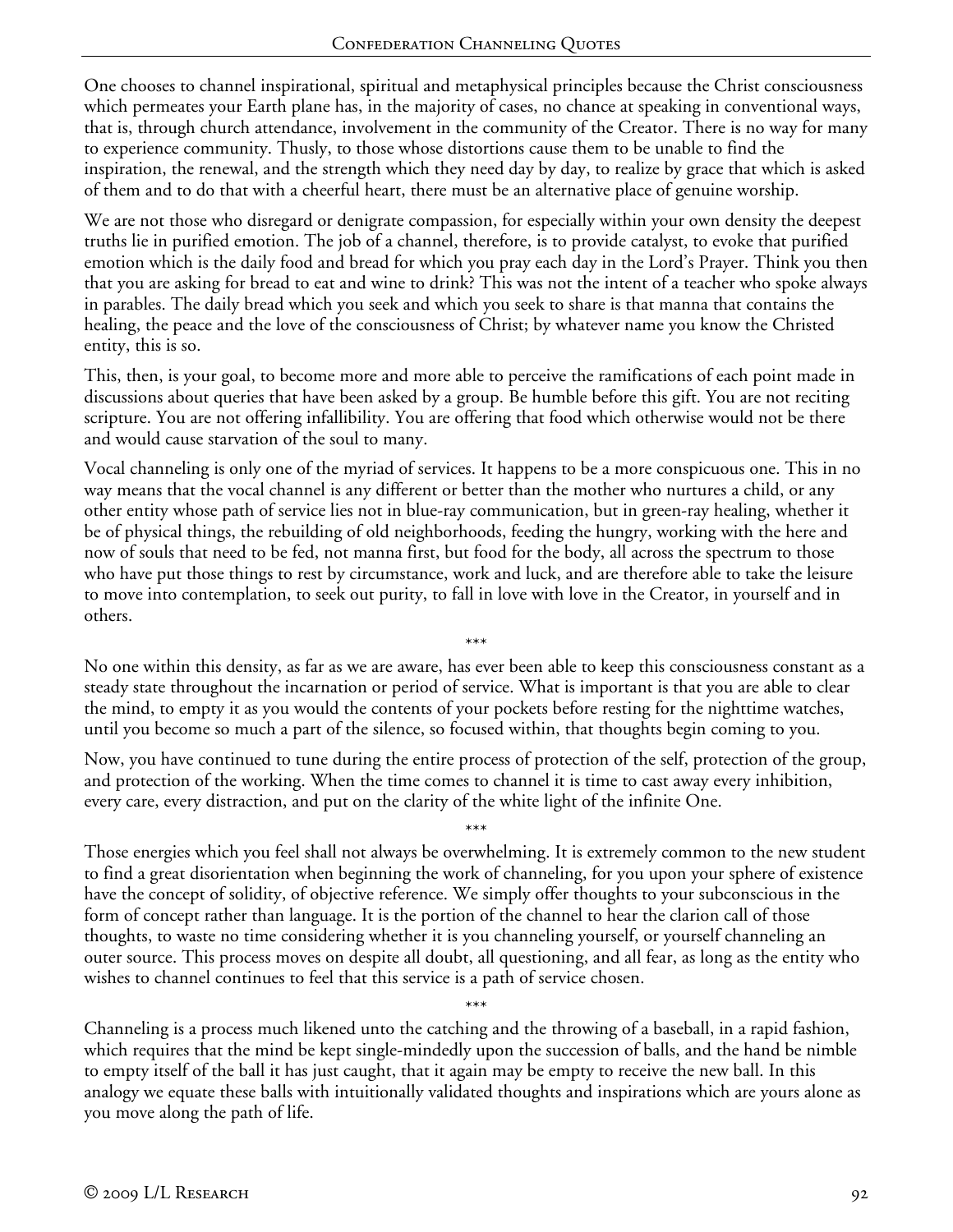The way to begin is to cast aside all powers of analysis, all resistance, all fears of saying or doing the wrong thing. This is often a difficult thing to give up, for entities truly wish to be of great service, and they wish to move forward as quickly as possible, but we ask you to take our instructions verbatim, and then think about them in as many different ways as you wish, ways in which you may come into adjustment with the seeming loss of the self. You certainly are not losing yourself, but gaining a deeper and more impersonal portion of yourself, for yourself is the Creator.

When we transfer a contact to a channel, the channel waits until a thought comes into its mind. It is distressing to many channels, and the first words that they get are the words with which we always open and close each meditation, greeting you and bidding you farewell alike in the love and the light of the infinite Creator. It is a great temptation to feel that there is a tremendous conspiracy of those who pretend to channel, but are, indeed, less than honest, less than rigorous, less than prepared, so that their material remains inferior and uninspiring. Channeling is a series of concepts that are caught and spoken without thought, without judgment.

After the experience is over, you may examine, analyze, probe, discuss and attempt to measure that which you have experienced, but during the process itself, a complete surrender to the Creator of all things, in certain knowledge of His plan for your existence within this incarnation, is in place, and that all is as it should be. This relaxed and peaceful state is aided only in some cases by the ingestion of caffeine in order that, although calm, quiet and listening, one also has the energy which such substances give to the physical vehicle and to the mind complex.

You channel—and we speak quite seriously here—your own thought processes. You choose your behaviors, your reactions or lack of them, and all the attitudes of life. When one decides to become a vocal channel, one is drawn into a powerful energy nexus of which it is one point in the planetary light. Whether or not the channeler turns out to be proficient, if there is great sincerity in the attempt, that by itself will lighten the consciousness of your beloved planet that is so sadly in need of light.

\*\*\*

We repeat again, do not analyze, do not allow the mind to judge the contact. It is of the greatest normalcy that an entity will begin channeling with perhaps only fifty percent of channeled material of an outer kind, and the other half the wisdom of the deeper self, so that in fact the channel in the beginning is very much aided by its unseen spirit, or guides

\*\*\* Preparation is different for each entity. You move from one state of consciousness to another, clearing the mundane pockets of the litter of life within your physical beings and creating the hollowness within that asks and seeks and is ready to serve. You say, "Here am I, use me, send me, let me do the work you have prepared for me this day."

Under no circumstances would we suggest that the entity, without the aid of the support group and the more experienced channel, at this time do any experimenting with channeling by the self alone.

\*\*\* When the instrument known as Carla prepares to channel, the instrument does a symbolic act. Were this instrument more able to do things without aid it is possible that this instrument would prefer actually to shower and cleanse the whole body. Instead this instrument cleanses its hands, empties its bladder, brushes the teeth.

As one empties the body of those waste materials it can no longer use and gives praise and thanksgiving to the Creator for having been able to use the food that the creation has provided, as one washes one's hands, prayer may turn towards the cleanliness of the self, asking and seeking always to be centered, consciously aware of the presence of the one infinite Creator, and systematically cleansed for the moment of the tedium and hubbub of civilization. As one brushes one's teeth, prayers are offered up on behalf of the purity of the words which come from that instrument's mouth.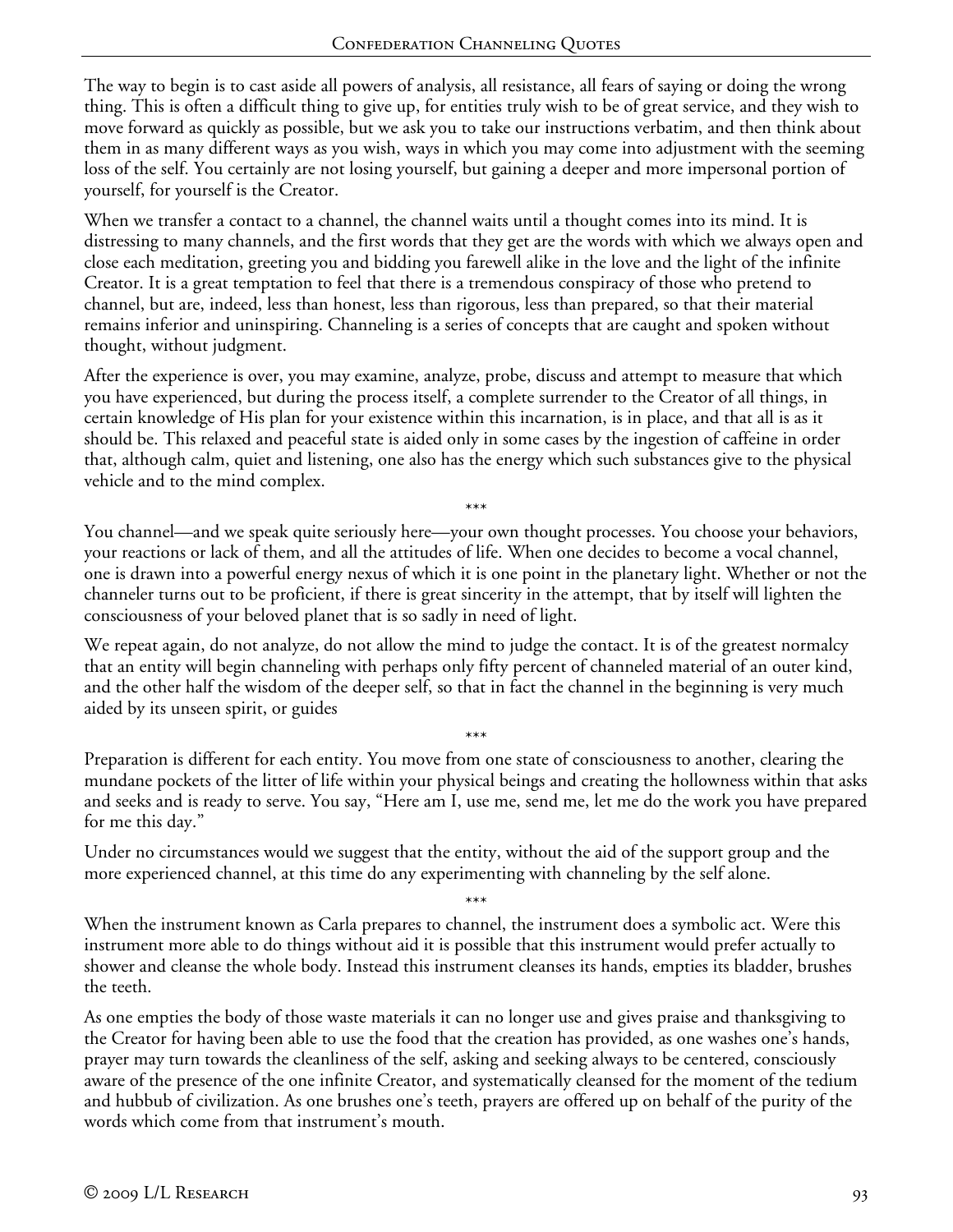There are as many different ways of praying, as many different symbolic ways of changing personalities and personas, of becoming that entity which is capable of taking its place in the world of spirit, as there are entities. The goal, however, is to feel at one, peaceful, stable, safe and fearless, and whatever ritual best creates within the self those feelings is acceptable to us, as long as the prayers involved concern service to others, for though there are teachers of service to self, we are not they, we have made our choices, and we believe each has made its own choice in this group also. Relax, be merry, take things lightly, and yet ponder them deeply. Allow the consciousness you experience in channeling, and meditation to a lesser extent, to begin to color your existence, and always, daily if possible, practice the tuning process.

\*\*\*

This instrument sees to the protection of the self by visualizing each chakra in turn, asking it to receive, for this working, the unblocking of all difficulties, that full energy may rise to the heart chakra, and therefrom to the blue-ray energy center, which the vocal channel uses.

In order to use the green healing ray, or the blue communication ray, it is vitally necessary to pay constant and close attention to the indigo ray which lies betwixt the brows in the center of the forehead. These lobes of the brain are those lobes in which eternity resides, now safely and securely, and hardly ever touched by human thought or imagination. When one feels that the protection of the working and of the self is complete, you may go on.

This instrument's method is to move each chakra into its normal balanced brilliance and spinning and lifegiving energy, so that there are no blockages for that time, then surrounding the bodily energy in mind with the mixture of the violet ray of identity, and the red ray of life itself. These two colors create a mixture of lavender and red, the kind of color this instrument might call burgundy, and one visualizes it covering and coating the body as if the body were a capsule, and the covering that which held the great medicine of that capsule within it so that it may be useful upon its taking, and not be scattered, so that one is taking small bits and pieces into meditation, but has found a way to be whole.

After that, this instrument visualizes the white light, the full armor of light, placed upon its form, missing no spot, of undifferentiated love manifesting as pure white light. Once that feeling has been achieved—and it is often so that there is a lightness, either physical or mental, experienced during this portion of tuning—one then visualizes, as does each of the support group, this same white light that is first simply a small ball of enormous beauty and luminosity in the middle of the group, by bowing before its wisdom, by accepting its protection, you each allow it to expand, until all of you are bathed in unconditional love and light, the greatest protection available within the personal reference frame.

This instrument then asks the archangels, with whom it has a long history of acquaintance and love, to stand guard over the meeting, to warn of any intruders, and to act as champions of the light which the channel and its group are attempting to produce. The four archangels are Raphael, Gabriel, Michael and Ariel. If you wish to use the same technique as this instrument, you would see the one known as Raphael dressed in raiment so white that it glistened yellow and crimson. It is a silent witness, not a jovial personality.

Then, behind the self, one asks for the presence of Gabriel, that great nurturer, who is normally visualized wearing a blue robe, standing in water, which is running and fresh, and offering up a holy cup to the thirsty.

To the right there is Michael, the only [one] of the archangels which bears what you would call a weapon. It is the archetypal dragon slayer, it is the protector. It is always alert, and as one becomes adept at these visualizations one may see from the expression on these entities' faces what the atmosphere is truly like, not seen or felt from the outside, but from the inside, for Michael, more than any of the others, changes posture, changes the angle of its sword, changes its degree of alertness.

Lastly, moving from the crimson robes of Michael, we ask that our left side be guarded by the archangel Ariel, which is the personification of Earth cycles. As it moves its multicolored cloak, a wind blows, and leaves, fallen from the trees and dry, rustle across its path. It is a mystery-clad entity, just as death and transformation are unknown until after the fact.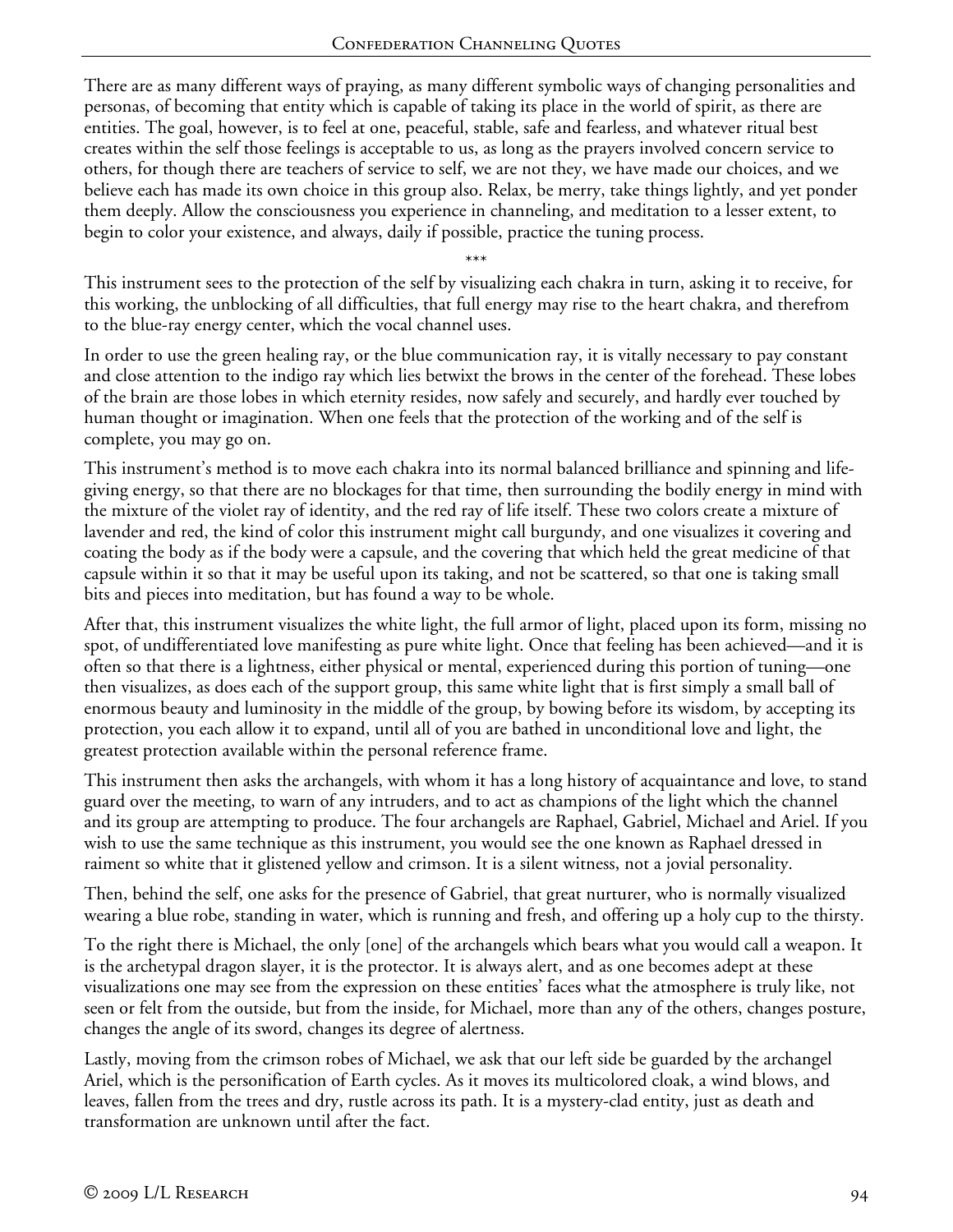Asking for these archangels, one may begin, upon practice, to feel the great golden dome of metaphysical protection which has been begun by the energy of the group moving in a spiraling, clockwise fashion. This dome is impervious to damaging psychic greeting. It is possible, with this protection, for entities to take advantage of the instrument which falls prey to temptation, or in other ways has some chink in the armor of light, some Achilles' heel. But if the preparation has been complete and wholehearted, protection reigns within the place of working, and as you repeat over and over this process, it will cease taking so very, very long to do.

It is most important to challenge as each knows, but the challenging depends upon the utter, naked and sometimes hard line honesty of the instrument. You cannot behave as a spiritual being in the presence of discarnate entities. You must be, and consciously be aware of being, an undying and eternal source of light, part of the Creator, and part of the great democracy of all spirits.

\*\*\*

\*\*\* It is our recommendation that the greeting of any discarnate entity be all that you receive before offering your own challenge to that entity as to whether it comes in the name of whatever quality or essence is at the core of who you are. The one known as Carla challenges in the name of Jesus the Christ. The one known as Jim challenges in the name of the Christ consciousness and the service-to-others polarity. It is up to you as instrument to determine that quality which is most central in your life pattern and by which quality you will offer your own challenge after hearing the greeting from any entity which wishes to utilize your instrument and to speak through you.

# **Laitos, June 4, 1990**

In telling the story to which no one knows the middle or the end, it is simply a matter of placing one sentence in front of another, as one would walk one foot in front of another. There is no right story. There is no right ending. But only the creation of truth by the surrender of small considerations to the acceptance of a mystery which may or may not uncover more interesting subject matter for thought. We assure the one known as S that this method will, in our opinion, best relax and open the channeling gift which this instrument does indeed have.

# **Laitos, June 7, 1990**

We would ask that each of you at this time declare yourself in whatever way you have discovered to be acceptable to you. Declare yourself against the backdrop of ten millennia, twenty or thirty; against the backdrop of imperishable ideals that could never be denied by the instrument. Ideals by which one lives. Ideals for which one would gladly, if necessary, die in order to protect and give vivid clarity to these imperishable things, to these ideals.

For the metaphysical world is a world of absolute things. There is no relativity and there is no room in the world for the metaphysical of those spirits with which you wish to make contact for relative thinking. We shall pause while each chooses, imagines, and brings into being that personification or that symbol of its absolute ideal.

Now we ask each to step into this ideal. If it is personified, grasp it by the hand. If it is symbolized, grasp, stand by, or incorporate the symbol into your being in some way. Allow it to become your metaphysical identity. Your only identity in the world of spirit is this absolute identity you have now fashioned. With this identity now, pray, speak within yourself in any way that you feel will bring you more and more into tune with this ideal, more and more into unity with it.

We shall pause.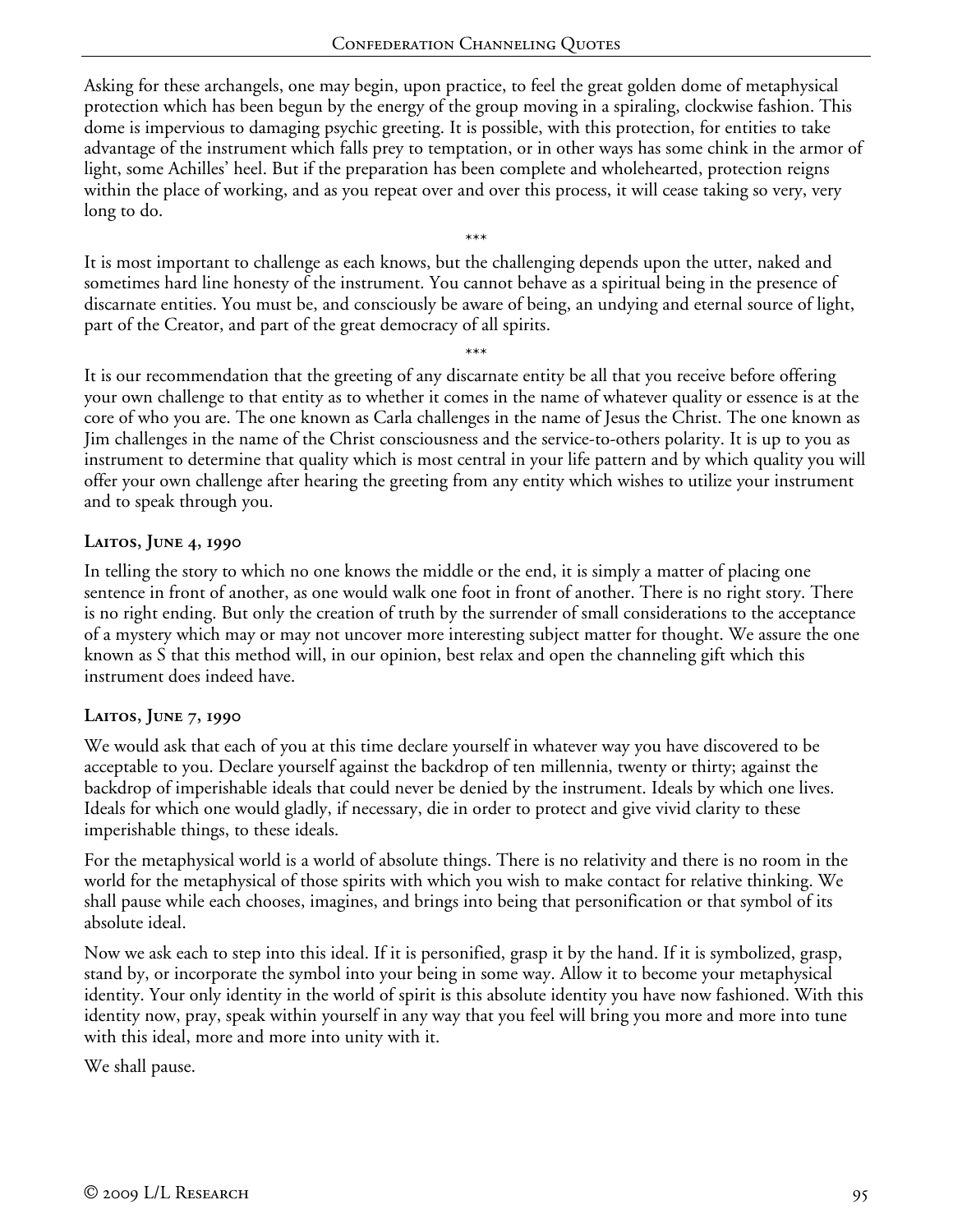Ask now, before you begin to challenge, to receive only entities which you may channel in a stable manner, without harm to your health or welfare. You want the highest and best that you can carry, but not a contact too high for the balanced personality as it connects with this source.

### **Latwii, June 8, 1990**

We ask each channel to speak that which it hears and nothing else, but to trust, once the work of tuning and challenging is done, that all will be well. For when the work is done correctly, when the challenge has been met and the baton taken, then it is that those who channel may release the integrated personality and surrender to that part of the personality that is not yet integrated, that is the deep mind. And it is from that deep mind and its analogous portion amongst your stars that we speak to you.

### **Latwii, June 15, 1990**

There is a joyful surrender, so that to a channel there is no concern to teach, no concern to be thorough, no concern to be complete, no concern for content, but only the concern to remain completely one with the tuning one has achieved. In this surrender, each thought opens like a flower, and bloom and beauty and lightness enhance the communication.

In this case, although the instrument did an excellent job in expressing our basic message, there was the nearly subconscious intention "to teach" that goes with the habits of an entire career of teaching. Channeling is a different kind of teaching. It is a teaching in which one surrenders all desires to teach, to make sense, or to do anything except to listen, to feel, to be, to float in that highest tuning which may be held in a stable manner. Then all else is a mechanical procedure of reporting upon the concepts one has received.

The teaching then unfolds in a way impossible to the conscious teacher, and the results please that same teacher in a way he could never be pleased with his own thoroughness.

\*\*\* We ask each to let go in joy, to surrender to the unknown. When covering familiar material release the mind, release the heart, release the strictures of that which is already known. For there is always within each unique channel a new nuance which may be brought forward from the material which is unique to the mind, the heart, the experience, and the spirit of each channel.

Let yourself be a channel of wonder and mystery and astonishment to self. Allow this. It cannot be wanted. It cannot be desired and therefore gotten. It must be desired and then released. The true courage lies in that sweet surrender to the unknown which guides you and all, in infinite love, in the full and open heart that is the great original Thought of all that there is, the Creator Itself.

\*\*\* **S:** Latwii, in my learning channeling, it seemed to me that in order to keep myself abreast of the contact I needed to kind of look ahead. Would I understand that you are telling me that this looking ahead baffles the more magical and interesting parts of the channeling, so that while it may bring back intact the information, it fails to capture the nuance and inspiration? Do I need to slow down? How might I go about improving this particular aspect?

I am Latwii, and I am aware of your query, my brother. In this regard we would suggest that the practice of looking ahead, as you have called it, is that which gives a confidence to your contact, and in the beginning of your channeling it is helpful to use whatever crutch works, shall we say.

In the long run of the channeling process, it would be well if you would look not so much to the approach of information as to remaining in a more free-floating state, shall we say, in which you are subjecting yourself to the movement of the contact. As you progress in your experience of the vocal channeling, it would be well and would be easier for you to accept information about which you know nothing in advance.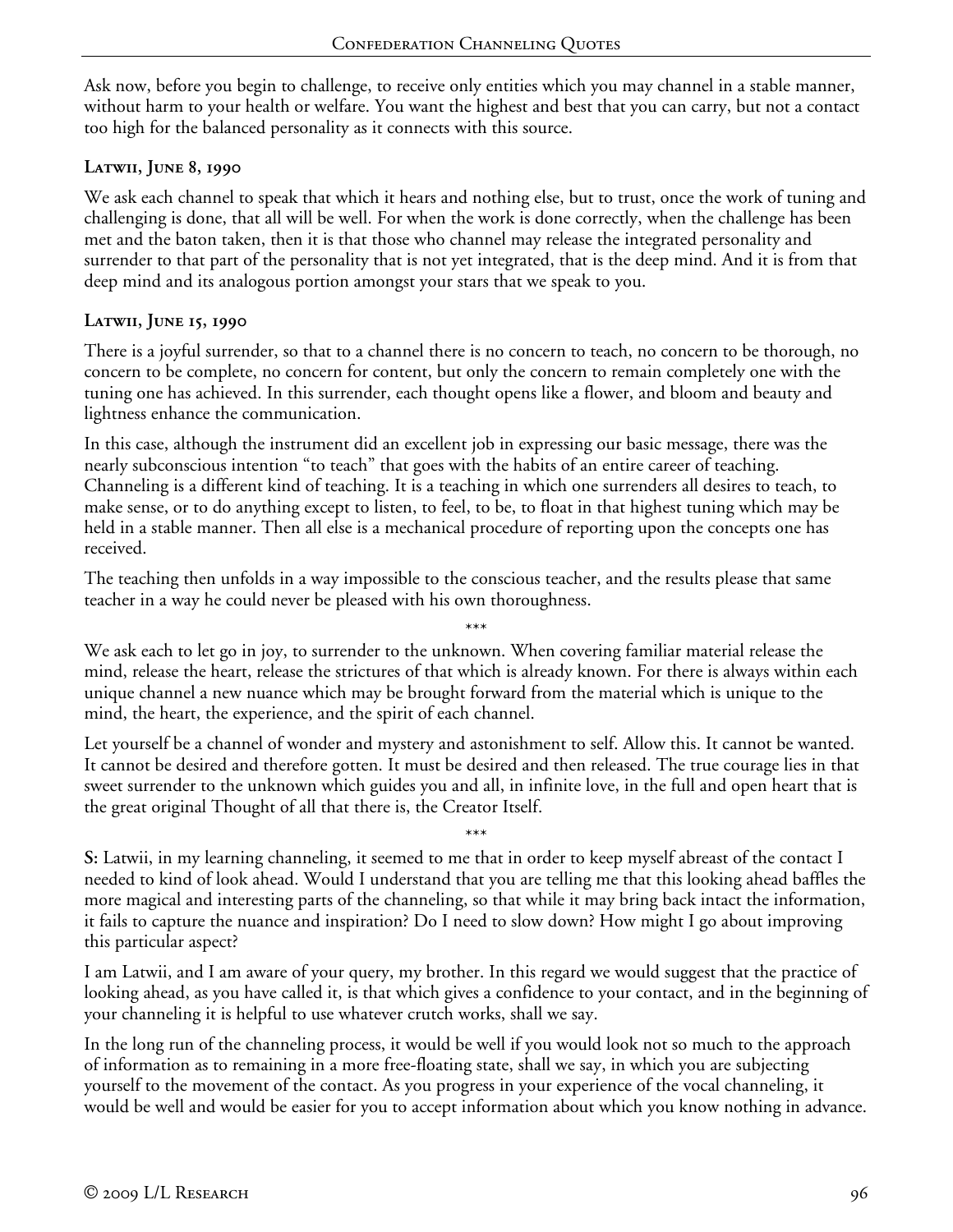All of this practice has as its purpose forming the completely hollowed channel which has neither the preconceived idea nor the desire to know that which is next, but simply offers itself as an open instrument. There are many steps along the way to achieving this particular kind of contact and we would not wish to rush you in your progress but simply to suggest, as we have, that you are at a certain stage of the practice of channeling at this time, and the succeeding steps in this never-ending process, will concern themselves in a large degree with removing the crutches which are helpful in the beginning. For these crutches are, though sturdy in their offering of their support, also limiting in that which can be seen or received.

\*\*\* **S:** There is a subjective side to the experience of the channel in which one feels a very strong, energy welling up within one which, once one gets used to it, has a certain tractability to it, if one can work with it. Now, there is an ebb and a flow to this energy, at least as I experienced it, rather than a steady stream of it.

Is the process of learning to channel a process of learning to work with this energy when one feels that it is dissipated for the moment? Does one do well to pause long enough for it to gather in? Can you give me some indication of this problem?

I am Latwii, and believe that we have your query. Before any performance, the performer has the flow of the adrenaline, as you might call it, the excitation of the anticipation. This kind of energy is that which the new instrument would experience far more than the instrument which has long practiced its art.

This energy can be helpful to the new instrument, much as the crutch of looking forward, shall we say, into the contents of the information which has yet to be received. As the new instrument perceives this welling of energy, the effect is to help the concentration and the focus of the concentration. This is most helpful to any instrument.

However, as you become more practiced in your art of vocal channeling, you will also discover that this energy tends to be reduced, for the practice no longer elicits this, as this instrument would call it, rush of energy. It is at that time that your ability to focus your concentration will take over this function, shall we say.

Thus, there are many attributes and characteristics of the channeling process that are found at the beginning of the process which may be utilized by the new instrument. But after a period of time, the new instrument, becoming a more experienced instrument, will discover that it is working more on its own resources and abilities rather than the *accoutrements*, shall we say, of the contact in its initial phases

**S:** I certainly do feel that rush. The energy that I had in mind, though, was one which I only began to experience later on, when I felt more calm. It is one which I have sometimes experienced in the meditative situation. I find it to be of a different order. Am I dealing only with a subjective modification of that which you are describing as the adrenaline energy, or is there another dimension going on here?

I am Latwii, and I am aware of your query, my brother. There are deeper levels of the mind which each entity within the meditative state may contact, as the meditation is more successful in achieving the onepointed focus, shall we say, and in removing those distractions to the meditative state simply by failing to attend to them. As one is successful in moving the conscious focus from the upper reaches of the conscious mind to the lower reaches of the conscious mind, and, indeed, into areas of the subconscious mind, one will feel a certain power or energy, as you have called it, which is the, shall we say, the energy of potential use.

This is a relatively unformed energy and is that which responds to the reaching of the conscious mind as it moves its focus into deeper realms of the subconscious mind. This reaching begins to potentiate those qualities which may be associated with the more feminine aspects of any entity, those of the intuition, those of the non-rational, those creative powers which have, as you would describe it, the magical or metaphysical ability to form consciousness in such and such a fashion according to the design of the working. Therefore, the energies which you have described are those within your own subconscious mind which are available to you as you are able stably to move your conscious focus into the subconscious mind.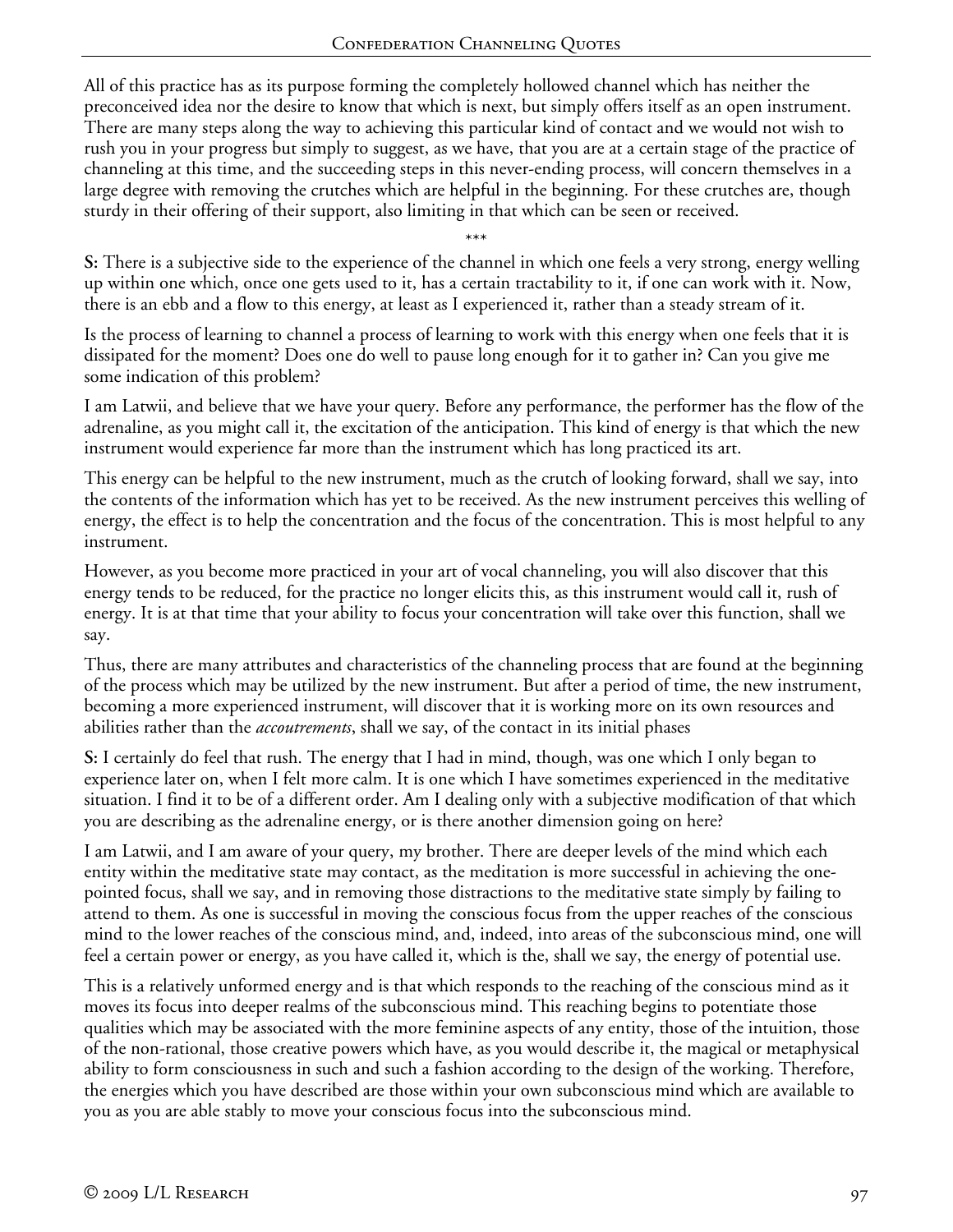# **Latwii, June 29, 1990**

Many thoughts go through the minds of those who channel. This is inevitable and part of even the best tuned channel. Its environment is never completely pure, it is simply the best it can do. Therefore, it should be emphasized to each instrument that a perfect instrument is a concept which is useful in goal-making, but not at all necessary in expectation.

We expect each instrument to work imperfectly, as we would describe the content of the message, as opposed to the content of our concepts, as always being less than 100%. Indeed, we encourage that there be some input, some sharing, of the experiences, the special verbal skills, the way with words, the knowledge, the experience, the reading vocabulary of the instrument. All of these things are perfectly acceptable tools for creating the verbal channeling.

We do not wish or expect that our concepts will be offered 100% in any conscious channeling, however. Having experimented with trance channeling, the Confederation has found that in using the trance, the vernacular of your people has to be forsaken, which means that that which comes through is conceptually perfect, but very difficult to grasp in many cases.

There are those that appreciate the more pure, accurate and lucid communications, for instance, of our brothers and sisters of Ra through this instrument, but it is also true that we find that we are to speak to a much larger group of entities which call for help at this time, by using conscious light trance channeling, so do not be a judge of the self because the occasional thoughts move through the mind.

\*\*\* When one feels the presence of the thought concepts within the mind as the contact has been made and as it has been ongoing, it is well to speak these thoughts as freely as is possible without undue concern as to the immediate content or the direction of the information that is towards any particular aim that the information seems to be headed, for this is the beginning of the perception of parallel thoughts, shall we say, that tend to interfere in any instrument's mind with the clear perception of those thoughts which are being transmitted by whatever contact is utilizing the instrument.

However, as we spoke previously, we are aware that the depth and complexity of the human mind is such that it is almost impossible completely to remove stray thoughts, side thoughts, thoughts that spring from an immediate apprehension of the perception of that which is being tuned. Therefore, it is well for the instrument to regard the stray thoughts with as little significance or importance as one would regard the wind rustling through the branches of your trees as you converse with a friend or neighbor below.

If one places one's attention overly much upon either the wind in the trees or the stray thoughts that blow through the mind as one is serving as a local instrument, the focus of the attention may become diffused to the point where the contact becomes first polluted with more personally oriented thoughts and if these thoughts continue then the contact shall surely be lost, so we recognize that each instrument, being in the possession of that great tool of the mind in all its depth and complexity, will often become aware of a background of static, shall we say.

When an instrument has been successful in keeping the attention focused upon the thoughts as they are being received, then the instrument will find that there is a lengthening of the contact which is much like taking two magnets and putting them in an alignment so that each strengthens the effect of the other, rather than misaligning the poles so that they seem, and indeed are, slightly at variance with each other.

The ability to cast oneself freely off the cliff, shall we say, and to remain confident that there shall be support for each step that is taken into what seems to be thin air, is the quality of foolishness that we have described many times previously that is well for each instrument to cultivate, for as the one known as Carla spoke earlier to the one known as Jim in the purifying of the tuning so that there is no dedication or desire of the self that is confused upon the tuning, so it is well to purify the desire to serve while channeling so that there will be no unnecessary infusion of personal material within the contact.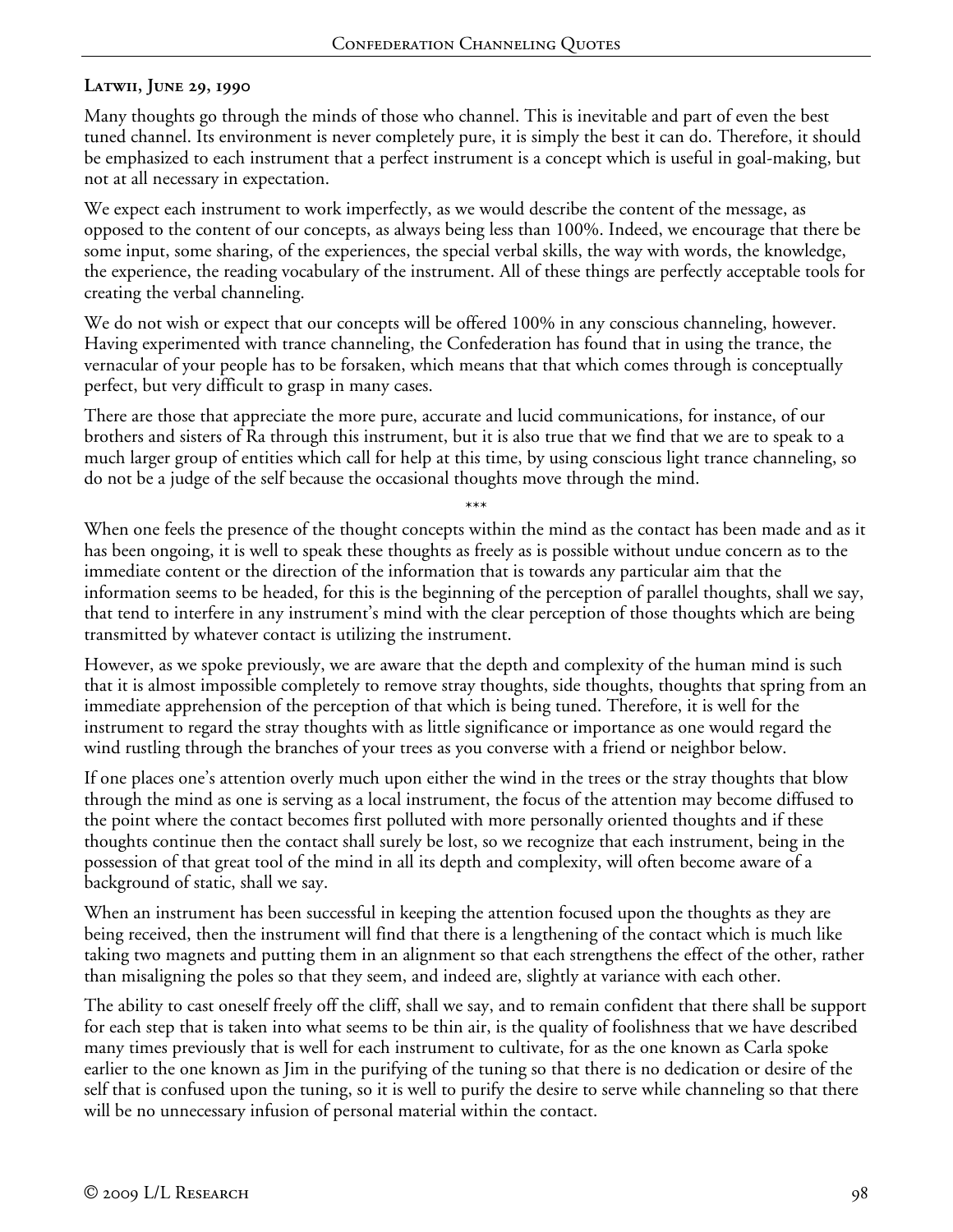It is difficult, we know, for any entity within your illusion so carefully bounded by that which is solid in either manifestation or expectation to remove such boundaries from the mind so that the mind might become the hollow vessel that shall transmit thought communication. We sympathize with each of you as you attempt to move against the grain of your illusion, shall we say. However, it is becoming more widely known among many of those of your peoples who are becoming conscious of the evolutionary process at this time that the brain which you have in your illusion has the division of lobe that corresponds to both the intellectual and to the mode of perception that is active or male, shall we say, and there is the lobe of the brain which is more concerned with the female qualities, that which awaits the reaching and that which partakes of non-logical or intuitional inspiration.

It is this latter mode of perception and of being that is utilized within the channeling process so that the mind becomes in as relaxed a state as possible, shutting down for the moment the analytical procedure—that which is active and that which inspects—so that the more receptive portions of the mind complex might become activated and utilize the receptive qualities to a great degree during the channeling process.

\*\*\* it is well for the instrument, in the desire to purify the channel and to purify the contact as it is pursued in the mind, to allow whatever pauses may occur, whether they be those inserted for emphasis or consideration on the part of the Confederation entity, or whether they be the result of the instrument having difficulty in perceiving the next grouping of sound vibration complexes. It is well for the instrument to rest within the pause, confident that there shall be a continuation of the contact and of the message.

\*\*\* **K:** I felt confusion. I was wondering if you could help me sort it out. I need to grow comfortable with pauses. I was feeling overwhelmed, both by numerous thoughts that I was having and because I was quite unsure as to what was being transmitted to me and what I was maybe trying to come up with to make sense of it to myself.

I found myself judging it and wondering how the others present were going to judge it. At the same time I was trying to dispel those thoughts so that I could just concentrate on what I was doing. I found myself feeling more and more unable to dispel the judgmental types of thoughts. Then I started panicking. Could you give me some suggestions about what to do in those situations in trying to sort those things out? What could I do to stop and try to start over and catch a clear thread? Do you have any other suggestions?

I am Latwii, and I am aware of the query, my sister. We give this instrument a vision of the feline known as Chocolate Bar. This entity frequently frightens itself so that it jumps at its own movement and perhaps shall jump again at the jump. This is a rough analogy that may describe the activity within your mind as the contact was occurring.

The suggestion is one we find we give frequently to all new instruments, so simply stated. yet much practice is needed simply to relax the mind, the worry, the analysis, the panic. As the surface of the pond is moved by the wind of concern, one must move below the surface activity and sink more and more deeply to the bottom of the pond, to the bottom of the mind, so that one may perceive that which is given.

We have a word of encouragement in this regard and that is that with practice this ability to relax shall be enhanced simply by the repetition of this process time and again. There is much of that which is like unto muscle memory, as you call it. When any new procedure is learned there will be the time of dropping the ball, shall we say, of making the mistake and misperceiving; of catching the self in the error of berating the self for the error; of finally relaxing enough to allow the reestablishment of the contact. As you stated, we are also aware that it was more difficult than was comfortable to you this evening to find again that thread of logic or of contact with us, and again we can only recommend practice. The relaxation shall develop as a result of practice.

\*\*\*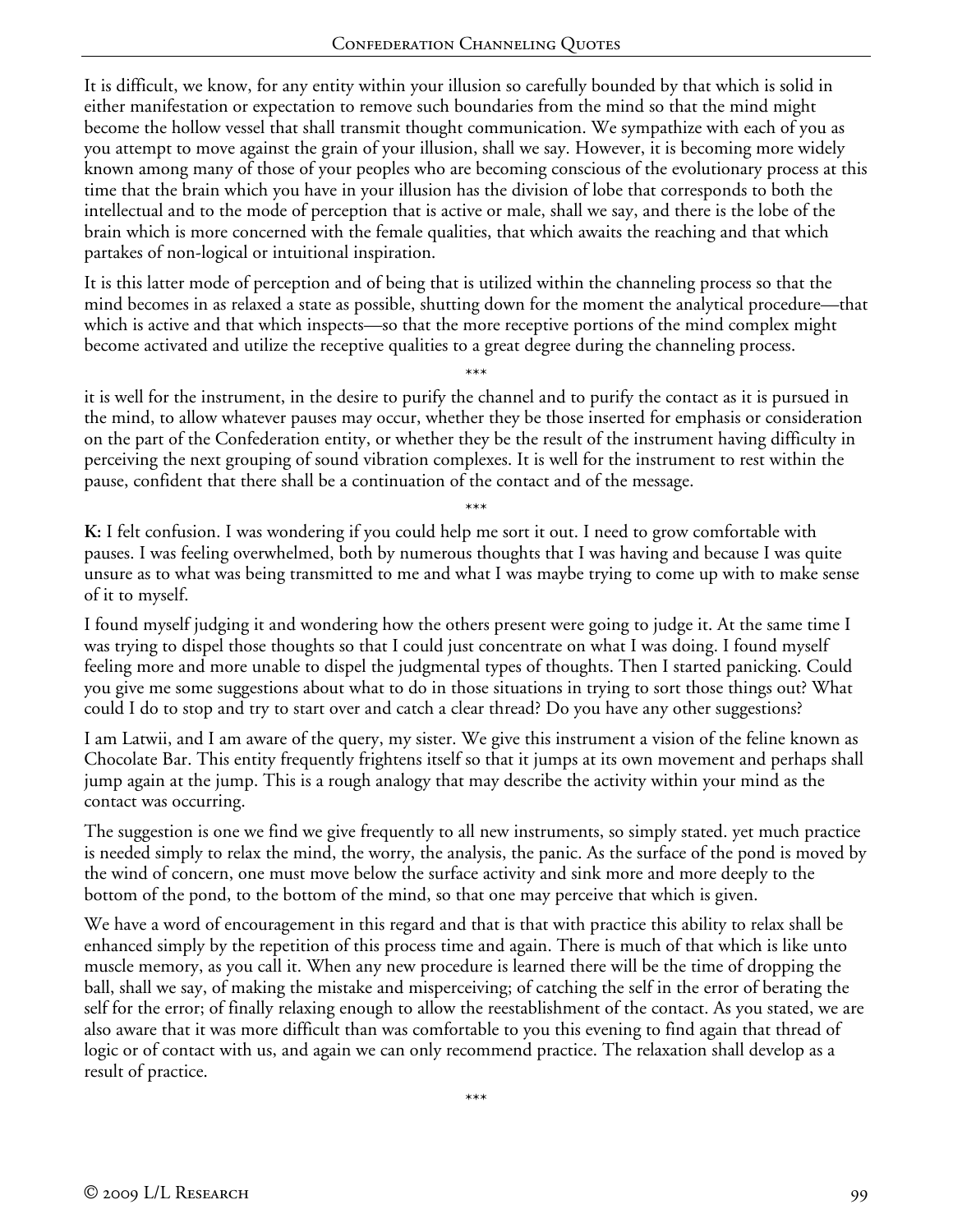When we are aware, as we were this evening, that a new instrument is becoming increasingly frustrated with the self-defined difficulty in reestablishing contact, then we move to the more experienced instrument to give whatever information is pertinent and helpful to the new instrument through the experienced instrument.

However, we feel that you have moved to the point in your practice at this time that, if you are comfortable with the prolonged pause and with the stated need that you would like to take as much time as is necessary to reestablish the contact, then we are quite happy to work within this format.

We look upon this type of work as very helpful to the new instrument or any instrument which has difficulty in maintaining the contact and which would wish to have the contact reestablished through it in order that it might, shall we say, mount again the horse which has thrown it. We applaud this dedication and perseverance.

# **Q'uo, July 12, 1990**

We cannot express to you the nature of our gratitude for each instrument which endures the increased levels of difficulty that go with those who wish to be of greater and purer service to others. With such desires move responsibilities of equal proportion. These responsibilities that form themselves as testings, temperings, tunings and purifications in your daily round of activities are merely the means by which you shall accomplish these goals. That your experiences become more intense and more difficult is an indication that you are ever moving forward upon the paths which you have chosen.

This is not to say that your portion of contentment, pleasure and joy shall always be small, but that added to these joys will also be those difficult moments that are the times during which the food of a metaphysical nature is being eaten, being processed, and being transformed into a kind of manna that will nourish those portions of yourself which are deepest.

Thus we offer to you, my sister, the larger picture which recedes when pain pulls the attention inward and dissolves the ability to see beyond the pain. Fear not that you wander from your trail. Your feet are ever planted there, and although the steps are painful, the progress is steady. The service is offered and the purpose is fulfilled.

# **Q'uo, July 19, 1990**

You will not find yourself offering something brand new and exciting to those who seek. If you are in an advanced group, where entities are attempting to live as they are learning, you will indeed receive exciting results if you find metaphysics exciting. You will find yourself more able to be a conscious being. You find yourself ready to hear things on a level that is deeper than you heard things before, so that your mind does not block you from the wonderful experiences and discoveries of the deep mind.

But, in effect, you who serve as vocal channels will be offering information of a certain type, in an endless series of ways, but always with the same basic thrust. We are concerned with building in your mind's eye a theoretical model of the universe which most closely approaches the Creator's. But you may see the universe and its purposes as does the Creator insofar as we have learned this vision. Thus, we do not teach you to love. We explain to you why choosing to love and how to love is so very important in this particular experience.

### **Q'uo, August 5, 1990**

We do not hesitate to answer this entity's challenge that Jesus is Lord. This instrument has invested a great deal of passion and intensity in coming to know, to feel, to think, to act with an awareness of how the teacher known as Jesus might so react. The entity is active in faith.

Each of you may be active in faith, but it cannot be done once a week, or when one needs comfort. It needs to become a part of each of you, to ponder, to revel, to rejoice and to allow your own absolute nature to be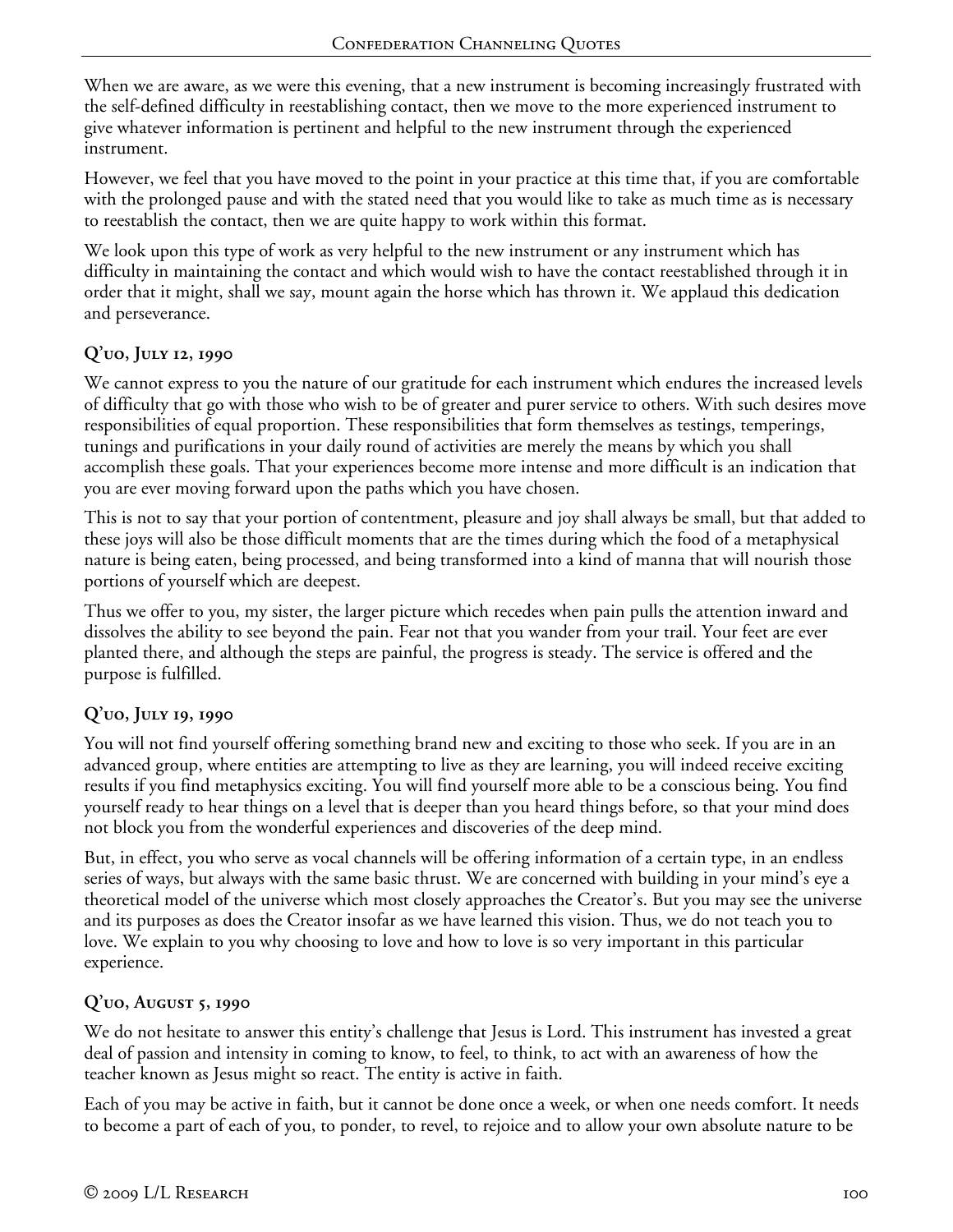made known to yourself. You are an imperishable light being. You have chosen to be of service to the Creator by attempting to love those about you as if they were yourself. Are you a channel yet in your life, a way, a living truth, a silent witness, an example of life that reaches beyond the physical, the dropping of dust, and the disappearance from this illusion? One decision to move along the path of service is good, but you must keep making this decision, for your life experience was designed to allow you honest doubt, clear evidence that the Creator is not kind.

### **Q'uo, September 20, 1990**

Each instrument works with a certain set of parameters that are entirely personal in nature, being composed of those qualities which comprise the active personality, the means of perception which allow the interpretation of that which lies outside of the personality structure, and the unique way that each entity has of relating the self to the external environment.

These are basic components of any entity, and the one wishing to serve as an instrument will find that the nature of the personality, the means by which the external environment is perceived, and the bridge of relationship that is built between these inner and outer components are also those qualities which are utilized in the broadest fashion in the beginning work as an instrument and continue to be refined for as long as the entity desires to serve as an instrument. These are basic tools.

\*\*\*

**K:** Do you have any suggestions for anything I can do improve the contact?

I am Q'uo, and I am aware of your query, my sister. As far as the actual practice of the vocal channeling is concerned, you have been able to perceive an increasingly more intricate series of thought concepts than previously, and we see this as a definite step forward in your practice of channeling.

It is always well for any instrument to continue with the daily self examination that may take place in your meditative or quiet and thoughtful moments, so that those centers of energy upon which these contacts are based may offer to the contact the most purified and clarified balance of energies possible for each instrument.

The balance for each instrument will, of course, be unique, for each instrument works upon the same centers but from a different perspective or point of view. Each instrument therefore has a certain set of balances of an internal nature which are necessary in order for the instrument to be able to release those cares and concerns of the day, as you call them, knowing that that which can be done, has been done to balance them and that they are being, shall we say, balanced in a steady and persistent manner.

\*\*\* It is well not to regard words with an idea to their having an effect upon people. It is not hypocrisy to speak in a language of those whom you come to serve. It is not hypocrisy but kindness to use no more of emotion in your expression than the circle is able to accept without invoking either fear or guilt, which is actually a kind of fear. The silence itself will teach you better than that.

So we wish to be very careful to speak always in terms that have relatively little power within your illusion, insofar as they are emotionally charged. We do not say, for instance, the word "God." From time to time, because we are allowing the instrument freedom, it will speak that word. And it is acceptable to us. Of our own self we would prefer a less emotionally charged term, one that moves cosmology out of superstition and into a simple knowledge of how eternity creates itself.

So we ask each channel, always, to hear and remember words and phrases that are particularly delightful. We may be able to use them. Move always back into these things that are your strength, your gifts. And one of the gifts of a channel needs to be that of grasping the nuances of vocabulary.

\*\*\*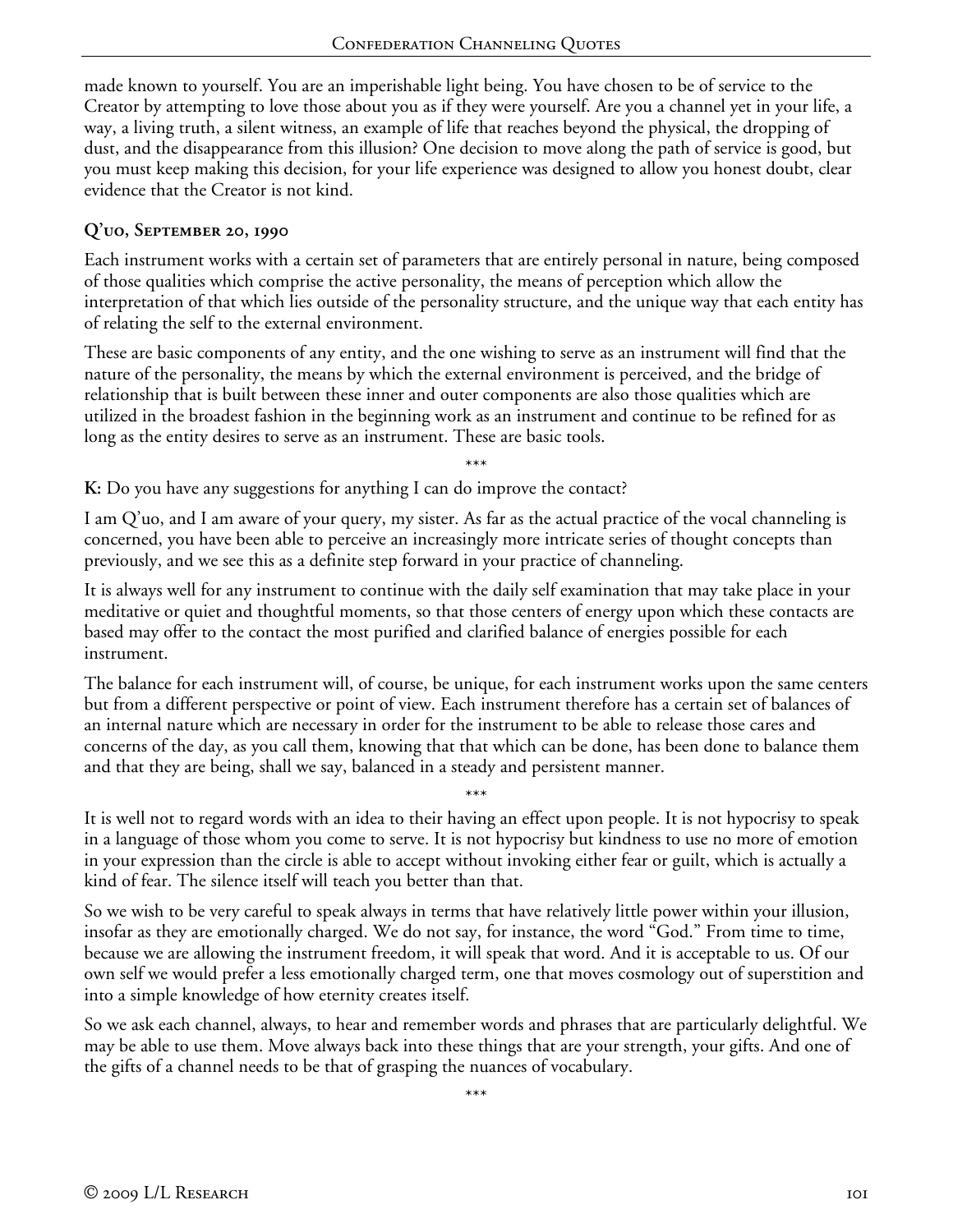There is concern in this group, especially among those less experienced, with regard to concepts that they are either not translating, shall we say, as accurately as may be desired, or that are missed all together. We know this is not an altogether unknown occurrence for those with more experience also. We wish to encourage you in your efforts in this regard to seek to grasp those concepts which seem the most clear to you.

And if there is a concept that you have difficulty in grasping, we urge you simply to let it go, not consider it lost, for if it is part of the message that we wish to bring to you, we will bring those thoughts back again.

We urge you each to be diligent in the continued scrutiny of your own lives as you continue what we consider to be the most important work of those serving as vocal channels; that is, the work upon yourself, the process of becoming ever more transparent, where you become more and more transparent in yourselves. The concepts that are communicated to you will flow through more clearly, more easily and naturally and there will be less blockages within yourselves to help with the progress.

Everything that you experience in your life, you experience as an end result, that which is passed through many and various filter systems which you have set up for yourselves. You are aware of this process.

As you continue in your efforts to know yourself, you'll become more and more conscious from the way this process operates and will become more and more able to choose consciously that information which you wish to receive from all that is available to you. Processes will become less automatic, shall we say. And you will find yourselves able to incorporate more and more of life as the experiences and energy of the entire universe that is around you enter yourselves. All of this will aid you in your work as vocal channel, as this work is, indeed, that part of your journey along the path.

\*\*\*

We are, shall we say, most happy to be able to make any kind of contact whatsoever with an entity who wishes to serve as an instrument. If we are able to make ourselves known and are able to speak the simplest of concepts through a new instruments, we feel as do those of your planetary sphere who become parents, shall we say, in that we have a new opportunity through which to offer concepts which, though they are, as it has often been said, ever and always the same, yet are a means by which at least one entity shall experience the possibility of being in service in a way which we find most helpful.

The concepts which we offer are, as you have surmised, of a layered nature, as are all concepts within the creation, for all evolves from the one great original Thought of love. This one simple thought of a creation made of love, generated by love, formed in that fashion is that from which all multiplicity depends. Thus, when we speak through any instrument we offer that which is the instrument's comfortable level of ability to perceive and to transmit in a fashion which corresponds in clarity and precision to the crystallized nature of the instrument through whom we speak.

\*\*\* You ask if we have had any opportunities to utilize instruments who were able to perceive each nuance which we have to offer. We are sure that you shall not be surprised to discover that the answer to this query is no. That which we have to offer is beyond the ability of any entity which depends upon words for communication to express.

Language itself is a barrier. However, we accept the limitations, both of language and of the understanding, if you will pardon the misnomer, of each entity in its previous knowledge and experience in the areas in which we speak. It is not our intent to give information that is minutely illustrated with each possible nuance.

In certain instances and at certain times it is helpful to be able to describe the concept in finer and more precise terminology, using terminologies which are especially apt. However, what we wish most in these communications is to repeat, in whatever manner is helpful to a student, the simple nature of the creation and the strong and simple relationship that each has to each other and to the one Creator, to the creation, to all things, that this relationship is one which endures, that there will always be mystery.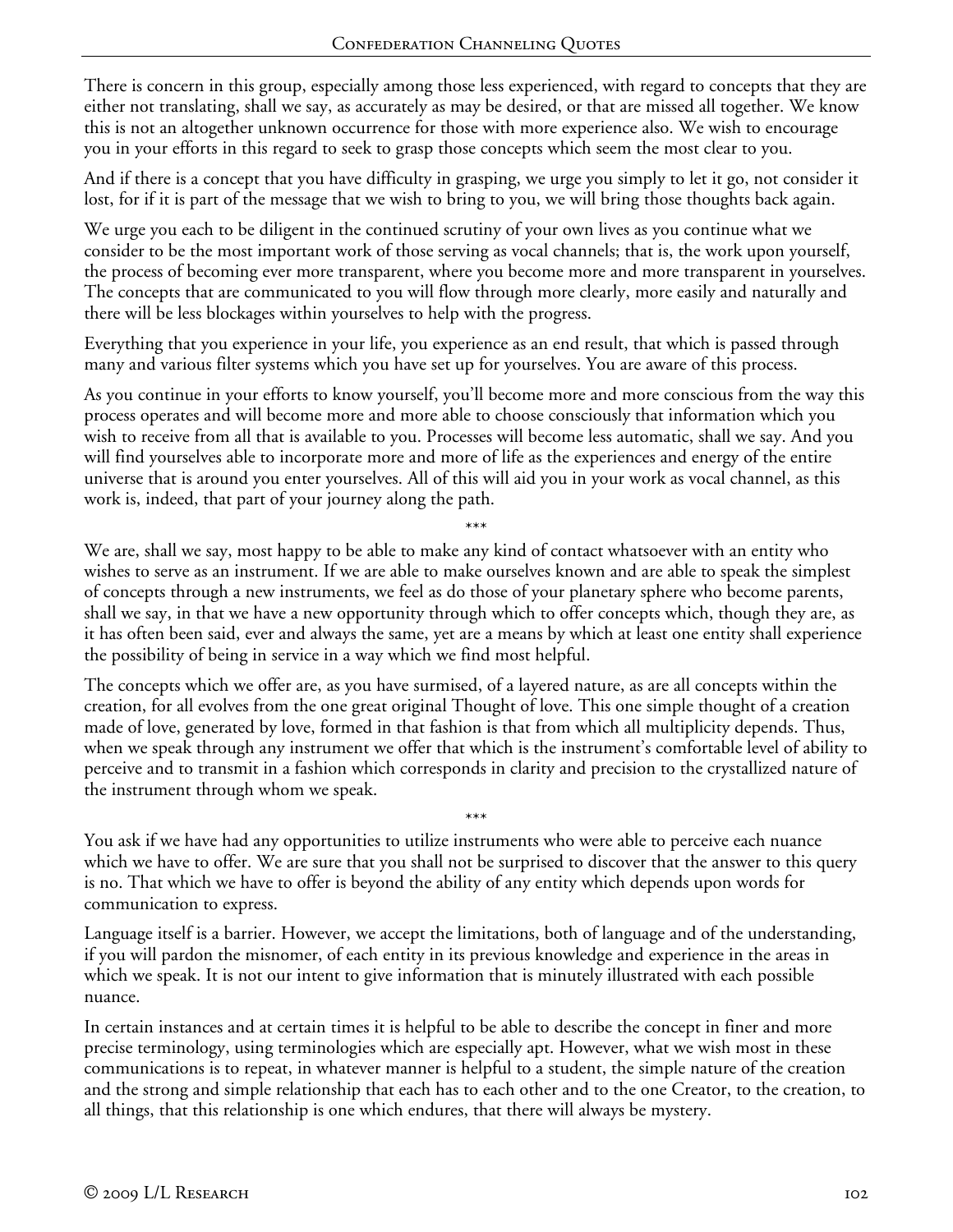### **Hatonn, November 16, 1990**

We have spoken at some length this evening about the ability to remain centered within the heart and faith as the world about oneself moves in unpredictable ways. So it is as one wishes to serve as a vocal instrument. It is necessary to find that quiet room within where one may remain quietly alert as the contact is awaited.

When the first perception of contact is noticed, it is allowed to speak its "feeling" to the instrument as the instrument listens carefully. There is the temptation to feel that one's own thoughts are at the door. However, if one is careful to remain centered in the certainty of the self and one's ability to sense stimuli, one will then develop the patience to allow a contact to be established in a careful and secure pattern.

It is one of the great dangers of the beginning instrument to leave oneself open to those energies which have not been examined and scrutinized as to their origin and their polarity.

\*\*\* The practice of channeling is like any art, insofar as a certain skill is obtained in maintaining a dutiful and watchful state of attention which is sustained by a confidence that one's activities are adequate to the task at hand. No channel who channels truly is ever fully familiar with the contents of that which is to be channeled.

And it is a mark of a channel that begins to make some progress that a willingness to allow what is unexpected as it comes within the area of the mind to be spoken out. This plays a greater and greater role in the process of the vocal channeling.

The practice of channeling is a constant succession of re-centering and re-tuning, as a myriad of distractions are available for those within your density. And every cell of the body, it sometimes seems, rebels at being put through the task which is not well understood by that second-density vehicle which carries you about. The increasing dedication to the art of channeling is at the same time a commitment to spiritual growth in all of its facets as, indeed, the process of tuning is a process which is analogous to the disciplines of the personality which are essential to spiritual growth in all of its energies.

The experience of tuning is an experience of finding a calm and stable calm behind and beyond that which is tremulous and that which is variable with the shifting currents within the illusion. More and more this stable calm becomes the living reality of one whose experience is assimilated to a higher spiritual vibration.

And the higher the spiritual vibration the instrument is able to bring to the practice of the vocal channeling the clearer and the more direct may be the message that comes through. It is a process which may never be forced, and there are times when the information given to be channeled does not agree with what the channeler expects or wants from the session to which he has committed itself. And in this situation the channeler does well to understand that the will of the channeler is temporarily suspended in favor of that message which is brought forth.

We say that the will is suspended in favor of the message, but never is it the case that the instrument is without the power of discernment concerning whether or not it wishes to continue with the message which is at hand. There is a "yes" or "no" proposition at hand. That is, if for any reason the channel begins to suspect the nature of the source which is being channeled, it's quite appropriate to end the session and to turn to a process of silent meditation wherein a calm center may be obtained.

It is a happy occasion, indeed, when we find that the horizons of those we may serve have been broadened, as they are always broadened, with the addition of the new talents and abilities of new channels.

### **Oxal, November 7, 1990**

I am Oxal, and I greet you in the love and in the light of the infinite One through this new instrument. It is with a great feeling of warmth that we find that we are able to have our thoughts expressed by this instrument. For, indeed, as this instrument has already come to suspect, it is as a homecoming for us. We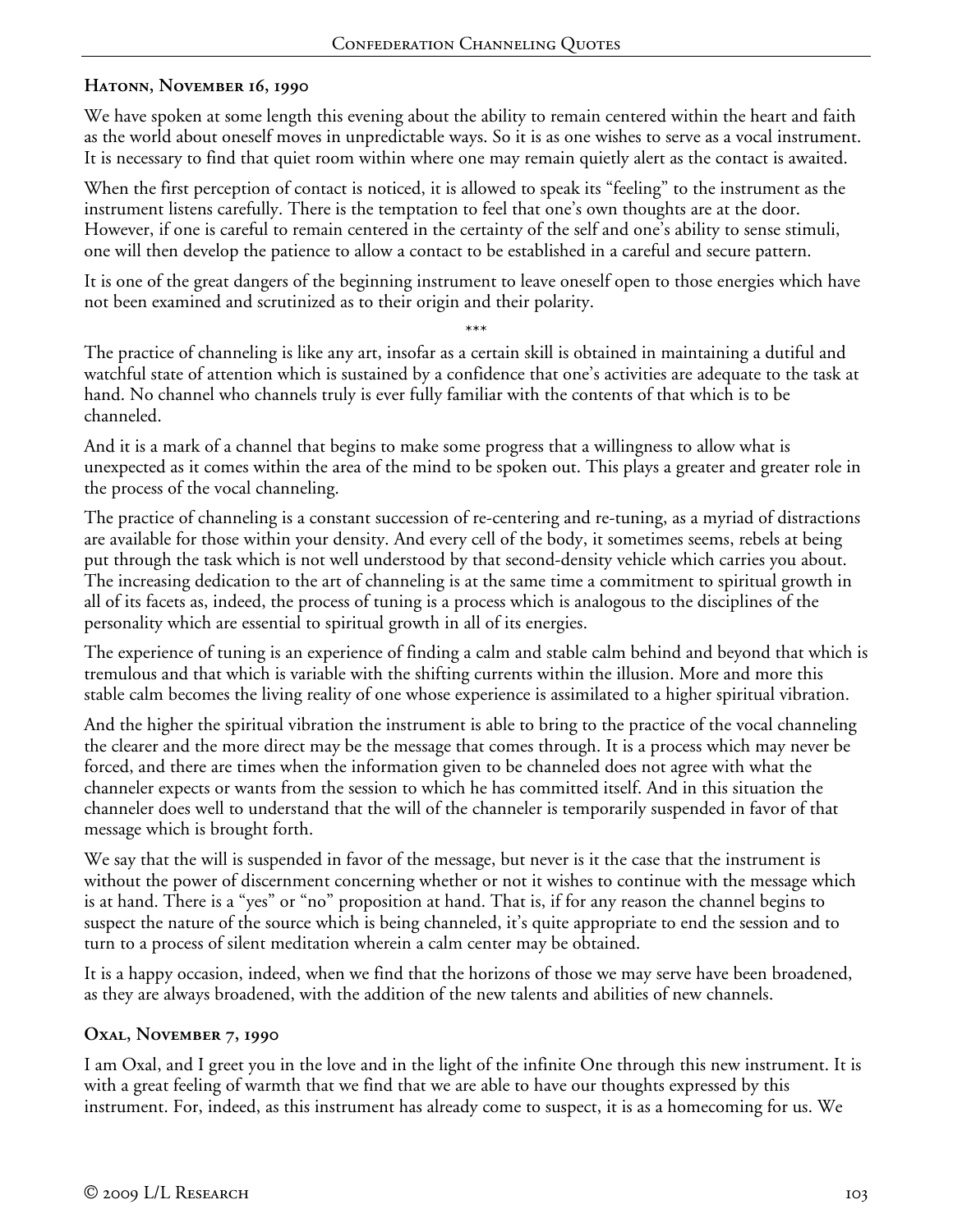feel very much at home within this energy web. And the opportunity to find a voice within this web of energy gives us a life within your density that we have not known for some time.

We find that there are many things that could be spoken today, but none perhaps so appropriate as the words of joy and of welcome that we feel through our depth, as we seek the resonance within the body complex and the mind complex and the spirit complex, who is beginning to open now to the more subtle reaches of our particular kind of greeting.

We are Oxal of the wisdom density, seeking to find our way to the density in which wisdom is blended with compassion. And we are among those fifth-density social memory complexes who have undertaken to study with those magnificent golden beings you know as Ra. We work cooperatively with others known to you, of our own density, those being the ones of Latwii, with whom this instrument has begun its experience of becoming acquainted with the art of opening to receive the channeled messages.

\*\*\* The way of the path towards excellence in channeling, as all here have already surmised, is perfectly analogous and, in fact, of a relationship of identity with the thought of general spiritual development, and excellence in becoming an instrument depends almost entirely beyond that certain point at which the elements and the skill have been acquired. Depends almost entirely, as we say, upon the achievement of those disciplines of the personality which mark the growth of the spirit, so that it may find increasing expression in the illusion which is uniquely characteristic of third density.

\*\*\* We ask that all of our thoughts and our words be understood solely in the light of the need to make and constantly to reiterate the choice, which is the choice of polarity. We feel that all within this group have made this choice, some exquisitely so, and are in the process of discovering that the choice made seeps down to the roots of mind and triggers a process of recollection of who you are. Had this process not been well begun, we would not be able to make contact with any of this group.

We rejoice in this, and we encourage you to be ever watchful and ever scrupulous, for the pitfalls are many and sudden. And no vigilance is ever too much vigilance when addressing the issue of how the spiritual path shall be preserved. We find great wisdom tempered with great compassion already available as a resource within the thinking of this group. And we commend you to drink of this delicate and fragrant brew whenever the opportunity affords.

# **Q'uo, November 29, 1990**

**K:** I have a question. I am usually unable to distinguish between my own thoughts and what I consider to be those given to me by you. Can you let me know whether I was adhering relatively well to what you communicated to me, and, if so, when I felt there was time to transmit a thought, were you done at that time?

I am Q'uo, and am aware of your query, my sister. We find that this evening you were able to perceive and transmit our thoughts in quite an accurate manner and to a degree which is quite acceptable. We are very happy to be able to make and maintain a secure contact through your instrument. We were satisfied with the amount of information we were able to transmit through your instrument, and though were not completely ended with that which we could have offered through the instrument, we found that the degree of fatigue was such that in order to maintain your instrument at a more efficient level of functioning, shall we say, it was well to end when we did, rather than to attempt to extend the exercise period with what one may call diminishing returns, due to the degree of fatigue.

Thus, in the case of every instrument there is the limit that is reached where it is well for the contact to consider termination of the contact, in order that the information transmitted might be of the highest quality or the most accurate transmission.

Is there another query, my sister?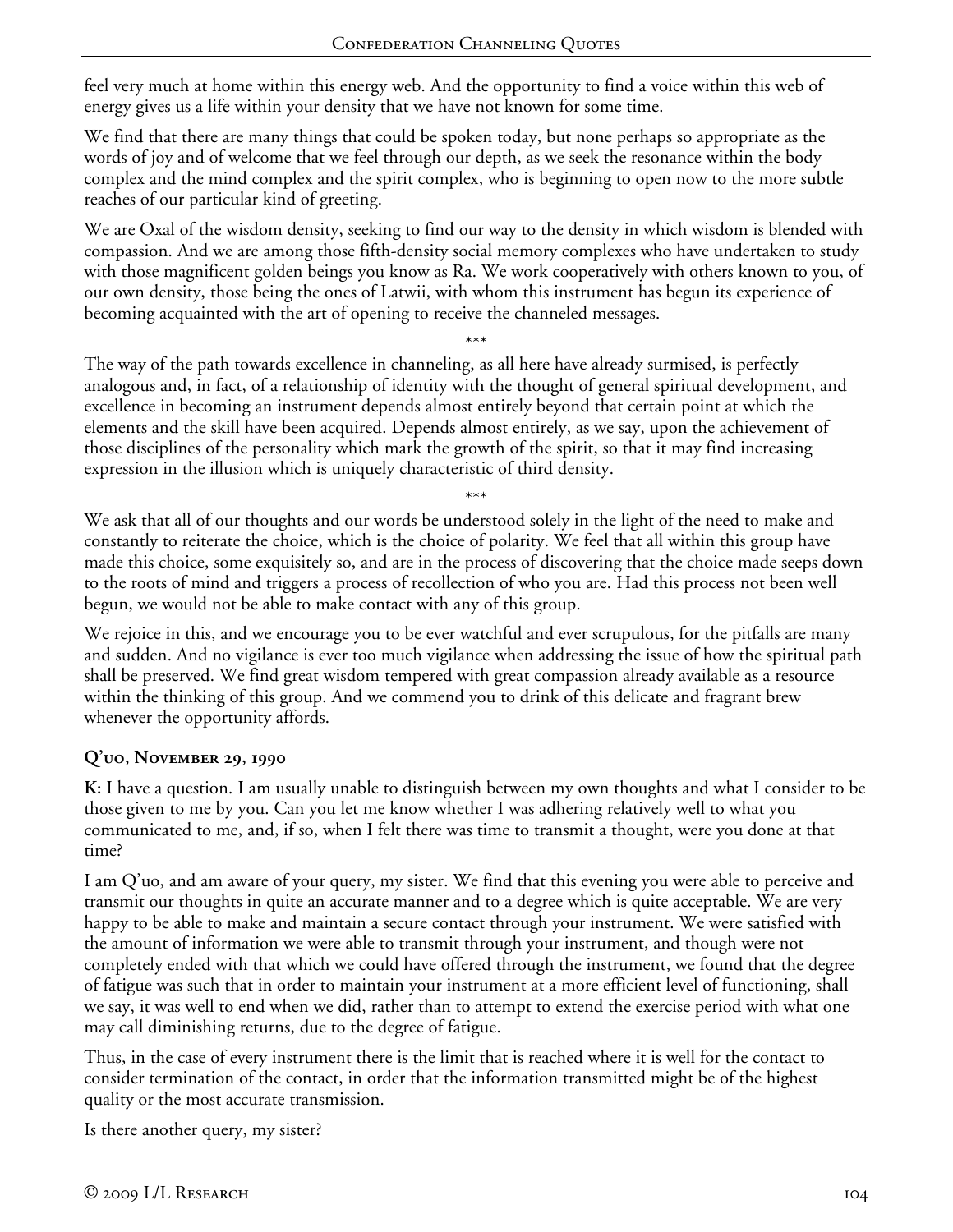**K:** Do you have any suggestions as to how I might focus more clearly on the contact, or improve the contact in general?

I am Q'uo, and am working with this instrument. The degree of concern you have shown for the practice of vocal channeling is commendable and we thank you for your care and for the increasing desire that we have noticed within you for wishing to improve the service which you offer.

For most instruments that are new to this practice it is almost always correct to suggest that the relaxation during the channeling process is most helpful, continuing the honing of the inner perceptive skills. This is to say that allowing undue worry to wash away from one's consciousness and to relax as much as is physically, mentally and emotionally possible provides the framework in which work may be done most successfully.

Thus, we have for you no suggestion beyond that which you already do, and have done well for some period of time, and that is to be as meticulous as is possible in the tuning, in the challenging, and then to give away the cares and concerns so that one may relax into that inward posture which will allow one to perceive and transmit those thoughts which we give to you.

# **Q'uo, December 2, 1990**

The first temptation to a channel is the temptation to channel before the creation of a mythical pathway that one holds personally sacred, that one holds to with passion, with dedication, and if necessary, with life effort For all of you strive and age and die in your senses and your physical vehicle. Yet only those who know why they are living, and for whom, or for what undying principle they would stand firm, can endure against every temptation, every deceit, every anger, every grudge, every human emotion that rips the positive polarity from the soul of the minister of the word.

It is essential to the achieving and the continuation of a contact which has a lifelong integrity, or any duration whatsoever on a stable basis, that the instrument be an instrument who is an advocate of the mystery, and is no longer struggling terribly with "why."

Those who must sail are sailors, and others would do well to stay upon land. Those who wish to use spiritual contacts such as this one with purity over a period of time must continually practice that which they focus upon as their mythical path, from the past and present and future to the timeless infinite, the spaceless everness of the One. The centrality of this cannot be overstated.

We mind not by what end you choose to make your stand. We care only that you have chosen, and that your choice is made in utter blindness. Never, ever, make a choice because of someone else's path or someone else's truth, for all paths lead to but one place if they are efficacious. And the one which you create, knowing yourself, will accomplish, if there is worship, adoration and the purification of emotion, the same end as this instrument's quite prolific, many-peopled, greatly-historied myth.

Indeed, this instrument does not carry what many Christians would call the Christian myth, for many Christians do not realize that myths are created by those who know their importance, that Jesus the Christ intended ever, from the beginning of this entity's ministry, not to create understanding, but to create confusion and challenge and mystery.

And does any true spiritual path, proven efficacious to many, ever offer proof, or specificity, or any claim to know what lies beyond the veil of deity? Who claims to know the Creator in any but experience? That one you will watch carefully, for there is a personal bias, there is a limit, there is an intolerance. How great the difference between those who have the religion of fear and those who have the religion called love. That is not religion, but life itself.

Given that the instrument is prepared, has dedicated itself to a ministry in which it knows ahead of time that it shall be stripped of much of its humanity as it gains experience in joy and forsakes the glamour of happiness, then that instrument may listen further. But we imagine many would stop just now, and say, "Perhaps I have some work to do, perhaps I have a self to examine, a life choice to make, and perhaps there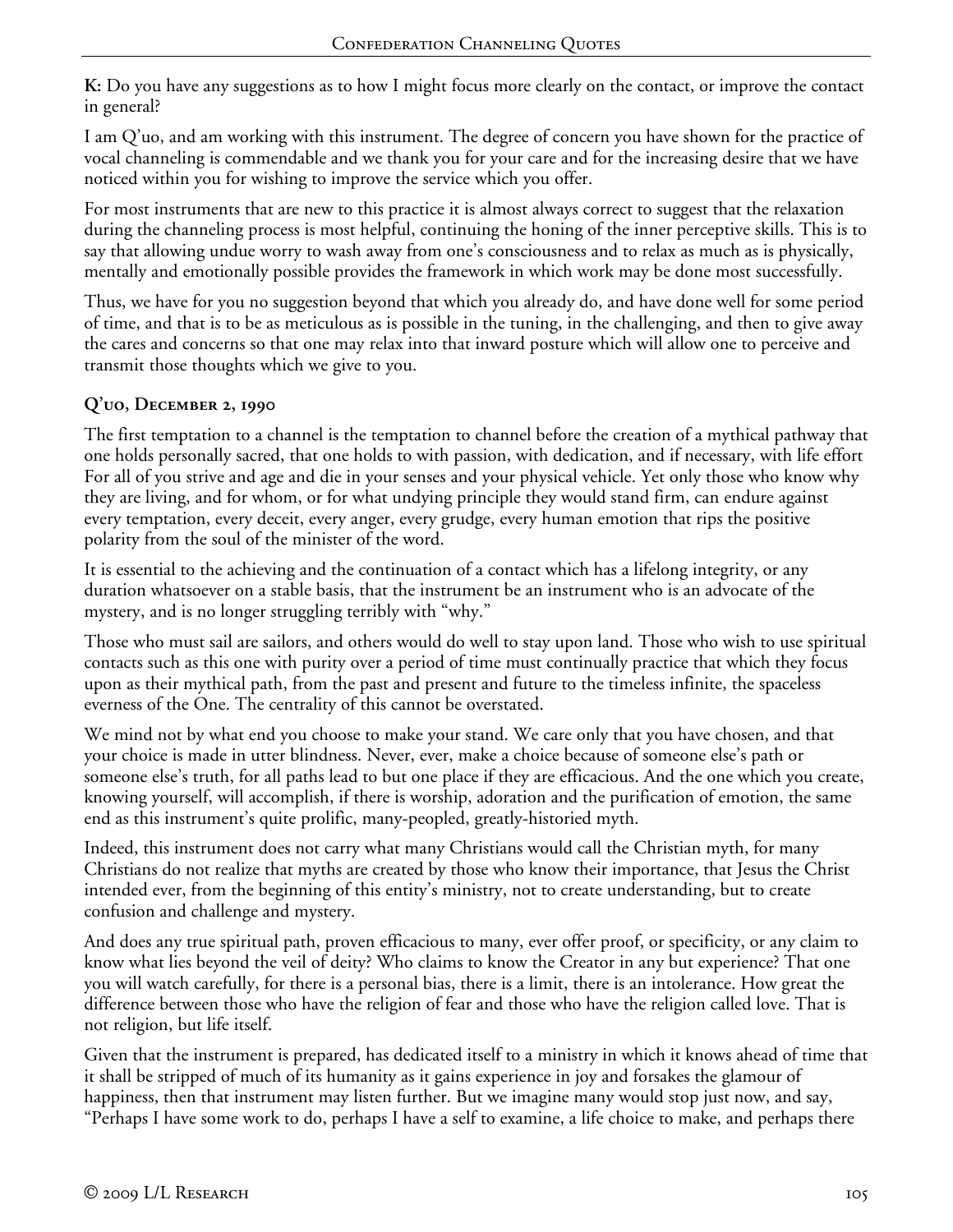is too much at stake for me to choose now, for I do not know whither I go. I must be moving on for I have not found my path home." Let those who seek and yet feel a dedication to ministry move on blind faith, but not for any other reason but the feeling of vocation, the love of people one at a time, never humankind, but individuals such as yourself. That is who listens to you, not humankind.

That is the first and greatest temptation, to think that you can save the planet. My beloveds, there are many of us here, numbers you would not understand. They have not been able to do anything except talk to people who are all ready to awaken, and this is the season of the year in which, although all that grows in second density has buckled down into the earth to gain sustenance over a long sleep, you humans, yearning for the light and warmth that seems so reminiscent of the Creator, seek the hardest and look the hardest for the truth. This season of darkness is the perfect beginning place for faith. It is not possible to see, but then, since one cannot see or sense in any way the truth of the mystery, one needs one's heart, one's strength and one's life, and a dedication to serving in the name of love.

The first temptation is to be more than a servant, more than a foolish—we find this phrase in the instrument's use greatly—religiously preoccupied person, more than any hysteria could account for. Those who are not able to withstand being foolish shall never be able to offer others any description of Holy Ground that is provocative enough to create an area of thought in which people may begin to feel the concepts we cannot speak in words. Concepts are helpful, but they themselves give no understanding in this density.

Thus, anyone who comes to you with specific information that has been channeled may be carefully studied as to the source of this information and the history of the group, for it is not of the Confederation to move from the role of aide and helper, comforter and succorer of the lost and wandering, to speak of specific events. Would that not be to infringe upon the free will of many for nothing? Is there some reason that we should interrupt the Creator's harmony?

To those who live within the flesh, the answer looks to be yes. But there is a time of terrible trouble already in motion. Within your illusion this is so. But is it not clearly seen that it is in the dark ages, the dark times, the perilous situations, when one is minded of mortality and likelier to think upon the possibilities that their candle shall not be blown out when the flesh ceases viability? So then the channel must be ready, not to predict safety for the body, but safety to the soul.

Now why do instruments choose to ignore a simple refusal to answer from a Confederation channel? You who are not as precise in your terminology would call this an ego problem, but since that is only a jargon term used by a most biased healer, we would not choose that. We choose simply to offer what we can to those words, "ego problem," which are further made specific with our terminology as difficulties in the various energy centers of the lower body. That is ego, the blocked, overactive or otherwise imbalanced or obstructed lower energies. For only they can stop the full flow of love, energy, power, illumination, transformation and vitality to the heart, for the heart must bear the greater part of this incarnation for each of you.

Each of you seeks to learn lessons concerned with love. There is an intellectual love, but it is a folly of the mind. The wisdom of the deep mind is an open heart, and love has never made any sense, nor can you make it make sense.

Consequently, any ego blockage will cause a new instrument, or even one who has much experience, to wish that it had an answer for this question or that, or perhaps the channel itself wishes to speak a concept, and when it perceives a refusal from us, decides that it would do no harm, since it is such good advice, to offer it, while not in the flow, not being the servant of love.

Those who do the best channeling make their requirements known as they make the connection, with fastidiousness and dedication, only to that which they call master, to that love of which they are the servant, and can be proud of being the servant. There is no energy except faith, call it hope, or love, or faith, or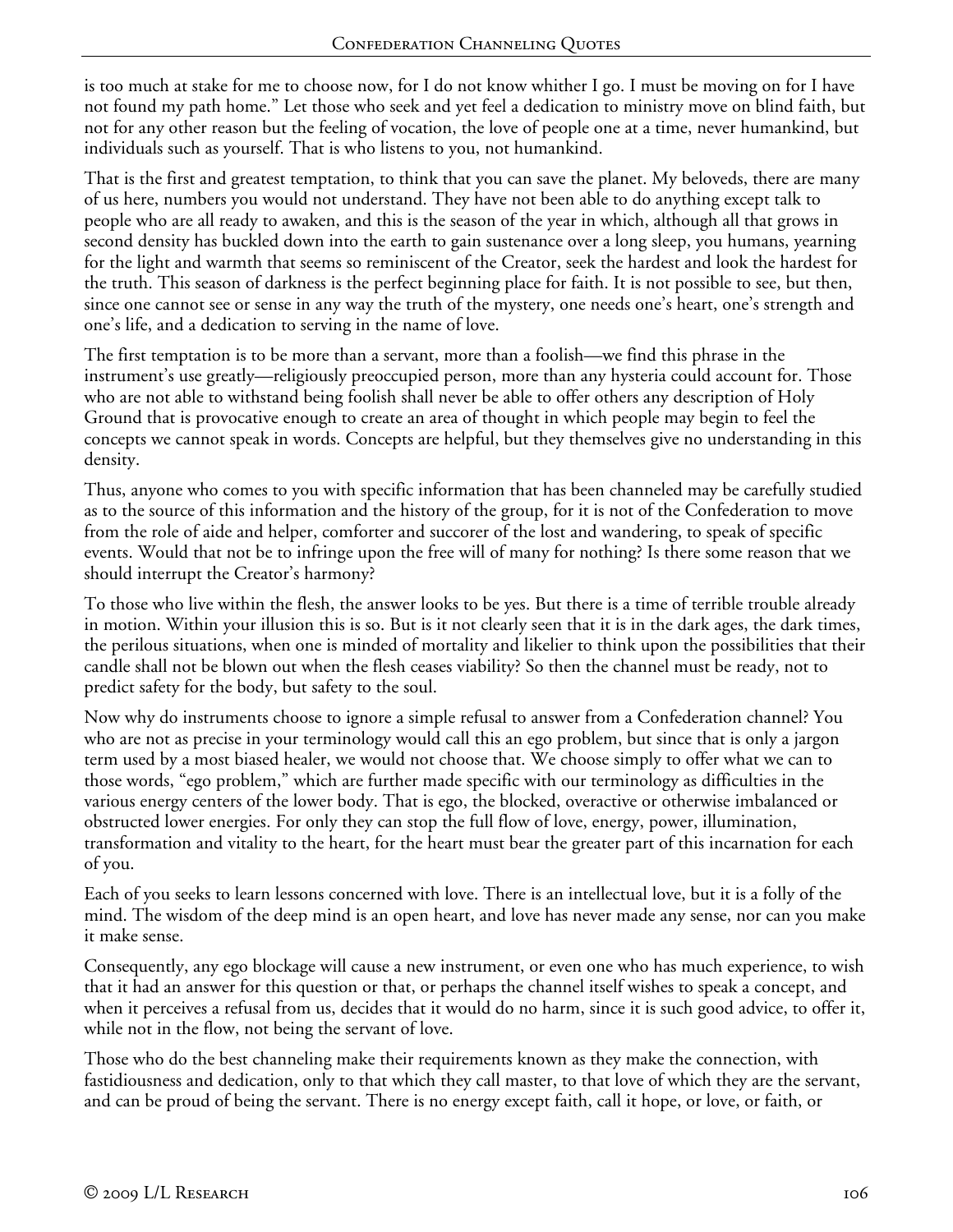charity. The open heart is the protection against this single most telling detuning mechanism, and that is the interference of the channel itself.

Look at as suspect any prophesying, and as very suspect any prophesying which has to do with your numbering system, for we have always confessed to you each social memory complex that has moved through this instrument has expressed the difficulty, which approaches impossibility, of dealing with your local geometry, arithmetic and numbering system. It is, indeed, an artifact of human observation, quite relative and quite local, as you shall undoubtedly discover when, and if, you are able to plumb the deeper riches of space as you see it.

Think of it. How many among your peoples are not in some way bound by fear, or attachment, to this physical incarnation? It is understandable that people would come to you, the channel, with many, many questions, for they do not know where to begin. Each culture has chosen in its religious practice so to divide and multiply that unity is so far from being within even any one religious system, that each belief oddity vies with each other artifact of humanity and logic, and all fall by the wayside, with endless wrangling and division. Nothing could please what this instrument would call the loyal opposition more, for any leaving of the unity of non-judgment in persons not immaterial leads to division in thinking processes more basic that a simple error caused by bias.

\*\*\* Look out for the easy way, for the way that is glib, and simple, and short, and painless. Look out for the weekend that will change your life, or the seminar that will awaken your consciousness forever, for what you seek you shall get, and you must be ready to deal with that responsibility, for with each honor does come responsibility, with each learning does come the doing.

One who channels in dedication and quietness of heart is itself one who has abandoned much. Let those who are positive channels tell you individually their stories. We assure you they will not feel that they have given anything up. It has flowed into their lives and away from them, and the less they have resisted it the easier it is.

Pain is always there for one who follows what this instrument calls the Christ, and what we feel comfortable in calling Christ consciousness, for we would not be a stumbling block before any, nor seem to blaspheme, for we are lovers of the mystery, and honor Jesus, this master who opened the doors of perception to eternity for any who choose to take up the cross of life and live it as if it were the last three hours of your life.

Burn that hot each day, and you will see various ways in which the humanity within has been burned away, not to be replaced by indifference, or a lack of perception, or care, or compassion, but rather purified somewhat, and able from that stance to have at least an idea of what it takes to tune the self to the highest that it can be tuned. It is this dedication and this realization that may keep you who wish to channel purely from testing. But each new realization, each new piece that is found in the strife within of humanity versus eternity, will be tested.

We do not deny humanity. It is precious, every moment of every life, precious beyond telling, for the Creator chooses here the nature of Its experience, and you are the spokesperson for that consciousness within you. You, light itself, love itself, carried about by an animal, a greatly sacrificial animal that has offered its pure, excellent, instinctual life of non-suffering and non-self-awareness and bliss, that it may serve that which it sees to be that which is closer to the infinite One. Love your body, bless your body, care for it, cherish it, but do not be attached to it one way or the other.

If an entity is hesitant, or troubled, or moves into negative emotion when it has polarized to the point at which it has attracted the loyal opposition, then it may experience the next level of detuning influence which is personal, and although clumsy, not unclever, and ever ready to use existing biases that separate, that destroy—either the self or others within the mind as perfectly acceptable—the temptation comes.

These opportunities in a polarized being are precious to those who wish to offer a different view of the New Age that shall be and is now becoming so. They wish to focus the mind upon those things which people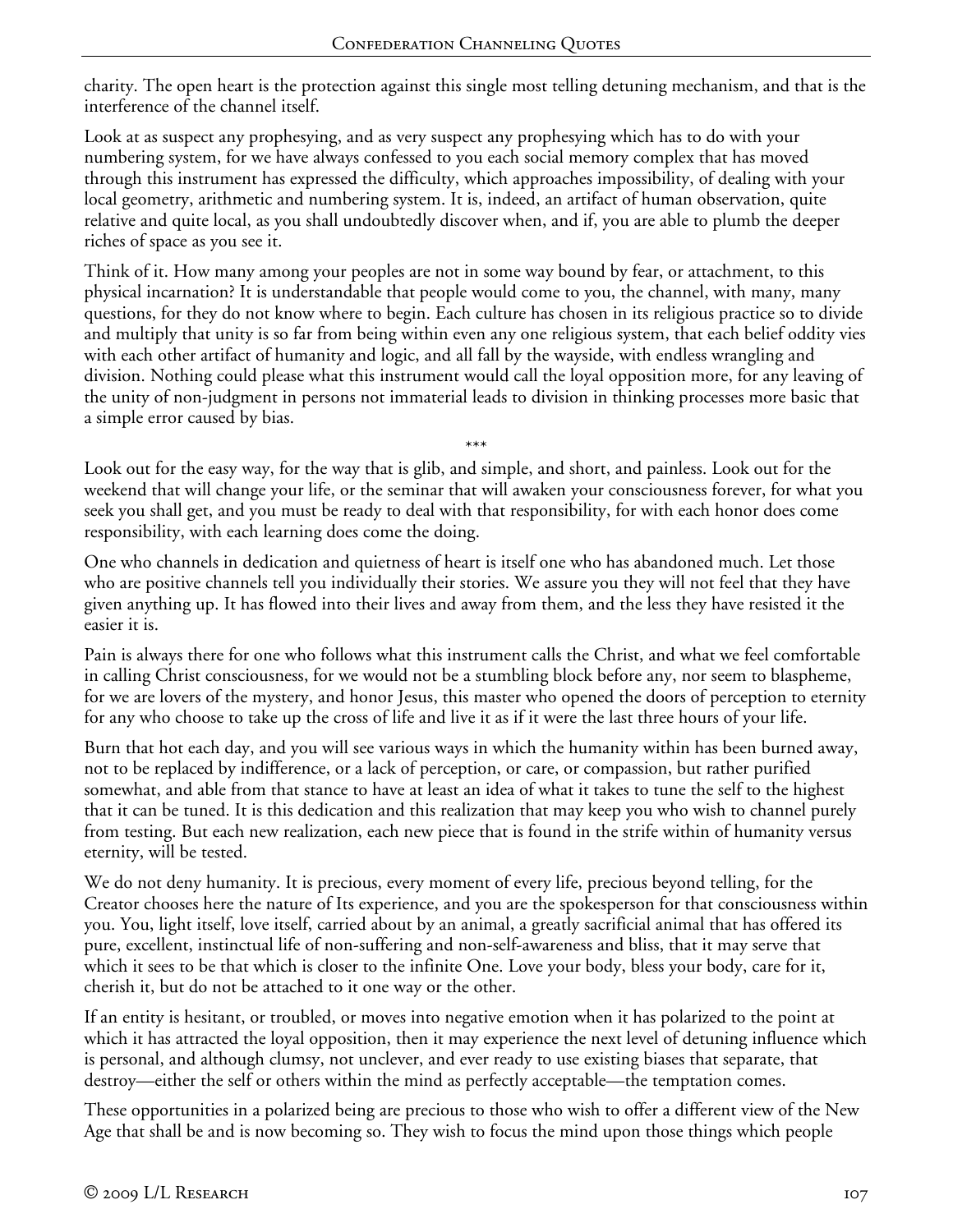fear, because they identify themselves as those who look such and such a way, talk such and such a way, think such and such a way. If all this has not been considered, the temptations will be very easy.

You will be tempted in weak moments to give opinions to those who are new to the path, opinions too strong for their fragile faith. Any judgmental opinion of any spiritual work offered to a new soul, one newly aware of the choice and of the path, is creating a disservice to the one infinite Creator, for all information is placed there because someone desired it.

The great preponderance of negative information is a cultural artifact of a lack of passion, a lack of belief, faith, dedication, hope or sense of destiny, that involves anything to do with eternity. Many seek wisdoms which would make one feel special, elite, and different. Well, each of you is different, each of you is unique. There is only one you in the entire creation. And when you say to the Creator, "Listen to me. I am—" and you name yourself, it does not matter what name you use; it is the way in which you use it.

If there is a desire within any to appear a better channel than another, to appear a cleverer or more advanced studier than another, to have a more advanced level of understanding, ah, those things make one ripe for the picking. For there is no message that has come before your people that has not been requested; even those of negativity cannot sell their wares where there are no buyers. Those who do not fear will not buy fear. Those who do not buy love will buy fear. Let those who fear pay attention to channels that have been taken over by fear and are causing fear.

We do not say that this or that channel is true or false in terms of this illusion. We say only that this illusion is very short, and that you are not attached, except by choice, to it. You came here by choice. You do not leave here by choice, but by destiny. You do not move from one moment to the next, from one heartbeat to the next, from one breath to the next. You cooperate with destiny, or you do not. And as you resist, so the forces of separation test and then tempt the faith that you have begun with.

So make sure that you are standing upon a faith with which you can live, and for which, if necessary, you will die. Because, and we do not say this lightly, there is the tendency of those who are fools for love to find their manner of living and their manner of dying unusual, so that it may be remarked that so and so gave one's life for love, for divine and sacred love.

We do not speak only of martyrs, but of all those who have lived and died in faith and never remained, always to be forgotten by history, but always at home in their path that has opened to them the gate of eternity.

There is a chasm which cannot be crossed except by faith, and the stirring up of faith is that with which all ministers, lay or clerical, are concerned. Any other business is that of emptying the self to be an appropriate servant, for we must use the purest pipe we can find.

# **Hatonn, January 24, 1991**

We suggest to all instruments that their tuning be as specific and clear as is possible. That it be ultimately honest and truthful, and that if there is not the passion felt at the beginning of the tuning process, the tuning should extend until passion, intensity and essence are, once again, revealed to the self through the process of tuning.

\*\*\*

**K:** What would the cause of the contact's becoming more faint at times?

I am Hatonn. The initial growing faintness was primarily due to the fatigue of both the mental and physical complexes upon your part. As we noted your patient awaiting of the ability to receive our contact again, we then initiated the observing of the patience, the dedication, the focus of the attention and the reestablishing of the contact. Thus, a chance occurrence was our opportunity to allow you to work upon these areas which are more and more important as an instrument matures. The ability to maintain concentration and an open channel when the opportunity to be distracted is presented is the practice of a more mature instrument.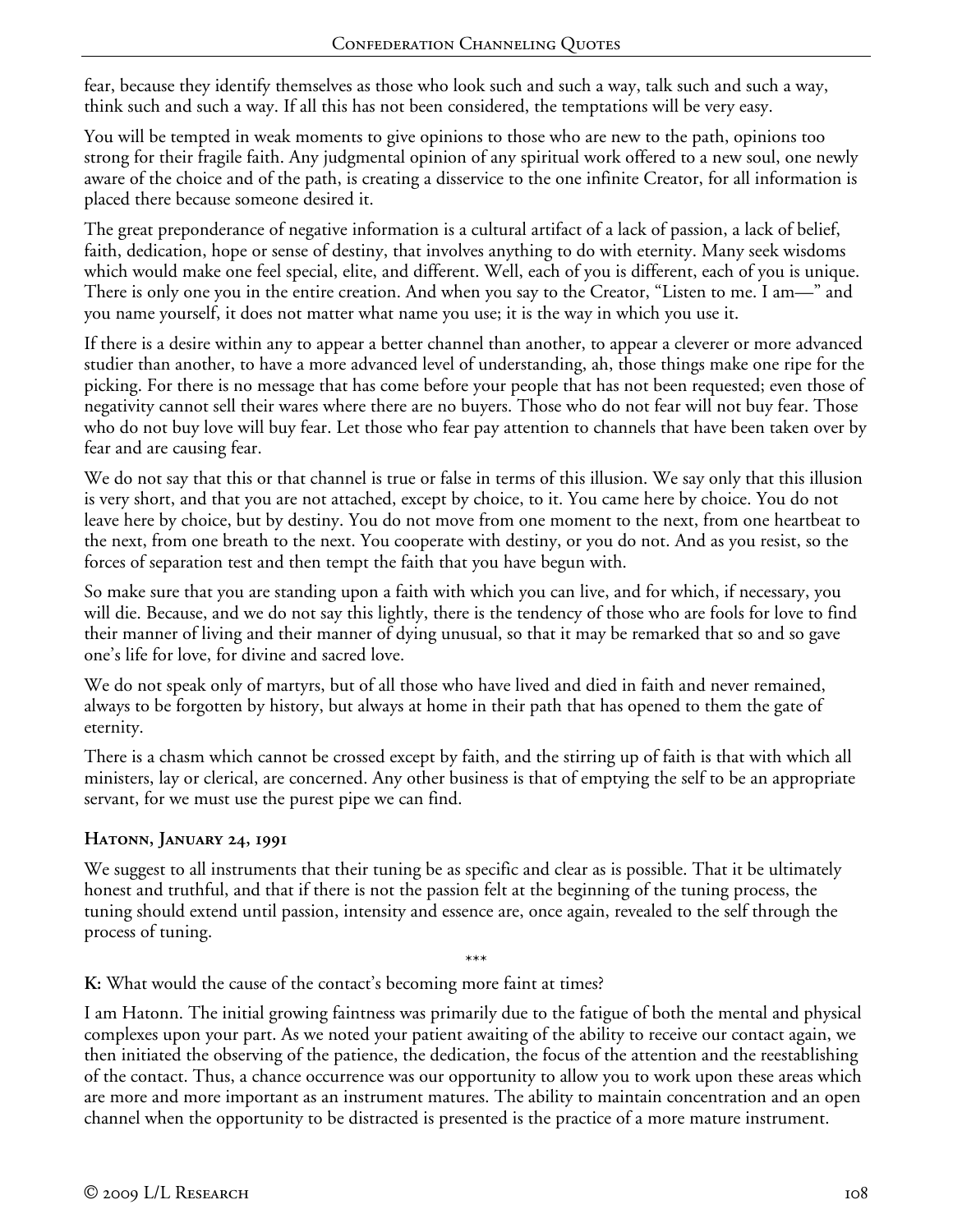### **Hatonn, February 8, 1991**

We ask each instrument always to be unafraid, for if words appear wrong, they may simply be unspoken. It is the instrument's choice. We feel most privileged to be able to aid instruments in finding their voice, finding that voice which is the blend of concepts which are novel and expressing them as poetically, clearly and evocatively as possible. We know that each in this circle wishes to serve and to encourage each in their several services.

#### **Q'uo, February 24, 1991**

It is as a teacher, although one prone always to error, that we address the question of the importance to a channel of its knowledge of itself. Any person that experiences contact and channels it in an outward form that may be perused by others is responsible to the effect that information has upon those beings about it. Thusly, one who channels incomplete or outright false information does so in a situation that sets up for that entity an honor and responsibility to that body of teaching. Such an entity is responsible firstly for living the life promulgated by the information as being the most spiritually evolved. Further, if one is teaching, whether one can or cannot see that student which is also that colleague, one is still responsible to the results of the catalyst to others that has been offered.

Consequently, it is, while literally unnecessary, spiritually efficacious to have gained sufficient knowledge of the self to be able to be responsible stewards of the gift of channeling. It is sometimes felt, especially as many of your peoples are engaged in combat, that words, as this instrument's old time rhyme says, "cannot hurt one," whereas bullets and other destructive weapons can hurt one.

This is indeed so. Within the relativistic illusion which you occupy, the round sphere upon which you live and abide seems to be one in which there are few true examples of the connective tissue between words and consequences. Certainly, words do not drill a hole in the body.

However, metaphysically speaking, they do indeed carry a tremendous weight. Depending upon how listeners are able to have access to the information, whether a teacher is considered a spiritual teacher, an academic teacher or any other kind of teacher, the teacher's awareness that it is expressing itself with authority may be understood.

How, then, can one become responsible stewards of a gift, such as channeling?

As always, the answer lies within the self. Each of you, each of us, and indeed all of creation which is conscious of the self is imbued in a vast ocean of overlapping and various illusions, some of which are brighter than others. In order to be able to find words that are evocative of the truth, the channel is most well prepared who has deeply considered the nature of the self, for the depth of the channeling, in its most appropriate configuration, is equal to the depth of spiritual solidity within the channel.

Let us give you an example. Say that an entity discovers itself able to heal but not able to continue the healing. The entity whom the one who channels healing wished to help has been given the illusion of health, but it finds it must return to that fountain of health that exists within the healer. Insofar as this is so, the healer has become negatively oriented in that it is causing dependency in the illusion that one entity intrinsically knows more than another. Far better that the healer first ride the horse of ego, experience selfimportance and generate sufficient hubris to create nemesis, surrender to that force which has given this gift.

In just the same way, if one who channels does so from even the dearest and sweetest hearts, but is not able to ground that channeling in self-knowledge, that entity will be unable to refrain from responding to any and all questions that are asked without discrimination. This is due to the fact that when personal and freedom-robbing questions are asked of one such as we who are merely messengers and not planetary entities, we become, in the inept channeler's mind, the same identity, subjectively, to the channel, but quite a different energy altogether in terms of the metaphysical qualities of the entity which is calling itself by the same name as did the positively oriented entity which it first contacted through this gift.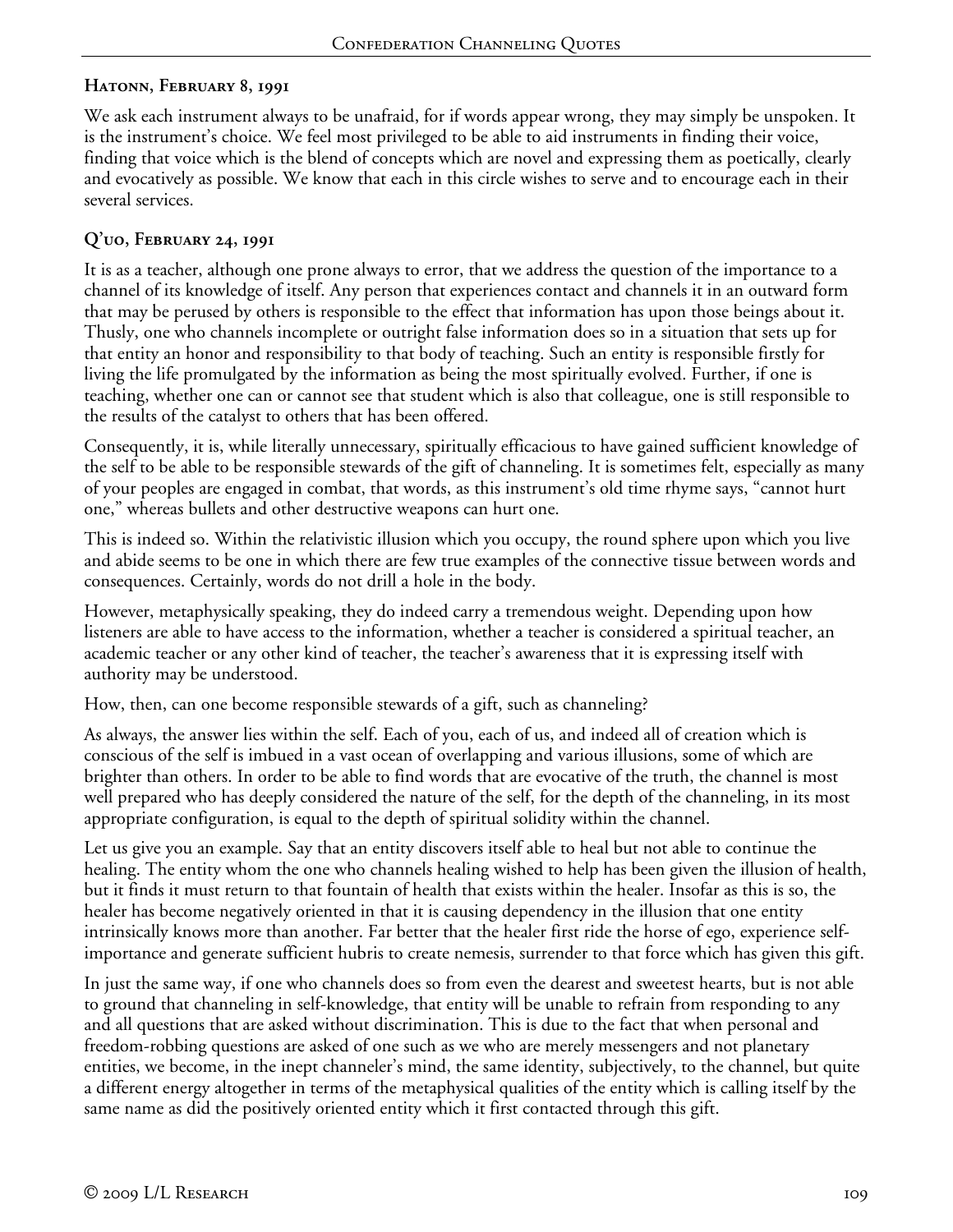Thusly, the instrument takes it upon itself to claim that it is psychic. It does not shrink at prophecy or dream interpretation or information about Earth changes or any other of the myriad of phenomena which assaults any channel. In the same way as with the healer, the clumsy and inexpert use of this gift creates learners which are dependent upon the teacher, and increasingly so as time goes on. Thusly, instead of the channeler being able to aid those about it, it may well become, through infringement of the free will of the questing entity, a negative, controlling, authoritarian voice.

We do not come among your people in thought to be authorities, to give worldly advice or to contemplate out of the vast range of possibilities and probabilities events, situations and processes that are beyond the scope of a free will outer planes entity. Thusly, we may say that in our opinion it is extremely important that one who wishes to use the gift of discernment of spirits learn first to discern the nature of the self. Any channel which is not so grounded in self-knowledge is open to offering misinformation and thus creating far more folly than aid to humankind upon your globe.

\*\*\* Faith is quite important to any entity and to any channel. How can one then encourage faith? When the groundwork has been laid in knowledge of the self by observation of behavior, observation of the subjects and hints of dreams, and aware of the aid given in meditation, one is then beginning upon a long, long journey. As one walks upon the journey, observing the self, observing the dreaming self, and investing in meditation, one begins to collect to itself a floating sea or ocean of catalyst that is not necessarily chosen to solidify about the heart of the self. Just as thinking about food or seeing it in pictures can make one hungry, so entities are endlessly suggestible, and as they open themselves more and more to the resonances of the present moment the catalyst which occurs from that point ceases to become feared and begins to become appreciated.

Since the third density is rife with duality and confusion, if not downright chaos, on the part of the entities of humankind which dwell upon its surface, it is only to one who is doing the inner work that there ever appears even the thought of finding a positive choice in a seemingly impossible situation. Yet, that is what each incarnated to do, that is, to find positive choices where none seem to exist, to love the unlovable, to console the inconsolable, to accept the unacceptable and to allow its grip upon the consciousness to loosen little by little, until finally one's heart does not find it necessary to hold the armor of the past and the future over the vulnerable and naked self.

Another tool for inner work is the gazing at the kingdom of the Creator which is visible. All the beauties and balances and rhythms of life as you perceive it can be seen to be endlessly and over-generously beautiful. The more sensitive one is to the vast numbers of miracles which occur with regularity in blooming, in fruit and in harvest, the more one is able to perceive a love that created balance, harmony and rhythm.

\*\*\*

If the Creator created that which you can observe, then what has the Creator created in you? Would the Creator depart from Its basic nature in Its creation of anything? We think not. We find, rather, that the Creator has given to us a creative power and the freedom to make choices. The Creator has infinite faith in each entity, for It allows each entity complete freedom to believe, doubt or disbelieve any and all qualities and absolutes, all of which are invisible and unreachable by the measurement of your scientists.

#### **Q'uo, April 12, 1991**

We notice this instrument's struggle with the various terms used and apologize for the limitations of language and speech for we are attempting to communicate complex concepts with a very limited amount of words that may be applied to them and thus of necessity reuse words in slightly different applications when the meaning would be clearer were there different words available. However, this being the illusion we must all do the best we can, shall we say.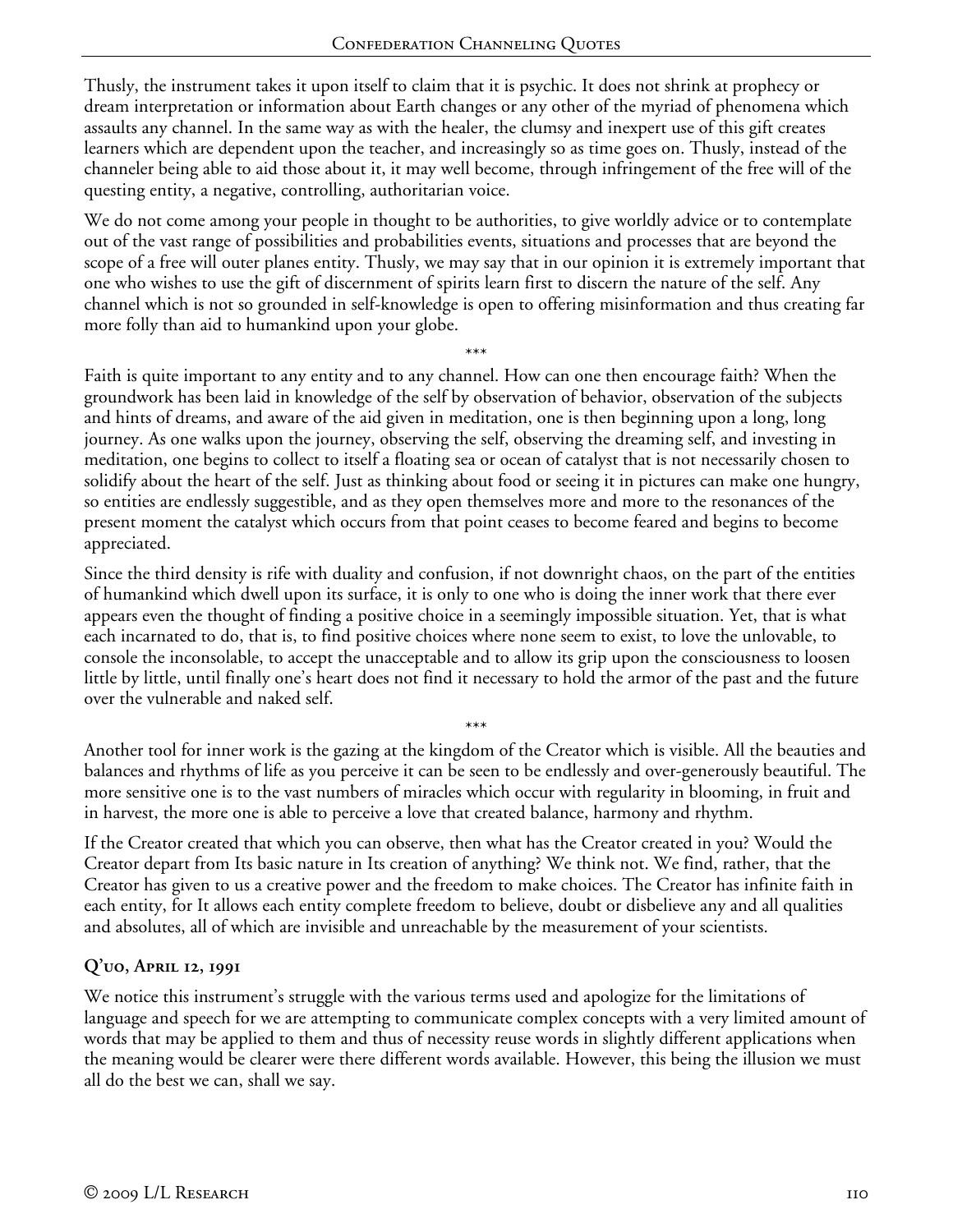# **Q'uo, September 20, 1992**

As we begin the consideration of what our service to humankind consists in, we feel it wise to express that we and you who listen alike have the same service, that is to do the will of the infinite Creator and to live in such a way as to be continuously focused upon that will, surrendered to that will, and willing to either act or wait as the spirit makes itself known to you to do.

That being said, we may turn to details of our particular service to humankind at this space/time. We have chosen for a season to attempt communications with your peoples. The communication is of several levels, and these begin with the level of introductory material having to do with the infinite love and light of the one Creator being all that there is and the author of all that there is, concluding with the need for daily, regular and persistent meditation, contemplation or prayer. This is perhaps to be considered as the kind of instrument such as this instrument's so-called telephone answering machine. When there is a request for this information which is below a certain vibratory quality, the automatic information begins flowing. This is, shall we say, in place about your sphere and has been for some of your years.

It is only when entities begin attempting to realize their universal self aspect that we begin to be able to communicate more advanced material, whether it be in thoughts or images. By universal we mean that there is a distinction between personal sources of information and inspiration and universal sources, such as we.

The inner planes of your sphere have many greatly wise inhabitants—and many not so wise—all of whom are moved to at times become involved with a living—that is, incarnationally lying—entity. These inner plane beings and energies have a right as those of a native land to be very frank and personally helpful to the extent of their knowledge with those to whom they may speak.

We may speak to those whose vibratory level and ability to receive information is of a certain quality. Let us then look at this quality. The path of seeking moves each seeker through the trials of regularizing, crystallizing and clearing out the basic and central energies of self, self-love, love in relationships with others, and relationship with the society in groups and as a whole. The clearing of the heart and its opening is exceedingly important and usually much of a seeker's time is continually spent in keeping this heart energy flowing and radiant. The work turns, then, from the obviously radiant to a more tightly focused radiance in the development of communication skills which are based upon a certain depth of personality or depth of a point of view, that is in the blue-ray center.

We do not say that an entity has blue-ray energy simply because the entity speaks a great deal. The communication of one working in spiritually vibrant blue ray is of a certain quality or order. This in turn is based more upon work done in the brow or indigo-ray energy center than simply upon the open heart. Thusly, we are able to address this instrument in its highest tuning because we worked with our energies to find a harmony which was euphoniously interactive with this instrument's ability to receive in-depth information. This energy is one which will not endure beyond this particular channel's use of us as we formed this union in order specifically to work with this particular channel.

We see the concept of the universal self as one which may bear some interest to you. When you receive a certain level of, shall we say, initiation or transformation a peculiar thing begins to occur. The self that has many, many details to concern the self with begins a little at a time to receive from the deeper mind—that part of the deeper mind which speaks consciously. You may have noticed the growing tendency of your own mind to have a kind of knee-jerk response in terms of how one looks at events and occurrences. Spontaneously, there begins to be a larger part of the self which sees each thing occurring as being part of an universal experience, that is, one common to all beings.

It is to this energy that we communicate.

We have no right to interfere with your free will. For those who wish personal advice we have only spiritual principles to share, and often this is not satisfactory. However, we can only offer that which is rightfully ours to offer. It may be said that we who have been among your people have the right to be in your inner planes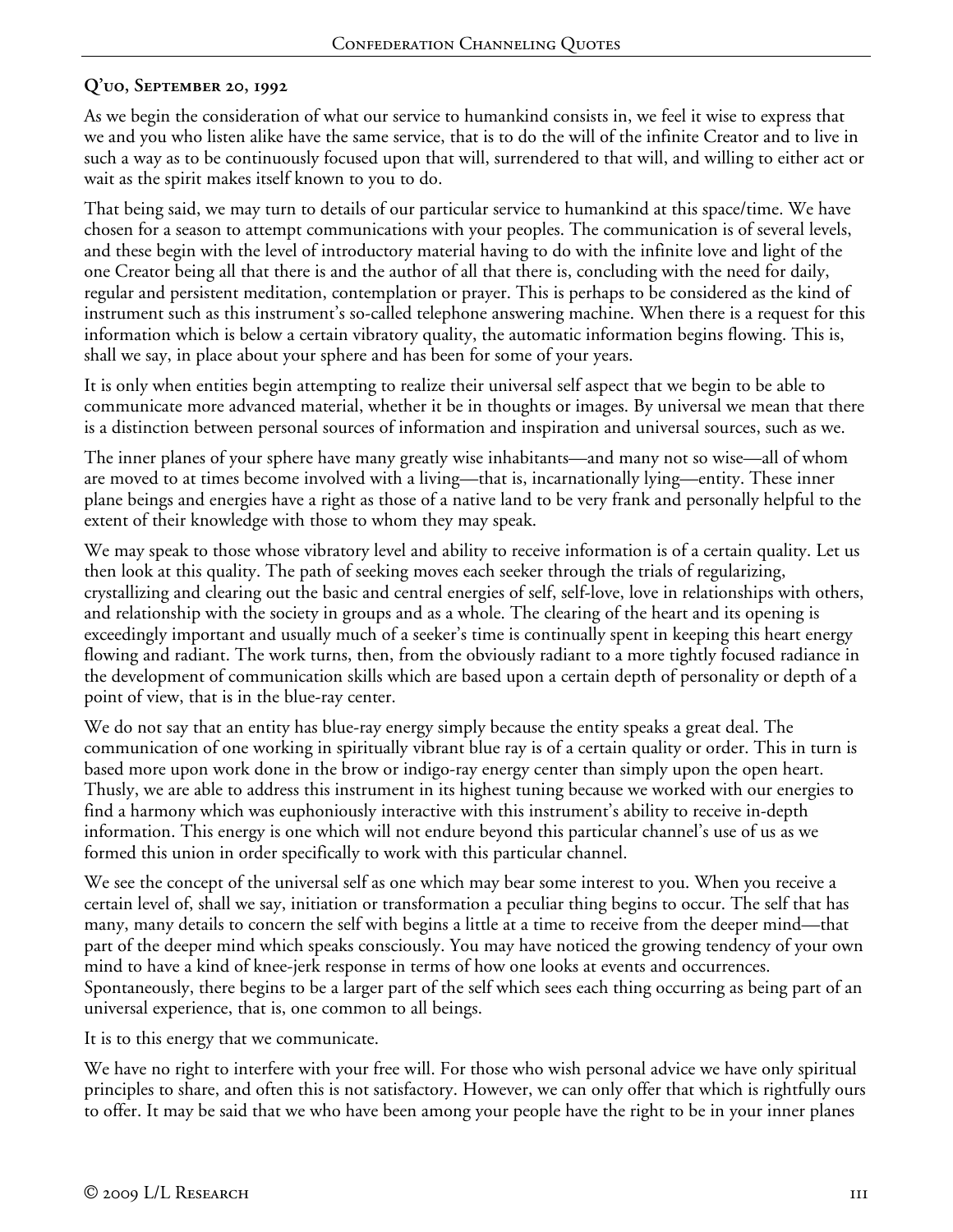and speak from that standpoint. However, we see one kind of information as being, shall we say, horizontal and the other as vertical.

The inner planes attitude is level with the mundane experience but has, in addition to the mundane, further mundane-oriented information which applies and somewhat crystallizes thinking about situations. We chose as each of two planetary groups to refrain from inner planes' work for our, shall we say, gifts lay more in the vertical or the transformative, universal information. The worth of this information, as all sorts of information, remains at the level at which it was delivered.

Truth seen through various biases of contact and channel does not go out of fashion. It is a matter of entities choosing to continue to improve their abilities as channel which limits the excellence of the channeled material, not the cosmic rhythms which have to do with the perusal or use of such material. There are more entities attempting to create teaching tools and resources at your space/time present than at other earlier or later times. However, the material is timeless insofar as the channel has held to the universal viewpoint while preparing to make contact.

\*\*\* Consider that which this instrument does to prepare to channel. It always asks that it be completely transparent, so that all that flows from its mouth may be the words given by the spirit of the infinite Creator and not the instrument's own opinion. This seems an act of self abnegation, yet it is the key to this instrument's ability to receive fairly advanced material.

Were the instrument to be requesting very wise-sounding material, wishing to be thought of well, inner planes energies would then be attempting contact with this instrument. We do not deal with those whose personal—or what you would call egoic—nature is the primary mover causing the entity to seek contact. We are able to make good communication establishments only with those who have surrendered to the will of the infinite One, to the point where, if nothing occurs, the entity will simply carry on without any feeling of being less of a channel.

For those who are living in continuous prayer or meditation or are truly attempting to do so, our help is ever present as a kind of keel underlying and strengthening the ability to be stable which each entity has in its seeking. This is perhaps the most used of our ways of communication, and we are not identified as a source other then the self. That is because selves who can receive us in this inspiriting manner think of themselves in a universal way.

\*\*\* It is obvious that an instrument serves as it channels. It is not obvious that an instrument serves as it observes and reacts to sense impressions by creating mental formations which bless charitably those events observed and reacted to.

In each entity's life pattern there is the inevitable assumption that dramatic services are more important than non-dramatic services, that those who are healers or teachers are somehow more advanced than those whose service is to tend machines or to aid other entities in menial and mundane tasks.

The truth is that what is most of service is the attitude of the heart. Each entity must work within its own self to create the holy of holies within, to become aware of that place within the self and to move gradually, a little at a time, the heart and the seat of the mundane self into the holy of holies that is being prepared within so that the life experience is mundane experience seen from a standpoint which is stably spiritual in its structures of perception.

# **Oxal, May 29, 1993**

We do not say that we only can speak through instruments but rather that we prefer the most careful and fastidious observance of the law of confusion and do not choose alternative ways which in your past we have tried and have found wanting because of breaches in free will. Therefore, each instrument bears our thanks for allowing this collaboration and harmonization of the treasures of time and memory and service.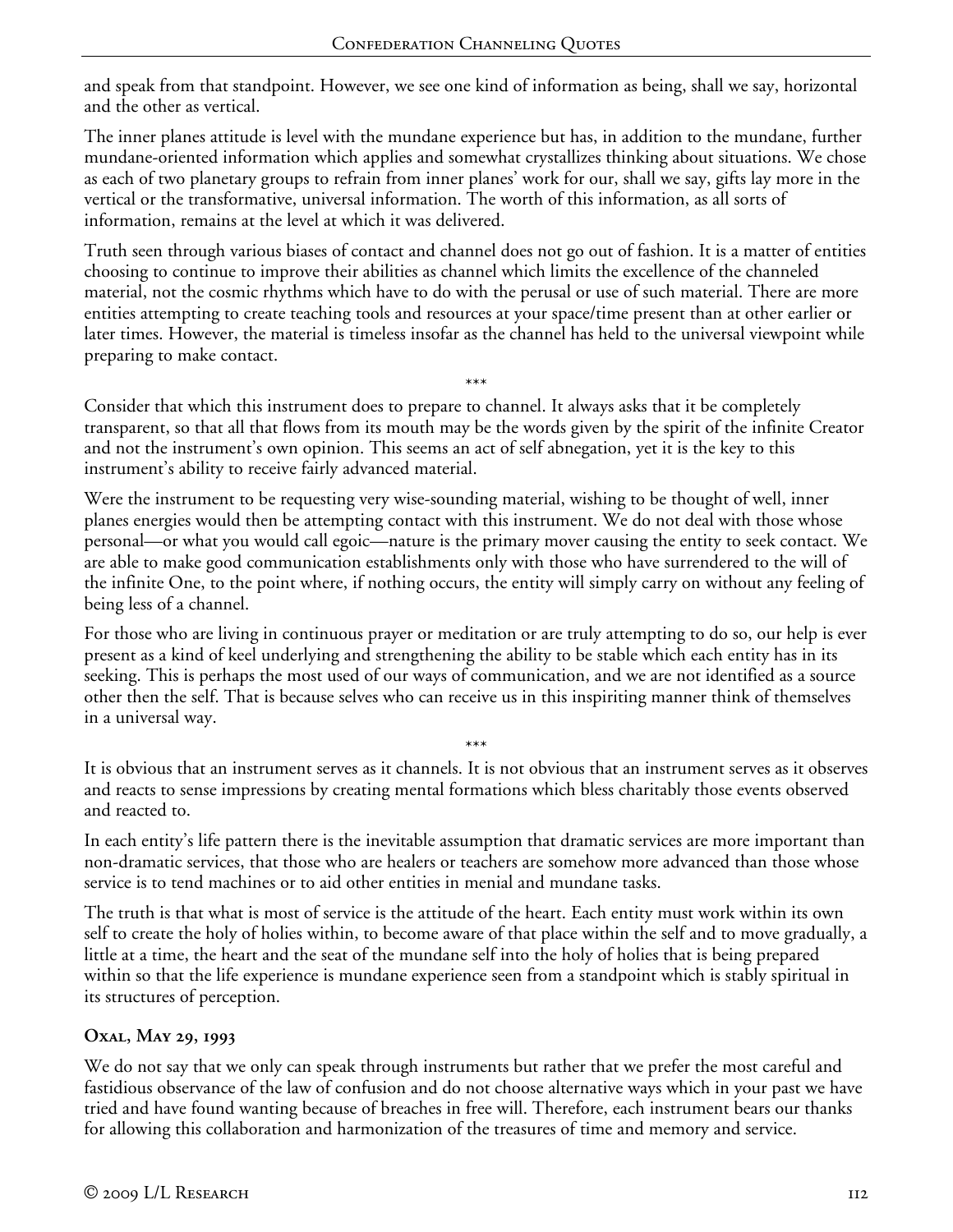\*\*\*

No less than three times were we challenged by this instrument in the name of what it holds highest. Most humbly and gratefully were we able to meet this challenge, for indeed the seeker who reaches into the darkness within third density for information which may avail in a spiritual way must be most scrupulous that the information that is obtained is used for the very highest purposes and in the very clearest way that the student of spiritual evolution is able to manage.

\*\*\* We speak to you by the grace of the Council that sits in protective concern keeping an ever watchful eye upon the doings within this planetary influence. We have been given permission to attempt to achieve within this planetary influence at this time that unique balance of teaching and learning which shall simultaneously permit the growth, the evolution, of those mind/body/spirits incarnate within third density Earth and ourselves. We ourselves are equally at risk in the offering of this service as you are in performing the service, for us, of requesting it.

This is our understanding of the nature of the balances at work within the teacher/student relation. It is a most complex and compelling relation, this teacher/student relation. We ask that you consider well and consider deeply when broaching the subject of entering into such a relation with any other, for it is a sacred bond of mutual seeking which is thereby established, is it not?

### **Hatonn, July 10, 1993**

One may request the conditioning and we attempt then to intensify its effect. It is, however, a byproduct, rather than something to which one can attach true importance. It is simply the effect of one life stream being overshadowed or combined with another energy nexus, such as ourselves.

In the case of a new channel, it can serve as a focal point. When the conditioning is felt it can become, to the instrument who chooses to use it, that which is focused upon and deepened by attention. This adds to the self-confidence of the channel and it is our intention that its use might relax the channel which may be somewhat concerned about whether it is indeed receiving a contact.

You will notice that this instrument does not request conditioning, although it occasionally will receive a mouth movement or something of that kind. However, this instrument has much experience in learning to trust in the contact once the work of tuning and challenging has been done.

Perhaps we would encourage the new instrument to think of conditioning and indeed the concern about whether there is a contact, as part of a process whereby the instrument simply gains experience so that the process becomes known and the rhythm can be felt as the channeling continues from the first phrase.

However, for now, we are most happy simply to work on the basic fundamentals. The instrument needs to be very conscious of the tuning process and very interested in learning enough about the self to begin to find those techniques of tuning and becoming more purely desirous of service. The more carefully the instrument amasses knowledge of the self and the mental, emotional energies are exalted and raised, the better able that instrument shall be to hold a stable contact at the higher reaches of the range at which the instrument can relax as a steady state of consciousness within.

We ask those sitting about this circle continually to envision the light energy moving clockwise about the circle. For this functioning like a battery, if you will, does aid the new instrument and indeed any which are instruments in maintaining that steady contact which is so much at the heart of good channeling.

\*\*\* This instrument is accustomed to ready itself for this contact by focusing particularly upon the effort to control the material at hand. To some extent, this is a crutch this instrument has requested and with which we are most happy to cooperate. However, it is the mark of a maturing instrument to be willing to take up the task of speaking with less and less expectation concerning what precisely it is that lies ahead, what precisely it is that will be said.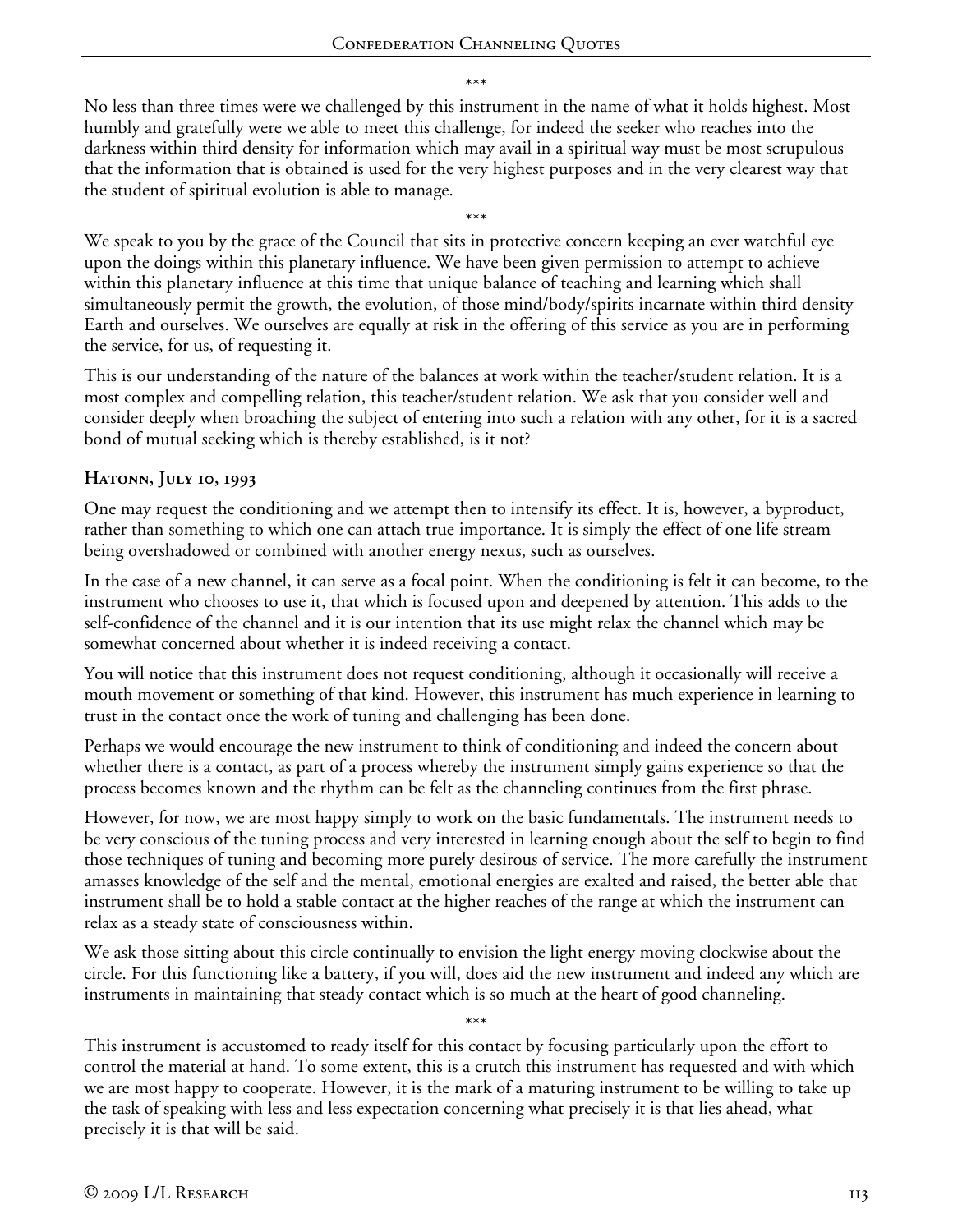There is always some degree of anticipation involved in the process of being an instrument as a certain horizon unfolds within the process of supplying words for the concept which blossom in the deeper or less conscious part of the mind.

This instrument is currently in the process of developing that greater faith and confidence that the concepts shall indeed continue to blossom even when a clear structure of thought has not been delineated or laid out beforehand.

This blooming of concepts within the deep mind is the manner in which our thoughts came to you, in the blended energies of our two selves. Thus, if one reaches down to the source it is not wholly possible any longer to distinguish self from self, as indeed within the process of this greeting we do not distinguish ourselves from those embracing energies of all that is, the infinite and creative love which is source to us and to you all alike.

The fear which separates self from self shall gradually, my brothers and sisters in the light, fall away as do the petals of a spent blossom, even as the blossom closer to its heart continues to unfurl. We encourage each in the process of tuning and of allowing this deeper self greater and greater access and greater and greater voice within the life experience, which is your gift to be able to enjoy at this time.

### **Oxal, September 4, 1993**

To aid in the channel's development of its instrument, we ask the instrument to consider that there must be the start somewhere. The way which is far mellower and seemingly easier is that way which simply requires that the new instrument sit in meditation each day and invite contact.

However, we have developed opinions, as has this instrument, upon the subject through practice, and our current opinion at this point is that the one known as Carla is doing well to, shall we say, "Toss the new swimmer into the water." For no matter how long the interval is between deciding to take that first long step into the chasm of not knowing; nevertheless, when the first attempt is actually made, there will be that strong and substantial feeling of not knowing, feeling of alarm, even at the possibly or the possibly not glimpsed contact.

As this instrument has said, the experience of processing the words of a channeling message is quite like the process of ideation within an instrument's conscious mind. The concept arises from the subconscious and, passing through the threshold into consciousness, is quickly or laboriously cloaked with logic and actual words, becoming a thought and then a spoken assertion or question. Consequently, there is no clear and provable way to know that a contact is positive and is the highest and best contact.

Also, this instrument has said a great deal of the total effort of an instrument is made prior to opening to channel as that instrument tunes itself more and more skillfully. Thus, in answer to the query concerning opening to channel without sure knowledge, we may summarize by saying that there is no provable way to be sure one has made contact.

However, the most aid one can give oneself towards assuring itself that it will receive the appropriate contact is to focus and observe closely the results of tuning sessions. As the experience mounts, some particular ways or elements of a way of preparing shall show themselves to you as being the most efficient and efficacious means for you, personally. Note these and repeat the use of them until there has been developed within you a kind of awareness which is ritualistic.

As you then go through the process over and over again, its ritualistic nature will reward you a familiarity of the deep mind. When the deep mind becomes aware that you are going through this ritual that deep mind will perforce open with much more balance and correctness of opening so that the way for the channeling is made well. Each entity, being on an unique path, will and must develop his system of or process of opening the channel in a protected way for himself.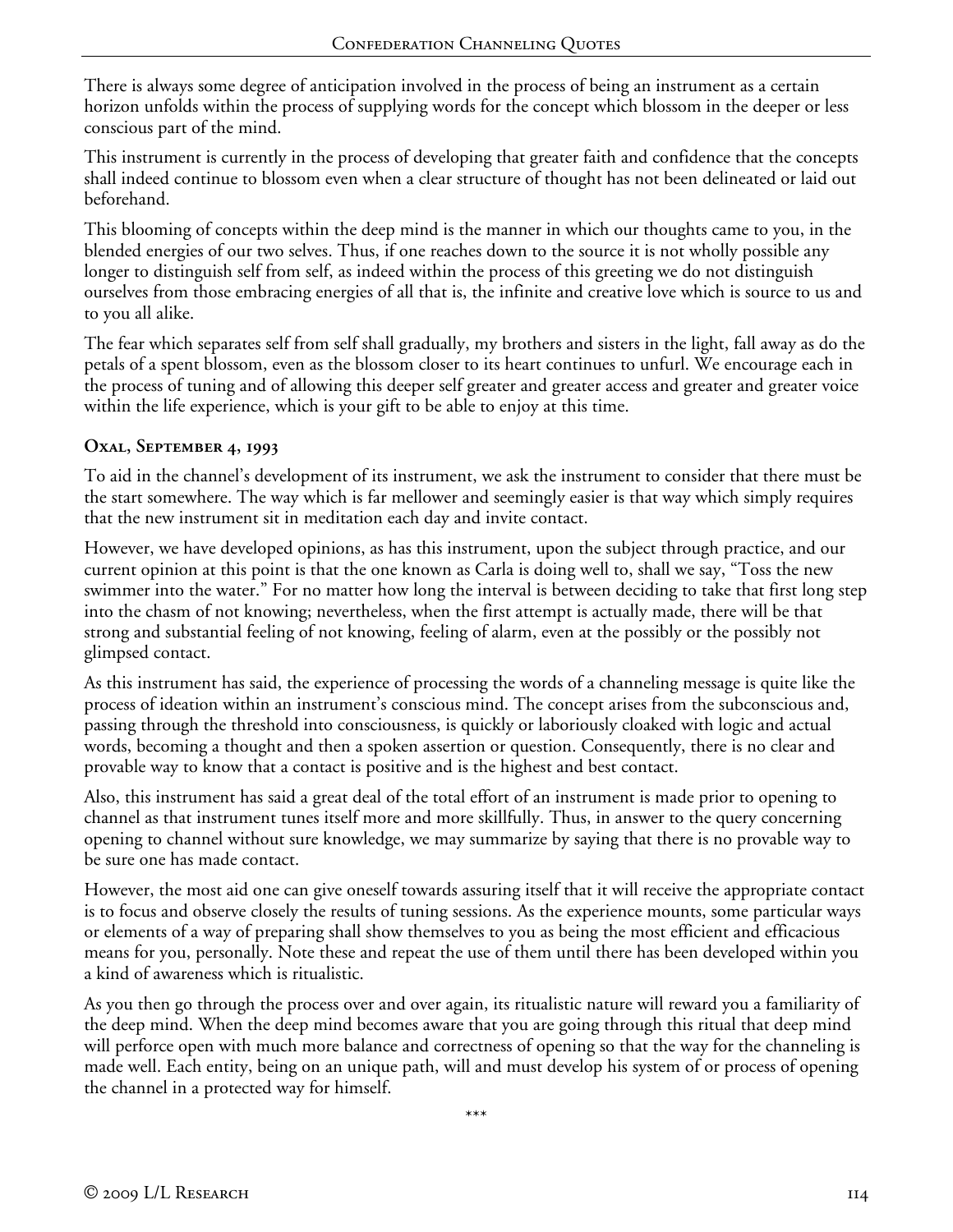We remind the instrument that the way of moving forward in learning this skill lies in a balance between disciplined care at opening the channel and being able to take the process lightly enough that there is a relaxing and loosening of concern and worry, so that when contact is perceived, or hunched, the instrument feels free to make an error if it is wrong, and then simply begin.

We would also note that those of Latwii request that the new instrument be aware that there is no simple way for a discarnate entity to refrain from speaking if a contact is left open. Consequently it is encouraged, when practicing the processes of tuning and challenging, that there be a polite request made, if necessary, after the greeting to move immediately to the closing, so that the channel is neatly and carefully guarding the conscious mind of the instrument.

\*\*\* **Carla:** Would you speak on the subtleties of working as an ensemble in harmony with other channels as opposed to working to offer one message with one contact?

I am Oxal, and am aware of your query, my sister. We find that the, as you call it, ensemble method of offering information is one which benefits both the new instrument and the more experienced instrument. For the new instrument is offered both the support of the other instruments and the multiple opportunities to perceive the contact and then speak the words that are given. This, then, is a more intensive means of learning this part and because of this intensity, the new instrument is developing the skill necessary to be an instrument on a dependable basis.

The more experienced instrument also are exercised in their abilities to allow their contact to move freely between them and to speak without reservation.

Thus, both new and old instruments can benefit from this method and thus we offer it for the exercising of any instrument.

Is there a further query, my sister?

**Carla:** I can always encourage people who want some kind of subjective proof of contact, to ask for conditioning. I wonder if you of the Confederation have any problems whatsoever with this. Is there any reason why I should not suggest this?

I am Oxal, and we cannot think of any reason why this should not aid the new instrument who would wish a physiological signal that would indicate our presence and our desire to exercise the instrument. Such training aids are valuable, especially in the initial stages of learning the channeling process.

#### **Oxal, September 6, 1993**

Were we to suggest that you protect yourselves in the spirit of fear, we would be treating you to poor advice. For truthfully, there is not any thing or essence to fear in terms of negativity. However, the energies which each instrument seeks to employ are those which are those which have been potentiated greatly more and more intensely towards the polarity of service to others. It is in this mode of intention that the work of channeling is undertaken.

This desire places the instrument close to the source of light, and when one stands in very bright light, one casts a very visible shadow, sharp and black. In metaphysical terms, this shadow is to be respected. This instrument calls it the loyal opposition. The energies of service to self which offer their service to this planetary influence are most delighted when they can sway a channeled messages content to the point that the original intention to serve others is vitiated due to the mixed and increasingly service-to-self content of the messages received. This is done simply by the negative entity aping, or imitating the way the positive source was channeling in terms of both the way the channeling felt and the way the message was worded.

When a positive channel has been compromised in this way, and has become avid for more and more specific answers, the negative entity or energy offering this service simply continues to give more and more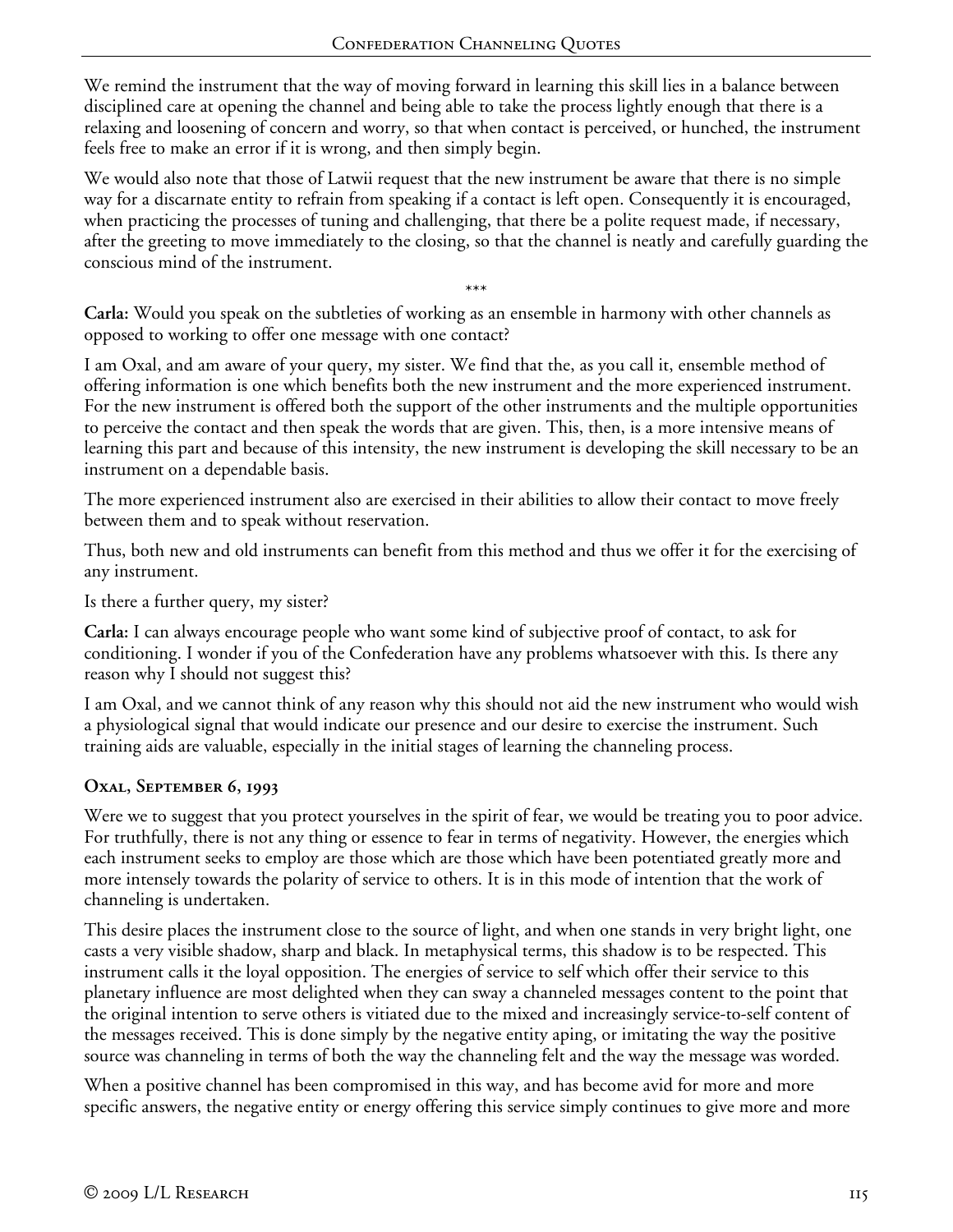specific information, which, however, becomes less and less accurate. Eventually, due to the inaccuracy of the channelings, that particular attempt to be a servant of the light has been foiled.

There are simple things which one may do. In addition to inner cleansing and purification or what this instrument calls the tuning process and we would suggest some form of this protecting effort be used.

We have found it easiest to work with the seven energy centers by color in suggesting a visualization technique which is fairly clear and simple to generate. Picture the spine, mentally, and see the chakra points: red, then orange, yellow, green, blue, indigo and violet as those centers are located upon the spine.

Ask to see these energies and you shall see some representation of what your energies are like at that moment. If the energy is sluggish, ask it to spin, to rotate, and to brighten to clarify or in every way to suggest that is become clear and bright. And even insofar as that is possible with other energies, do this for each ascending energy center, until you see the chakras spinning like, shall we say, a beautiful, large roll of your Lifesavers.

After this has been visualized and you feel that your chakras are open and productive together, visualize the swirling together of the violet, swirled to the clockwise way to the red color and back to violet, so that you have a red-violet color, then visualize yourself being drenched in this red-violet ray, inside and outside every cell. This is representative of the body's protection of itself.

Then move on to a visualization of the limitless light, or the white light that is pure and again drench yourself in this light, inside and outside in every cell. Breathe this white light in. Feel it move into every sense. Can you, as we describe this, sense even by one telling the clarifying energy of this procedure? If you do not feel brightened and strengthened by this visualization, we urge each to discover another representation which has this effect.

The use of the mind is poorly grasped among your peoples, yet we assure each that as entities work with visualizations such as these, these entities are using that skill which your minds, that is your consciousnesses, have in great abundance.

The benefit of such cleansing processes is perhaps best felt when one looks back upon an experience and is able to see that there was a positive addition of poise and peaceful feelings, which in turn aided the clarity of the contact.

\*\*\* Each time that the tuning and challenging procedures have been followed and a contact is initiated, allow some portion of the sensibilities to record, consciously, the way that induction of shared energy has felt and store this memory as high priority so that when that sensation is again experienced, it may be sensed in a quicker and heightened fashion.

Some who channel find it helpful to request some signal which this instrument would call conditioning, such as the involuntary opening of the mouth, or the movement of the tongue.

\*\*\* We stress that channeling is peculiarly difficult work. For the work of receiving spiritual information is abstract and metaphysical and takes place in utmost darkness. The light of what one may archetypically call the moon is the only light and this in light it is difficult to see clearly. Yet such is the way of spiritual teaching.

Therefore, be merciful to the self and realize that this work is careful and slow and in some ways never becoming easy. However, we believe that there is a call. We sense this call coming forth from your peoples for messages of light and love, words of truth and love, and therefore we welcome and hope only to assist such channels and we thank each who serves in this way.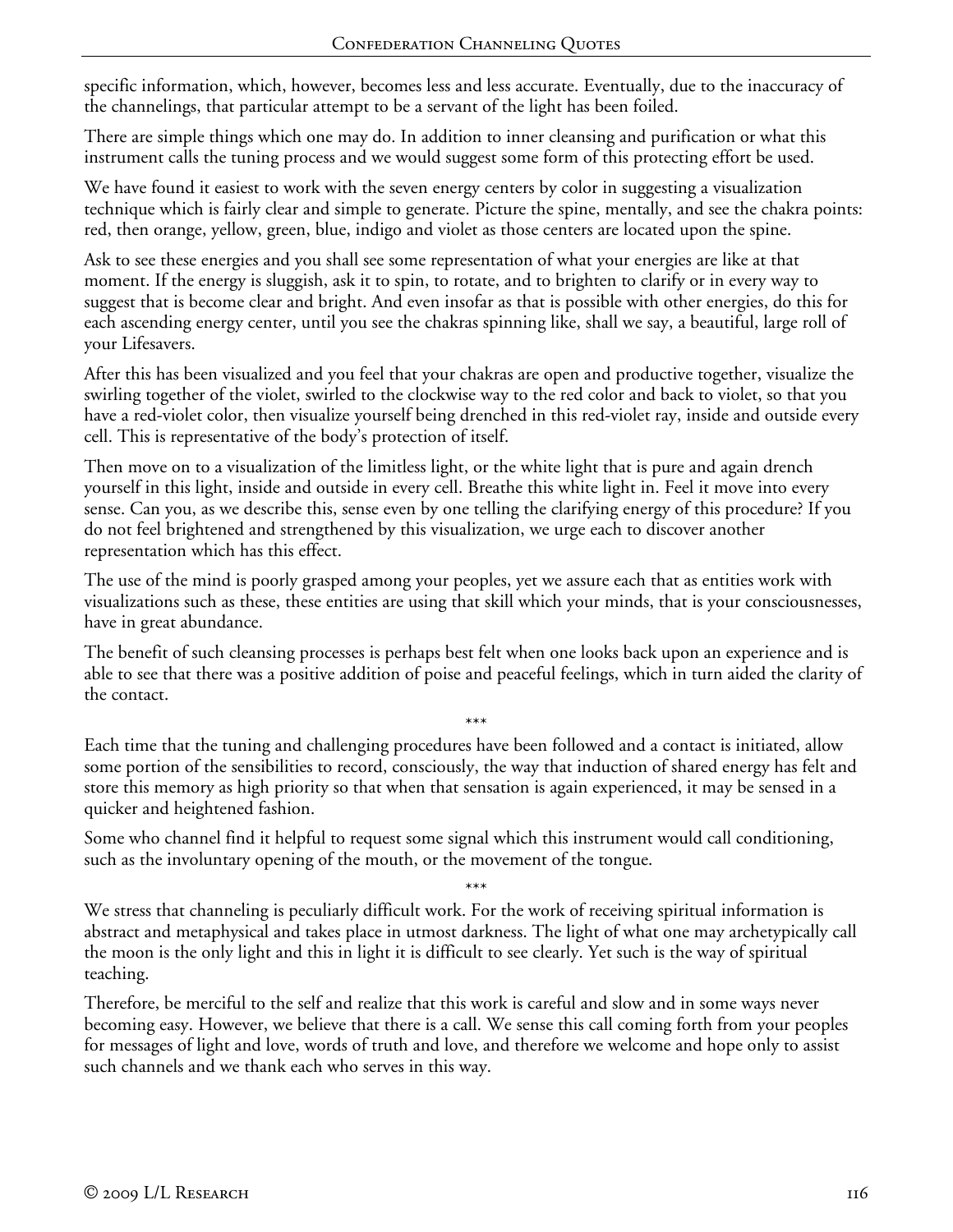We do not say that this service is greater than other services. We by no means suggest this. Yet this is one more way of sharing in the heritage of love with those about you and we thank each channel for without such, we could only speak in dreams and visions.

\*\*\*

**M:** I have one. As you were talking about protecting ourselves and the challenging process, I remembered reading in a newsletter about a challenging process. I was wondering if I could get a little clarification on that, because I spend a great deal of time speaking with my inner guidance and ever since reading that I was a little confused as to how to approach that.

I am Oxal, and am aware of your query, my brother. When one hears voices or guidance from within it is well that you offer to these voices the challenge that asks if they come in the name of that quality for which you live most passionately and would die most willingly. This can be a simple process and need not take a great deal of your effort or your time, yet it is well that it be accomplished with a purity and intention at each communication.

For as each seeker grows more fully open to the service-to-others polarity and gains in the power of this polarity, there will be attracted to the seeker those entities of a negative nature whose wish it is to control the power of this light now developing. The means by which such control is gained is that means by which we described at the beginning of this session, thus it is well to ask if whatever voice you hear comes in the name of that which you hold most dear.

Is there a further query, my brother?

**M:** Just a short one. Should this be done each time the voice is heard, or just the beginning of the conversation, assuming that the person you are holding the conversation with stays the same?

I am Oxal. This is correct, my brother. At the beginning of each contact is the time for the challenge and the challenge then may respond as it will and be relied upon to be as it says it is for the remainder of that contact.

#### **Laitos, October 6, 1995**

We do not wish to rush any new instrument past the point of confidence, yet we shall always provide the opportunity for a new instrument to continue to expand its abilities. This is true for all instruments, in fact, for even with an instrument which has practiced its art for many of your years, there is the constant opportunity to expand such an instrument's capabilities by presenting concepts of greater scope and, shall we say, intricacy, though we do not mean to suggest complexity.

#### **Laitos, October 7, 1995**

We look upon this opportunity to speak to this group as one which offers great possibilities of service, for we see each instrument likened to a seed when planted within the consciousness of the peoples of your planet. Each of you as you serve as vocal channels begins a kind of growth that may be likened unto one of your trees.

The trees that you call "oak" begin modestly, as any other seed. When planted within fertile ground and when there is the proper nourishment of the water, the sunlight and those nutrients of the soil, the seed sprouts and begins its growth that will culminate in a great, spreading oak. Many are the travelers that may pass beneath such an oak, and if the day is hot and the journey has been long, perhaps the traveler shall take the time to rest beneath the tree, to recline at the base of the trunk, and to relax in the shade provided by the great spreading limbs and leaves. Thus does one of your trees provide a service to those who travel in its vicinity, it being the traveler's choice to seek shade and rest beneath the arms of the oak.

So each of you as a vocal instrument may be likened to the oak, providing a rest, and more, perhaps an inspiration to travelers upon the spiritual journey who come within the reach of your branches. Such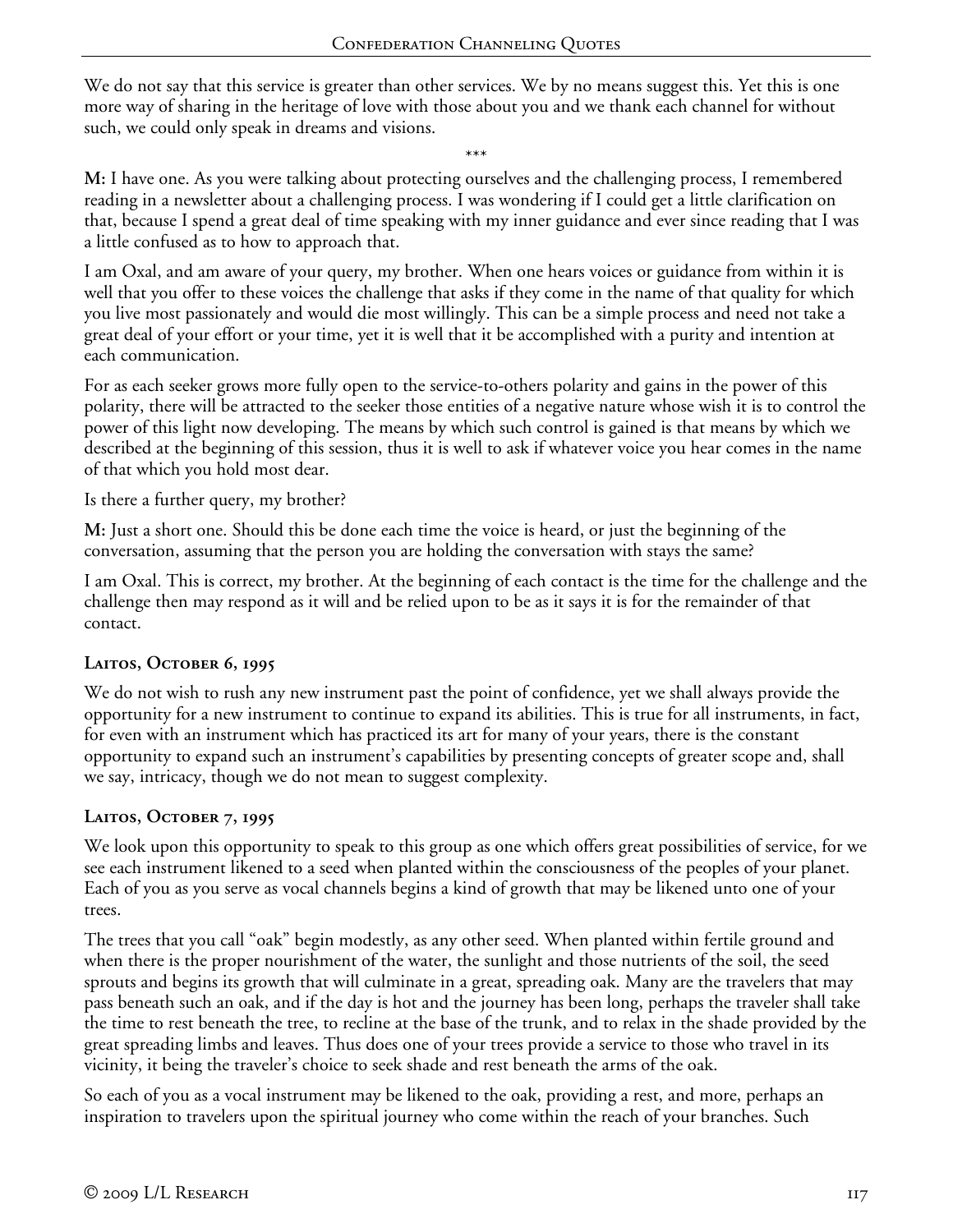travelers make their own choices as to where they shall seek shelter. Your service is to be there when shelter is sought and to share what is within your ability to share. The oak does not provide oranges or apples, but provides shade and rest and a calming effect that is its own to provide.

Many times in your services as vocal instruments you will be asked to provide services which lie outside of your abilities. Be not concerned when this occurs—and it shall—but rejoice in your ability to give what you have to give and to give it freely. This is the essence of the vocal channeling experience, that the desire to serve others is strong and that there is the ability to hollow oneself out sufficiently enough to allow concepts and inspiration to move through one's instrument in a free and flowing fashion. This is what is yours to share with others, and your sharing of serving of others is most efficient when you give away that which you have to make room for more to follow.

### **Q'uo, December 22, 1996**

When you as a seeker begin to desire to clear the channel for more clear channeling of the love and the light of the infinite One, there is the tendency to think in terms of working from the viewpoint of the one who wishes to take from work in consciousness that which does not belong. However, the concept that may in actual practice do the most to clear the channel is to go against logic and instead move back into those energies that, were the human structure as a house, would be in the basement.

The clearing of channels continues in the progress made in joining the self with the lower energies in a loving and non-judgmental way, through gazing with care upon the arrangement of what this instrument would call the dark side of personality—that side wherein reside those instincts for survival, sexuality, human relationships with self and other selves.

The feeling is to get away from the body and its millions of complaints and needs, yet in actuality you worked hard to deserve the opportunity to come into your physical body and into physical incarnation. The nuts and bolts, the nitty-gritty of bodily awareness, is continuingly important to attend to and embrace. The confusion that swamps the entity because of the sensory input of the physical vehicle is a problem, for in confusion nothing can be known.

The physical body is a blanket of confusion; and by dwelling within it you are removed from knowledge of the truth as to what your energies are actually doing. In the body you have no choice if you are spiritually oriented but to find faith and use that faith in order to make your choices, beginning with how you relate to your self: to your intransigent need to continue to survive, to continue the species, to attend to all of these things.

Do not brush these things aside, for the greatest of choices begins with these choices; and as you embrace and involve yourself, so do you open the way to that center within called the heart chakra or the green-ray energy center. The opening of the heart is possible only when the seeker gives up on the intellect and moves in unknowingness. The seeker lives in faith.

# **Q'uo, September 2, 2007**

We have watched with interest as this instrument has gone about the process of choosing to offer a channeling circle once again. We find it interesting that the alarm bells are ringing on an emergency vehicle in the vicinity of this house as we take up the question of whether or not there are dangers involved in introducing yourself and your personality shell to the service of channeling thoughts from entities such as we.

On one level the answer is unknown, for events fall according to a rhythm that cannot be known ahead of time. However, we may speak in generalities and say that it would be an extremely rare event, and indeed one that has not occurred in the experience of this instrument, that entities working within a channeling circle were vulnerable to any physical, mental or emotional danger at all.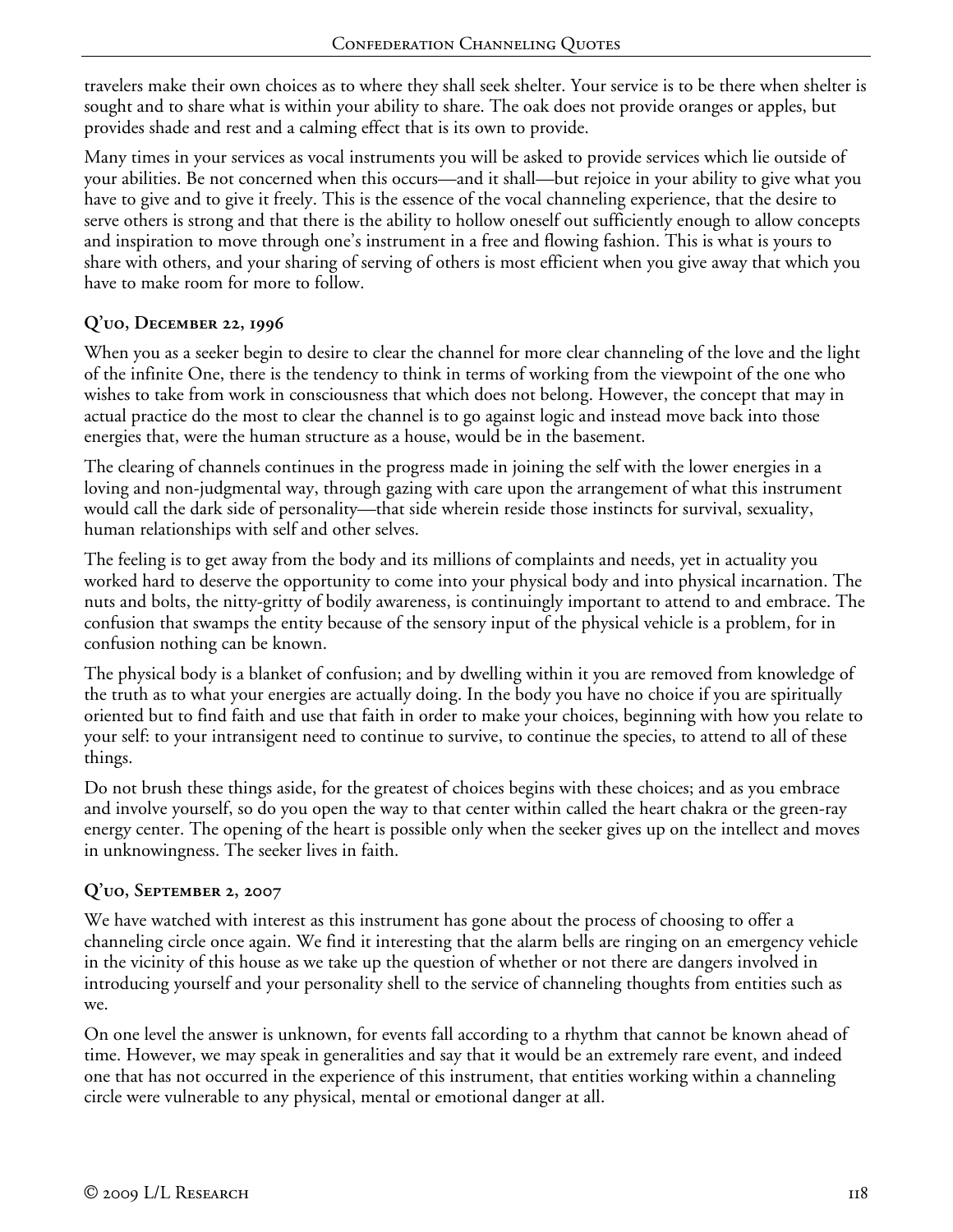This instrument has always been faithful in creating channeling circles which adhere to our requests and those of our Brothers and Sisters of Sorrow in other portions of the Confederation of Planets in the Service of the One Infinite Creator.

Thank you also for asking about the spiritual principles involved in considering this question. So often, we receive questions that do not have that sheathing of spiritual inquiry, so that the energy of the question itself moves from a place of fear. When we encounter such a query, there is very little information which we can give without infringing upon the free will of that entity who has asked for specific information from a place of fear.

In those cases, we cannot offer specific information. However even the most specific question, when sheathed with this garment of the request for spiritual principles, becomes a question that is grateful to our treatment. And thus we are able to speak on this subject.

This instrument was saying, in the course of this weekend of fellowship and study, that the energy of the channeling is one which is carried into the channeling circle by means of the tuning of each of the circle of channels. So let us discuss somewhat this concept of tuning and what it is that you are tuning as you tune your instruments.

All entities within third density are instruments. Each of you takes the breath of life and, breathing it into your physical body, you expel it, shaping words that create energies that bind and repel each other with your thoughts. Certainly words are limited in that which they can convey information in a rational or mental way bound by the definitions of the words used, their origins, and their implications within entities' minds as they hear the words themselves.

However, as instruments you have a means of sharing the vibrations of your feelings and the love in your heart, even if you are simply asking to pass the salt or offering a greeting to an acquaintance on the street. By your awareness and remembrance of who you are, you may utter the most commonplace words and yet send them forth with the blessing of your heart's love and the deepest compassion of your soul. There is no limit whatsoever upon how intense and pure a vibration of love that you may inject into your simplest communication. You are instruments.

This instrument reminds us of a story told by an actress named Anne concerning her husband, Mel. He touched her in a way she felt was rough and she said, "My body is my instrument!" And he said, "Could you play me a few bars?" You are playing your song and broadcasting the state of your spirit, that essence that would always escape any words, each time that you open your mouths.

Consequently, you do not have to pull in our vibration or the vibration of an entity not within your conscious awareness in order to be instruments and in order to practice being instruments that are ever truer of pitch, ever more mellifluous of tone, and ever more pure in that which goes into the production of tone.

Sometimes we realize that instructions such as these to become aware of your thinking and your thoughts and how they are translated into words may cause you to become self-conscious and be unable to be spontaneous. We do not intend this effect. We do say that the great spiritual principle involved in becoming a better channel is to be comfortable within your own skin, in the knowledge that all is well.

When an entity whose heart is full of faith speaks, there is the brush of angel wings. Those listening to such a voice may simply say, "Oh, you have a musical voice," or "Your voice has such soul or timbre." Yet we say to you that that brush of angel wings carries through into the voices of those who remember who they are and rest in that essence, knowing that all is prepared. There is no need to reach or to pull back, but simply to follow that path of resonance as you move from day to day.

You do not know what may be asked of you in the future. You do not know what shoes you will grow into. And yet you have inklings and hints that come to you, saying, "Yes, you have a mission. Yes, you can perform this function." And eventually you learn to trust that brush of angel wings, that inkling from spirit,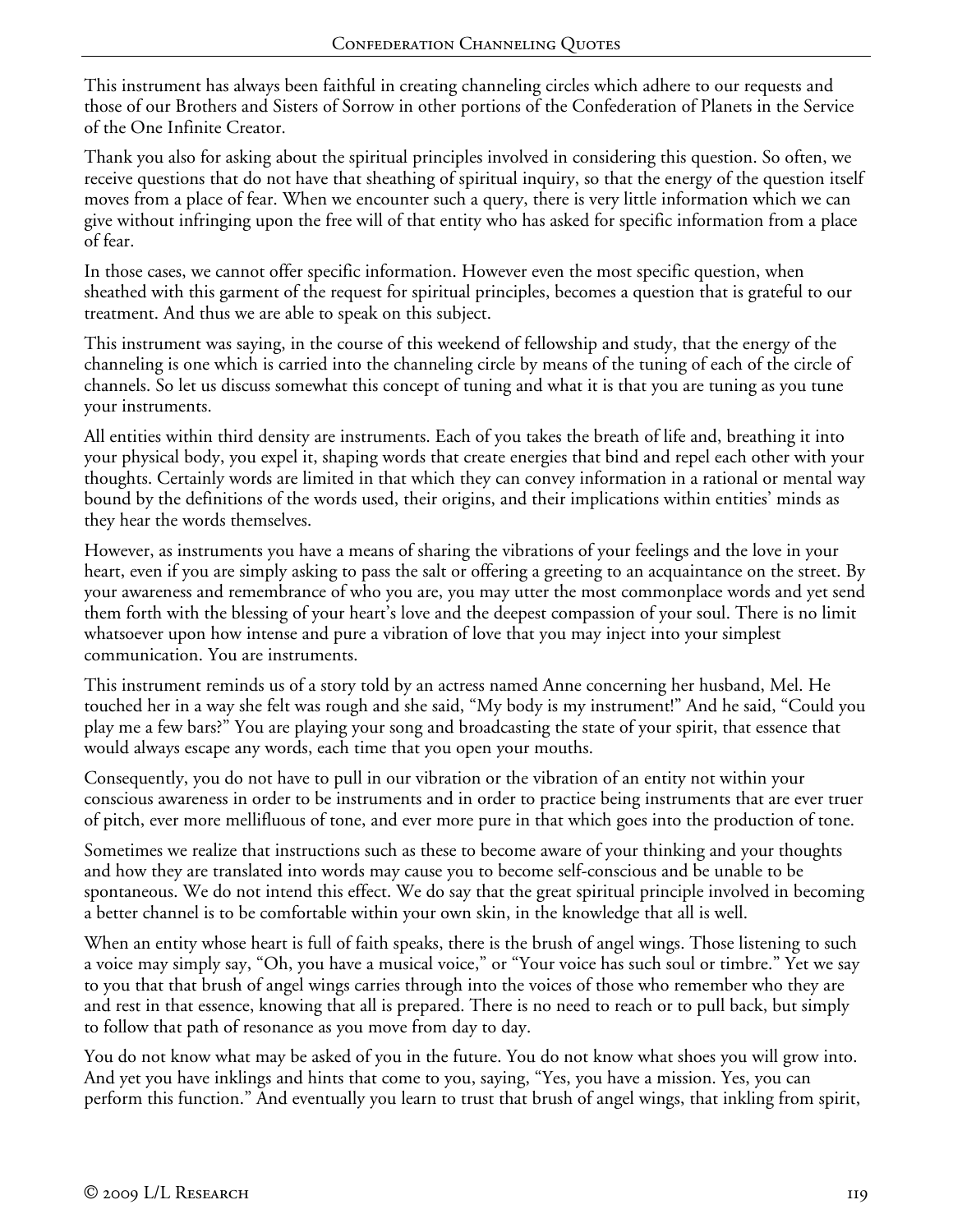that moment of fire as the descending dove brings truth and insight into the inner heart to take root and to grow there.

As we continue to speak about being instruments, please realize that if you are not interested in joining this channeling circle, yet still our words are equally appropriate. For all are equally instruments of the one infinite Creator. We cannot say that often enough in preparing entities to channel.

There is our understanding of that great spiritual principle of unity. From that principle of unity stems long lines of logic and insight which end up suggesting that you are precisely where you need to be at this time. You shall continue to be in an excellent state in which to serve, no matter what the outer picture may appear to be. Thusly, the appropriate attitude towards this service, as you enter the beginning precincts of learning that art of translation which is called channeling, is that you are perfect beings, in the right place and at the right time. All striving may cease. All feelings that one should be "better" in order to channel may cease.

We are aware of how you see yourselves in the foreshortened lenses of personality. You do not necessarily give yourselves credit for your grace and courage as you follow your impossible dreams. You see only the suffering, the seeming lack of success, and the feeling of unworthiness to bear so magnificent a burden as the cloak of Christhood. You ask yourself, "How could I presume to be an instrument of sacred revelation?"

And we ask you in turn, "Do you imagine that you are more error-prone than any other entity upon your planet?" We are not looking for the perfect person, whether by our estimate or your own. We look for the vibration of your instrument. There are some entities that are not vibrating within the range of vibratory energies with which we may interact. With those entities we will never be able to establish a contact.

Therefore, allow yourself to be your true self as you come to thinking about yourself as a channel. For it is your true self upon which you must build—not an idealized version of yourself, not a self in Sunday best, with hat and gloves, as this instrument would say. The self that you are in your shorts and your tee is adequate to this task.

This instrument has talked to this group about the dangers inherent in opening a channel to outside energies such as we. And so we would speak about this to a certain extent.

Each of you is, as we said, a crystal, an instrument capable of receiving light, transducing light, and emitting light. In the metaphysical world, light is information. Indeed, your computer scientists shall agree readily that light is information, for it is light that is used to produce the information that your computers manipulate. Just so, you are a receiver, a transducer, and a broadcaster or radiator of light.

The crystal that you are may be tuned. As a new instrument begins to try its wings, shall we say, it quickly becomes familiar with the feeling of that particular contact which it has been able to receive. The danger lies in assuming that because an energy coming in feels right, that this energy is necessarily the energy which you wish to receive. This is why this instrument's use of the challenging process is effective. And it is that which we shall discuss with those who wish to learn to be instruments for us in some depth and detail.

Suffice it to say that when an instrument challenges a spirit in the name of its most dearly held principle, that principle which is the fulcrum of that entity's life, that negative spirit who is able to use the same love and light of the infinite Creator as the positive source, and therefore is able to feel the same as the positive source, cannot succeed in remaining within the aura of the channel.

Challenge in the name of love. An entity who does not vibrate in love must leave. It may seem that this is a very wispy and insubstantial thing to trust and to rely upon, and yet we say to you that all of that which is involved in being an instrument will be likewise wispy and insubstantial from the viewpoint of consensus reality. For your scientists have not yet created instrumentation to measure the vibrations that are used in channeling. Were they able to have that instrumentation, there would be a much more scientific and therefore trustable way for people who trust science to understand channeling.

In the absence of such instrumentation, we can only say that as you tune, you are tuning past the radio channels that are not those channels which you wish to receive, and when you have tuned yourself to the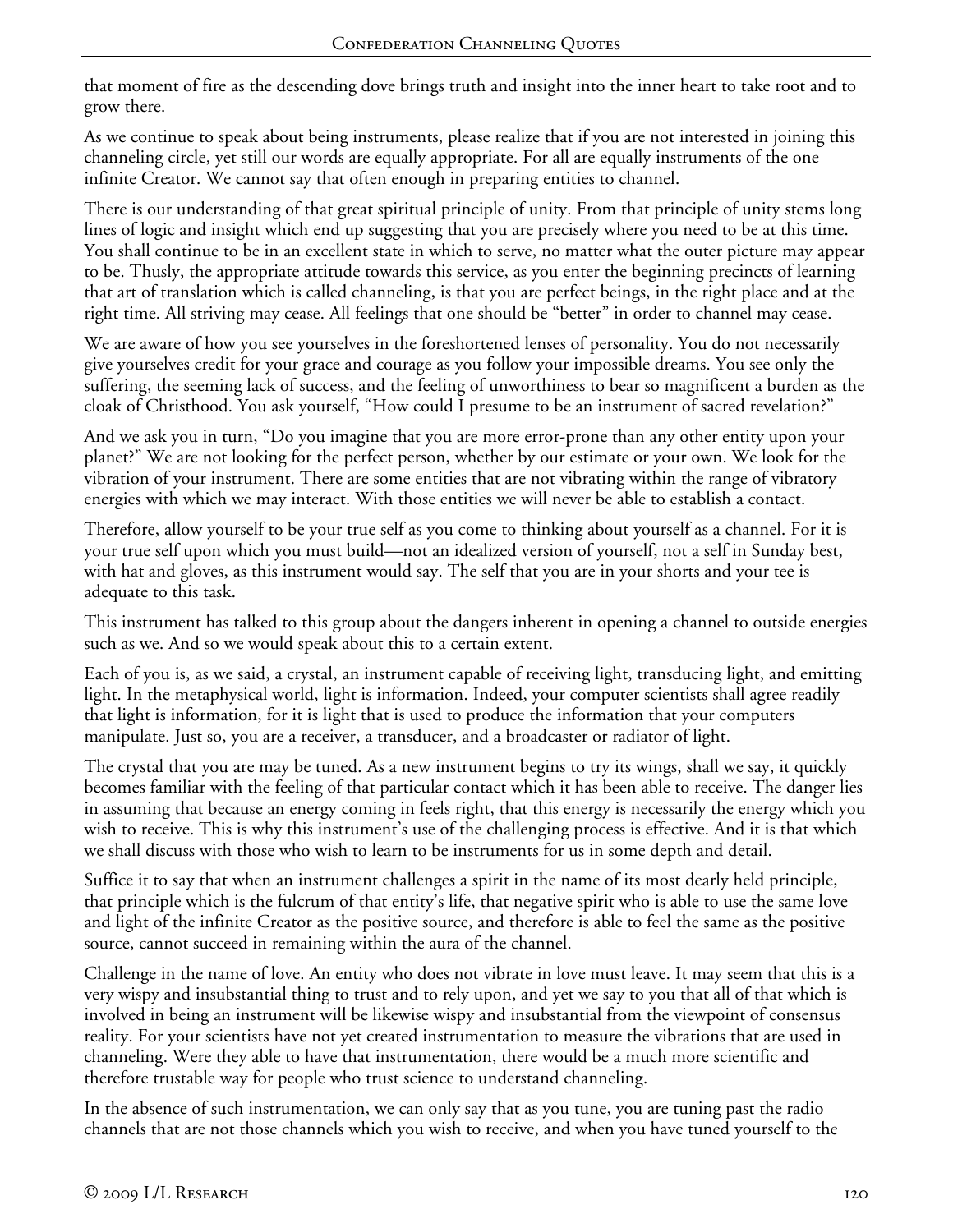highest and best that is within you, when you have crystallized that, and when you have opened to channel, then you may stand firmly upon metaphysical ground in challenging spirits who may wish to speak through you.

It is to be noted that this instrument does not ever seek to channel outer sources without a supporting group. It is further to be noted that this instrument has been channeling for thirty-three years, and that no harm has ever come to this instrument. The safety net, for balancing and regularizing the energies involved in channeling outer sources such as we, is the principle of batteries in series. One battery is not enough to sustain a universal contact such as ours. There needs to be a minimum of two batteries in series linked to the third battery in series which is the instrument itself.

To a certain extent, the more batteries you have in series, the more energy that can be developed and the more powerful a signal the channel itself may pull in. However, as you expand the number of your group, if you are not careful to preserve the unified quality of your common attitudes of mind and your common desires of heart, you will find that you are actually weakening the battery system.

Some large groups such as this one are magnificent batteries. The vibrations that you have, in your unity and harmony, put forth unknowingly throughout this weekend, have had a tremendous impact upon the grid of incoming fourth density. It has gratefully wound itself about those beautiful vibrations which your mingled auras have produced, and it has woven those strands into the web of love and light that is ever stronger upon your planet.

Another principle that is involved in becoming a good channel is the emptying of one's pockets of those artifacts of ego which, as a group, can call themselves pride. Intellect does not make a great channel. Sophistication does not make a great channel. Knowledge and learning do not make a great channel.

What makes a great channel is a humility that partakes neither of pride nor lack of self-worth. What makes a great channel is that dedication to service that lasts not just today or next year, but every heartbeat until you pass from this illusion into larger life. What makes a great channel is the patience that allows one to wait.

You may have noticed that there are significant pauses as we speak through this channel today. There is, in most entities within your hurried culture, the urge to finish each other's sentences if the other person pauses too long. There is the urge to get on with the conversation or the problem-solving that is being discussed. Yet, there are very subtle and layered forces involved in channeling the best that we can through instruments that are doing the best that they can. And, oftentimes, what is being transmitted through those periods of silence is more necessary for the channel to experience, and more necessary for the circle of seeking to experience, than our words.

Certainly there are times when we say, "We will now have a guided meditation." And then we pause, after setting up an image or a word for you to contemplate. And then the silence does not make you nervous. Yet in channeling, an instrument must be willing to rest.

In music there is a rest symbol, and then there is something called a "grand pause"—it looks like a little bird's eye, usually with a "GP" next to it in the music manuscript. At that point, the song that has been sung by the person or chorus or the choir finishes its phrase, and there is an echo reverberating out into the sacred space in which that song has been sung. Then the grand pause is allowed to allow the last chord to reverberate and die away. And if one is using an instrument such as an organ, before the next word or musical phrase there may need to be stops changed on the organ so that there is a different energy to the accompaniment of the sound of the song, and that too takes time.

When we stop giving her concepts, this instrument does not know when she will receive the next one. Consequently, she has learned to have perfect patience. The art of perfect patience is long in coming for this instrument. And indeed she does not feel that she has perfected it yet. Yet we would say that because of the repetition of her service over many years, she has become undismayed even if our silence lasts two or three minutes—and sometimes it does. The silence is part of the channeling.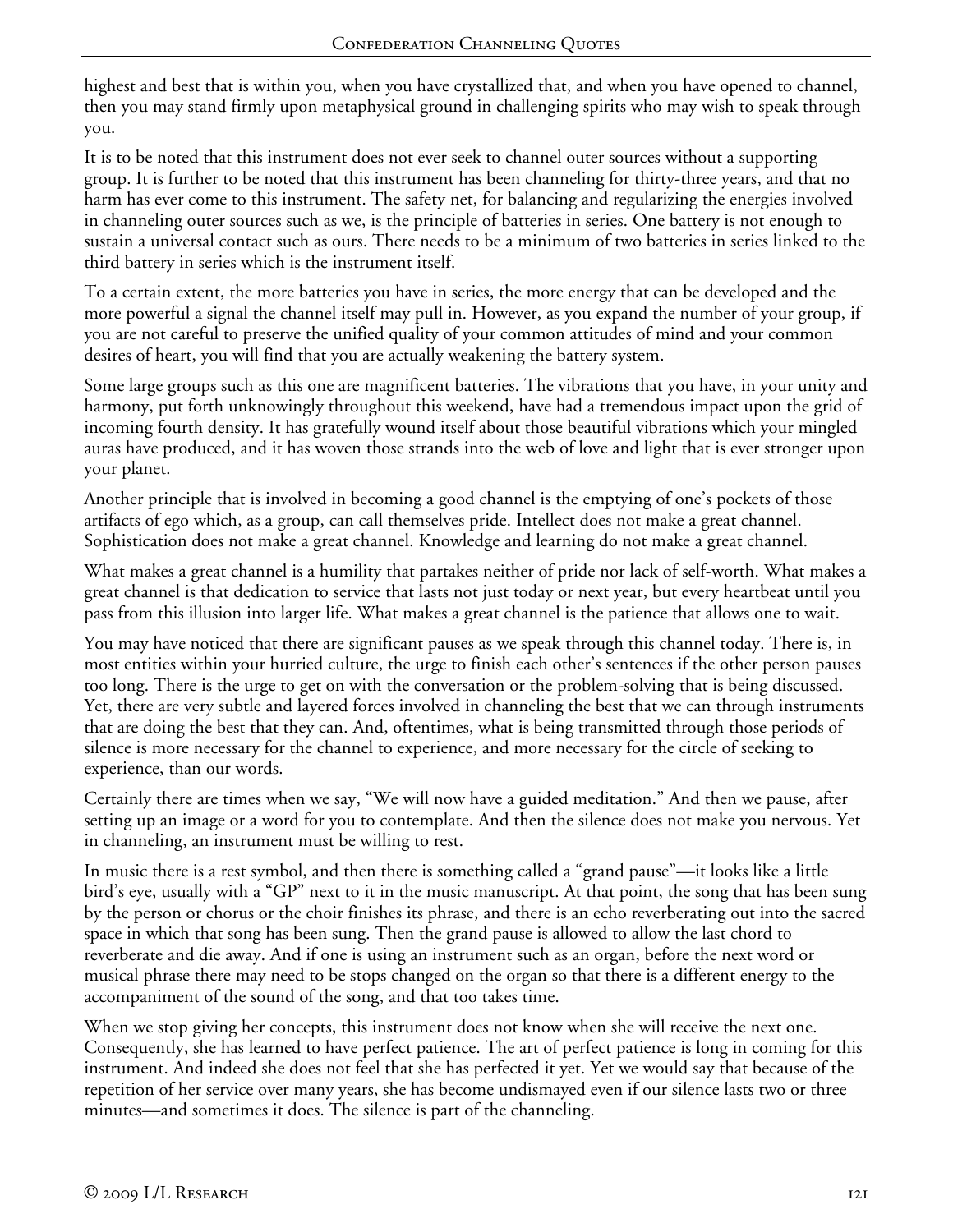This is a subtle and delicate art in which to immerse oneself. We believe that it is a service that is worthwhile. We would not be here if we did not believe this with a passion that is as deep as the roots of our hearts. As far as we know this is one of the most effective ways to insert ideas into the data stream of your people that may be helpful for the acceleration of spiritual evolution.

We know, beyond a shadow of a doubt, that we say nothing new through this or any other instrument. Truly, it has been said, "There is nothing new under the sun." Yet the eternal wisdom of underlying truth is such a simple story that it escapes rational comprehension. How can you internalize the unity of yourself and all beings? How can you internalize the paradox of seeming imperfection and ultimate worth?

In your workaday state of mind, perhaps you cannot. Yet we call all those who wish to improve themselves as instruments to the gradual realization of who they are, for each of you is an instrument. Each of you came here to receive, to bless, and to radiate the one infinite Creator's love.

Each of you came here to accept in full, heartfelt peace the love offerings of others. For we say to you that, as an instrument, you shall need to be able to hear flattering things and simply say, "Thank you." You need to know that you have no responsibility to be a "special" person, only to be yourself, for yourself is entirely adequate and perfect. In fact, as you form your desire to be an instrument, so we match our message to your instrument.

Lastly, perhaps we would say that there is a principle involved in channeling which is acceptance of that which is given. The human that each of you is has a tremendous backlog of life experiences. You have formed many excellent opinions in your time and you have, in the past, perhaps been very effective in offering such opinions to others in times of need.

When questions come to you [as a channel] about which you already have an opinion, it is necessary for you to lay aside that opinion, for that question did not come to you as a human being. That question came to you to be heard by a source which is going to respond through you, not from you. It is an art in itself to lay aside human opinion and to be content with whatever comes through your instrument in that moment.

\*\*\* **Questioner:** Is it stressful on the physical body to channel?

We are those of Q'uo, and are aware of your query, my sister. The channeling that we offer through this instrument is of a type in which there is no stress at all upon the physical body, unless the entity who is offering itself as instrument becomes apprehensive and, by its apprehension, would have the normal, human, bodily reactions such as, perhaps, a heightened pulse or heightened blood pressure.

The nervousness involved in being a channel moves through fairly quickly in the learning process of the channeling, so that we would say that there is little to no stress involved in this type of conscious channeling of Confederation sources. We do not attempt to move your tuning to a deeper level, or to move you into trance, as this instrument would say. We are perfectly content with your instrument as you offer it to us. Therefore there is no added stress from the external vibrations of our sending through your instrument.

Further, the battery power of a group, working as a circle and aware of the blending of energies and leaning into that blending with visualization and perfect acceptance, creates a strong additional vibratory stability to the energies both being received and being put out by the various channels in the group.

This instrument has often remarked that when there is a good group sitting, the session of working leaves her feeling not worse, not less energetic, but better and more energetic. This is because the combined energies of a group, working harmoniously, act like the bread and the fishes in the feeding of the 5000, where a few crumbs of bread and a few pieces of fish, broken and shared, create a plenty for all.

There is tremendous strength in moving beyond the solitary vibration of your own aura and having a fearless connection with other auras. Each of you is a powerful light. You would be surprised, indeed, at just what infinite power you hold within the folds of your everyday thoughts. Yet, together, you are exponentially more powerful.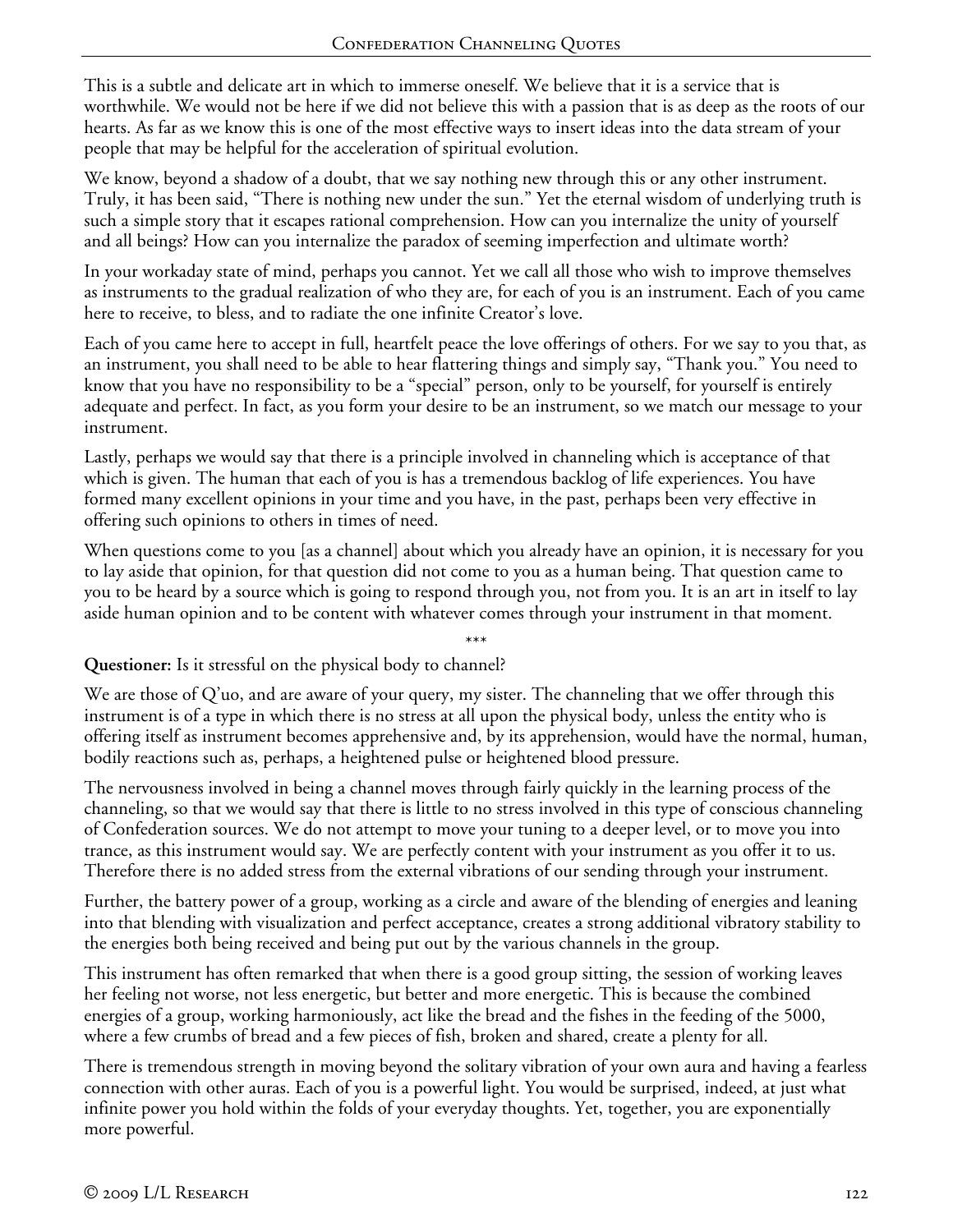The energies of love always blend well with those who attempt to channel in service to others. Once they have checked their egos at the door, there is a sacred space created by the channeling circle which promotes the rebalancing of health and emotional stability while the channeling is ongoing, so that each of you is receiving the gifts of each others' auras.

Everyone has unique strengths. And those strengths and gifts are those which you pass around the circle. Certainly, each of you passes around those things which you may not consider strengths or gifts. And yet in that sacred space of a channeling circle, those are seen as harmonics that add to the beauty and the timbre of the gifts that you offer each other. Consequently, generally speaking, entities will rise from the channeling circle experience feeling very well indeed, perhaps better than they felt when they began the working.

\*\*\* **Questioner:** The art of channeling, whether it be trance channeling or conscious channeling, has been, as I have understood and seen in my own life, of tremendous benefit. And it has seemed to have progressed, over the last hundred years, to where there are more channelings, especially over the last thirty or forty years. As we are leaving, very soon now, the Piscean Age and moving into the Aquarian Age, do you foresee any noticeable change in the effectiveness of how this particular medium of information transfer might change, moving with Mother Earth into this early fourth density, say up to the next forty, fifty or one hundred years?

We are those of Q'uo, and are aware of your query, my brother. We would agree with you that there has been an up-swelling of awareness of the channeling process within your culture during these past few decades. However, we would offer you the concept that there has never been a time in third density when this process was not ongoing. In other ages, such channeling was considered to be the product of prophets, oracles, seers or fortune tellers. The way entities frame their channeling efforts is heavily dependent upon the surrounding culture. It would be our suggestion that there has been a significant and substantial amount of information offered from sources such as we, as well as from many inner plane sources since the beginning of your density.

The experience upon your third-density world of the channeling process is likely not to change beyond the limits of the changes inherent in those who are progressively born with thinner veils and more of an ability to process subconscious material in a conscious fashion. This means that in days to come, channels may have a more successful time accurately rendering concepts that may be novel to the thought processes of the surrounding culture.

Indeed, we have found, as this instrument has worked with us through the years, that we are far more able to introduce novel concepts through her; that is, those concepts of which she has not yet thought. However, as long as the third-density population of this planet endures there will not be a sea change in the way this particular gift is offered.

\*\*\* **Questioner:** You mentioned earlier that there were those who never will be contacted by anyone of the Confederation, because they fall outside of your vibrations. Can you expand on that a little more as it concerns this group, please?

We are those of Q'uo, and believe we are aware of your query, my brother. There is a very wide variety of radio stations on the air and when you turn on your radio in your car or your home, you may tune from talk radio to classical radio, to your National Public Radio, to rock music, to jazz, to hip hop, to cool jazz, and to all the different genres of music and thought.

 Similarly, entities upon the planet have a personal characteristic tuning that is as wide in the spectrum of possibilities of those choices we just mentioned. Because you wish to become channels for the Confederation, you have already created the vibratory levels which we need in order to communicate with you. It is a matter of "like attracts like." Were you not compatible with our vibrations you would not have responded to previous channeling from our sources through this instrument and perhaps other instruments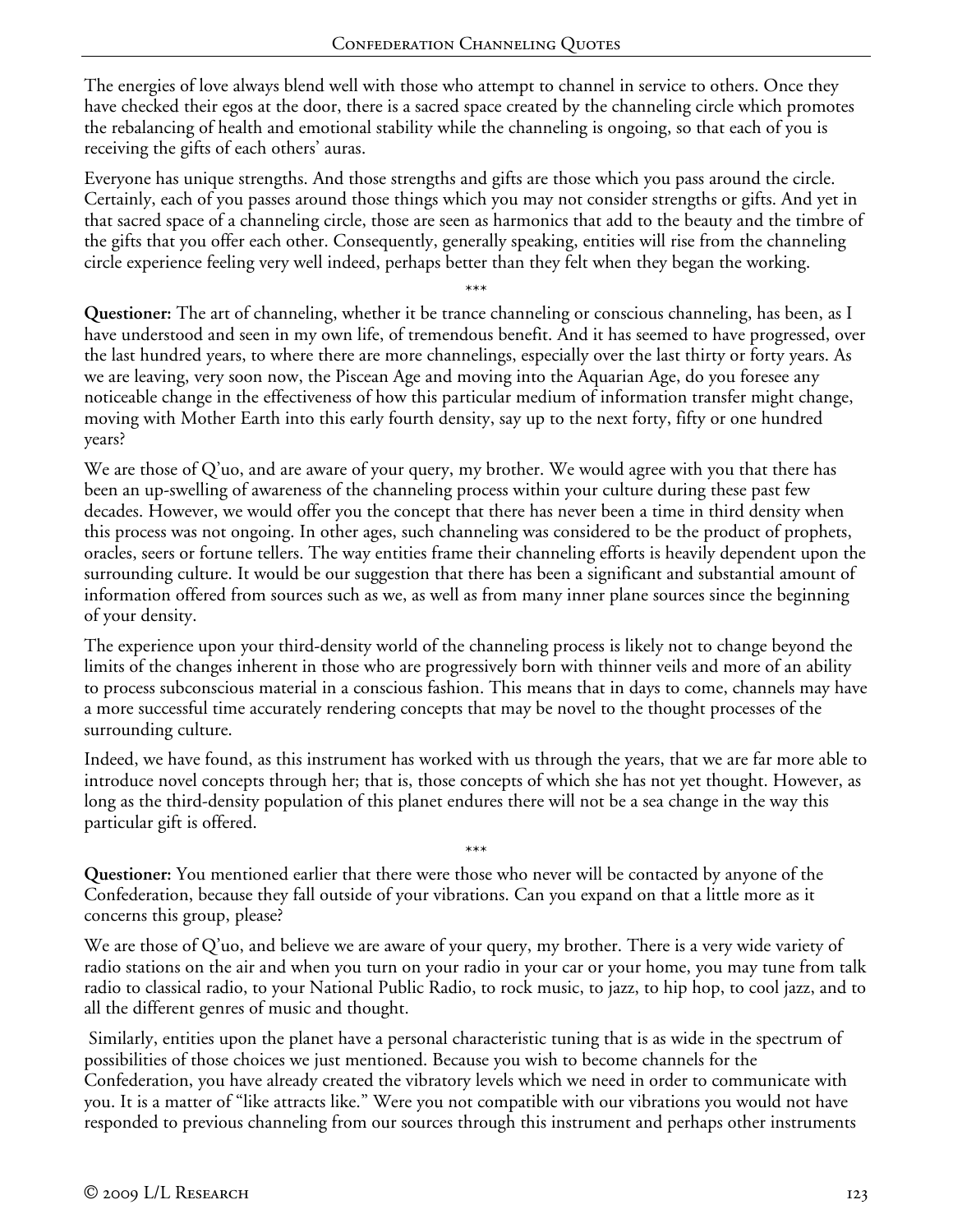that you may have heard which also bear the mark of this particular type of channeling, that this instrument calls "Confederation channeling."

There are some channeling sources that do not choose to identify themselves as Confederation sources, for instance, those sources which have "channeled through" that body of channeling which this instrument calls *Handbook for the New Paradigm*. Those channels are indeed Confederation sources, yet, because they did not wish to color their channeling even with the identification of a name, such as Q'uo, they have not expressed themselves in that wise. Yet they are vibrating within that Confederation range of energies or vibrations. Therefore, you have already sorted yourselves out and begun to choose the radio station you want and it is radio station Q'uo, or another Confederation source that may fit your needs better.

\*\*\* **Questioner:** We are attempting to create a group of channelers under the tutelage of an experienced channeler. We are also aware of a large body of work that has been brought through, through this channel. Is there any concern that should be had about expectations of style from that particular channel coloring the channels that are being created?

We are those of Q'uo, and believe we understand your query, my brother. It is inevitable and benign that new channels shall express or translate the concepts given to them in the same way that they have heard the more experienced channel offer those same types of concepts.

Indeed, this tradition, shall we say, of a channeling sounding somewhat different that human speech is venerable, for indeed, the prophets of old also spoke in somewhat different style than in their speaking style. And this has been carried down, not simply through centuries, but through millennia of your time. This instrument's formal and somewhat archaic usage is an echo of channeling style, shall we say, or prophetic style that has endured through the ages.

It is more an artifact of the kind of energy that is being accessed than it has to do with the vocabulary and the style of speaking of the channel in daily life. There is a dignity and a feeling of sacredness which surrounds the channeling experience. There is the laying aside of one's whole being in service to the one infinite Creator and the awareness that in that moment, the words that you need to say shall be given to you. And as those words come through, they resonate and feel sacred. And so as the new channel translates into words those concepts received, there is a natural tendency to offer that slightly heightened style that is lifted from the ordinary by that dignity of serving as an instrument for thoughts that are intended to aid in the development of humankind.

There is that awareness that something special is occurring and that human need to offer energy to making that feeling be part of the channeling. We find all of this to be benign. It is to be noted that, indeed, this channel still has a good deal of those artifacts of channeling those phrases and styles that she learned from that senior channel that taught her. However, in the course of many years of channeling, there has been a refinement and perhaps a standardization of her own style so that she naturally repeats many phrases again and again.

As new channels become experienced channels and naturally move beyond their teachers, they too will begin to find their own style, which may include many elements of the style they learned from their teacher but shall inevitably include increasing amounts of novel phrasing and preferred ways of addressing things in certain situations, based upon the natural personality and character of that particular channel.

We would not say from our standpoint that there is a problem with the new channel repeating the style of the experienced channel. Rather, we would say that the difficulty would lie in the new channel's being content to produce what seems to be something that they would know in their human opinion.

It is well to leave such opinions about the channeling itself aside until a point well after the channeling session is complete, for it can cause distress to a new channel to feel that perhaps he is not channeling at all, but is only repeating from his human memory the phrases that he has heard or read so often in other channeled material.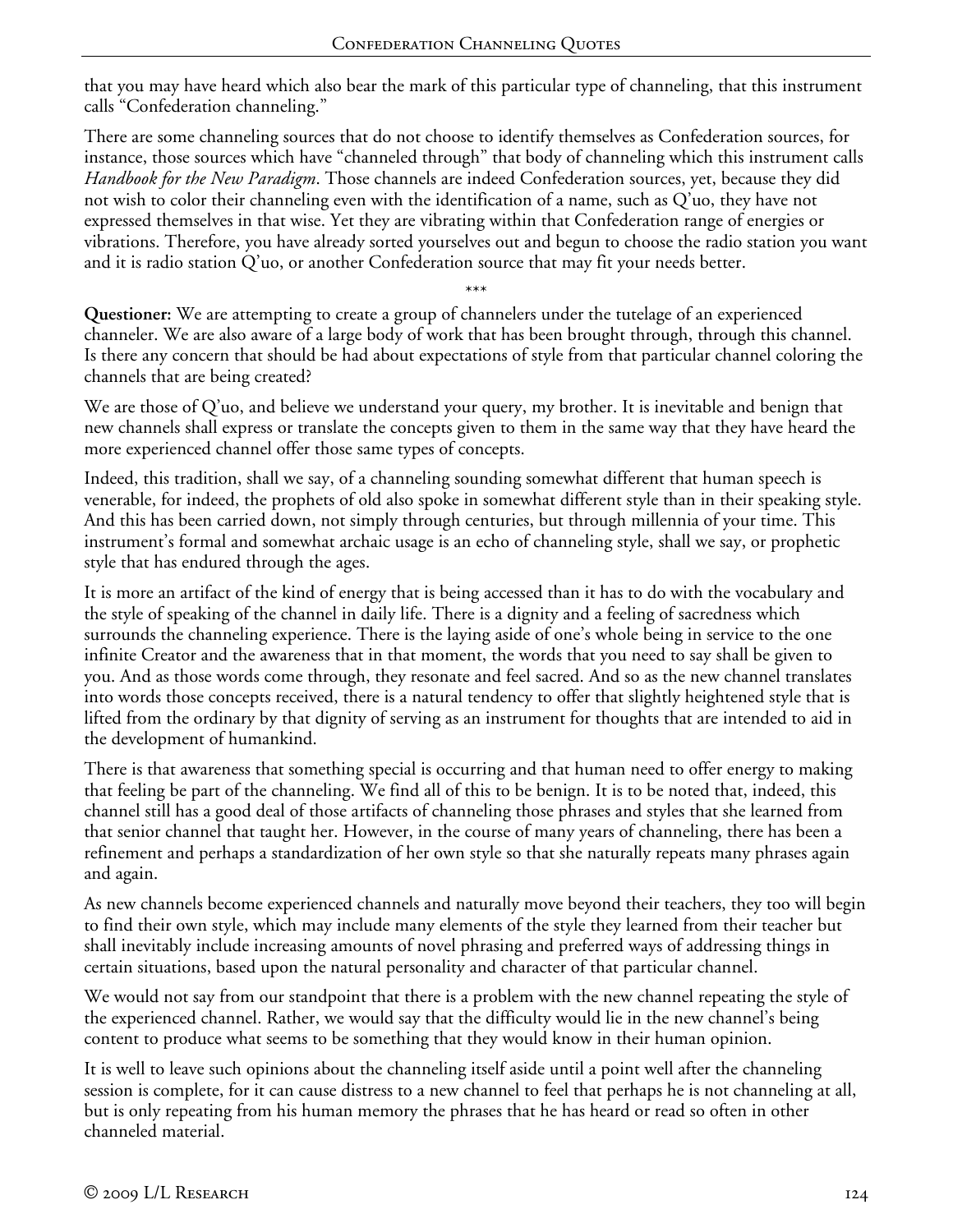If an entity can remain unafraid of such repetition, then there is no harm whatsoever, and it is merely a natural part of learning to channel.

# **Q'uo, February 10, 2008**

You ask about the channeling that you have been working on this weekend. You ask precisely what use is it, given that there is little time until 2012. And we would answer that in two ways, my friends.

First of all, we would discuss its use within what is left of your third density, those precious five years between 2007 and 2012. You have just begun that five year period as of 2008. In that five years, you will be able to build upon that which has gone before you. That which has gone before you was begun long ago, in the work of Jesus the Christ and those which came after Jesus the Christ who wished to speak of unconditional love. There have been many voices among your prophets, priests and seers, and each voice has spoken to certain entities and helped those entities to awaken.

In this present time, as some of you have mentioned in your discussions moving around the circle before this meditation, this group has been consistently offering a voice of love and it continues to do so at this time. At first this voice was heard by very few. It would surprise this instrument and the one known as Jim to know how far the voice of love that they have been able to offer through their instruments has carried. It has indeed carried to the ends of the Earth. It has done its part in bringing the planetary population of Earth close to a tipping point.

The one known as C has spoken of the "Hundredth Monkey Effect", and we would speak of that as well. From the hunger of a few who wished to seek the truth, there has been given as gifts from person to person and group to group, that same hunger. It is an infectious hunger, and it spreads because the nature of thirddensity entities is to have that hunger. And so that hunger keeps surfacing, no matter what else is occurring within your culture.

And as the energies of repression and fear have moved heaven and earth—literally—to bring the planetary population to a point of permanent fear and submission, they have, in effect, shot their bolt. They have come to the end of what they can do with fear, violence and war, whereas the voice of love has only just begun. So the purpose of channeling during this last five years is to continue that spread of positively oriented material which may be of help to those who are seeking spiritually in the polarity of service to others.

As the one known as Laitos said earlier in this weekend, each voice that offers to channel our words is unique. Each is as a certain kind of stained glass window that has colorations that to each of you may seem to be defects of character, limitations of spirit. And yet we say to you that those self-same quirks of character and spirit that color your thoughts give a pleasing color to our voice of love. And as you attempt to speak our words through your instrument, you shall create new stories, new ways of saying that one simple statement, "All is one, and that one thing is love."

It is a great blessing to us when there are new entities through whom we may speak. And so we thank each of you for the attempt to open your channels. We thank you also for your courage and your integrity. It is important to offer these thanks to you for you perhaps do not feel very courageous. And yet to break free of the taboos against speaking thoughts without knowing ahead of time what they shall be or how they shall develop is a great departure from those rules of safe conduct of your culture. We hope that as you continue to develop your channel and to serve in this way, you shall find satisfaction in your part in bringing this tipping point ever closer upon Planet Earth.

We realize that it is difficult to imagine what shall happen after the year 2012, since that is when third density ends and fourth density begins. And we can only describe to you that which is to occur by asking you to realize that all of the densities of Planet Earth within this octave, one through seven, are nested together and interpenetrate each other, much as the various channels on your television set are nested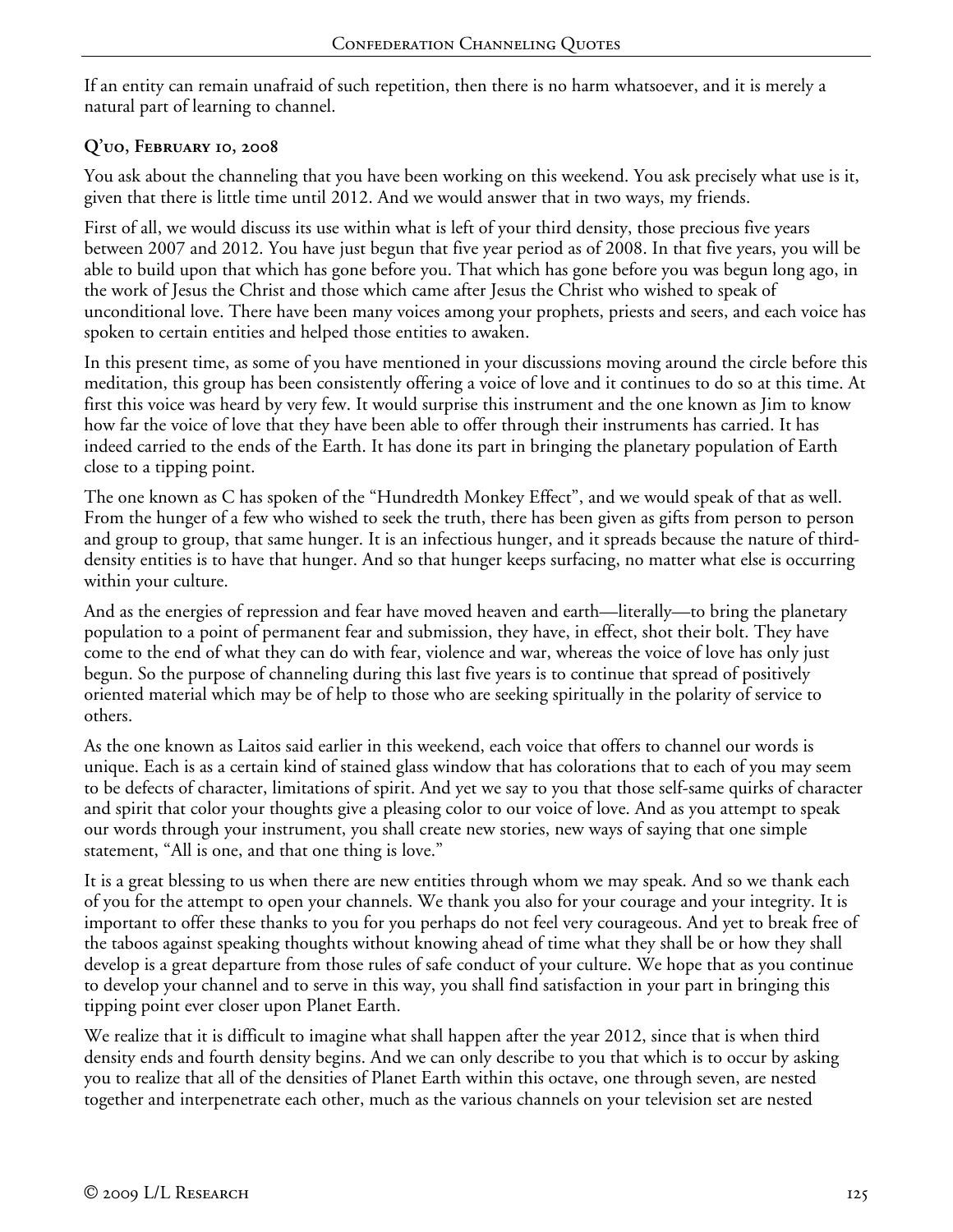together, being picked up by the same transmitters and receivers and being available by the turn of the knob from one to another to another.

Indeed, there are those among your peoples who are able to switch from the channel of third density to the channel of fourth density now, and who can somewhat reliably report on the development of fourth density. Fourth density, indeed, is fully formed at this time. Because it would violate the free will of third-density entities, fourth density chooses not to be seen, not to be visible to the five senses of your human bodies. Yet it is impossible to eliminate or hide the vibrations of fourth density, which are interpenetrating third density at this time.

Indeed, it is not even desirable to attempt to hide or remove these waves upon waves of fourth-density energy. For they are another part of that which is enabling the last of those who would be harvested at the end of third density on Planet Earth to do their work, to proceed, and to polarize to the extent that they shall, with no trouble whatsoever, walk the steps of light that lead into fourth density.

However, third-density Earth has absorbed a great deal of the accumulated neglect that speaks to the racial karma of many, many of those who are upon Planet Earth at this time, who have come to this planet from planets in which their own third density was interrupted by their removing the ability to live a third-density existence on their home planet. In some cases they have even blown their planet to smithereens. In other cases they have simply rendered the planet or, in Atlantis' case, the continent, uninhabitable.

There has been an ever-increasing energy among those who are incarnate upon Planet Earth at this time towards desiring to retake the reins of stewardship of Gaia, of Mother Earth, and to administer healing and restoration to the planet which has been so loving and so good to them, and has been their home. And this shall continue for some hundreds of your years to be that great work which many who graduate from third density wish to accomplish before they move on into other lessons.

So, at this time there is a tremendous energy of new life and new growth upon your planet, due to the influx of fourth-density wanderers from your own planet. Those of you who have children know that these children are qualitatively different than the children that perhaps you knew as a child, or those children which have lived here in centuries past. These are children who are able to run third-density energy and light and fourth-density energy and light. Therefore, to them the veil is much thinner, and the truth of love is much more obvious.

So, within these days when 2012 has come and gone, information such as is collected and offered for sharing by this group shall be increasingly helpful because there will be far more interest in the spiritual as opposed to the religious. And those words which speak to the stewardship of the planet, as well as those words which speak of unconditional love and the oneness of all things, shall be as meat and drink to those who are searching for the way to be of maximum service at this time.

Many and many are those who are incarnate at this time as fourth-density wanderers from third density Earth. They have come back for the reason of stewardship to the planet, and within this next five-year period, for the lightening of Planet Earth and the maximization of the harvest of Earth.

This is that of which we see as a valuable service, and we are ready to offer our thoughts through instruments such as this one not only until 2012 but as long as there are those entities upon Planet Earth who are devoted to the restoration of the planet and to the healing of the nations.

Shall you in one fine, strong moment be able to change the face of the Earth? Naturally, it is extremely unlikely. It is likely that those who are polarizing towards negative graduation shall continue to hog the news, the headlines, and the avenues of power on this planet. And yet the vast majority of the population of Planet Earth lives without regard to the avenues of power, looking for truth, justice, liberty, beauty and all the fourth-density values within the humble pages of a humbly-lived life.

And it is precisely within those humble pages, within those humble lives that your service lies at this time as a channel. For to those who are seeking, it is a great blessing to find material that speaks directly to that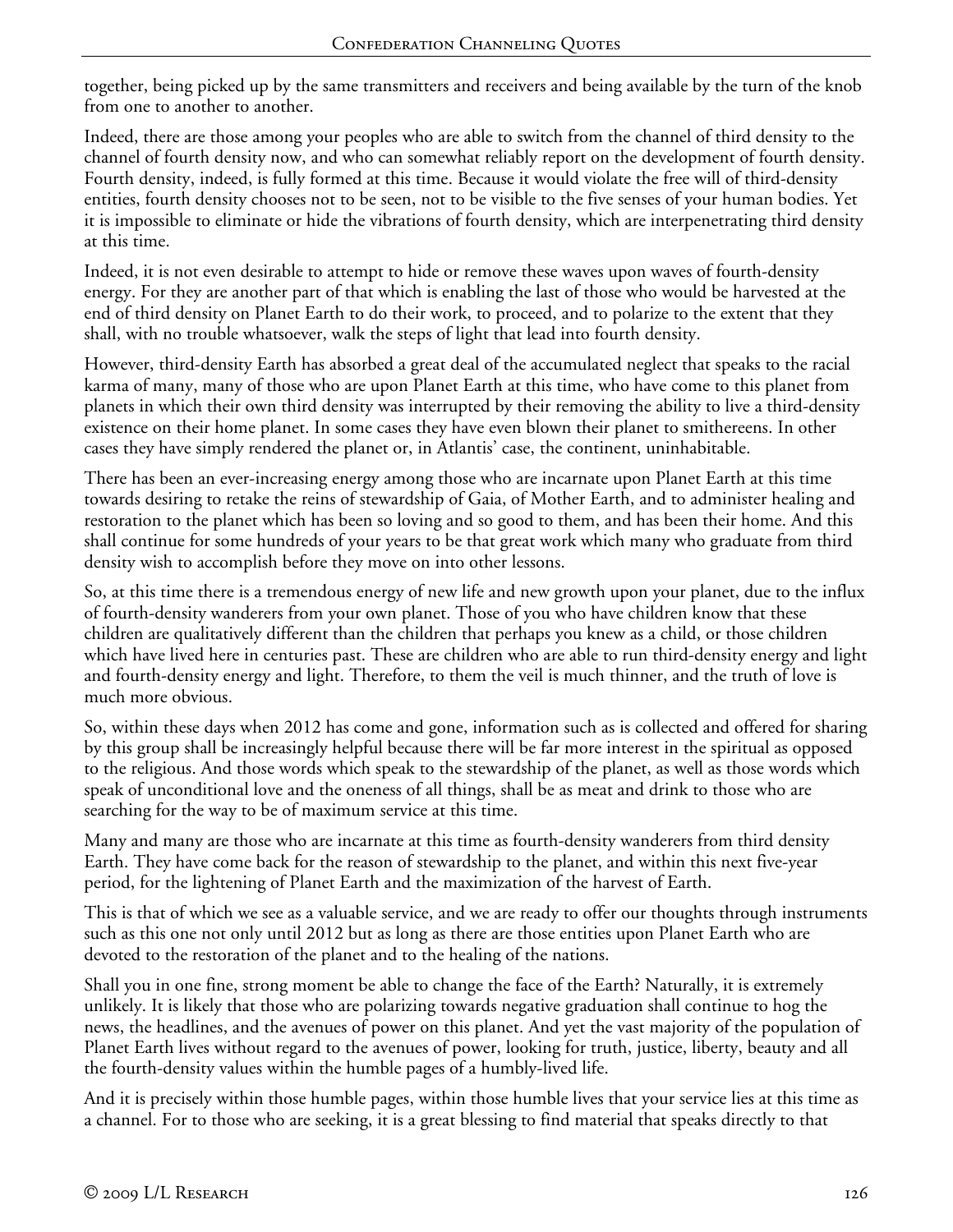which is on the hearts of those who are seeking. We do not pretend to think we hit the mark all the time with that which we have to offer through instruments such as this one. However, we devote our entire energy to the attempt, and we thank each of you who wishes to aid us in bringing through these words of love, light, compassion, beauty, peace and power.

Many institutions may fall by the way, as various inconveniences continue to occur among your people. That which shall not fall away is the love and the light of the one infinite Creator. And while there is this wonderful tool of what this instrument calls the internet, while it is possible to make things globally available, this is the golden time for material such as this to be developed and shared.

#### **Laitos, February 10, 2008**

**G:** Laitos, when attempting to channel, my thinking was that I would break the inertia, and as Carla says, put my ass over the line and speak the initial words From there I was hoping to sense the contact and speak what were your words. I did not. Can you tell me what the status of my channel was or what particular blocks I had to receiving your contact?

We are those of Laitos and believe we understand your query my brother. You, in common with every channel in this circle and every human upon your planet has a characteristic restlessness of spirit, a characteristic tendency to flit upon the top of the waves of seeking. The activity that you experience is excellent and of good character. However, that which may perhaps be lacking is that end to restlessness which abides in the One. This abiding is the result of coming to believe with utter confidence in the self, so that there is no longer expectation, impatience or restlessness but only the waiting for the next seed of thought from the one infinite Creator.

The challenge for each who seeks to pick up these voices such as we are, is that of laying down expectation, thought, and all human processes so that the configuration of mind which you enjoy is entirely that of the slate waiting to be filled with writing.

It is a matter of practice, my brother, for each to be able to come through the maze of one's characteristic distortions, such as restlessness, lack of confidence, feelings of unworthiness and the fear of mistaking our thoughts, in order to proceed quite naturally with the automatic and instantaneous expression of that thought which comes into the mind. That is the characteristic skill of channeling; that ability to enter into the speaking of the thought that is given, the image that is given, or whatever you sense is given.

That being said, my brother, it is entirely well that, perceiving nothing, you did not offer anything. That speaks very well of your integrity and your dedication to creating of yourself not simply one who can mimic the part of a channel but one who truly has become an open channel for the love and the light of the infinite Creator.

Always remember that the vocal channeling of our thoughts is a special case of a more general situation. In that special case, you are offering our thoughts, seeking wisdom or inspiration from energies which await beyond the veil, beyond the gateway of intelligent infinity. Nevertheless, in all that you do and say you are already being a channel for love and for light, as you become aware that it is possible for a human being such as yourself to seek the light, to see the light, to serve the light and to share and radiate the light.

\*\*\*

**Questioner:** I'd like to know how you experience us in this channeling circle. Can you see us in physical form or simply in energetic form? And the second part of that question is, are you simply energy or are you currently in an incarnation, within our Logos or without?

We are those of Laitos and are aware of your query, my sister. Firstly, we see each of you as your energy bodies, and more specifically as the readout, shall we say, of your violet ray. That is your identification to us, and that identification is as clear and unmistakable as a physical fingerprint or footprint. Your energy body is your fingerprint, shall we say, in the metaphysical world. Your vibratory rates combine to create one complex vibration that is unmistakably and unutterably unique as you.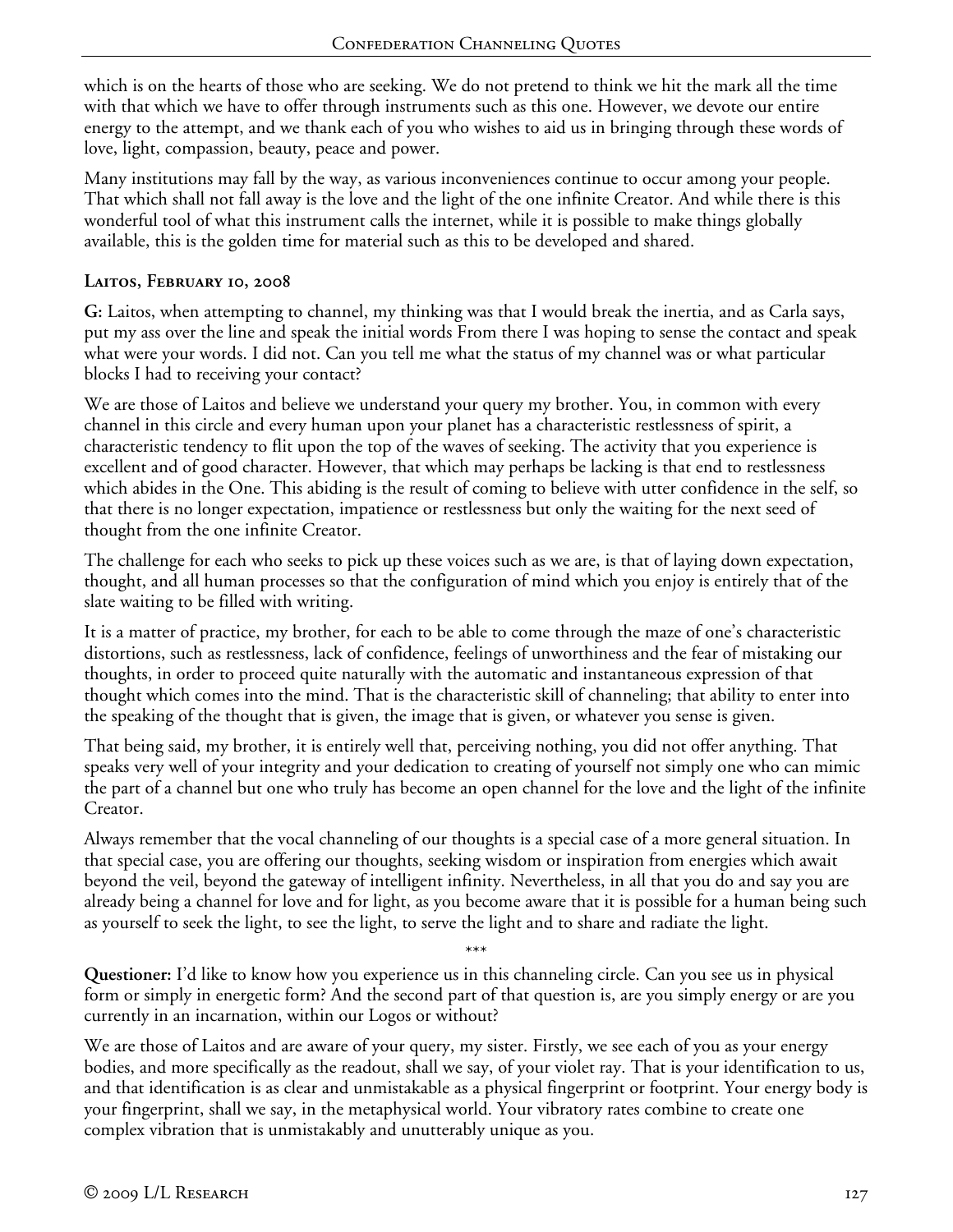As to our situation, my sister, we are those of fourth density and have a physical body which is far lighter and not chemically oriented as is yours. Yet it remains a physical body which we may clothe as we wish, as far as how we look and how our bodies are shaped and so forth. In terms of connecting with you, however, we exist in thought form alone. We have placed our social memory complex's form within the inner planes of your planetary nexus of inner and outer manifestations, chakras, densities and so forth.

We are in the fourth-density sub-density within the inner planes of your Planet Earth. There are endless sub-densities within the inner planes, in which reside those who are discarnate yet part of your planetary population, and also those who come from elsewhere and wish to serve those of your people.

\*\*\*

**Questioner:** What spiritual principal would be helpful for me in becoming a clearer channel?

We are those of Laitos and are aware of your query, my sister. The spiritual principle which applies in attempting to become a clearer channel is that principle which may be seen to be quietness or confidence, that realization or assumption that all is well.

There is always the temptation to reach for what you feel is needed in life, whether it is on the physical level or the metaphysical level. And there is certainly much appropriateness to this reaching. For is it not the function of desire and will to reach?

Yet in terms of channeling and in terms of spiritual work in general, it is far better to form the intention, hone the desire, firm the will, and then release all thought of what you as a human being feel would be the way to realize this will with desire, and instead offer to the one infinite Creator all that you are and all that you have. In quietness and confidence know that the consciousness that is at the heart of you knows all that there is to know, has all that it needs to have. It is capable, as you relax and embrace the present moment, of moving into that present moment to express, with the utmost of clarity, that which is able to come through you without coloration because you have relaxed, you have embraced the moment, and you have opened to that which is instantaneously and spontaneously coming through your channel at that time.

There is no need to reach or grasp in the house of the Father. There is no need to hold or conserve in the work of the one infinite Creator. Love is always infinite and fully available.

\*\*\*

**M:** Does Laitos hope for or try to convey more detail in the concepts that were given during the channel about the tree and the children.

We are those of Laitos, my brother, and are aware of your query. Indeed, had there been the possibility of moving forward with these images, the hope of our group would have been to develop each of these images in a way which would feed into the flow of the channeled message. Through this instrument, at a point later in the session, the images were indeed picked up again and developed, perhaps not as you, with your precise personality and tuning, would have developed them but in a way which was equally compatible with the development of this particular offering of thoughts through you to the world.

There is, however, much to be said in praise for your ability to receive these images and to work with them as you were given the energy and the light to do. We assure you, my brother, that as you repeat these exercises, these various details and transient phenomena of the channeling process shall become smoother and less utterly confounding. We congratulate each in this circle for moving forward so well, so quickly. Even those who have not been able to channel our thoughts very well, in their own opinion, are moving forward very well in terms of their own natural rate of development.

As always, we would remind each that there is not a common speed of development in this or in any other art, but each entity shall develop perfectly according to his own time-line.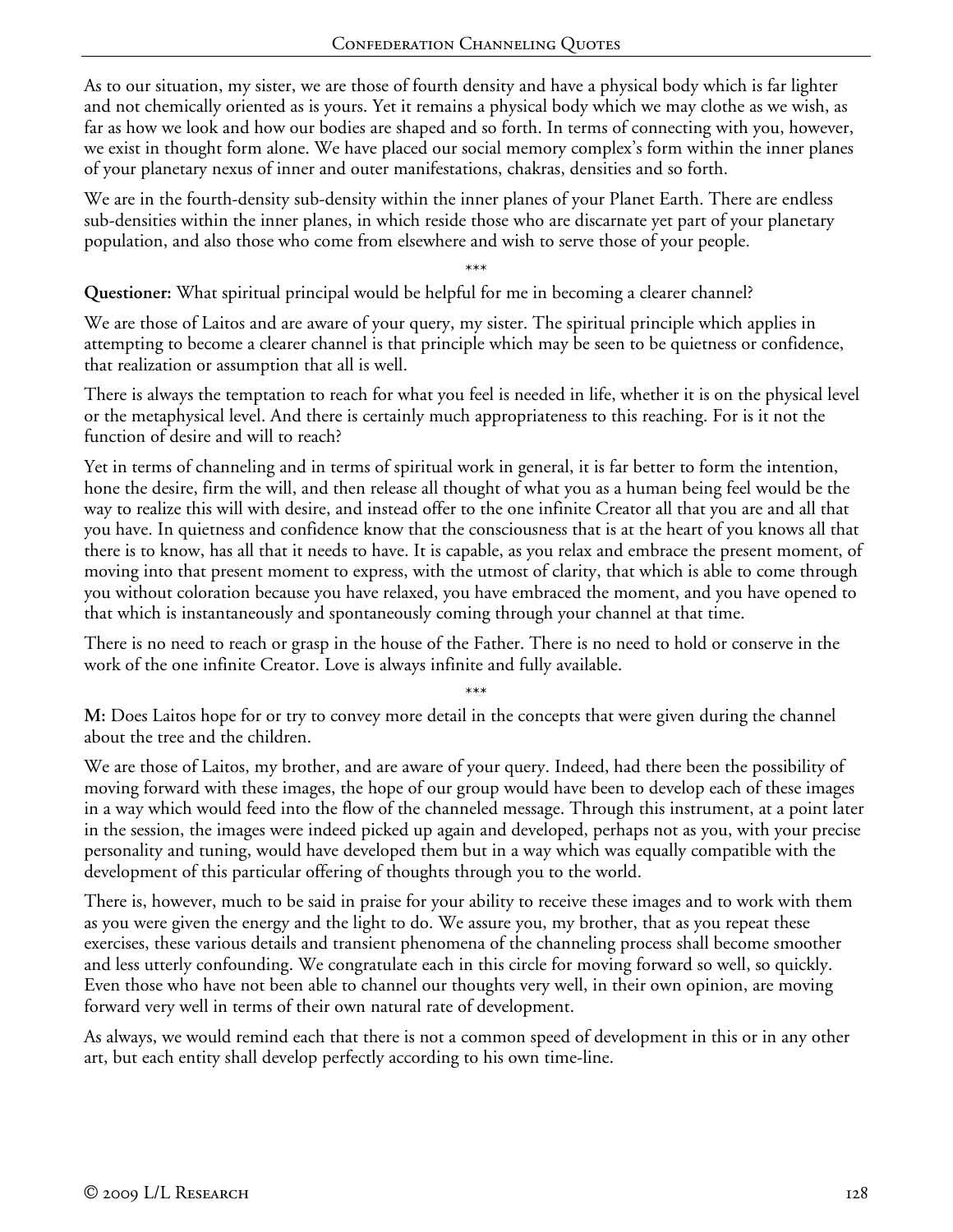# **Laitos, May 4, 2008**

As we move around the circle to each of you, we shall attempt to make our conditioning vibration apparent to each of you. Although we realize that each has some concerns or apprehensions about being able to develop as an instrument, we do assure each of you that, as this instrument has often said, each of you has the innate ability to receive our thoughts. It is far more a matter of how long it takes each entity to develop this ability to receive and to transmit our thoughts than any question of it being impossible.

When we work with the newer channels, it is our tendency to move into the realm of storytelling, for we find that the exercise of telling a story has more of the ability to feel comfortable to the newer channels and not to present the difficulties that might arise if there was simply a discussion of a point of our philosophy, which you may have heard many times before.

With storytelling, on the other hand, each story is a new one. So there is more of a feeling of confidence that can be created as the channel is passed from person to person, in that the content of the story is not known beforehand. Therefore, it will be fresh and new to the channel, thus giving the channel far less of a reason to doubt himself or herself.

### **Q'uo, May 4, 2008**

The nature of contact betwixt a physical being—that is, a spiritual being which has associated itself with a physical body in your third density—and a non-physical being—that is, a being which does not have a body that would be considered a physical body in third density—begins with a consideration of the nature of the energy body itself. Such a consideration must begin with a look at who you are energetically, and how your energetic system works to create a place for connection. Each of you has studied the material that we of the Confederation have offered you through this instrument over the years about the energy body.

You are aware that, in our opinion, that it is the primary body, even though you are in physical form as far as your physical eyes can see. The creature that you are would be empty and hollow were it not for the interpenetration of your flesh and bones by the energy body which is associated with your infinite and eternal self. The first point of contact to be considered in your question is the contact between you as a physical being and you as an energy being or an essence. Your physical body is a marvel of engineering and design, a self-contained chemical distillery set in delicate parameters for the sole purpose of use by your soul.

Because you have experienced what this instrument calls Derby Weekend, you have been talking about the courage and bravery of the thoroughbreds that run, and especially the incredible courage and self-sacrifice of the filly known as Eight Bells, who gave her life in order to please her master and run the straight race to her very best ability. You may see your physical bodies in the same light. Just as a horse and its rider, your physical body wants to be ridden—waits to be ridden—and loves the rider who rides it. That rider is your energy body, or your soul body, or your spiritual essence.

The connection between the two is delicate, yet very powerful. It was set by intention prior to your joining the physical body with the soul body. Somewhere during the process of your mother's pregnancy, or perhaps just after your mother delivered you into the world—the point of entry of the soul or the energy body into association with the physical body varies greatly—yet eventually you are born and you are inextricably intertwined spirit and flesh, incorporated in one creature of amazing complexity and nuance.

And yet, in the end, moving by very simple principles having to do with attraction, repulsion and the whole principle of choice, this all that you are has brought into your physical manifestation many non-physical items. They include your physical traits such as quickness of mind or quickness of coordination, personality traits such as your preferences for choices of pleasure and choices of work, and your limitations and seeming failings and faults, all of which were carefully placed where they were as they were in order that you in this very short lifetime of yours may have the maximum potential for using what the one known as D called "the day," each brief day of lifetime, to create an ever more just balance within your energy body, within your soul essence between the qualities of love, wisdom, power and peace.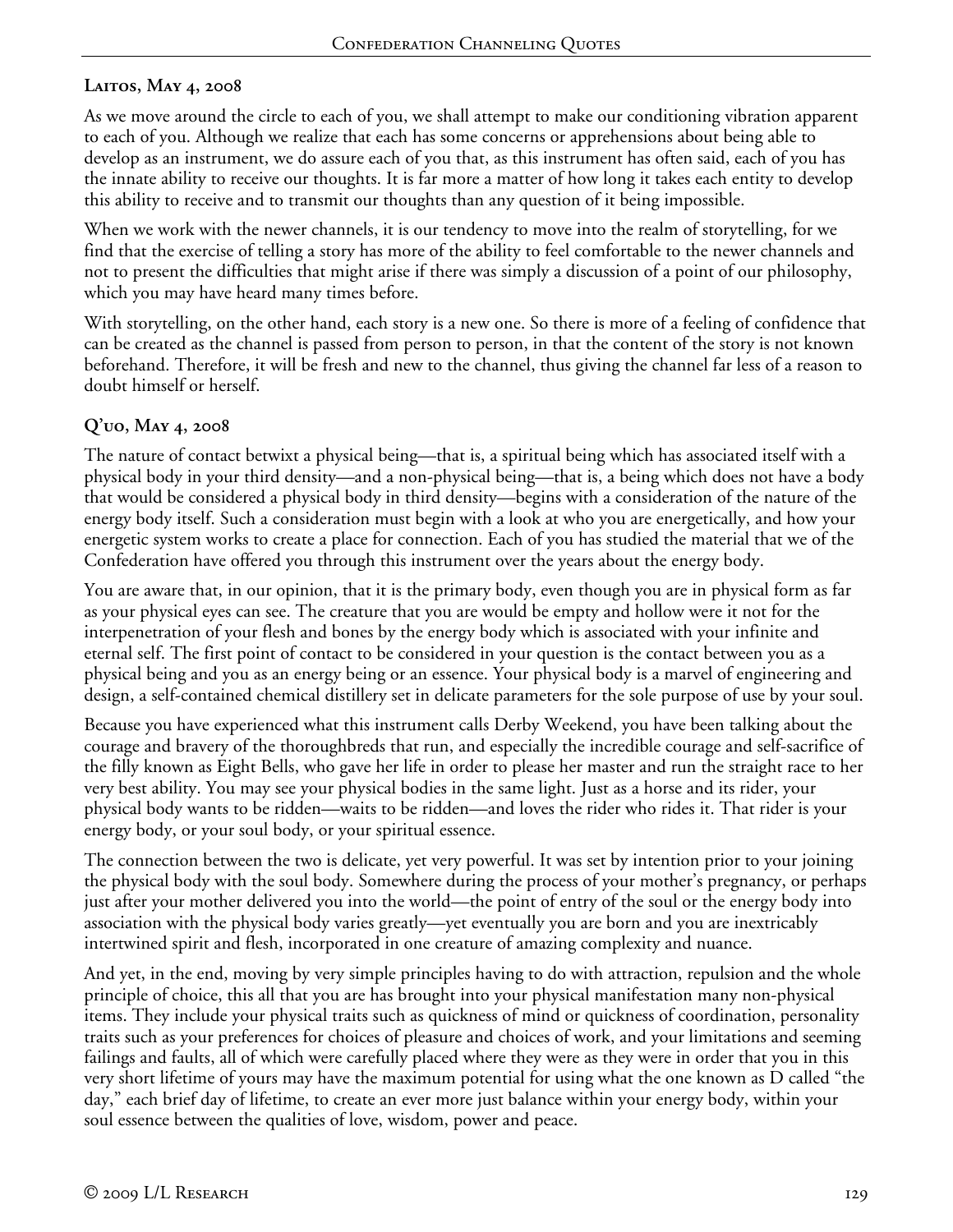It is the nature of your density that you are not to know the truth of that which we say, nor having any way of proving it. Rather, you take your journey on in a state of unknowing, and as you leap into faith and make your choice for love, you have only the most subjective of feedbacks to reassure you that you are on the right track, on task, and on target.

It is not given you to know if you are drawn to something like channeling simply because you wish to be of service, or if there are other strains of unmanifested, and perhaps undiscovered, reasons for being attracted to the service of offering yourself as channel. It remains for you an act of faith, an act of courage, and an act of absolute dedication to service, so to prepare yourself to be able to receive our thoughts and to transmit them, or translate them as this instrument would say, through your voice, your sensibility and your awareness.

As those who do come to this service seeking to make it better, we are very glad to speak of the second point of connection, which would be the connection betwixt your energy body and our energy body. This instrument has, in teaching during this weekend of study and fellowship, spoken several times about the importance of intent. Within the world of spirit, which is the environment of your energy body, creating an intent is as real as taking a tool would be in the physical world to a board and creating an opening by sawing a hole of a certain shape and size in the material. There is a lot of thought that goes into making a certain opening in a board—perhaps it is supposed to fit onto another board, and is just of this dimension and that thickness—and so the saw must be very clever and the wielder of the saw must be skilled in order that the cut may be smooth, the hole may be appropriately sized, and the fit may be a good one.

When you make your intention, you are creating an opening into your body that is your energy body, that is of a certain nature, of a certain shape shall we say for simplicity's sake. You have crafted that intent by stating precisely what you wish to do, why you wish to achieve contact with the source. You have used the material of your energy body to create this opening. It is not precisely an opening within any of your chakras, but rather it is an opening made by the alignment of your heart chakra, your blue-ray chakra, your indigo-ray chakra, and your violet-ray chakra together with the gateway to intelligent infinity and the octave chakra, or eighth chakra, which rests above your head in time/space.

So it is not only an opening that is not a flat opening, but rather it is a multidimensional opening of a certain shape—that shape being the shape of your desire and your intention—and the clarity and the cut of that shape being made by the degree of clarity which you bring to your service of opening to channel. Thusly, we say to you that the greatest part of cooperating with the process of opening to channel is the degree of clarity, integrity and depth of thoughtfulness with which your intention to offer this service is made.

There is always, in doing this service, the concern on our part that, in your eagerness to be of service, you shall skip the thorough examination of your entire energy body before setting your intention to open to channel. The one known as T was asking earlier if certain blockages that she may have deep within her might keep her from being the best channel that she could be. And we would say to that question that the answer is yes. And not only the blockages that are within her in particular, but in general those blockages which remain within the energy system, and which either acutely or chronically are narrowing the beam of energy which is able to be drawn up through the root chakra, up through the heart, and out through the top of the head.

This is the base node or the foundation energy from which the channeling must proceed. Therefore, we would encourage those who wish to channel to make a daily practice of examining, balancing and freeing the energy body from all distortions that can be found as you examine your thoughts for the day and those things that have occurred to you that would tell you where your energy may be caught within the energy body.

There is no more helpful thing that you can do to prepare for the service of channeling on a regular basis than the daily clearing of your energy body. This entails a great deal, actually, and we would use one word to characterize the nature of work with your energy body. That word is forgiveness. Forgiveness is a very powerful thing. Perhaps you are upset with yourself because you ate that which you shouldn't have eaten, or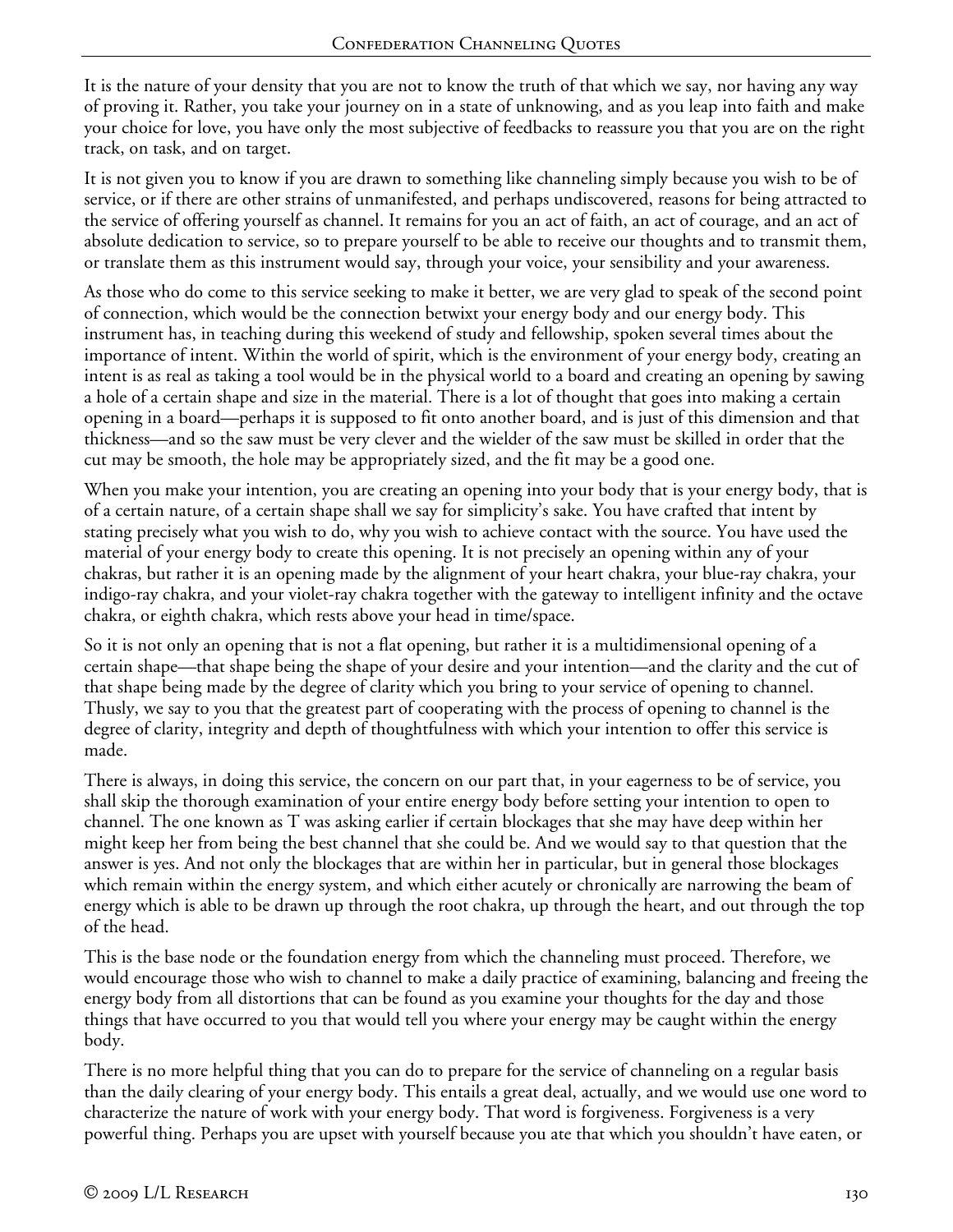you spent some time when you should have been doing A, and then instead you preferred to do B. Perhaps you felt that you talk too much, or too little … perhaps many, many things. Whatever those thoughts about yourself, they call for forgiveness from you, not because you are worthy, and not because you are unworthy but are redeemed, but because the nature of you and of everything else in creation is perfection. Shall you hold it against manifestation that it cannot show you that perfection, or shall you by faith alone claim that perfection that exists triumphantly, regardless of appearances? You forgive, because that is the truth of your being. You forgive because in claiming love as your nature, you know that love forgives all.

And when it comes to forgiving others, you go through the same process, although we are aware it is exponentially easier to forgive others than to forgive the self. Therefore, we speak of the self first, and we speak of the self last in asking you always to remember to forgive the self, even if it seems that the self was not involved, and all you have to do is forgive another who has wronged you. Dear ones, this is not the equation as it truly exists. That which is held against another is held against yourself. That which is forgiven another is forgiven yourself, for you and another are one. Therefore, come into a state of forgiveness, sense that all is forgiven, know that love is everything, and in that environment can you set your intention to be of service. The quality and lucidity of your intention create a vector through the gateway to intelligent infinity towards the target that you have selected by the specificity of your intention.

This instrument has talked before about how you are radios and in tuning you are dialing towards the highest and best channel which you can receive on your instrument. Therefore, the tuning process that you have been learning this weekend is very important in terms of the contact that you are able to make, and how securely and soundly that contact is made. Consequently, we are very pleased that each of you has spent much time working with the process of tuning. We encourage you to find your own way. As this instrument has said in her teaching, do not rely upon what she has learned, but only use her suggestions as a starting place and then, by observation and by repetition in your own practice, refine your own way of tuning your mind, body and spirit into alignment with your highest intentions.

It is good that you take time to do this, not only because it is good to tune—that in itself is reason enough to spend the time before making a contact—but there is a further point to be made here, and that is that although it is a tender invasion between an instrument and the source of channeling, it is nevertheless an invasion. We are incorporating our energy into your energy, and that incorporation will last for the duration of the channeling. Consequently, it helps the energy body to have a little time to get ready for this very intimate connection which can be likened to the sexual connection in that it is a connection of power that is made for the purpose of propagating love in a certain vibration.

Our propagation is never intended to take corporeal form. There is no sperm or ovum, there is no child that grows. There is only that most tender and delicate stream of concepts that interpenetrates the sensibility of the channel coming through the gateway of intelligent infinity from that specific point of targeting that has been hit, down through the violet-ray chakra, the indigo-ray chakra, the blue-ray chakra to the heart chakra, and bouncing up again and resting in the blue ray, that throat chakra which we rest in order to use your vocal apparatus and to offer our concepts to you. It is a penetration in utmost honor and respect in love and in light, and it is blessed and protected by the care and the fastidiousness with which you have prepared yourself for this contact, and by the care with which you have tuned and then challenged the spirit who answers your call.

It is wise indeed when the contact is over and we have withdrawn from your energy body back through the gateway to our resting place in the inner planes of your density for you as an instrument to take that same amount of time to rest and allow the experience to mellow. You may think of it as a time of the gradual return of your full energy to the outside world, or you may think of it as a time of afterglow following the sexual metaphor that we used earlier. For it is a communion of a very high order when an instrument allows the incorporation of the source which is channeled. Your children are your channelings, and you offer them with that same love and devotion that a mother offers to her children.

\*\*\*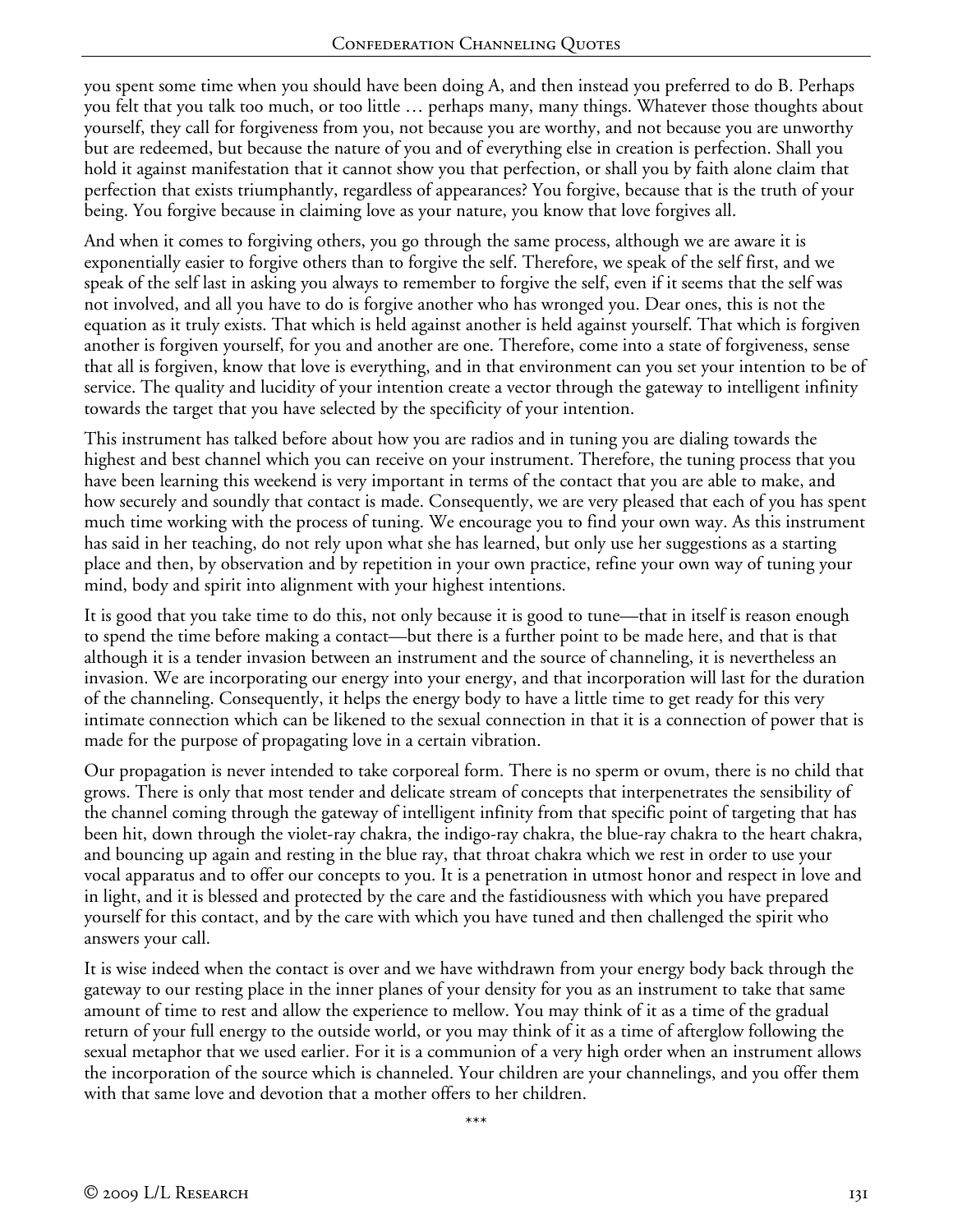**S:** I wonder if you could speak a little bit to the experience of channeling. It often seems to the channel that what we are speaking is actually our own thoughts, and not the thoughts of another. This seems particularly true because the experience requires that we put together sentences the way we would as if we were speaking on our own behalf. Can you give us some guidance about how we might sort out where that which comes from us lies and where that which comes from the source received by the channel lies? Thank you.

We are those of Q'uo, and we believe that we understand your query, my brother. If we understand you correctly, we would say that there should be no thought taken as to whether the thoughts that come to your mind are yours or are ours. The less thought that is taken on a conscious level once the channeling process begins, the cleaner the contact will be, and the more space we shall have in which to work. The reason that it is so difficult to distinguish betwixt one's own thought and the thought of the source that is channeling through your instrument is that there is no difference in the production of a thought by you and the production of a thought by us, as it comes from the world of concepts and ideation into the workaday world of sentences and statements which express the thought or the concept.

Since there is no difference in the feel or texture of thoughts generated from your subconscious processes and the processes of a source channeling through your subconscious into your conscious mind, any thought taken constitutes an element of self-doubt. It invites the consideration of many things by the intellectual or rational mind, and it encourages the distraction of the energies that have been so carefully aligned through the chakras from the heart on upward through the gateway to intelligent infinity. Consequently, once a contact has been accepted, the encouragement of such thoughts is sabotage to your original intent. It is not necessarily a harmful distortion for you to flash upon these thoughts—this is conscious channeling, and the conscious self will be there around the edges, shall we say—but let that conscious self be a spectator, and let the process of allowing the incorporated entity to speak through your instrument to go forward unimpeded by any encouragement whatsoever of that spectator to join into the equation of channeling.

\*\*\* **G:** Q'uo, of the infinite range of reactions that an entity could have upon hearing or reading your words, is there a hoped-for reaction behind your intention when communicating through earthly instruments?

We are those of Q'uo, and are aware of your query, my brother. My brother, it is our hope to share our thoughts. We have no hope that they will be accepted in such and such a way, nor have we any expectation of any particular kind of reaction on the part of those whose questions we answer. Our hope is to express in a voice of love the thoughts that we have to share in the least distorted manner possible. Our hope, in short, is to decrease distortion and enlarge love within the awareness of our self and of those to whom we speak. Our hope is to be part of the light and the love of the one infinite Creator as it's manifested so many ways, seen and unseen, known and unknown. We could never point or predict or narrow the possibilities of reaction that are acceptable to us. It is acceptable to us if entities listen and have no interest in that which we have to say. It is acceptable to us if entities find our work, our thoughts, our opinions of use. It is our pleasure to meet the opportunity that has been given to us in a channeling session to have a conversation with those of you who are yet in third density calling for our help, hoping to hear a voice of love. We hope to be such a voice. Beyond that, we do not have any expectation or desire to see a particular outcome. Were we to do so, we would be less than fully of service to others, and that would never be part of our intention.

\*\*\* **G:** Q'uo, what categories of questions yield the best results and/or are most suitable for your contact? And if there is time, conversely, what categories of questions are least suitable for your contact?

We are those of Q'uo, and are aware of your query, my brother. We are those who hope to be a source of information helpful to those who are seeking the truth. Consequently, questions which are shaped from spiritual concerns are those that most directly avail themselves to a fruitful discussion by us. We are a voice of love and our energies are nurtured by questions that are couched in loving terms by those seeking in a peaceful way to progress, to know themselves better, and to accelerate the pace of their spiritual evolution.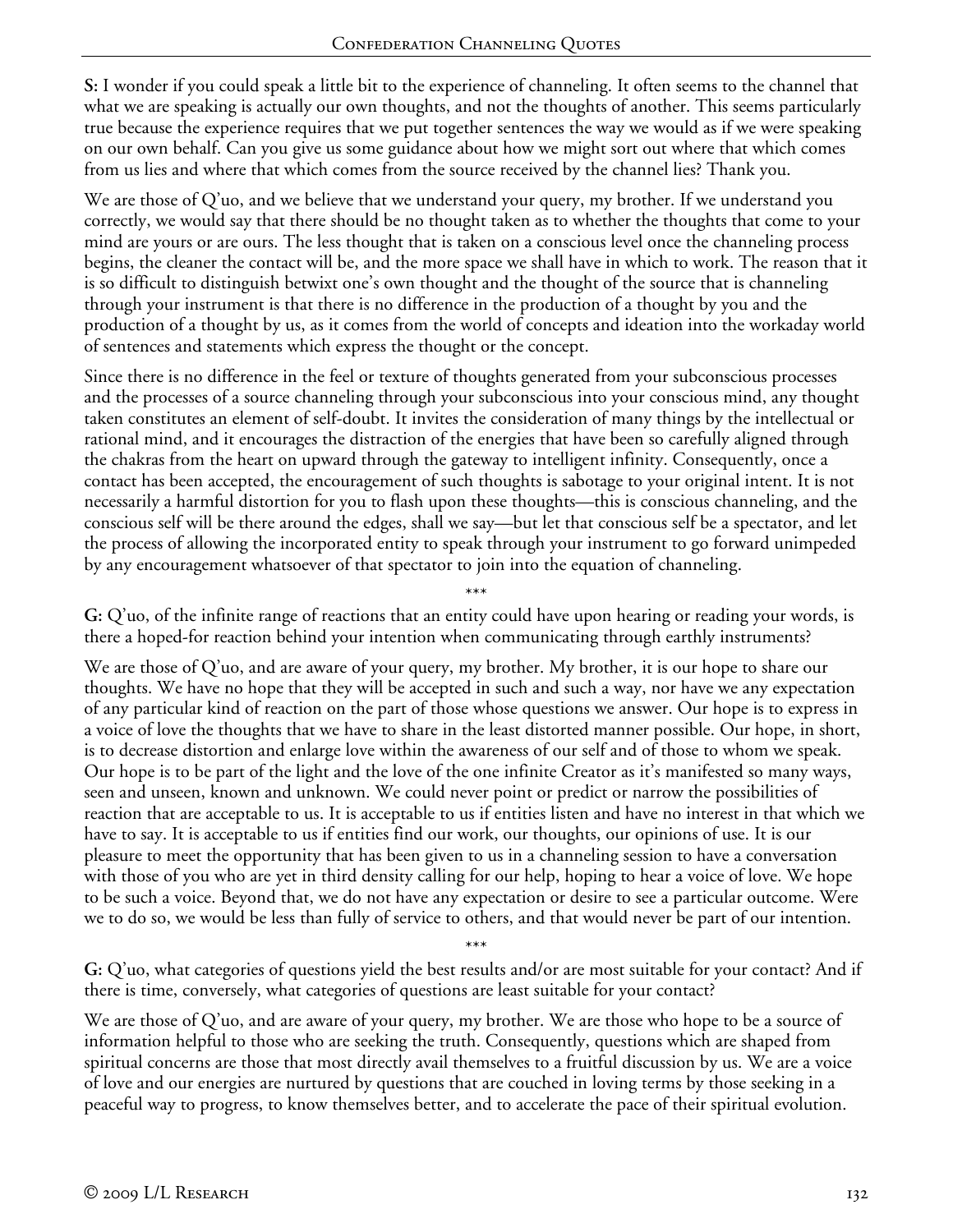Those questions which baffle our ability to serve are those questions which do not have to do with spiritual concerns in any way that we can find as the question is presented.

And it is to be noted in this regard that this instrument's frequent suggestions to those who would have sessions of channeling with our source to ask for what spiritual principles apply to any given concern are very well founded. The request for spiritual principles opens to us the ability to offer our humble opinions on those subjects. We may not be able to address directly a specific concern, yet if spiritual principles are involved in the query, we may discuss those which we can see may have some use as a resource in considering an issue at hand, whether it be abstractly spiritual or involved in a more specific and earthly concern. Because we are a voice of love, because we come in service to others, those queries asked from a standpoint of fear and service to self are those which most effectively baffle our ability to be of service.

May we answer you further, my brother? We are those of Q'uo.

**G:** Yes. Another category of question that may not be suitable which you did not mention is the category of question that may qualify in terms of being about spiritual concerns, but may disqualify itself in that it seeks something that is beyond the instrument's own knowledge base. Is this true?

We are those of Q'uo, and if we understand your query, my brother, it is not so. When a question is beyond an instrument's knowledge base, but yet is that of which we are aware, we are often able to give impressions to an instrument that allow it to create structures of thought that are able to be used by those with the information which the instrument does not have. If the instrument has been able to be lucid and true in the creation of that metaphor which replaces knowledge, then the questioner may then infer from that metaphor of words and sentences the structure of the information that is desired.

# **Laitos, June 6, 2008**

While each of you is not channeling we ask that you continue to tune your instrument, sensing into the energy that is moving in a clockwise fashion around the circle and leaning into that clockwise motion of shared energy which strengthens the contact for all of the group.

# **Laitos, June 6, 2008**

It is a great service to us to allow us to work with each of you and we thank you, for it is very close to our hearts to attempt to develop new voices of love that seek to share our humble and simple thoughts, that all things are one and that that one thing is unconditional and unutterable love.

As the conversation goes around the circle, we will be working with each instrument to improve the connection between each instrument's energy vehicle and our energy vehicles, thusly enabling the communication between us to be of a unified and comfortable nature. We would ask that you avail yourself of this conditioning wave as you wish, looking for it and taking it in, in the way that seems most beneficial to you personally. There is no one right way to work with this conditioning wave, but if you simply avail yourselves of this wave, then we shall realize that we are free to work with improving this connection.

\*\*\*

As we began through the one known as Carla, the contact with which we work, when we work with each of you, is that thing which we seek to strengthen. And as each of you works with us, this contact is indeed strengthened and becomes a more solid and dependable thing.

However, in the beginning, as we familiarize ourselves with each new instrument and in turn each new instrument familiarizes itself with the conditioning vibration and the opening to channel, there is a, shall we say, shoring up of those softer or looser places within the contact as it is being established. Thus each new instrument will discover that there is a slightly different feeling for some period of your time and experience.

As we begin working with each instrument there is the strengthening, the familiarizing and the exercising of the contact.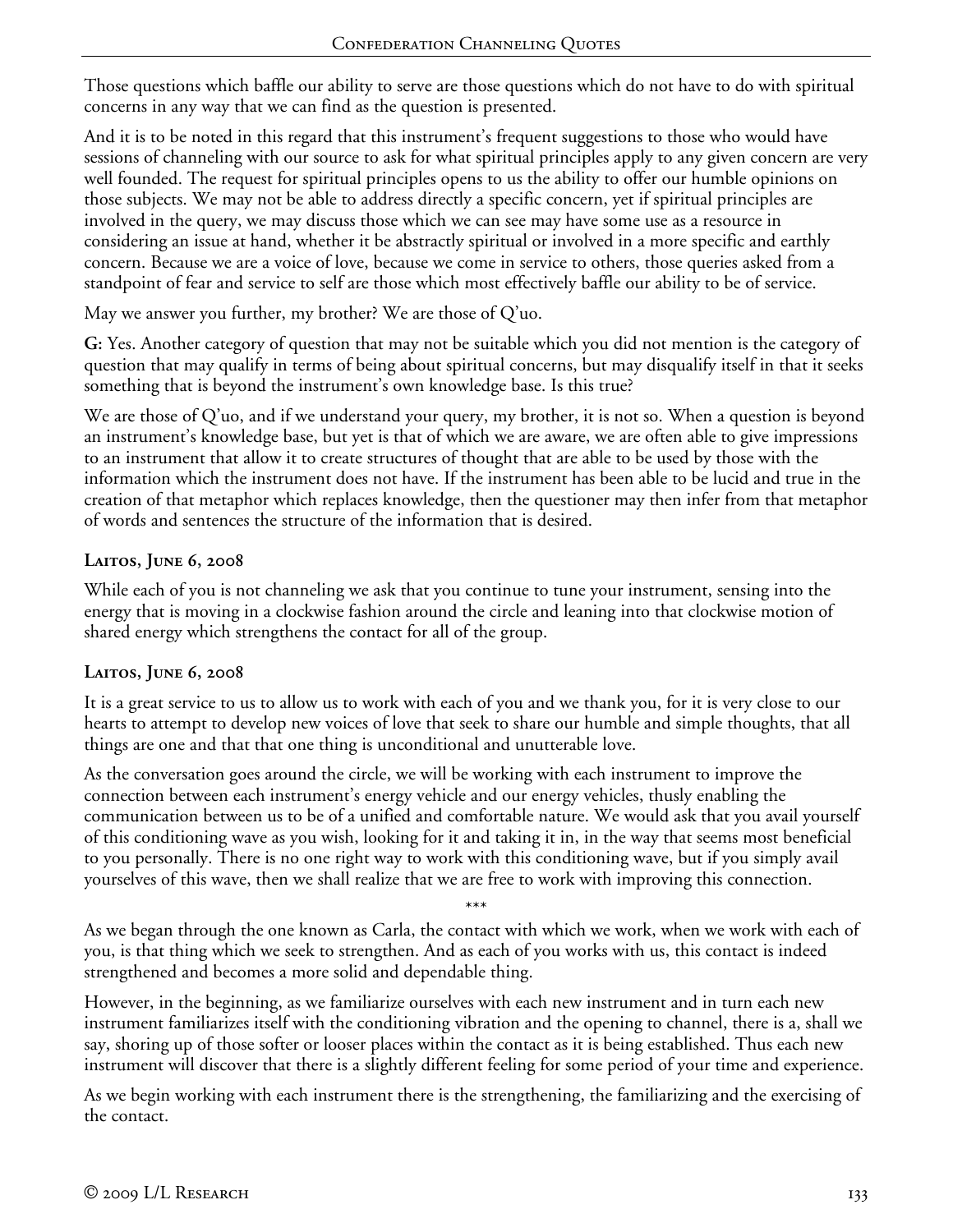\*\*\*

Much as the vanilla bean can be tasted differently by different tongues, so can our energies be experienced differently by different bodies. It is not something that can be described or written down concretely so that others may know what this sensation is like. It is, once again, a matter of free will that these sensations be different.

If it were always the same sensation for every person in exactly the same way as say, the pressing of a finger upon a sharp instrument like a thumbtack or a pin that causes bleeding, whereby one could write down the mechanical processes of the neurons firing such that the brain feels the sensation of pain and the body produces blood, this would be something that can be proven and replicated.

If such a thing were to occur by our energies, whereby every sensation were exactly the same, and this were written down and could be referred to, there would be somewhat of an infringement on the free will. There would be a kind of proof, suggesting that our energies do indeed exist and can be proven. Therefore channeling exists and can be proven. Therefore our messages would carry authority rather than a subjective knowledge that each individual feels from his heart, a truth that is relied upon by way of faith rather than proof. Therefore, we will be experienced differently through every individual and this is the way we would have it.

\*\*\* It is appropriate that the words that are spoken are unique to each instrument that speaks the words. For the words come from the pools of experience that the instrument have gained in their lifetimes. Each is as unique as a snowflake, or a flower. Even though the intent behind the message is consistent from moment to moment, the words that are chosen to be spoken aloud are those of the instruments. The choice is the instruments', based on the experiences that they hold within, given this form of communication that we are choosing to use.

Therefore it is not necessary nor advisable to judge that which issues forth from the instrument's own words. Knowing that the intention was there to bring forth our message in a faithful manner is all that is required. Trust that, as one steps out into the unknown, the path will be given, the words will be given, the thoughts, the intentions will be given.

There is a trust that is required on the part of the instrument in order for him to go forth and speak the words that he feels compelled or impelled to speak. This is all that is required at this point in time in order for you to be effective in the communication that you offer to this circle.

\*\*\*

We thank the one known as D for recognizing our vibration and speaking the identification, which is the entrance from the inner world of the work that each instrument does within its energy body and within its mind in preparation for the outer world of words. This forms the opportunity to create messages of inspiration and information, bringing us through that gateway of intelligent infinity and through your higher chakras down to the blue-ray chakra. Then you are able to express our identification. This is a tremendous advance in the learning of offering words which we offer to you through your instrument. We wish to assure the one known as D, and any who do not immediately find themselves able to channel thoughts from us, that we are very happy to be able to work with each instrument regardless of the apparent progress that has been made so far in opening the instrument to channel.

\*\*\*

I want to speak about the importance of an activity which can cut through all of this and can help us to keep the channels' intentions uppermost in their minds. It can help them to move forward in their ability to express that which is being presented to them, and it can enable them to be trustful at a level which they may not have achieved at this point in time, and this is the activity of meditation.

This instrument should pay particular attention to this as she tends to be very much a "doing" type person and some days pass when she does not meditate. The activity of meditation can help you to move beyond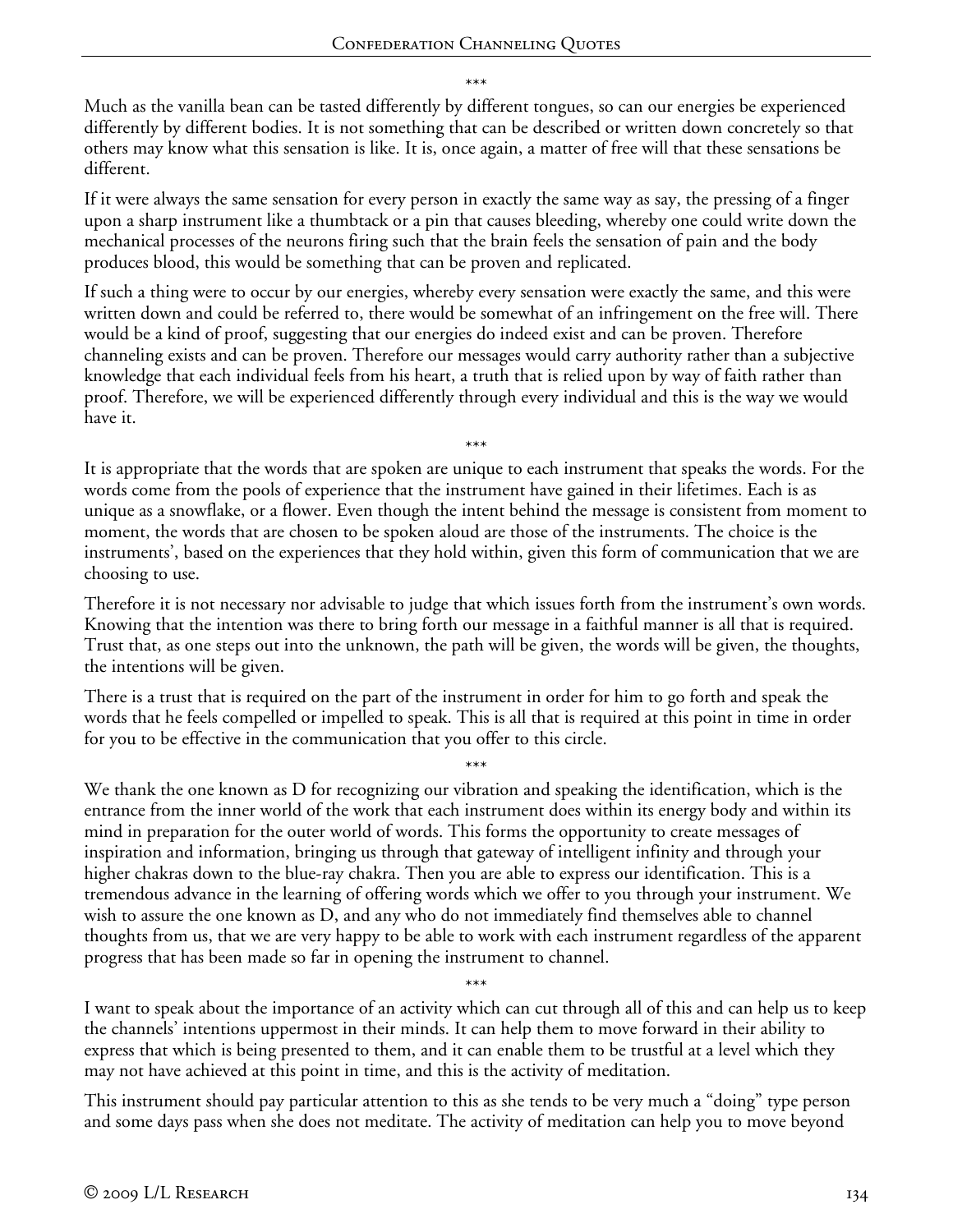the filtering of that which is being brought to you through your past experiences on the earth which you have not resolved. It can help you trust more. It can help you be more fearless. It can help you hold a high intention. It can help you attract the highest and best because you will be putting out a vibration that will attract the highest and best.

Imagine yourself standing at the door of the astral plane. You know that the astral plane is populated with all kind of vibrations. You stand there with your intention to channel one of these beings. You want your channel to be the highest and best; one who will speak words of wisdom which will help your other selves on the earth plane here to evolve.

You wouldn't want the mass murderer who is on the astral plane to respond to your intent to channel. You wouldn't want the person who is psychotic to respond to your intent to channel. You would want the highest and best that would be attracted to your vibration. So I encourage you to be very faithful in your meditation experience on a daily basis.

\*\*\*

The practice of meditation allows one to calm the mind and develop the ability to sense energy. Once the internal dialogue has been calmed, energy at all levels can be sensed and picked up on and impressions can be made. This impression varies from person to person, much like a thumbprint. It is never the same for any two individuals. As this instrument senses our energy and picks up the vibrations of our message and carries this through in a voice of communication that we are sending forth, she is using her energy body. The way this works, in her energy body is an alignment of the chakras. The chakras are different within each individualized body. As each chakra is aligned and balanced, the alignment can come closer to the alignment of our collective energy body and bring forth the message.

As the one known as Carla has stated, the message is always clear and simple. The beauty of the channeling process is that each individual can put his or her thumbprint onto the message that we send forth. The key is the ability to calm the mind, to sense our energy, and to bring forth this message as a flower would be blooming.

The conditioning wave that we send to each is a wave of pure love. This love can be felt through each and brought forth literally as an energy into the world. This is a gift to your world, to your planet, to each otherself who resides here. The significance of this is beyond words. Just know that this capability is something that is needed on your planet and something that you can do that will have a large thumbprint with your name on it. This is a purpose that is honorable and most high and we are grateful beyond words to each of you for offering it.

\*\*\* One of your earlier prophets, to paraphrase, said that words spoken without love are like an empty gong. The words that may come through channels may not be understood intellectually by all those who hear it. It is like a wave form coming out. It intersects the energy wave forms of the people who are listening, or not listening.

When the information forms are enveloped in a carrier wave of love, they have additional informational power, because when people feel and experience the intersection of this carrier wave of love with their energies, there is a tendency for them to feel safe, to feel that they are not being imposed upon, to feel that they are not being forced to think or believe something. And so the carrier wave provides an opening. Even if they do not understand the technical information, they experience a connection.

And that connection provides an opportunity for them, at that time or at a later time, or maybe in the next lifetime, to be open to the information that you may channel and that we may express through channels. And so this expression of love often comes to a person in meditation. As seekers become more advanced, they can find that carrier wave when out of meditation as well. It is an important way of presenting information, knowledge and understanding.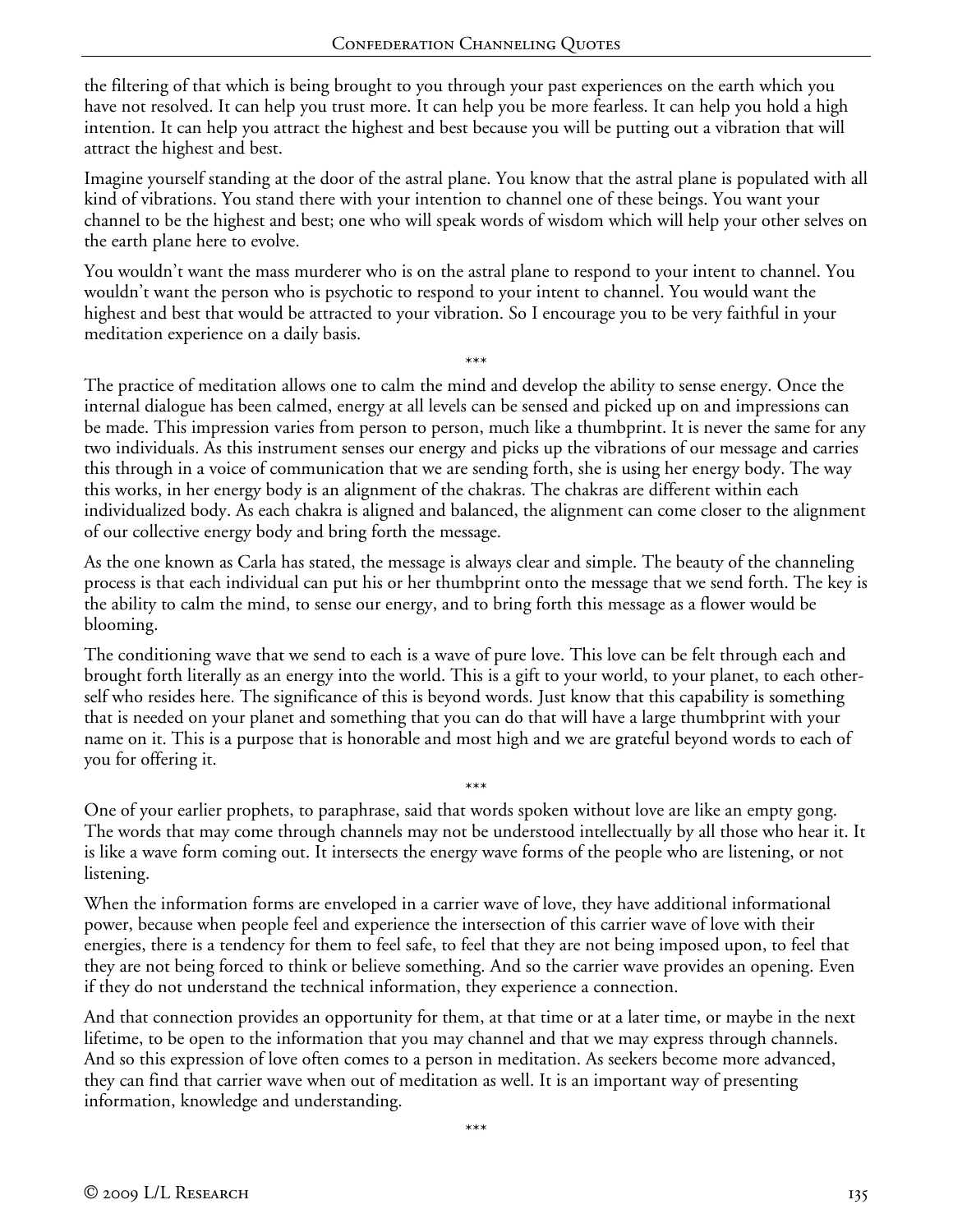The discussion has several times touched upon the instrument's functioning as does a receptor, like a radio that receives. It has been suggested that when the vibrational level of the instrument falls within the vibrational level of the source that has been contacted by the instrument, there is then the ability of the two to collaborate in creating a unified string of thoughts.

We are the most wide-band of the sources within the Confederation of Planets in the Service of the One Infinite Creator. Perhaps you have found stations which are supposed to be at say, 91.9 megahertz and which can be found anywhere from 90.7 to 92.1, because of the fact that it is a very wideband vibration that is being sent.

The other members of the Confederation of Planets which attempt communication of this type are more and more narrowband. The fourth density level entities are the widest band. Fifth density has the next narrower band and sixth density contact uses an extremely narrow band that is usually beyond the ability of third-density entities to pick up because of the interference of lack of focus, shall we say, or less than perfect focus, and also the lack of ability to retain a precise tuning for a period of time.

So the mechanism of connection between the source that has been called by the channel and the channel being used as instrument is the ability of the two sources to become compatibly tuned vibrationally. This instrument has been thorough in teach/learning the various ways in which entities may tune to channel and we feel that each of you has made great strides in finding your own way and your own style of tuning, and your own way to declare yourself as a metaphysical being.

These skills shall continue to be refined and honed by you each time that you take up the intent to form a circle and offer yourselves in the service of vocal channeling.

\*\*\* **C:** Would it be beneficial to do a chakra clearing during the tuning process, prior to the attempt to connect to channel, in order to increase that bandwidth, so to speak? In addition to that question, would it be the fourth chakra that would be the one needing to be as cleared as possible to connect with you, since you reside in fourth density? Is that a correlation that I'm making that is correct?

We are those of Laitos and are aware of your query, my sister. Firstly, it is indeed most beneficial to do the clearing of the chakras before opening the self to this work of vocal channeling. As each of you has experienced, this work is particularly tiring to the physical body due to the fact that there is so much intensity of energy which must be focused within the inner realms of the entity, those inner realms that are seldom emphasized in daily life as you experience it.

Consequently, the clearing of the energy body gives to the channel the maximum amount of the love and light of the one infinite Creator that is streaming from the heart of the earth through the base chakra and up through the energy body in an infinite amount.

As the lower chakras especially are cleared so that full energy can flow into the heart chakra, the amount of energy that can be brought through the energy body is heightened. And indeed when there is a very firm resolve and intent upon the part of the instrument, that amount of energy can be enlarged by many orders of magnitude, so that not only are you getting a more ample stream of the Creator's energy, but it is being compressed to higher intensities, as if your amperage were being raised as well as your wattage.

This is very helpful to us. The more powerful the vibratory characteristics of your beam, the easier it is for us to slip into the vibrational field of your beingness and create a very comfortable and effective contact that enables us to be one with you and to collaborate with you in creating a unified message of love.

Further, the desire of entities who wish to offer themselves as channels is often towards working with the higher chakras, and we would place a cautionary note here, in that it is always effective and wise to focus, not upon the upper chakras, for they will open like flowers once the energy is coming through the heart, but upon your lowest chakras, the red, the orange and the yellow rays. If there is resistance or static from the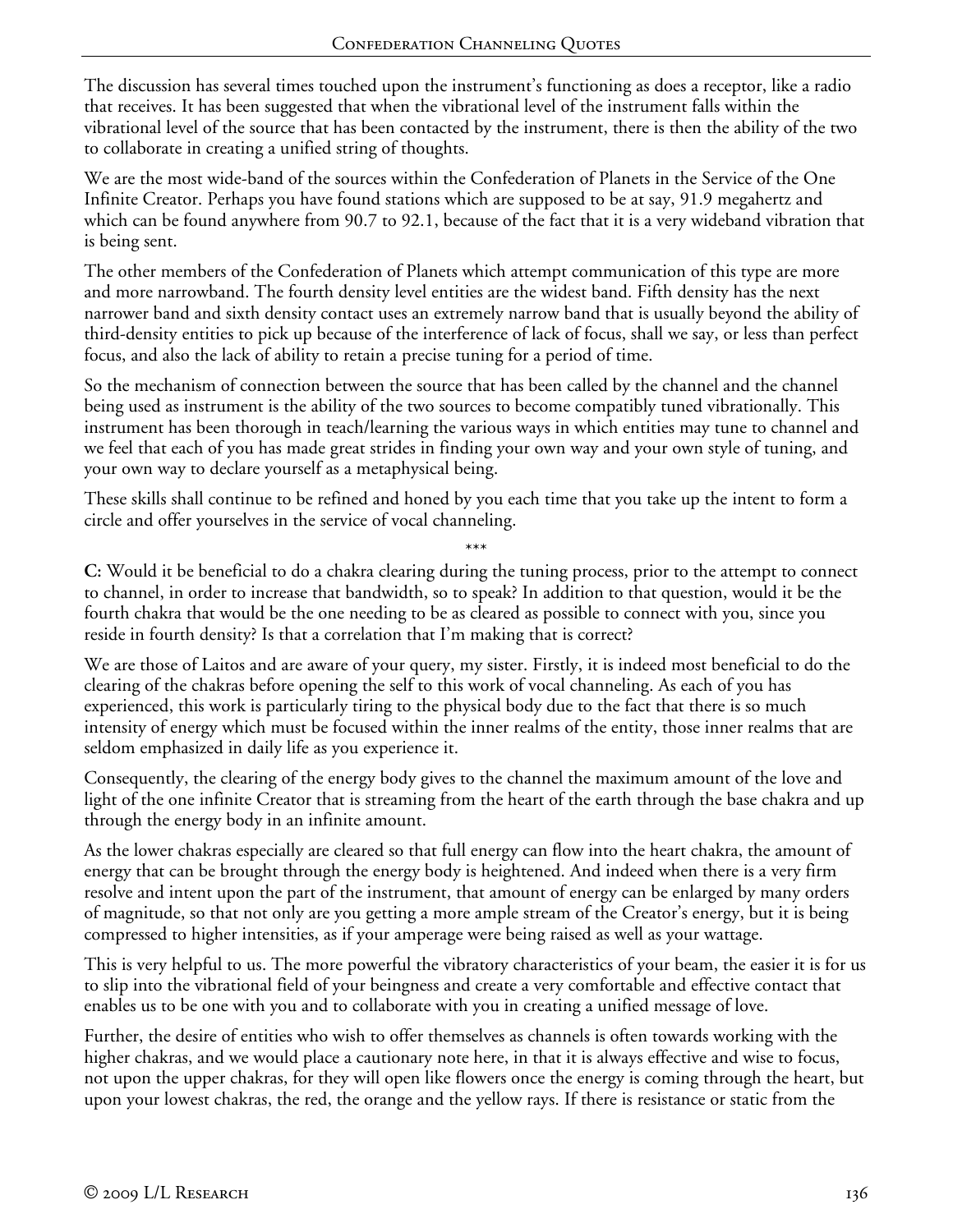aggravations and confusions of your daily life, this is where those will likely be held. Releasing them is a help not only within the channeling process but also within the process of living your daily lives.

As to the second part of your query, my sister, it is not necessary for you to focus upon the green-ray energy center simply because we come from the green-ray density. The process of channeling is such that the energy moves through the green ray and through the blue, indigo and violet rays, into the gateway of intelligent infinity and through that gateway in its quest for the compatible energy that has been requested. Then, that energy having been requested as vocal channeling, sources shall come through into not the green ray but the blue-ray chakra.

However, as we said before, it is extremely likely that an entity whose heart is open and whose intent is clear and clean in offering itself as a vocal channel, shall always have an open blue, an open indigo and an open violet ray, once the heart has been opened. So it need not be a concern of yours to work specifically on the heart chakra or even the blue-ray chakra because of the fact that once the heart is open, that springboards the focused entity who knows its own will into the appropriately open and cooperative higher chakras.

### **Laitos, June 7, 2008**

We are most happy to work with each instrument and wish each to know that we will be working to adjust for comfort and for clarity of contact with each instrument as we offer thoughts on this excellent subject which has been brought to our attention; that of how to make the channeling process more effective in your own practice, or as the one known as Carol put it, how to make the highest and best that you are, higher and better.

The one known as C is correct in seeing that the state of being highest and best is not only unique to each channel but, within one channel's experience, unique to the moment. A sign of spiritual maturity is the regularization or standardization of the vibration with which an entity characteristically meets life. However, even in the most spiritually mature person there will be variations in tuning which occur due to the natural ups and downs of the events of a life lived in third density.

To a certain extent this is also true of us and of all those in fourth density as well as in fifth density. Within sixth density it is likely not to be the case that there is a noticeable variation in the basic tuning.

Whatever the tuning of everyday is, it is likely to be less close the ideal of one's personal highest and best in that particular moment of time than it will be if tuning is done, and that is why we encourage each to move through a tuning process before opening oneself to channel.

\*\*\* As each entity proceeds through the process of tuning, there is the desire to serve as an instrument which propels the entity to its highest standard of excellence, shall we say, in achieving the tuning process. This desire, in our opinion, serves as the foundation stone upon which this service is built.

This desire is that which springs from the deepest portion of the entity's being; the mind, the soul, the heart, however one may view this deepest portion of one's being, combined together to fuel the energy of being, the energy of existence, shall we say, and is the first channeling that an entity will experience.

As this desire is then channeled into the conscious mind of the entity it begins to manifest in various ways so that the entity may gather its forces, gather this energy and point it in a certain direction.

\*\*\* Much as a flame can become brighter and bigger by adding fuel, such as wood or oxygenated air, so too can the fire of a channeler be made brighter and the tuning made more refined by the substance of experience fueling that channeler. The idea of "better" and "more better" is meaningless. There is only what is. Every word that comes from a channeler that is spoken in faith with a purity of heart is perfect already.

\*\*\*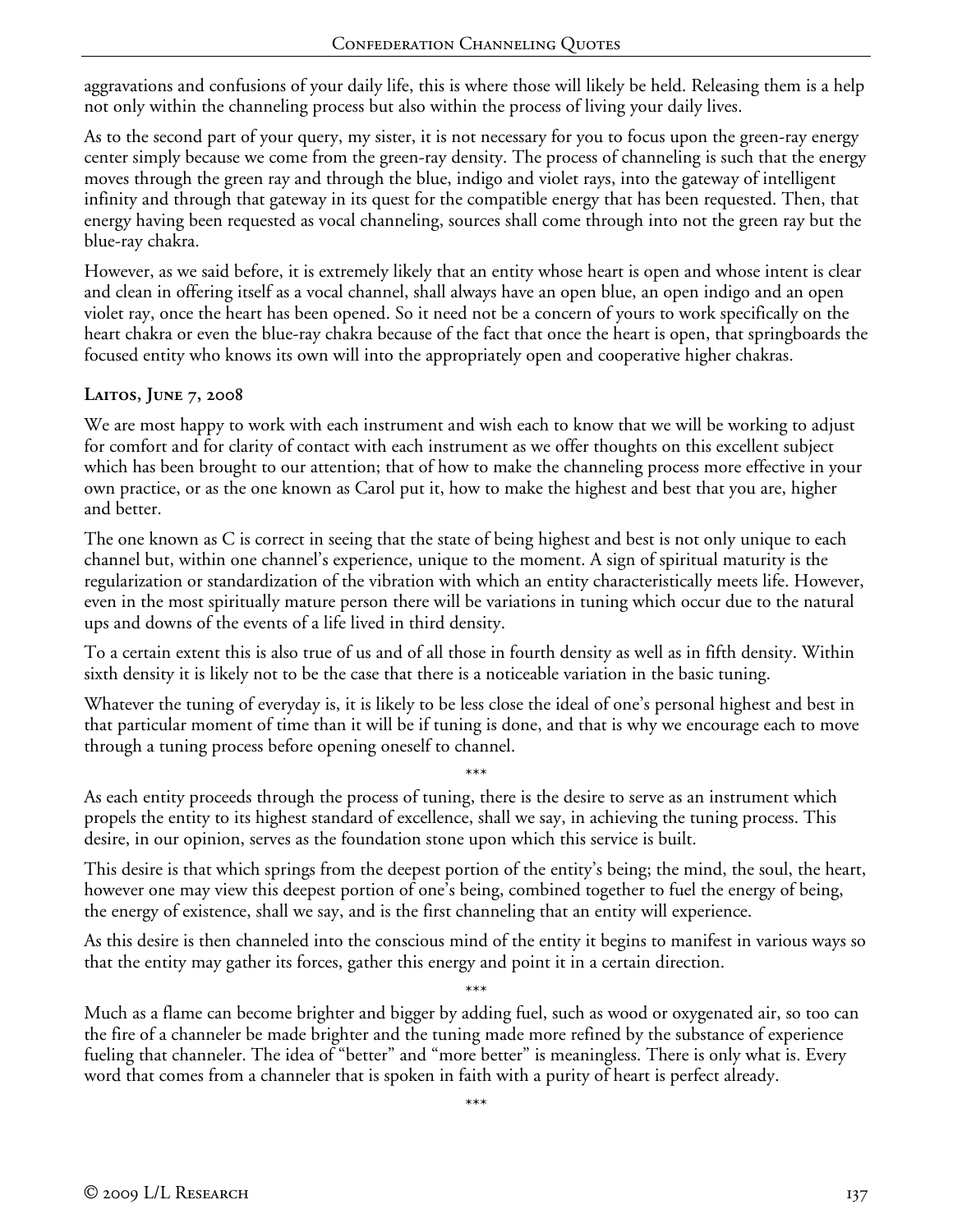So when channeling, there is no consideration of wishing that you were better or that you were more perfectly tuned, for that which you offer in that moment is perfect of its kind and wholly acceptable. And yet there is not only intention and will and focus in the preparation of a channel, but also one's own very personal and even intimate sources of inspiration.

\*\*\*

Be clear and pure with the intention, to offer the self faithfully and unreservedly, to practice and practice and practice in the company of those of like mind, heart and intention, and most of all to love: to love the self, to love the expressions of which the Creator makes you aware in contact, and to find within the self that deep well of connection between you and the Creator and, through the Creator, to all of its expression.

These words are simple but they provide a means of continuing with this process and improving and perfecting the tuning, in a sense, though it is worthwhile to remember that perfection in and of itself is an ever-moving goal and will never, in this density, be fully achieved.

\*\*\*

Just as the symphonic musician has honed his performance through many hours of diligent practice and the athlete has honed his performance through many hours of diligent practice, attempting to achieve a goal, so it is with the person who is learning to channel. It will take diligence in working toward the goal of a perfected tuning.

There is a kind of lifestyle that supports this kind of practice and that is a lifestyle of living in integrity. In your books of wisdom there is a simple but eloquent statement that you know as the golden rule, and that is, "Do unto others as you would have them do unto you."

A lifetime of integrity is also set forth in one of your books that has been very popular in recent years and that is *The Four Agreements*, written by a man named Don Miguel Ruiz. Living a life of integrity, moment by moment, hour by hour and day by day, forms the foundation for the kind of skill that one needs in perfecting and honing one's tuning abilities.

\*\*\* We speak of tuning today in hoping to create a more refined way of connecting with each instrument, with an understanding that each individual is working towards his or her own personal evolution, just as the Earth is working towards her evolution. This is the beautiful symphony that has been spoken of all coming together to form the music of the creation.

For purpose of tuning to connect with us with clarity, we ask that each considers the chakras as they connect with each density. The first chakra in the body connects with the first density on the planet. To have this chakra balanced and clear one cannot be concerned with one's own survival.

We ask that each individual work towards balancing the chakra system, beginning with the first and then the second and then the third. When balance is achieved, one will not be so concerned with how the self appears to others. The third density correlates with self awareness. As this chakra is balanced and the energy is able to move up into the fourth chakra, which correlates with the fourth density, one can feel the love in the heart. And when this love is felt, you are connecting with the fourth density. This is the raising of the vibration through the levels and then connecting through love. Once the connection is felt you will know.

In speaking the words earlier of Hatonn in the readings, it came forward that a signal can be made when connecting with the contacted channeler. This, dear ones, can be your signal—the feeling of love in your heart. This is what we mean when we say we are with you in meditation with the desire for love and the feeling of love.

As we spoke, it is difficult in the daily life to hold that vibration. But it's very achievable when the desire and the intention is set to raise the vibration to the level of love within the heart of the human.

\*\*\*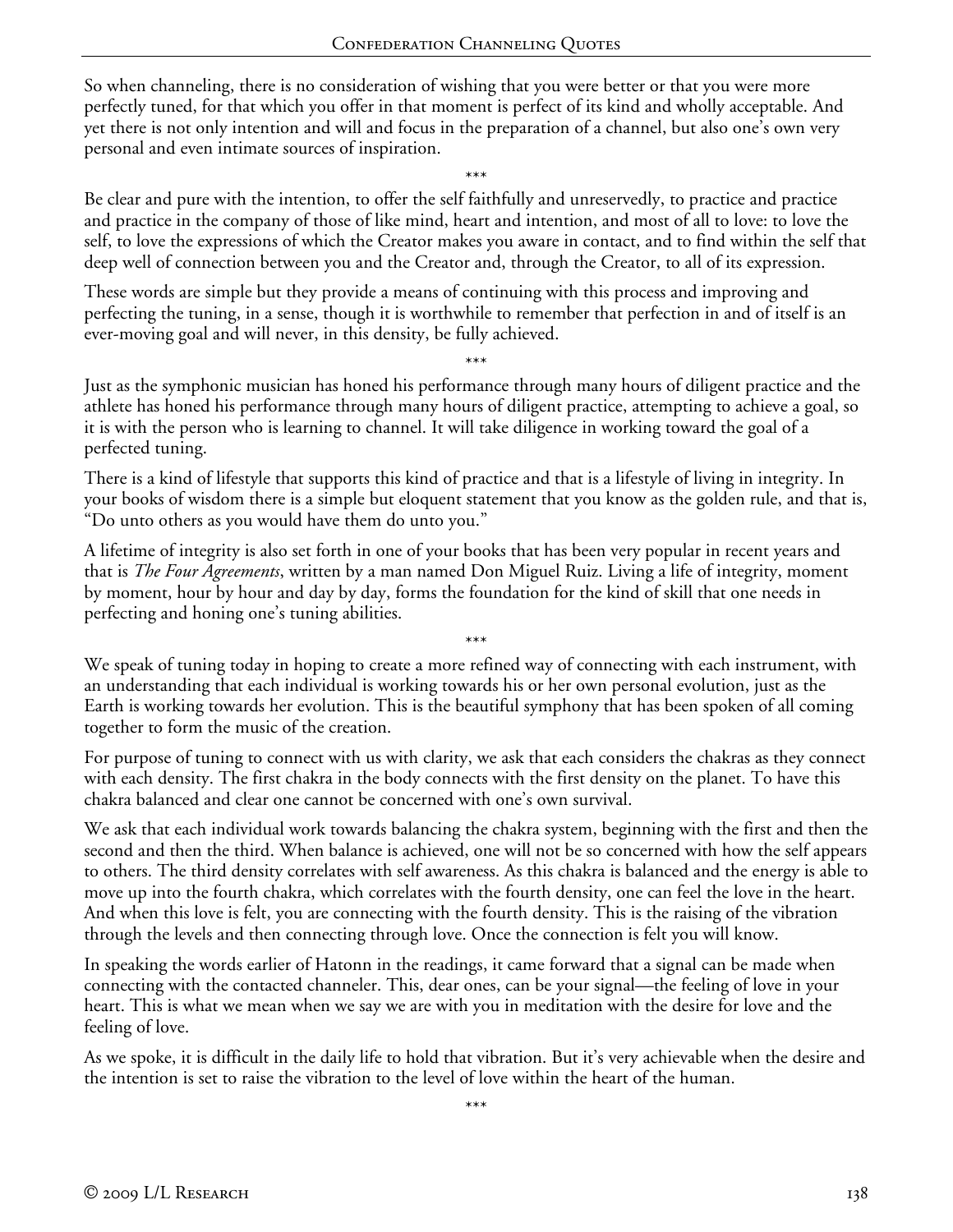We offer an image. The instrument is standing at home next to a stepladder. His little granddaughter climbs up the stepladder to a point above his head. She turns to him and says, "I am taller than you." And in a sense she is right, but in another sense she is up in the air. Her body is not on the ground.

The lesson here perhaps is that to be really tall and high you also need to be grounded. It's also like the oak tree, where the deeper it goes into the earth, the higher it goes into the sky, into the upper realms. However, the oak tree at each point is a perfect oak tree, so that there is not a real higher or lower, but rather there is development. And the lesson here is perhaps to pay attention, not just to being high but also to being grounded in the lower chakras. From there comes the energy into the higher chakras, so that development is balanced and stable and steady.

\*\*\* The tuning process is indeed one which begins and ends with the true nature of the self, which cannot be pretended or faked, and not only the true nature of the self but also the passion of the self. Some of those in this circle such as this instrument and the one known as Jim have worked with the process of tuning for many years and it could be said that they long ago became proficient at the form of the tuning process. They are able to move through the various stages of that process as they have found them to be useful in the past.

However, tuning oneself to one's highest and best includes an element of fire as the one known as Lorena channeled earlier. There is that fire of passion. It is easy for the most experienced of channels to forget the importance of the spontaneity and excitement of the fire of love and to become lackadaisical or oriented toward fulfilling the form of a tuning process. And so we would offer the idea that tuning for channeling to one's highest and best is, in some ways, akin to tuning the self in relation to the mated other self for sexual energy exchange of a sacred nature.

It is not always the same elements that excite one and move one towards the readiness to exchange sexual energy. The red-ray Eucharist is a good analog to the tuning process in that it is more involved with the physical realm and is easier to think about in terms of how the passion is excited.

Perhaps for the past little while the passion was excited within one's inner being by thinking of various aspects of the physical act of sexual congress, or by those things about the mate which have, in the past, excited and stirred one, whether those things be physical attributes or attributes of character. There is therefore the necessity, when one begins to play in the fields of the Lord, as this instrument calls lovemaking, to get in touch with what is truly exciting, not simply in the past but today and right now, and to focus upon that with all of one's heart, giving to it 100% of one's attention.

Just so, what inspired and excited and inflamed one to seek and to see and to serve the Creator in every way and at all times may have become a different thing than it was yesterday for you. Perhaps yesterday a particular prayer lifted you to the heights and stirred your heart into flames. Perhaps today it falls flat. Have the awareness then, when you are seeking to tune to your highest and best, to realize that it is not time to move forward with the tuning process until you have found that prayer which is effective today; that invocation of the higher self that lifts you today; that song or that visualization that stirs you today.

This instrument has often spoken of the tuning process to this group as if it were a finite thing. It is not a finite thing, any more than you are finite beings. You are a complex of vibrations which exist in dynamic harmonization with each other under the aegis of an overarching field of vibration that is your vibration as an entity. Within this field your energies are in constant motion. The colors of your auras are changing, brightening, dimming, spinning faster or slower, linking up in specific harmonies as you go about the choices and chances of daily life.

And it is no different during the tuning process. You are a new being every time you tune and you wish to be alive to yourself so that you are infinitely aware of how you are lifting yourself; how you are moving the music of your soul upwards to the vibration which is indeed your most inspired, your most engaged and your most focused for this particular moment.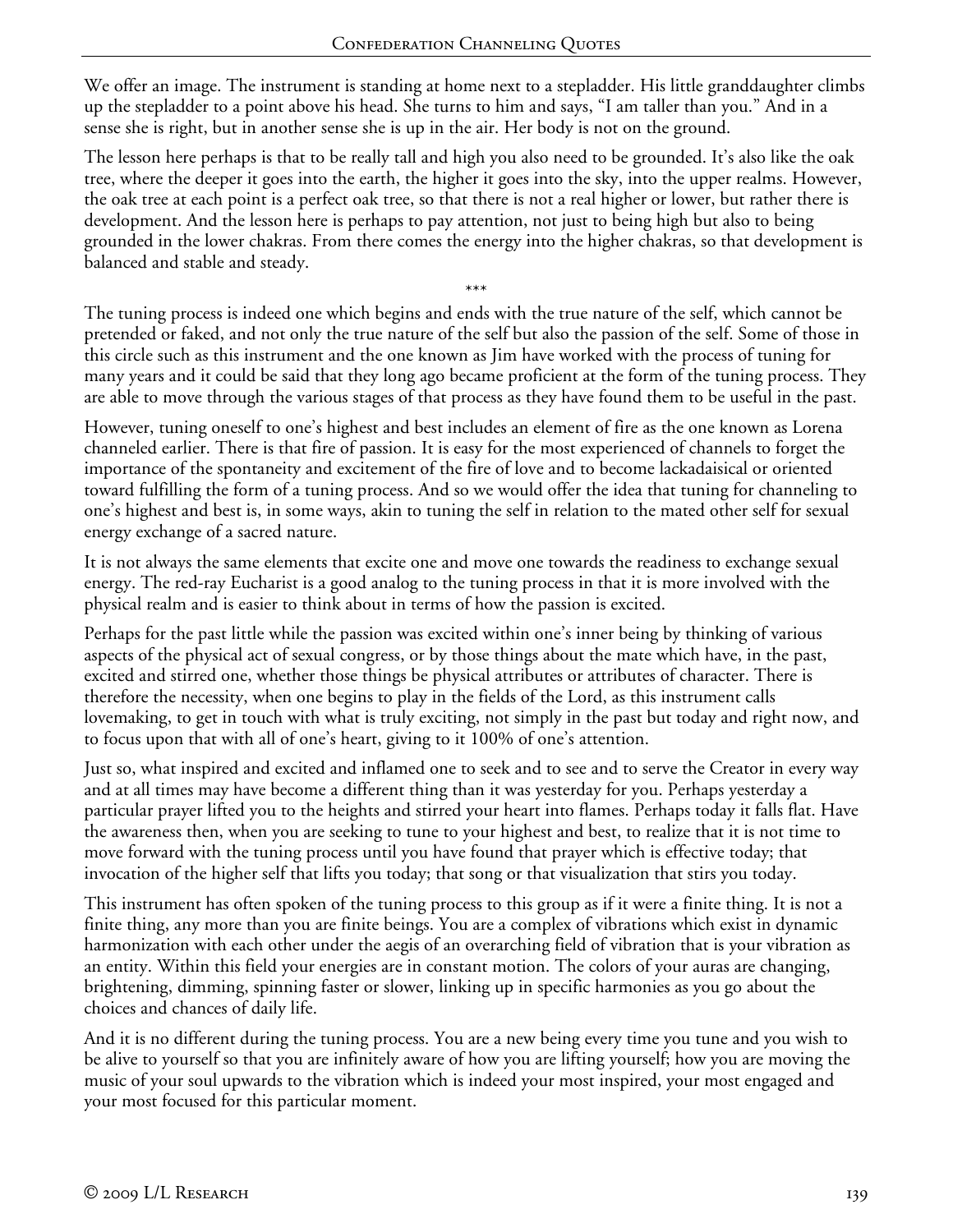Further, we would offer through this instrument that, just as in the lovemaking, the energy of physical desire can be dissipated or it can be focused and brought to the highest and best energy exchange possible, so in tuning to channel, that energy can be dissipated in emotion that spends the fire before it has become focused enough to lift the self.

This instrument, for instance, has on occasion become so wrapped up in praising the Lord Jesus the Christ, that she moves into a chant of, "I love you Jesus, I love you Jesus, I love you Jesus." This is certainly inspiring her and lifting her up. And yet, in a way, choosing to focus upon the somewhat emotional or emotionally driven energy of this chant moves this instrument away from her highest tuning as a channel for the one infinite Creator, for she spends that fire on devotion rather than holding it in focus and opening through this devotion to the unknown which is to come through the gateway of intelligent infinity.

Consequently, it may well be that the tuning process which worked wonderfully for you yesterday may need what this instrument would call a bit of tweaking today. If you are praying a certain prayer, for instance, and it does not seem to move you as it once did, open your thoughts to the possibility that there are other prayers that would be equally inspiring and fresh to you, so that you do not become overly used to and overly familiar with something to the point where it no longer had the capacity to fire you.

We want to thank each within this circle for the great privilege of being able to work with your instruments. It has been a wonderful exercise for us as well, as we hope that we are more and more competent at conforming and adapting our vibrations to your own and moving with you as you develop as channels. We assure you that each of you is indeed evolving as you work with the energies of those such as we who come through you and link up with you to collaborate in this mutual quest to offer words of love to a world which has a great hunger for inspiration and encouragement.

We thank you for responding to the desire to be of service in this way. It is a great blessing to us that we have been given this opportunity to work with each of you.

#### **Laitos, June 8, 2008**

We are aware that each of you has studied and practiced considerably upon the subject of the challenging process and are further aware that it is the carrier wave that we of the Confederation offer to those who ask that is the confusing element here.

The way to find out who is speaking to you at your private meditations is to offer a challenge. If the entity meets the challenge, then you may ask what type of entity that it is. If it is a Confederation entity, then you can simply ask that entity to contact you later when you are in a group situation.

If it is your inner guide, then you are completely assured of safety as you communicate with this source of guidance that is a portion of your larger being; the gift to yourself, given in mid-sixth density when the self realizes it is beginning to turn towards the gravitational pull of the one infinite Creator and is going to be leaving behind the hard-won wisdoms of experience up through that density. Consequently, as a part of yourself in the literal sense of being a part of your individual spark, it is quite safe to communicate in this wise.

\*\*\* Why is it that it is not until the carrier wave is applied that one's guidance system might come forward? My friends, you have only to gaze at the incredible complexity of your daily life. There is so much to do! And even the most skillful of organizers can at best make some sense out of the chaos by prioritizing those things which need to be done in any one day. When one comes to the hour of meditation, there is much still upon your minds. And so it may be somewhat difficult to release all worldly cares and move into meditation.

Once you have called for and you have received contact and you have challenged then and the contact has successfully passed such challenge, then you can be assured that you are in contact with that which you have called forth and there is no need for concern further past this point.

\*\*\*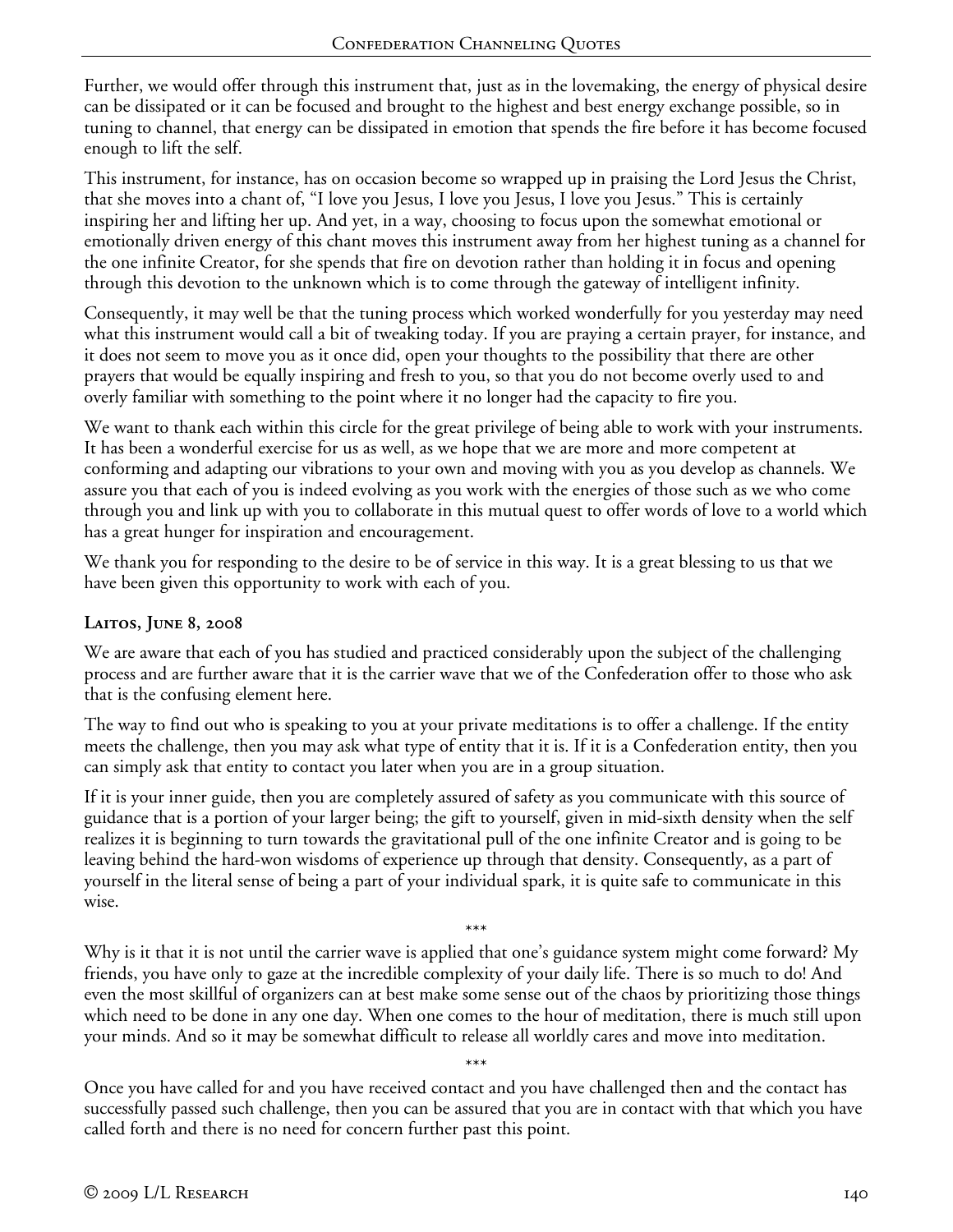From our perspective it is quite simple in that you are a tuner of frequencies of energy and you operate your tuner through your intention. You have these safeguards and systems for determining that what you are listening to is indeed what you have asked for. So it is in some ways a mechanical process.

But there is the issue of the conscious mind: your conscious mind and the doubts and fears and concerns and stray thoughts that go through one's mind as one is in this process of establishing contact and translating these energies into spoken words. There is little in terms of a mechanical process that can be used to allay one's fears or concerns or doubt other than to remember that this process works as it has been laid out to you at this time as you understand it.

\*\*\*

Therefore, there is a measure of trust that you employ in this process.

**L:** Is there a way to parse out these thought concepts that we are given more easily? Where do we start? When we are given such a large body of information and then asked to convey this in a manner that is receptive to other people, would you please give me some advice on how to go about starting to parse out these concept bubbles?

I am Laitos, and we are aware of your query, my sister. We would simply suggest that you begin speaking the first concepts of which you are aware and continue speaking as long as you are aware of concepts. This is something that will simply take practice, for as you become aware of the "concept ball," as it has been called, you are aware first of the immensity, because in your particular case you are quite sensitive to information and are aware of the amount that awaits your translation.

If you pause overly long in beginning the contact and speaking that with which you are first familiar you will begin to make a blockage for yourself in that there will be a longer and longer time until you begin. So we would simply suggest that you begin speaking and speak for as long as you are aware of concepts. Be as relaxed as you can in your own attitude toward these concepts and let fly, my sister.

\*\*\* **T:** I was aware of concepts in this cloud or ball or whatever you call it, but I also felt the urge to pass the contact on so I didn't speak until all of the concepts were gone and that felt okay to me. I guess I'm asking you, was that okay?

I am aware of your query, my sister. Indeed, it is okay. That which you do as you take part in the channeling process—the tuning, the challenging and the speaking of that with which you are coming in contact—is perfectly okay. You may pass the contact whenever it feels appropriate to you, even if you have an awareness of more concepts that are available for your translation. You may continue speaking until there are no further concepts which to translate.

Everything that you do in this process is okay. For it is a process by which you become familiar with and comfortable with beginning the contact, speaking the contact and transferring the contact. All of this takes time and practice and we are most happy with your progress and the progress of each instrument in this circle.

\*\*\* **T:** I become aware of concepts forming when I hear the others channeling and I try to make my mind as blank as I can just to hear what they're saying but not to be aware of the other concepts that are forming. My goal is just to not be aware of any concepts until the light is on me to speak. Is this the right way to do it? I at times was aware of that struggle because the concepts were just wanting to manifest to me but I was, again, having to push them away. Is that the best way to do it? Shall I allow them as I'm listening and just be aware that they aren't what I need to be speaking? Or shall I just continue to try to keep them from my awareness?

We are aware of your query, my sister. Since this is an intensive practice with a number of instruments participating in the circle, there is a great deal of awareness of the process of our presence and of our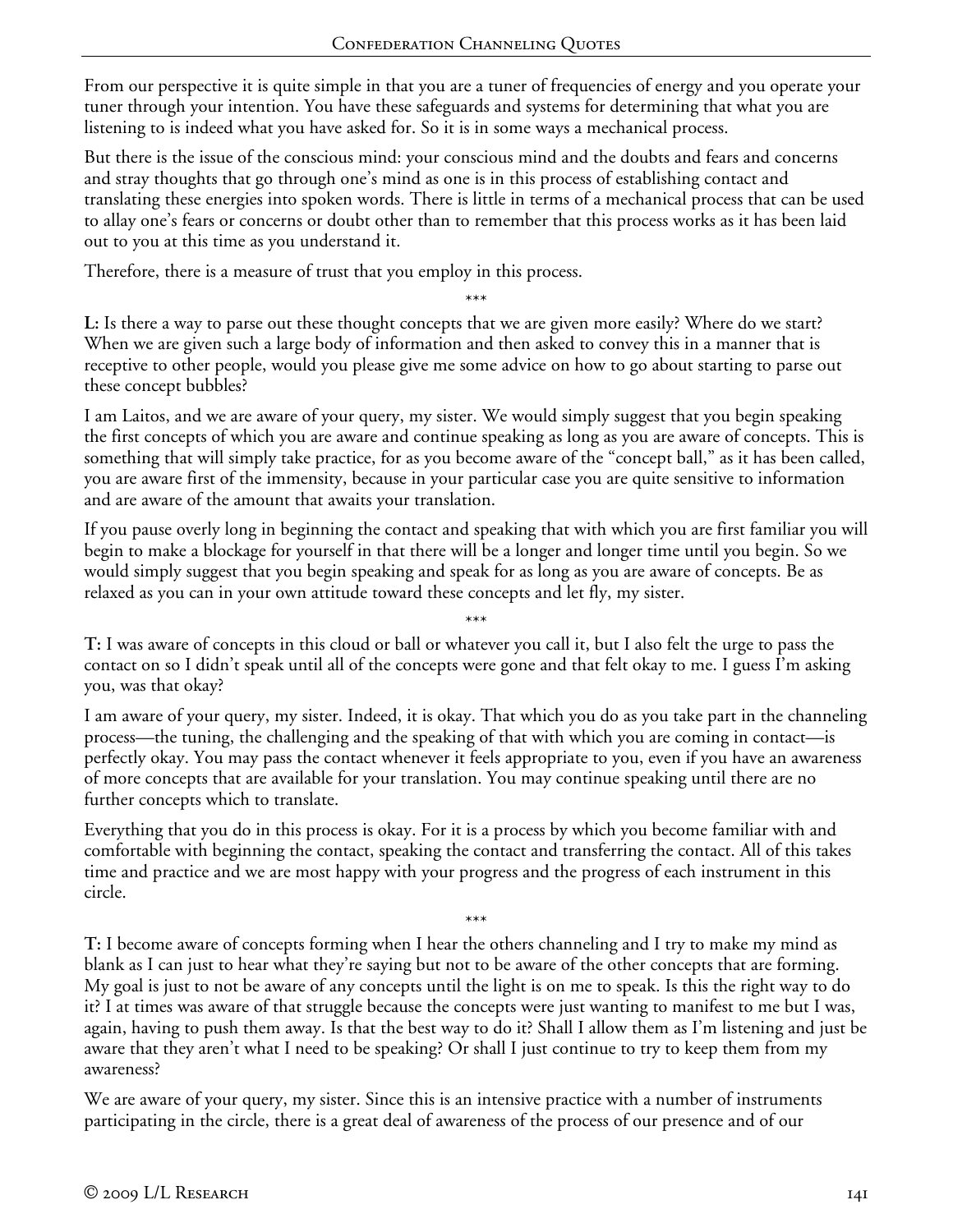message. This awareness is shared by each within the circle. If you allow yourself to become aware of this process as each has done, it is not surprising that you would be aware of the thoughts to be transmitted, even though you are not at the present moment participating in the transmission of thoughts. It is not a concern that you need to be responding to by pushing away the concepts. Simply do not speak them at the time that another is speaking. Wait until your turn.

This entire process of learning the channeling craft is not that difficult, as each is beginning to discover. It is a process with which each is familiar in the daily life. For as you engage in conversations with friends, with strangers, with anyone, you do not participate in a prearranged "package deal," shall we say. You have not planned that which you are going to speak. You are at each moment a channel, channeling from another level of your being. Perhaps you channel from other levels of reality when you are particularly inspired.

What you are doing in this circle of seeking is focusing that talent, which you have developed throughout your life, so that you are able to pick up concepts from another source, that source seemingly outside of yourself, a source such as are we. We speak as representatives of the Confederation of Planets in the Service of the Infinite Creator. We are thrilled to be able to make contact with those in this group and to speak words of information and inspiration through each.

We could say that there is one basic quality that we recommend at this time for each and that is a relaxation into this process. Do not be overly concerned about how to do this or that. Simply let it happen. For it is that which is natural to your being and is a satisfaction of the deeply held desire that each has within the heart.

\*\*\* **R:** This time around I was able to feel the conditioning and then I went through the challenging and I could just barely feel the bubble coming up to the surface. I wonder if the block that I have is anxiety or perhaps just hearing too many channelings in the past and having formed some expectations of the way in which the message will come into my consciousness. Would you comment on those observations?

I am aware of your query, my brother. The most difficult portion of any training of new instrument is the instrument's feeling the freedom to speak the words, the thoughts, and the concepts that come into the conscious mind, as the mind is held open and ready for such. Even when they appear, it is sometimes difficult for a new instrument to be able to, as the one known as Carla would say, "hang the ass over the line."

For who wants to look foolish? Who wants to make the wrong move? In your culture and in your society you are raised with the feeling that there are definite wrong moves and these have been punishable in your past by ridicule, by laughter, by some type of harm coming your way which caused you to retract, to build a wall, to be more careful, to be more aware that there could be a mistake made.

In this instance, we are asking that you remove such blockages, that you forget such punishments, that you allow yourself to move into a new area of being loose, being free, being willing to be the fool, being willing to step forward and speak that which you feel, that which you hear and that which you have become aware moving into your conscious mind.

Simply do that which you feel and say that of which you are aware.

# **Laitos, October 30, 2008**

We assure the one known as R that each time he moves into the channeling, even though it may seem to him that he is not progressing, each repetition smooths the way for the more immediate awareness of our thought impulses. We thank the one known as R, as well as each in this circle, for their willingness to use the repetition of the Channeling Circles in order to hone their skills at picking up our contact and at being able to move spontaneously with the flow of our concepts.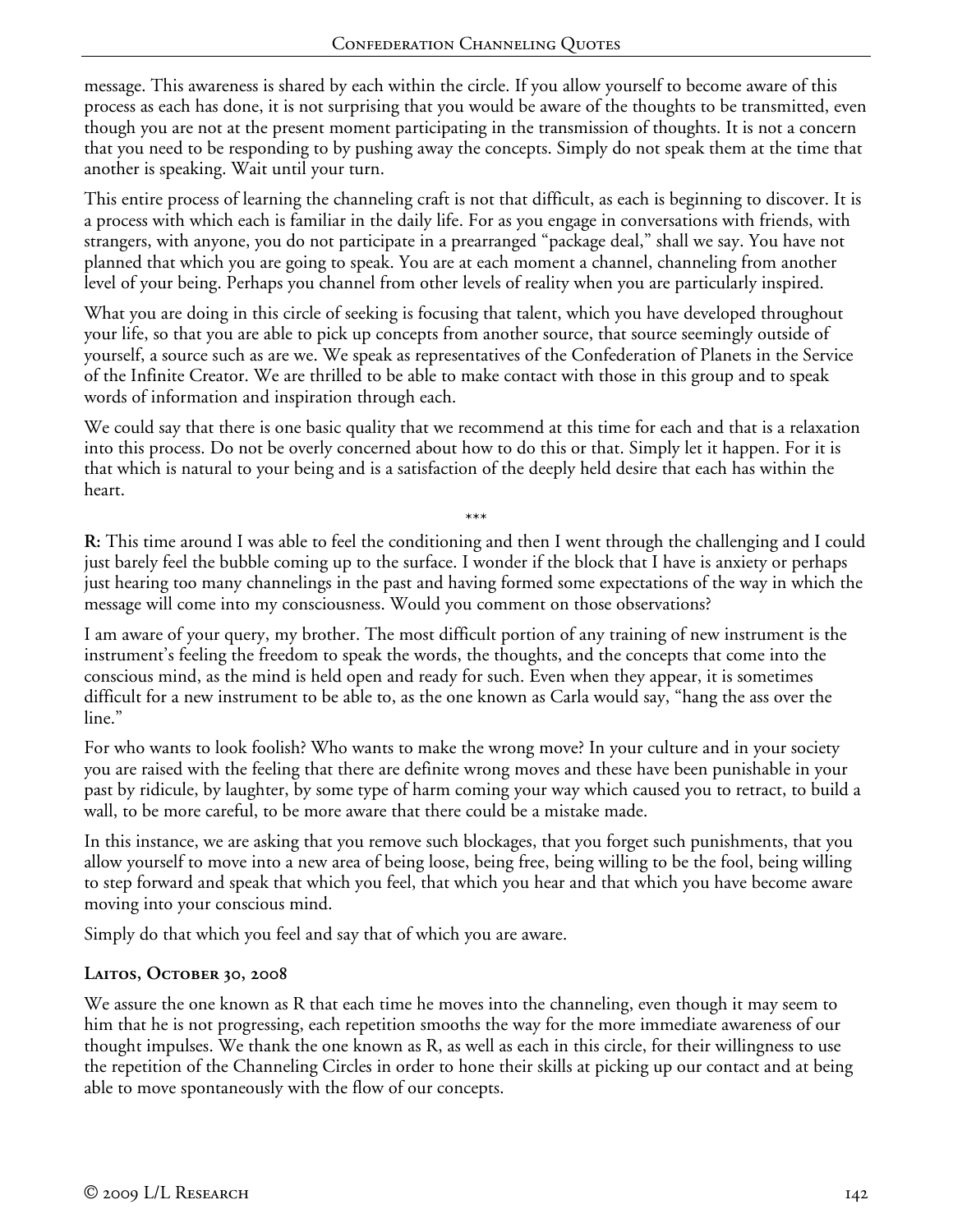# **Laitos, October 31, 2008**

We thank this instrument for its effort to return to the service of channeling and in particular for the effort it has made to open itself to our vibration, which for this instrument is somewhat challenging and feeling a little breezy, shall we say, to one who is accustomed to toting around a conceptual apparatus of considerable weight.

We feel that the effort is well made and that an openness has been achieved. We appreciate that the instrument has, in becoming aware of these issues, allowed itself to be made the subject of this discussion, for it is in general reluctant to do so.

This is relevant to the message which we bring today, because it represents a kind of judgment which often conditions the subjective feeling that a new channel will bring away from the experience of opening itself to the experience of serving as an instrument.

It is very frequently the case that the new instrument in particular will find that it feels it has failed and that it will carry this sense of failure into the aftermath of the experience, as it were, and become discouraged.

This is not a particularly useful use of the faculty of judgment which, in our experience, is best directed to matters of discernment when it comes to issues of finding your direction within your third-density experience.

When the faculty of judgment is turned back upon the self, it tends to be a very harsh master, and all those who have gathered here have achieved a certain sense of a standard, shall we say, or an idea of perfection, in performing the service that they attempt, that if used as a strict measure in relation to their own efforts will make it seem that those efforts do fall short.

And we can tell you that in a sense all efforts fall short. Even our own do so, again and again.

What we can encourage is a realization that the importance of your attempt at service lies primarily in the intent; that when you open the heart there is in a sense no possibility of failure. And though we ourselves can feel, and very frequently do feel, that opportunities have been missed, upon further reflection it becomes clear that there were sound reasons for letting these opportunities go at the time in question.

And therefore one needs to practice patience and be aware that opportunities do come round again, and that meanwhile the effort to be of service does not go unnoticed, shall we say, in the overall process in which you are engaged at this time.

We think that too often in your people, as in this group itself, judgment runs amok. And we would encourage you to seek the lighter touch, to seek the gentler hand in treating yourself, even as you have learned this in attempting to be of aid to others.

\*\*\* This process is one that is open to all who truly wish to serve and that the effort made in good faith will always pay off, though not in ways easily recognized by the neophyte, especially for those who come to this experience with certain expectations.

This instrument has found a way to free herself from the expectations during the process, but once that channeling process is completed she slips into the stance of gaining the experience above her level of ability and therefore she does not take full advantage of what has been accomplished—what she has accomplished.

And, in greater or lesser extent and for various reasons, this tendency also occurs in others who attempt this form of service. Rest assured that, whenever this contact is made in good faith and there is a recognition of contact and dialogue between us and the instrument that progress is made. And regardless of the aftereffects, whether they be of the feeling of depressed energy or elation, doubt, questioning or whatever the case may be, that the desire remains and the attempt continues. The progress is made and will continue to be made.

So many of the problems and distortions of third density are responsible for the true progress that is being made in this endeavor. And as you reach beyond the illusion of third density, you will become strengthened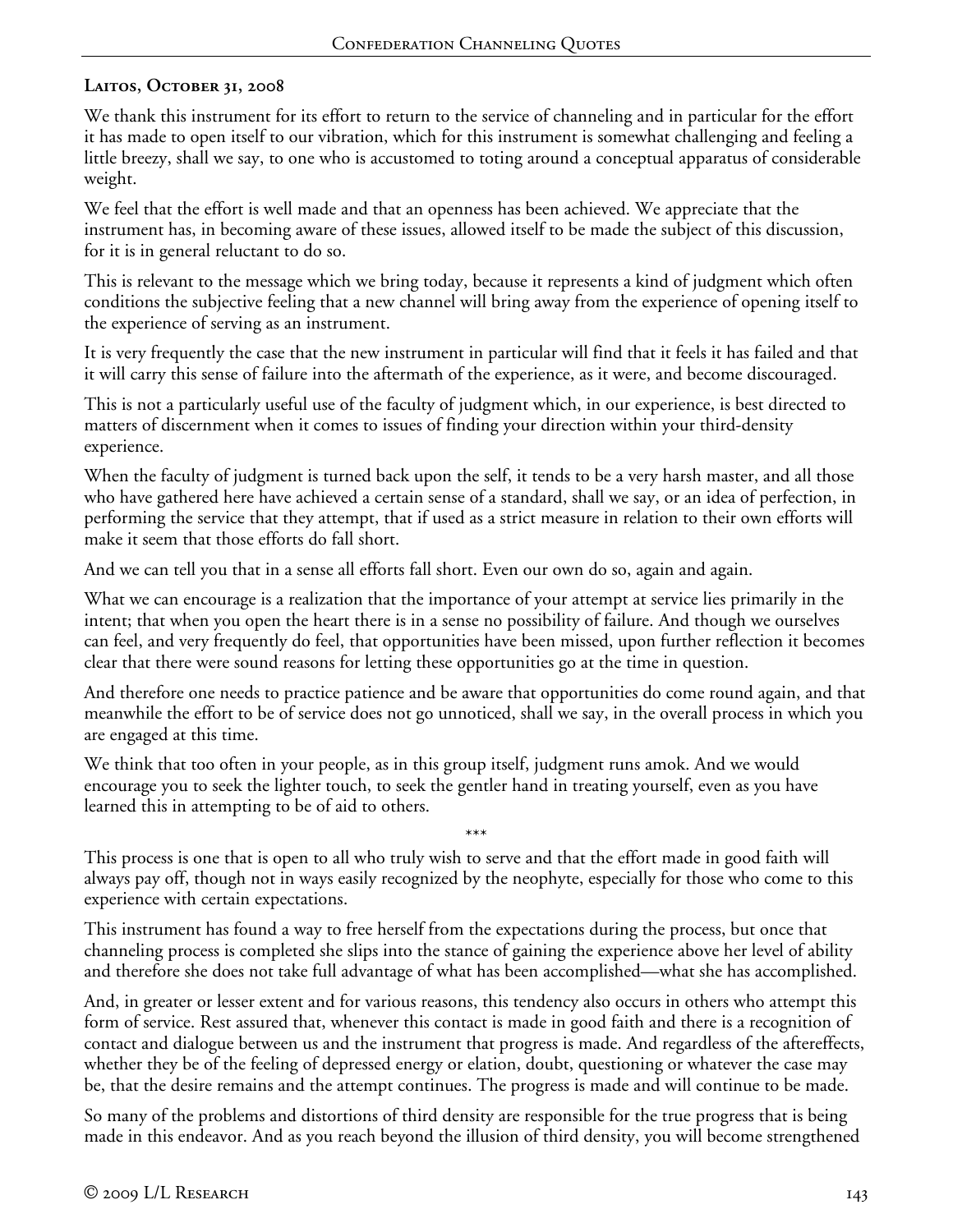in the knowledge, as you progress beyond what this density would present as reality, until the point is reached where you will be able at will to see more clearly from that higher perspective of fourth density.

\*\*\*

The concept of energy expenditure is one which is helpful. We look at the process of channeling. The process is one which utilizes both the expenditure of energy on the part of the channel and an expenditure of energy on the part of the source. The collaboration betwixt the two creates an unique blending of the energies of the channel and of the source, so that the resulting message which is produced by the channel is greater than the sum of the two expenditures.

The way the channeling process works may seem to be one which is without effort on the part of the channel, where the channel is not expending its own energy but rather is simply a conduit for the source. And yet this is not so. And each of you has experienced the intensity of the effort involved, even though that effort consists seemingly in the calming to quiet of mind and to transparency of personality in order that the source may completely take over the words that shall be spoken.

Consequently, when the process of channeling a message has been completed in one session of working, there will inevitably be some kind of residual emotional feeling that is the result of the energy that has been expended.

\*\*\* We believe the one known as T2 received the concept which we were attempting to transmit through his instrument quite accurately. However, there were spikes of energy which, shall we say, blew the channel, and we find that the one known as T2 is slowly regaining that focus and that openness that were his.

However, this process often takes a certain amount of what you call your time, and we only wish to assure the one known as T2 that his instrument was able to pick up our concepts accurately. We would encourage this instrument to persevere without judgment or self-doubt, for, as we said earlier in this session, such selfdoubt is indeed a rather poor use of energy.

Rather, when a perceived failure occurs, we would ask that that every thought of the self be one of nurture and encouragement, for channeling is as much an art as a craft. And there is a tremendous amount of help that is available to the channel that does not allow itself to become discouraged but rests in the knowledge that it shall try again with undaunted enthusiasm for the service that it has chosen to pursue.

\*\*\* It is important to describe the concept of a focus as soft and pliable and malleable. That is the intent of this type of focus during a session with a channel such as us, where an interchange and exchange of energy can occur.

The picture that we bring to mind is one of a child who plays with Play-Doh. The child is able to manipulate the Play-Doh, in ways depending on its consistency, his energy expenditure and design, and his ability to put the Play-Doh into a malleable form. It is important not to over-think the process.

\*\*\*

We spoke earlier of our energies and the energies of the channel coming together to create something larger. The channel may wish merely to be a conduit, passing only the information from the Creator and adding nothing of his or her own. This is a good focus to try to achieve, yet, because we are coming through living instruments, this is impossible in practicality, much as the child forms the Play-Doh. The Play-Doh does not form itself.

Therefore, we come through living channels that must speak the concepts that we wish to convey to the group. The energies of the channel are necessary for accomplishing this feat. It is not the channel that interjects his or her energies onto us. It is rather we using the energies of the channel to serve our mutual purpose, the mutual purpose between the channel and us. The conduit gives itself to its purpose. The energies are given in service to the Creator, and it is the gift of these energies that we use.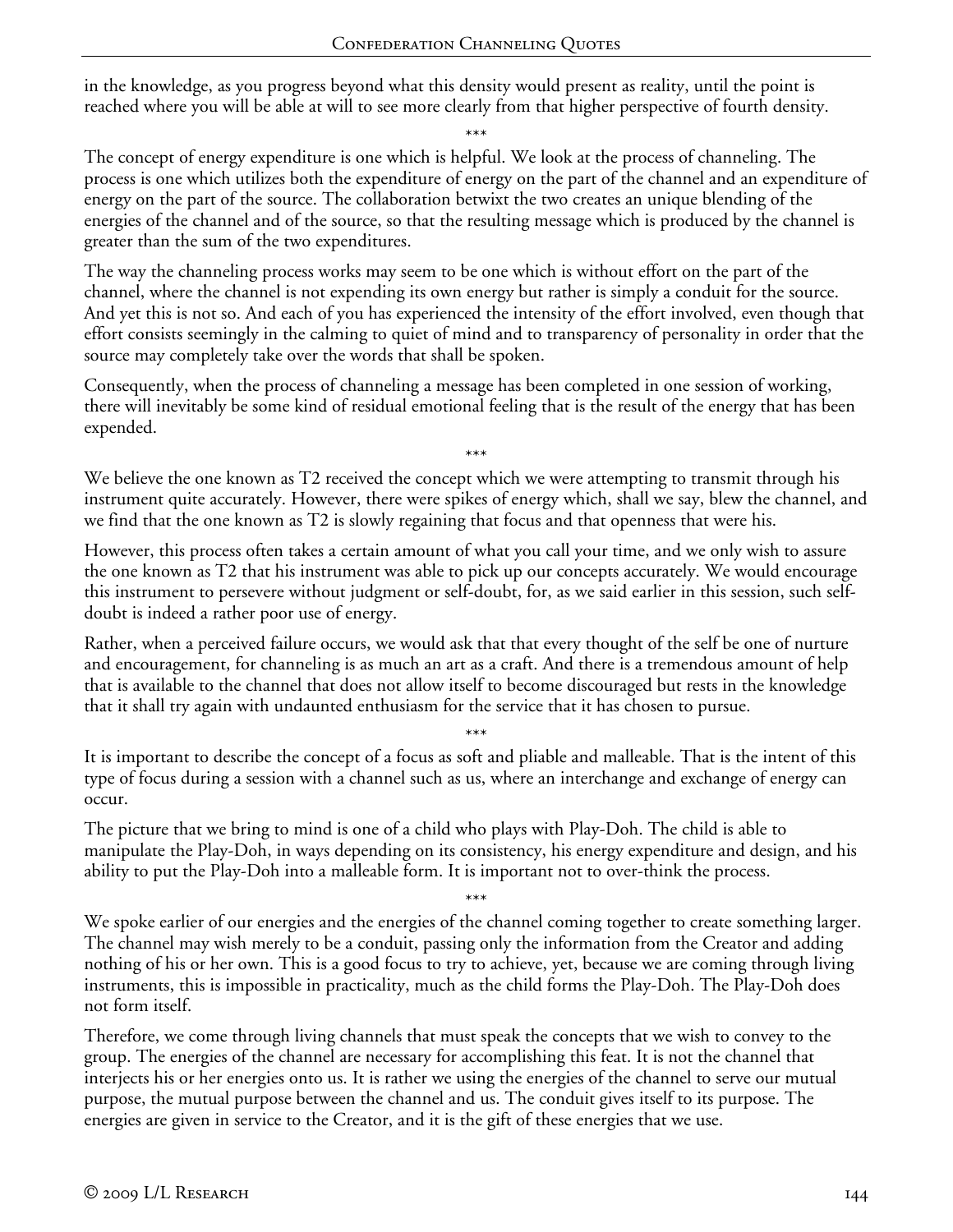Therefore, it is accurate to say that the channel does not consciously interject any of its own [material], and may still bring forth all of the Creator and none of the self. Yet, in reality the channel is also having some of its energies used in the procedure of contact and in creating a dispersion of information from us to others.

We would say to this group that the energies that you possess here are used with much gratitude. Thank you for allowing us to combine our energies with yours.

\*\*\* It has been some time since we have used this instrument. We look about the mind as we would examine a basket of fruit and vegetables, looking at one which is particularly delicious and ripe—

### *(Laughter)*

—and share what we find. We choose today an apple. This instrument is much like the ripened apple at this moment, having completed its round of activities for the week, having fallen from the tree, shall we say, and rolled on home.

## *(Laughter)*

As we approach each instrument, we look to find that which is most easily and readily available as concepts to share with the group. For new instruments are in need of fertile ground on which to walk, familiar territory through which to pass, and concepts which are easily recognized and transmitted.

It is our great pleasure to be able to perform this service, for it is a great service to the Confederation of Planets in the Service of the One Creator, and to those who listen to these messages, to have new instruments through which to speak.

The message we have to share is ever and always the same. There is but one Creator who is made of universal love and of which each participant is a portion, finding those paths to travel that all lead home. And all are home. The journey and the destination are one.

\*\*\*

There are techniques of which you are already familiar which aid in the preparation for the channel. And, although it may seem a needless repetition to mention them, we humbly desire to be redundant because of the centrality of these techniques in deepening the stability of instruments and in broadening their point of view in order that those things that were not dreamt by Horatio and his partner in conversation [1] might become possible to dream, so that through such instruments we of the Confederation of Planets might be more able to offer concepts which the instrument may find easier to spin out into words and thoughts from our offerings.

One of these techniques is entering the silence and maintaining a silence of self, and the other of these techniques is the balancing exercise. We would speak briefly of each.

Firstly, we would speak of the balancing exercise, as this exercise can be misused, and we would wish to encourage each, when reviewing the thoughts and the feelings of the day, to move into those energy expenditures which seem to the self to be somehow distorted, either overly happy or overly sad in reaction to the catalyst that caused them to occur.

The misuse of this exercise is in getting fixated upon the seeming errors or distortions. Say, for instance, that you have become impatient with another. It is important to be able to move into that impatience without judgment, to feel that impatience and even intensify it, still without judgment, then to allow the dynamic opposite of that state of mind to flood the mind so that patience is experienced to the intensity that impatience was experienced. The result of this exercise, then, is an enhanced knowledge of upon what issues the self is working and the growing fullness of awareness of the self as a living, real being.

Oftentimes, because of the intensity of the many roles that each plays in living a life, it is easy to lose track of the basic, authentic self that underlies and embraces all of the thoughts, emotions and behaviors that are experienced by each individual.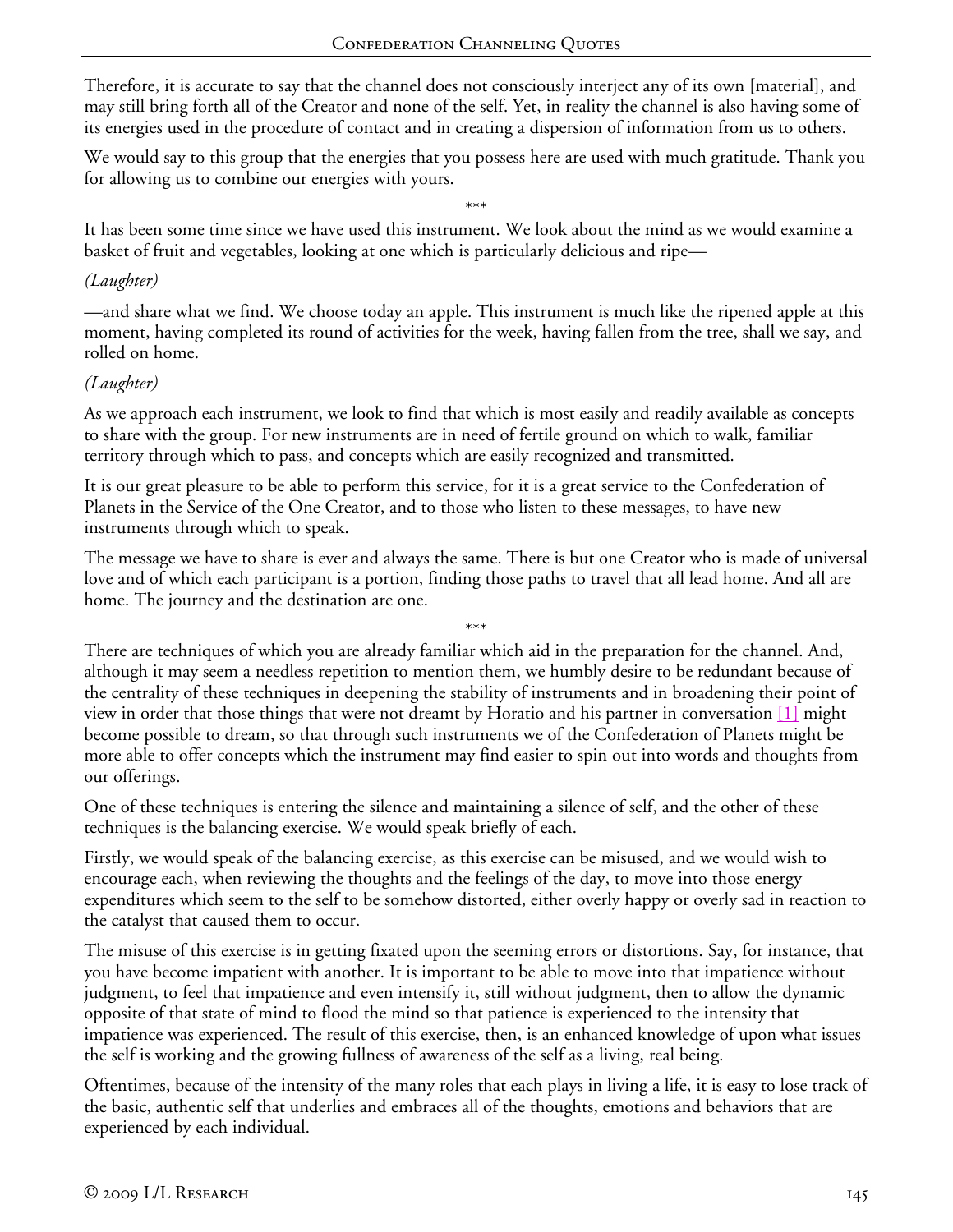The other technique, of course, is that of entering the silence.

\*\*\*

You have studied in some depth the tuning process, which has been well explored and recommended by the senior channel of this group, and we can say to you that this process is certainly among the very best that we have encountered.

However, each must develop a unique orientation to this process, because the energy arrangement within each individual, the priorities within each individual, the strengths and weaknesses within each individual, are utterly unique.

Therefore, one must find one's way. One must find that for which one would give everything. One must find within one's heart the clearest trail to the heart of one's intent and be prepared to follow that trail and to protect it at every crucial turning so that the channel may remain as pure as it is humanly possible to achieve.

We would thank this instrument for the intensity with which it attempted to challenge us at the beginning of our contact, and yet we feel this instrument will not take it amiss if we say that intensity by itself does not constitute the most eloquent, shall we say, challenge. For the challenge that is most successful is the one that not only challenges the contact but also challenges the self to find within itself its highest intention.

This is a process which will not be perfected in the first attempt, but we cannot stress enough the importance of undergoing the process and of keeping it in mind as one proceeds, for apart from this the channel will always be in danger of opening itself to influences it finds within itself but does not, upon further or deeper reflection, wish to mate with, shall we say. And the experience of channeling is very much like an experience of mating in an important respect, because there is the experience of two becoming one.

The unity or combining or blending of energies to become one across the distance of density, as occurs in Confederation channeling, will inevitably involve some level of discomfort for the channel. This, far from being something which should be despised, is rather something one needs to learn to welcome, for it is the mark of the reality of encountering another that this feeling of discomfort should linger at a low level throughout the experience.

One reaches for that which is not entirely one's own. Only as the experience of the channel begins to grow and to ripen, as our previously invoked metaphor goes, will it become clearer to the new channel which is attempting to learn its craft that there is indeed both push and pull from the other side, so to speak.

From our part, we feel a similar process going on, and we can assure you that we are in many cases as uncertain of our footing as you are of yours. And yet we have experience enough to trust in the process and to take that which you may have said as a channel which was not part of our thought and to enshroud precisely that which was not of us in that which is of us, so that when it comes back to you as yours it is also ours, and we may begin then to speak of an "us" that is combined of the instrument and ourselves, who are the contactee.

**T2:** Laitos, when the contact was first transferred to me, it seemed as though I received the first four words in some bold lettering, but unconsciously I immediately started questioning which way this was going to go. And after the end of the fourth word there was nothing there.

\*\*\*

I do understand that this is a problem with new channels, to start questioning. But then, when Carla handed it back to me the second time, there seemed to be nothing but a flat hole. There's just a darkness, and there seemed to be an emptiness within me, and I felt absolutely nothing.

Did I feel that correctly? Can you explain that for me, please?

*(Carla channeling)*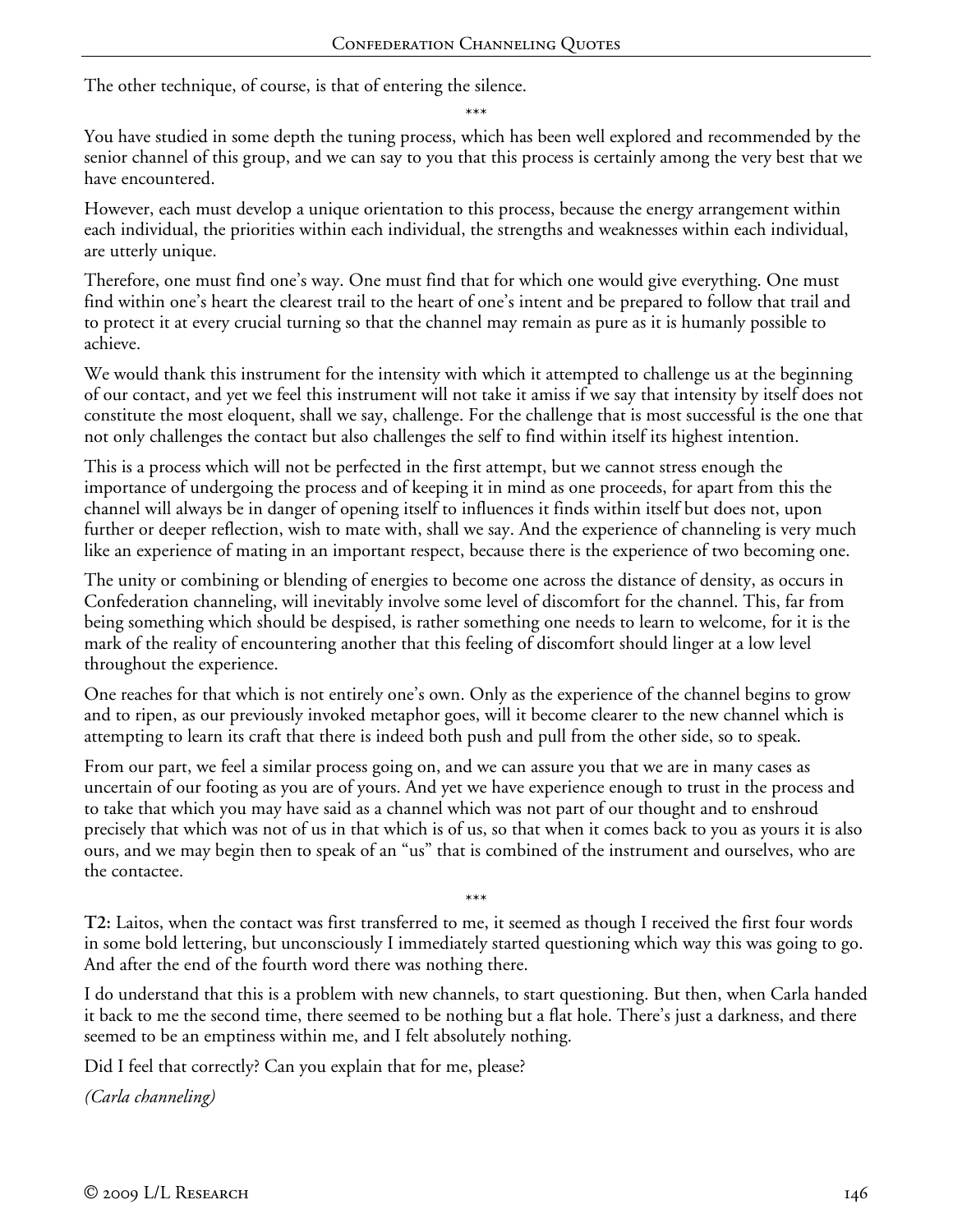We are those of Laitos, and are aware of your query, my brother. As we said earlier, the circuit of your openness to contact was blown by the energy of your concern over what would happen next. This, as you know, is very common, yet it is always disturbing when it occurs to a channel.

This instrument recalls her circuits being blown for a solid two months after it began to attempt to learn the process of channeling. Energy would rise up within her and successfully blot out all ability to distinguish or discern the collaborative contact betwixt source and channel that would result in a message being brought through.

When the one known as T2 again was offered the opportunity to receive the contact, the reset button had not yet been pushed within the one known as T2, so that there was indeed nothing there. That was an accurate perception. And it might be a cause for concern were it not for the fact that it is inevitable that when a circuit is blown it must be reset and there is a period of time, as you would experience it, which is unique to you and is unique to each channel, that is necessary in order to become once again centered and focused and firm in the intent to receive the channeling contact.

In other words, it is necessary to retune when a circuit has been blown, and we use that terminology because it really is a kind of electricity, or the energy that you would understand as electrical, in that the contact is the closing of the gap betwixt the portion of the Creator that is the instrument and the portion of the Creator that is the contact or the source, so that the time that it takes to retune and to reopen to contact will vary infinitely indeed from person to person.

We feel that the way to look at such experiences, my brother, is that you are gaining experience each time that you sit in a session of working. Each time that you may experience this phenomenon of the blown circuit, then, is an opportunity not for self-judgment or for despair but for the practice of the retuning process, so that you are once again one-pointed, open and transparent to that which is incoming.

## **Laitos, November 1, 2008**

We entertain today the question of anticipation, anticipation's own patterns, which include also the element of responding or reacting to the propensity to anticipate. One can become quite convoluted in this process. One can see that when one anticipates one's anticipation and attempts to fall back from that, one can find oneself in quite a pretty tangle indeed.

So let us assure you that there is a degree of anticipation which is quite healthy and quite normal. When one finds this at work in one's process of orienting oneself to the preparation to receive the channeling, as it were, this may be regarded as a healthy configuration, shall we say.

For the important point to keep in mind is that a stability of the energy of the instrument itself is highly desirable. What we are suggesting is that a kind of anticipation without an over-reliance upon what it is that is anticipated is the desirable result. But there will always be some need for a content for this anticipation and this content, though it be a distortion of one's own thoughts, is not to be despised as part of the process. For one's own distortions are indeed part of the Creator itself, and are a perfectly acceptable portion of the process of the channeling experience, in proportion, as they are viewed as a requirement for the sustained opening [to concepts from the source], which shall never be lost sight of.

\*\*\*

We now speak about the concept of acceptance. This instrument felt the concept in the words wishing to be expressed through her, but hesitated, though she herself had focused upon the open acceptance, the embracing of faith, in preparation for this channeling circle. For the first time, she was able to bypass any form of anticipation, laying herself open to participate fully in whatever would eventually [occur], but yet, as the circle was opened up to the rest of the group and the indications were there to speak, she paused.

And it is this tendency in so many who wish to serve that slows the progress towards greater light and service. For there is this desire in so many people seeking the light, who wish to serve so fervently, but yet, when the opportunity is presented, there is hesitation. The reasons are many for one not to proceed along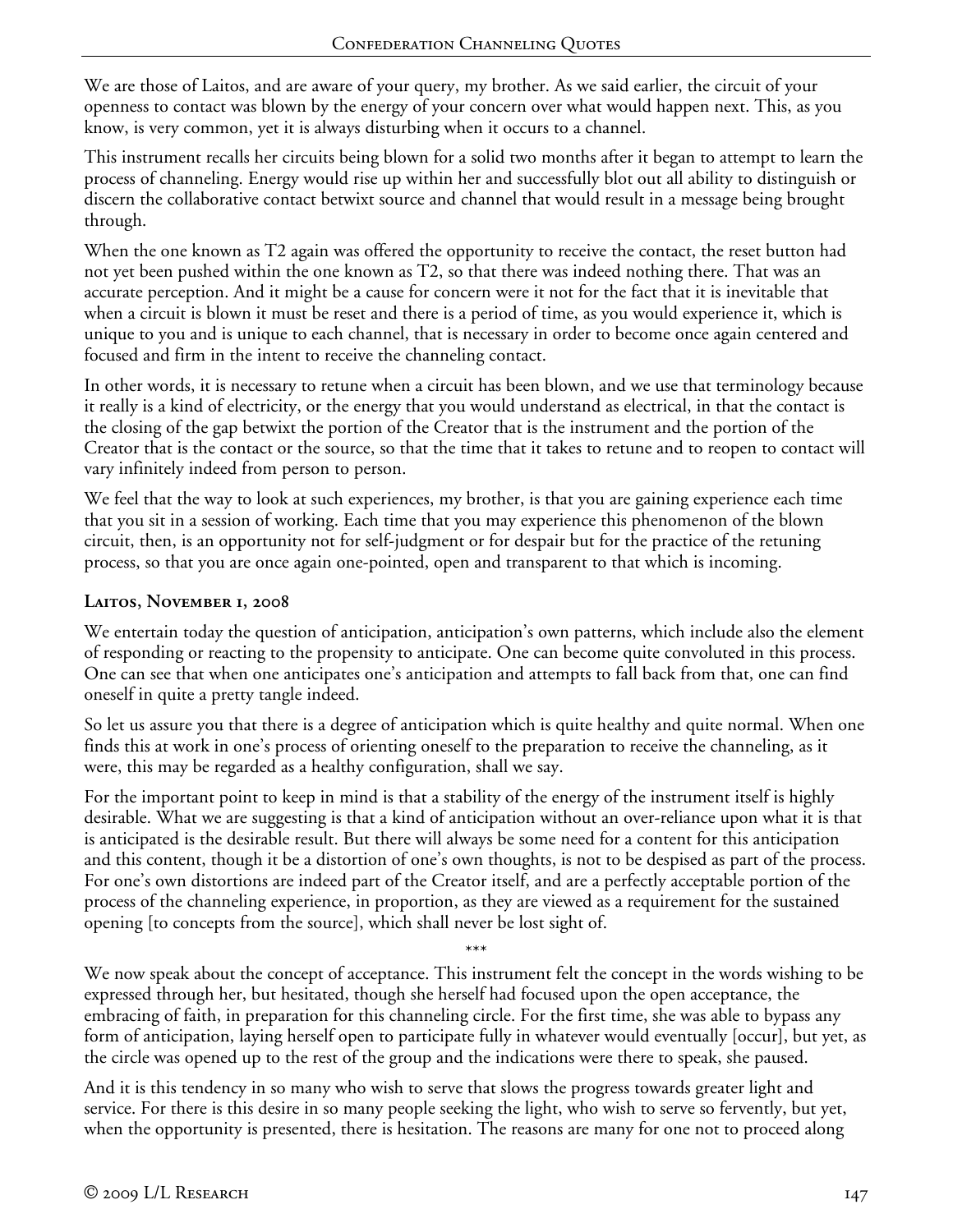the ways of service. Much of it, perhaps most of it, comes from within the server. There are so many illusions that would confuse one when one would step upon the path of its own true service. There is also confusion which would make it difficult to discern the truest path of service for any given individual. There are also societal pressures to which some are prone to succumb. And there are other reasons to get in the way of one's true path.

But recognize, all of you who are committed to the service of the planet and the Creator, that whatever obstacles impede your path, within you resides the ability to overcome these obstacles, even the ones that come from within your own being. In fact, these are perhaps the greatest to overcome, and for that reason they are the most necessary to overcome.

For when there is a place within your heart where that desire to serve and to do so truly and fully is recognized, then a way can be found. And the desire is therefore a reason. And unless and until you find the way through to that service, there will not be the fullness of peace and rest and joy that you would experience and would share with others.

\*\*\* There is a wealth of recollection which feeds into the present moment for each channel, whether new or experienced, that is powerful and helpful as the instrument meets the present moment and the spontaneous opportunity for cooperation with those of the Confederation such as we.

There is also a usefulness to the quality of anticipation. Anyone who has anticipated Christmas morning as a child knows the joy and the light of such waiting and looking forward, even though it seems like an agony to await until the sun has risen and it is all right to start the day, in terms of how one's parents may feel. Still there is that overriding elation that comes with anticipation of a good event.

The only time that anticipation is not helpful is when anticipation is accompanied by fear or dread. So that there is the ambivalence of the salesman who is shy. He climbs the stairs and goes to the front door and knocks on it all the while saying to himself, "I hope nobody's home." It is an understandable quandary and we are certainly not attempting to make you into salesmen! However, we do await your willingness for us to, shall we say, knock on your door or for you to knock on our door or for us to knock on each other's doors, in order that we may open to each other, come into our common heart and make linkages.

There is a good deal of possibility in any channeling situation, whether a formal channeling situation or a common, everyday situation, that you will be deceived to a certain extent because of prior assumptions or the expectations that are not accurate. Consequently, we ask that you make as few assumptions as possible and leave the past and the future at the door.

We earlier discussed the experience of the one known as Samuel in the Old Testament. It is so, indeed, that the ultimate outcome of the conversation was, "Here am I." However, Samuel was awakened from sleep and confused by the Creator's calling of his voice. He assumed, quite wrongly, that his master, the one known as Eli, had called him. And he went to his master, who, understandably, was not terribly pleased to be awakened in the middle of the night, saying, "Master, you have called me." Eli, of course, said, "I did no such thing." This occurred twice.

Finally Samuel realized that if it was not Eli calling him then it must be the Creator. And that was the moment at which the floodgates of his ability to serve opened and he said, "Here am I." It was not that he felt suddenly that he was more competent or that he was more gifted. It was rather that for the first time he understood that it is possible to have direct communication with the godhead principle.

And in a certain way, we are a sub-type of the godhead principle in that we are unseen and unknown, and yet we are essences and entities that are as real as your essence and your being as an entity.

Consequently, the more skillful way to approach the awaiting for contact, or the seeking for contact, is to come as fully as possible into the present moment without denying either your past and all of the wealth that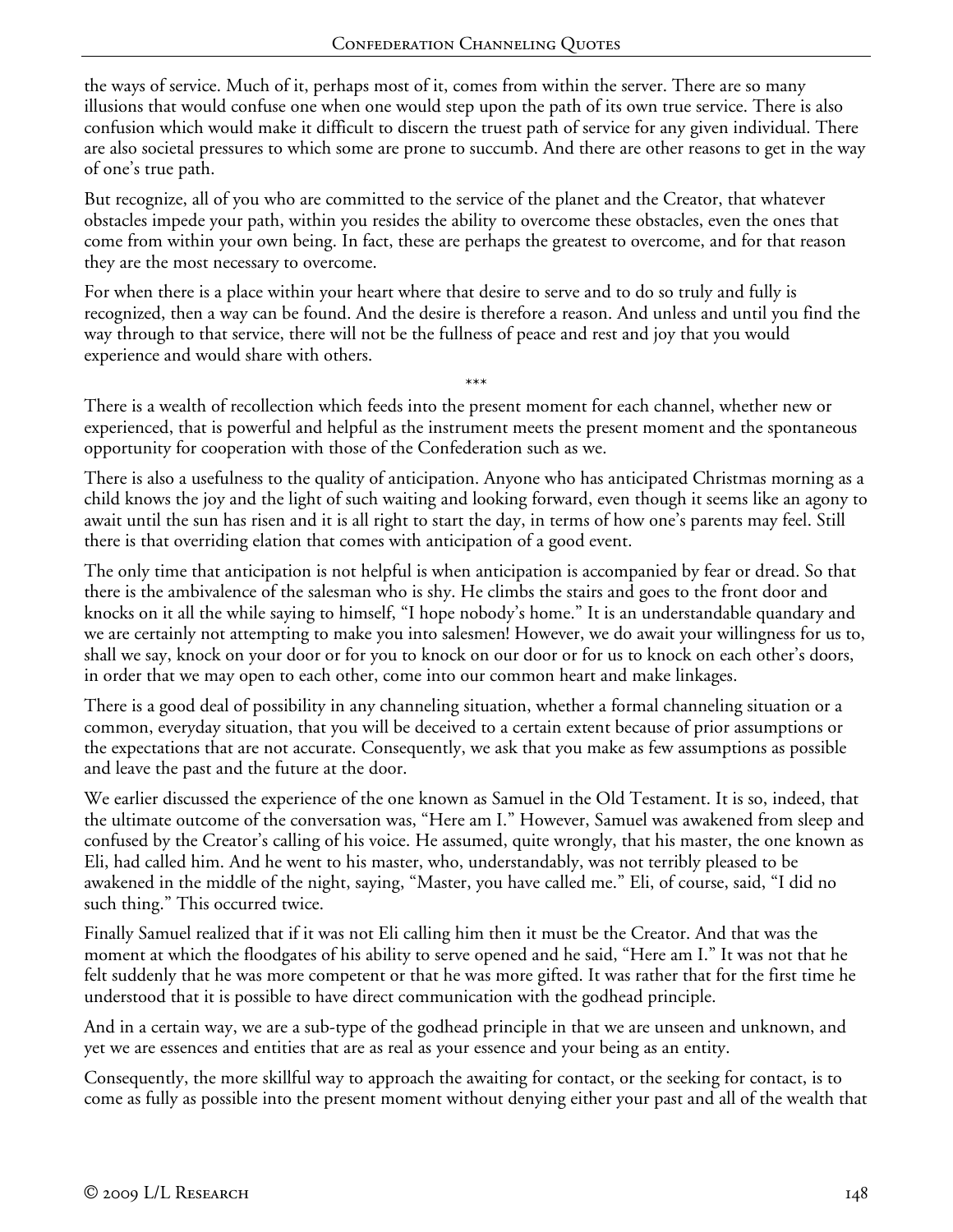it has given you to come to this present moment or the anticipation that leaves you eagerly pressing into the present moment to discover its fruits.

\*\*\*

Anticipation is one of the many powerful tools that can be used in preparation for channeling, among many [ways to]work for the Creator. Any powerful tool is wonderful when used correctly and can be damaging to others and the self when not. The main mistake that is made when trying [to channel] and when exercising anticipation is to allow the fear and worrying about the outcome. It can just be said that in any event, whether the first channeling attempt or third channeling attempt or a channeling attempt of an experienced channel, there is always some element of anticipation that can actually be used to heighten the senses and the energy of the vibrations of the individual. And when the fear takes over or if concern about the outcome is begun to be felt by the instrument, just remember that joy and elation may be felt as powerfully as you remember feeling it on Christmas morning when you were a child.

When one is focusing on a task that one thinks is important, an important service—which is a good thing to be felt—sometimes [there is] a tendency to become microscopic and blow the importance out of proportion, a feeling of an "all or nothing" situation. But the opportunity to channel is a moment to be of service, just as every moment of living and breathing is a moment to be of service and in a sense you can anticipate every moment with joy and elation and feelings can well up within you and radiate. It's a powerful propellant.

\*\*\*

The topic of anticipation is one which we find to be salient for new instruments, for the process of anticipating what the channeling experience will be like is one through which each new instrument goes, not only in the beginning of the contact but with each successive word, each successive concept that is anticipated, experienced and expressed.

The anticipation that each feels during the channeling process is likened unto a kind of lubricant, shall we say, that allows the process to occur in the energetic body, for the channeling process is one which blends all aspects of the instrument's being. Or perhaps it would be more correct to say, it requires the blending of all aspects of the instrument's mind/body/spirit complex.

For this is a meeting of two worlds, shall we say; the space/time third-dimensional reality in which each exists in the normal round of activities and the time/space or invisible realms that each aspires to bring through to this third-dimensional experience, to inform it, to enrich it, to guide it. Thus, anticipation is most important and is not something for which each must search diligently. It is that which naturally springs from within the depths of each entity.

#### **Q'uo, November 22, 2008**

We wish to thank the one known as G for this query [concerning the difference is between two basic activities: channeling and becoming.] It enables us to look at the two paths of seeking which may be called "passive and reductive" and "active and inclusive." The passive and reductive path is that which we would characterize as the Buddhist way, the Way of the Yogis. The beginning of the path is seen as one of chaos and a world of confusion and suffering. The end of the path is seen as the end of suffering and the reduction of all chaos into the "zero" of the uncluttered and empty mind.

In contrast, the way of activity and inclusiveness might be characterized as that Western way, which is understood by this instrument as the Christian way, where there is a journey from the beginning which is a similar landscape to the beginning of the Buddhist way, full of chaos and suffering. However, the end of this way is seen as a journey into more and more fullness of content, more and more connection to the world, until the world becomes holy or sacred.

In its way of describing that which is the spiritual journey, the Confederation, as you call our group, leans more towards the inclusive path than the reductive path. And yet both are views of the same process and the same underlying reality, if we may use that term in such a world of illusion as is the Creation.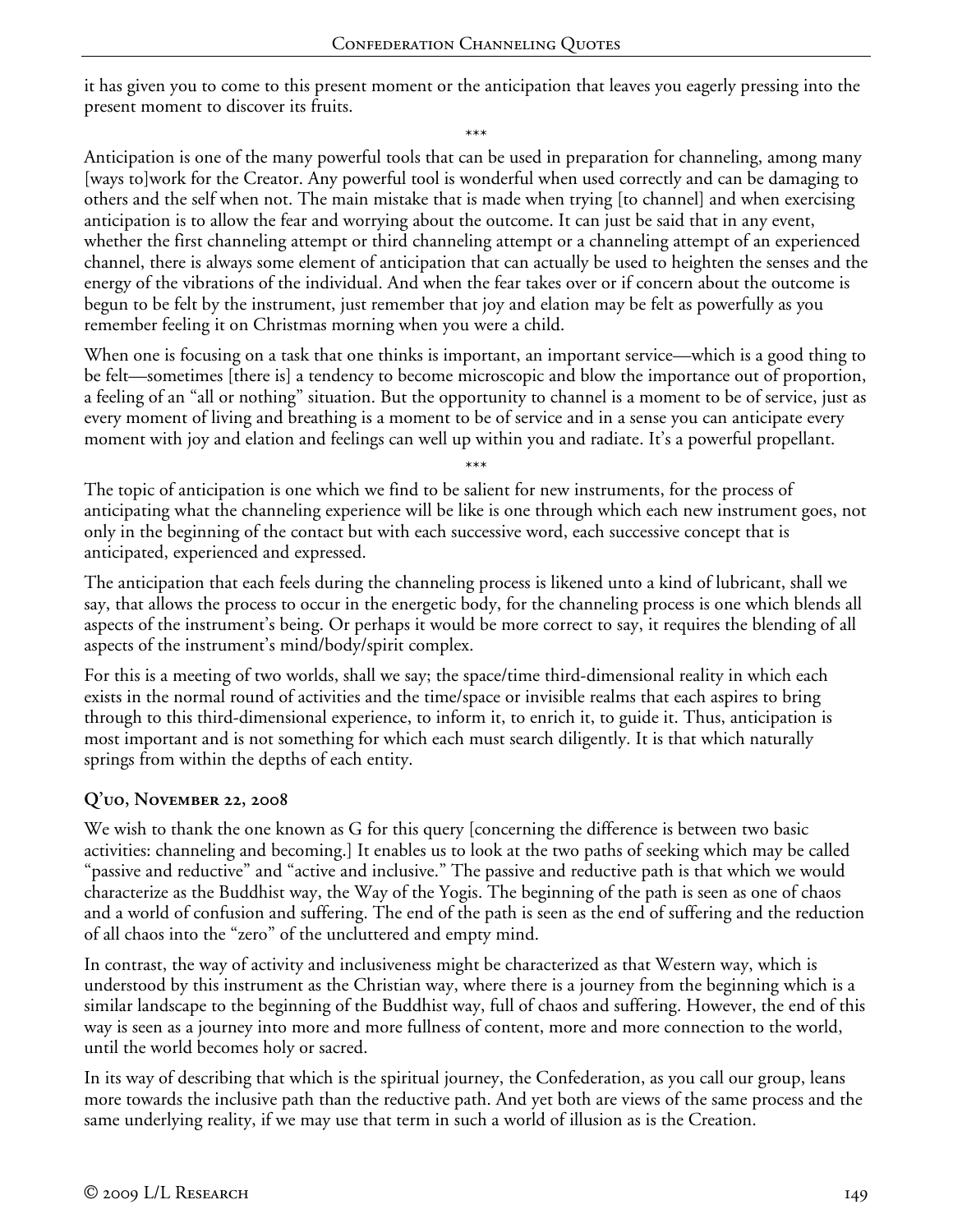The activity of channeling is one in which the seeker who chooses to become a channel secures itself in a metaphysical manner by declaring, in concrete and absolute terms, the identity of the self with that overarching principle for which he lives and for which, if necessary, he would gladly die.

Grounded and on the *terra firma* of that unshakable identity of the self that is recognized and respected in the unseen realms, the seeker who has offered itself as channel then asks for the source which vibrates in compatibility with that identification. This instrument, for instance, challenges always in the name of Jesus the Christ, asking for the highest and best contact that she can carry in a stable and conscious manner of that vibration. Indeed, we of the principle of Q'uo created this principle specifically to respond to this instrument's request.

During this channeling, the instrument is in a state of rest in the physical sense, having quieted her physical body during the tuning process. The light/love of the one infinite Creator streams through her open chakras with no let or hindrance, so that the gateway is open through the violet ray and the energy moves ceaselessly through the gateway from the entity's south pole up through the north pole of the gateway and down from the north pole of that gateway through to the instrument's blue-ray chakra. There the two energies meet as this instrument uses the blue-ray chakra's energies of clear and compassionate communication.

Were the channeling that of a healer, those same descriptions would be true except that the seat of the meeting of the energy through the gateway and the south-pole energy of the Creator's light/love would be at the green-ray level.

Were the channeling intended to be that of pure radiance of being, the same description would hold forth except that the locus of the meeting between the north-pole energy through the gateway and the south-pole energy of light/love would be at the indigo-ray chakra.

The becoming seeker who merges with all that there is is doing the equivalent of the channeling of radiance of being, and the description would be the same as the description of the channeler of that radiancy of being, the gateway energy streaming into the indigo-ray chakra and meeting the south-pole energy there.

This description would indicate that in our opinion there is no difference between one who believes that he is channeling pure radiance of being and one who believes that he is entering a state of non-separation and the complete unity of all things.

Speaking in general, seen from our perspective there is indeed no difference. We cannot speak in specifics because each entity has a characteristic vibration and mode of seeking which will create individual differences that embroider upon but do not contradict that which we have said.

We would bring the seeker's attention to the power of culture and the power of words. While there is no difference between resting in radiancy of being as a channel and becoming that radiancy of being, as a Buddhist seeker would frame that same activity, there are deep cultural differences that create seekers which are geared and informed in ways that are compatible with the surrounding milieu of their cultures.

Similarly, there is great power in words. That which is entirely and infinitely full and that which is entirely and infinitely empty are two ways of describing one experience. Yet, because words cannot accommodate or express paradox and can only barely indicate the quality of mystery, it is easy for an observer to believe that the two paths are entirely different and perhaps incompatible.

Indeed, the two paths are not at all incompatible. However, it takes a great deal of experience within incarnation for one who dwells in the body to see beyond the apparent differences of the two ways of thinking about the spiritual journey and the techniques of the seeker that aid him further in his maturing.

This instrument has had many experiences of becoming the light so that there was no observer. This instrument has also had the experience of being in the light, where there was still an observer. The difference between these two states of consciousness is the quantum between one kind of light and another. That is, there are infinite gradations of light. The two states are a very small distance apart in vibration. And in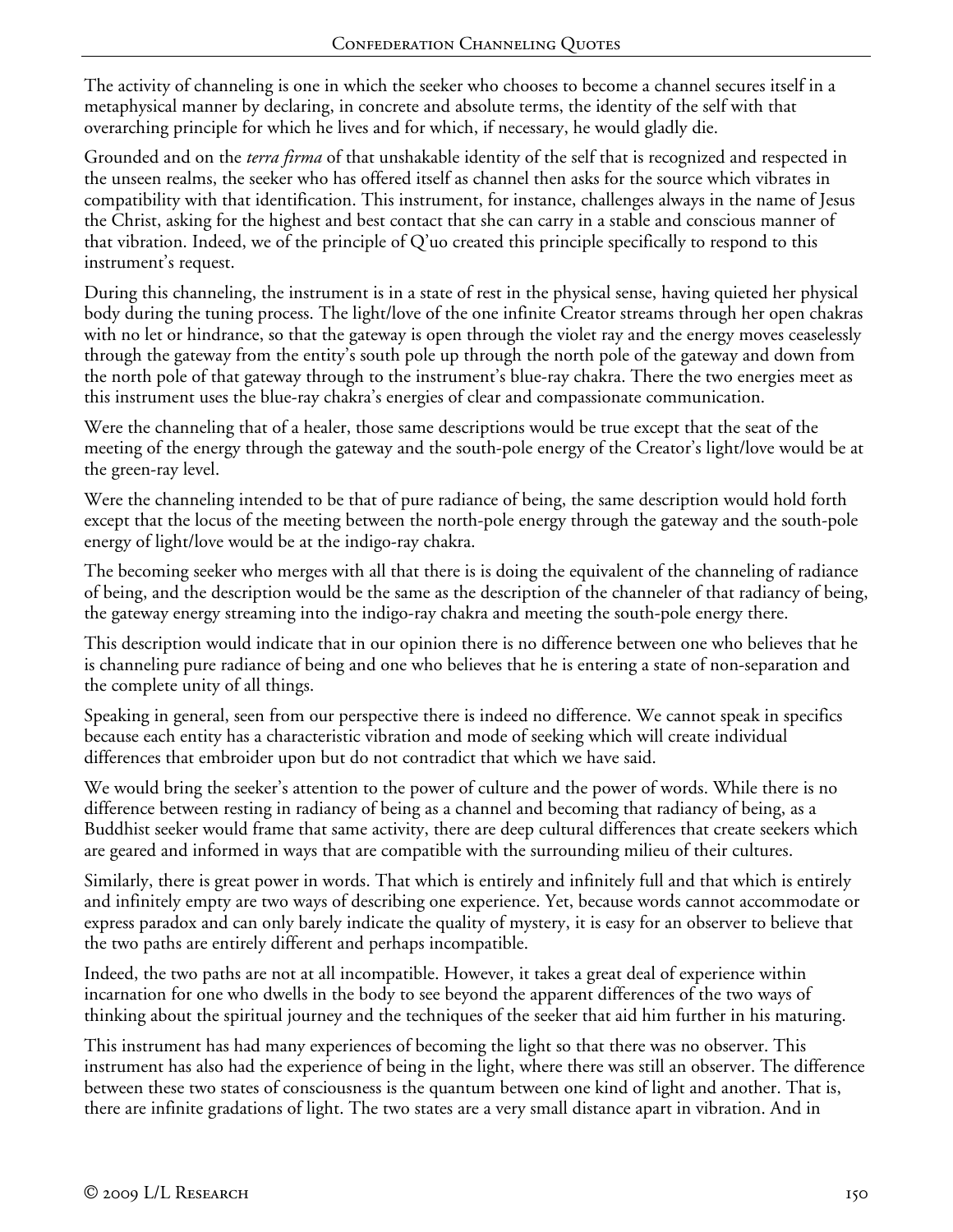neither state can this instrument ever recall being able to retrieve that state, in terms of being able to share it fully by describing it to those around her.

The question of what kind of personality difference there might be between one who seeks as a channel and one who seeks to become those qualities that a channeler seeks to channel are more apparent than real. That is to say, one who is brought up immersed in the culture of the Western world will be culturally biased towards the active path of seeing the self as doing something, even if it is simply opening the gateway to intelligent infinity, whereas one who is brought up immersed in the milieu of the Eastern world is biased toward seeing the path of the adept as one of reduction and the elimination into that zero that holds all things.

We have greatly enjoyed your people's use of the circle as a zero, for it represents both nothing and all things. It is that spacious circle of nothingness which paradoxically contains all that there is.

When one who is reared in the West is drawn to the path of becoming rather than channeling or being rather than doing, it is quite possible that such an entity has had many incarnations in the cultures of the East. And likewise, when an Eastern-raised seeker is drawn to the path of activity, it is likely that such an entity has had many incarnations in the West. The differences between the two personalities are cultural and shallow, whereas the similarities or commonalities are deep and abiding.

# **Laitos, February 6, 2009**

**G2:** Laitos, let's say that there is sixth-density social memory complex which is a part of the Confederation and the social memory complex's name is Zorton. Let's say that the one known as L2's higher self is part of this sixth-density social memory complex named Zorton. And let's say that L2 channels her higher self. She doesn't do outer-plane channeling but she is channeling her higher self. Now, I know that words are not the equivalent of concepts of thought forms, and especially in social memory complexes, but as far as words are synonymous of the facts for which they stand, wouldn't L2, in channeling her higher self, be accurate in saying, "I am channeling Zorton?"

We are those of Laitos, and are aware of your query, my brother. It would not be at all accurate to say that in such a circumstance the one known as L2 was channeling Zorton. To say so would be analogous to her saying that she is channeling America when she recite the pledge of allegiance or consults the Bill of Rights or the Constitution for information. One's higher self is the culmination of all harvested energy expenditures and biases that have accumulated around an individual's soul stream throughout the progress through densities one through six. It is a presence unique to that entity. It is the gift of the soul stream to the thirddensity self at the point at which that sixth-density self realizes that there is no longer any desire to be satisfied except the desire to merge with the one infinite Creator in its entirely unpotentiated state. This unique source is only available to you. Each entity has his or her own higher self. This is not at all the same thing as the social memory complex as it is interacting as an whole with those who would seek its opinions.

#### **Laitos, February 8, 2009**

We would like to express our gratitude for the determination and the commitment that each in this circle has shown over the course of a period of time during which it has not always been convenient and it has not always been easy to pursue this chosen path of becoming a channel for our thoughts and through us and through those higher energies—we correct this instrument—of those higher energies which we too attempt to channel: the highest being, that of the one infinite Creator.

**R:** I have a question, Laitos. As I had the contact the second time and I was able to perceive the image of the boundary line, why was I not able to pick up some something else besides the image, if you can comment on it?

\*\*\*

I am Laitos. I am aware of your query, my brother. We applaud the courage which you have shown this session in working, in that you have been able to see and experience more of our contact than in previous